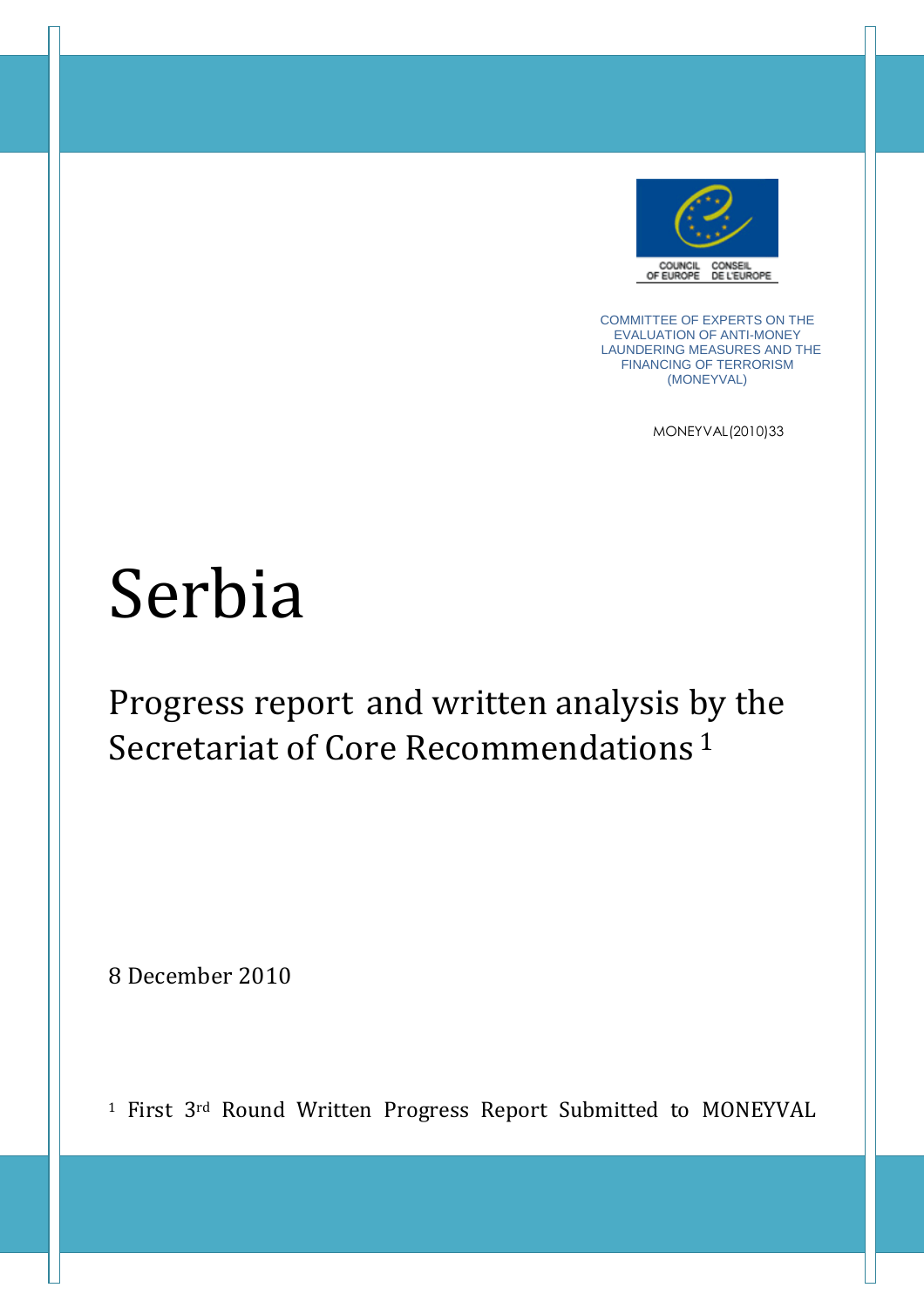Serbia is a member of MONEYVAL. This progress report was adopted at MONEYVAL's 34th Plenary meeting (Strasbourg, 7-10 December 2010). For further information on the examination and adoption of this report, please refer to the Meeting Report (ref. MONEYVAL(2010)39 at http://www.coe.int/moneyval

© [2010] European Committee on Crime Problems (CDPC)/ Committee of experts on the evaluation of antimoney laundering measures and the financing of terrorism (MONEYVAL)

All rights reserved. Reproduction is authorised, provided the source is acknowledged, save where otherwise stated. For any use for commercial purposes, no part of this publication may be translated, reproduced or transmitted, in any form or by any means, electronic (CD-Rom, Internet, etc) or mechanical, including photocopying, recording or any information storage or retrieval system without prior permission in writing from the MONEYVAL Secretariat, Directorate General of Human Rights and Legal Affairs, Council of Europe (F-67075 Strasbourg or dghl.moneyval@coe.int).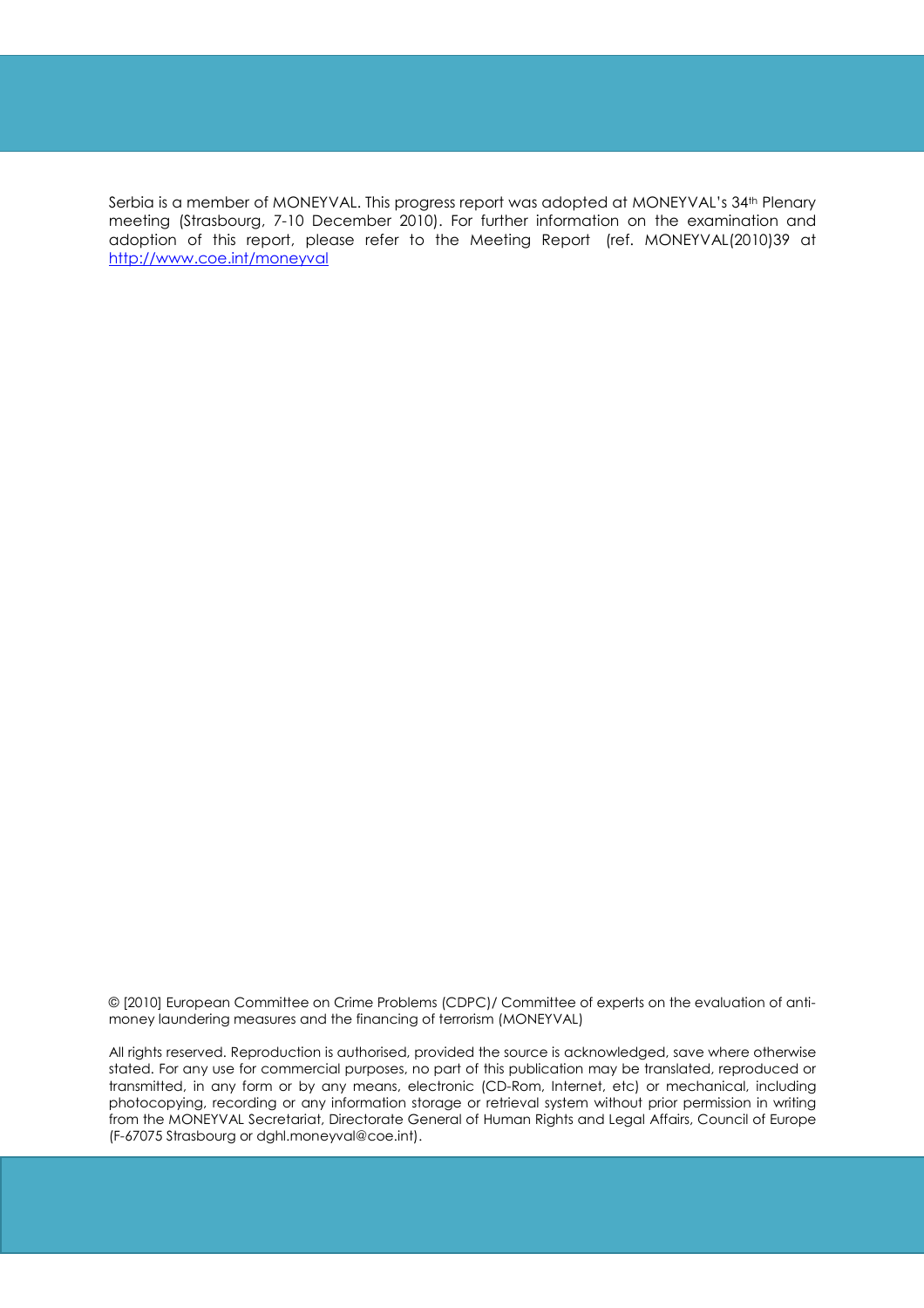# **Table of Contents**

| $\mathbf{1}$ | Written analysis of progress made in respect of the FATF Core                            |
|--------------|------------------------------------------------------------------------------------------|
|              |                                                                                          |
| 1.1          |                                                                                          |
| 1.2          | Detailed review of measures taken by Serbia in relation to the Core Recommendations 5    |
| 1.3          |                                                                                          |
| $2^{\circ}$  |                                                                                          |
| 2.1          | General overview of the current situation and the developments since the last evaluation |
|              | ${\bf relevant\ in\ the\ AML/CFT\ field\ }\label{th:main}$                               |
| 2.2          |                                                                                          |
| 2.3          |                                                                                          |
| 2.4          |                                                                                          |
| 2.5          | Questions related to the Third Directive (2005/60/EC) and the Implementation Directive   |
|              |                                                                                          |
| 2.6          |                                                                                          |
| 3            |                                                                                          |
| 3.1          | APPENDIX I - Recommended Action Plan to Improve the AML/CFT System 103                   |
| 3.2          |                                                                                          |

**This is the first 3rd Round written progress report submitted to MONEYVAL by the country. This document includes a written analysis by the MONEYVAL Secretariat of the information provided by Serbia on the Core Recommendations (R.1, R.5, R.10, R. 13, SR.II and SR.IV), in accordance with the decision taken at MONEYVAL's 32nd plenary in respect of progress reports.**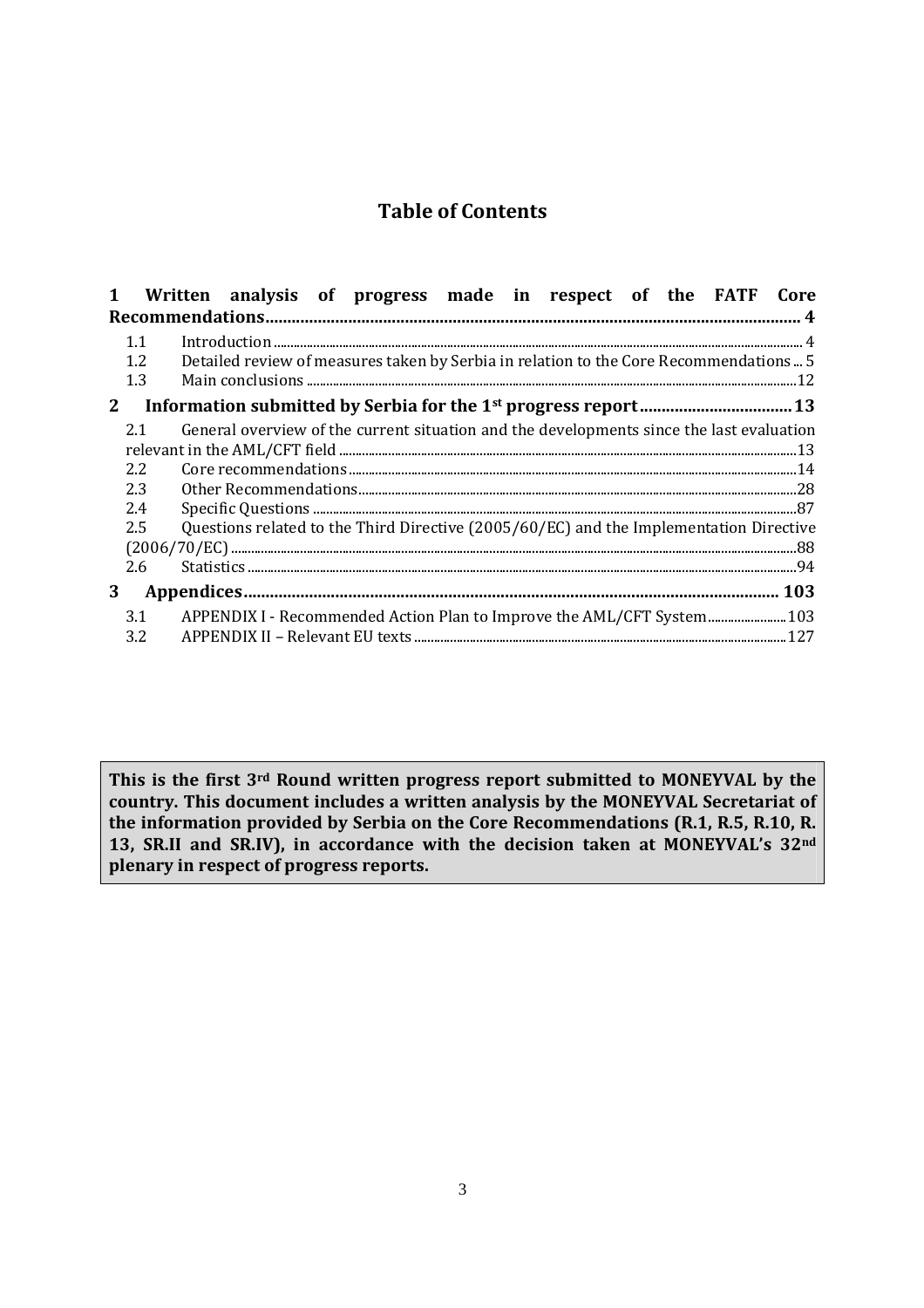# **Serbia**

# **First 3rd Round Written Progress Report Submitted to MONEYVAL**

# *1 Written analysis of progress made in respect of the FATF Core Recommendations*

#### *1.1 Introduction*

1

1. The purpose of this paper is to introduce Serbia's first progress report back to the Plenary concerning the progress that it has made to remedy the deficiencies identified in the third round mutual evaluation report (MER) on selected Recommendations.

2. Serbia was visited under the third evaluation round from 9 to 16 May 2009 and the mutual evaluation report (MER) was examined and adopted by MONEYVAL at its  $31<sup>st</sup>$  Plenary (7-11 December 2009). According to the procedures, Serbia submitted its first year progress report to the December 2010 Plenary in accordance with Rule 42 of the Rules of Procedure.

3. This paper is based on the Rules of Procedure as revised in March 2010 which require a Secretariat written analysis of progress against the core Recommendations<sup>1</sup>. The full progress report is subject to peer review by the Plenary, assisted by the Rapporteur Country and the Secretariat (Rules 38-40). The procedure requires the Plenary to be satisfied with the information provided and the progress undertaken in order to proceed with the adoption of the progress report, as submitted by the country, and the Secretariat written analysis, both documents being subject to subsequent publication.

4. Serbia has provided the Secretariat and Plenary with a full report on its progress, including supporting material, according to the established progress report template. The Secretariat has drafted the present report to describe and analyse the progress made for each of the core Recommendations.

5. Serbia received the following ratings on the core Recommendations:

| $R.1 -$ Money laundering offence (LC)                              |  |
|--------------------------------------------------------------------|--|
| SR.II - Criminalisation of terrorist financing (PC)                |  |
| R.5 - Customer due diligence (PC)                                  |  |
| $R.10 - Record$ keeping (LC)                                       |  |
| R.13 - Suspicious transaction reporting (LC)                       |  |
| SR.IV - Suspicious transaction reporting related to terrorism (LC) |  |

6. This paper provides a review and analysis of the measures taken by Serbia to address the deficiencies in relation to the core Recommendations (Section II) together with a summary of the main conclusions of this review (Section III). This paper should be read in conjunction with the progress report and additional information in the annexes which were submitted by Serbia.

<sup>&</sup>lt;sup>1</sup> The core Recommendations as defined in the FATF procedures are R.1, R.5, R.10, R.13, SR.II and SR.IV.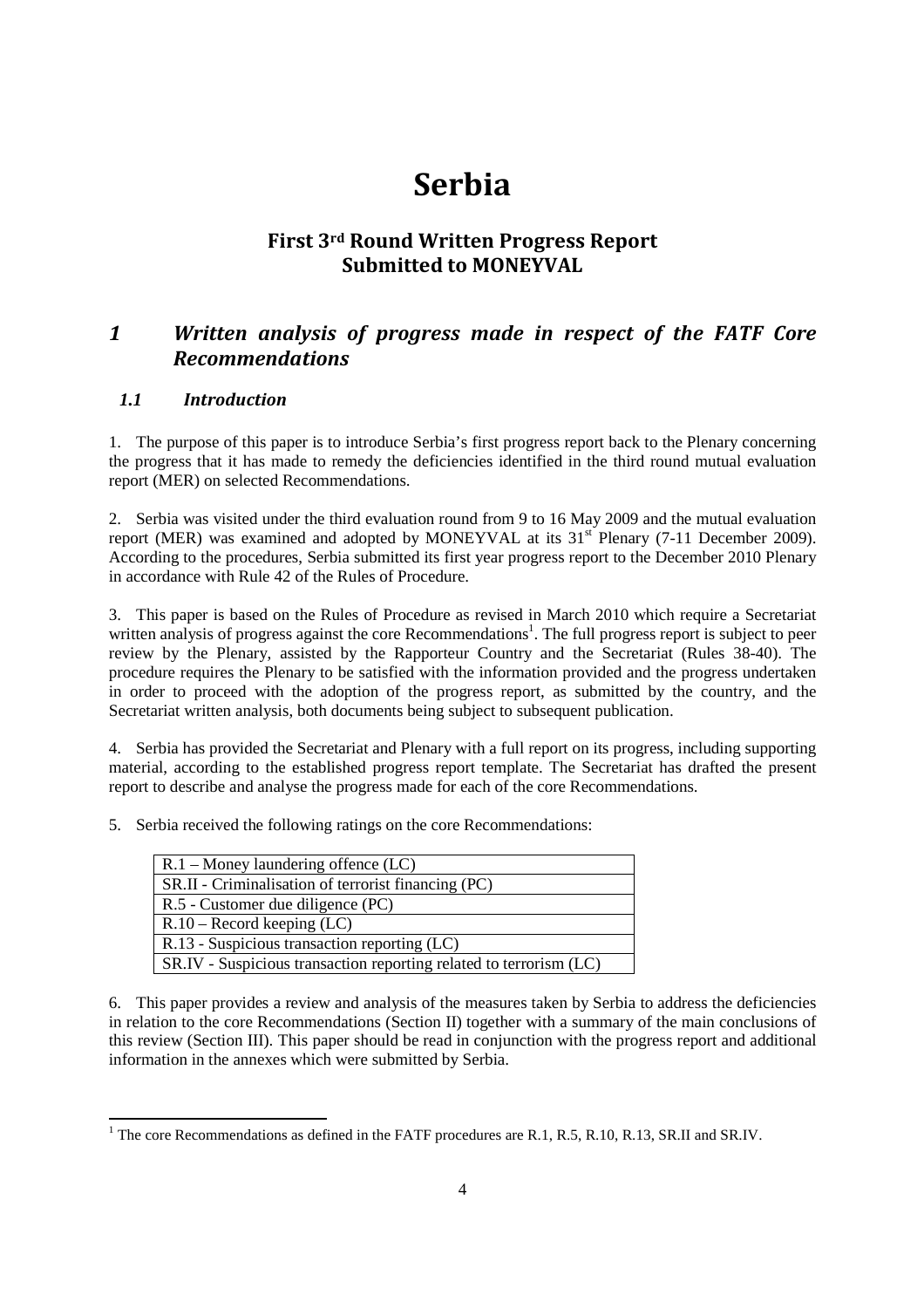7. It is important to be noted that the present analysis focuses only on the core Recommendations and thus only a part of the Anti-Money Laundering/Combating the Financing of Terrorism (AML/CFT) system is assessed. Furthermore, when assessing progress made, effectiveness was taken into account to the extent possible in a paper based desk review, on the basis of the information and statistics provided by Serbia, and as such the assessment made does not confirm full effectiveness.

#### *1.2 Detailed review of measures taken by Serbia in relation to the Core Recommendations*

#### **1. Main changes since the adoption of the MER**

8. Since the adoption of the mutual evaluation report in December 2009, Serbia has taken the following measures with a view to addressing the deficiencies identified in respect of the core Recommendations:

- It adopted an Action Plan for the Implementation of the national AML/CFT Strategy for the period 2009-2013 (dated 16 October 2009)
- It adopted legislation amending its Criminal Code which addresses some of the technical deficiencies related to money laundering and the financing of terrorism;
- It adopted amendments to the AML/CFT Law (dated 30 November  $2010<sup>2</sup>$ )
- It adopted a Rulebook concerning the methodology for the implementation of tasks pursuant to the AML/CFT Law (in force on 1 March 2010) and several additional guidelines by supervisory authorities to assist financial institutions and reporting entities to implement AML/CFT requirements:
- It complemented the already issued lists of indicators for suspicious transactions with new ones covering indicators for financing of terrorism, attorneys, accountants, money transfer services, organizers of games of chance operated in the internet, telephone or in any other manner using telecommunications networks, tax advisors, auditing companies and certified auditors (dated 3 November 2010).
- It conducted numerous trainings for the judiciary, law enforcement, regulatory and supervisory authorities, the FIU, reporting entities

9. Serbia has also taken additional measures to address deficiencies identified in respect of the key and other Recommendations, as reflected in the progress report, however these fall outside of the scope of the present report and thus are not analysed therein.

#### **2. Review of measures taken in relation to the Core Recommendations**

#### **Recommendation 1 - Money Laundering offence (rated LC in the MER)**

10. Deficiency 1 identified in the MER *(Lack of clarity as to the scope of property).* Article 112 of the Criminal Code which defines "property" was amended in September 2009 (Law amending the Criminal Code, Official Gazette no. 72/09). The amended provision, in paragraph 36, now defines property as "assets of every kind, tangible or intangible, movable or immovable, or the estimates and invaluable documents in any form evidencing title to or interest in such assets. Property is considered income or other benefit that originates, directly or indirectly, from a criminal offence, as well in which it is concerted or with which it is merged". This shortcoming has been addressed.

<sup>&</sup>lt;sup>2</sup> The Act was published on the Official Gazette on 3/12/2010 and shall enter into force 8 days after its publication.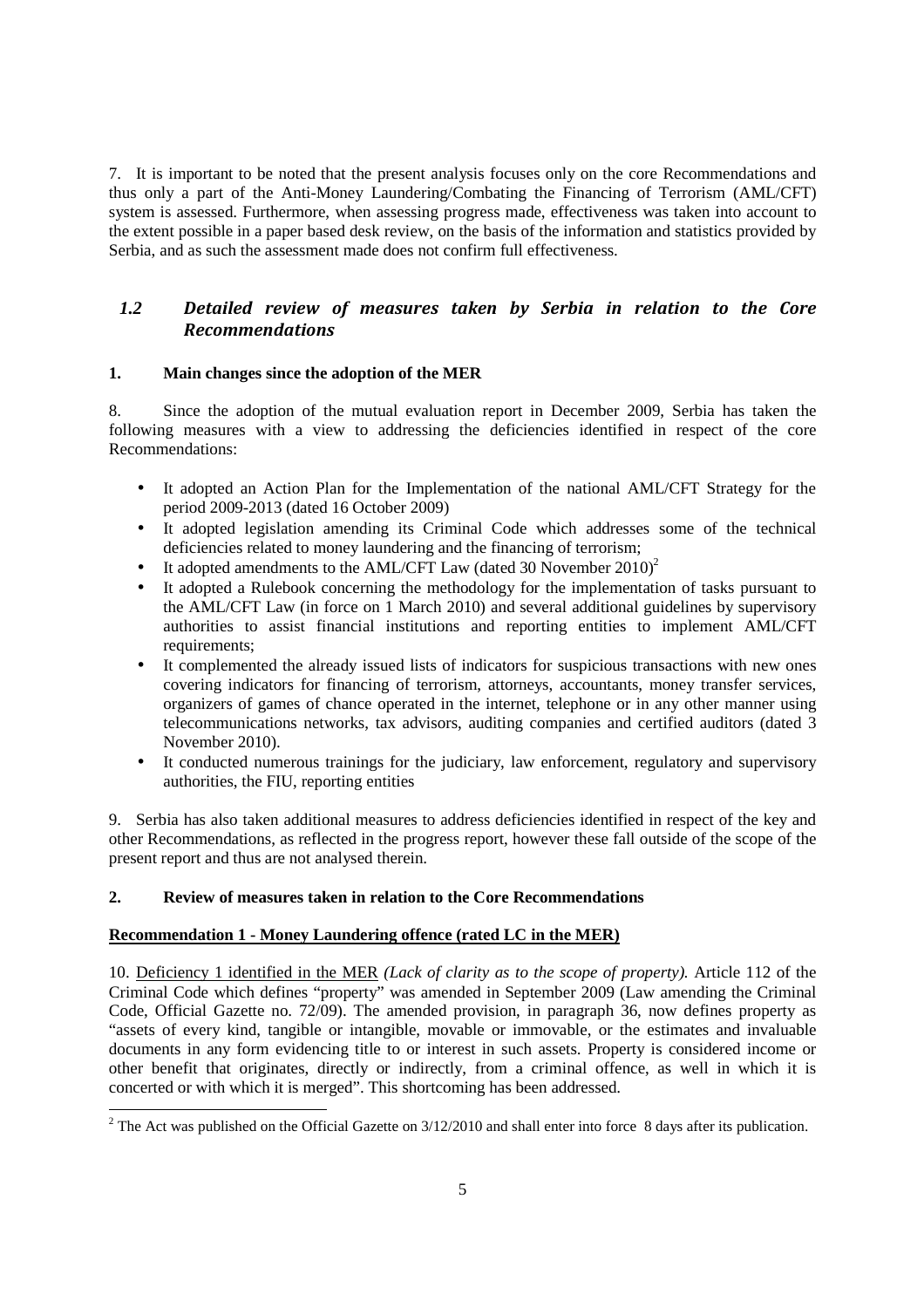11. Deficiency 2 identified in the MER *(The list of predicate offences does not cover 2 out of 20 designated categories of offences (insider trading, market manipulation).* Serbia indicated that an Act on capital markets and financial instruments has already been elaborated which will be presented shortly to the Government for consideration, following which it would be put forward to the Parliament. This draft law is reported to include provisions which will criminalise market manipulation and insider trading. Pending the adoption of this legislation, these shortcomings cannot be considered as having been addressed.

12. Deficiency 3 identified in the MER *(Low number of convictions and indictments for ML compared to the number of ML criminal investigations and investigations for serious offences that generate proceeds indicates an issue of effectiveness).* The statistics provided by Serbia show an increase in the total number of final convictions (4 final convictions involving 5 persons in 2009, 2 final convictions previously in 2008). After a small decrease in 2009, the number of yearly initiated criminal money laundering investigations has risen in 2010, though it appears that the number of cases in which charges were brought has clearly decreased, though cases seem to be more complex and involving more persons. The authorities indicated that the most common predicate offences in such cases are abuse of office, fraud, illegal online gaming. It is still to be noted that no convictions appear to have been obtained in relation to other proceeds generating predicate offences, in particular those related to organised crime, drug trafficking, human trafficking, etc.

13. Furthermore, action has been taken in 2009 and 2010 to address the issue of lack of expertise and training knowledge of the judiciary and other competent authorities when dealing with economic crimes, through trainings organised in Serbia and abroad. The Judicial Training Academy organised 21 seminars for 522 judges and prosecutors of district and municipality courts in the period from  $1<sup>st</sup>$  of June 2009 to 1 November 2010, focusing on measures to combat money laundering and corruption and relevant international standards. 7 seminars were also organised for 134 participants (district court judges, prosecutors, representatives of the Directorate for Combating Organised Crime and the Administration for the Prevention of Money Laundering) on money laundering and terrorism. 6 seminars were organised for 184 participants (investigative judges, prosecutors and police) on Challenges and success cases related to ML and corruption in Serbia and abroad. Finally, seminars on *Gathering and analyzing evidence in corruption cases* were organised for representatives of relevant state authorities in order to promote team work and professional expertise in the process of cooperation with the prosecutor's office.

14. In conclusion, the changes introduced to the Criminal Code definition of "property" address the deficiency identified in the MER and strengthen the ML offence. Further action is required to ensure that the draft legislation on capital markets and financial instruments is adopted within a reasonable timeframe so that the predicate offences to ML cover insider trading and market manipulation. As regards the effectiveness in investigating and prosecuting ML, Serbia will need to pursue its efforts to demonstrate effectiveness. The efforts to undertake training in order to strengthen the knowledge and expertise of the law enforcement and judiciary are welcome. The quality of such trainings and their impact on the beneficiaries and the practice cannot be assessed in the context of this review. Such training efforts will need to be pursued through a comprehensive approach to the initial and on-going training in this area for investigators, prosecutors and judges.

#### **Special Recommendation II - Criminalisation of terrorist financing (rated PC in the MER)**

15. Deficiency 1 identified in the MER *(Article 393 does not criminalize the financing of a terrorist organisation or of an individual terrorist).* The criminalization of terrorist financing was rated PC as a result of ambiguities and technical deficiencies on the scope of the offence that adversely impacted in the criminalization framework. In particular the financing of a terrorist organisation or of an individual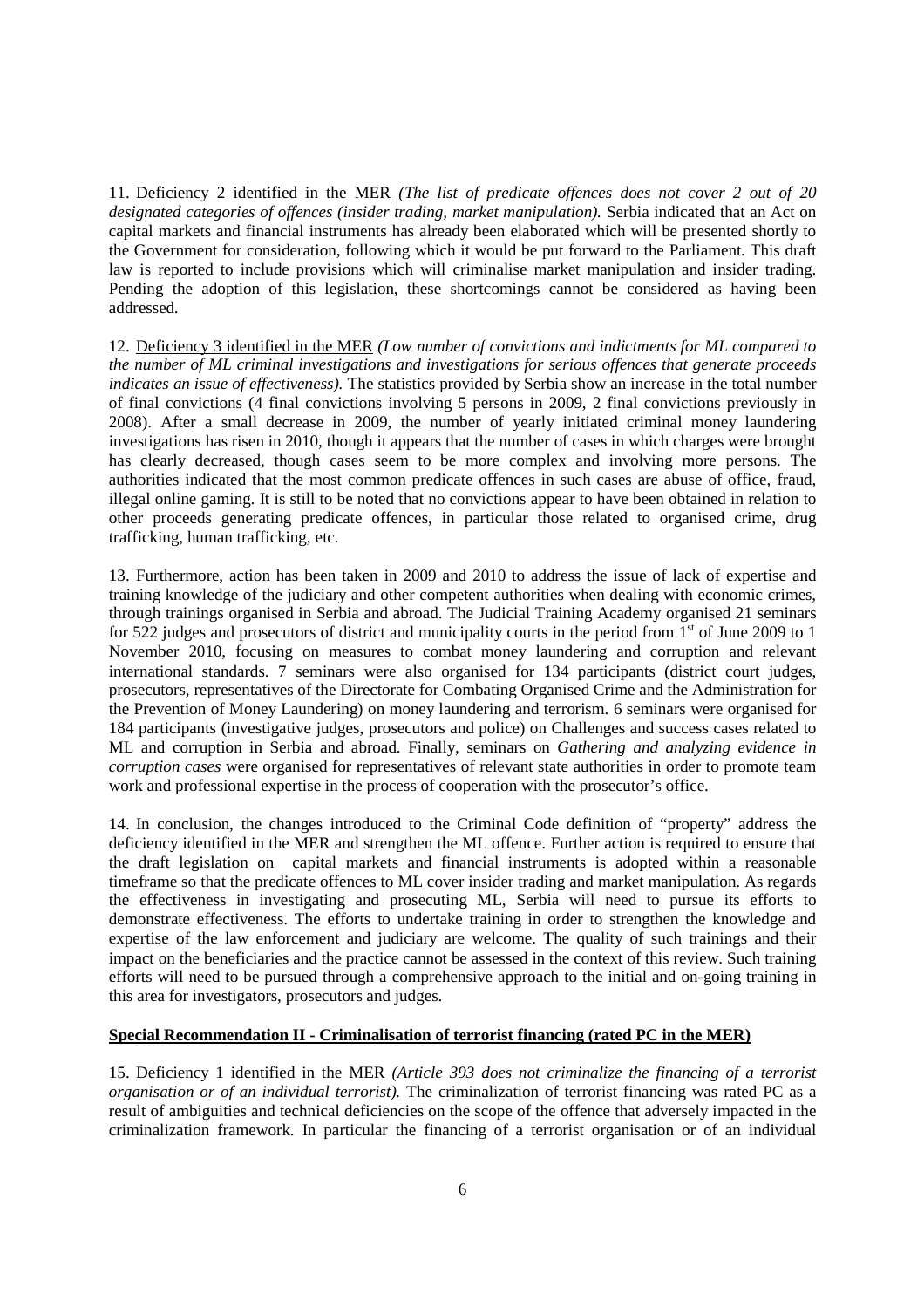terrorist was not covered. Serbia amended article 393 of the Criminal Code (Law amending the Criminal Code, Official Gazette no. 72/09) as follows:

*"(1) Whoever directly or indirectly provides or collects funds intended for financing commission of criminal offences specified in Articles 312, 391 and 392 hereof, shall be punished by imprisonment of one to ten years."* 

*After paragraph 1, new paragraph 2 shall be added and shall read as follows:* 

 *(2) Whoever encourages and assists in providing or collecting funds for carrying out criminal acts specified in articles 312, 391 and 392 this Code, regardless of whether the act is committed, or whether the funds are used for the committing of these criminal offence, shall be punished by imprisonment from six months to five years.* 

*(3) The funds specified in paragraph 1 of this Article shall be confiscated.* 

16. The amendments introduced do not appear to have made changes to the provision or collection of funds to finance a terrorist organisation and individual terrorist (criterion II.1a)(ii) and (iii)). The offence does not seem to cover the financing of terrorist organisations and the financing of individual terrorists regardless of whether the financing is for criminal activities, legal activities or general support. Thus the FT provision still does not cover all the requirements of SR.II on this point.

17. Deficiency 2 identified in the MER *(The FT offence does not cover the whole range of activities envisaged by Article 2(1) (a) and (b) of the FT Convention (thus not all of them being predicate offences to ML).* Articles 312 (Terrorism), 391 (International Terrorism) and 392 (Taking Hostages) do not seem to have been amended and criminalise only acts intended to cause harm to the constitutional order of Serbia, or of a foreign state or international organisation and hostage taking (see comments in the mutual evaluation report<sup>3</sup>, Section 2.2, page 56 and following). Thus the offences listed in Article 393 as amended do not mirror fully the offences which fall within the scope of the nonce international treaties appearing in the annex to the FT Convention, and thus of Article 2 paragraph 1 (a) and (b) of the FT Convention. The scope of the FT offence therefore does not extend to "all terrorist acts" as defined in the FT Convention. This shortcoming thus has not yet been addressed.

18. Deficiency 3 identified in the MER *(In the absence of a definition of "funds", it is unclear that the offence encompasses the notion of funds as defined in the FT Convention).* The amendments introduced to article 112 paragraph 36 address this shortcoming.

19. Deficiency 4 identified in the MER *(The FT offence requires that funds are linked to a specific terrorist act).* Paragraph 1 of article 393 was not amended and still requires that funds are linked to a specific terrorist act. Hence, this shortcoming has not yet been addressed.

20. In conclusion, the amendments introduced in September 2009 do not address all of the shortcomings identified in respect of the criminalization of terrorist financing. Serbia will need to take further action in order to resolve the deficiencies identified in the MER and adequately implement the requirements set out under Special Recommendation II.

 3 Mutual Evaluation Report on Serbia (ref. MONEYVAL (2009)29) at: http://www.coe.int/t/dghl/monitoring/moneyval/Evaluations/round3/MONEYVAL(2009)29Rep\_SER3\_en.pdf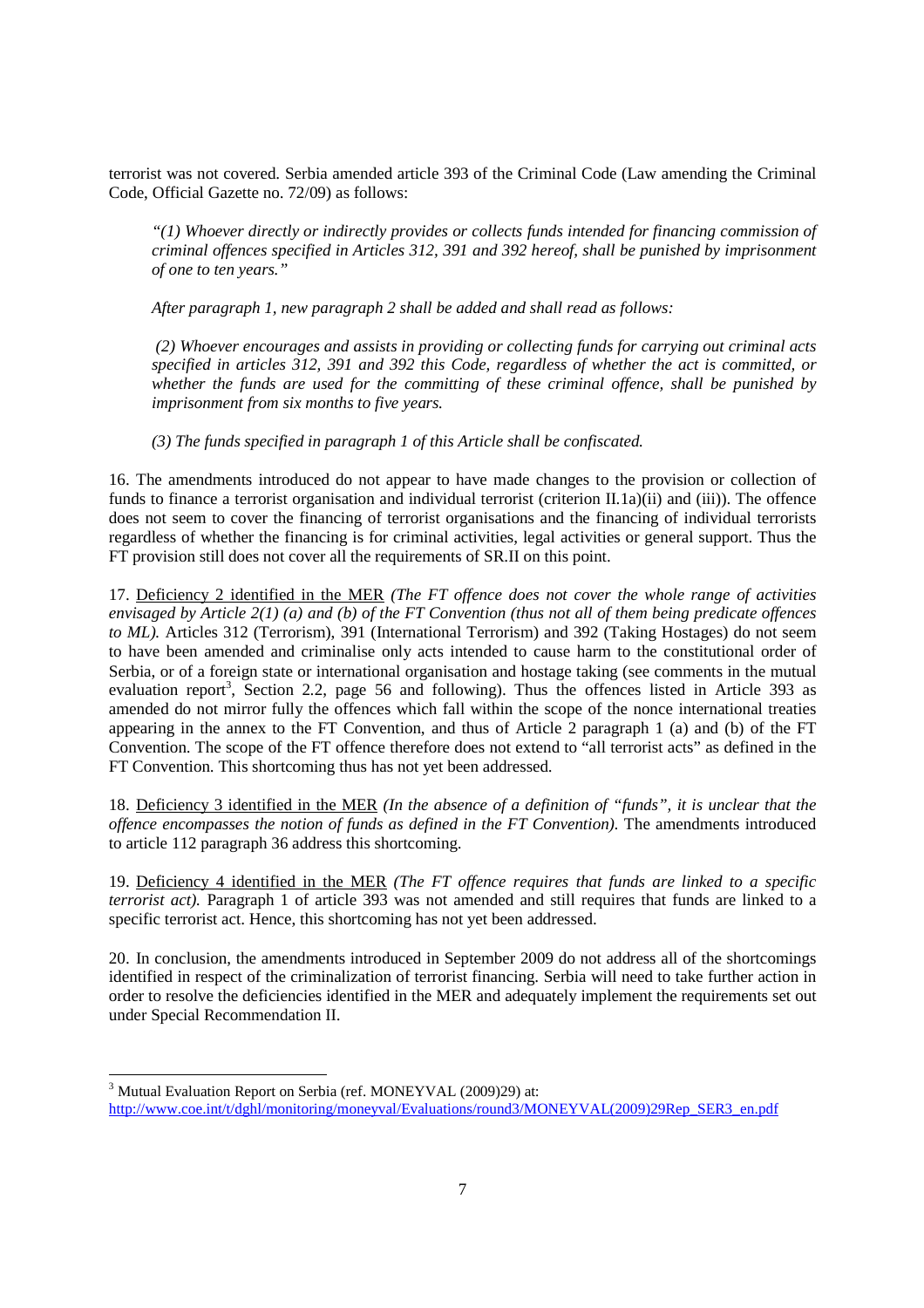#### **Recommendation 5 - Customer due diligence regarding financial institutions (rated PC in the MER)**

21. The evaluation team had concluded that there were only a only a few minor deficiencies, mostly stemming from the newness of the legislation and that the customer due diligence (CDD) obligations as set out in the AML/CFT Law and the Decision on KYC Procedure covered comprehensively the FATF Requirements and applied equally to all obligors as identified in the law. Competent authorities had yet to issue implementing measures for the AML/CFT Law and related guidance. In practice, there was awareness of the requirements and the application of due diligence measures, particularly in the banking sector, however this compliance level did not cover the financial sector as a whole, since significant parts had not sufficiently implemented not only the due diligence controls of the AML/CFT Law, but also of the previous AML Law.

22. In February 2010, the Ministry of Finance issued on 4 February a Rulebook concerning the methodology for the implementation of tasks pursuant to the AML/CFT Law, which entered into force in March 2010. This Rulebook sets out provisions on the criteria based on which obliged entities shall classify a client, business relationship or service that it provides within its business activity into a low risk group, on conditions to establish and verify the identity of customers and legal representatives using the qualified electronic certificate, internal controls procedures, record keeping, manner of reporting to the FIU, requirements for CTR reporting, list of countries that do not apply AML/CFT standards and countries that apply AML/CFT standards at EU level or higher, etc.

23. Deficiency 1 identified in the MER *(No guidance on the risk-based approach has been provided for financial institutions regulated by the Securities Commission).* Serbia indicated that Guidance for implementing the AML/CFT Law was issued in November 2009 which is applicable to financial institutions regulated by the Securities Commission (broker-dealer companies, authorized banks, custody banks and management companies). This document is reported to include instructions on how to fulfill their AML/CFT obligations, and also includes guidance on implementing a risk based approach. It appears thus that this shortcoming has been addressed, however, as the text of the guidance has not been made available, it remains to be demonstrated that the guidance satisfactorily covers the AML/CFT requirements and assists in the implementation of a risk based approach.

24. Deficiency 2 identified in the MER (*No explicit requirement for obligors to consider making a suspicious transaction report when they have refused to establish a business relationship, carry out a transaction, or terminate an existing business relationship).* Serbia reported that the amendments have to the AML/CFT Law have been adopted on 30 November 2010 which will explicitly require obligors to consider whether there are reasons for suspicion of ML or FT and to make an official note in writing. These amendments, which have been published in the Official Gazette, are expected to enter into force on 11 December 2010.

25. Deficiency 3 identified in the MER (*No adequate demonstration that all financial institutions have implemented the standards of Recommendation 5, including the risk based approach.)* The mutual evaluation process had concluded that overall, Serbia's compliance with the FATF standards on CDD requirements showed a number of essential gaps in implementation which were mostly stemming from the newness of the AML/CFT Law and of sectoral guidance issued. Since the evaluation, additional guidance was issued by the APML in October 2010, by the Securities Commission in November 2009 for financial institutions under its competence and by the Foreign Currency Inspectorate on 8 November 2010 for entities engaging in forfeiting and factoring operations in international payments. Furthermore the authorities reported having organised a series of seminars and workshops for financial institutions in the period from August 2009 to November 2010 (brokers, insurance companies, representatives from insurance supervision, leasing companies). The National Bank of Serbia also reported having organised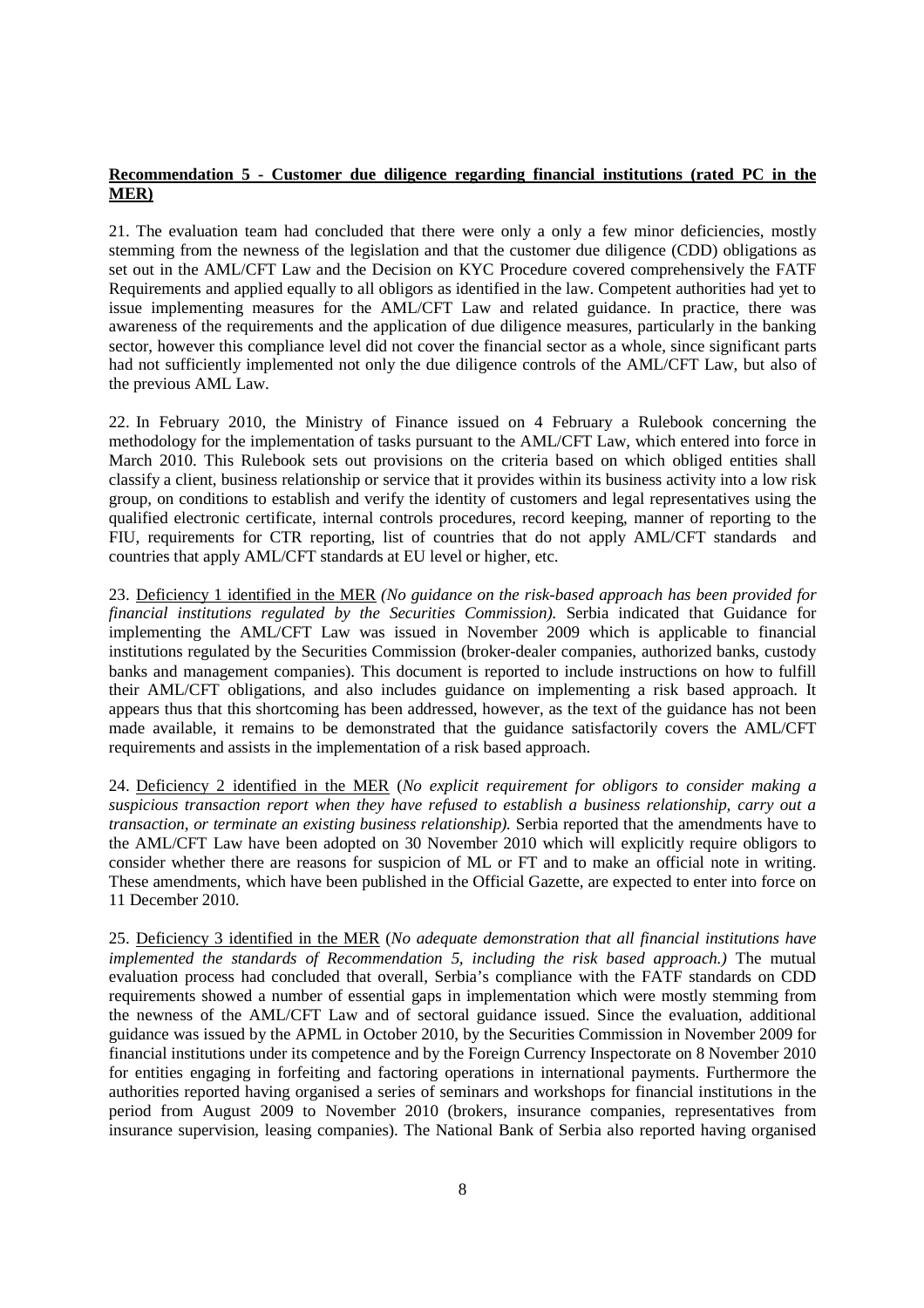several meetings with obligors under its supervision competence in order to discuss the application of a risk based approach.

26. It appears difficult in this desk review to make any assessment on the level of implementation by financial institutions of their CDD requirements, based on the information provided by the authorities. The additional guidance issued and trainings organized nevertheless demonstrate positive developments aimed at strengthening the awareness of the financial institutions of the requirements and application of CDD measures. Such efforts will need to be sustained.

#### **Recommendation 10 - Record keeping (rated LC in the MER)**

27. The MER had concluded that record keeping requirements were comprehensively covered by the AML/CFT Law, the Law on accounting and auditing and relevant regulations. The financial institutions, appeared to be knowledgeable of their record keeping obligations and supervisors did not report any problems with timely access to customer and transaction records and information. However, considering the limited number of inspections of financial institutions, in particular regarding non banking financial institutions, it was not possible to conclude that record-keeping requirements were effectively implemented by financial and non financial institutions.

28. Deficiency 1 identified in the MER *(Lack of sectoral laws/regulations enabling effective implementation of the recordkeeping requirements by persons involved in intermediation in credit transactions and provision of loans, factoring and forfeiting, and provision of guarantees – should they start operating in the Serbian financial sector).* These professionals have not started operating in the Serbian financial sector, with the exception of services of factoring and forfeiting. Serbia indicated that a new Law on foreign exchange actions is expected to be adopted in the beginning of 2011, its text being currently under discussion before being introduced to the Government. Once adopted, the Foreign Currency Inspectorate intends to draft amendments to the secondary legislation regarding factoring and forfeiting. The shortcomings in respect of coverage of persons providing services of factoring and forfeiting cannot be considered as having been addressed, and the authorities are encouraged to adopt the relevant sectoral laws and regulations in order to ensure that record keeping requirements are adequately covered.

29. Deficiency 2 identified in the MER (*Lack of effective implementation of the record-keeping requirements by financial institutions (including PTT Srbija currently not recognised as a financial institution*). The evaluation process had concluded that financial institutions in Serbia often failed to obtain and maintain complete CDD information documents, thus raising the issue of lack of effective implementation of the record keeping requirements. Serbia has followed up on this deficiency and provided statistics on sanctions applied as a result of supervisory action in banks and exchange offices where breaches to record keeping requirements were identified. As with any paper desk based review, questions remain regarding the effectiveness of implementation of the AML/CFT law and regulations pertaining to record keeping by financial institutions, and especially non bank financial institutions. The obligations are monitored/ supervised by the authorities (see in this respect the information provided by Serbia on action taken to comply with Recommendation 23) This matter could be adequately evaluated only during an on-site visit, on the basis of comprehensive information and meetings with relevant entities and supervisory authorities.

30. In conclusion, the shortcomings regarding the lack of sectoral laws/regulations enabling effective implementation of the recordkeeping requirements by persons involved in intermediation in credit transactions and provision of loans, factoring and forfeiting, and provision of guarantees remain valid, pending further legislative developments underway which are expected to be finalized in 2011. Serbia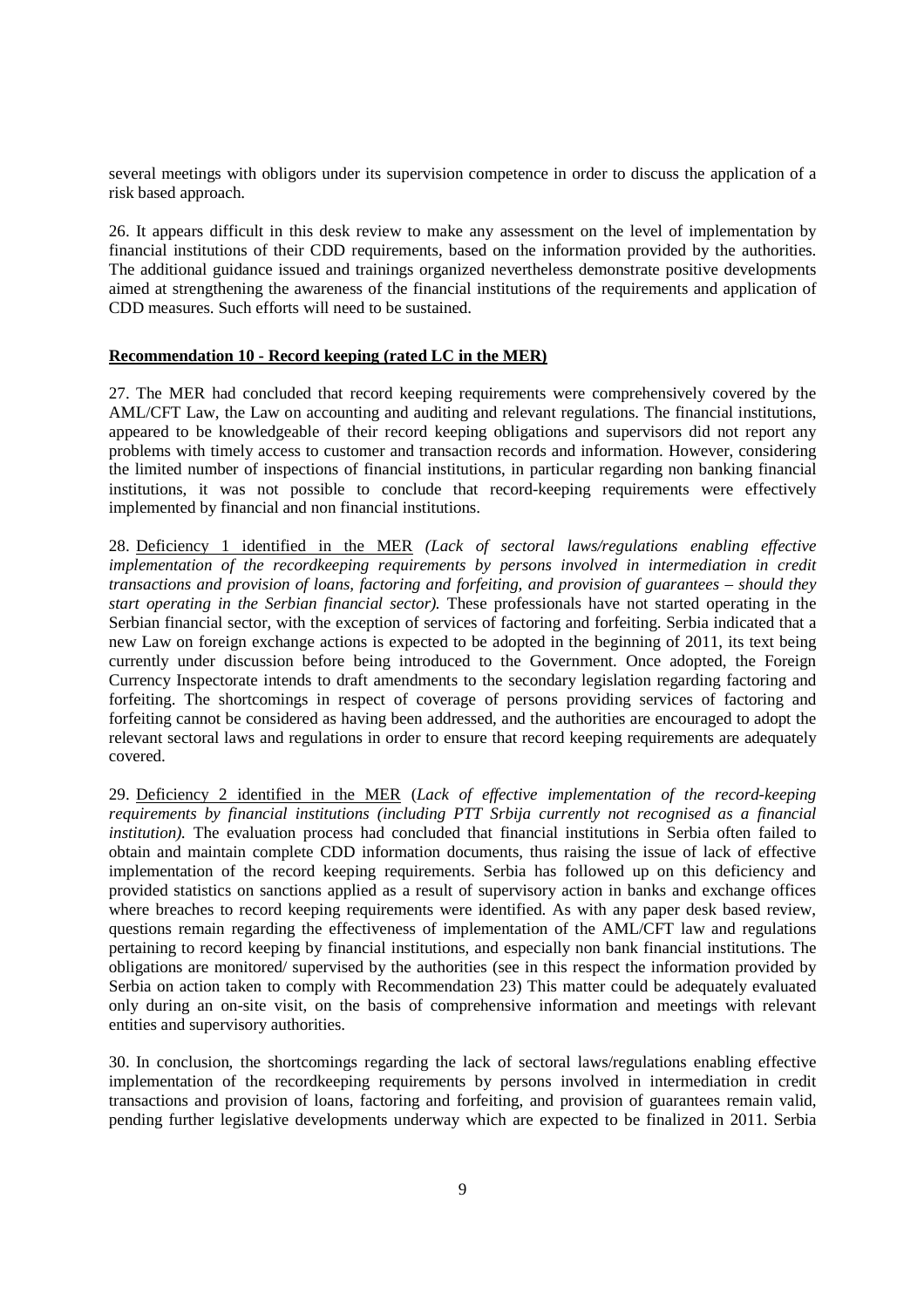continued to supervise the implementation of record keeping requirements, as evidenced by the data submitted on supervisory action (particularly in banks and foreign exchange offices), sanctioning when applicable, breaches of the CDD and record keeping requirements.

#### **Recommendation 13 – Suspicious transactions reporting regarding financial institutions (rated LC in the MER)**

31. Serbia had been rated largely compliant in respect of compliance with Recommendation 13 and was recommended to take additional measures in order to ensure the effective implementation of the reporting obligation by all financial institutions (inter alia to issue specific guidance on the legal definition of the reporting obligation so as to prevent its possible restrictive interpretation; to issue STR reporting forms and instructions for all obligors, to complete and publish list of indicators, etc).

32. Deficiency 1 identified in the MER *(Not all financial institutions have lists of indicators for recognising ML related suspicious transactions) and Deficiency 2 identified in the MER (The lists of indicators developed by financial institutions are copied from those of the APML and, in some cases, contain contradictions with applicable legislation).* Serbia indicated that several meetings were organised with obligors, and in particular by the National Bank, to discuss the issue of the development and application of the list of indicators. Pursuant to the AML/CFT Rulebook issued in 2010 (article 23), financial institutions are required to develop their own lists of indicators and include therein the ones developed by the APML. The issue as to whether all financial institutions have developed lists of indicators remains to be demonstrated through on-site supervisions. Action has been taken to some extent to address these shortcomings, however it is not demonstrated that these have been fully addressed for all financial institutions.

33. Deficiency 3 identified in the MER *(The lists of indicators developed by the APML are not complete, clearly identifiable, need revision in terms of contents).* Serbia indicated that the APML has issued Guidelines for suspicious transaction reporting (hereinafter STR Guidelines), customer due diligence and no tipping off on 26 October 2010 (see annex XVIII), which were prepared in cooperation with the National Bank of Serbia and experts from the banking sector. At the time of the on-site visit, the following lists had been issued: Indicators for insurance companies (2 April 2009), Indicators for banks (2 April 2009), Indicators for Exchange Offices (2 April 2009), Indicators for Stock-market (2 April 2009). These have not been amended since December 2009. In addition to these, the APML also recently issued a list of Indicators for financing of terrorism, attorneys, accountants, money transfer services, organizers of games of chance operated in the internet, telephone or in any other manner using telecommunications networks, tax advisors, auditing companies and certified auditors (3 November 2010). These have also been communicated to obligor associations.

34. Deficiency 4 identified in the MER *(Serious lack of understanding of the reporting requirements among financial institutions, resulting in insufficient effectiveness of the reporting system; low level of STR reporting by non-bank financial institutions)*. The MER had raised effectiveness concerns as regards the level of suspicious transactions reports by FIs and in particular of non bank financial institutions as well as on the level of understanding of the reporting requirements.

35. The authorities advised that in 2009-2010 a number of training seminars and meetings were organised by the National Bank, the Securities Commission and the APML for reporting entities (see annex III on Summary of trainings delivered).

36. The authorities, in the introduction to the STR Guidelines, mentioned specifically that the APML is receiving a too large number of STRs which are rather superficially or not at all analyzed by the obligors.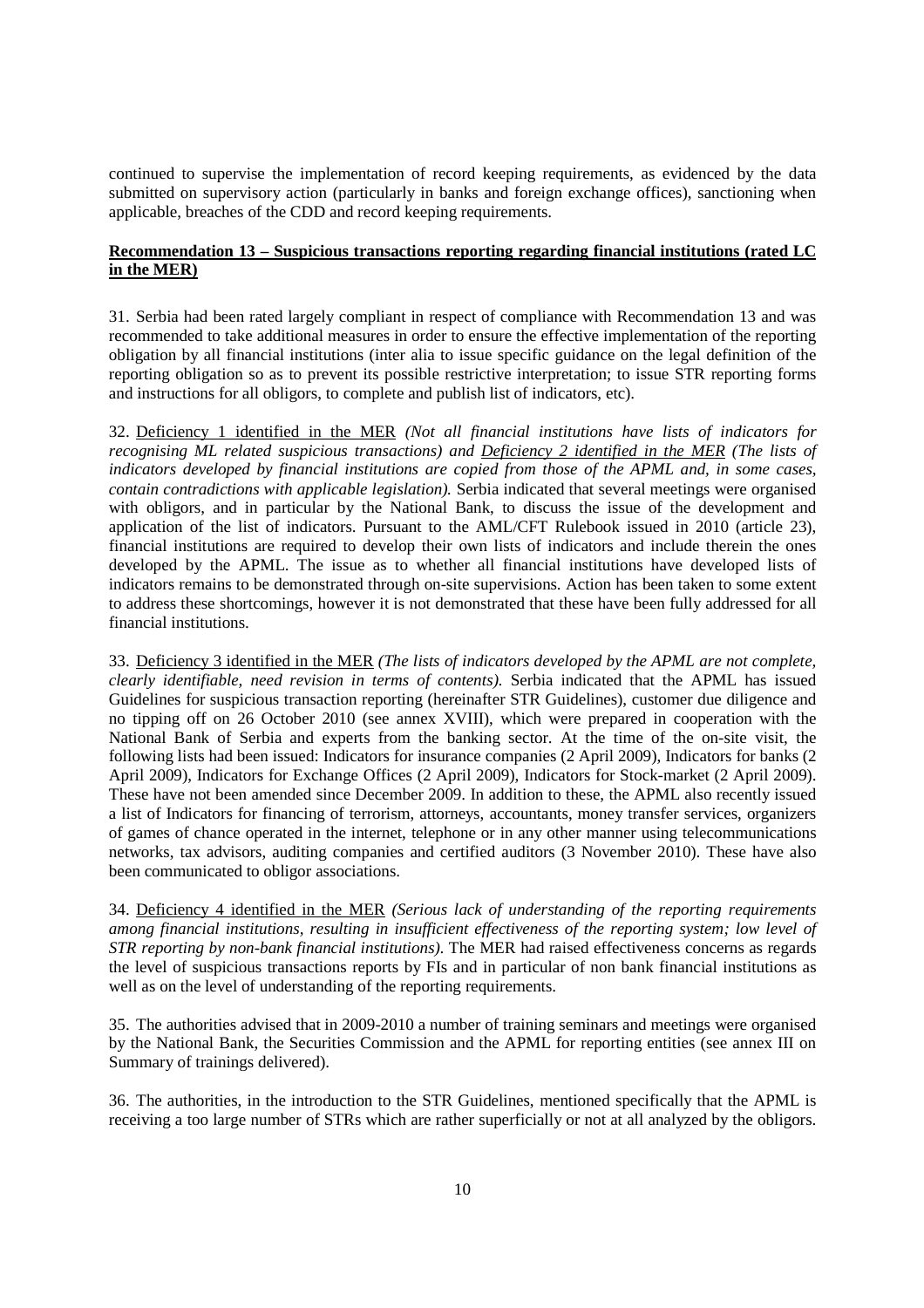At the same time, supervisors have identified a considerable number of transactions which are covered by the suspicious indicators and which should have been analyzed and reported. The Guidelines include specific examples and are aimed at assisting reporting entities to detect, process and report suspicious transactions.

37. From the statistics provided by the authorities, it is noted that the number of STRs reported has steadily increased ( 2884 in 2008, 3957 in 2009 and 3854 as of October 2010), with a more active reporting not only from banks, but also from insurance companies (7 STRs in 2010 as opposed to 2 in 2008), brokers (7 STRs in 2009 compared with 2 in 2008), with leasing companies starting to report (6 STRs in 2009 and 43 in 2010 and with a more active reporting by the Post office.

38. In conclusion, there is thus some evidence that the implementation of the reporting obligation is more effective, at least in some parts of the financial sector. This has also resulted in an increased figure of cases opened, analysed and disseminated by the APML to the law enforcement and prosecutors. Further measures will be required in order to be able to demonstrate concrete progress in the implementation of the reporting obligations by the non-banking financial institutions and other reporting entities. The recently issued Indicators in November 2010 are a positive step in this direction and will need to be followed up upon through outreach to the reporting entities and supervisory action to ensure that they adequately comply with the reporting requirements of the AML/CFT Law and Rulebook.

#### **Special Recommendation IV - Suspicious transactions reporting related to terrorism regarding Financial institutions (rated LC in the MER)**

39. Deficiency 1 identified in the MER *(Financial institutions do not have lists of indicators for recognising FT related suspicious transactions) and Deficiency 2 identified in the MER (The APML has not developed lists of indicators for recognizing FT related suspicious transactions).* Pursuant to the new AML/CFT Rulebook (February 2010)), financial institutions are required under article 23 to develop their own lists of indicators, and include the ones developed by the APML. It is to be noted that the APML has recently developed a list of indicators regarding the financing of terrorism, which was issued in November 2010 and includes 10 indicators. The issue as to whether all financial institutions have developed lists of indicators for recognizing FT related suspicious transactions remains to be demonstrated through on-site supervisions, however at a minimum these are obliged to integrate within their own lists the recently issued list of indicators disseminated by the APML.

40. Deficiency 3 identified in the MER *(Serious lack of understanding of the reporting requirements among financial institutions, resulting in insufficient effectiveness of the reporting regime).* The new AML/CFT Rulebook , which remains the only implementing regulation in terms of the reporting regime, does not address in detail issues related to reporting suspicions on terrorist financing, nor do the STR Guidelines issued in October 2010. It remains to be ascertained whether the provisions which they contain and which refer specifically to the FT reporting requirements are considered adequate by the financial institutions. The authorities indicated in this context that in addition to the publication of the lists of FT indicators, several awareness raising measures were taken, through meetings and trainings that have been organised by the FIU and the supervisory authorities with the reporting entities and professional bodies and which covered also aspects related to the reporting obligations, and FT reporting, cases, typologies, etc.

41. As regards STRs made relating to suspicions on terrorism financing, the situation remains the same as previously, with no STRs having been made to date. Serbia will need to continue to work on enhancing the effectiveness of its STR system, and in particular in relation to terrorist financing.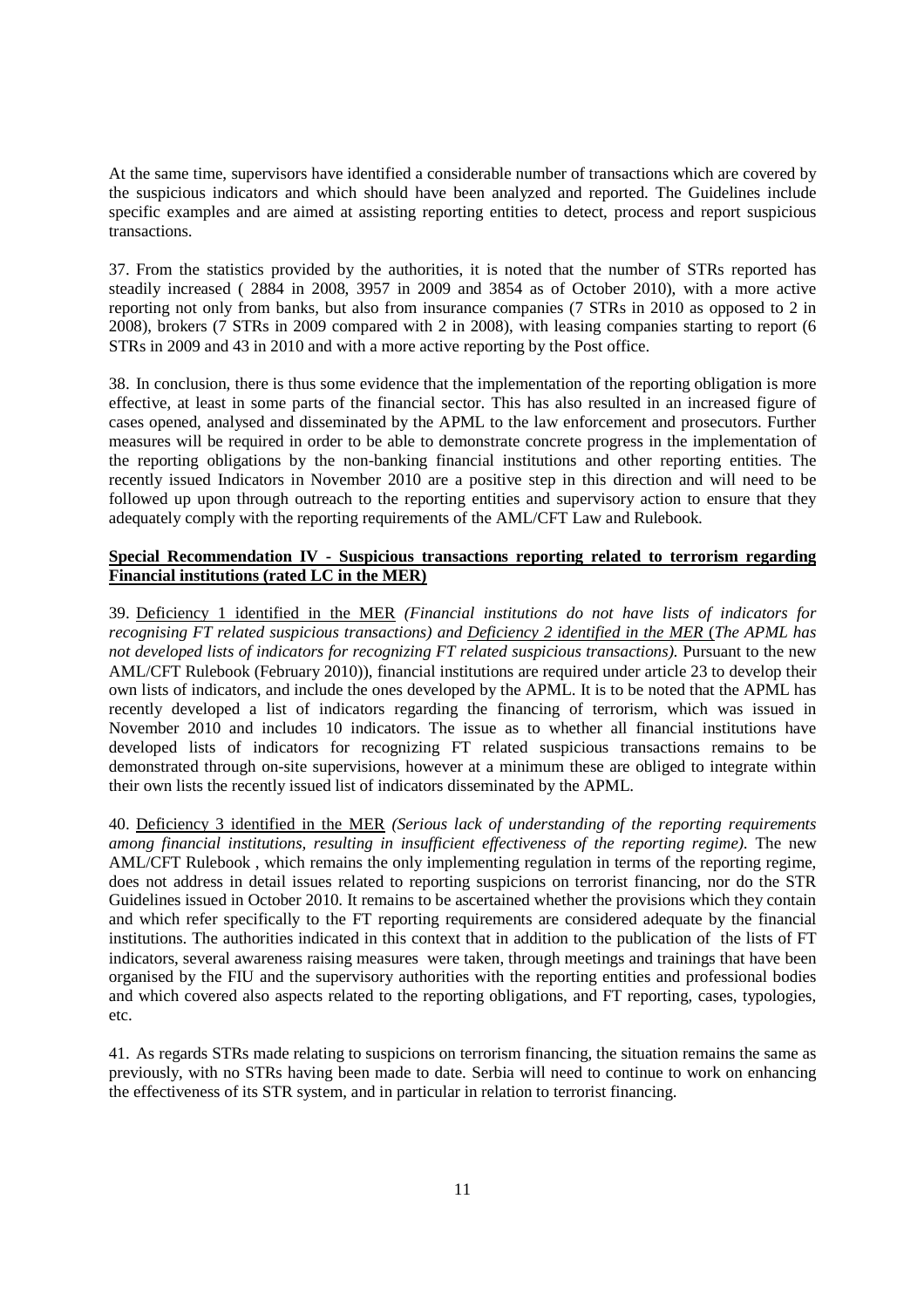#### *1.3 Main conclusions*

42. It is recalled in this context that the evaluation proves had concluded that Serbia had reached a good level of compliance with most of the core recommendations. One year after the adoption of the mutual evaluation report, Serbia has demonstrated that it has commenced action in several areas in order to address the deficiencies identified in respect of the core Recommendations, including in those were Serbia was rated largely compliant. It is important that this commitment be sustained.

43. In relation to R.1, the amendments to the criminal legislation have successfully addressed the deficiencies identified in respect of the scope of property and the proposed draft legislation, once adopted, should address the deficiencies related to the criminalization of market manipulation and insider trading. On SR. II and R.10 no concrete progress seems to have been made.

44. It is to be noted though that very positive steps have been taken in the preventive area, and the existing AML/CFT law has been consolidated by the adoption of several guidelines, supported by trainings, hence efforts being made to strengthen the implementation of the CDD requirements. Also, Serbia was able to show positive developments in respect of the measures aimed at strengthening the STR reporting system and the implementation of the obligation by reporting entities. Further progress shall be required to demonstrate the implementation of the reporting obligations by the non-banking financial institutions and other reporting entities and enhance the effectiveness of its STR system, and in particular in relation to terrorist financing.

45. In conclusion, as a result of the discussions held in the context of the examination of this second progress report, the Plenary was satisfied with the information provided and the progress being undertaken and thus approved the progress report and the analysis of the progress on the core Recommendations. Pursuant to Rule 41 of the Rules of procedure, the progress report will be subject of an update in every two years between evaluation visit (i.e. December 2012), though the Plenary may decide to fix an earlier date at which an update should be presented.

MONEYVAL Secretariat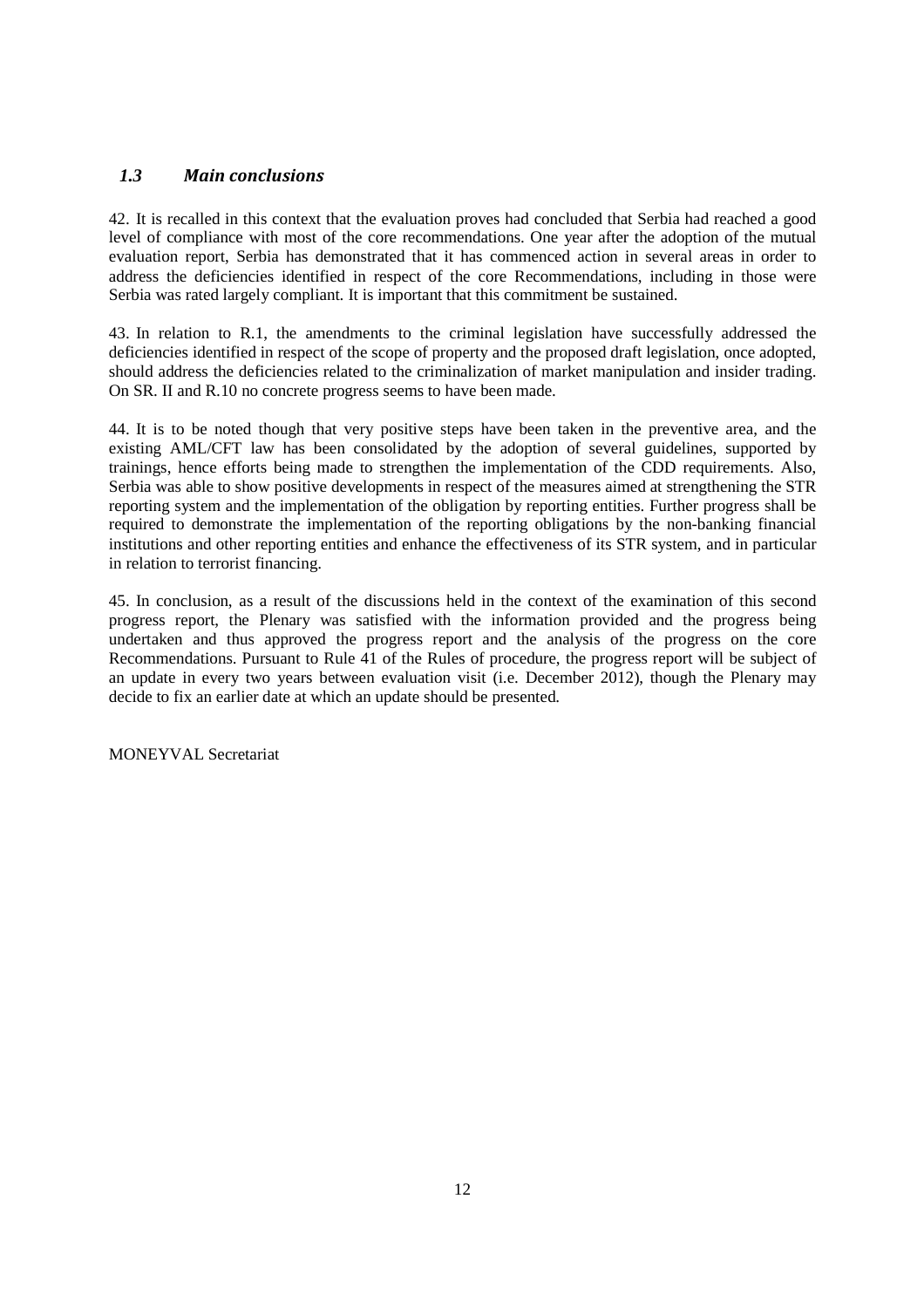## *2 Information submitted by Serbia for the 1st progress report*

#### *2.1 General overview of the current situation and the developments since the last evaluation relevant in the AML/CFT field*

The Law Amending Criminal Code (Official Journal of RS, no. 72/09), passed in September 2009, introduced, among other changes, a broader definition of terrorism financing, and a more general definition of property, which now includes all types of assets.

A Draft Law Amending the AML/CFT Law has been prepared and sent for approval by the Government and further to the National Assembly for adoption. Key improvements to the current system include the incorporation of the requirement provided for under SR VII, regarding wire transfers. The amendments aim also to implement the provisions of Regulation (EC) No 1781/2006 of the European Parliament and Council of 15 November 2006 on information on the payer accompanying transfers of funds. In addition to the obligations under SR VII, the amendments contain provisions regarding the licensing of compliance officers. Also, another important change is that the APML will be competent to supervise certain obliged entities, such as accountants, auditors, etc.

The Action Plan for the Implementation of the National Strategy against Money Laundering and the Financing of Terrorism (AML/CFT Strategy), is adopted in October 2009, for the period 2009-2013. This plan specifies certain priorities, objectives defined, timeframe for the implementation of the objectives, as well as the main implementing agencies, indicators and resources required for their implementation.

In order to harmonize national legislation with the international standards, AML/CFT by-laws have been passed and entered into force on 1 of March 2010. AML/CFT by-laws fully in line with Commission Directive 2006/70/EC laying down measures for Directive 205/60/EC of the European Parliament and of the Council as regards the definition of "politically exposed person" and the technical criteria for simplified customer due diligence procedures and for for exemption on grounds of a financial activity conducted on an occasional or very limited basis оf 1 August 2006.

It also merits mentioning that the implementation of a key comprehensive AML/CFT Project is expected to start shortly. The project was approved under the EU's IPA Instrument, and it will be implemented by the Council of Europe. The total project value is EUR 2,365,000.00 of which the European Union will allocate 2 million, Council of Europe 200,000.00, while the rest will be co-financed by the Republic of Serbia. Serbian authorities expect the project to improve the entire AML/CFT system in Serbia to a considerable extent.

In cooperation with the National Bank of Serbia and experts from the banking sector, the APML has issued Recommendations (or Guidelines) for suspicious transaction reporting, customer due diligence and no tipping off. The reason to adopt the Recommendations is difficulties and dilemmas encountered in the application of the suspicious transaction reporting requirement, as well as implementation of customer due diligence actions and measures and client monitoring.

The Law on capital markets has been drafted, and the main novelty is criminalization of market manipulation, as well as using, revealing and recommending the inside information as criminal offences.

The Proposed Law on Amendments and Changes to Law on Voluntary Pension Funds and Pension Schemes is in the procedure in the National Assembly of the Republic of Serbia. It is expected that it will be approved by the end of this year.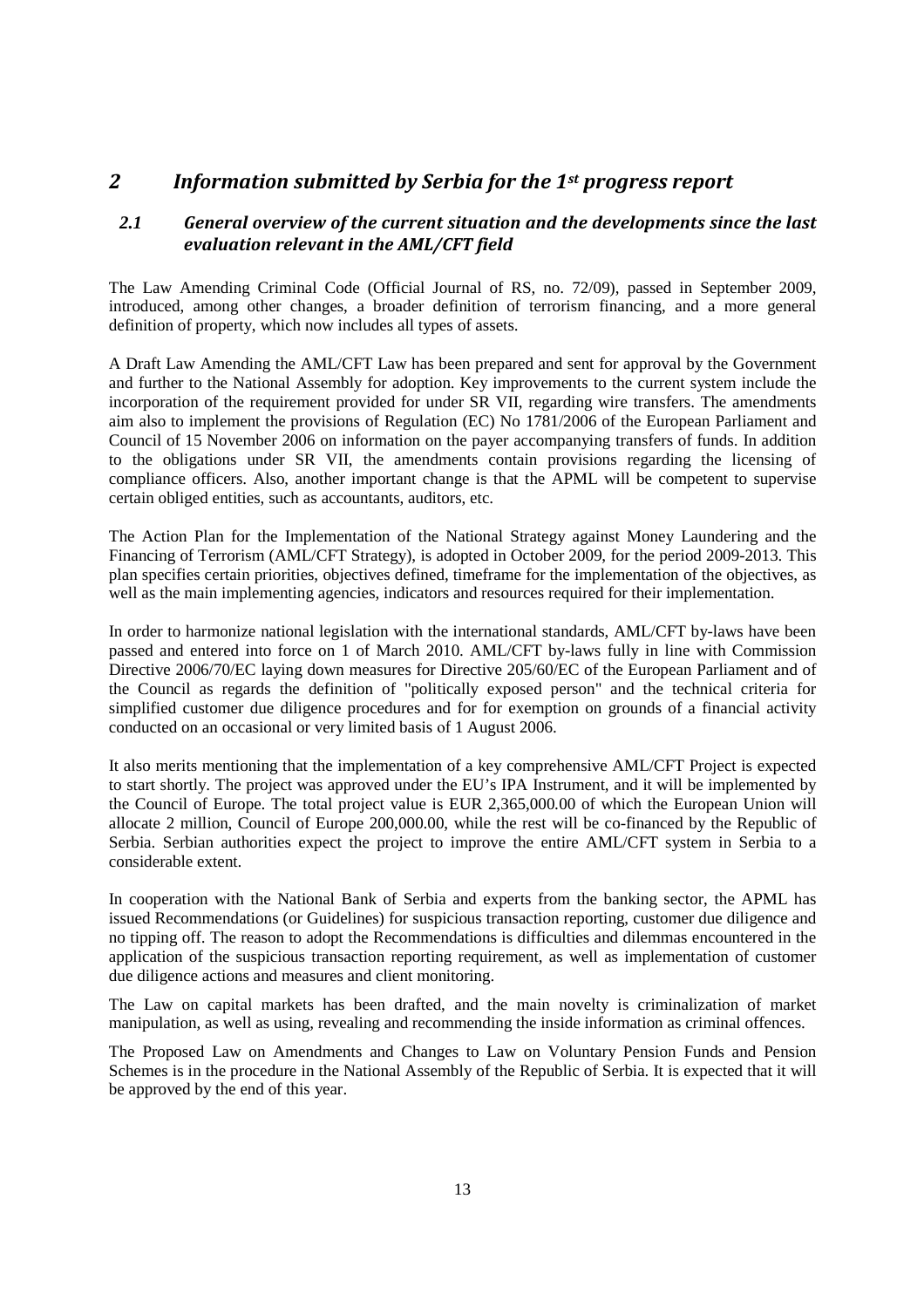The draft of a new Law on Financial Leasing and by - laws in this area relating to issuance of licenses will, prescribes prohibition for physical persons with criminal background to participate in ownership of financial leasing companies.

In this period there are more changes regarding AML/CFT combat: PEP's provisions are added to Decision on the Guidelines for Assessing the Risk of Money Laundering and Terrorism Financing, Supervisory methodology for banks is changed in order to bee fully compliant with RBA, Manner of supervision planning is changed in order to be fully compliant with RBA, AML/CFT Questionnaire analysis is now fully in accordance with RBA and Voluntary pension funds supervision department adopted the Manual for the assessment of the voluntary pension funds AML/CFT risk exposure, which will be used in the following onsite supervisions.

#### *2.2 Core recommendations*

Please indicate improvements which have been made in respect of the FATF Core Recommendations (Recommendations 1, 5, 10, 13; Special Recommendations II and IV) and the Recommended Action Plan (Appendix 1).

| <b>Recommendation 1 (Money Laundering offence)</b> |                                                                                          |  |
|----------------------------------------------------|------------------------------------------------------------------------------------------|--|
| <b>Rating: Largely compliant (R.1)</b>             |                                                                                          |  |
| Recommendation                                     | Clarify that the offence of ML extends to any type of property, regardless of its        |  |
| of<br>the                                          | value, that directly or indirectly represents the proceeds of crime.                     |  |
| <b>MONEYVAL</b>                                    |                                                                                          |  |
| Report                                             |                                                                                          |  |
| Measures taken to                                  | Money laundering is criminalized in Article 231 of Criminal Code, which reads as         |  |
| implement<br>the                                   | follows:                                                                                 |  |
| Recommendation                                     | <b>Money Laundering</b>                                                                  |  |
| of the Report                                      | Article 231                                                                              |  |
|                                                    | Whoever converts or transfers property while aware that such property originates         |  |
|                                                    | from a criminal offence, with intent to conceal or misrepresent the unlawful origin      |  |
|                                                    | of the property, or conceals and misrepresents facts on the property while aware that    |  |
|                                                    | such property originates from a criminal offence, or obtains, keeps or uses property     |  |
|                                                    | with foreknowledge, at the moment of receiving, that such property originates from       |  |
|                                                    | a criminal offence, shall be punished by imprisonment of six months to five years        |  |
|                                                    | and with fine.                                                                           |  |
|                                                    |                                                                                          |  |
|                                                    | By-Law amending the Criminal Code was passed in September 2009 (Official                 |  |
|                                                    | Gazette of the Republic of Serbia" No. 72/09) Article 112 of Criminal Code is            |  |
|                                                    | amended. Article 112 prescribes meaning of terms which had been used in that             |  |
|                                                    | Law. Article 112 Paragraph 36 defines term assets which cover all kinds of assets,       |  |
|                                                    | regardless of its value. Assets mean any kind of right or any kind of benefit that       |  |
|                                                    | directly or indirectly represents the proceeds of crime.                                 |  |
|                                                    | <b>Meaning of Terms for the Purpose of this Code</b>                                     |  |
|                                                    | Article 112                                                                              |  |
|                                                    | (36) Property is considered to be good of every kind, tangible or intangible,            |  |
|                                                    | movable or immovable, or the estimates and invaluable documents in any form that         |  |
|                                                    | proves right or interest in relation to such well. Property is considered income or      |  |
|                                                    | other benefit that originates, directly or indirectly, from criminal offence, as well in |  |
|                                                    | which it is converted or with which it is merged.                                        |  |
| Recommendation                                     | Criminalise insider trading and market manipulation.                                     |  |
| of<br>the                                          |                                                                                          |  |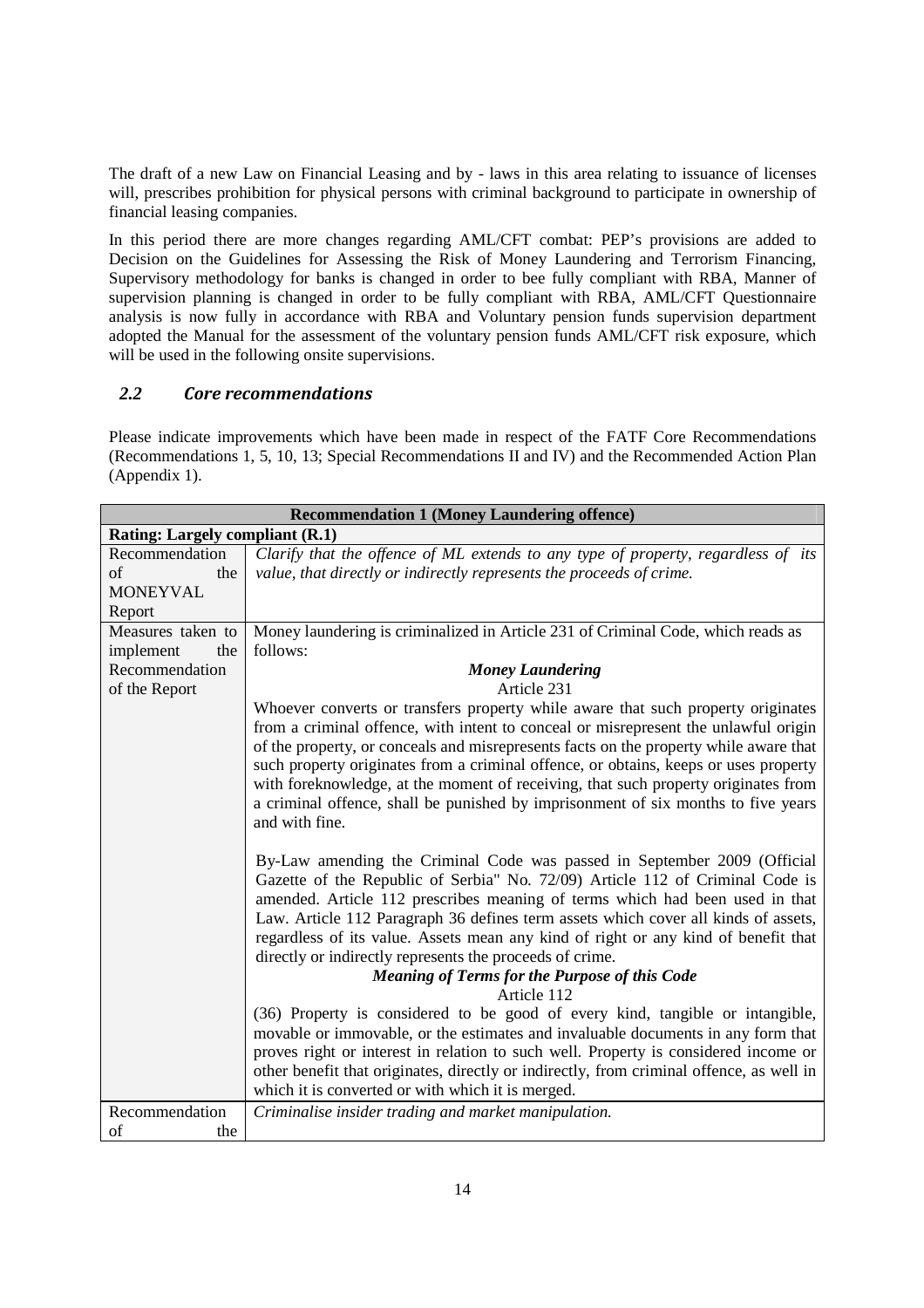| <b>MONEYVAL</b><br>Report |                                                                                                                                                                         |
|---------------------------|-------------------------------------------------------------------------------------------------------------------------------------------------------------------------|
| Measures taken to         | Articles 281. and 282. of the Draft Law on capital markets (and financial                                                                                               |
| implement<br>the          | instruments) stipulate market manipulation, as well as using, revealing and                                                                                             |
| Recommendation            | recommending the inside information as criminal offences. The Articles 281 and                                                                                          |
| of the Report             | 282 read as follows:                                                                                                                                                    |
|                           |                                                                                                                                                                         |
|                           | <b>Prohibition of manipulative practice</b>                                                                                                                             |
|                           |                                                                                                                                                                         |
|                           | Article 281.                                                                                                                                                            |
|                           | Whoever undertakes the manipulative practice on the regulated market of securities                                                                                      |
|                           | on the basis of which realized gain for himself or another person or harm to other                                                                                      |
|                           | persons by:                                                                                                                                                             |
|                           | 1) entering into a transaction or issue trade orders which give or are likely to                                                                                        |
|                           | provide false or misleading information on supply, demand or price of financial                                                                                         |
|                           | instruments or that person, or persons acting jointly maintain the price of one or                                                                                      |
|                           | more financial instruments at unrealistic levels;                                                                                                                       |
|                           | 2) entering into transactions or issues trade orders which employ fictitious                                                                                            |
|                           | proceedings or any other form of deception or fraud; 3) disseminating information<br>through the media, including the internet or in any other way spreading false news |
|                           | or news that can cause confusion about financial instruments, if he/she knew or                                                                                         |
|                           | should have known that such information is untrue or misleading, shall be punished                                                                                      |
|                           | with imprisonment from six months to five years and fined.                                                                                                              |
|                           | Should there be a significant disturbance on the regulated market of securities, or                                                                                     |
|                           | MTF, due to offences referred to in paragraph 1 of this Article, the offender shall be                                                                                  |
|                           | punished by imprisonment of one to eight years and a fined.                                                                                                             |
|                           |                                                                                                                                                                         |
|                           | Use, disclosure or recommendation of privileged (insider) information                                                                                                   |
|                           | Article 282.                                                                                                                                                            |
|                           | Whoever, with intent to gain material benefit for himself or another person or harm                                                                                     |
|                           | to other persons, uses a privileged information: 1) directly or indirectly in the                                                                                       |
|                           | acquisition, disposal or in the attempt of acquisition or disposal, on their own<br>account or for account of another person, of financial instruments to which that    |
|                           | information relates; 2) for detection and making available privileged information to                                                                                    |
|                           | any other person; 3) to recommend or provide any other person that he/she, on the                                                                                       |
|                           | basis of privileged information should acquire or dispose of financial instruments to                                                                                   |
|                           | which the information relates, shall be punished by fine or up to one year                                                                                              |
|                           | imprisonment.                                                                                                                                                           |
|                           | Should a material benefit was gained due to offence referred to in paragraph 1 of                                                                                       |
|                           | this Article, or a property damage was caused to another person excessing                                                                                               |
|                           | 1.500.000,00 RSD, the offender shall be sentenced to imprisonment up to three                                                                                           |
|                           | years and fined.                                                                                                                                                        |
|                           | If the act referred to in paragraph 1 of this Article was made by the person who                                                                                        |
|                           | possesses privileged information by: membership in administrative or supervisory                                                                                        |
|                           | bodies of an issuer or public company, having equity shares in the issuer or public                                                                                     |
|                           | company, having an access to information that occur by performing duties of the                                                                                         |
|                           | office, practice professions, or other duties, or by criminal acts committed by him,                                                                                    |
|                           | the offender shall be punished by fined or imprisonment not exceeding three years.                                                                                      |
|                           | The above mentioned Law on capital markets will be, in short period of time,                                                                                            |
|                           | introduced to the Government, and then to the Serbian Assembly. At this moment it                                                                                       |
|                           | is a Draft.                                                                                                                                                             |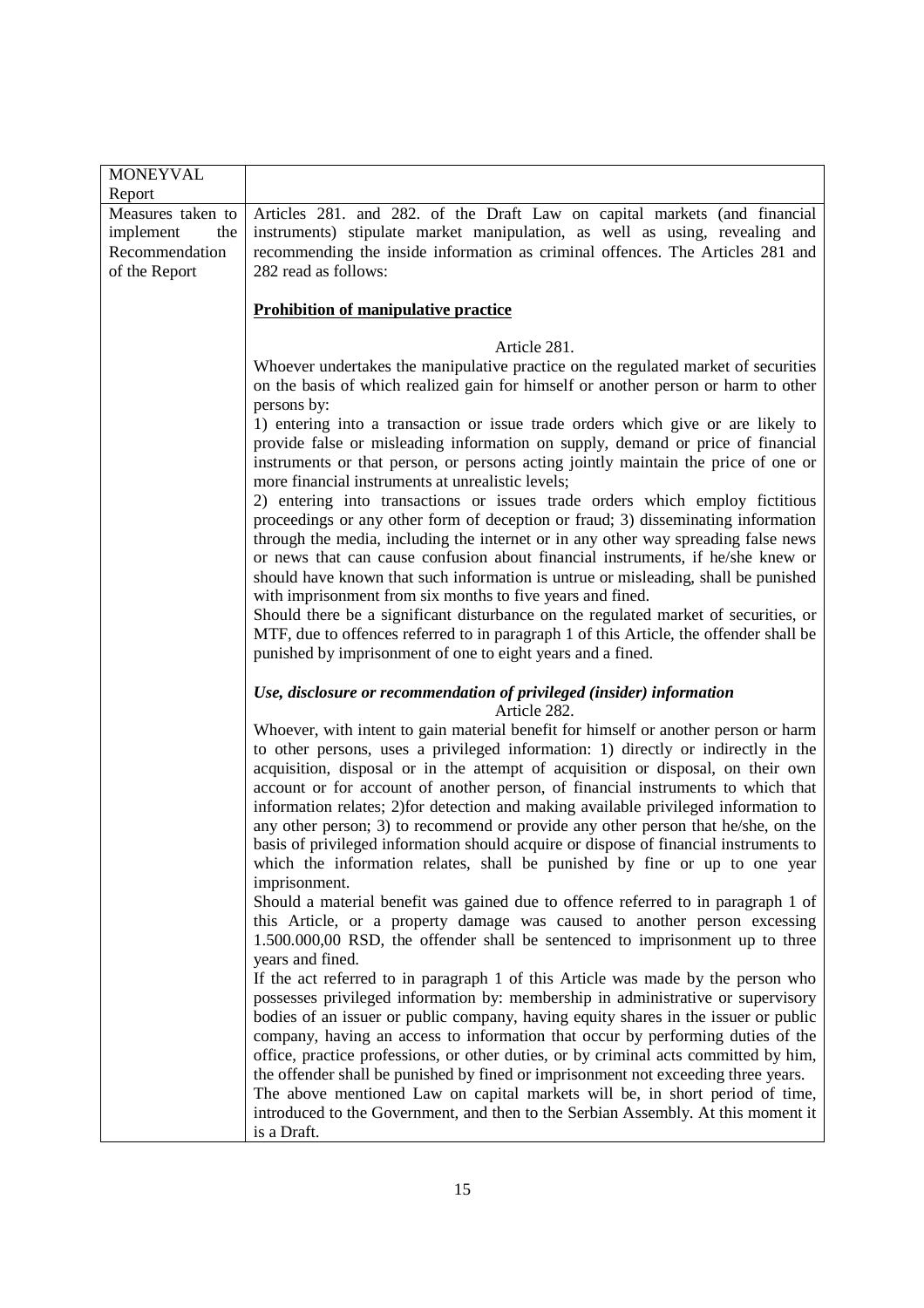| Recommendation       | Develop comprehensive training materials and strengthen training programmes in                                                                             |
|----------------------|------------------------------------------------------------------------------------------------------------------------------------------------------------|
| of<br>the            | order to enhance the capacity of investigative judges and prosecutors to investigate                                                                       |
| <b>MONEYVAL</b>      | and prosecute ML cases and of judges to effectively apply the new ML offence as                                                                            |
| Report               | well as undertake appropriate initiatives to raise their awareness on the importance                                                                       |
|                      | of integrating financial investigations into investigations of proceeds generating                                                                         |
|                      | offences.                                                                                                                                                  |
| Measures taken to    | In the period between 1 June 2009 and 1 November 2010 Judicial Training                                                                                    |
| implement<br>the     | Academy organized following seminars on combat against organized crime and                                                                                 |
| Recommendation       | money laundering within the regular annual training curriculum:                                                                                            |
| of the Report        | Measures in Combat against Corruption and Money Laundering                                                                                                 |
|                      | Seminars for judges and prosecutors of district and municipality courts. There were                                                                        |
|                      | a total of 21 seminars with 522 participants attending. The seminar addressed the                                                                          |
|                      | issues of measures taken against money laundering and corruption, international                                                                            |
|                      | standards and what Serbia is required to do in combating these phenomena.                                                                                  |
|                      | Money Laundering and Terrorism                                                                                                                             |
|                      | Seminars organized for district court judges, prosecutors, Directorate for<br>Combating Organized Crime and the Administration for the Prevention of Money |
|                      | Laundering. There were 7 seminars with 134 participants attending.                                                                                         |
|                      | Challenges and Success Cases in Combat against Money Laundering and                                                                                        |
|                      | Corruption in Serbia and abroad                                                                                                                            |
|                      | Seminars were organized for investigative judges, prosecutors and police staff.                                                                            |
|                      | There were 6 three-day seminars on this topic. The speakers were prosecutors and                                                                           |
|                      | police staff both from Serbia and USA. There were 184 participants at these                                                                                |
|                      | seminars.                                                                                                                                                  |
|                      | In 2010 Serbia's Public Prosecutor's Office and the Office of Resident Legal                                                                               |
|                      | Advisor of US Embassy organized seminars Gathering and Analysing Evidence in                                                                               |
|                      | Corruption Cases at Zlatibor, in Belgrade, Novi Sad, Niš and Kragujevac. The                                                                               |
|                      | seminars gathered together representatives of relevant state authorities in order to                                                                       |
|                      | promote team work and professional expertise of other state authorities which are                                                                          |
|                      | by law obliged to cooperate with prosecutor's office (Tax Administration, Customs                                                                          |
|                      | Administration, National Bank of Serbia, Administration for the Prevention of                                                                              |
|                      | Money Laundering, Privatization Agency, Administration for Public Procurement,                                                                             |
|                      | Budget Inspection and Auditing, Anti-Corruption Agency and Competition                                                                                     |
|                      | Committee).                                                                                                                                                |
|                      | A representative of AML and Anti-Corruption Department of Serbia's Public                                                                                  |
|                      | Prosecutor's Office participated at an international conference Strengthening                                                                              |
|                      | Cooperation in Combat against Corruption in Eastern Europe and Central Asia,                                                                               |
|                      | organized by the World Bank in Ankara, 28.09-01.10.2010.                                                                                                   |
|                      | A representative of Serbia's Public Prosecutor's Office participated at an                                                                                 |
|                      | international workshop Cooperation between FIUs and Judicial Authorities in                                                                                |
|                      | Combat against Money Laundering and Confiscation of Criminal Assets, organized                                                                             |
|                      | by Swiss and Italian Government and IMF in Siracusa, 04.10-08.10.2010.                                                                                     |
| (Other)<br>changes   |                                                                                                                                                            |
| since<br>the<br>last |                                                                                                                                                            |
| evaluation           |                                                                                                                                                            |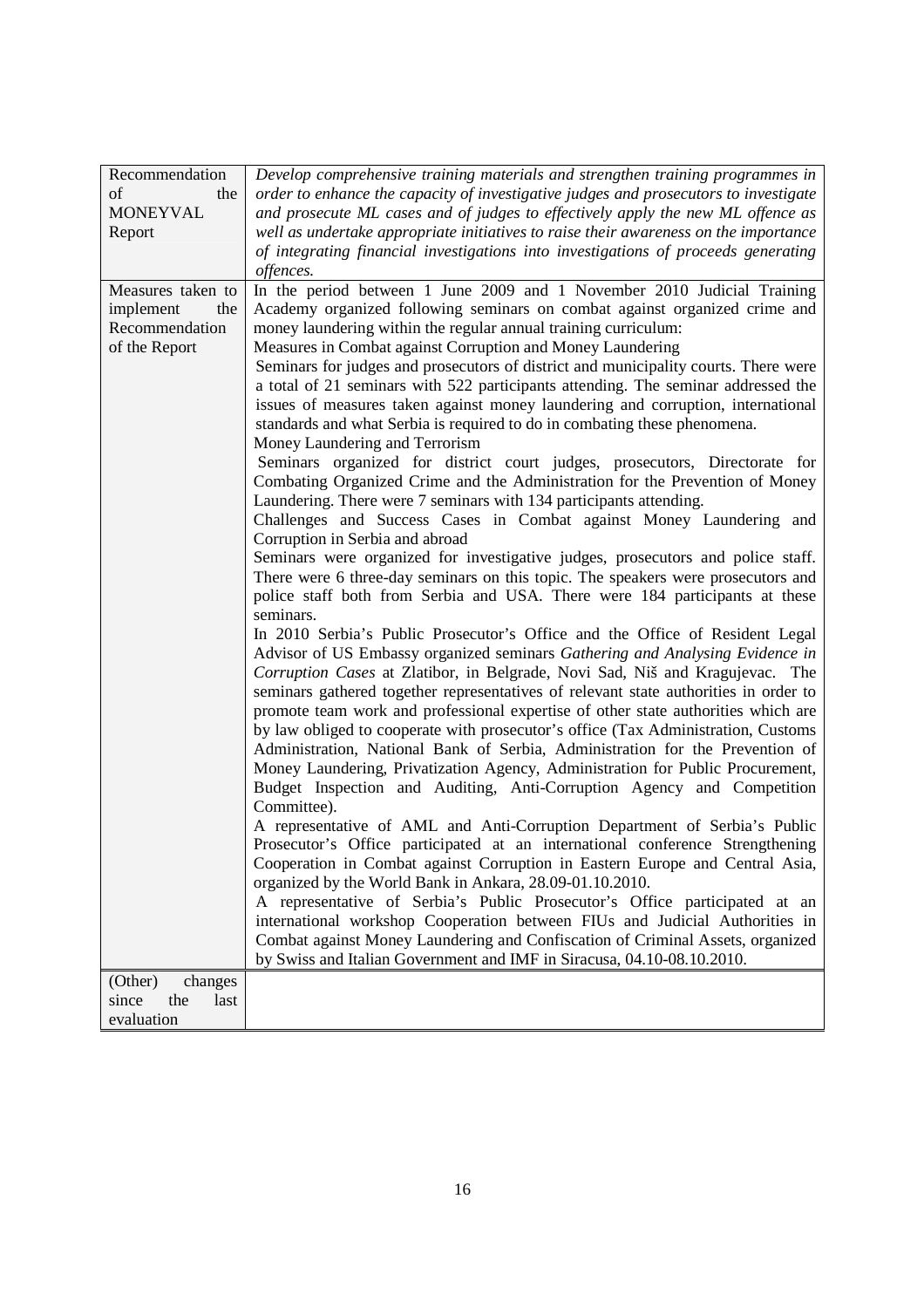| <b>Recommendation 5 (Customer due diligence)</b><br>I. Regarding financial institutions           |                                                                                                                                                                                                                                                                                                                                                                                                                                                                                                                                                                                                                                                                                                                                                                                                                                                                                                                                                                                                                                                                                                                                                                                                                                                                                                                           |  |
|---------------------------------------------------------------------------------------------------|---------------------------------------------------------------------------------------------------------------------------------------------------------------------------------------------------------------------------------------------------------------------------------------------------------------------------------------------------------------------------------------------------------------------------------------------------------------------------------------------------------------------------------------------------------------------------------------------------------------------------------------------------------------------------------------------------------------------------------------------------------------------------------------------------------------------------------------------------------------------------------------------------------------------------------------------------------------------------------------------------------------------------------------------------------------------------------------------------------------------------------------------------------------------------------------------------------------------------------------------------------------------------------------------------------------------------|--|
| <b>Rating: Partially compliant</b>                                                                |                                                                                                                                                                                                                                                                                                                                                                                                                                                                                                                                                                                                                                                                                                                                                                                                                                                                                                                                                                                                                                                                                                                                                                                                                                                                                                                           |  |
| Recommendation<br>of<br>the<br><b>MONEYVAL</b><br>Report<br>Measures taken to<br>implement<br>the | Serbian authorities should establish a direct requirement in law, regulation or<br>enforceable means for obligors to consider filing an STR if they have refused to<br>establish a business relationship, carry out a transaction, or terminate an existing<br>business relationship.<br>By the Article 3 of new the Law amending the AML/CFT Law, Serbian Authorities<br>implemented this recommendation. The new provision reads as follows:                                                                                                                                                                                                                                                                                                                                                                                                                                                                                                                                                                                                                                                                                                                                                                                                                                                                            |  |
| Recommendation<br>of the Report                                                                   | «In the cases referred to in paragraph 2 of this Article, the obligor shall make an<br>official note in writing, and consider whether there are reasons for suspicion on<br>money laundering or financing of terrorism. The obligor shall keep such a note in<br>accordance with law."                                                                                                                                                                                                                                                                                                                                                                                                                                                                                                                                                                                                                                                                                                                                                                                                                                                                                                                                                                                                                                    |  |
| Recommendation<br>of<br>the<br><b>MONEYVAL</b><br>Report                                          | In the case of filing an STR where obligors have refused to establish a business<br>relationship, carry out a transaction, or terminate an existing business relationship,<br>the indicators of suspicious transactions are strong enough to precipitate a<br>financial institution filing an STR, however, there remains the possibility that a<br>situation might not match the list and a financial institution will not file an STR with<br>the APML.                                                                                                                                                                                                                                                                                                                                                                                                                                                                                                                                                                                                                                                                                                                                                                                                                                                                 |  |
| Measures taken to<br>implement<br>the<br>Recommendation<br>of the Report                          | Serbian Authorities addressed this issue by elaborating the Guidelines for suspicious<br>transaction reporting, customer due diligence and no tipping off which are published<br>on the website of the Serbian FIU. In the Chapter II.2 of the abovementioned<br>Guidelines, the suspicious transaction is defined as a transaction for which there are<br>reasons for suspicion on money laundering or terrorism financing, or transaction<br>which is performed by a person reasonably suspected to be involved in money<br>laundering or terrorism financing. When establishing whether there are reasons to<br>classify a transaction or person as suspicious, obligor should always have in mind<br>the suspicious transaction indicators. However, if a transaction meets the conditions<br>from one of the indicators it does not have to mean that this is a suspicious<br>transaction and that it should be reported to the APML. We need to consider a wider<br>framework, in line with the principle that the obligor knows its client best, and<br>assess if a certain transaction goes beyond the line of usual, i.e. expected business<br>operations of the client. The opposite is true as well: a transaction can be suspicious<br>without being covered by any of the suspicious transaction indicators. |  |
| Recommendation<br>of<br>the<br><b>MONEYVAL</b><br>Report                                          | Issue guidelines on instructions for the manner of identifying their clients in<br>accordance with the obligations under the AML/CFT Law.                                                                                                                                                                                                                                                                                                                                                                                                                                                                                                                                                                                                                                                                                                                                                                                                                                                                                                                                                                                                                                                                                                                                                                                 |  |
| Measures taken to<br>implement<br>the<br>Recommendation<br>of the Report                          | The following supervisory authorities have issued guidelines for risk-based<br>approach in certain groups of obligors: Securities Commission, Foreign Currency<br>Inspectorate (for entities engaging in forfeiting and factoring operations in<br>international payments).<br>The Guidelines above define four types of risk , namely: geographical, client,<br>transaction and service (product) risk. Underlying effective risk management are<br>CDD measures, which are implemented on an ordinary, simplified and enhanced<br>basis. The obligors are bound to establish and verify the identity of a client prior to<br>establishing business relation, from valid, credible and reliable sources. If unable to<br>do so, the obligor is bound to refuse to establish business cooperation. When a<br>legal person appears as client, the obligor has to establish its beneficial owner.                                                                                                                                                                                                                                                                                                                                                                                                                           |  |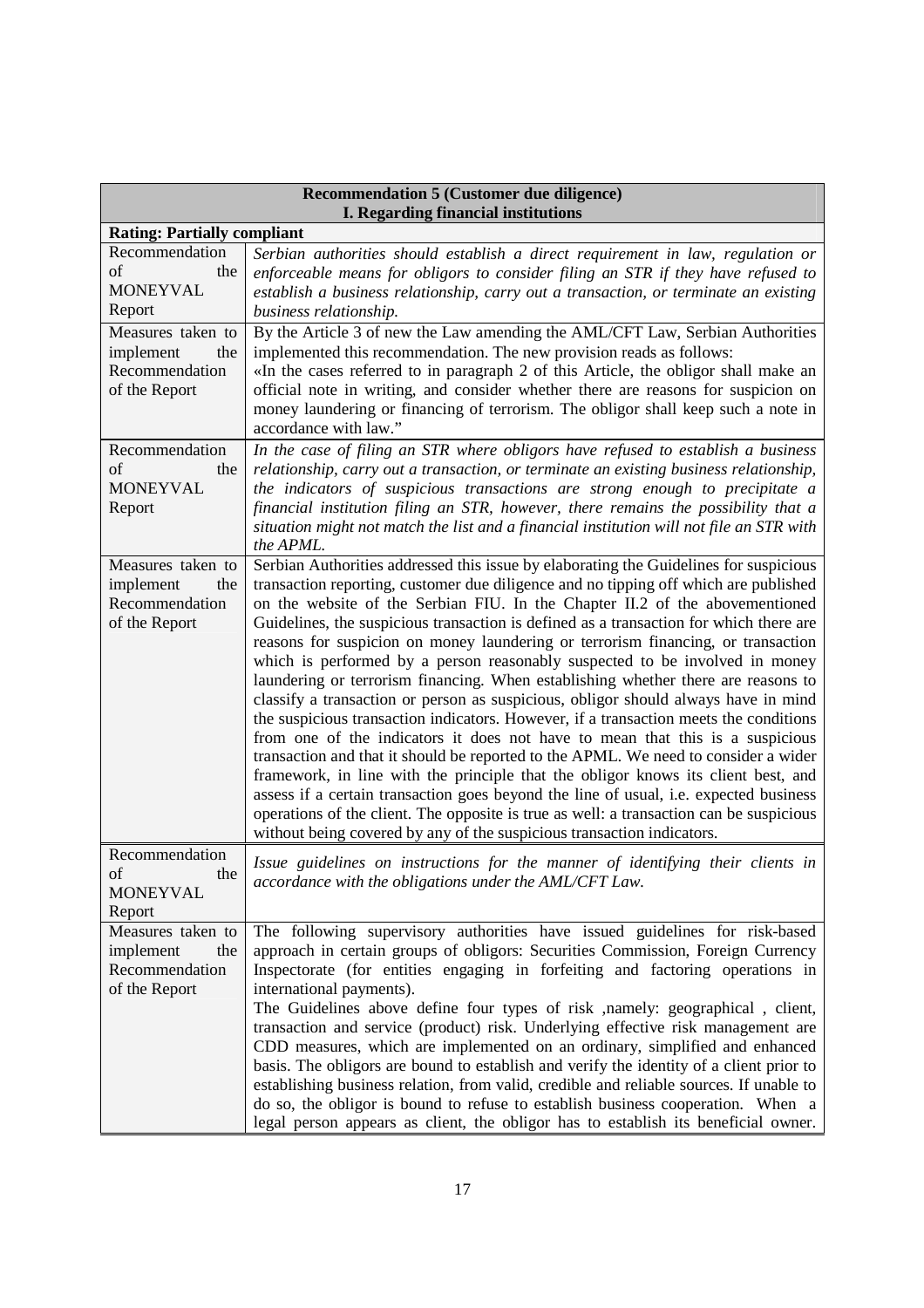|                      | Furthermore, the obligor has to keep documentation on the client regularly updated.<br>If the client undergoes relevant status changes, the obligor should satisfy themselves |
|----------------------|-------------------------------------------------------------------------------------------------------------------------------------------------------------------------------|
|                      | that the facts are properly documented. Each obligor is required to develop internal                                                                                          |
|                      | procedures for identifying and verifying the identity of the client to ensure                                                                                                 |
|                      | consistent implementation of CDD measures. In cases of reliance on third parties,                                                                                             |
|                      | the ultimate responsibility for identification still rests on the obligor.                                                                                                    |
| Recommendation       | As stated above, because of the newness of the AML/CFT Law, financial institutions                                                                                            |
| of<br>the            | have not yet applied the risk-based approach to clients. Serbian should work with                                                                                             |
| <b>MONEYVAL</b>      | financial institutions to ensure they understand how to effectively implement in                                                                                              |
| Report               | practice.                                                                                                                                                                     |
| Measures taken to    | August 2009 to November 2010, in Serbia were held seminars and<br>From                                                                                                        |
| implement<br>the     | workshops for following financial institutions: Brokers (about 65 were trained),                                                                                              |
| Recommendation       | representatives from insurance companies (about 15), representatives from                                                                                                     |
| of the Report        | insurance supervision (about 20), representatives from leasing companies (about                                                                                               |
|                      | 15), were trained.                                                                                                                                                            |
|                      | The main topics of those workshops were : the risk based approach in classification                                                                                           |
|                      | of clients and products, record keeping requirements in the AML/CFT Law, as well                                                                                              |
|                      | as case studies (national and international cases and typologies).                                                                                                            |
|                      | Guidance for implementing AML/CFT Law (written by the Securities Commission)                                                                                                  |
|                      | was published in November 2009. They are meant for financial institutions                                                                                                     |
|                      | regulated by the Securities Commission – broker-dealer companies, authorised                                                                                                  |
|                      | banks, custody banks and management companies, with instructions on how                                                                                                       |
|                      | obligors fulfill their obligations according to AML/CFT Law, including risk-based                                                                                             |
|                      | approach to clients.                                                                                                                                                          |
|                      | As an addition to this, Serbian Securities Commission has recently been prepared an                                                                                           |
|                      | Inspection manual with creation and application of AML/CFT assessment program                                                                                                 |
|                      |                                                                                                                                                                               |
|                      | The National Bank of Serbia had organized several meetings with obligors which                                                                                                |
|                      | are under its supervisory competence where subject of discussion was application of                                                                                           |
|                      | risk-based approach to the clients.                                                                                                                                           |
|                      |                                                                                                                                                                               |
|                      | Also, the AML Questionnaire which all obligors fill on the demand of National                                                                                                 |
|                      | Bank of Serbia twice a year is upgraded and now contains questions connected to<br>the risk-based approach (e.g. Did bank make AML/FT risk analysis according                 |
|                      | National Bank of Serbia Guidelines?; Did bank complete risk analysis of the                                                                                                   |
|                      |                                                                                                                                                                               |
|                      | clients?; Name criterions for classifying client, business relation or bank's service<br>into the low AML/FT risk group; Name criterions for classifying client, business     |
|                      | relation or bank's service into the high AML/FT risk group etc.)                                                                                                              |
|                      | NBS banking supervision department - Supervisory review committee adopted                                                                                                     |
|                      | changes on the form of On-site Supervision Report which is now in the full                                                                                                    |
|                      | consistency with RBA.                                                                                                                                                         |
| (Other)<br>changes   |                                                                                                                                                                               |
| since<br>the<br>last |                                                                                                                                                                               |
| evaluation           |                                                                                                                                                                               |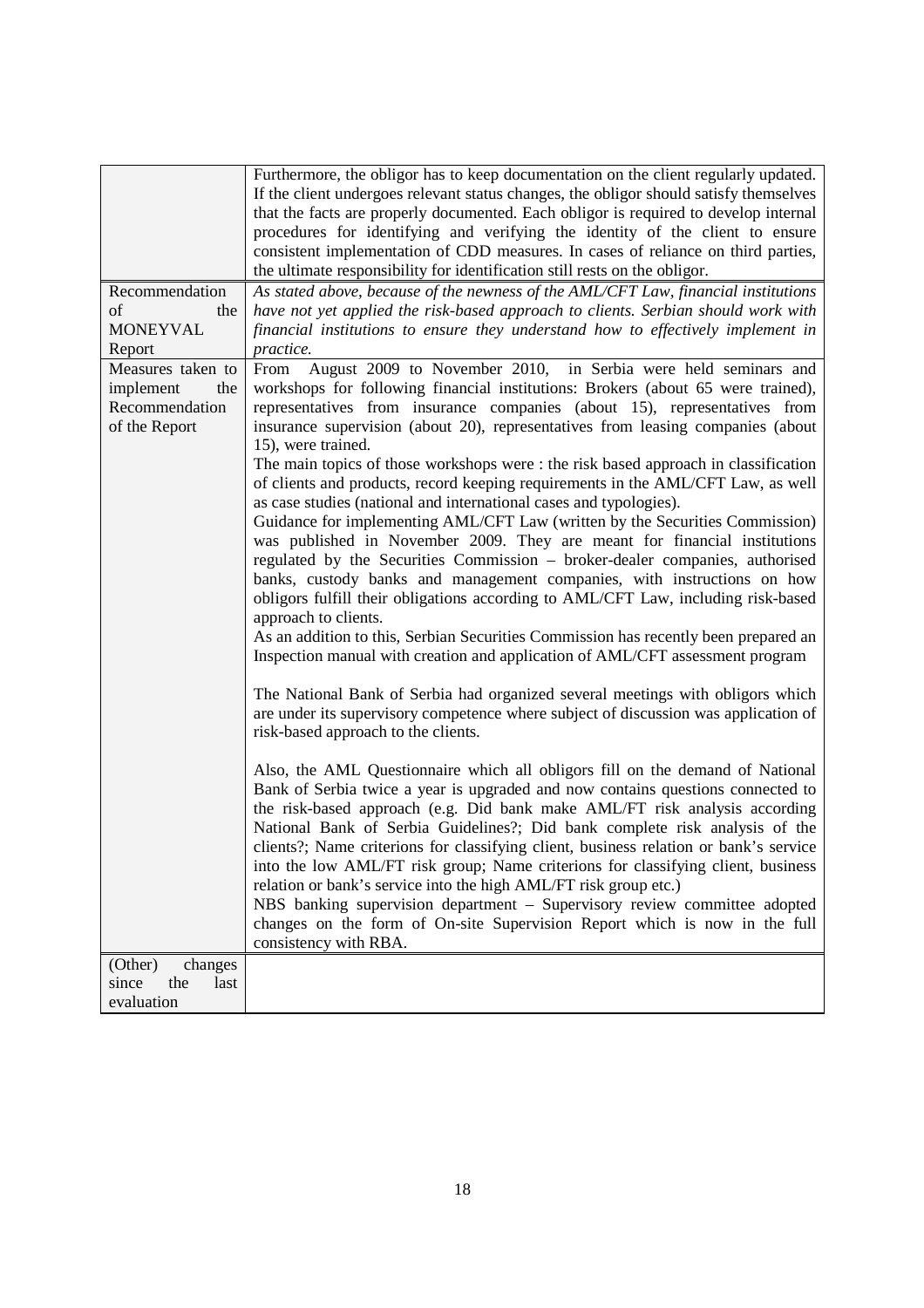| <b>Recommendation 5 (Customer due diligence)</b><br>II. Regarding DNFBP <sup>4</sup>              |                                                                                                                                                                                                                                                                                                                                                                                                                                                                                                                                                                                                                                                                                 |
|---------------------------------------------------------------------------------------------------|---------------------------------------------------------------------------------------------------------------------------------------------------------------------------------------------------------------------------------------------------------------------------------------------------------------------------------------------------------------------------------------------------------------------------------------------------------------------------------------------------------------------------------------------------------------------------------------------------------------------------------------------------------------------------------|
| <b>Rating: Non Compliant</b>                                                                      |                                                                                                                                                                                                                                                                                                                                                                                                                                                                                                                                                                                                                                                                                 |
| Recommendation<br>of<br>the<br><b>MONEYVAL</b><br>Report<br>Measures taken to<br>implement<br>the | The new requirement in the AML/CFT Law prohibiting any economic entity,<br>including dealers in high value goods from conducting cash transactions in excess<br>of EUr 15,000 should be amended to extent the prohibition to transactions that are<br>equal to EUR $15,000$ .<br>By the Article 10 of the Law amending the AML/CFT Law, this recommendation is<br>implemented. Article 10 of the law reads as follows:                                                                                                                                                                                                                                                          |
| Recommendation<br>of the Report                                                                   | "A person selling goods or providing a service in the Republic of Serbia may not<br>accept cash payments from a customer or third party in the amount of 15,000 or<br>more in its RSD equivalent.<br>The restriction laid down in paragraph 1 shall also apply if the payment of goods or<br>a service is carried out in more than one connected cash transactions which total<br>the RSD equivalent of EUR 15,000 or more."                                                                                                                                                                                                                                                    |
| Recommendation<br>of<br>the<br><b>MONEYVAL</b><br>Report                                          | Serbia should introduce into law or regulation the requirement for obligors to<br>consider filing an STR if they have refused to establish a business relationship,<br>carry out a transaction, or terminate an existing business relationship.                                                                                                                                                                                                                                                                                                                                                                                                                                 |
| Measures taken to<br>implement<br>the<br>Recommendation<br>of the Report                          | By the Article 3 of new the Law amending the AML/CFT Law, Serbian Authorities<br>implemented this recommendation. The new provision reads as follows:<br>"In the cases referred to in paragraph 2 of this Article, the obligor shall make an<br>official note in writing, and consider whether there are reasons for suspicion on<br>money laundering or financing of terrorism. The obligor shall keep such a note in<br>accordance with law."                                                                                                                                                                                                                                 |
| Recommendation<br>of<br>the<br><b>MONEYVAL</b><br>Report                                          | Serbian authorities should establish a list of indicators for the various DNFBP-s in<br>order to help them identify unusual or suspicious transactions. Authorities should<br>also provide AML/CFT training to create awareness and provide DNFBP-s with the<br>knowledge to be able to file STR-s.                                                                                                                                                                                                                                                                                                                                                                             |
| Measures taken to<br>implement<br>the<br>Recommendation<br>of the Report                          | List of indicators for following DNFBP-s have been established: intermediaries in<br>real estate transaction, organisers of special games of chance in casinos,<br>accountants, lawyers and lawyer partnerships, tax advisors, organizers of games of<br>chance operated on the Internet, by telephone, or in any other manner using<br>telecommunication networks have been established. The lists of indicators are<br>available on the web site of Serbian FIU, www.apml.org.rs.                                                                                                                                                                                             |
| Recommendation<br>of<br>the<br><b>MONEYVAL</b><br>Report                                          | Issue guidelines on instructions for the manner of identifying their clients in<br>accordance with the obligations under the AML/CFT Law.                                                                                                                                                                                                                                                                                                                                                                                                                                                                                                                                       |
| Measures taken to<br>implement<br>the<br>Recommendation<br>of the Report                          | The following supervisory authorities have issued guidelines for risk-based<br>approach in certain groups of obligors: Ministry of Trade and Services (for<br>intermediaries in real estate business, ie real estate agents), Administration for the<br>Games of Chance (for organizers of games of chance in casinos and on internet, or<br>in any other manner operating telecommunications network) and Ministry of<br>Telecommunications (for persons engaging in postal communications domestically).<br>The Guidelines above define four types of risk, namely: geographical, client,<br>transaction and service (product) risk. Underlying effective risk management are |

 4 i.e. part of Recommendation 12.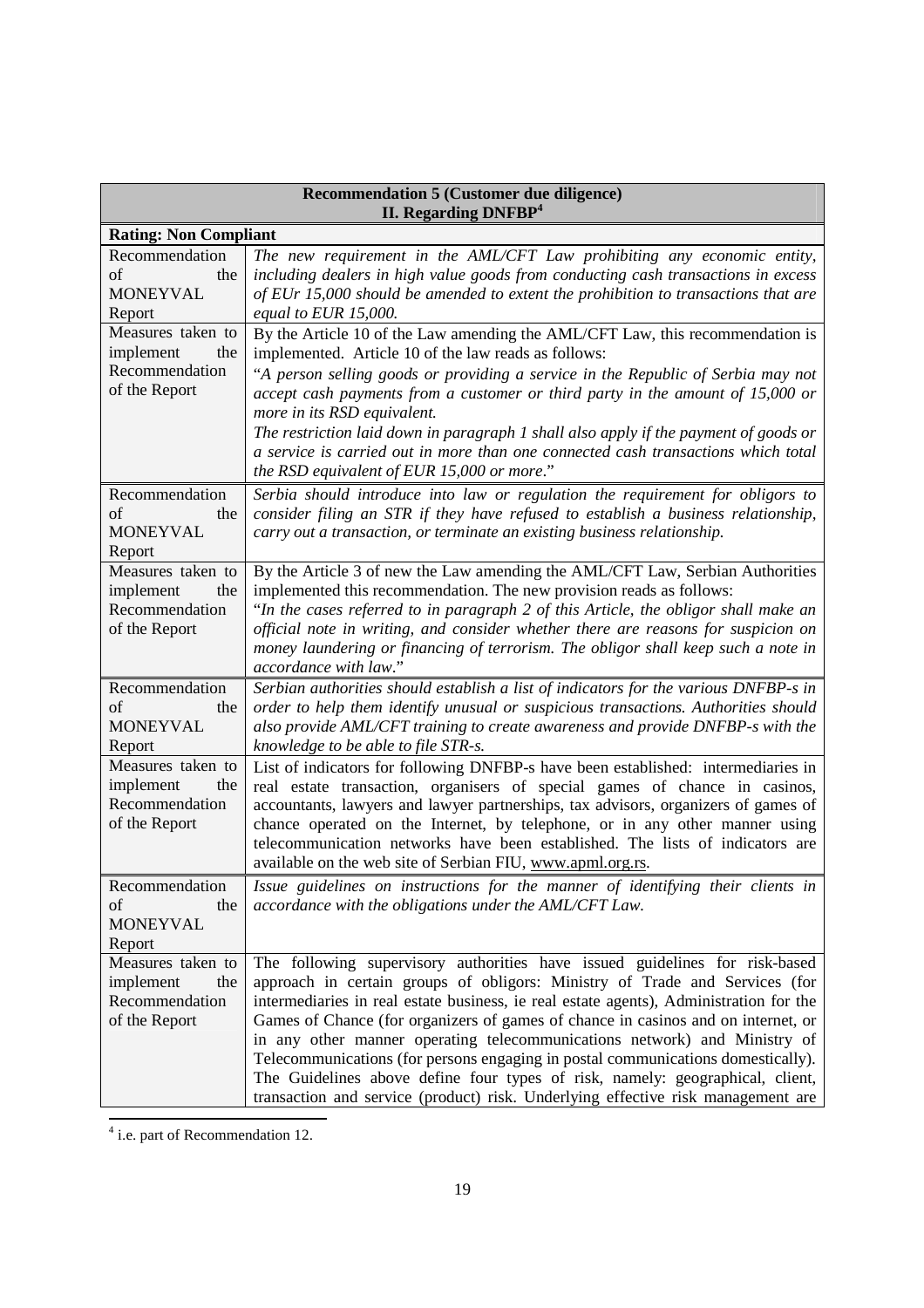|                             | CDD measures, which are implemented on an ordinary, simplified and enhanced<br>basis. The obligors are bound to establish and verify the identity of a client prior to |
|-----------------------------|------------------------------------------------------------------------------------------------------------------------------------------------------------------------|
|                             | establishing business relation, from valid, credible and reliable sources. If unable to                                                                                |
|                             | do so, the obligor is bound to refuse to establish business cooperation. When a                                                                                        |
|                             | legal person appears as client, the obligor has to establish its beneficial owner.                                                                                     |
|                             | Furthermore, the obligor has to keep documentation on the client regularly updated.                                                                                    |
|                             | If the client undergoes relevant status changes, the obligor should satisfy themselves                                                                                 |
|                             | that the facts are properly documented. Each obligor is required to develop internal                                                                                   |
|                             | procedures for identifying and verifying the identity of the client to ensure                                                                                          |
|                             | consistent implementation of CDD measures. In cases of reliance on third parties,                                                                                      |
|                             | the ultimate responsibility for identification still rests on the obligor.                                                                                             |
| Recommendation<br>of<br>the | As stated above, because of the newness of the AML/CFT Law, DNFBP-s have not<br>yet applied the risk-based approach to clients. Serbian authorities should issue       |
| <b>MONEYVAL</b>             | DNFBP-specific guidance and should work with DNFBP-s and their regulators to                                                                                           |
| Report                      | ensure they understand how to effectively implement in practice.                                                                                                       |
| Measures taken to           | Ministry of Trade and Services (for intermediaries in real estate business, ie real                                                                                    |
| implement<br>the            | estate agents), Administration for the Games of Chance (for organizers of games of                                                                                     |
| Recommendation              | chance in casinos and on internet, or in any other manner operating                                                                                                    |
| of the Report               | telecommunications network) and Ministry of Telecommunications (for persons                                                                                            |
|                             | engaging in postal communications domestically).                                                                                                                       |
|                             | The Guidelines above define four types of risk, namely: geographical, client,                                                                                          |
|                             | transaction and service (product) risk. Underlying effective risk management are                                                                                       |
|                             | CDD measures, which are implemented on an ordinary, simplified and enhanced                                                                                            |
|                             | basis. The obligors are bound to establish and verify the identity of a client prior to                                                                                |
|                             | establishing business relation, from valid, credible and reliable sources. If unable to                                                                                |
|                             | do so, the obligor is bound to refuse to establish business cooperation. When a<br>legal person appears as client, the obligor has to establish its beneficial owner.  |
|                             | Furthermore, the obligor has to keep documentation on the client regularly updated.                                                                                    |
|                             | If the client undergoes relevant status changes, the obligor should satisfy themselves                                                                                 |
|                             | that the facts are properly documented. Each obligor is required to develop internal                                                                                   |
|                             | procedures for identifying and verifying the identity of the client to ensure                                                                                          |
|                             | consistent implementation of CDD measures. In cases of reliance on third parties,                                                                                      |
|                             | the ultimate responsibility for identification still rests on the obligor.                                                                                             |
|                             |                                                                                                                                                                        |
|                             | APML as well as other supervisory authorities have organized couple of seminars<br>regarding AML/CFT issues for DNFBP-s                                                |
|                             | <b>Real Estate</b>                                                                                                                                                     |
|                             | July 2009 - Meeting at Belgrade Chamber of Commerce. A great number of                                                                                                 |
|                             | obligors attended. Topics: introduction of AML/CFT Law; presentation of specific                                                                                       |
|                             | cases followed by questions and answers;                                                                                                                               |
|                             | <b>Real Estate</b>                                                                                                                                                     |
|                             | March 2010 – Meeting at Serbian Association of Accountants. A great number of                                                                                          |
|                             | real estate agencies representatives attended. Topics: specific problems; practical                                                                                    |
|                             | examples; list of indicators (explanation); risks                                                                                                                      |
|                             | Accountants                                                                                                                                                            |
|                             | November 2008 to February 2009 - Novi Sad, Belgrade, Kragujevac and Niš;                                                                                               |
|                             | Topic: AML/CFT Law; indicators; specific examples                                                                                                                      |
|                             | Auditors                                                                                                                                                               |
|                             | August and October 2010 – Ministry of Finance and Belgrade Business School.                                                                                            |
|                             | 130 attendees. Topics: List of indicators; practical examples; questions and answers                                                                                   |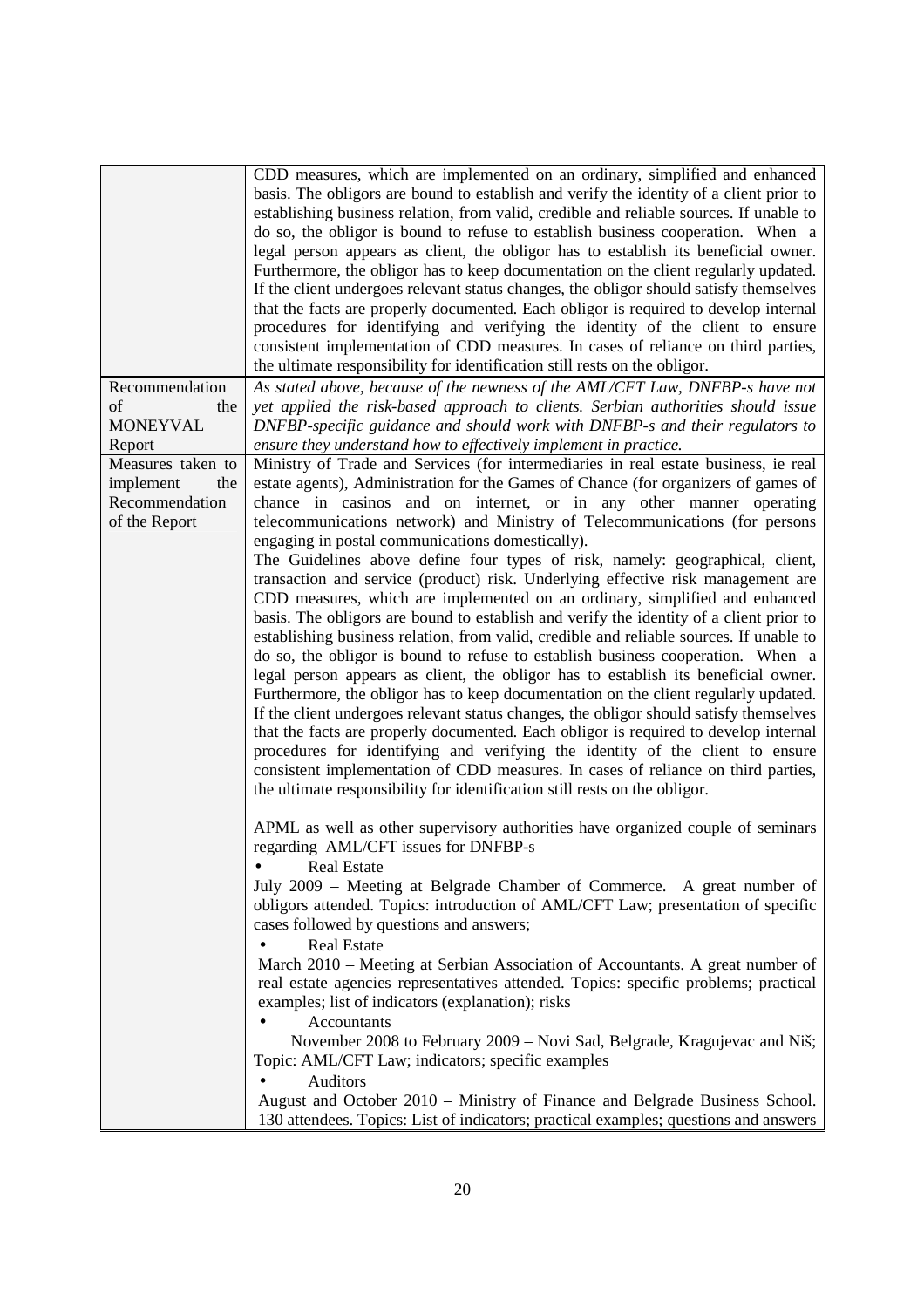|                                    | about the AML/CFT Law |
|------------------------------------|-----------------------|
| (Other)<br>changes                 |                       |
| the<br>since<br>last<br>evaluation |                       |

| <b>Recommendation 10 (Record keeping)</b>  |                                                                                   |  |
|--------------------------------------------|-----------------------------------------------------------------------------------|--|
| <b>I. Regarding Financial Institutions</b> |                                                                                   |  |
| <b>Rating: Largely compliant</b>           |                                                                                   |  |
| Recommendation                             | Provide for sectoral laws/regulations enabling effective implementation of the    |  |
| of<br>the                                  | record-keeping requirements by persons involved in intermediation in credit       |  |
| <b>MONEYVAL</b>                            | transactions and provision of loans, factoring and forfeiting, and provision of   |  |
| Report                                     | guarantees, should they start operating in the Serbian financial sector.          |  |
| Measures taken to                          | After passing new Law on foreign exchange actions (it is expected to be passed in |  |
| implement<br>the                           | the beginning of next year), Foreign Currency Inspectorate is going to draft      |  |
| Recommendation                             | amendments on sub law regarding factoring and forfeiting with respect to          |  |
| of the Report                              | international payment operations.                                                 |  |
| (Other)<br>changes                         |                                                                                   |  |
| the<br>last<br>since                       |                                                                                   |  |
| evaluation                                 |                                                                                   |  |
| <b>Recommendation 10 (Record keeping)</b>  |                                                                                   |  |
|                                            |                                                                                   |  |
|                                            | II. Regarding DNFBP <sup>5</sup>                                                  |  |
| <b>Rating: Non Compliant</b>               |                                                                                   |  |
| Recommendation                             | As many DNFBP-s indicated that they were not aware of any requirements to         |  |
| of<br>the                                  | maintain records about their clients and in fact, did not keep such records, the  |  |
| <b>MONEYVAL</b>                            | Serbian authorities should ensure that DNFBP-s fully understand and comply with   |  |
| Report                                     | their record keeping obligations.                                                 |  |
| Measures taken to                          | One of the main topics of seminars held in Serbia was record keeping obligation.  |  |
| implement<br>the                           | Many seminars were delivered to representatives of DNFBP-s: real estate agents    |  |
| Recommendation                             | and accountants.                                                                  |  |
| of the Report                              |                                                                                   |  |
| (Other)<br>changes                         |                                                                                   |  |
| the<br>last<br>since                       |                                                                                   |  |

| <b>Recommendation 13 (Suspicious transaction reporting)</b> |                                                                                         |
|-------------------------------------------------------------|-----------------------------------------------------------------------------------------|
| <b>I. Regarding Financial Institutions</b>                  |                                                                                         |
| <b>Rating: Largely compliant</b>                            |                                                                                         |
| Recommendation                                              | Provide specific guidance on the legal definition of the reporting obligation, so as    |
| of<br>the                                                   | to prevent its possible restrictive interpretation, as well as to take further measures |
| <b>MONEYVAL</b>                                             | to ensure that obligors understand it in the broadest meaning of the AML/CFT Law        |
| Report                                                      | and pertinent regulations/ guidelines.                                                  |
| Measures taken to                                           | APML has issued Guidelines for Suspicious Transaction Reporting (here and after:        |
| implement<br>the                                            | STR Guidelines), Customer due Diligence and No Tipping off on 26 October 2010.          |
| Recommendation                                              | The STR Guidelines was made in cooperation with National Bank of Serbia and             |
| of the Report                                               | experts from banking sector. Suspicious transaction is a transaction for which there    |
|                                                             | are reasons for suspicion on money laundering or terrorism financing, or transaction    |
|                                                             | which is performed by a person reasonably suspected to be involved in money             |

<sup>&</sup>lt;sup>5</sup> i.e. part of Recommendation 12.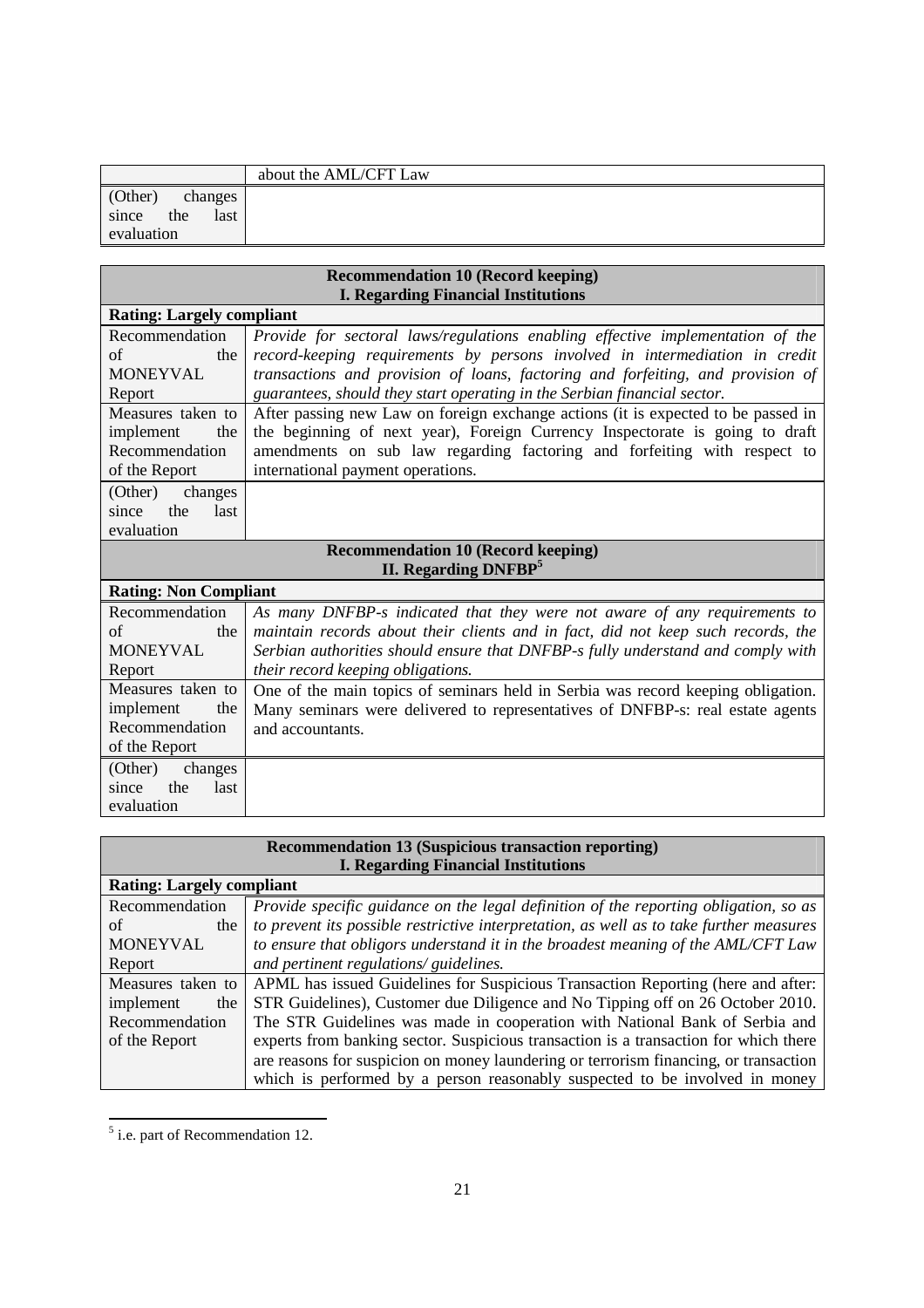|                      | laundering or terrorism financing. In establishing whether there are reasons to<br>classify a transaction or person as suspicious, we should always have in mind the<br>suspicious transaction indicators. However, if a transaction meets the conditions<br>from one of the indicators it does not have to mean that this is a suspicious<br>transaction and that it should be reported to the APML. We need to consider a wider<br>framework, in line with the principle that the obligor knows its client best, and<br>assess if a certain transaction goes beyond the line of usual, i.e. expected business<br>operations of the client. The opposite is true as well: a transaction can be suspicious<br>without being covered by any of the suspicious transaction indicators. |
|----------------------|--------------------------------------------------------------------------------------------------------------------------------------------------------------------------------------------------------------------------------------------------------------------------------------------------------------------------------------------------------------------------------------------------------------------------------------------------------------------------------------------------------------------------------------------------------------------------------------------------------------------------------------------------------------------------------------------------------------------------------------------------------------------------------------|
| Recommendation       | Provide for appropriate implementation of the reporting requirement throughout                                                                                                                                                                                                                                                                                                                                                                                                                                                                                                                                                                                                                                                                                                       |
| of<br>the            | the obligor community, by means of ensuring that all financial institutions have                                                                                                                                                                                                                                                                                                                                                                                                                                                                                                                                                                                                                                                                                                     |
| <b>MONEYVAL</b>      | developed their own lists of indicators for recognising ML/FT related suspicious                                                                                                                                                                                                                                                                                                                                                                                                                                                                                                                                                                                                                                                                                                     |
| Report               | transactions.                                                                                                                                                                                                                                                                                                                                                                                                                                                                                                                                                                                                                                                                                                                                                                        |
| Measures taken to    | According the Article 23 of AML/CFT Rulebook, obligor and lawyer are obliged                                                                                                                                                                                                                                                                                                                                                                                                                                                                                                                                                                                                                                                                                                         |
| implement<br>the     | to, in their own lists of indicators, include at least list of indicators published in the                                                                                                                                                                                                                                                                                                                                                                                                                                                                                                                                                                                                                                                                                           |
| Recommendation       | APML web site.                                                                                                                                                                                                                                                                                                                                                                                                                                                                                                                                                                                                                                                                                                                                                                       |
| of the Report        | National Bank of Serbia had organized several meetings with obligors which are                                                                                                                                                                                                                                                                                                                                                                                                                                                                                                                                                                                                                                                                                                       |
|                      | under its supervisory competence, where subject of discussion, among others, was                                                                                                                                                                                                                                                                                                                                                                                                                                                                                                                                                                                                                                                                                                     |
|                      | developing and application of the list of indicators for recognising ML/FT related                                                                                                                                                                                                                                                                                                                                                                                                                                                                                                                                                                                                                                                                                                   |
|                      | suspicious transactions.                                                                                                                                                                                                                                                                                                                                                                                                                                                                                                                                                                                                                                                                                                                                                             |
|                      | Also, the AML Questionnaire which all banks fill on the demand of National Bank                                                                                                                                                                                                                                                                                                                                                                                                                                                                                                                                                                                                                                                                                                      |
|                      | of Serbia twice a year is upgraded and now contains questions connected to                                                                                                                                                                                                                                                                                                                                                                                                                                                                                                                                                                                                                                                                                                           |
|                      | developing of the list of indicators for recognising ML/FT related suspicious                                                                                                                                                                                                                                                                                                                                                                                                                                                                                                                                                                                                                                                                                                        |
|                      | transactions (e.g. Have bank change own list of indicators for recognising                                                                                                                                                                                                                                                                                                                                                                                                                                                                                                                                                                                                                                                                                                           |
|                      | suspicious transactions from last Questionnaire until today?; Name the changes if                                                                                                                                                                                                                                                                                                                                                                                                                                                                                                                                                                                                                                                                                                    |
|                      | there were any.)                                                                                                                                                                                                                                                                                                                                                                                                                                                                                                                                                                                                                                                                                                                                                                     |
|                      | NBS banking supervision department - Supervisory review committee adopted                                                                                                                                                                                                                                                                                                                                                                                                                                                                                                                                                                                                                                                                                                            |
|                      | changes on the form of On-site Supervision Report which is now in the full                                                                                                                                                                                                                                                                                                                                                                                                                                                                                                                                                                                                                                                                                                           |
|                      | consistency with RBA, and among others, contains separately chapter about                                                                                                                                                                                                                                                                                                                                                                                                                                                                                                                                                                                                                                                                                                            |
|                      | suspicious transactions reporting.                                                                                                                                                                                                                                                                                                                                                                                                                                                                                                                                                                                                                                                                                                                                                   |
| Recommendation       | Revise the existing lists of the indicators developed by the APML to guide obligors                                                                                                                                                                                                                                                                                                                                                                                                                                                                                                                                                                                                                                                                                                  |
| of<br>the            | in recognising ML/FT related suspicious transactions; develop such lists for all                                                                                                                                                                                                                                                                                                                                                                                                                                                                                                                                                                                                                                                                                                     |
| <b>MONEYVAL</b>      | financial institutions and make such lists clearly identifiable (by means of an                                                                                                                                                                                                                                                                                                                                                                                                                                                                                                                                                                                                                                                                                                      |
| Report               | official, publicly accessible reference number, or publication in an official source).                                                                                                                                                                                                                                                                                                                                                                                                                                                                                                                                                                                                                                                                                               |
| Measures taken to    | This recommendation is fully implemented. By Article 65 of AML/CFT Law,                                                                                                                                                                                                                                                                                                                                                                                                                                                                                                                                                                                                                                                                                                              |
| implement<br>the     | APML is authorised to develop lists of indicator for all obliged entities. Lists of                                                                                                                                                                                                                                                                                                                                                                                                                                                                                                                                                                                                                                                                                                  |
| Recommendation       | indicators are official document with its own reference number, signed by APML                                                                                                                                                                                                                                                                                                                                                                                                                                                                                                                                                                                                                                                                                                       |
| of the Report        | director and published on the official APML web site. Also, revised lists of                                                                                                                                                                                                                                                                                                                                                                                                                                                                                                                                                                                                                                                                                                         |
|                      | indictors have been sent to obligors associations.                                                                                                                                                                                                                                                                                                                                                                                                                                                                                                                                                                                                                                                                                                                                   |
| Recommendation       | Continue efforts aimed at developing and introducing a well-structured coordinated                                                                                                                                                                                                                                                                                                                                                                                                                                                                                                                                                                                                                                                                                                   |
| of<br>the            | outreach programme (for example by means of series of seminars, regular training                                                                                                                                                                                                                                                                                                                                                                                                                                                                                                                                                                                                                                                                                                     |
| MONEYVAL             | sessions for compliance officers, etc) for the financial institutions to fully                                                                                                                                                                                                                                                                                                                                                                                                                                                                                                                                                                                                                                                                                                       |
| Report               | understand their reporting requirements, in particular the new FT reporting                                                                                                                                                                                                                                                                                                                                                                                                                                                                                                                                                                                                                                                                                                          |
|                      | requirement.                                                                                                                                                                                                                                                                                                                                                                                                                                                                                                                                                                                                                                                                                                                                                                         |
| Measures taken to    | APML in cooperation with national and international partners had organized several                                                                                                                                                                                                                                                                                                                                                                                                                                                                                                                                                                                                                                                                                                   |
| implement<br>the     | seminars for financial institutions. One of the most important topics on these                                                                                                                                                                                                                                                                                                                                                                                                                                                                                                                                                                                                                                                                                                       |
| Recommendation       | seminars was STR related to terrorism financing. Please see table with seminars                                                                                                                                                                                                                                                                                                                                                                                                                                                                                                                                                                                                                                                                                                      |
| of the Report        | held in Serbia.                                                                                                                                                                                                                                                                                                                                                                                                                                                                                                                                                                                                                                                                                                                                                                      |
| changes<br>(Other)   |                                                                                                                                                                                                                                                                                                                                                                                                                                                                                                                                                                                                                                                                                                                                                                                      |
| the<br>last<br>since |                                                                                                                                                                                                                                                                                                                                                                                                                                                                                                                                                                                                                                                                                                                                                                                      |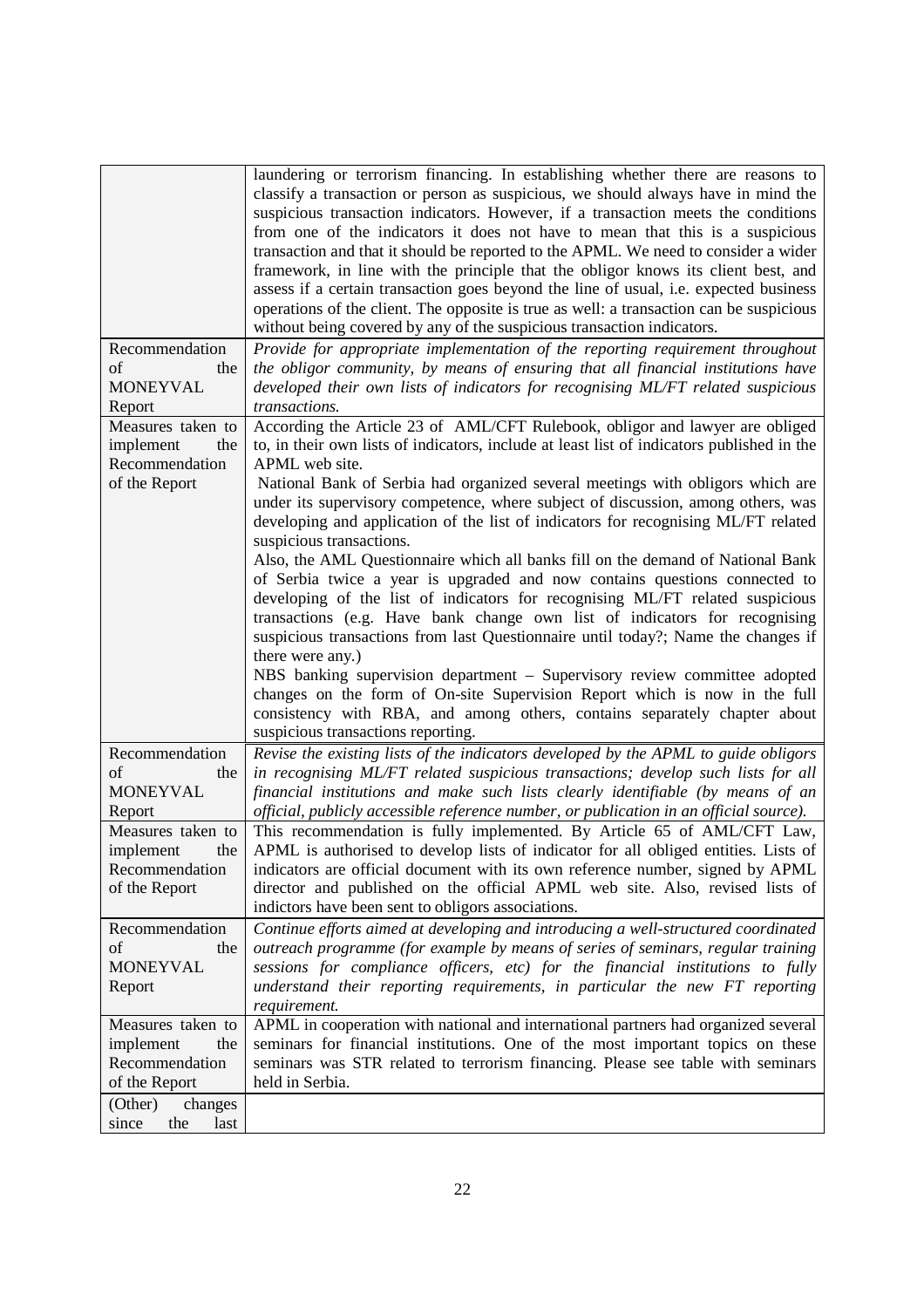| evaluation                   |                                                                                                                                                                          |
|------------------------------|--------------------------------------------------------------------------------------------------------------------------------------------------------------------------|
|                              | <b>Recommendation 13 (Suspicious transaction reporting)</b><br><b>II. Regarding DNFBP</b> <sup>6</sup>                                                                   |
| <b>Rating: Non Compliant</b> |                                                                                                                                                                          |
| Recommendation               | Provide specific guidance on the legal definition of the reporting obligation, so as                                                                                     |
| of<br>the                    | to prevent its possible restrictive interpretation, as well as to take further measures                                                                                  |
| <b>MONEYVAL</b>              | to ensure that obligor DNFBP-s and lawyers understand it in the broadest meaning                                                                                         |
| Report                       | of the AML/CFT Law and pertinent regulations/ guidelines.                                                                                                                |
| Measures taken to            | APML has issued Guidelines for Suspicious Transaction Reporting, Customer due                                                                                            |
| implement<br>the             | Diligence and No Tipping off (here and after: STR Guidelines) on 26 October 2010.                                                                                        |
| Recommendation               | The STR Guidelines was made in cooperation with National Bank of Serbia and                                                                                              |
| of the Report                | experts from banking sector. Suspicious transaction is a transaction for which there                                                                                     |
|                              | are reasons for suspicion on money laundering or terrorism financing, or transaction                                                                                     |
|                              | which is performed by a person reasonably suspected to be involved in money                                                                                              |
|                              | laundering or terrorism financing. In establishing whether there are reasons to                                                                                          |
|                              | classify a transaction or person as suspicious, we should always have in mind the                                                                                        |
|                              | suspicious transaction indicators. However, if a transaction meets the conditions                                                                                        |
|                              | from one of the indicators it does not have to mean that this is a suspicious                                                                                            |
|                              | transaction and that it should be reported to the APML. We need to consider a wider<br>framework, in line with the principle that the obligor knows its client best, and |
|                              | assesss if a certain transaction goes beyond the line of usual, i.e. expected business                                                                                   |
|                              | operations of the client. The opposite is true as well: a transaction can be suspicious                                                                                  |
|                              | without being covered by any of the suspicious transaction indicators.                                                                                                   |
| Recommendation               | Provide for appropriate implementation of the reporting requirement by obligor                                                                                           |
| of<br>the                    | DNFBP-s and lawyers, by means of ensuring that they have their own lists of                                                                                              |
| <b>MONEYVAL</b>              | indicators for recognizing ML/FT-related suspicious transactions.                                                                                                        |
| Report                       |                                                                                                                                                                          |
| Measures taken to            | According the Article 23 of the AML/CFT Rulebook, obligor and lawyer are                                                                                                 |
| implement<br>the             | obliged to, in their own lists of indicators, include at least list of indicators                                                                                        |
| Recommendation               | published in the APML web site.                                                                                                                                          |
| of the Report                | National Bank of Serbia had organized several meetings where subject of                                                                                                  |
|                              | discussion, among others, was developing and application of the list of indicators                                                                                       |
|                              | for recognising ML/FT related suspicious transactions.                                                                                                                   |
|                              | Also, the AML Questionnaire which all banks fill on the demand of National Bank                                                                                          |
|                              | of Serbia twice a year is upgraded and now contains questions connected to                                                                                               |
|                              | developing of the list of indicators for recognising ML/FT related suspicious                                                                                            |
|                              | transactions (e.g. Have bank change own list of indicators for recognising                                                                                               |
|                              | suspicious transactions from last Questionnaire until today?; Name the changes if                                                                                        |
|                              | there were any.)                                                                                                                                                         |
| Recommendation               | Ensure that for all obligor DNFBP-s and lawyers the APML has developed lists of                                                                                          |
| of<br>the                    | indicators to guide obligors in recognizing ML/FT-related suspicious transactions;                                                                                       |
| <b>MONEYVAL</b>              | make such lists clearly identifiable (by means of an official, publicly accessible                                                                                       |
| Report                       | reference number, or publication in an official source).                                                                                                                 |
| Measures taken to            | This recommendation is fully implemented. By Article 65 of AML/CFT Law,                                                                                                  |
| implement<br>the             | APML is authorised to develop lists of indicator for all obliged entities. Lists of                                                                                      |
| Recommendation               | indicators are official document with its own reference number, signed by APML                                                                                           |
| of the Report                | director and published on the official APML website. List of indicators have been                                                                                        |
|                              | issued for all types of obligors DNFBPs.                                                                                                                                 |

<sup>&</sup>lt;sup>6</sup> i.e. part of Recommendation 16.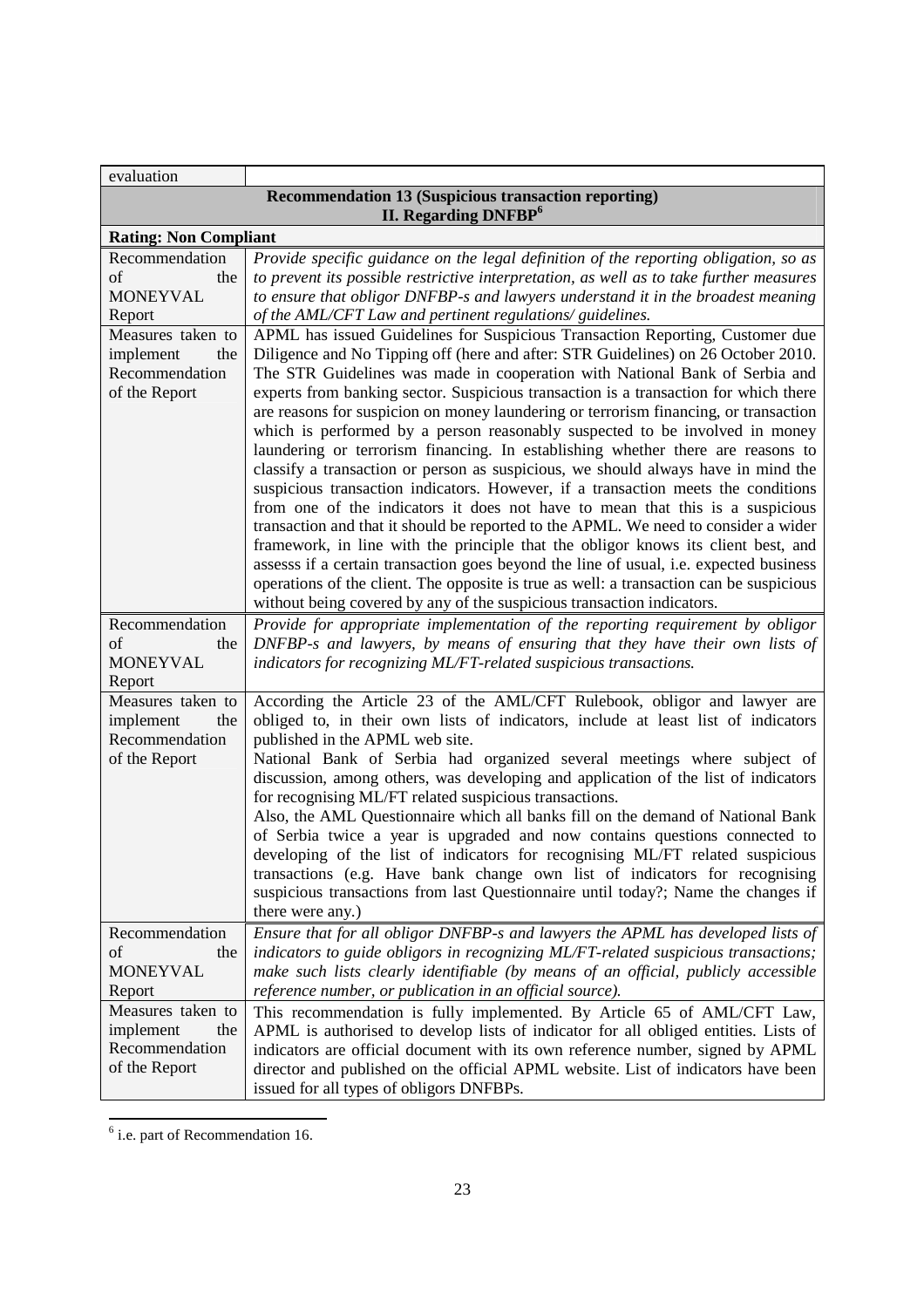| Recommendation     | Continue efforts aimed at developing and introducing a well-structured,                              |
|--------------------|------------------------------------------------------------------------------------------------------|
| of                 | the coordinated outreach program (for example, by means of series of seminars,                       |
| <b>MONEYVAL</b>    | regular training sessions for compliance officers, etc) for obligor DNFBP-s and                      |
| Report             | lawyers to fully understand their reporting requirements, in particular the new FT                   |
|                    | reporting requirement.                                                                               |
|                    | Measures taken to APML in cooperation with national and international partners had organized several |
| implement<br>the 1 | seminars for financial institutions. One of the most important topics on these                       |
| Recommendation     | seminars was STR related to terrorism financing. Please see table with seminars                      |
| of the Report      | held in Serbia.                                                                                      |

| Special Recommendation II (Criminalisation of terrorist financing)       |                                                                                                                                                                                                                                                                                                                                                                                                                                                                                                                                                                                                                                                                                                                                                                                                                                                                                                                                                                                                                                                                                                                           |
|--------------------------------------------------------------------------|---------------------------------------------------------------------------------------------------------------------------------------------------------------------------------------------------------------------------------------------------------------------------------------------------------------------------------------------------------------------------------------------------------------------------------------------------------------------------------------------------------------------------------------------------------------------------------------------------------------------------------------------------------------------------------------------------------------------------------------------------------------------------------------------------------------------------------------------------------------------------------------------------------------------------------------------------------------------------------------------------------------------------------------------------------------------------------------------------------------------------|
| <b>Rating: Partially compliant</b>                                       |                                                                                                                                                                                                                                                                                                                                                                                                                                                                                                                                                                                                                                                                                                                                                                                                                                                                                                                                                                                                                                                                                                                           |
| Recommendation<br>of<br>the<br><b>MONEYVAL</b><br>Report                 | Extend the criminalisation of FT in all instances envisaged in SR.II with reference<br>to the financing of terrorist organisations and the individual terrorists.                                                                                                                                                                                                                                                                                                                                                                                                                                                                                                                                                                                                                                                                                                                                                                                                                                                                                                                                                         |
| Measures taken to<br>implement<br>the<br>Recommendation<br>of the Report | Law amending the Criminal Code from September 2009 (Official Gazette of the<br>Republic of Serbia" No. 72/09) amends Article 393 of Criminal Code, which now<br>reads as follows:<br>"(1) Whoever directly or indirectly provides or collects funds intended for<br>financing commission of criminal offences specified in Articles 312, 391 and 392<br>hereof, shall be punished by imprisonment of one to ten years. "<br>After paragraph 1, new paragraph 2 shall be added and shall read as follows:<br>(2) Who encourages and assists in providing or collecting funds for carrying<br>out criminal acts specified in articles 312, 391 and 392 this Code, regardless of<br>whether the act is committed, or whether the funds are used for the committing of<br>these criminal offence, shall be punished by imprisonment from six months to five<br>years.<br>(3) The funds specified in paragraph 1 of this Article shall be seized.<br>This criminal offence includes the financing of the commission of terrorist acts<br>regardless of whether committed by an individual terrorist or terrorist organisation. |
| Recommendation<br>of<br>the<br><b>MONEYVAL</b><br>Report                 | Extend the criminalisation to the whole range of activities envisaged by Article $2(1)$<br>$(a)$ and $(b)$ of the FT convention.                                                                                                                                                                                                                                                                                                                                                                                                                                                                                                                                                                                                                                                                                                                                                                                                                                                                                                                                                                                          |
| Measures taken to<br>implement<br>the<br>Recommendation<br>of the Report | Expect crimes prescribes in Articles 287. Unlawful Acquiring and Endangerment of<br>Safety with Nuclear Material, article 291. Endangering Air Traffic Safety, article<br>292. Endangering Air Traffic Safety by Violence, article 293. Hijacking an Aircraft,<br>Ship or Other Means of Transport, article 294. Piracy, article 392. Taking Hostages,<br>Law amending the Criminal Code (Official Gazette of the Republic of Serbia" No.<br>72/09) adds new Article, 390 a which reads as follows:<br>"Endangering Persons under International Legal Protection<br>Article 390a<br>Whoever against the person under the international legal protection commits the<br>violence or attack his official premises, private apartment or means of<br>transportation, shall be punished by imprisonment from six months to five years."                                                                                                                                                                                                                                                                                       |
| Recommendation<br>of<br>the<br><b>MONEYVAL</b><br>Report                 | Define "funds" so as to cover "assets of every kind, whether tangible or intangible,<br>movable or immovable, however, acquired, and legal documents or instruments in<br>any form, including electronic or digital, evidencing title to, or interest in, such<br>assets, including, but not limited to, bank credits, travellers cheques, bank cheques,                                                                                                                                                                                                                                                                                                                                                                                                                                                                                                                                                                                                                                                                                                                                                                  |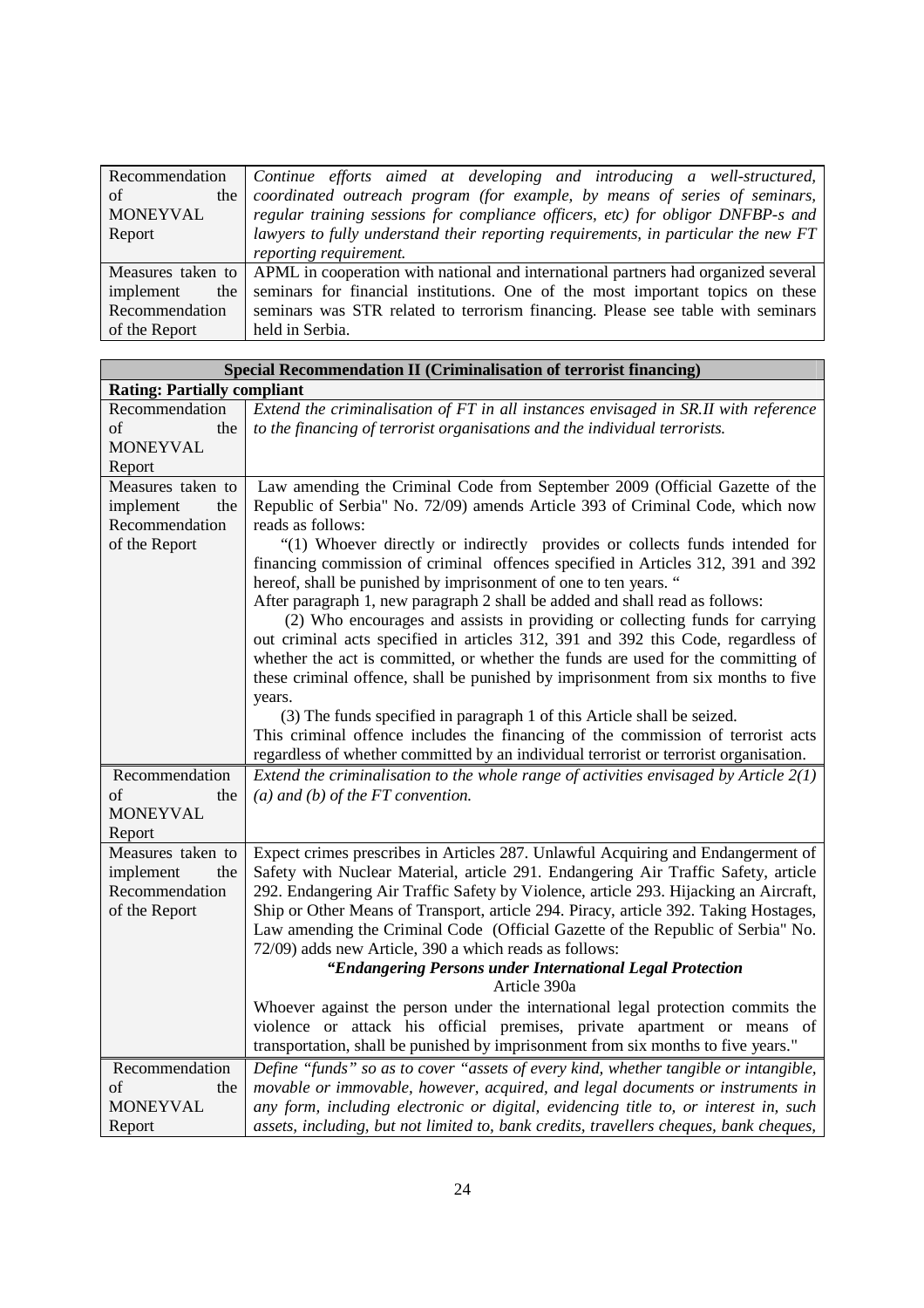|                                 | money orders, shares, securities, bonds, drafts, letters of credit".                                                                                                                                                                                                                                                                                 |
|---------------------------------|------------------------------------------------------------------------------------------------------------------------------------------------------------------------------------------------------------------------------------------------------------------------------------------------------------------------------------------------------|
| Measures taken to               | Article 112 Paragraph 36 of Criminal Code is relevant as Article which prescribes                                                                                                                                                                                                                                                                    |
| implement<br>the                | meaning of terms which have been used in whole Criminal Code. Article 112                                                                                                                                                                                                                                                                            |
| Recommendation                  | Paragraph 36 reads as follows:                                                                                                                                                                                                                                                                                                                       |
| of the Report                   |                                                                                                                                                                                                                                                                                                                                                      |
|                                 | "Meaning of Terms for the Purpose of this Code                                                                                                                                                                                                                                                                                                       |
|                                 | Article 112                                                                                                                                                                                                                                                                                                                                          |
|                                 | (36) Property is considered to be good of every kind, tangible or intangible,<br>movable or immovable, or the estimates and invaluable documents in any form that<br>proves right or interest in relation to such well. Property is considered income or<br>other benefit that originates, directly or indirectly, from criminal offence, as well in |
|                                 | which it is converted or with which it is merged."                                                                                                                                                                                                                                                                                                   |
| Recommendation                  | Amend the FT offence as it should not require that funds are linked to a specific                                                                                                                                                                                                                                                                    |
| of<br>the                       | terrorist act.                                                                                                                                                                                                                                                                                                                                       |
| <b>MONEYVAL</b>                 |                                                                                                                                                                                                                                                                                                                                                      |
| Report                          |                                                                                                                                                                                                                                                                                                                                                      |
| Measures taken to               | Law amending the Criminal Code, which is adopted in September 2009, adds new                                                                                                                                                                                                                                                                         |
| implement<br>the                | Paragraph 2 in Article 393, which reads as follows:                                                                                                                                                                                                                                                                                                  |
| Recommendation<br>of the Report | "(2) Who encourages and assists in providing or collecting funds for carrying out<br>criminal acts specified in articles 312, 391 and 392 this Code, regardless of whether                                                                                                                                                                           |
|                                 | the act is committed, or whether the funds are used for the committing of these                                                                                                                                                                                                                                                                      |
|                                 | criminal offence, shall be punished by imprisonment from six months to five                                                                                                                                                                                                                                                                          |
|                                 | years."                                                                                                                                                                                                                                                                                                                                              |
| (Other)<br>changes              |                                                                                                                                                                                                                                                                                                                                                      |
| last<br>the<br>since            |                                                                                                                                                                                                                                                                                                                                                      |
| evaluation                      |                                                                                                                                                                                                                                                                                                                                                      |

| <b>Special Recommendation IV (Suspicious transaction reporting)</b> |                                                                                         |  |
|---------------------------------------------------------------------|-----------------------------------------------------------------------------------------|--|
| <b>I. Regarding Financial Institutions</b>                          |                                                                                         |  |
| <b>Rating: Largely compliant</b>                                    |                                                                                         |  |
| Recommendation                                                      | Provide specific guidance on the legal definition of the reporting obligation, so as    |  |
| of<br>the                                                           | to prevent its possible restrictive interpretation, as well as to take further measures |  |
| <b>MONEYVAL</b>                                                     | to ensure that obligors understand it in the broadest meaning of the AML/CFT Law        |  |
| Report                                                              | and pertinent regulations/ guidelines.                                                  |  |
| Measures taken to                                                   | APML has issued Guidelines for Suspicious Transaction Reporting (here and after:        |  |
| implement<br>the                                                    | STR Guidelines), Customer due Diligence and No Tipping off on 26 October 2010.          |  |
| Recommendation                                                      | The STR Guidelines was made in cooperation with National Bank of Serbia and             |  |
| of the Report                                                       | experts from banking sector. Suspicious transaction is a transaction for which there    |  |
|                                                                     | are reasons for suspicion on money laundering or terrorism financing, or transaction    |  |
|                                                                     | which is performed by a person reasonably suspected to be involved in money             |  |
|                                                                     | laundering or terrorism financing. In establishing whether there are reasons to         |  |
|                                                                     | classify a transaction or person as suspicious, we should always have in mind the       |  |
|                                                                     | suspicious transaction indicators. However, if a transaction meets the conditions       |  |
|                                                                     | from one of the indicators it does not have to mean that this is a suspicious           |  |
|                                                                     | transaction and that it should be reported to the APML. We need to consider a wider     |  |
|                                                                     | framework, in line with the principle that the obligor knows its client best, and       |  |
|                                                                     | assesss if a certain transaction goes beyond the line of usual, i.e. expected business  |  |
|                                                                     | operations of the client. The opposite is true as well: a transaction can be suspicious |  |
|                                                                     | without being covered by any of the suspicious transaction indicators.                  |  |
|                                                                     | See Annexes.                                                                            |  |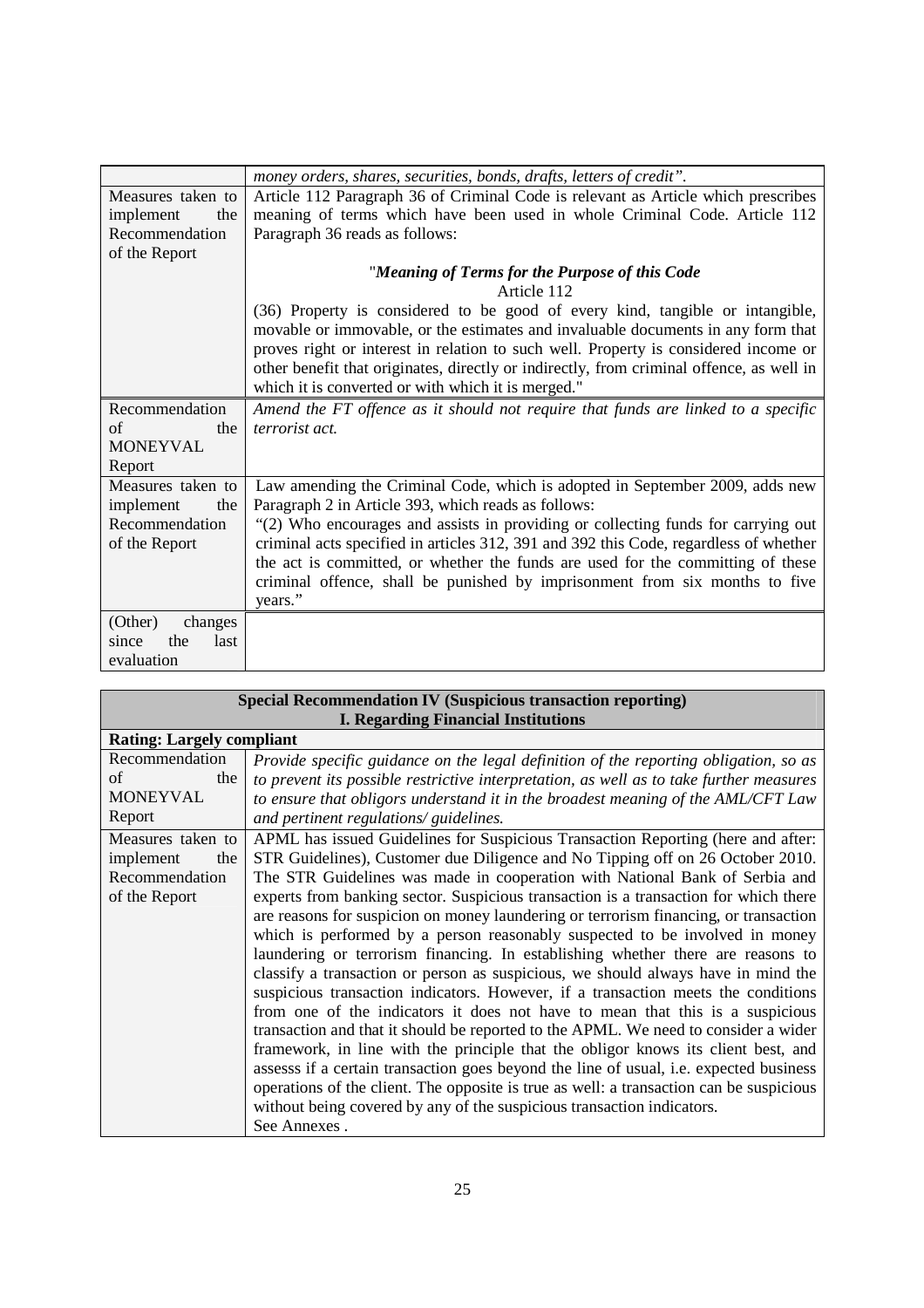| Recommendation    | Revise the existing lists of the indicators developed by the APML to guide obligors                                                                              |
|-------------------|------------------------------------------------------------------------------------------------------------------------------------------------------------------|
| of<br>the         | in recognising ML/FT related suspicious transactions; develop such lists for all                                                                                 |
| <b>MONEYVAL</b>   | financial institutions and make such lists clearly identifiable (by means of an                                                                                  |
| Report            | official, publicly accessible reference number, or publication in an official source).                                                                           |
| Measures taken to | APML has developed List of indicators regarding financing of terrorism.                                                                                          |
| implement<br>the  | Lists of indicators have been established for following financial institutions:                                                                                  |
| Recommendation    | Financial leasing providers, entrepreneurs and legal persons who deal with factoring                                                                             |
| of the Report     | and forfeiting, Investment fund management companies and Voluntary pension fund                                                                                  |
|                   | management companies. The above mentioned lists of indicators are available on                                                                                   |
|                   | the web site of Serbian FIU www.apml.org.rs                                                                                                                      |
| Recommendation    | Continue efforts aimed at developing and introducing a well-structured coordinated                                                                               |
| of<br>the         | outreach programme (for example by means of series of seminars, regular training                                                                                 |
| <b>MONEYVAL</b>   | sessions for compliance officers, etc) for the financial institutions to fully                                                                                   |
| Report            | understand their reporting requirements, in particular the new FT reporting                                                                                      |
|                   | requirement.                                                                                                                                                     |
| Measures taken to | National Bank of Serbia has organized several meetings with obligors which are                                                                                   |
| implement<br>the  | under its supervisory competence, where subject of discussion, among others, was                                                                                 |
| Recommendation    | internal audit of AML/CFT functions in the bank.                                                                                                                 |
| of the Report     | Also, the AML Questionnaire which all banks fill on the demand of National Bank                                                                                  |
|                   | of Serbia twice a year contains questions connected to internal audit of AML/CFT                                                                                 |
|                   | functions in the bank (e.g. Have bank conducted any internal audit of AML/CFT                                                                                    |
|                   | functions during last 6 months?; What irregularities were found in that process?;                                                                                |
|                   | Measures taken to eliminate these irregularities).                                                                                                               |
|                   | NBS banking supervision department – Supervisory review committee adopted                                                                                        |
|                   | changes on the form of On-site Supervision Report which is now in the full                                                                                       |
|                   | consistency with RBA, and among others, contains separately chapter about internal                                                                               |
|                   | audit function of the bank.                                                                                                                                      |
|                   | Securities Commission organized seminars and training programs related to new<br><b>AML/CFT Law:</b>                                                             |
|                   | September: Securities Commission, in association with APML, from USAID, for                                                                                      |
|                   | obligors, financial institutions regulated by the Securities Commission – broker-                                                                                |
|                   | dealer companies, authorised banks, custody banks and management companies,                                                                                      |
|                   | instructions on how obligors fulfill their obligations according to AML/CFT Law,                                                                                 |
|                   | including risk-based approach to clients and case studys. This seminar was                                                                                       |
|                   | organized for Securities Commission staff too.                                                                                                                   |
|                   | - October: Money laundering and combatting terrorist financing in securities                                                                                     |
|                   | sector, for Securities Commission staff (program issued by FATF/OECD)                                                                                            |
|                   | Securities Commission organized seminars related to new AML/CFT Law:                                                                                             |
|                   | 19/01/2010/ Bob Singlteri SEGA Project USAID- Market manipulation and                                                                                            |
|                   | money laundering on capital market, for Securities Commission staff.                                                                                             |
|                   | 10/09/2010/ Bob Singleteri and Milko Štimac, President of Securities                                                                                             |
|                   | Commission, Capital market, including money laundering and combating terrorist                                                                                   |
|                   | financing, for obligors and Securities Commission staff, overviews on Draft of new                                                                               |
|                   | Securities Law, relation AML/CFT Law and new Securities Law, comments and                                                                                        |
|                   | suggestions.                                                                                                                                                     |
|                   | APML has organized following meetings with financial instituitions:                                                                                              |
|                   | February 2010 – A meeting was held at the Bankers' Association, where all banks                                                                                  |
|                   | were represented. Topics: typologies in general; statistics (number of reported<br>transactions, STRs); STR quality; typologies (loans; insurance; problems with |
|                   | identifying legal person's final beneficiary; custody accounts - problems in                                                                                     |
|                   |                                                                                                                                                                  |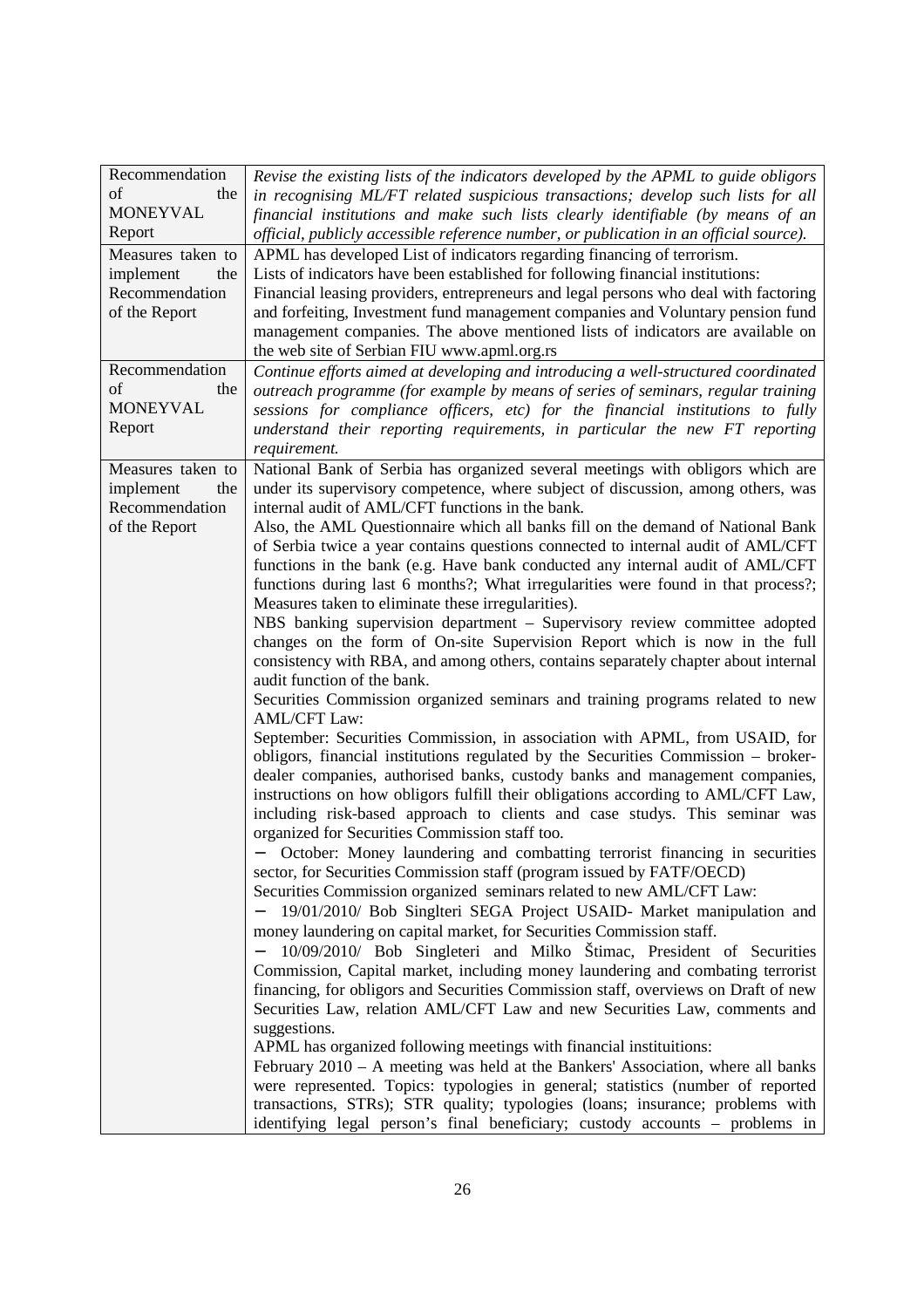|                                                                     | identifying final beneficiaries of securities, etc);                                                                                                          |
|---------------------------------------------------------------------|---------------------------------------------------------------------------------------------------------------------------------------------------------------|
|                                                                     | April 2010 - A seminar organised by Bankers' Association at Palić Resort. The                                                                                 |
|                                                                     | seminar was attended by the representatives of all banks, NBS and the APML.                                                                                   |
|                                                                     | Topics discussed: Typologies; suspicious transaction reporting; specific examples;                                                                            |
|                                                                     | Throughout 2010: bilateral meetings between the APML and individual banks.                                                                                    |
|                                                                     | Topics: STR quality; feedback to the obligor about the number of suspicious cases                                                                             |
|                                                                     | opened based on the STRs received.                                                                                                                            |
|                                                                     | March 2010 - Meeting at Palata «Srbija» Building, Belgrade. Meeting attended by                                                                               |
|                                                                     | 20 obligors. Topics: questions and answers about the requirements from the                                                                                    |
|                                                                     | AML/CFT Law, cases dealt with in practice; discussion and comments about the list                                                                             |
|                                                                     | of indicators.                                                                                                                                                |
|                                                                     | The full list of training and feedback events in the reporting period is attached.                                                                            |
|                                                                     |                                                                                                                                                               |
| (Other)<br>changes                                                  |                                                                                                                                                               |
| since<br>the<br>last                                                |                                                                                                                                                               |
| evaluation                                                          |                                                                                                                                                               |
| <b>Special Recommendation IV (Suspicious transaction reporting)</b> |                                                                                                                                                               |
| Recommendation                                                      | <b>II. Regarding DNFBP</b>                                                                                                                                    |
| of                                                                  | Provide for appropriate implementation of the reporting requirement by obligor<br>DNFBP-s and lawyers, by means of ensuring that they have their own lists of |
| the<br><b>MONEYVAL</b>                                              |                                                                                                                                                               |
|                                                                     | indicators for recognizing ML/FT-related suspicious transactions.                                                                                             |
| Report                                                              |                                                                                                                                                               |
| Measures taken to                                                   | According the Article 23 of the AML/CFT Rulebook, obligor and lawyer are                                                                                      |
| implement<br>the                                                    | obliged to, in their own lists of indicators, include at least list of indicators                                                                             |
| Recommendation                                                      | published in the APML web site.                                                                                                                               |
| of the Report                                                       |                                                                                                                                                               |
| Recommendation                                                      | Ensure that for all obligor DNFBP-s and lawyers the APML has developed lists of                                                                               |
| of<br>the                                                           | indicators to guide obligors in recognizing ML/FT-related suspicious transactions;                                                                            |
| <b>MONEYVAL</b>                                                     | make such lists clearly identifiable (by means of an official, publicly accessible                                                                            |
| Report                                                              | reference number, or publication in an official source).                                                                                                      |
| Measures taken to                                                   | APML has developed List of indicators regarding financing of terrorism.                                                                                       |
| implement<br>the                                                    | APML has developed lists of indicators for all reporting entities. Lists for                                                                                  |
| Recommendation                                                      | indicators, signed by APML director, and with its own reference number, have been                                                                             |
| of the Report                                                       | published on the web site of APML- apml.org.rs. Also, lists of indicators were sent                                                                           |
|                                                                     | to obligors associations.                                                                                                                                     |
| Recommendation                                                      | Continue efforts aimed at developing and introducing a well-structured,                                                                                       |
| of<br>the                                                           | coordinated outreach program (for example, by means of series of seminars,                                                                                    |
| <b>MONEYVAL</b>                                                     | regular training sessions for compliance officers, etc) for obligor DNFBP-s and                                                                               |
| Report                                                              | lawyers to fully understand their reporting requirements, in particular the new FT                                                                            |
|                                                                     | reporting requirement.                                                                                                                                        |
| Measures taken to                                                   | In the period from October 2009 to November 2010 there were many seminars for                                                                                 |
| implement<br>the                                                    | following obligors:                                                                                                                                           |
| Recommendation                                                      | From 12 October 2009 to 02 March 2010, professional accountants were trained in                                                                               |
| of the Report                                                       | several Serbian towns: Belgrade, Novi Sad, Kragujevac and Niš;                                                                                                |
|                                                                     | On 11 March 2010 real estate agents were trained in Belgrade, as well as                                                                                      |
|                                                                     | supervisors for those obligors (Ministry of Trade and Services). The list of training                                                                         |
|                                                                     | and feedback events in the reporting period is attached.                                                                                                      |
| (Other)<br>changes                                                  |                                                                                                                                                               |
| since<br>the<br>last                                                |                                                                                                                                                               |
| evaluation                                                          |                                                                                                                                                               |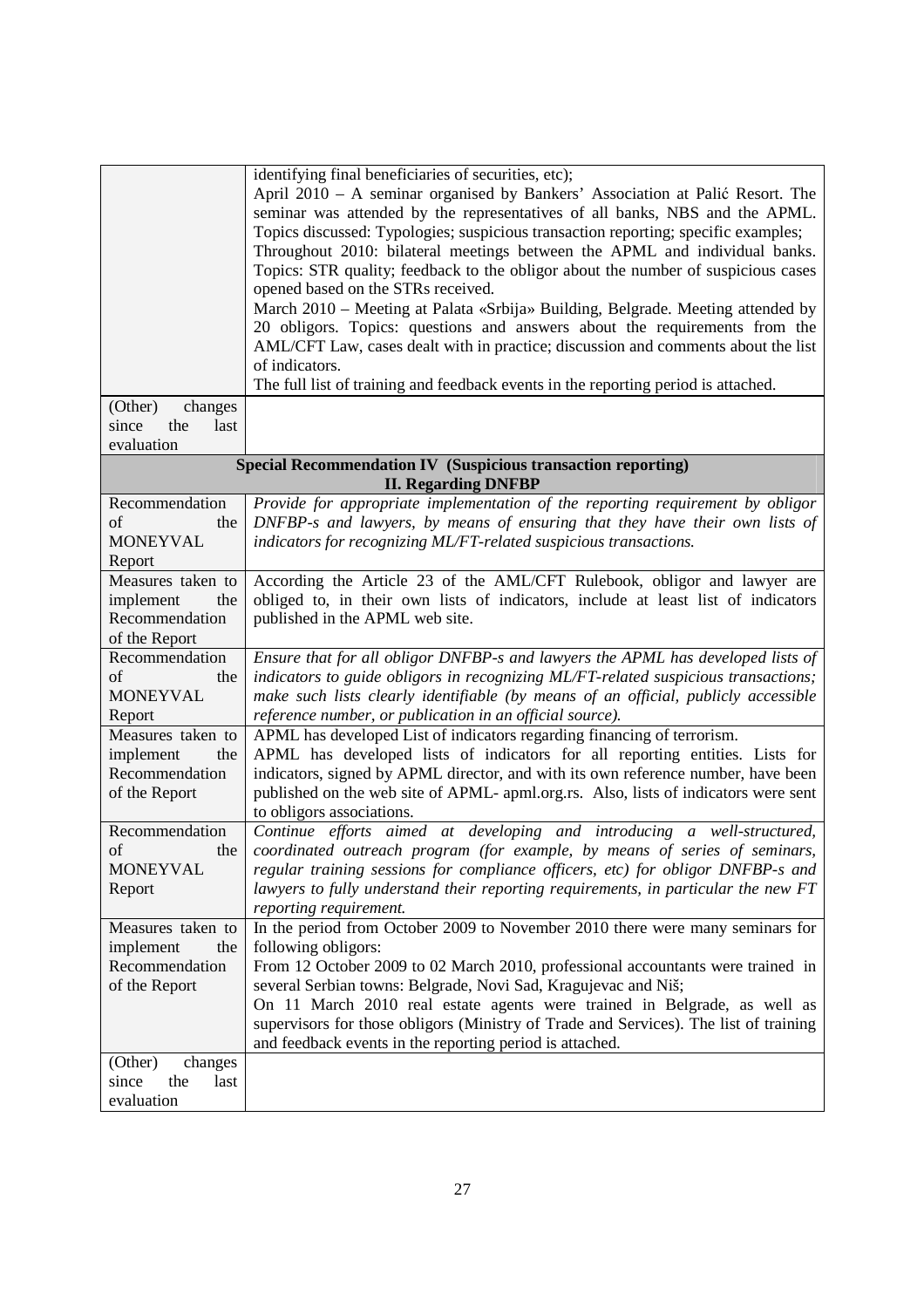### *2.3 Other Recommendations*

In the last report the following FATF recommendations were rated as "partially compliant" (PC) or "non compliant" (NC) (see also Appendix 1). Please, specify for each one what measures, if any, have been taken to improve the situation and implement the suggestions for improvements contained in the evaluation report.

| <b>Recommendation 3 (Confiscation and provisional measures)</b>          |                                                                                                                                                                                                                                                                                                                                                                                                                                                                                                                                                                                                                                                                                                                                                                                                                                                                                                                                                                                                                                                                                                                                                                                                                                                                                                                                                                                                                                                                                                                       |  |
|--------------------------------------------------------------------------|-----------------------------------------------------------------------------------------------------------------------------------------------------------------------------------------------------------------------------------------------------------------------------------------------------------------------------------------------------------------------------------------------------------------------------------------------------------------------------------------------------------------------------------------------------------------------------------------------------------------------------------------------------------------------------------------------------------------------------------------------------------------------------------------------------------------------------------------------------------------------------------------------------------------------------------------------------------------------------------------------------------------------------------------------------------------------------------------------------------------------------------------------------------------------------------------------------------------------------------------------------------------------------------------------------------------------------------------------------------------------------------------------------------------------------------------------------------------------------------------------------------------------|--|
| <b>Rating: Partially compliant</b>                                       |                                                                                                                                                                                                                                                                                                                                                                                                                                                                                                                                                                                                                                                                                                                                                                                                                                                                                                                                                                                                                                                                                                                                                                                                                                                                                                                                                                                                                                                                                                                       |  |
| Recommendation<br>of<br>the<br><b>MONEYVAL</b><br>Report                 | To review the current regime and satisfy themselves that the competent authorities<br>have necessary tools to clarify the application of the relevant provisions and<br>regimes and ensure that they can make full use of the existing legal framework.                                                                                                                                                                                                                                                                                                                                                                                                                                                                                                                                                                                                                                                                                                                                                                                                                                                                                                                                                                                                                                                                                                                                                                                                                                                               |  |
| Measures taken to<br>implement<br>the<br>Recommendation<br>of the Report | Following the entry into force of the Law on Seizure/Confiscation of Proceeds from<br>Crime and its application, as well as after the Asset Management Directorate<br>became operational (1 March 2009), awareness of courts and prosecutors' offices<br>was raised concerning the application of the provisions on seizure/confiscation of<br>proceeds from crime.<br>Awareness raising concerning the above law and the necessity of its implementation<br>included 22 one-day seminars organised by the Judicial Training Academy for<br>judges and prosecutors. The topic was "Implementation of the Law on<br>Seizure/Confiscation of Proceeds from Crime". The training was attended by 720<br>judges and prosecutors.<br>As of March 2010, two-day seminars have been organized for judges and<br>prosecutors of the Higher courts together with the police, where practical case<br>studies are discusses as well as practical implementation of the law. 6 two-day<br>seminars have been organized and attended by 163 persons. Three more seminars<br>are planned to be held until the end of 2010. These seminars are organized in<br>cooperation with the US Embassy in Belgrade and the OSCE Mission in Serbia. The<br>lecturers at the seminar included forensic experts, Belgrade University Law School<br>professors, Appellate Court judges, and justices of the Constitutional Court.<br>Asset Management Directorate implements a Council of Europe project "Criminal<br>Assets Recovery Project". |  |
| Recommendation<br>of<br>the<br><b>MONEYVAL</b><br>Report                 | To amend the legislation as necessary to:<br>Clarify the scope of property subject to confiscation;                                                                                                                                                                                                                                                                                                                                                                                                                                                                                                                                                                                                                                                                                                                                                                                                                                                                                                                                                                                                                                                                                                                                                                                                                                                                                                                                                                                                                   |  |
| Measures taken to<br>implement<br>the<br>Recommendation<br>of the Report | The September 2009 amendments to the Criminal Code of Serbia (Official Gazette<br>of the Republic of Serbia" No. 72/09) complemented Article 112 which defines the<br>meaning of terms used in this Code. Paragraph 36 of Article 112 introduces the term<br>of property which covers any type of property regardless of its value. Besides, the<br>property is taken to mean any type of assets or any type of value generated from the<br>commission of a criminal offence, whether directly through the commission of the<br>criminal offence or indirectly.<br><b>Meaning of Terms for the Purpose of this Code</b><br>Article 112<br>(36) Property is considered to be good of every kind, tangible or intangible,<br>movable or immovable, or the estimates and invaluable documents in any form that<br>proves right or interest in relation to such well. Property is considered income or<br>other benefit that originates, directly or indirectly, from criminal offence, as well in                                                                                                                                                                                                                                                                                                                                                                                                                                                                                                                        |  |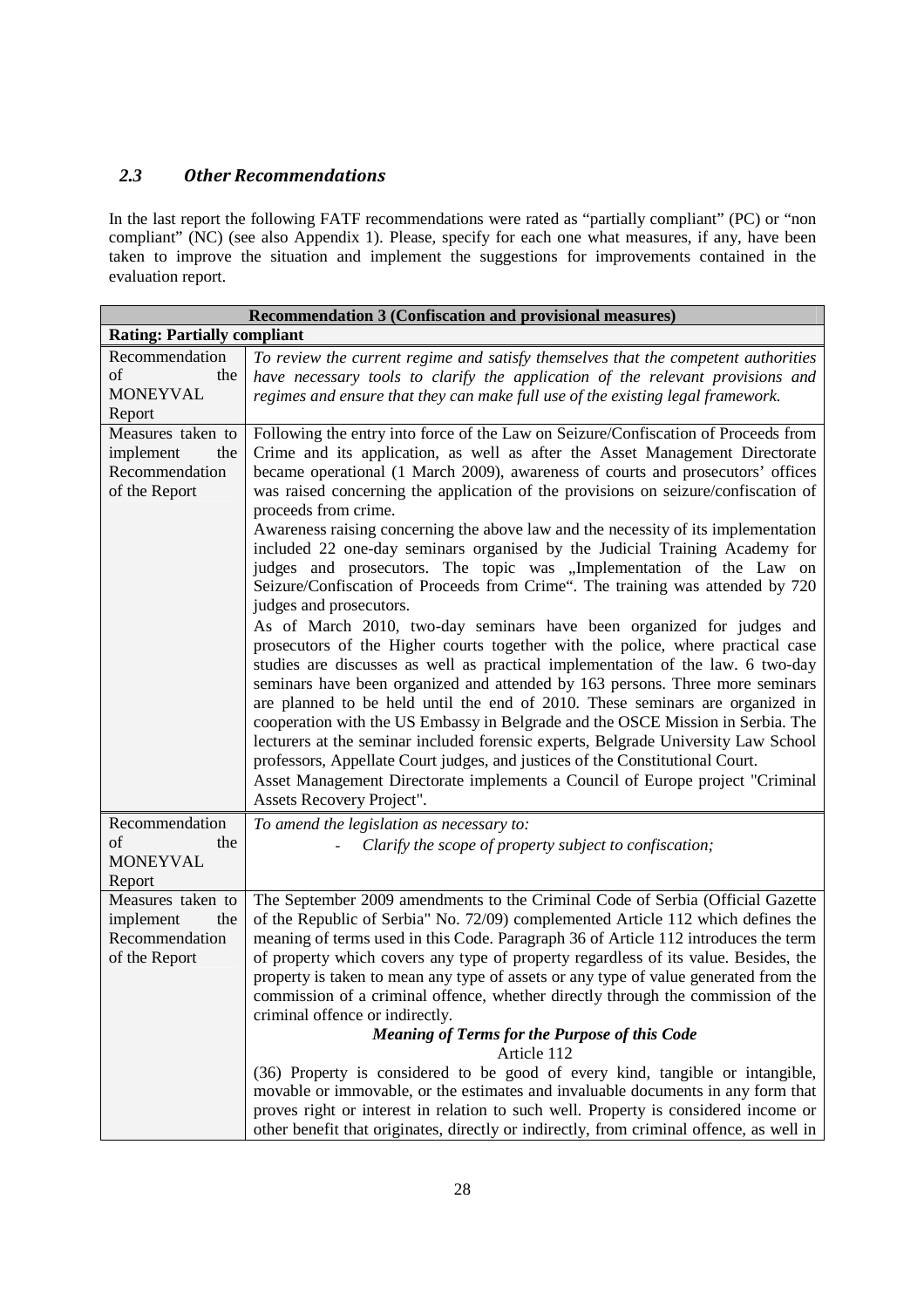|                                                          | which it is converted or with which it is merged.                                                                                                                                                                                                                                                                                                                                                                                                                                                                                                                                                                                                                                                                                                                                                                                                               |  |
|----------------------------------------------------------|-----------------------------------------------------------------------------------------------------------------------------------------------------------------------------------------------------------------------------------------------------------------------------------------------------------------------------------------------------------------------------------------------------------------------------------------------------------------------------------------------------------------------------------------------------------------------------------------------------------------------------------------------------------------------------------------------------------------------------------------------------------------------------------------------------------------------------------------------------------------|--|
|                                                          | Article 3 of the Law on Seizure/Confiscation of Proceeds defines the meaning of<br>terms used for the purposes of this Law, as follows:<br>1) "Assets" shall denote goods of any kind, tangible or intangible, movable or<br>immovable, estimable or of inestimably great value, and instruments in any<br>form evidencing rights to or interest in such good. Assets shall also denote<br>revenue or other gain generated, directly or indirectly, from a criminal offence<br>as well as any good into which it is transformed or which it is mingled with.<br>"Proceeds from crime" shall denote assets of an accused, cooperative witness or<br>2)<br>bequeather being manifestly disproportionate to his/her lawful income.<br>"Third party" shall mean a natural person or a legal entity to which the proceeds<br>3)<br>from crime have been transferred. |  |
| Recommendation<br>of<br>the<br><b>MONEYVAL</b><br>Report | Ensure that value based confiscation can be applied in the case of<br>instrumentalities used in and intended for use in the commission of<br>ML, FT or other predicate offences;                                                                                                                                                                                                                                                                                                                                                                                                                                                                                                                                                                                                                                                                                |  |
| Measures taken to<br>implement<br>the<br>Recommendation  | The September 2009 Amendments to the Criminal Code (Official Gazette of the<br>Republic of Serbia" No. 72/09) modify Articles 87 and 92, and they now read as<br>follows:                                                                                                                                                                                                                                                                                                                                                                                                                                                                                                                                                                                                                                                                                       |  |
| of the Report                                            | Seizure of Objects                                                                                                                                                                                                                                                                                                                                                                                                                                                                                                                                                                                                                                                                                                                                                                                                                                              |  |
|                                                          | Article 87<br>(1) The measure of Seizure of Objects may be set to the object that was intended or<br>used to commit a criminal offence or originate from the criminal offense, when<br>there is a danger that the object shall be re-used to commit a criminal offence, or if<br>so required by the interests of general safety or for moral reasons seizure of object is<br>necessary.<br>(2) Application of this security measure shall be without prejudice to the right of<br>third parties to compensation of damages by the offender.                                                                                                                                                                                                                                                                                                                     |  |
|                                                          | <b>Conditions and Manner of Seizure of Material Gain</b><br>Article 92                                                                                                                                                                                                                                                                                                                                                                                                                                                                                                                                                                                                                                                                                                                                                                                          |  |
|                                                          | (1) Money, items of value and all other material gains obtained by a criminal<br>offence shall be seized from the offender, and if such seizure should not be possible,<br>the offender shall be obligated to give in exchange other property that is adequate to<br>the value of property acquired by criminal act or resulting from criminal acts or pay<br>a pecuniary amount commensurate with obtained material gain.<br>(2) Material gain obtained by a criminal offence shall also be seized from the legal<br>or physical persons it has been transferred to without compensation or with<br>compensation that is obviously inadequate to its actual value.<br>(3) If material gain is obtained by an offence for another, such gain shall be seized.                                                                                                   |  |
| Recommendation                                           | Ensure that the legislation provides for the confiscation of                                                                                                                                                                                                                                                                                                                                                                                                                                                                                                                                                                                                                                                                                                                                                                                                    |  |
| of<br>the                                                | instrumentalities when it is held by a third party (legal entity or                                                                                                                                                                                                                                                                                                                                                                                                                                                                                                                                                                                                                                                                                                                                                                                             |  |
| <b>MONEYVAL</b><br>Report                                | natural person);                                                                                                                                                                                                                                                                                                                                                                                                                                                                                                                                                                                                                                                                                                                                                                                                                                                |  |
| Measures taken to                                        | September 2009 amendments to the Criminal Code (Official Gazette of the                                                                                                                                                                                                                                                                                                                                                                                                                                                                                                                                                                                                                                                                                                                                                                                         |  |
| implement<br>the<br>Recommendation                       | Republic of Serbia" No. 72/09) modify Articles 87 and 92, and they now read as<br>follows:                                                                                                                                                                                                                                                                                                                                                                                                                                                                                                                                                                                                                                                                                                                                                                      |  |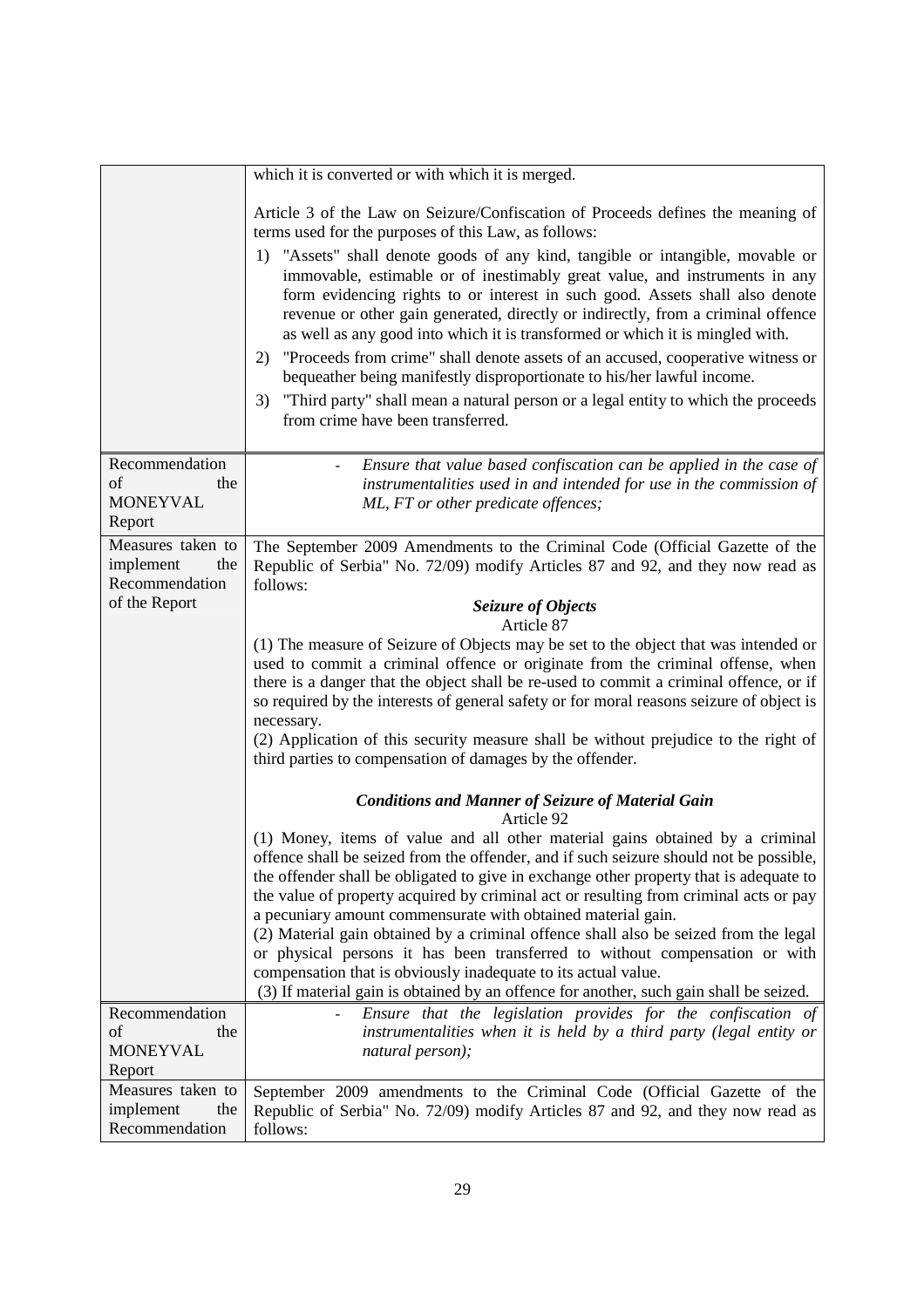| of the Report                                           | <b>Conditions and Manner of Seizure of Material Gain</b>                                                                                                                                                                                                                                                                        |
|---------------------------------------------------------|---------------------------------------------------------------------------------------------------------------------------------------------------------------------------------------------------------------------------------------------------------------------------------------------------------------------------------|
|                                                         | Article 92                                                                                                                                                                                                                                                                                                                      |
|                                                         | (1) Money, items of value and all other material gains obtained by a criminal<br>offence shall be seized from the offender, and if such seizure should not be possible,<br>the offender shall be obligated to give in exchange other property that is adequate to                                                               |
|                                                         | the value of property acquired by criminal act or resulting from criminal acts or pay<br>a pecuniary amount commensurate with obtained material gain.                                                                                                                                                                           |
|                                                         | (2) Material gain obtained by a criminal offence shall also be seized from the legal<br>or physical persons it has been transferred to without compensation or with<br>compensation that is obviously inadequate to its actual value.<br>(3) If material gain is obtained by an offence for another, such gain shall be seized. |
| Recommendation                                          | Remove the limitation to offences punishable by $\overline{at}$ least 4 years                                                                                                                                                                                                                                                   |
| of<br>the<br><b>MONEYVAL</b>                            | imprisonment under article $23^4$ .                                                                                                                                                                                                                                                                                             |
| Report                                                  |                                                                                                                                                                                                                                                                                                                                 |
| Measures taken to<br>implement<br>the                   | This issue will be considered under Council of Europe and Ministry of Justice's<br>Asset Management Directorate: "Criminal Assets Recovery Project".                                                                                                                                                                            |
| Recommendation<br>of the Report                         | Also, the implementation of the project of the United Nations on terrorism will be<br>soon started, and it will include the analysis of the entire legislation against all the<br>counter terrorism and counter terrorism financing standards (UN, FATF, CoE, EU<br>directives).                                                |
| Recommendation                                          | Speed up the implementing measures required in relation to the Law on Seizure and                                                                                                                                                                                                                                               |
| of<br>the<br><b>MONEYVAL</b><br>Report                  | confiscation of the proceeds from crime (appointment of relevant persons, adoption<br>of internal acts, etc) and ensure that competent authorities are adequately trained<br>in the application of these new provisions.                                                                                                        |
| Measures taken to<br>implement<br>the<br>Recommendation | Courts have started to apply the Law on Seizure/Confiscation of Proceeds, while the<br>Asset Management Directorate became operational on 1 March 2009 and it has 25<br>employees according to its jobs systematisation.                                                                                                        |
| of the Report                                           | Until now, three confiscation judgments have been passed and around 70 decisions<br>on seizure of property with respect to which there are reasonable grouds to have<br>derived from crime. Asset Management Directorate currently manages:                                                                                     |
|                                                         | - 73 real estate,<br>- 100 automobiles,                                                                                                                                                                                                                                                                                         |
|                                                         | - 2.000.000 EUR in cash,                                                                                                                                                                                                                                                                                                        |
|                                                         | - 15 companies, etc.<br>Seized property is assessed to appr. EUR 200,000,000.00.                                                                                                                                                                                                                                                |
|                                                         | Out of the total number of seizure decisions, there have so far been none related to                                                                                                                                                                                                                                            |
|                                                         | the financing of terrorism crime. 4 seizure decisions concern money laundering, and<br>they have seized the following: 3 apartments in Belgrade, 3 apartments and 1 house                                                                                                                                                       |
|                                                         | in Novi Sad, agricultural facility with 450 ha of owned land and 600 ha of land<br>rented to a long term, as well as 1 vehicle (make Mercedes). Seized property                                                                                                                                                                 |
|                                                         | belongs to the perpetrators of criminal offences as well as their relatives and persons                                                                                                                                                                                                                                         |
|                                                         | related to them, but also to persons to whom property has been transferred.                                                                                                                                                                                                                                                     |
| (Other)<br>changes<br>the<br>since<br>last              |                                                                                                                                                                                                                                                                                                                                 |
| evaluation                                              |                                                                                                                                                                                                                                                                                                                                 |
|                                                         |                                                                                                                                                                                                                                                                                                                                 |

|                                    | <b>Recommendation 7 (Corespondent banking)</b> |
|------------------------------------|------------------------------------------------|
| <b>Rating: Partially compliant</b> |                                                |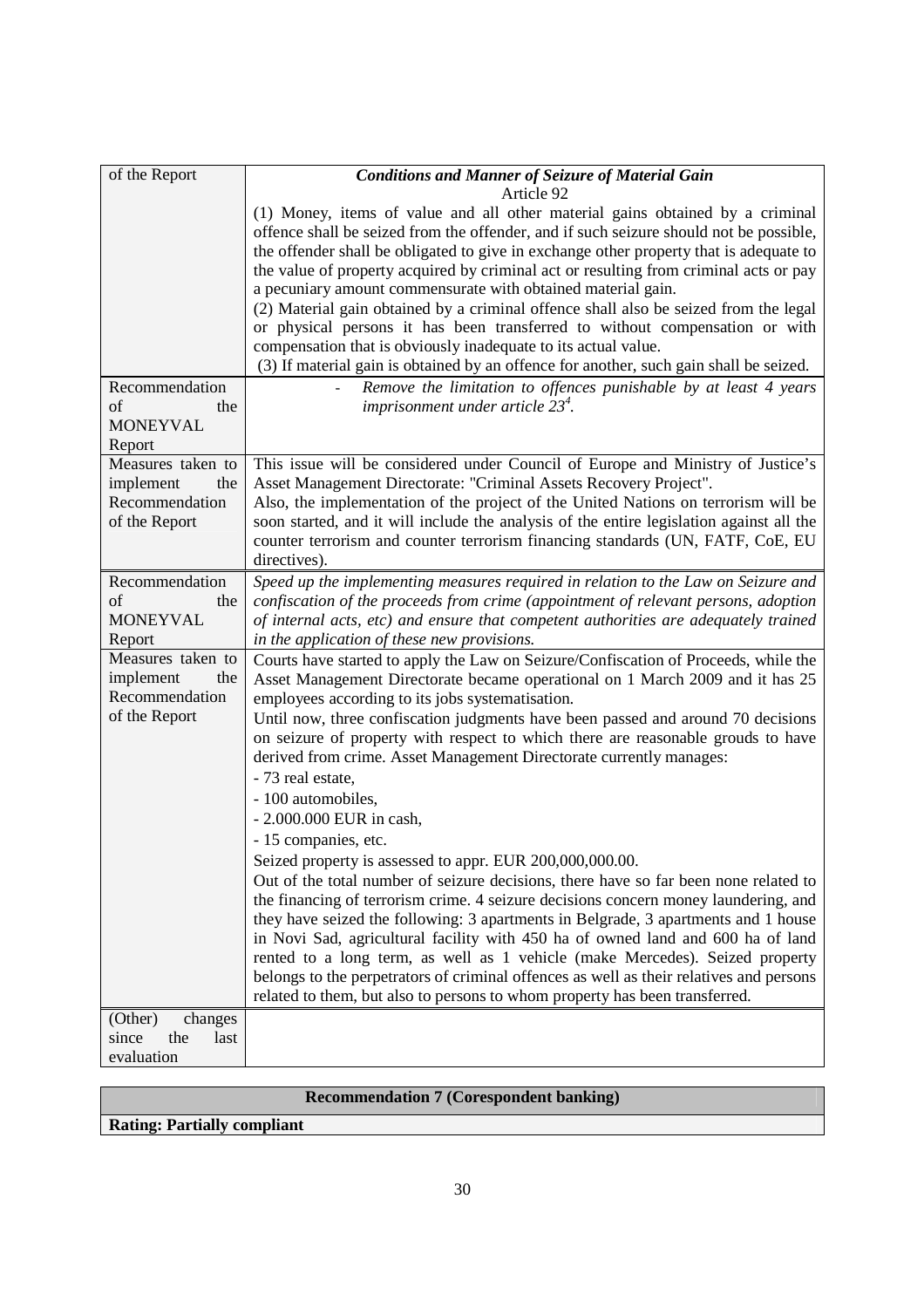| Recommendation       | Serbian authorities should require financial institutions to document respective      |
|----------------------|---------------------------------------------------------------------------------------|
| of<br>the            | AML/CFT responsibilities for each party in the correspondent relationship so that     |
| MONEYVAL             | there is no confusion between the financial institution and respondent bank about     |
| Report               | which one will carry out AML/CFT requirements.                                        |
| Measures taken to    | The Law amending the AML/CFT Law addressed this issue by Article 6 of                 |
| implement<br>the     | proposed Law, which reads as follows:                                                 |
| Recommendation       | "The obligor shall specifically provide and document, in the contract based on        |
| of the Report        | which loro correspondent relationship is established, the money laundering and        |
|                      | terrorism financing related obligations for each party. The obligor shall keep the    |
|                      | contract in accordance with the law."                                                 |
| Recommendation       | While use of payable-through accounts appears not to be common in Serbia, this        |
| of<br>the            | practice should either be prohibited by law or should have obligations attached to it |
| <b>MONEYVAL</b>      | to ensure that appropriate CDD is conducted and institutions share relevant           |
| Report               | information should the practice become established in the future.                     |
| Measures taken to    | Payable-through accounts will be prohibited by Article 6 of the law amending the      |
| implement<br>the     | AML/CFT Law. Article 6 adds new Paragraph 5 and 6 in Article 29 of current            |
| Recommendation       | AML/CFT Law. New provision reads as follows:                                          |
| of the Report        | "(6) The obligor can not establish a loro correspondent relationship with a foreign   |
|                      | bank or any other similar institution based on which such foreign institution may     |
|                      | use the account with the obligor to operate directly with its clients."               |
| (Other)<br>changes   |                                                                                       |
| last<br>the<br>since |                                                                                       |
| evaluation           |                                                                                       |

| <b>Recommendation 11 (Unusual transactions)</b>                          |                                                                                                                                                                                                                                                                                                                                                                                                                                                                                                                                                                                                                                                                                                                                                                                                               |
|--------------------------------------------------------------------------|---------------------------------------------------------------------------------------------------------------------------------------------------------------------------------------------------------------------------------------------------------------------------------------------------------------------------------------------------------------------------------------------------------------------------------------------------------------------------------------------------------------------------------------------------------------------------------------------------------------------------------------------------------------------------------------------------------------------------------------------------------------------------------------------------------------|
| <b>Rating: Partially compliant</b>                                       |                                                                                                                                                                                                                                                                                                                                                                                                                                                                                                                                                                                                                                                                                                                                                                                                               |
| Recommendation<br>of<br>the<br><b>MONEYVAL</b><br>Report                 | Serbian authorities should ensure that capital market participants, bureaux de<br>change, persons dealing with postal communications, money remitters, and foreign<br>exchange operators are required to pay special attention to unusual transactions,<br>examine the background and purpose of transactions and set forth those findings in<br>writing.                                                                                                                                                                                                                                                                                                                                                                                                                                                     |
| Measures taken to<br>implement<br>the<br>Recommendation<br>of the Report | Law amending the AML/CFT Law addressed this issue by Article 7, which adds<br>new Article 29b in the current AML/CFT Law. New Article 29b reads as follows:<br>"Unusual transactions<br>Article 29B                                                                                                                                                                                                                                                                                                                                                                                                                                                                                                                                                                                                           |
|                                                                          | (1) The obligor shall pay special attention to the transactions characterized by their<br>complexity and unusually high amount, unusual manner in which they are carried<br>out, the value or the mutual relation of transactions with no economically or legally<br>justifiable purpose, or which are not consistent with or which are disproportionate to<br>the usual, i.e. expected, business operations of the customer, as well as to other<br>circumstances related to the status or other characteristics of the customer.<br>(2) The obligor shall establish the basis and purpose of the transactions referred to<br>in paragraph 1 of this Article, and make a written official note thereof. The obligor<br>shall keep the official note referred to in this Article in accordance with the law." |
| Recommendation<br>of<br>the<br><b>MONEYVAL</b>                           | Serbian authorities should ensure that financial institutions, particularly those<br>outside of the banking sector, are capable of adequately identifying unusual<br>transactions, particularly through additional training and developing better lists of                                                                                                                                                                                                                                                                                                                                                                                                                                                                                                                                                    |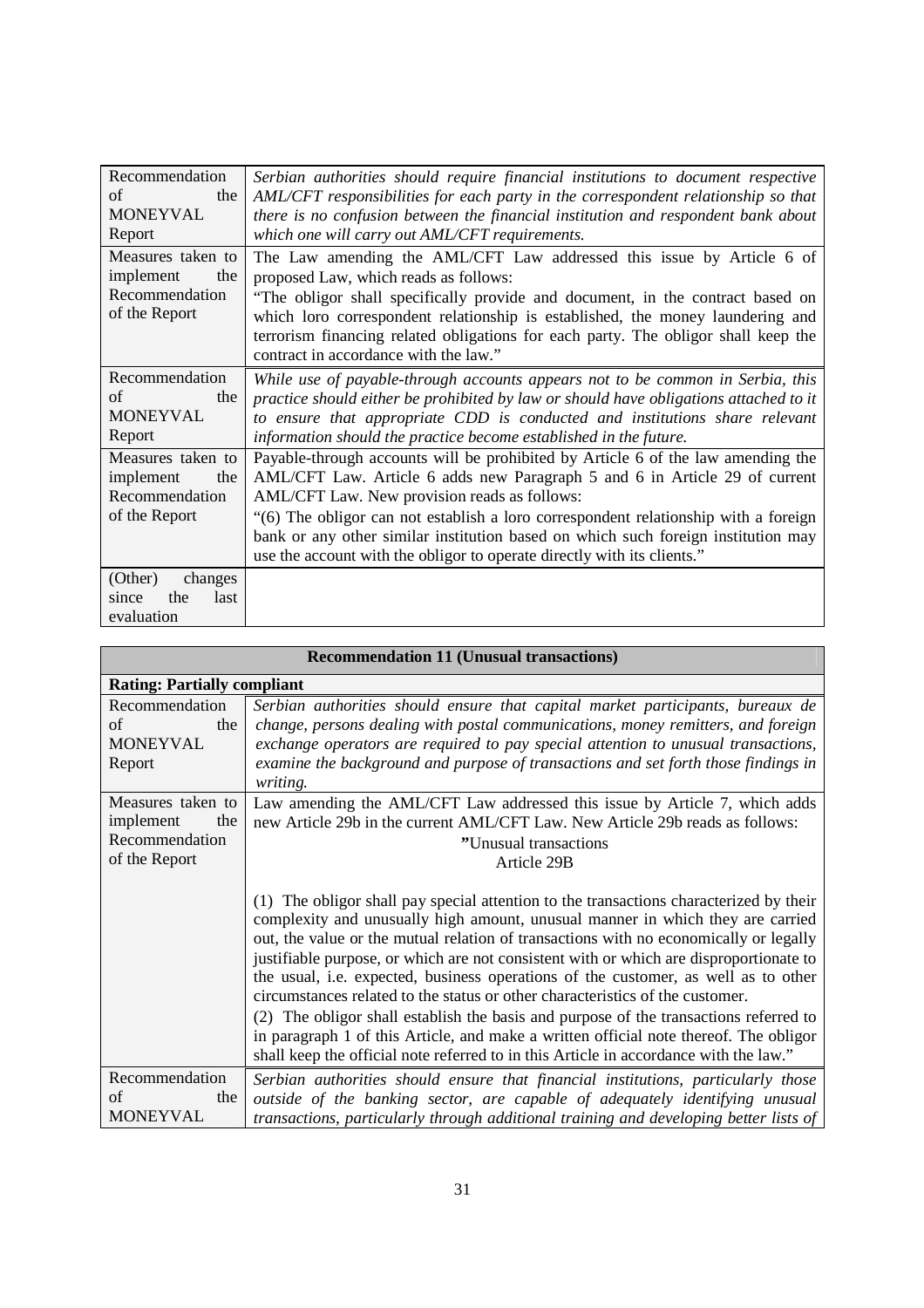| Report                                                   | indicators that match the market activities of the financial institution.                                                                                                                                                                                             |
|----------------------------------------------------------|-----------------------------------------------------------------------------------------------------------------------------------------------------------------------------------------------------------------------------------------------------------------------|
| implement<br>the<br>Recommendation<br>of the Report      | Measures taken to   On seminars witch were held in Serbia special attention is dedicated to identifying<br>unusual transactions, which do not mach with usual behaviour of customer. The list<br>of training and feedback events in the reporting period is attached. |
| (Other)<br>changes<br>since<br>the<br>last<br>evaluation |                                                                                                                                                                                                                                                                       |

| Recommendation 12 (DNFBP - 6, 8-11)                                      |                                                                                                                                                                                                                                                                                                                                                                                                                                                                                                                                                                                                           |
|--------------------------------------------------------------------------|-----------------------------------------------------------------------------------------------------------------------------------------------------------------------------------------------------------------------------------------------------------------------------------------------------------------------------------------------------------------------------------------------------------------------------------------------------------------------------------------------------------------------------------------------------------------------------------------------------------|
| <b>Rating: Non compliant</b>                                             |                                                                                                                                                                                                                                                                                                                                                                                                                                                                                                                                                                                                           |
| Recommendation<br>of the Report                                          | Serbian authorities should assist DNFBP-s on how to identify foreign officials and<br>apply enhanced due diligence, per the new requirements of the AML/CFT Law. This<br>could include additional training seminars and additional instruction on assessing<br>risk.                                                                                                                                                                                                                                                                                                                                      |
| Measures taken to<br>implement<br>the<br>Recommendation<br>of the Report | Seminars and workshops which were held in the period of August 2009 to October<br>2010 one of the most important topic on seminars was record keeping obligation.                                                                                                                                                                                                                                                                                                                                                                                                                                         |
| Recommendation<br>οf<br>the<br><b>MONEYVAL</b><br>Report                 | Serbian authorities should adopt explicit requirements for DNFBP-s to develop<br>policies and procedures to mitigate the use of technological developments for the<br>purposes of ML and FT when conducting risk assessments.                                                                                                                                                                                                                                                                                                                                                                             |
| Measures taken to<br>implement<br>the<br>Recommendation<br>of the Report | Draft AML/CFT Law addressed this issue, by the Article 7, which reads as follows:<br>"New Technologies<br>Article 29A<br>(1) The obligor shall pay special attention to the money laundering or<br>terrorism financing risk arising from the application of new technologies which may<br>allow for client anonymity (e.g. e-banking, use of ATMs, telephone banking, etc.).<br>(2) The obligor shall introduce procedures and take additional measures to<br>eliminate the risks posed by and prevent the misuse of new technologies for the<br>purposes of money laundering or financing of terrorism." |
| Recommendation<br>of<br>the<br><b>MONEYVAL</b><br>Report                 | Until Serbian authorities have determined in which countries financial institutions<br>are permitted to rely on third parties, there can be no implementation of this<br>provision. Serbian authorities should work to issue the sub-law in preparation and<br>the list mentioned in Article 24.                                                                                                                                                                                                                                                                                                          |
| Measures taken to<br>implement<br>the<br>Recommendation<br>of the Report | Minister of Finance, on 1 March 2010 issued a Rulebook concerning the<br>methodology for the implementation of tasks pursuant to the Law on the prevention<br>of money laundering and terrorism financing (hereinafter: AML/CFT Rulebook).<br>AML/CFT Rulebook addressed this issue by Article 21, which reads as follows:<br>"Countries which, based on the data held by international organizations and data<br>held by the APML, do not apply AML/CFT standards are as follows:<br>1) Uzbekistan;<br>Turkmenistan;<br>2)<br>3) Pakistan;<br>4) Sao Tome and Principe;<br>5) Azerbaijan."               |
| Recommendation                                                           | As many DNFBPs indicated that they were not aware of any requirements to                                                                                                                                                                                                                                                                                                                                                                                                                                                                                                                                  |

#### **Recommendation 12 (DNFBP – 6, 8-11)**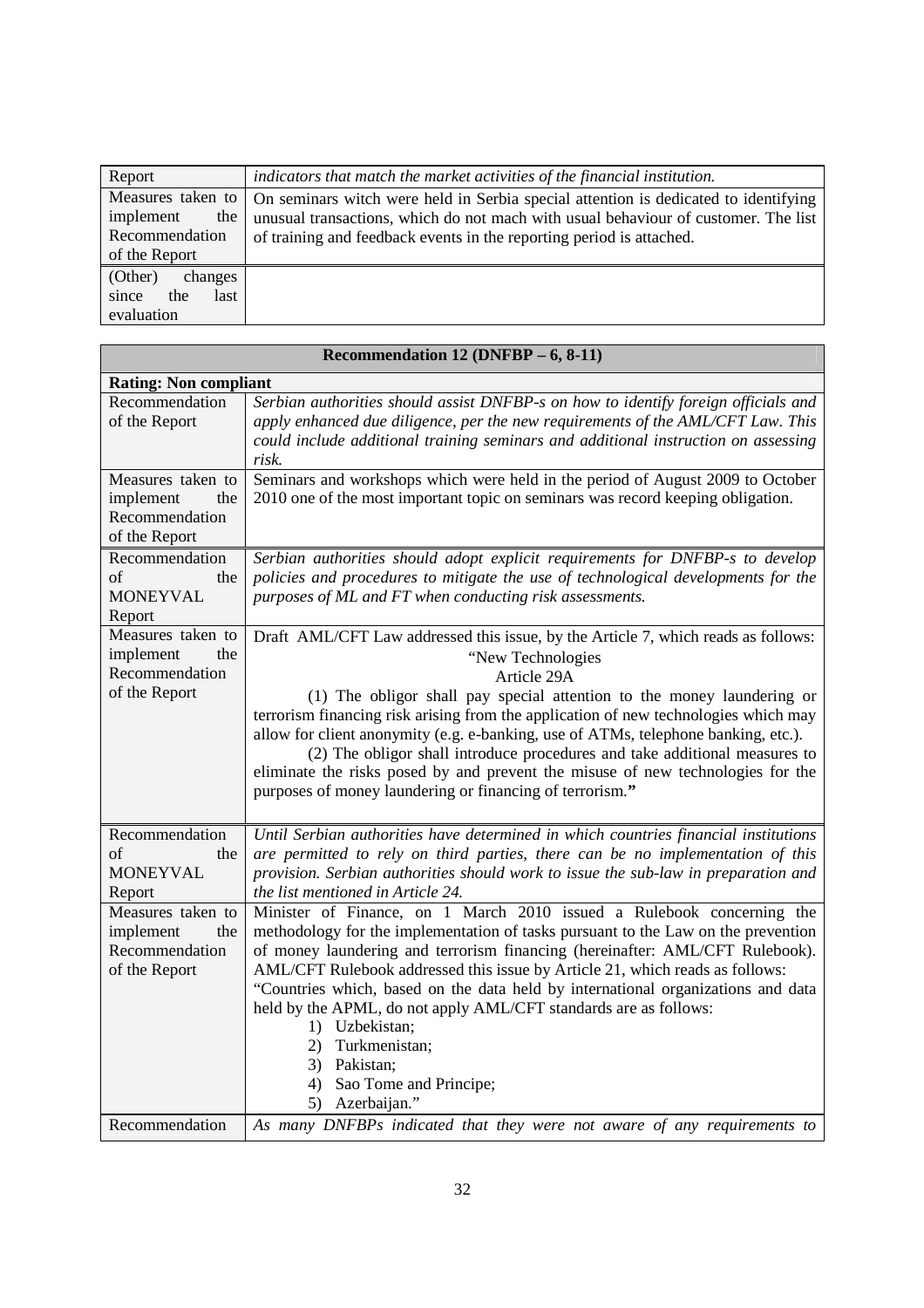| of<br>the<br><b>MONEYVAL</b>       | maintain records about their clients and in fact, did not keep such records, the<br>Serbian authorities should ensure that DNFBPs fully understand and comply with  |
|------------------------------------|---------------------------------------------------------------------------------------------------------------------------------------------------------------------|
| Report                             | their record keeping obligations.                                                                                                                                   |
| Measures taken to                  | Seminars and workshops which were held in the period of August 2009 to October                                                                                      |
| the<br>implement                   | 2010 one of the most important topic on seminars was record keeping obligation.                                                                                     |
| Recommendation                     | The list of training and feedback events in the reporting period is attached.                                                                                       |
| of the Report                      |                                                                                                                                                                     |
| Recommendation                     | As the AML/CFT Law only requires obligors to pay special attention to all complex,                                                                                  |
| of the Report                      | unusual large transactions or unusual patters of transactions that have no apparent                                                                                 |
|                                    | or visible economic or lawful purpose when developing a list of indicators and                                                                                      |
|                                    | Serbian authorities have not provided a list of indicators for DNFBP-s, the                                                                                         |
|                                    | evaluation team has concerns about the sector's ability to implement the                                                                                            |
|                                    | requirements of Recommendation 11.                                                                                                                                  |
| Measures taken to<br>the           | Law amending the AML/CFT Law addressed this issue by new provision in the<br>Article 7, which reads as follows:                                                     |
| implement<br>Recommendation        | "Unusual transactions                                                                                                                                               |
| of the Report                      | Article 29B                                                                                                                                                         |
|                                    | (1) The obligor shall pay special attention to the transactions characterized by their                                                                              |
|                                    | complexity and unusually high amount, unusual manner in which they are carried                                                                                      |
|                                    | out, the value or the mutual relation of transactions with no economically or legally                                                                               |
|                                    | justifiable purpose, or which are not consistent with or which are disproportionate to                                                                              |
|                                    | the usual, i.e. expected, business operations of the customer, as well as to other                                                                                  |
|                                    | circumstances related to the status or other characteristics of the customer.                                                                                       |
|                                    | (2) The obligor shall establish the basis and purpose of the transactions referred to                                                                               |
|                                    | in paragraph 1 of this Article, and make a written official note thereof. The obligor                                                                               |
|                                    | shall keep the official note referred to in this Article in accordance with the law."<br>According the new provision, obligor must pay special attention to unusual |
|                                    | transaction, not only when developing the lists of indicators, so by adopting                                                                                       |
|                                    | AML/CFT Law, the requirements under the Recommendation 11 are fully met.                                                                                            |
| Recommendation                     | While the evaluation team finds the list of indicators to be insufficient to meet the                                                                               |
| of<br>the                          | requirements of Recommendation 11, the Decision on KYC Procedure does meet the                                                                                      |
| <b>MONEYVAL</b>                    | requirements of Recommendation 11 in regards to paying special attention to                                                                                         |
| Report                             | unusual transactions and examining the background and purpose of transactions                                                                                       |
|                                    | and setting forth those finding in writing, however it is not applicable to all                                                                                     |
|                                    | financial institutions. Serbian authorities should ensure that the provisions of the                                                                                |
|                                    | Decision on KYC Procedure also apply to DNFBP-s.                                                                                                                    |
| Measures taken to                  | New provision in the Law amending the AML/CFT Law addressed this issue, so the                                                                                      |
| implement<br>the<br>Recommendation | obligor, including DNFBP's, will be obliged to pay special attention to unusual<br>transaction and examining the background and purpose of transaction.             |
| of the Report                      |                                                                                                                                                                     |
| Recommendation                     | Serbian authorities should ensure that DNFBP-s are capable of adequately                                                                                            |
| of<br>the                          | identifying unusual transactions, particularly through additional training and                                                                                      |
| <b>MONEYVAL</b>                    | developing better lists of indicators that match the market activities of the financial                                                                             |
| Report                             | institution.                                                                                                                                                        |
| Measures taken to                  | According the Article 65 of current AML/CFT Law, APML has issued Lists of                                                                                           |
| the<br>implement                   | indicators for the following reporting entities-DNFBP's:                                                                                                            |
| Recommendation                     | 1) Lawyers and lawyer partnerships;                                                                                                                                 |
| of the Report                      | 2) Organizers of games of chance operated on the Internet, by telephone, or in                                                                                      |
|                                    | any other manner using telecommunication networks;                                                                                                                  |
|                                    | 3) Accountants and                                                                                                                                                  |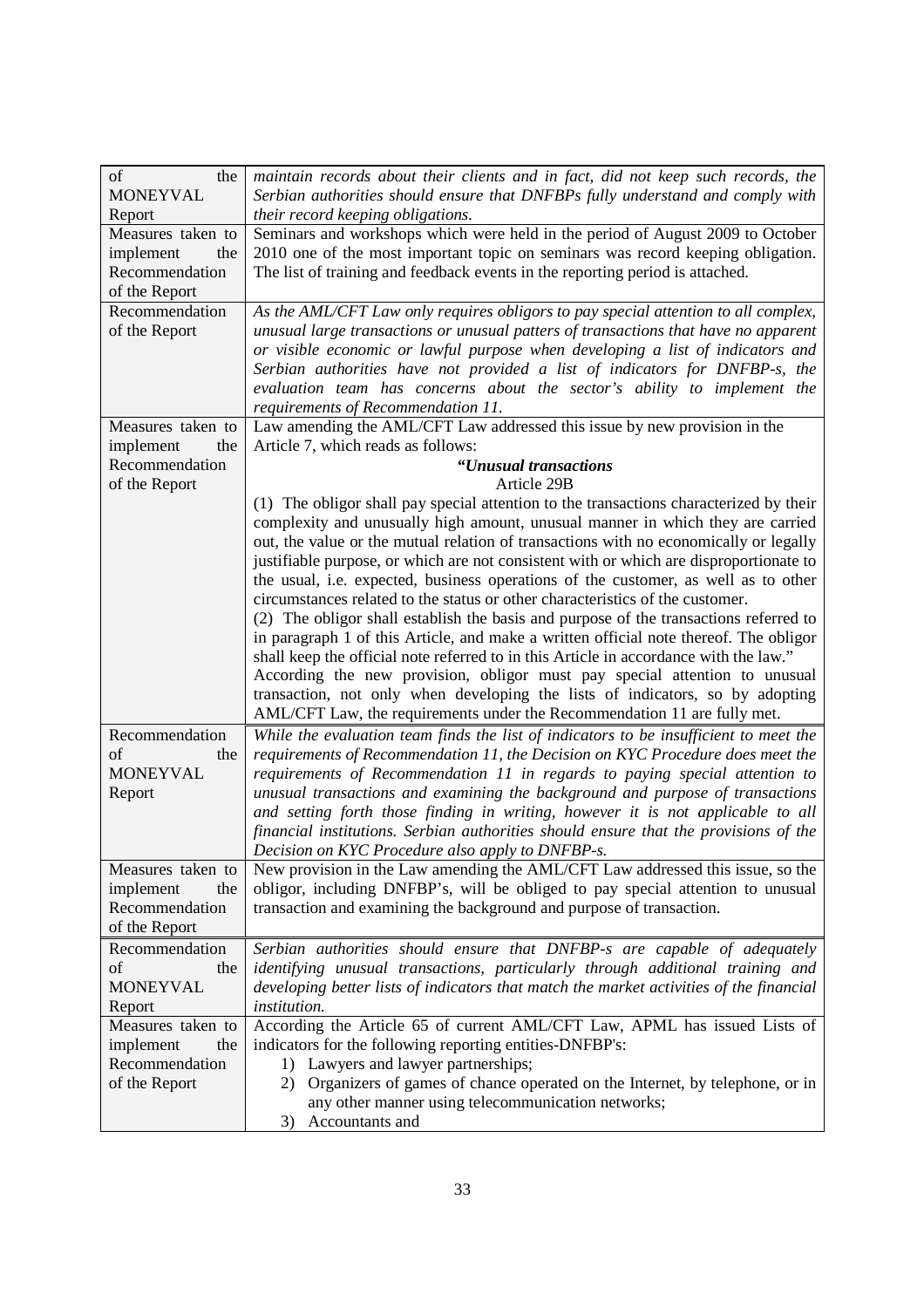|                      | 4) Tax advisors.                                                                                                                  |
|----------------------|-----------------------------------------------------------------------------------------------------------------------------------|
|                      | Lists of indicators have published on the web site of APML(apml.org.rs.).                                                         |
|                      | According the Article 23. of AML/CFT Rulebook, all obligors have obligation to,                                                   |
|                      | when developing their own list of indicators, in their lists include lists of indicators                                          |
|                      | from web site of APML.                                                                                                            |
|                      | From August 2009 to November 2010 in Serbia were held many<br>seminars,<br>workshops, etc. targeting different types of obligors: |
|                      | About 220 professional accountants were trained in the different Serbian towns, and                                               |
|                      | the main topics in those seminars were: Awareness Raising on AML/CFT, record                                                      |
|                      | keeping, and how to recognize unusual transaction, which does not have visible                                                    |
|                      | lawful or economic purpose.                                                                                                       |
|                      | Seminar for real estate agents, was held in Belgrade, and about 20 real estate agents                                             |
|                      | were trained how to use risk based approach, as well as how to recognize unusual                                                  |
|                      | transaction in their daily work.                                                                                                  |
| (Other)<br>changes   |                                                                                                                                   |
| last<br>the<br>since |                                                                                                                                   |
| evaluation           |                                                                                                                                   |

| Recommendation 14 (Protection & no tipping-off) |                                                                                    |
|-------------------------------------------------|------------------------------------------------------------------------------------|
| <b>Rating: Partially compliant</b>              |                                                                                    |
| Recommendation                                  | It is recommended to the Serbian authorities to make the necessary legal           |
| of<br>the                                       | amendments to ensure that:                                                         |
| <b>MONEYVAL</b>                                 |                                                                                    |
| Report                                          | a) DNFBPs are protected from criminal liability for breach of any restriction      |
|                                                 | on disclosure of information if they report their suspicions in good faith to      |
|                                                 | the APML;                                                                          |
| Measures taken to                               | The Law amending the AML/CFT Law addressed this issue, by amending Article         |
| implement<br>the                                | 73 paragraph 2 of current AML/CFT Law. New provision reads as follows:             |
| Recommendation                                  | "The obligor, lawyer and their employees shall not be held liable, either          |
| of the Report                                   | disciplinary or criminally, for any breach of the obligation to keep the business, |
|                                                 | banking or professional secrets, in the following circumstances:                   |
|                                                 | 1) when they send data, information and documentation to the APML in               |
|                                                 | <i>accordance with this Law:</i>                                                   |
|                                                 | 2) when they process data, information and documentation in order to               |
|                                                 | examine customers or transactions with respect to which there are reasons for      |
|                                                 | suspicion of money laundering or terrorism financing."                             |
| Recommendation                                  | b) Expand the tipping-off provisions to include not only those cases where a       |
| of<br>the                                       | STR or related information has been reported but also when it is in the            |
| <b>MONEYVAL</b>                                 | process of being reported to the APML.                                             |
| Report                                          |                                                                                    |
| Measures taken to                               | The Law amending the AML/CFT Law addressed this issue by Article 17, which         |
| implement<br>the                                | amending Article 73 Paragraph 1 of current AML/CFT Law, which reads as             |
| Recommendation                                  | follows:                                                                           |
| of the Report                                   | "The obligor, lawyer and their employees, including the members of the             |
|                                                 | governing, supervisory or other managing bodies, or any other person having        |
|                                                 | access to the data referred to in Article 81 of this Law shall not disclose to the |
|                                                 | customer or any other person the following:                                        |
|                                                 | 1) That the APML was sent, or is being sent, data, information and                 |
|                                                 | documentation on a customer or transaction with respect to which there is          |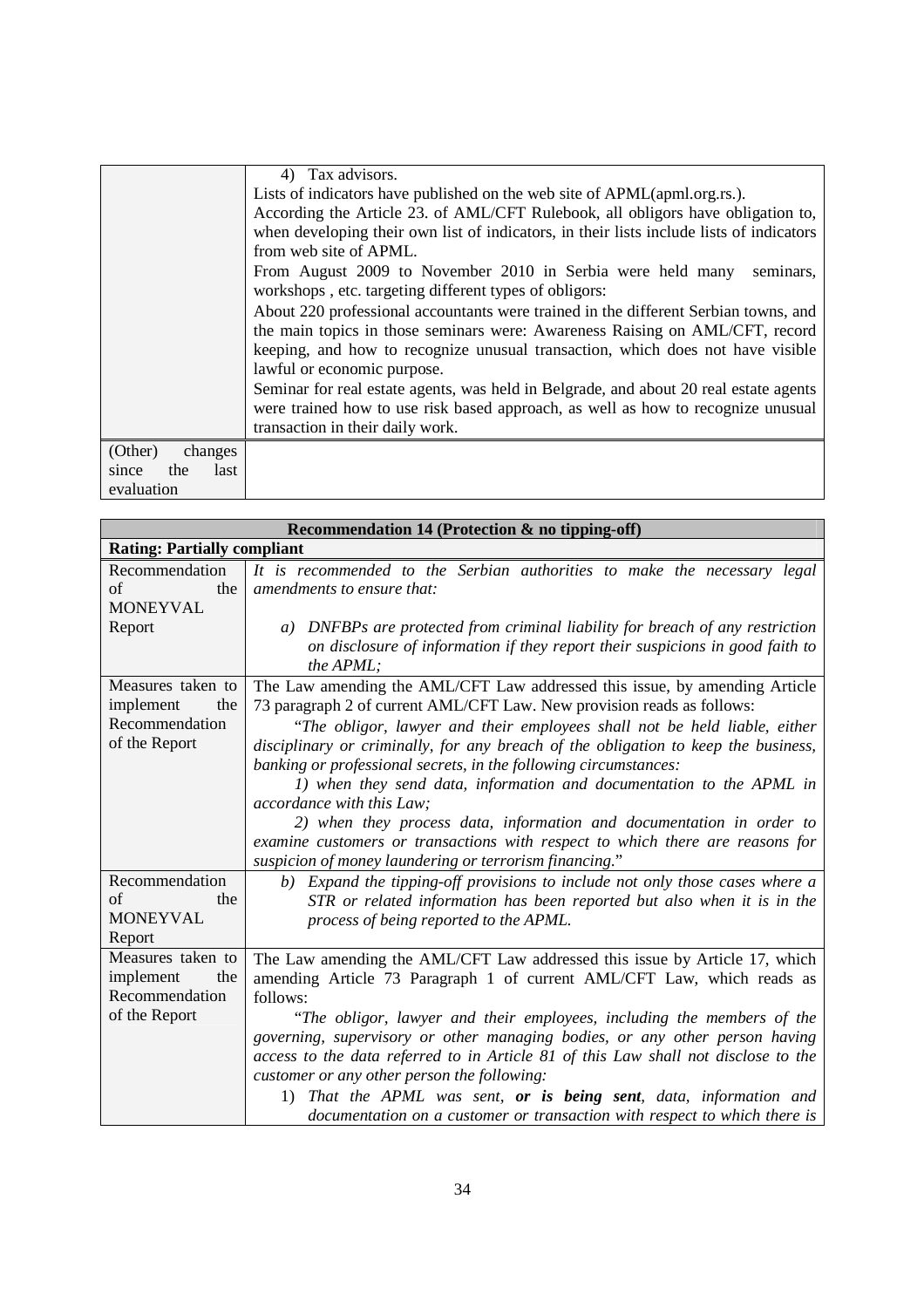|                                                                          | suspicion of money laundering or terrorism financing"<br>Bank is in obligation to conduct continuous training of its employees as prescribed                                                                                                                                                                                                                                                                                                                                                                                                                                                                           |
|--------------------------------------------------------------------------|------------------------------------------------------------------------------------------------------------------------------------------------------------------------------------------------------------------------------------------------------------------------------------------------------------------------------------------------------------------------------------------------------------------------------------------------------------------------------------------------------------------------------------------------------------------------------------------------------------------------|
|                                                                          | in the Section 20 of Decision on Minimum Contents of the Know Your Client and<br>Tipping of is one of the topics of these seminars.                                                                                                                                                                                                                                                                                                                                                                                                                                                                                    |
| Recommendation<br>of<br>the<br>MONEYVAL<br>Report                        | Serbian authorities should ensure that these provisions are appropriately<br>implemented, through issuing adequate guidance to obligors concerning tipping off,<br>so that DNFBPs and their employees fully understand the scope of the safe harbour<br>and tipping off requirements and are aware of and sensitive to these issues when<br>conducting CDD.                                                                                                                                                                                                                                                            |
| Measures taken to<br>implement<br>the<br>Recommendation<br>of the Report | Recently adopted document "STR Guidelines" contains provisions referred to<br>tipping off. According to these provisions it is forbidden to tip off information that<br>obligor has reported or is preparing to report to the FIU about client or transaction<br>under suspicion for money laundering of terrorist financing.<br>These Guidelines also prescribes obligation to the obligors that all employees have<br>to be informed about these Tipping off provisions, which should also be the part of<br>AML/CFT trainings, as well as about possible consequences in case of disregarding<br>of the provisions. |
| (Other)<br>changes<br>the<br>last<br>since<br>evaluation                 |                                                                                                                                                                                                                                                                                                                                                                                                                                                                                                                                                                                                                        |

| Recommendation 15 (Internal controls, compliance and audit) |                                                                                       |
|-------------------------------------------------------------|---------------------------------------------------------------------------------------|
| <b>Rating: Partially compliant</b>                          |                                                                                       |
| Recommendation                                              | Article 39 of the AML/CFT Law exempts obligors with less than four employees          |
| of<br>the                                                   | from designating an AML/CFT compliance officer, imposing different obligations        |
| <b>MONEYVAL</b>                                             | on small and large obligors. Serbian authorities should amend the law to remove       |
| Report                                                      | this exemption.                                                                       |
| Measures taken to                                           | The Law amending the AML/CFT Law addressed this issue by Article 16, which            |
| implement<br>the                                            | reads as follows:                                                                     |
| Recommendation                                              | "Article 39 Paragraph 2 is deleted."                                                  |
| of the Report                                               | By this amendment, existing exemption shall be removed.                               |
| Recommendation                                              | While there is no blanket requirement for financial institutions to utilize a set     |
| of<br>the                                                   | procedure for screening employees to ensure a high standard, sectoral laws have       |
| <b>MONEYVAL</b>                                             | set specific requirements for hiring employees within the sector. Serbian authorities |
| Report                                                      | should require a set procedure for all financial institutions to screen employees to  |
|                                                             | ensure a high standard across all institutions.                                       |
| Measures taken to                                           | The Law amending the AML/CFT Law addressed this issue by Article 13, adding           |
| implement<br>the                                            | new provision in the current Law, which reads as follows:                             |
| Recommendation                                              | "Integrity of employees"                                                              |
| of the Report                                               | Article 44A                                                                           |
|                                                             | The obligor shall establish the procedure according to which, at the time of<br>(1)   |
|                                                             | recruitment for the job where the provisions of this Law and regulations passed       |
|                                                             | according to this Law are applied, the candidate for such job is evaluated to         |
|                                                             | establish if they have been convicted for any of the criminal offences through which  |
|                                                             | illegal proceeds are acquired or any of the criminal offences linked to terrorism.    |
|                                                             | (2) Other criteria shall be evaluated too in the procedure referred to in paragraph 1 |
|                                                             | of this Article based on which it is established whether the candidate for the job    |
|                                                             | referred to in paragraph 1 of this Article meets the high professional and moral      |
|                                                             | qualities."                                                                           |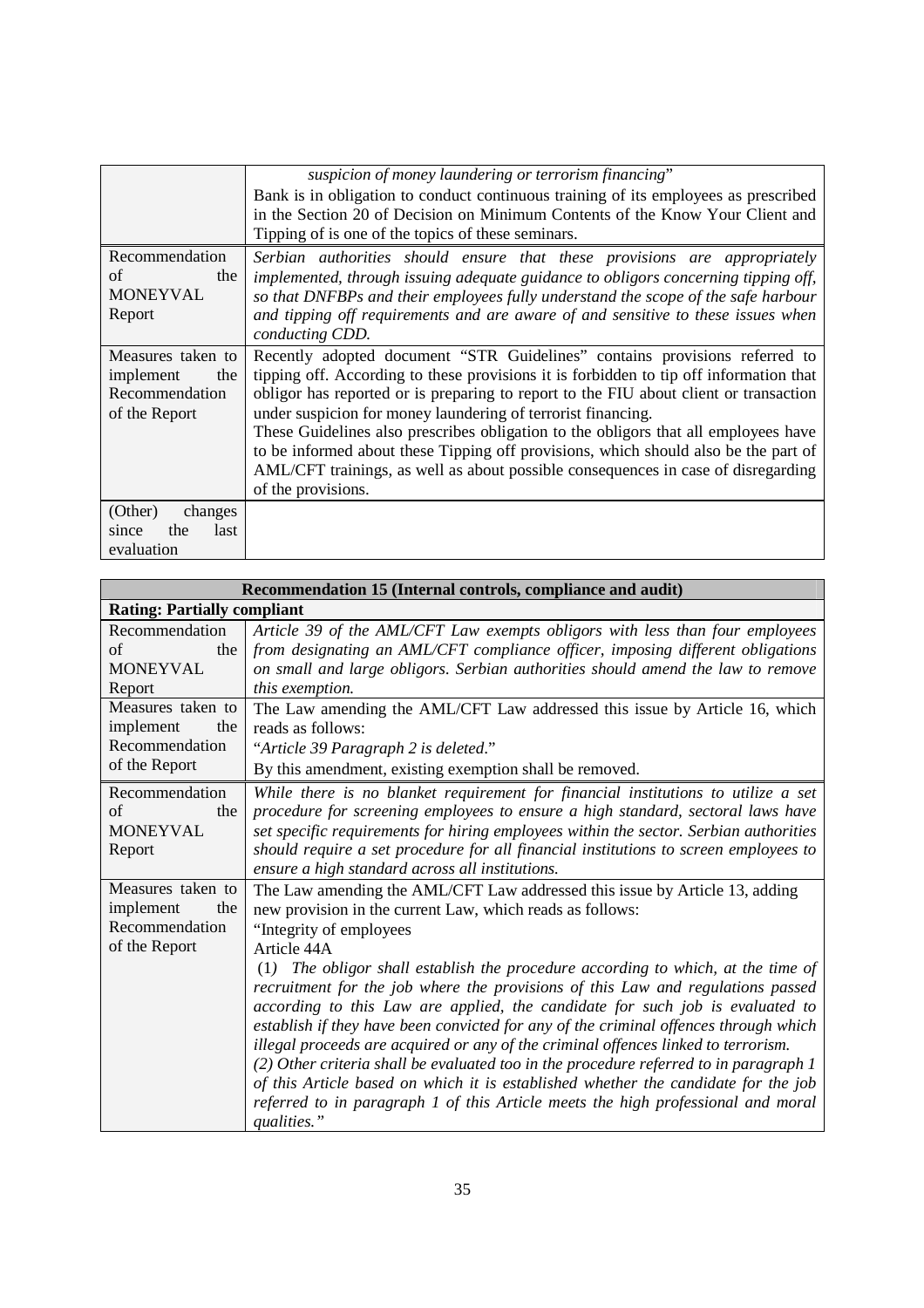#### **Within the National Bank of Serbia NBS BANK SUPERVISION**

For example, in one of sub-laws there is obligation for banks to provide certain data together with an application for the issue of a bank operating license, such as: organizational structure of staff and length of service for each job post, as well as the plan staffing schedule which has to support the planned expansion of bank's activities and organizational network, human resource capacity including qualification structure of staff.

Association of Serbian banks issued "Code of professional banking conduct" (issued with approval of NBS) which in the Item 4 prescribes responsibilities of the bank employees as cited bellow:

"4. Responsibilities of the staff employed. Professional attitude towards work will assist the staff employed in banks to maintain and build confidence in the safety and integrity of the banking system. In this context, staff employed in banks shall:

• uphold laws in force and supporting regulations, consistently implementing business policies of the bank and internal work procedures adopted by the bank (legality):

• refrain from overstepping authority vested upon them, and in all circumstances shall act in the best interests of the banks, restraining from being influenced by their personal gains, i.e. shall avoid all the situations that may give cause to the conflict of interest (accountability);

• keep banking and business confidentiality and care for protection of data in accordance with law (business confidentiality);

• conduct themselves and act in a conscientious, correct and courteous manner with clients, amongst themselves as colleagues, and in the relations with their superiors (courtesy);

• conduct themselves with clients in a consistent and ethical manner, meaning that the staff employed shall respect the principle of equitable treatment of clients, i.e. they shall refrain from all forms of harassment that is strictly prohibited, as well as from any form of discrimination, especially in respect to race, nationality, religion, political views, or philosophical stands (consistency);

• provide their clients will clear information that have been requested from them and respond to the applications submitted or complains lodged in a timely and appropriate fashion (accessibility to information);

• respect property of the bank and, in general, in an appropriate manner use the facilities placed at their disposal in the execution of their duties (correctness);

#### **NBS – VOLUNTARY PENSION FUNDS SUPERVISION**

The Proposed Law on Amendments and Changes to Law on Voluntary Pension Funds and Pension Schemes is currently in the procedure in the National Assembly of the Republic of Serbia. After the adoption of the above mentioned Proposed Law, secondary legislation regarding requirements for hiring employees of voluntary pension fund management companies will be adopted.

According to the Code of business ethics of Voluntary Pension Fund Management Companies, Voluntary Pension Fund Management Companies must work with the parties respecting the good business practices in accordance with the rules contained in the guidelines and standards of Association of Voluntary Pension Fund Management Companies and rules provided by international professional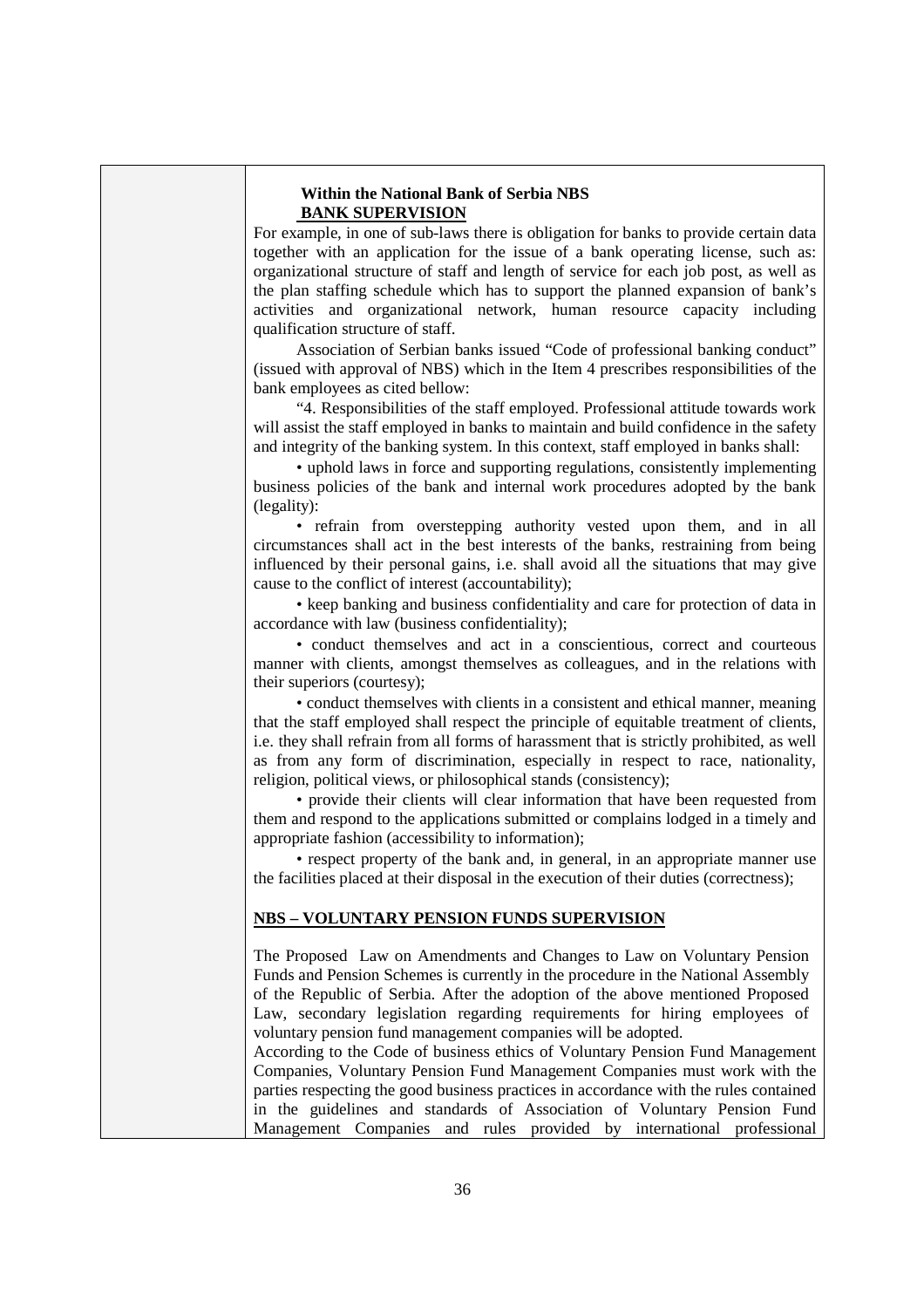| associations especially when it is found that there is a risk factor related to the party<br>i.e. it is estimated that there is a suspicious transaction. |
|-----------------------------------------------------------------------------------------------------------------------------------------------------------|
|                                                                                                                                                           |
| Articles 127 and 128 of Law on securities and other financial instruments prescribes                                                                      |
| conditions under which broker/dealer company may perform business activities, as                                                                          |
| well as procedure for licensing brokers, investment advisors and portfolio managers.                                                                      |
| Articles 127 and 128 reads as of Law on securities and other financial instruments                                                                        |
| follows:                                                                                                                                                  |
| "Article 127                                                                                                                                              |
| A broker-dealer company may perform activities referred to in Article 124,                                                                                |
| paragraph 1 of the present Law if it meets the requirements regarding staff and                                                                           |
| organizational capacities and technical equipment, in conformity with the present                                                                         |
| Law and the act of the Commission.                                                                                                                        |
| Staff capacity of the broker-dealer company in terms of paragraph 1 of the present                                                                        |
| Article, shall be at least one person permanently employed with the broker-dealer                                                                         |
| company, with the license to conduct broker activities.                                                                                                   |
| The broker-dealer company may perform activities referred to in Article 124,                                                                              |
| paragraph 1, sub-paragraph 4 of the present Law, if it meets the requirements                                                                             |
| specified in paragraph 1 of the present Article, and permanently employs at least                                                                         |
| one person with the license to perform portfolio manager activities.                                                                                      |
| The broker-dealer company may perform activities referred to in Article 124,                                                                              |
| paragraph 1, sub-paragraph 7 of the present Law, if it meets the requirements                                                                             |
| specified in paragraph 1 of the present Article, and permanently employs at least                                                                         |
| one person with the license to perform investment consultant activities.                                                                                  |
| The Commission shall prescribe detailed conditions for performing activities of a                                                                         |
| broker-dealer company regarding its organizational capacity and technical                                                                                 |
| equipment.                                                                                                                                                |
| A broker-dealer company may engage intermediaries to carry out its activities.                                                                            |
| In addition to intermediaries, broker-dealer companies shall be held accountable for                                                                      |
| acts and damages done in the course of extending services by the intermediaries.                                                                          |
| By its act, the Commission shall determine in detail the types of transactions which                                                                      |
| the intermediaries can perform, and/or the conditions the physical persons and legal                                                                      |
| entities shall meet in order to perform intermediary transactions, and the                                                                                |
| Commission shall keep the registry of intermediaries.                                                                                                     |
| Licenses for Brokers, Investment Advisors and Portfolio Managers                                                                                          |
|                                                                                                                                                           |
| Article 128                                                                                                                                               |
| Transactions of broker, investment advisors and portfolio manager shall only be                                                                           |
| performed by natural persons holding a valid license for engaging in such                                                                                 |
| transactions.                                                                                                                                             |
|                                                                                                                                                           |
| The Commission shall organize the training and taking the test for obtaining the title                                                                    |
| of broker, investment advisor and portfolio manager, and shall issue the certificate                                                                      |
| on obtaining the mentioned titles, grant license for performing such activities, as                                                                       |
| well as keep a registry of persons possessing the license for performing these                                                                            |
| activities.                                                                                                                                               |
| The Commission shall grant the license for performing activities of a broker, if the                                                                      |
| applicant for obtaining the license meets the following requirements                                                                                      |
| 1) has successfully passed test for obtaining the title of a broker;                                                                                      |
|                                                                                                                                                           |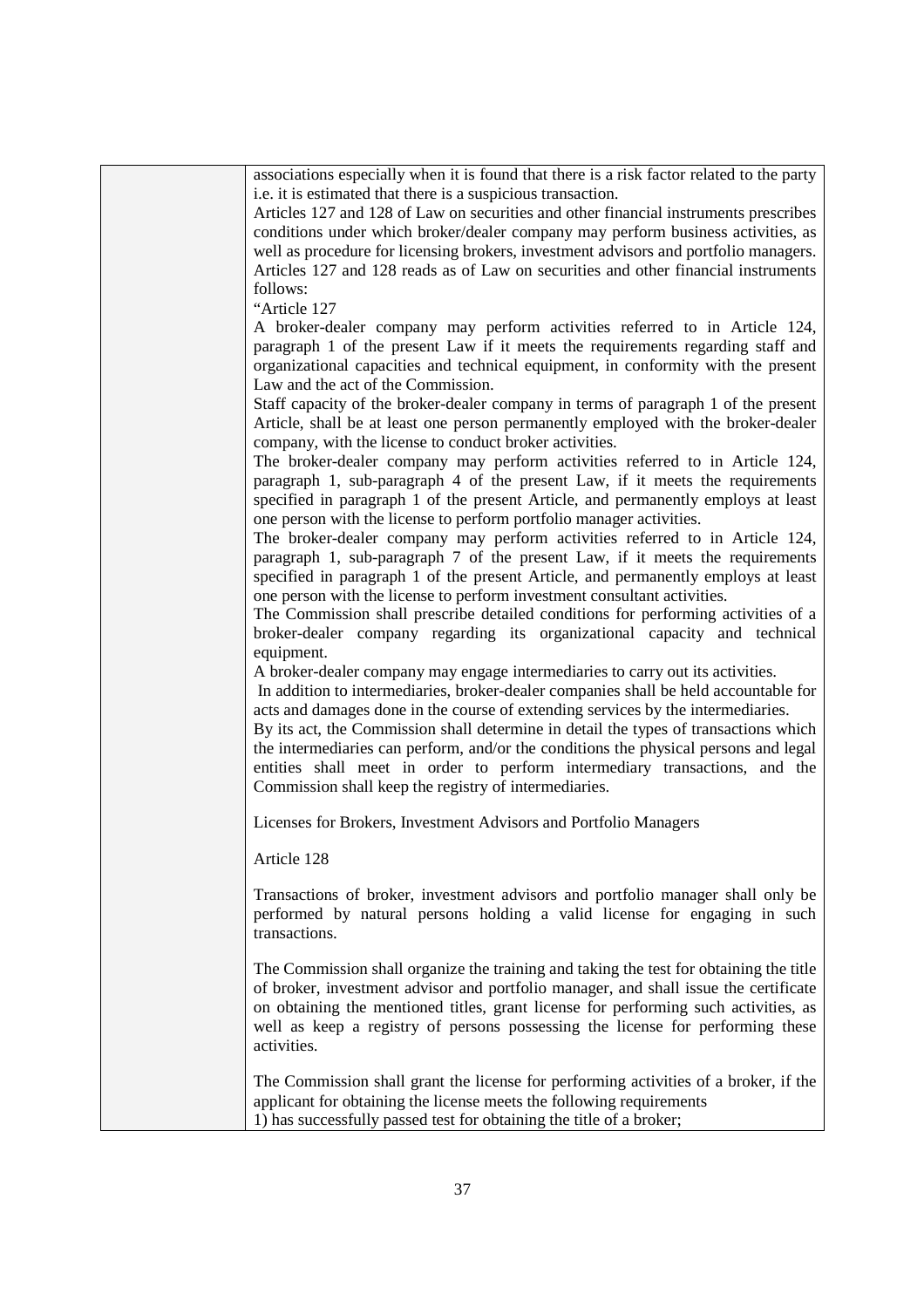| 2) fulfils the conditions referred to in Article 86, sub-paragraph 1 of the present<br>Law: |
|---------------------------------------------------------------------------------------------|
|                                                                                             |
| 3) not previously having his/her license for performing such activities revoked.            |
| The Commission shall grant the license for performing activities of an investment           |
| consultant and portfolio manager if the applicant for obtaining the license meets the       |
| following requirements:                                                                     |
| 1) successfully passed test for obtaining the title of investment consultant and/or         |
| portfolio manager;                                                                          |
| 2) fulfils the conditions referred to in Article 86, sub-paragraph 1 of the present         |
|                                                                                             |
| Law;                                                                                        |
| 3) not previously having his/her license for performing such activities revoked;            |
| 4) possession of a university degree;                                                       |
| 5) at least three years of experience with securities transactions                          |
| The Commission shall issue the license for performing these activities to a person          |
| who has obtained the title of broker, investment consultant and/or portfolio manager        |
| abroad, after completed nostrification of the appropriate certificate, in case they         |
| fulfill other conditions from paragraphs 3 and 4 of this Article.                           |
| The Commission shall perform nostrification of the certificate from paragraph 5 of          |
|                                                                                             |
| the present Article in the manner prescribed by its acts and the agreements closed          |
| between the Commission and foreign institutions competent for supervision.                  |
| The Commission may temporarily, for the maximum period of three months, forbid              |
| a person who has obtained the license of broker, investment consultant and/or               |
| portfolio manager to perform those activities due to violation of the provisions of         |
| the present Law regarding the rules of safe and fair operations.                            |
| The Commission shall revoke the license from a broker, investment consultant                |
| and/or portfolio manager, if the person:                                                    |
| 1) is sentenced by a finally binding court decision for the criminal offence specified      |
| in Article 86, paragraph 1, sub-paragraph 1 of the present Law;                             |
|                                                                                             |
| 2) has committed a serious violation of provisions of the present Law in Article 86,        |
| paragraph 1, sub-paragraph 2 of the present Law;                                            |
| 3) has previously performed activities for which the license had not been granted.          |
| Requirements for Election and/or Appointment of the Members of Management                   |
|                                                                                             |
| Article 86                                                                                  |
| As a management member can be elected a person for whom the consent specified               |
| in Article 85 of this Law was granted, and:                                                 |
|                                                                                             |
| 1) who has not been sentenced by a finally binding court decision for criminal              |
|                                                                                             |
| offences against labor relations, economy, property, administration of justice,             |
| money laundering, public order and legal transactions and the line of duty, as well         |
| as for other criminal offence specified by this Law, for which the minimum                  |
| prescribed punishment is one year imprisonment;                                             |
|                                                                                             |
| 2) who has not committed a serious violation of provisions of this Law relating to          |
| the rules of safe and fair operation, to the prohibition of the use and disclosure of       |
| privileged information, and/or to the prohibition of manipulative practice, business        |
| morality rules, conscientious operation and rules on risk management or has not in          |
| any other way severely jeopardized interests of the participants in the regulated           |
| market.                                                                                     |
| The stock exchange management member shall not be the person who is a                       |
|                                                                                             |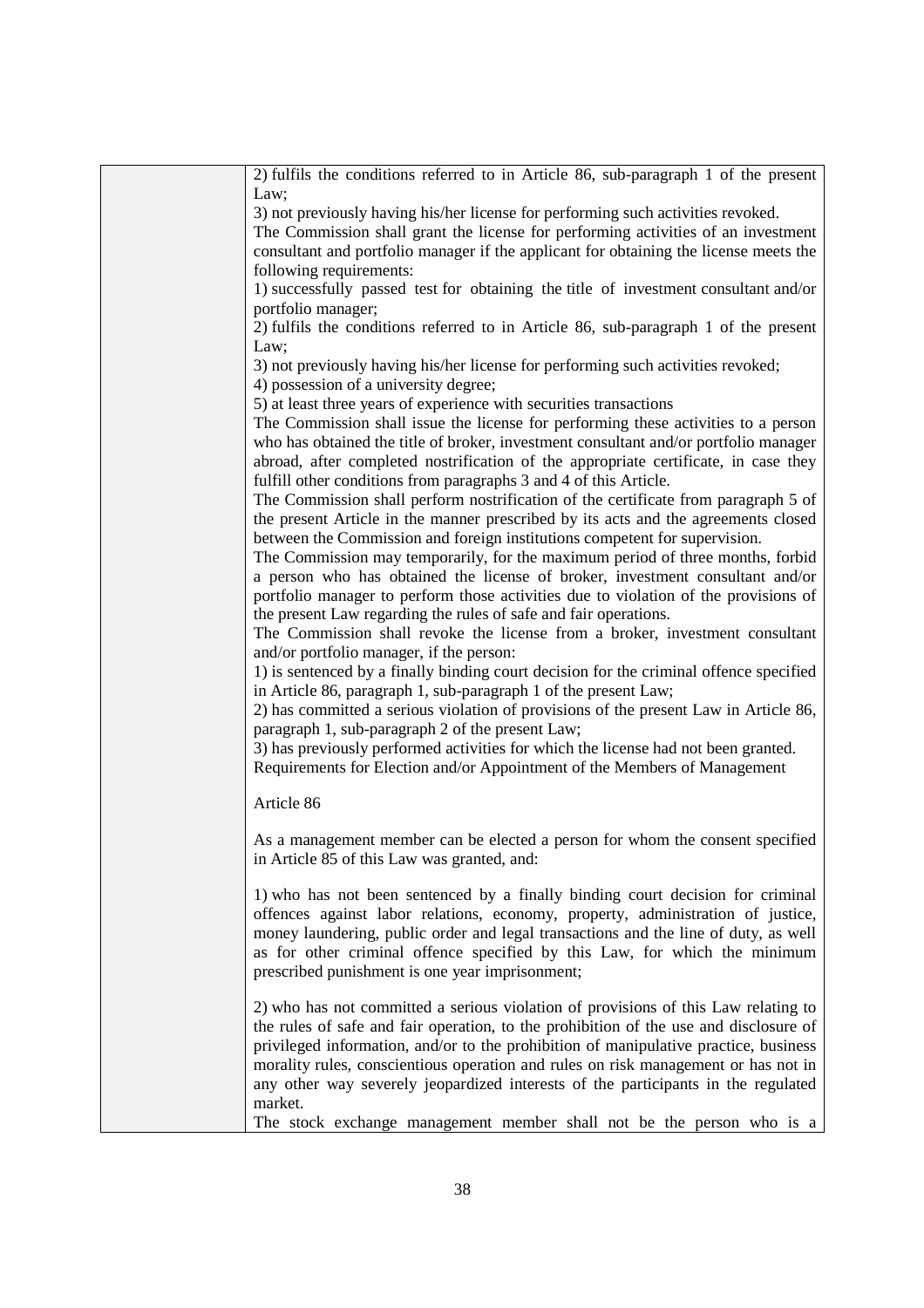|                      | management member:                                                                    |
|----------------------|---------------------------------------------------------------------------------------|
|                      | 1) of another market operator or their employee;                                      |
|                      | 2) of a broker-dealer company or an authorized bank;                                  |
|                      | 3) of a bank with which the stock exchange has closed a contract;                     |
|                      | 4) persons related to the persons specified in items 1 and 2 of this paragraph.       |
|                      | The management member shall have an appropriate business reputation and at least      |
|                      | three years of professional experience acquired in operations involving securities in |
|                      | the country or abroad, in activities:                                                 |
|                      | 1) in a broker-dealer company;                                                        |
|                      | 2) in the securities and/or financial derivatives exchange;                           |
|                      | 3) in a bank;                                                                         |
|                      | 4) in a company managing investment or voluntary pension funds;                       |
|                      | 5) in an insurance company;                                                           |
|                      | 6) at the National Bank of Serbia, state agency or organization, or a legal entity    |
|                      | conducting operations involving securities for the account of the state as entrusted  |
|                      | operations;                                                                           |
|                      | 7) in the Commission;                                                                 |
|                      | 8) at the Central Registry                                                            |
|                      | 9) of a scientist in the field of securities, industrial law, accounting, and audit;  |
|                      | 10) of a business company or other legal entity in the activities involving finance.  |
|                      | Stated above, are the Articles from the Law on securities and other financial         |
|                      | instruments (Law on investment funds has very similar articles concerning the         |
|                      | conditions for employment.)                                                           |
|                      | Also, these articles have thoroughly been regulated in By-Laws and, lets say,         |
|                      | extended to the certain point they are supposed to be – within the boundaries set by  |
|                      | law.                                                                                  |
|                      | Since this Law (on securities) has been put into force (2006), Serbian financial      |
|                      | institutions have also thoroughly been implementing "the fit/proper" standard (set in |
|                      | European documents).                                                                  |
|                      | As one can see, these provisions include, amongst else, condition of not-being        |
|                      | sentenced for criminal offences against money laundering.                             |
| (Other)<br>changes   |                                                                                       |
| the<br>since<br>last |                                                                                       |
| evaluation           |                                                                                       |

| Recommendation 16 (DNFBP – R.14, 15 & 21) |                                                                                    |
|-------------------------------------------|------------------------------------------------------------------------------------|
| <b>Rating: Non compliant</b>              |                                                                                    |
| Recommendation                            | It is recommended to the Serbian authorities to make the necessary legal           |
| of<br>the                                 | amendments to ensure that:                                                         |
| <b>MONEYVAL</b>                           | (a) DNFBPs are protected from criminal liability for breach of any restriction     |
| Report                                    | on disclosure of information if they report their suspicions in good faith to      |
|                                           | the APML:                                                                          |
| Measures taken to                         | Law amending the AML/CFT Law addressed this issue by Article 19, which             |
| implement<br>the                          | amending Article 75 of current AML/CFT Law, so the new provision reads as          |
| Recommendation                            | follows:                                                                           |
| of the Report                             | "Obligor, lawyer and their employees shall not be held liable, either              |
|                                           | disciplinary or criminally, for any breach of the obligation to keep the business, |
|                                           | banking or professional secrets, in the following circumstances:                   |
|                                           | 1) when they send data, information and documentation to the APML in               |
|                                           | accordance with this Law;                                                          |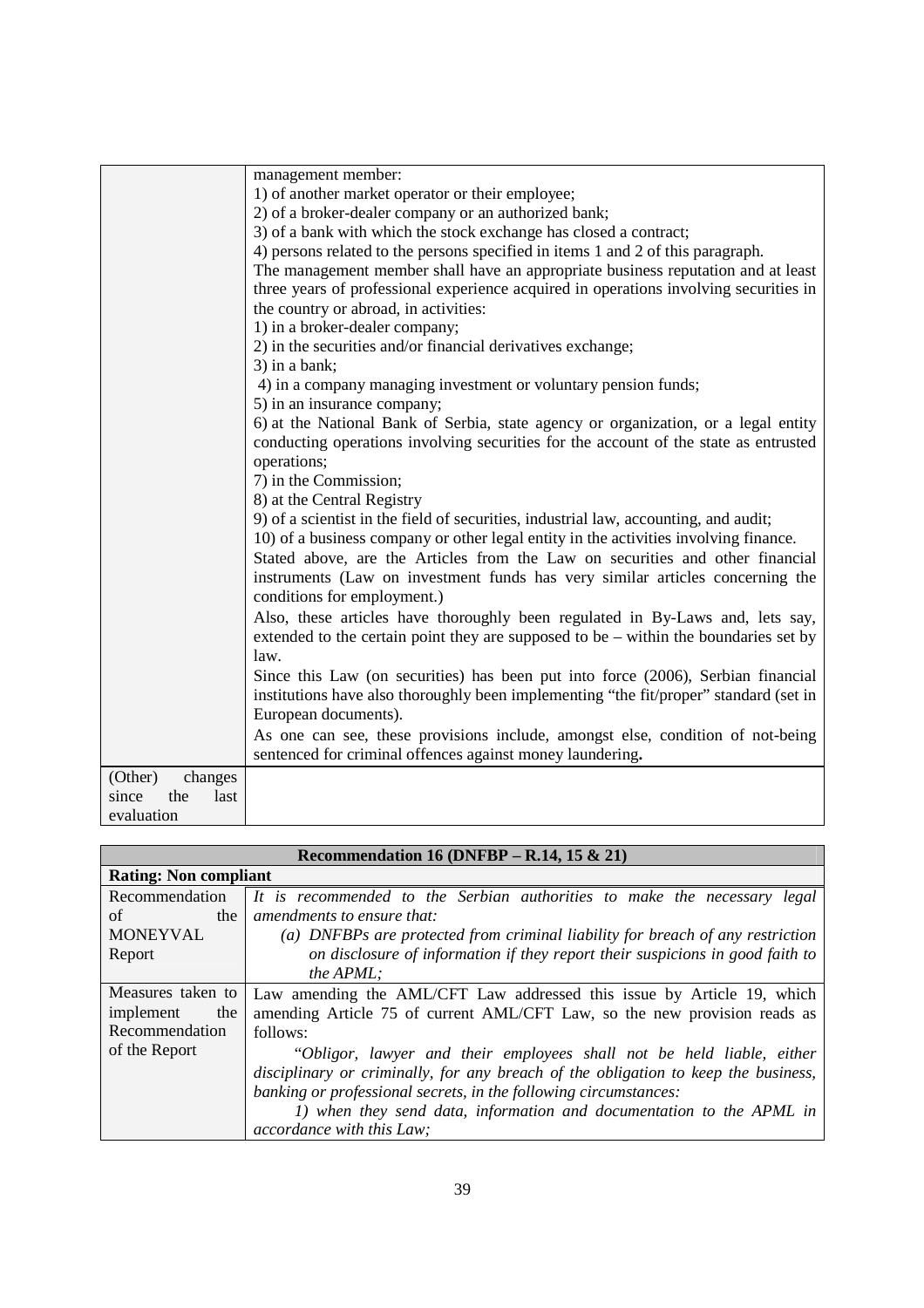|                                                                          | 2) when they process data, information and documentation in order to<br>examine customers or transactions with respect to which there are reasons for<br>suspicion of money laundering or terrorism financing".                                                                                                                                                                                                                                                                                                                                                                                                                                                                                                                                                          |
|--------------------------------------------------------------------------|--------------------------------------------------------------------------------------------------------------------------------------------------------------------------------------------------------------------------------------------------------------------------------------------------------------------------------------------------------------------------------------------------------------------------------------------------------------------------------------------------------------------------------------------------------------------------------------------------------------------------------------------------------------------------------------------------------------------------------------------------------------------------|
| Recommendation<br>of<br>the<br><b>MONEYVAL</b><br>Report                 | (b) Expand the tipping-off provisions to include not only those cases where a<br>STR or related information has been reported but also when it is in the<br>process of being reported to the APML.                                                                                                                                                                                                                                                                                                                                                                                                                                                                                                                                                                       |
| Measures taken to<br>implement<br>the<br>Recommendation<br>of the Report | The Law amending the AML/CFT Law addressed this issue by Article 17, which<br>amending Article 73 Paragraph 1 of current AML/CFT Law, which reads as<br>follows:<br>"The obligor, lawyer and their employees, including the members of the<br>governing, supervisory or other managing bodies, or any other person having<br>access to the data referred to in Article 81 of this Law shall not disclose to the<br>customer or any other person the following:<br>2) That the APML was sent, or is being sent, data, information and<br>documentation on a customer or transaction with respect to which there is<br>suspicion of money laundering or terrorism financing"                                                                                               |
| Recommendation<br>of<br>the<br><b>MONEYVAL</b><br>Report                 | Serbian authorities should ensure that these provisions are appropriately<br>implemented, through issuing adequate guidance to obligors concerning tipping off,<br>so that DNFBPs and their employees fully understand the scope of the safe harbour<br>and tipping off requirements and are aware of and sensitive to these issues when<br>conducting CDD.                                                                                                                                                                                                                                                                                                                                                                                                              |
| Measures taken to<br>implement<br>the<br>Recommendation<br>of the Report | Recently adopted document "STR Guidelines" contains provisions referred to<br>tipping off. According to these provisions it is forbidden to tip off information that<br>obligor has reported or is preparing to report the FIU about client or transaction<br>under suspicion for money laundering of terrorist financing.<br>These Guidelines also prescribes obligation to the obligors that all employees have<br>to be informed about these tipping off provisions, which should also be the part of<br>AML/CFT trainings, as well as about possible consequences in case of disregarding<br>of the provisions                                                                                                                                                       |
| Recommendation<br>of<br>the<br><b>MONEYVAL</b><br>Report                 | Specify the procedure for executing internal policies and controls aimed at<br>prevention of ML/FT, as defined by Articles 45 of the AML/CFT Law; provide<br>guidance and training for all obligor DNFBP-s and lawyers to assist them in<br>developing adequate internal controls to prevent ML/FT                                                                                                                                                                                                                                                                                                                                                                                                                                                                       |
| Measures taken to<br>implement<br>the<br>Recommendation<br>of the Report | Minister of finance issued AML/CFT Rulebook on 1 March 2010. Part III of<br>AML/CFT Rulebook, stipulated provisions concerning internal policies and<br>controls. The Articles 8 and 9 of Rulebook reads as follows:<br>"Article 8<br>The purpose of the internal control referred to in Article 44 of the AML/CFT Law<br>is the prevention, detection and remedying of insufficiencies found in the<br>implementation of the AML/CFT Law, as well as the improvement of the internal<br>systems for the detection of transactions and persons suspected of money laundering<br>or terrorism financing.<br>In the performance of internal controls, the obliged entity is required to carry out<br>checks and tests of the application of the AML/CFT system and adopted |
|                                                                          | procedures, using the method of random samples or other appropriate method.<br>Article 9<br>In case of change in the business processes of the obligor (for instance,<br>organizational change, business procedures change, introduction of a new service),                                                                                                                                                                                                                                                                                                                                                                                                                                                                                                              |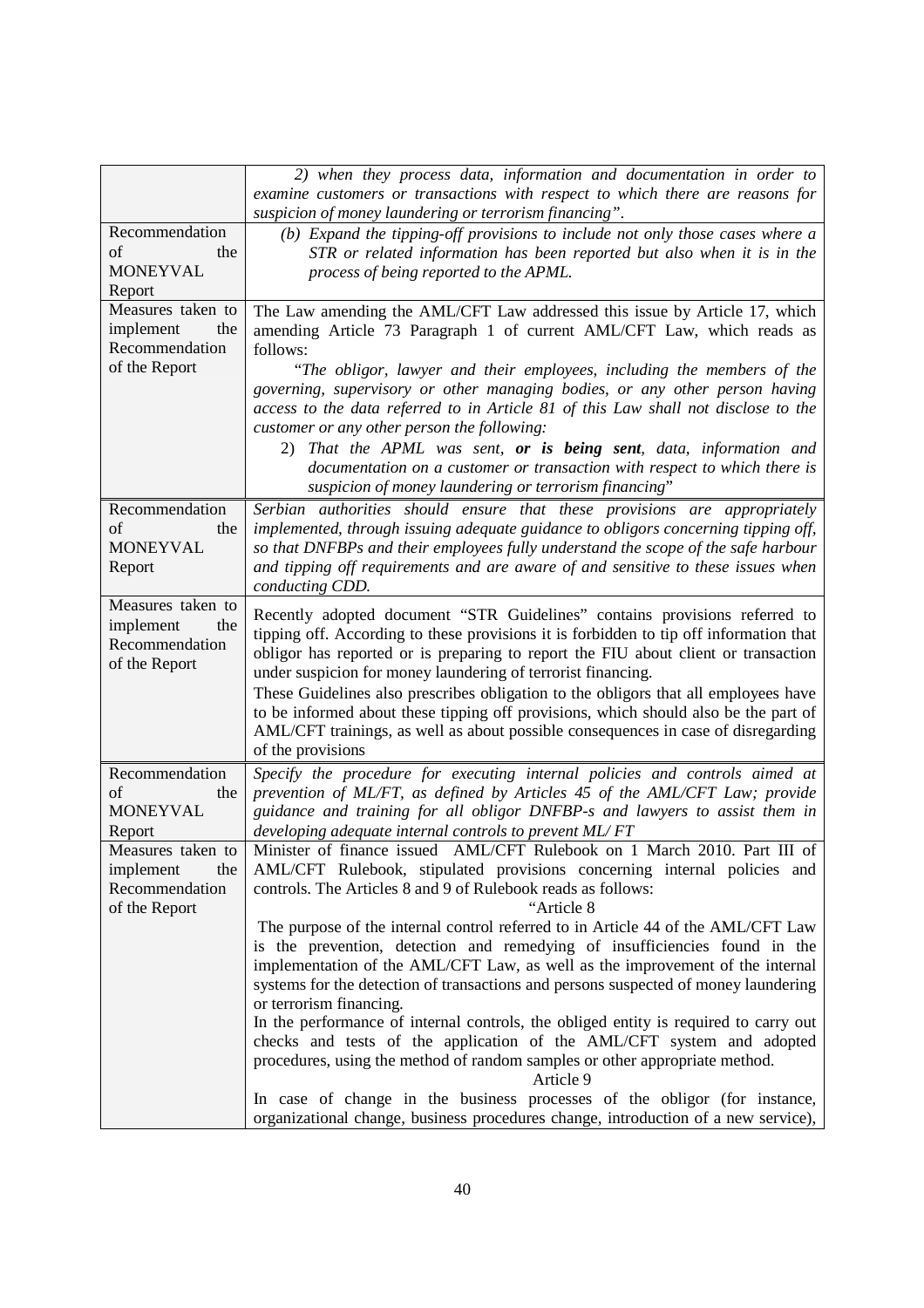|                                                                          | the obliged entity is required, in the performance of the internal control, to check<br>and harmonise its procedures so that they are adequate for the implementation of the<br>AML/CFT Law.<br>The obliged entity is required to verify the compliance of its system and procedures<br>for the purposes of application of the AML/CFT Law, as well as application of such<br>procedures, once a year, and each time when a change referred to in paragraph 1 of<br>this Article occurs, no later than the day of introduction of such change into the<br>business offer.<br>Article 10<br>The obliged entity and the management bodies of the obliged entity shall be<br>responsible for the provision and organization of internal controls over the tasks<br>performed at the obliged entity according to the AML/CFT Law.<br>The obliged entity shall determine, in its legal document, the powers and<br>responsibilities of the management bodies, organization units, compliance officers,<br>and other entities in the obliged entity in the implementation of the internal controls,<br>as well as the manner and schedule of internal controls." |
|--------------------------------------------------------------------------|------------------------------------------------------------------------------------------------------------------------------------------------------------------------------------------------------------------------------------------------------------------------------------------------------------------------------------------------------------------------------------------------------------------------------------------------------------------------------------------------------------------------------------------------------------------------------------------------------------------------------------------------------------------------------------------------------------------------------------------------------------------------------------------------------------------------------------------------------------------------------------------------------------------------------------------------------------------------------------------------------------------------------------------------------------------------------------------------------------------------------------------------------------|
| Recommendation                                                           | Amend the AML/CFT Law to require obligors having less than four employees to                                                                                                                                                                                                                                                                                                                                                                                                                                                                                                                                                                                                                                                                                                                                                                                                                                                                                                                                                                                                                                                                               |
| of<br>the<br><b>MONEYVAL</b><br>Report                                   | appoint a compliance officer.                                                                                                                                                                                                                                                                                                                                                                                                                                                                                                                                                                                                                                                                                                                                                                                                                                                                                                                                                                                                                                                                                                                              |
| Measures taken to                                                        | The Law amending the AML/CFT Law addressed this issue by Article 16, which                                                                                                                                                                                                                                                                                                                                                                                                                                                                                                                                                                                                                                                                                                                                                                                                                                                                                                                                                                                                                                                                                 |
| implement<br>the<br>Recommendation                                       | reads as follows:                                                                                                                                                                                                                                                                                                                                                                                                                                                                                                                                                                                                                                                                                                                                                                                                                                                                                                                                                                                                                                                                                                                                          |
| of the Report                                                            | "Article 39 Paragraph 2 is deleted."<br>By this amendment, existing exemption shall be removed.                                                                                                                                                                                                                                                                                                                                                                                                                                                                                                                                                                                                                                                                                                                                                                                                                                                                                                                                                                                                                                                            |
| Recommendation                                                           | Provide for adequate implementation of the requirement to conduct an internal                                                                                                                                                                                                                                                                                                                                                                                                                                                                                                                                                                                                                                                                                                                                                                                                                                                                                                                                                                                                                                                                              |
| of<br>the<br><b>MONEYVAL</b><br>Report                                   | audit of AML/CFT compliance.                                                                                                                                                                                                                                                                                                                                                                                                                                                                                                                                                                                                                                                                                                                                                                                                                                                                                                                                                                                                                                                                                                                               |
| Measures taken to<br>implement<br>the<br>Recommendation<br>of the Report | According the Articles 10 and 11 of AML/CFT Rulebook, reporting entities have<br>obligations to organize internal controls and to once per year make reports. Above<br>mentioned Articles reads as follows:<br>"Article 10                                                                                                                                                                                                                                                                                                                                                                                                                                                                                                                                                                                                                                                                                                                                                                                                                                                                                                                                 |
|                                                                          | The obliged entity and the management bodies of the obliged entity shall be<br>responsible for the provision and organization of internal controls over the tasks<br>performed at the obliged entity according to the AML/CFT Law.<br>The obliged entity shall determine, in its legal document, the powers and<br>responsibilities of the management bodies, organization units, compliance officers,<br>and other entities in the obliged entity in the implementation of the internal controls,<br>as well as the manner and schedule of internal controls.<br>Article 11                                                                                                                                                                                                                                                                                                                                                                                                                                                                                                                                                                               |
|                                                                          | The obliged entity shall make an annual report concerning the internal controls<br>performed and measures undertaken following such controls until the 15 <sup>th</sup> of March<br>of the current year for the previous year.<br>The annual report referred to in paragraph 1 of this Article shall contain the<br>following data:<br>1) number of reported cash transactions in the amount of EUR 15,000 or more, in its<br>RSD equivalent;<br>2) number of transactions or persons reported as suspected to be related to money<br>laundering or the financing of terrorism;<br>3) number of transactions or persons suspected to be related to money laundering or                                                                                                                                                                                                                                                                                                                                                                                                                                                                                     |
|                                                                          |                                                                                                                                                                                                                                                                                                                                                                                                                                                                                                                                                                                                                                                                                                                                                                                                                                                                                                                                                                                                                                                                                                                                                            |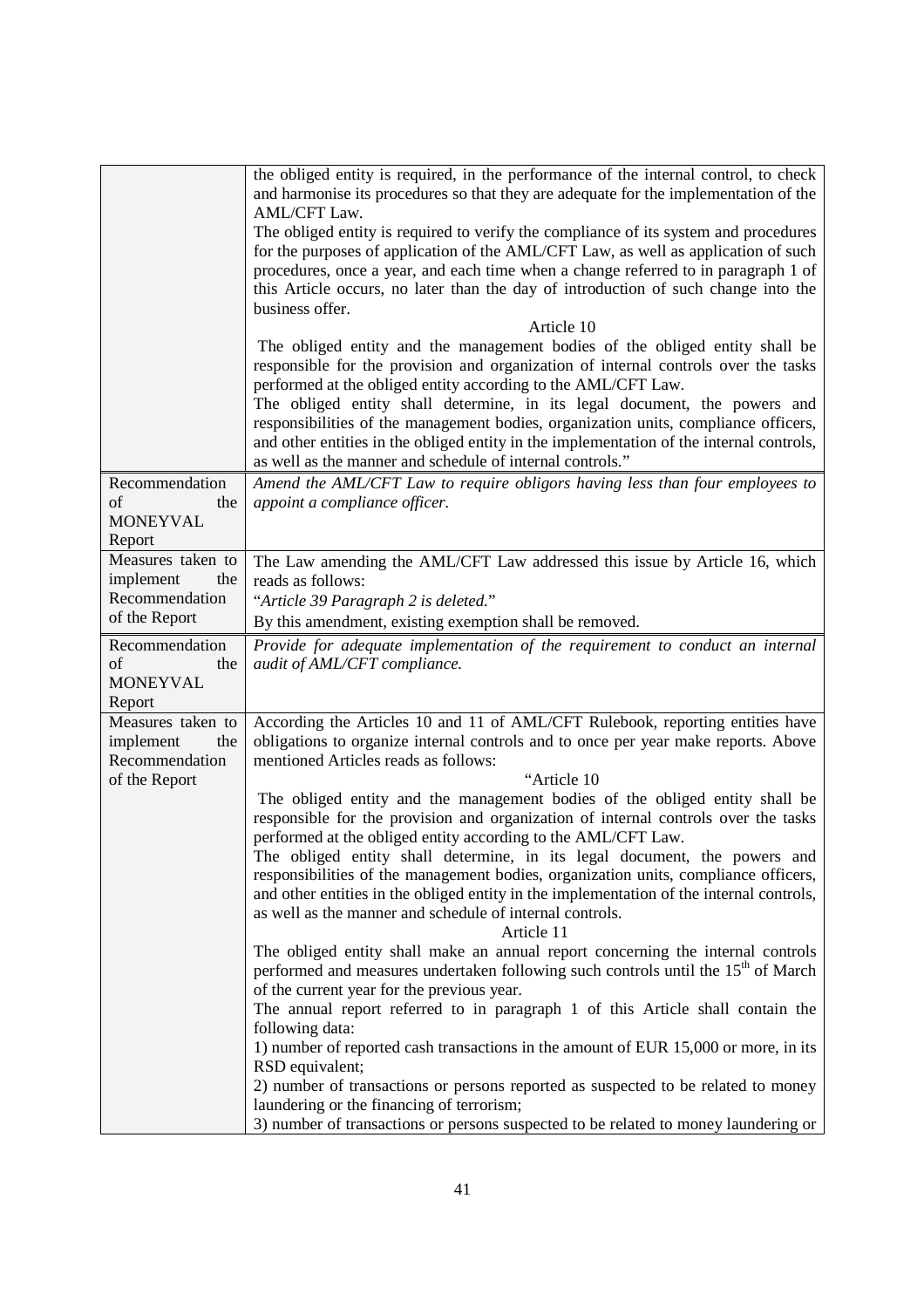|                                                                          | the financing of terrorism that have been reported to the compliance officer by the<br>obliged entity's employees, but were not reported to the APML;<br>4) number of established business relationships where the client's identity was<br>established based on a qualified electronic certificate of the client, as well as the<br>number of business relationships established through the attorney;<br>5) frequency of certain suspicious transaction indicators used (hereinafter referred to<br>as: indicators) by obliged entity's employees when reporting transactions to the<br>compliance officer;<br>6) number of internal controls performed based on this rulebook, as well as findings<br>of the internal controls (number of mistakes found and remedied, description of<br>mistakes found, etc.);                                                                                                                                                                                                                                                  |
|--------------------------------------------------------------------------|---------------------------------------------------------------------------------------------------------------------------------------------------------------------------------------------------------------------------------------------------------------------------------------------------------------------------------------------------------------------------------------------------------------------------------------------------------------------------------------------------------------------------------------------------------------------------------------------------------------------------------------------------------------------------------------------------------------------------------------------------------------------------------------------------------------------------------------------------------------------------------------------------------------------------------------------------------------------------------------------------------------------------------------------------------------------|
|                                                                          | 7) measures undertaken based on the internal controls performed;<br>8) data on the performed internal control of information technologies used in the<br>implementation of the provisions of AML/CFT Law (protection of data transmitted<br>electronically, keeping of client data and transactions in a centralized database);<br>9) data on the content of training curriculum concerning the detection and<br>prevention of money laundering and terrorism financing, venue and persons<br>implementing the training curricula, number of employees trained, as well as a<br>needs assessment for further training and improvement of the employees;<br>10) data on the measures undertaken to keep data representing official secret;<br>11) number of established business relationships where a third party was relied on<br>for certain customer due diligence actions and measures.<br>The obliged entity shall send the report referred to in paragraph 1 of this article to<br>the APML and the bodies charged with supervising the implementation of the |
|                                                                          | AML/CFT Law, at their request within three days from the date of filing of such<br>request. "                                                                                                                                                                                                                                                                                                                                                                                                                                                                                                                                                                                                                                                                                                                                                                                                                                                                                                                                                                       |
| Recommendation<br>of<br>the<br><b>MONEYVAL</b><br>Report                 | Provide for adequate implementation of the requirement to provide regular<br>professional training for employees carrying out tasks of prevention and detection<br>of ML/FT.                                                                                                                                                                                                                                                                                                                                                                                                                                                                                                                                                                                                                                                                                                                                                                                                                                                                                        |
| Measures taken to<br>implement<br>the<br>Recommendation<br>of the Report | AML/CFT Rulebook addressed this issue by Article 13, which reads as follows:<br>"Professional education, training and improvement curricula for employees in the<br>obliged entity and lawyer referred to in Article 43 paragraph 3 of the AML/CFT<br>Law shall contain at least the following:<br>1) annual number of trainings planned;                                                                                                                                                                                                                                                                                                                                                                                                                                                                                                                                                                                                                                                                                                                           |
|                                                                          | 2) annual number of employees planned to be trained, as well as the profile of the<br>employees for which the trainings are intended;<br>3) AML/CFT topics that will be covered in the trainings;<br>4) manner of implementation (seminars, workshops, etc.)."                                                                                                                                                                                                                                                                                                                                                                                                                                                                                                                                                                                                                                                                                                                                                                                                      |
| Recommendation<br>of<br>the<br><b>MONEYVAL</b><br>Report                 | Provide for screening procedures to ensure high standards when hiring employees.                                                                                                                                                                                                                                                                                                                                                                                                                                                                                                                                                                                                                                                                                                                                                                                                                                                                                                                                                                                    |
| Measures taken to<br>implement<br>the<br>Recommendation<br>of the Report | The Law amending the AML/CFT Law addressed this issue in Article 13, adding<br>new provision in the current Law, which reads as follows:<br>"Integrity of employees<br>Article 44A<br>The obligor shall establish the procedure according to which, at the time of<br>(1)<br>recruitment for the job where the provisions of this Law and regulations passed                                                                                                                                                                                                                                                                                                                                                                                                                                                                                                                                                                                                                                                                                                        |
|                                                                          | according to this Law are applied, the candidate for such job is evaluated to                                                                                                                                                                                                                                                                                                                                                                                                                                                                                                                                                                                                                                                                                                                                                                                                                                                                                                                                                                                       |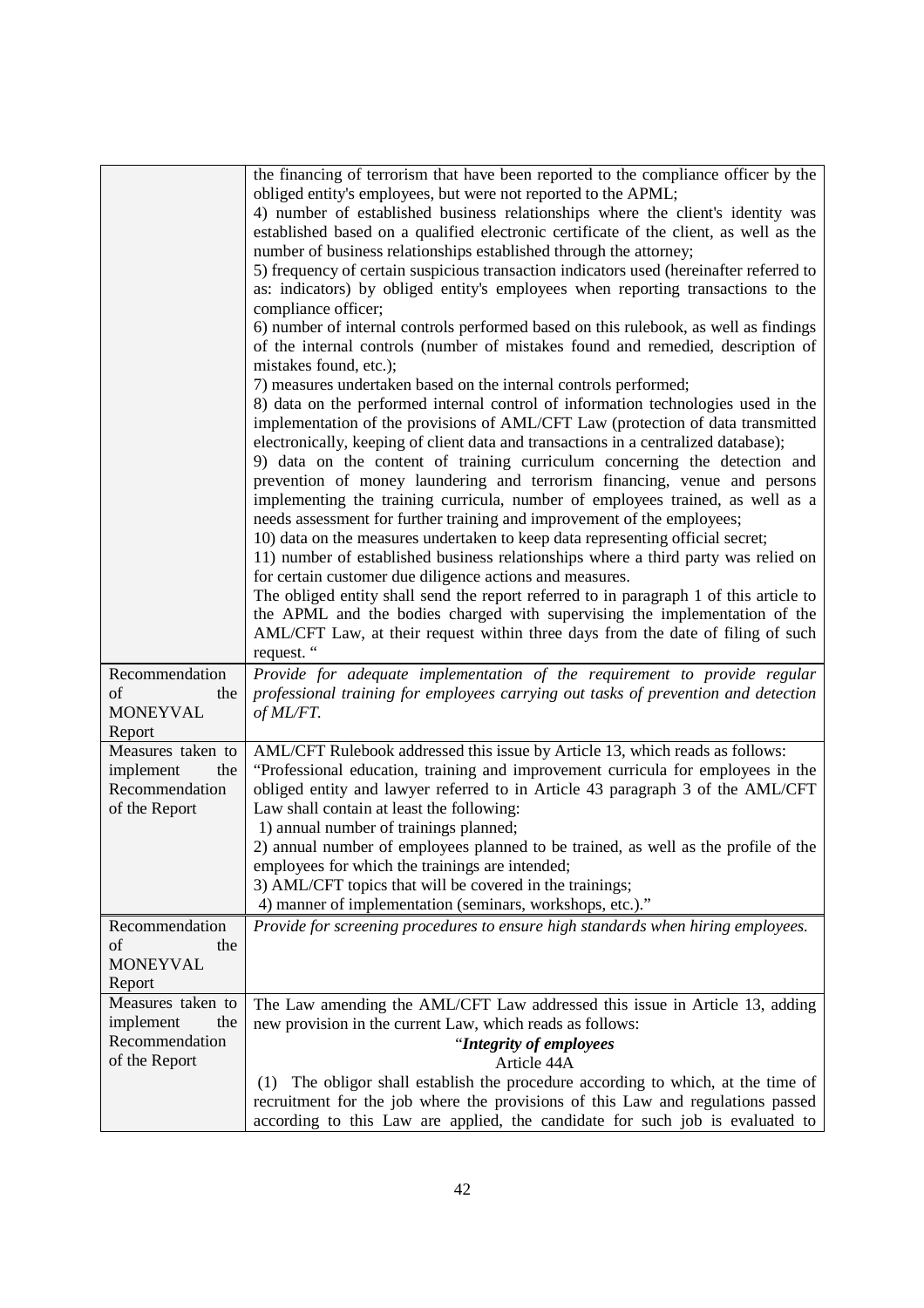|                                                                          | establish if they have been convicted for any of the criminal offences through which<br>illegal proceeds are acquired or any of the criminal offences linked to terrorism.<br>(2) Other criteria shall be evaluated too in the procedure referred to in paragraph 1<br>of this Article based on which it is established whether the candidate for the job<br>referred to in paragraph 1 of this Article meets the high professional and moral<br>qualities."                        |
|--------------------------------------------------------------------------|-------------------------------------------------------------------------------------------------------------------------------------------------------------------------------------------------------------------------------------------------------------------------------------------------------------------------------------------------------------------------------------------------------------------------------------------------------------------------------------|
| Recommendation<br>of<br>the<br>MONEYVAL<br>Report                        | Revise and update the list of the countries which do not apply or insufficiently apply<br>the FATF Recommendations; establish enforceable procedures for that list to be<br>recognized and duly applied by obligor DNFBP-s and lawyers.                                                                                                                                                                                                                                             |
| Measures taken to<br>implement<br>the<br>Recommendation<br>of the Report | List of countries which do not apply the FATF Recommendations is revised and<br>issued by Minister of finance in the AML/CFT Rulebook. Article 21 of AML/CFT<br>Rulebook reads as follows:<br>"Article 21<br>Countries which, based on the data held by international organizations and data<br>held by the APML, do not apply AML/CFT standards are as follows:<br>Uzbekistan;<br>6)<br>Turkmenistan;<br>7)<br>Pakistan;<br>8)<br>Sao Tome and Principe;<br>9)<br>10) Azerbaijan." |
| (Other)<br>changes<br>the<br>last<br>since<br>evaluation                 |                                                                                                                                                                                                                                                                                                                                                                                                                                                                                     |

| <b>Recommendation 17 (Sanctions)</b>                                     |                                                                                                                                                                                                                                                                                                                                                                                                                                                                                                                                                                                                                                                                                                                                                                                                                                                                                                                                                                                                                                                                                                                                                                                                             |  |
|--------------------------------------------------------------------------|-------------------------------------------------------------------------------------------------------------------------------------------------------------------------------------------------------------------------------------------------------------------------------------------------------------------------------------------------------------------------------------------------------------------------------------------------------------------------------------------------------------------------------------------------------------------------------------------------------------------------------------------------------------------------------------------------------------------------------------------------------------------------------------------------------------------------------------------------------------------------------------------------------------------------------------------------------------------------------------------------------------------------------------------------------------------------------------------------------------------------------------------------------------------------------------------------------------|--|
|                                                                          | <b>Rating: Partially compliant</b>                                                                                                                                                                                                                                                                                                                                                                                                                                                                                                                                                                                                                                                                                                                                                                                                                                                                                                                                                                                                                                                                                                                                                                          |  |
| Recommendation<br>of<br>the<br><b>MONEYVAL</b><br>Report                 | Ensure coverage of all requirements of the AML/CFT Law under the sanctioning<br>provisions (at least Articles 28.2, 40 and 73).                                                                                                                                                                                                                                                                                                                                                                                                                                                                                                                                                                                                                                                                                                                                                                                                                                                                                                                                                                                                                                                                             |  |
| Measures taken to<br>implement<br>the<br>Recommendation<br>of the Report | The Law amending the AML/CFT Law addressed this issue in the Article 23, which<br>adds new Items in paragraph 1 Article 88 of current AML/CFT Law. New Items<br>read as follows:<br>"19a) Fails to conduct enhanced customer due diligence actions and measures<br>referred to in Articles $\frac{29}{10}$ to $\frac{31}{10}$ of this Law in cases when, in line with the provisions<br>of Article 7 of this Law, it assesses that, due to the nature of the business<br>relationship, form and manner of the execution of transaction, customer's business<br>profile, or other circumstances related to the customer, there is or there may be a<br>high money laundering or terrorism financing risk (Article 28, paragraph 2);<br>30a) Fails to ensure that the tasks of the compliance officer and deputy compliance<br>officer, referred to under Article 39 of this Law, are carried out by a person which<br>meets the requirements stipulated under Article 40 of this Law (Article 40);"<br>Article 73 of Current Law is already under sanctioning provision. Article 91<br>Paragraph 1 Item 7) reads as follows:<br>"7) Acts contrary to the provisions of Article 73, paragraph 1 of this Law." |  |
| Recommendation<br>of<br>the<br><b>MONEYVAL</b><br>Report                 | Eliminate the grounds for uncertainty and confusion about applicability of<br>pecuniary sanctions under the AML/CFT Law and administrative sanctions under<br>various sectoral laws.                                                                                                                                                                                                                                                                                                                                                                                                                                                                                                                                                                                                                                                                                                                                                                                                                                                                                                                                                                                                                        |  |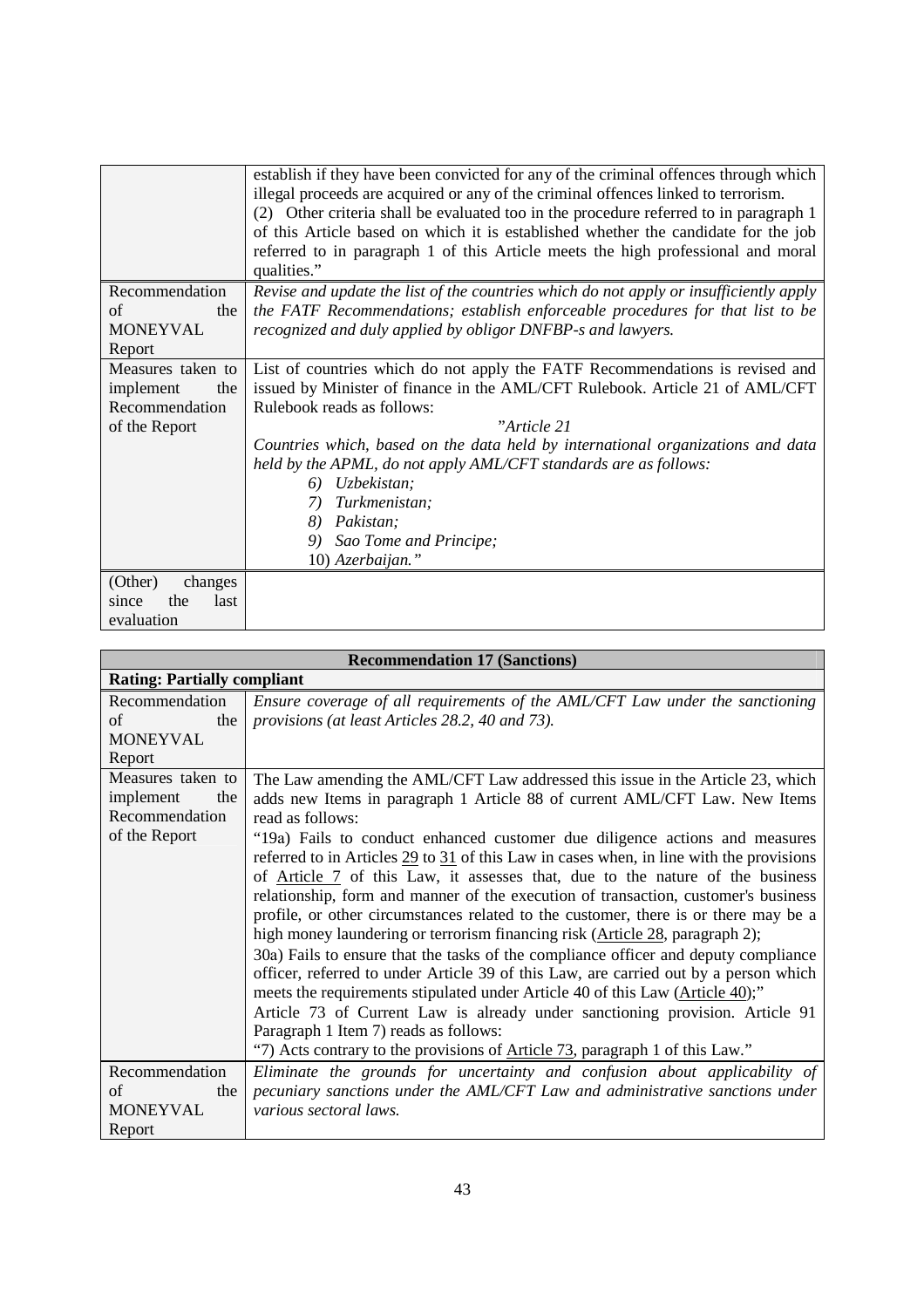| Measures taken to | AML/CFT Law Article 82 paragraph 2 prescribes if NBS, when conducting                                      |
|-------------------|------------------------------------------------------------------------------------------------------------|
| implement<br>the  | supervision, establishes irregularities in the implementation of the Law shall act as                      |
| Recommendation    | follows:                                                                                                   |
| of the Report     | 1) demand that the irregularities and deficiencies be remedied in the period                               |
|                   | which it sets itself                                                                                       |
|                   | This is provided by issuing corrective measures to supervised obligor such as                              |
|                   | written warning, send ordering letter etc.                                                                 |
|                   | 2) lodge a request to the competent body for the institution of adequate                                   |
|                   | procedure                                                                                                  |
|                   | NBS prepares and sent to a Prosecutor and Court proposal of economic offence and                           |
|                   | Court make final decision about punishment                                                                 |
|                   | 3) Take other measures and actions for which it is authorized                                              |
|                   | Those other measures are possibility of pecuniary sanctions for obligor and its                            |
|                   | management given to NBS within provisions of Law on Banks.                                                 |
|                   | The Law on Banks ("RS Official Gazette" No. 107/2005) provide, in case of breach                           |
|                   | of regulations, only a possibility and right to supervisor, but not an obligation, to                      |
|                   | declare the fine to bank, as well as to a member of the board of directors and the                         |
|                   | executive board of a bank. National Bank of Serbia uses that right only in case of                         |
|                   | significant irregularities and large exposure to the risk of money laundering and                          |
|                   | terrorist financing.                                                                                       |
|                   | In this way the grounds for uncertainty and confusion about applicability of                               |
|                   | pecuniary sanctions are eliminated.                                                                        |
| Recommendation    | Provide for a full-scale applicability of administrative sanctions available for                           |
| of<br>the         | prudential purposes in case of AML/CFT incompliance (for example, revocation of                            |
|                   |                                                                                                            |
| <b>MONEYVAL</b>   | license of banks, pension funds, broker/dealer companies, investment funds).                               |
| Report            |                                                                                                            |
| Measures taken to | <b>NBS</b>                                                                                                 |
| implement<br>the  | According to the provisions of the AML/CFT Law article 84 the National Bank of                             |
| Recommendation    | Serbia supervise activities of banks, exchange offices, voluntary pension funds,                           |
| of the Report     | insurance companies and financial leasing companies. Article 82 paragraph 2 NBS,                           |
|                   | when conducting supervision, establishes irregularities in the implementation of the                       |
|                   | Law shall act as follows:                                                                                  |
|                   | 1) demand that the irregularities and deficiencies be remedied in the period                               |
|                   | which it sets itself                                                                                       |
|                   | 2) lodge a request to the competent body for the institution of adequate                                   |
|                   | procedure                                                                                                  |
|                   | 3) Take other measures and actions for which it is authorized                                              |
|                   | According to the provisions of the Law on Banks the National Bank of                                       |
|                   | Serbia, in case of breach of regulations, shall take one or more measures :                                |
|                   | 1) end written warning;                                                                                    |
|                   | 2) send ordering letter;<br>3) declare orders and measures for eliminating the established irregularities; |
|                   | 4) introduce receivership;                                                                                 |
|                   | 5) Revoke operating license of the bank.                                                                   |
|                   | To revoke banks license the numerous conditions must be met, and one of them                               |
|                   | may be if the activities of the bank are related to money laundering, financing of                         |
|                   | terrorism, or performing other punishable acts.                                                            |
|                   | According to the provisions of the Law on Banks Article 130 Paragraph 8 NBS                                |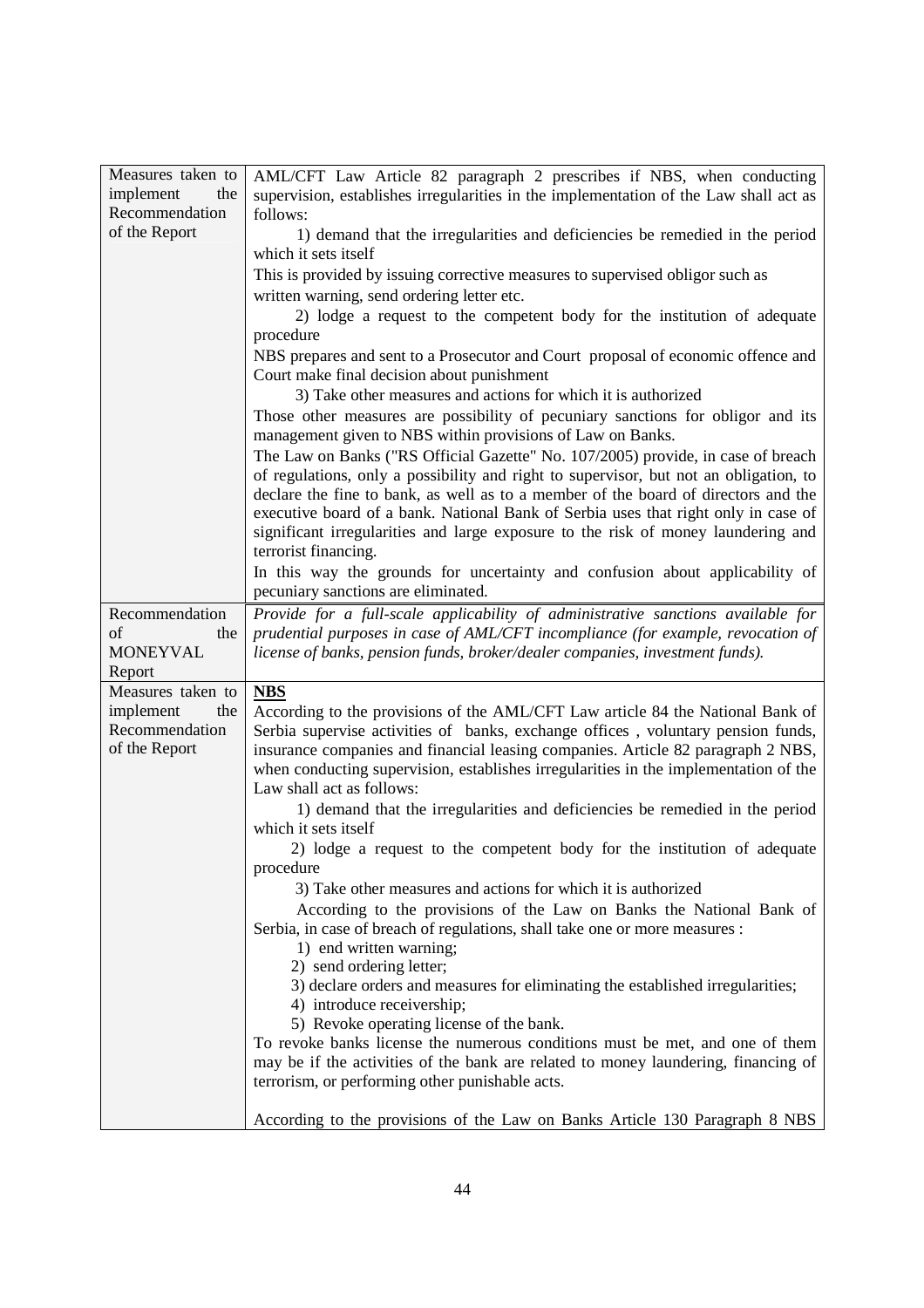| shall revoke the bank's operating license if it establishes that the bank has<br>committed gross or persistent violations of the Law on Banks, as well as other                                                                                                                                                                                                                                                                                                                                                                                                                                                                                                                                                                                                                                                                                                                                                                                                                                                                                                                |
|--------------------------------------------------------------------------------------------------------------------------------------------------------------------------------------------------------------------------------------------------------------------------------------------------------------------------------------------------------------------------------------------------------------------------------------------------------------------------------------------------------------------------------------------------------------------------------------------------------------------------------------------------------------------------------------------------------------------------------------------------------------------------------------------------------------------------------------------------------------------------------------------------------------------------------------------------------------------------------------------------------------------------------------------------------------------------------|
| <b>Regulations.</b>                                                                                                                                                                                                                                                                                                                                                                                                                                                                                                                                                                                                                                                                                                                                                                                                                                                                                                                                                                                                                                                            |
| Provide the missing elements of legislatively defined supervisory power for                                                                                                                                                                                                                                                                                                                                                                                                                                                                                                                                                                                                                                                                                                                                                                                                                                                                                                                                                                                                    |
| application of sanctions with respect to voluntary pension funds management                                                                                                                                                                                                                                                                                                                                                                                                                                                                                                                                                                                                                                                                                                                                                                                                                                                                                                                                                                                                    |
| companies, as well as of the directors/senior management of voluntary pension                                                                                                                                                                                                                                                                                                                                                                                                                                                                                                                                                                                                                                                                                                                                                                                                                                                                                                                                                                                                  |
| funds management companies and broker-dealer companies for AML/CFT<br>incompliance                                                                                                                                                                                                                                                                                                                                                                                                                                                                                                                                                                                                                                                                                                                                                                                                                                                                                                                                                                                             |
| <b>NBS - VOLUNTARY PENSION FUNDS SUPERVISION</b>                                                                                                                                                                                                                                                                                                                                                                                                                                                                                                                                                                                                                                                                                                                                                                                                                                                                                                                                                                                                                               |
| According to the Proposed Law on Amendments and Changes to the Voluntary<br>Pension Funds and Pension Schemes Law <sup>1</sup> , if the National Bank of Serbia, in the<br>course of supervision of the management company, establishes any illegalities or<br>irregularities, in conformity with this law or any other law under which the National<br>Bank of Serbia has the competence in the conduct of supervision <sup>2</sup> or non-<br>compliance with the risk management rules, the National Bank of Serbia shall take<br>one or more measures mentioned above including withdrawal of approval of<br>appointment of a member of management of the management company. (the article<br>45 of the Proposed Law on Amendments and Changes to the Voluntary Pension<br>Funds and Pension Schemes Law)<br><sup>1</sup> The Proposed Law on Amendments and Changes to the Voluntary Pension Funds and<br>Pension Schemes Law is in the procedure in the National Assembly of the Republic of<br>Serbia. It is expected that it will be approved by the end of this year. |
| <sup>2</sup> According to the Law on the prevention of money laundering and the financing of<br>terrorism ("RS Official Gazette" No. 20/2009), the National Bank of Serbia has the<br>competence in the conduct of supervision of the law appliance by voluntary pension fund<br>management companies among other financial institutions and has the competence in taking<br>measures. (the article 82, paragraph 1. indent 2, the article 82, paragraph 2 and the article 84,<br>paragraph 1 of the Law on the prevention of money laundering and the financing of<br>terrorism)                                                                                                                                                                                                                                                                                                                                                                                                                                                                                              |
| Provide for effective functioning of the AML/CFT enforcement mechanism enabling<br>application of proportionate and dissuasive sanctions under the AML/CFT Law and<br>respective sectoral laws.                                                                                                                                                                                                                                                                                                                                                                                                                                                                                                                                                                                                                                                                                                                                                                                                                                                                                |
| Measures taken to   National Bank of Serbia<br>According to the provisions of the AML/CFT Law Article 84 the National Bank of<br>Serbia has the competence in the conduct of supervision of the law appliance by<br>banks, insurance companies, financial leasing companies, voluntary pension fund<br>management companies and exchange offices.<br>According to the provisions of Article 82 Paragraph 2of the AML/CFT Law NBS<br>has competence in taking following measures:<br>1) elimination of irregularities and deficiencies within the time specified;<br>2) apply to the competent authority to initiate appropriate proceedings;<br>3) take other actions and measures for which the Law authorizes<br>According to the provisions of the Law on Banks the National Bank of Serbia, in<br>case of breach of regulations, shall take one or more measures : send written<br>warning; send ordering letter; declare orders and measures for eliminating the<br>established irregularities; introduce receivership; revoke operating license of the                   |
|                                                                                                                                                                                                                                                                                                                                                                                                                                                                                                                                                                                                                                                                                                                                                                                                                                                                                                                                                                                                                                                                                |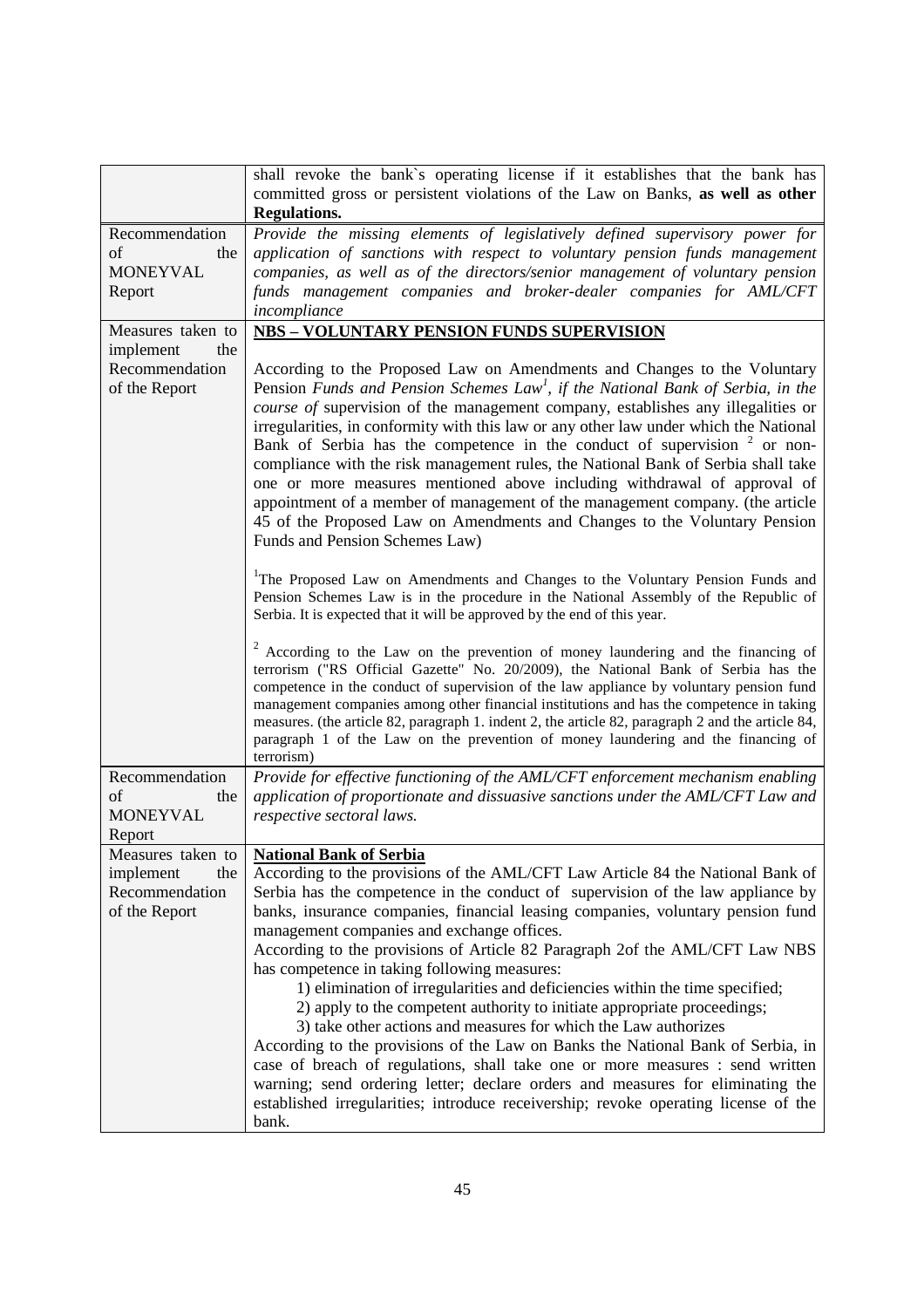|                      | Coordinated implementation of these laws is enabling application of proportionate<br>and dissuasive sanctions under AML/CFT Law and respective sector laws. |
|----------------------|-------------------------------------------------------------------------------------------------------------------------------------------------------------|
| (Other)<br>changes   |                                                                                                                                                             |
| since<br>the<br>last |                                                                                                                                                             |
| evaluation           |                                                                                                                                                             |

| Recommendation 23 (Regulation, supervision and monitoring)               |                                                                                                                                                                                                                                                                                                                                                                                                                                                                                                                                                                                                    |  |
|--------------------------------------------------------------------------|----------------------------------------------------------------------------------------------------------------------------------------------------------------------------------------------------------------------------------------------------------------------------------------------------------------------------------------------------------------------------------------------------------------------------------------------------------------------------------------------------------------------------------------------------------------------------------------------------|--|
| <b>Rating: Partially compliant</b>                                       |                                                                                                                                                                                                                                                                                                                                                                                                                                                                                                                                                                                                    |  |
| Recommendation<br>of<br>the<br><b>MONEYVAL</b><br>Report                 | Amend the legislation to include a definite requirement for banning market entry $-$<br>as owners and significant/controlling interest holders of leasing companies $-$ of<br>persons with criminal background.                                                                                                                                                                                                                                                                                                                                                                                    |  |
| Measures taken to<br>implement<br>the<br>Recommendation<br>of the Report | <b>NBS - LEASING SUPERVISION</b><br>The procedure of the adopting the relevant law is underway.<br>The draft of a new Law on Financial Leasing and by - laws in this area relating to<br>issuance of licenses will, prescribe prohibition for physical persons with criminal<br>background to participate in ownership of financial leasing companies.                                                                                                                                                                                                                                             |  |
| Recommendation<br>of<br>the<br><b>MONEYVAL</b><br>Report                 | Recognize the PTT "Srbija" as a money transfer business (and as such, a financial<br>institution subject to all pertinent requirements).                                                                                                                                                                                                                                                                                                                                                                                                                                                           |  |
| Measures taken to<br>implement<br>the<br>Recommendation<br>of the Report | Foreign Currency Inspectorate has been conducting on site control of PTT "Srbija"<br>within the remits of its competence regarding AML/CFT Law.<br>Public Enterprise IITT "Srbija" undertakes all actions and measures under the<br>AML/CFT Law ("RS Official Gazette" No 20/09 and 72/09), and the Foreign<br>Exchange Inspectorate, pursuant to Article 11 of the Rulebook on methodology for<br>the execution of tasks under the AML/CFT Law was went the Annual Report about<br>the conducted internal supervision and measures undertaken.                                                    |  |
| Recommendation<br>of<br>the<br><b>MONEYVAL</b><br>Report                 | Establish licensing/registration procedures for persons involved in money transfer<br>services', agents/third party transaction processors, and persons exercising<br>professional activities of intermediation in credit transactions and provision of<br>loans, factoring and forfeiting, and provision of guarantees; supervision<br>mechanisms and tools for ensuring their compliance to AML/CFT requirements.                                                                                                                                                                                |  |
| Measures taken to<br>implement<br>the<br>Recommendation<br>of the Report | This recommendation is addressed by the draft Law amending the Law on foreign<br>exchange operations. According the Draft Law, it is prescribe registration procedure<br>for persons who deal with money transfer services. It is expected that Draft Law<br>amending the Law on foreign exchange operations will be passed in the beginning<br>of next year. Licensing of persons exercising professional activities of factoring and<br>forfeiting is not prescribe in Law on foreign exchange operations. Factoring and<br>forfeiting companies are established according the Law on companies. |  |
| Recommendation<br>of<br>the<br><b>MONEYVAL</b><br>Report                 | Define legislative provisions establishing the powers of the National Bank to<br>regulate and supervise for AML/CFT purposes activities of voluntary pension fund<br>management companies.                                                                                                                                                                                                                                                                                                                                                                                                         |  |
| Measures taken to<br>implement<br>the<br>Recommendation                  | <b>NBS - VOLUNTARY PENSION FUNDS SUPERVISION</b><br>According to the Law on the prevention of money laundering and the financing of<br>terrorism ("RS Official Gazette" No. 20/2009), the National Bank of Serbia may                                                                                                                                                                                                                                                                                                                                                                              |  |

<sup>7</sup> Particularly, for the PTT "Srbija"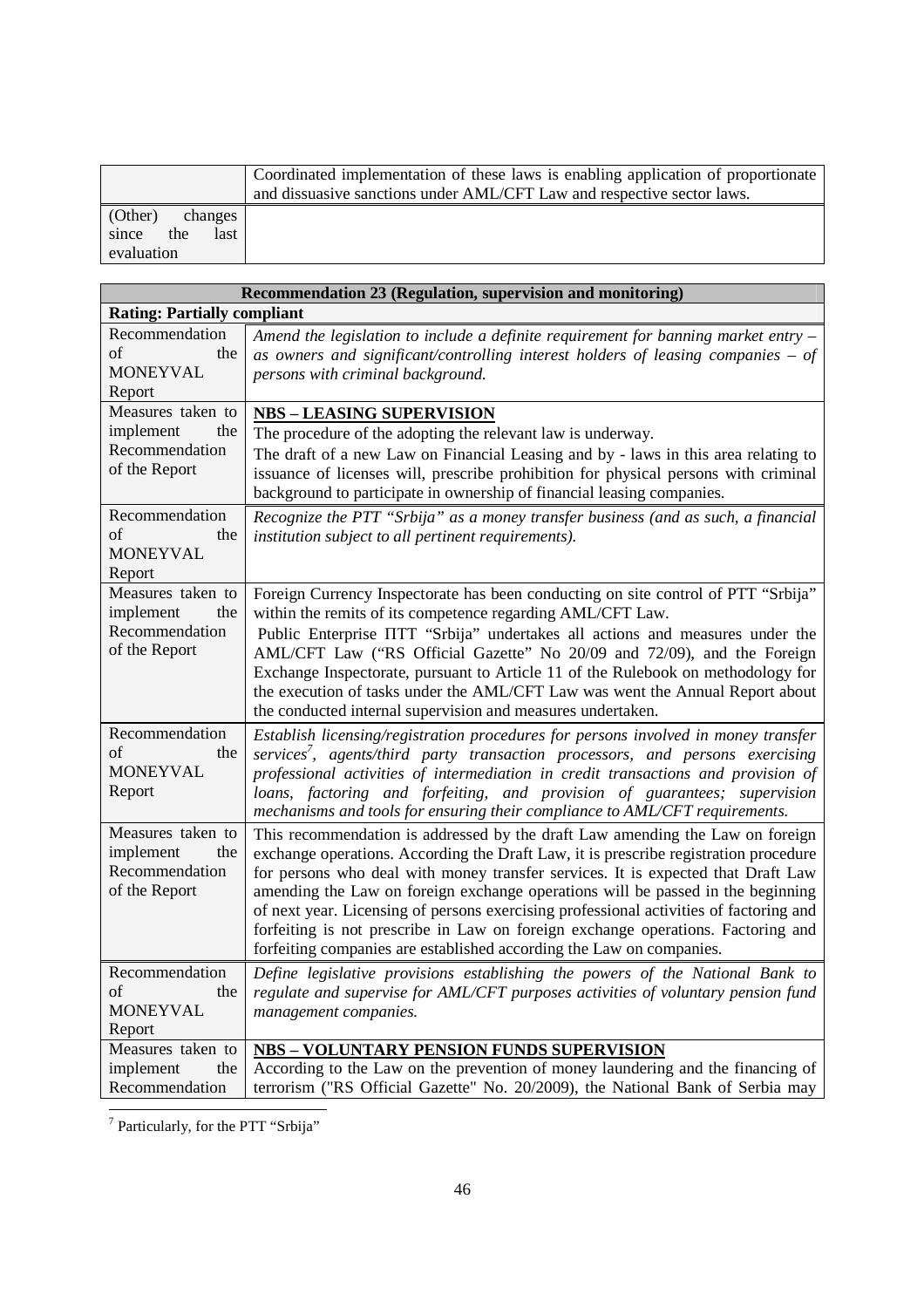| of the Report                                                            | issue, independently or in cooperation with other authorities, recommendations and<br>guidelines for applying this Law (the article 87 of the Law on the prevention of<br>money laundering and the financing of terrorism<br>Proposed Law on Amendments and Changes to the Voluntary Pension Funds and<br>Pension Schemes Law specify that National Bank of Serbia has the competence in<br>the conduct of supervision given by this law or any other law.                                                                                                               |
|--------------------------------------------------------------------------|--------------------------------------------------------------------------------------------------------------------------------------------------------------------------------------------------------------------------------------------------------------------------------------------------------------------------------------------------------------------------------------------------------------------------------------------------------------------------------------------------------------------------------------------------------------------------|
| Recommendation<br>οf<br>the<br><b>MONEYVAL</b><br>Report                 | Define legislative provisions establishing the powers of the Ministry of Finance to<br>regulate and supervise for AML/CFT purposes activities of persons dealing with<br>postal communications [with respect to domestic payment operations] and of<br>persons involved in professional activities of intermediation in credit transactions<br>and provision of loans, factoring and forfeiting, provision of guarantees, and<br>provision of money transfer services.                                                                                                   |
| Measures taken to<br>implement<br>the<br>Recommendation<br>of the Report | It has been observed that supervision system for some obligors failed to bring<br>effective results. Therefore the Law amending the AML/CFT Law defined the<br>APML as a supervisory authority for the obligors above in terms of AML/CFT Law<br>provisions.                                                                                                                                                                                                                                                                                                             |
| Recommendation<br>of<br>the<br><b>MONEYVAL</b><br>Report                 | Define legislative provisions establishing the powers of the Ministry of<br>Telecommunications and Information Society to regulate and supervise for<br>AML/CFT purposes activities of persons dealing with postal communications [with<br>respect to valuable mail operations].                                                                                                                                                                                                                                                                                         |
| Measures taken to<br>implement<br>the<br>Recommendation<br>of the Report | According to the Law amending AML/CFT Law, APML will be competent for<br>supervision of persons dealing with postal communications. It seems not to be good<br>solution for supervision regarding persons who deal with postal communications in<br>current AML/CFT Law, so that was the reason why supervision authority is going<br>to be changed pursuant to the Law amending the AML/CFT Law.                                                                                                                                                                        |
| Recommendation<br>of<br>the<br><b>MONEYVAL</b><br>Report                 | Define legislative provisions establishing the powers of Foreign Currency<br>Inspectorate to regulate and supervise for AML/CFT purposes activities of persons<br>involved in professional activities of factoring and forfeiting, and provision of<br>money transfer services [with respect to international payment transactions].                                                                                                                                                                                                                                     |
| Measures taken to<br>implement<br>the<br>Recommendation<br>of the Report | According the Draft Law on Foreign Exchange Operations, Foreign Exchange<br>Inspectorate will be competent to supervise in AML/CFT requirements when<br>supervise transfer of money, factoring and forfeiting.<br>Foreign Exchange Inspectorate has issued Guidelines for money laundering and<br>terrorism financing risk assessment regarding factoring and forfeiting, which is<br>available the web site of Foreign Exchange Inspectorate. (www.devizni.gov.rs)                                                                                                      |
| Recommendation<br>of<br>the<br><b>MONEYVAL</b><br>Report                 | Develop supervision methodologies based on consideration of risk profile of<br>institutions and enabling identification of inherent risks in financial activities,<br>determination of risk mitigants, assessment of exposure of AML/CFT risk to various<br>aspects of financial activities, assessment of internal control and risk management<br>systems, corporate governance oversight, and integration of results of off-site<br>monitoring and surveillance.                                                                                                       |
| Measures taken to<br>implement<br>the<br>Recommendation<br>of the Report | NBS<br>NBS Banking Supervision Department – Supervisory Review Committee adopted<br>changes of Supervision Methodology, including Procedure for supervisions plan for<br>banks, as same as changes of the Memorandum for AML/CFT Supervision of<br>Banks. Committee also adopted the new form of on-site Supervision Report -<br>Report on executed supervision of AML/CFT risk management and supervision of<br>Payment transactions. According to these changes all these documents fully<br>implemented RBA. Also NBS changed AML/CFT Questionnaire in order to be in |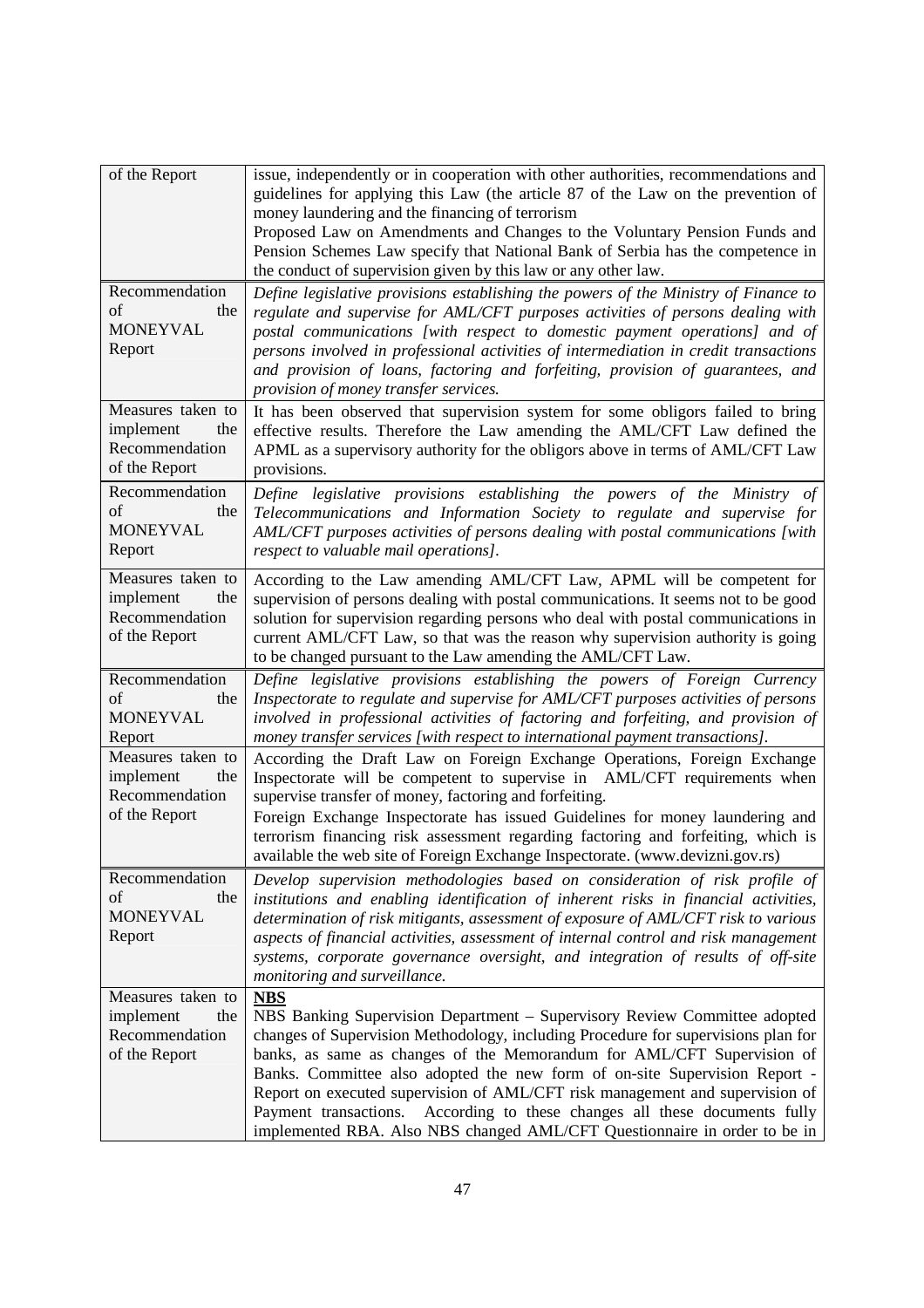|                           | compliance with RBA. Supervision methodologies for obligors under the<br>supervision of NBS, including supervision plans, are based on risk profile of<br>financial institutions and detailed assessment of their exposure to AML/CFT risk.<br>The Draft of Law on Amendments and Supplements to the Law on Financial<br>Leasing is prepared in order to make an adequate legal framework for risk based<br>supervision of financial leasing companies. Draft of relevant sub-law is also done.<br>Voluntary pension funds supervision department adopted the Manual for the<br>assessment of the voluntary pension funds AML/CFT risk exposure, which will be<br>used in the following onsite supervisions. Manuel includes risk-based approach and<br>instruction for on-site supervision.<br>The Decision on the manner of NBS insurance supervision- is being prepared<br>(provides detailed conditions and manner of supervision -off-site and on-site, types<br>of supervision, subject to supervision, process of supervision, international co-<br>operation and information exchange etc.)<br>The Manual for the supervision of AML/CFT Law implementation- is being<br>prepared (which includes risk-based approach, assessment of the insurance market<br>participants AML/CFT risk exposure, assessment of internal control and risk<br>management systems, actions and measures to be taken by the insurance company<br>according to the AML/CFT Law etc.) |
|---------------------------|-------------------------------------------------------------------------------------------------------------------------------------------------------------------------------------------------------------------------------------------------------------------------------------------------------------------------------------------------------------------------------------------------------------------------------------------------------------------------------------------------------------------------------------------------------------------------------------------------------------------------------------------------------------------------------------------------------------------------------------------------------------------------------------------------------------------------------------------------------------------------------------------------------------------------------------------------------------------------------------------------------------------------------------------------------------------------------------------------------------------------------------------------------------------------------------------------------------------------------------------------------------------------------------------------------------------------------------------------------------------------------------------------------------------------------------------------------------------------|
| Recommendation            | Establish mechanisms and tools for effective, consistent, risk-based planning of the                                                                                                                                                                                                                                                                                                                                                                                                                                                                                                                                                                                                                                                                                                                                                                                                                                                                                                                                                                                                                                                                                                                                                                                                                                                                                                                                                                                    |
| of<br>the                 | supervision process $-$ both off-site and on-site; introduce systems for continuous                                                                                                                                                                                                                                                                                                                                                                                                                                                                                                                                                                                                                                                                                                                                                                                                                                                                                                                                                                                                                                                                                                                                                                                                                                                                                                                                                                                     |
| <b>MONEYVAL</b><br>Report | monitoring and follow-up of supervision results.                                                                                                                                                                                                                                                                                                                                                                                                                                                                                                                                                                                                                                                                                                                                                                                                                                                                                                                                                                                                                                                                                                                                                                                                                                                                                                                                                                                                                        |
| Measures taken to         | <b>NBS</b>                                                                                                                                                                                                                                                                                                                                                                                                                                                                                                                                                                                                                                                                                                                                                                                                                                                                                                                                                                                                                                                                                                                                                                                                                                                                                                                                                                                                                                                              |
| implement<br>the          | Up to changes in Supervision Methodology planning of the supervision process is                                                                                                                                                                                                                                                                                                                                                                                                                                                                                                                                                                                                                                                                                                                                                                                                                                                                                                                                                                                                                                                                                                                                                                                                                                                                                                                                                                                         |
| Recommendation            | risk-based. Up to the Methodology a bank shall, within 15 days after the deadline                                                                                                                                                                                                                                                                                                                                                                                                                                                                                                                                                                                                                                                                                                                                                                                                                                                                                                                                                                                                                                                                                                                                                                                                                                                                                                                                                                                       |
| of the Report             | given in Measure, inform the National Bank of Serbia - the Department of Bank                                                                                                                                                                                                                                                                                                                                                                                                                                                                                                                                                                                                                                                                                                                                                                                                                                                                                                                                                                                                                                                                                                                                                                                                                                                                                                                                                                                           |
|                           | Supervision, and provide proofs about elimination of irregularities stated in a                                                                                                                                                                                                                                                                                                                                                                                                                                                                                                                                                                                                                                                                                                                                                                                                                                                                                                                                                                                                                                                                                                                                                                                                                                                                                                                                                                                         |
|                           | Supervisory Report. These should be done in the form of Bank's Compliance<br>Officer Report. After some time NBS conducts the follow – up supervision in order                                                                                                                                                                                                                                                                                                                                                                                                                                                                                                                                                                                                                                                                                                                                                                                                                                                                                                                                                                                                                                                                                                                                                                                                                                                                                                          |
|                           | to check if obligor executed orders given by measures.                                                                                                                                                                                                                                                                                                                                                                                                                                                                                                                                                                                                                                                                                                                                                                                                                                                                                                                                                                                                                                                                                                                                                                                                                                                                                                                                                                                                                  |
|                           | The draft of Manual for the supervision of financial leasing companies in the field<br>of AML/CFT is prepared and it includes risk-based approach, assessment of the<br>financial leasing market participants AML/CFT risk exposure, assessment of<br>internal control and risk management systems, actions and measures to be taken by<br>the financial company according to the AML/CFT Law etc.                                                                                                                                                                                                                                                                                                                                                                                                                                                                                                                                                                                                                                                                                                                                                                                                                                                                                                                                                                                                                                                                      |
|                           | Voluntary pension funds supervision department adopted the Manual for the<br>assessment of the voluntary pension funds AML/CFT risk exposure, which will be<br>used in the following onsite supervisions. Manuel includes risk-based approach<br>and instruction for on-site supervision.                                                                                                                                                                                                                                                                                                                                                                                                                                                                                                                                                                                                                                                                                                                                                                                                                                                                                                                                                                                                                                                                                                                                                                               |
|                           | The Decision on the manner of NBS insurance supervision- is being prepared<br>(provides detailed conditions and manner of supervision -off-site and on-site, types<br>of supervision, subject to supervision, process of supervision, international co-<br>operation and information exchange etc.)                                                                                                                                                                                                                                                                                                                                                                                                                                                                                                                                                                                                                                                                                                                                                                                                                                                                                                                                                                                                                                                                                                                                                                     |
|                           | The Manual for the supervision of AML/CFT Law implementation- is being<br>prepared (which includes risk-based approach, assessment of the insurance market<br>participants AML/CFT risk exposure, assessment of internal control and risk<br>management systems, actions and measures to be taken by the insurance company<br>according to the AML/CFT Law etc.)                                                                                                                                                                                                                                                                                                                                                                                                                                                                                                                                                                                                                                                                                                                                                                                                                                                                                                                                                                                                                                                                                                        |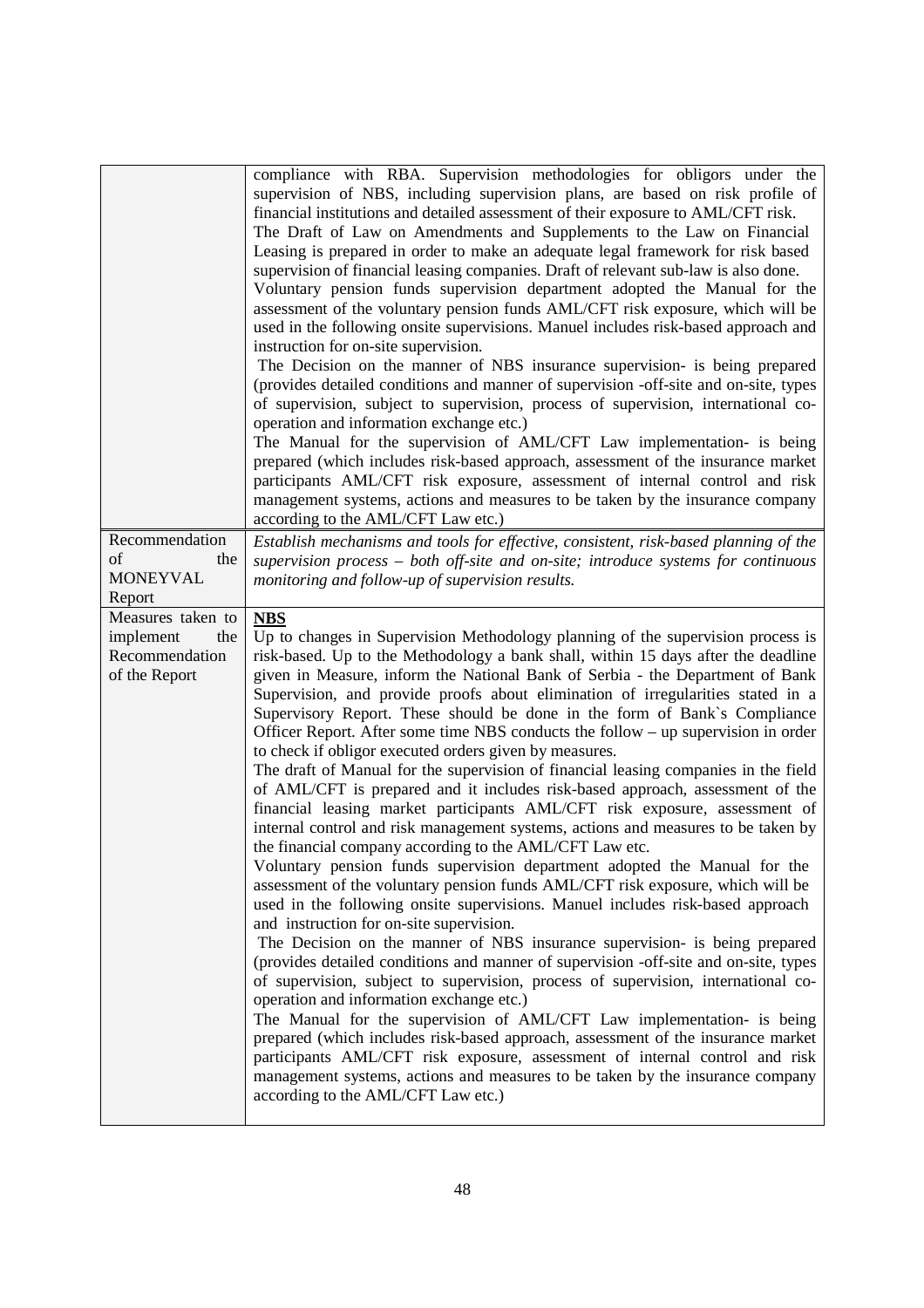|                                                         | <b>NBS - LEASING SUPERVISION</b>                                                                                                                                                                                                                                                                                                                                                                                                                                                     |
|---------------------------------------------------------|--------------------------------------------------------------------------------------------------------------------------------------------------------------------------------------------------------------------------------------------------------------------------------------------------------------------------------------------------------------------------------------------------------------------------------------------------------------------------------------|
|                                                         | The procedure of the adopting the relevant law is underway.                                                                                                                                                                                                                                                                                                                                                                                                                          |
|                                                         | The draft of a new Law on Financial Leasing and by - laws in this area relating to                                                                                                                                                                                                                                                                                                                                                                                                   |
|                                                         | issuance of licenses will, prescribes prohibition for physical persons with criminal                                                                                                                                                                                                                                                                                                                                                                                                 |
|                                                         | background to participate in ownership of financial leasing companies.                                                                                                                                                                                                                                                                                                                                                                                                               |
|                                                         |                                                                                                                                                                                                                                                                                                                                                                                                                                                                                      |
|                                                         | <u>NBS – INSURANCE SUPERVISION</u>                                                                                                                                                                                                                                                                                                                                                                                                                                                   |
|                                                         | The Decision on the manner of NBS insurance supervision- is being prepared<br>(provides detailed conditions and manner of supervision -off-site and on-site, types<br>of supervision, subject to supervision, process of supervision, international co-<br>operation and information exchange etc.)                                                                                                                                                                                  |
|                                                         | - The Manual for the supervision of AML/CFT Law implementation- is being<br>prepared (which includes risk-based approach, assessment of the insurance market<br>participants AML/CFT risk exposure, assessment of internal control and risk                                                                                                                                                                                                                                          |
|                                                         | management systems, actions and measures to be taken by the insurance company<br>according to the AML/CFT Law etc.)                                                                                                                                                                                                                                                                                                                                                                  |
|                                                         | The Securities Commission has adopted the supervision plan (for year 2010.)<br>and<br>the methodology for conducting monitoring and supervision in adopting and<br>implementing the Law AML/CFT provisions (for the entities over which the                                                                                                                                                                                                                                          |
|                                                         | Securities Commission has competence).                                                                                                                                                                                                                                                                                                                                                                                                                                               |
|                                                         | This annual supervision plan was done on the bases of risk-based approach.<br>Therefore, the broker-dealer companies with the larger number of clients and<br>greater turnover, were considered the supervision priority.                                                                                                                                                                                                                                                            |
| Recommendation                                          | Ensure consistency among and harmonization of supervision methodologies and                                                                                                                                                                                                                                                                                                                                                                                                          |
| οf<br>the                                               | planning procedures throughout the bodies involved in supervision of financial                                                                                                                                                                                                                                                                                                                                                                                                       |
| <b>MONEYVAL</b>                                         | institutions.                                                                                                                                                                                                                                                                                                                                                                                                                                                                        |
| Report                                                  |                                                                                                                                                                                                                                                                                                                                                                                                                                                                                      |
| Measures taken to<br>the<br>implement<br>Recommendation | Supervision of obligors under NBS competence are done under supervision plans<br>which include risk assessment process, risk profile of supervised obligor, size of<br>obligor and its market position , as well as human resource capacities.                                                                                                                                                                                                                                       |
| of the Report                                           | A draft Manual for the supervision of financial leasing companies in the field of<br>AML/CFT is being prepared and it includes risk-based approach, assessment of the<br>financial leasing market participants AML/CFT risk exposure, assessment of<br>internal control and risk management systems, actions and measures to be taken by<br>the financial company according to the AML/CFT Law etc.<br>Voluntary pension funds supervision department in the National Bank of Serbia |
|                                                         | adopted the Manuel for the estimation of voluntary pension funds AML/CFT risk<br>exposure. Supervision departments in the National Bank of Serbia are interchanging<br>adopted manuals.                                                                                                                                                                                                                                                                                              |
|                                                         | Administration for the Prevention of Money Laundering and the National Bank of<br>Serbia realize constructive and successful collaboration that has formalized with an                                                                                                                                                                                                                                                                                                               |
|                                                         | Agreement on cooperation in the prevention of money laundering and terrorist                                                                                                                                                                                                                                                                                                                                                                                                         |
|                                                         | financing signed on 3 June 2009. The subject of the Agreement is continuous                                                                                                                                                                                                                                                                                                                                                                                                          |
|                                                         | exchange of data and information between the parties to the contract. In order to                                                                                                                                                                                                                                                                                                                                                                                                    |
|                                                         | exchange information and experience, the representative of Administration for the                                                                                                                                                                                                                                                                                                                                                                                                    |
|                                                         | Prevention of Money Laundering will hold during November, 2010 to                                                                                                                                                                                                                                                                                                                                                                                                                    |
|                                                         | representatives of the National Bank of Serbia the training on typologies of money<br>laundering and other challenges to which participants in the system against money                                                                                                                                                                                                                                                                                                              |
|                                                         | laundering are being faced.                                                                                                                                                                                                                                                                                                                                                                                                                                                          |
| Recommendation                                          | Ensure sufficient coverage of inspections incorporating elements or dedicated to the                                                                                                                                                                                                                                                                                                                                                                                                 |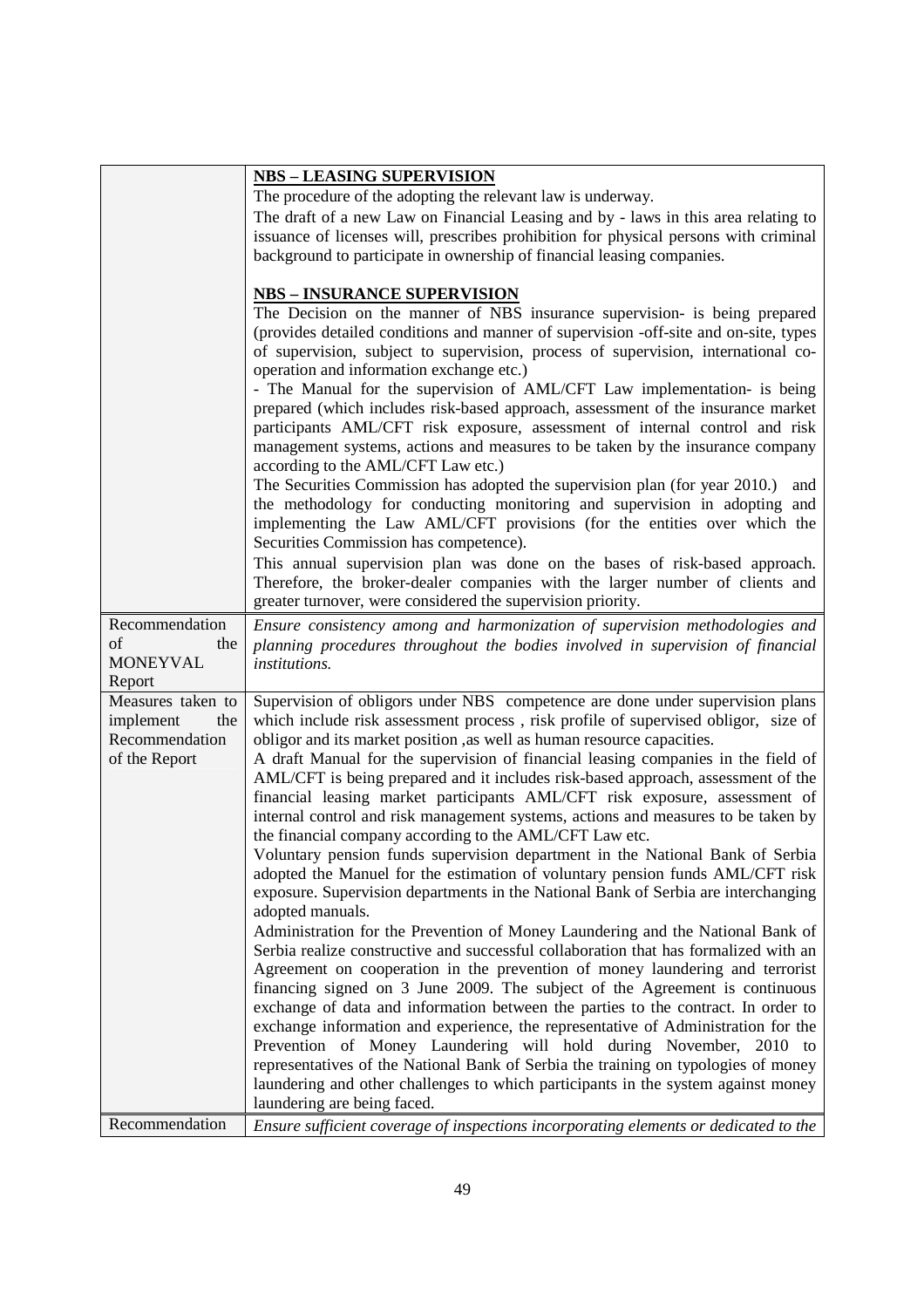| of<br>the            | examination of AML/CFT compliance, stemming from an adequate planning of              |
|----------------------|---------------------------------------------------------------------------------------|
| <b>MONEYVAL</b>      | supervision and resulting in regular and in-depth analysis (disclosure of underlying  |
| Report               | reasons for incompliance) and assessment of compliance, with relevant follow-up       |
|                      | procedures provided for.                                                              |
| Measures taken to    | According to the process of supervision planning, based on annual plans, and on the   |
| implement<br>the     | bases of risk assessment and taking into account human resource capacities National   |
| Recommendation       | Bank of Serbia conducts supervision of obligor under its supervisory competence.      |
| of the Report        | On the bases of supervision results the Report is done, and it contains detailed      |
|                      | description of all detected irregularities. Within some period of time which is given |
|                      | to obligor to eliminate detected irregularities, and after analyzing number and type  |
|                      | of irregularities, NBS conducts follow – up supervision.                              |
| (Other)<br>changes   |                                                                                       |
| the<br>last<br>since |                                                                                       |
| evaluation           |                                                                                       |

| Recommendation 24 (DNFBP - Regulation, supervision and monitoring) |                                                                                       |  |
|--------------------------------------------------------------------|---------------------------------------------------------------------------------------|--|
|                                                                    | <b>Rating: Non compliant</b>                                                          |  |
| Recommendation                                                     | Eliminate the grounds for uncertainty about applicability of pecuniary sanctions      |  |
| of<br>the                                                          | under the AML/CFT Law and the Law on Games of Chance.                                 |  |
| <b>MONEYVAL</b>                                                    |                                                                                       |  |
| Report                                                             |                                                                                       |  |
| Measures taken to                                                  | Given its administrative capacities, the Games of Chance Administration was bound     |  |
| implement<br>the                                                   | to postpone taking action in this context, because amending this element alone        |  |
| Recommendation                                                     | might have affected a whole section of the Law, which would eventually result in a    |  |
| of the Report                                                      | necessity to amend the whole area. This exercise would have proved to be not          |  |
|                                                                    | feasible given the Games of Chance Administration's administrative capacities at      |  |
|                                                                    | the moment.                                                                           |  |
| Recommendation                                                     | Provide for administrative sanctions in case of casinos' incompliance with the        |  |
| of<br>the                                                          | national AML/CFT requirements (such as written warnings, orders to comply with        |  |
| <b>MONEYVAL</b>                                                    | specific instructions, barring individuals from employment within the sector,         |  |
| Report                                                             | replacing or restricting powers of managers, directors, or controlling owners, or     |  |
|                                                                    | withdrawal of license).                                                               |  |
| Measures taken to                                                  | Administration on Games of Chance is in the process of drafting Methodology for       |  |
| implement<br>the                                                   | carrying out on site inspection regarding AML/CFT Methodology. However,               |  |
| Recommendation                                                     | Administration of Games on Chance is due to lack of employees in the Supervision      |  |
| of the Report                                                      | Division unable to conduct on site controls regarding AML/CFT Law.                    |  |
| Recommendation                                                     | Take legal or regulatory measures to prevent individuals with criminal background     |  |
| of<br>the                                                          | from acquiring or becoming the beneficial owner of a significant or controlling       |  |
| <b>MONEYVAL</b>                                                    | interest, holding a management function, in or being/becoming an operator of a        |  |
| Report                                                             | casino.                                                                               |  |
| Measures taken to                                                  | Article 40 of Law on games on chances prescribes conditions for licensing             |  |
| implement<br>the                                                   | organizers special games for chance:                                                  |  |
| Recommendation                                                     | "Article 40                                                                           |  |
| of the Report                                                      | Licenses for organizing special games of chance in gaming facilities shall be given   |  |
|                                                                    | through a tender announced in daily papers, based on procedures laid down by the      |  |
|                                                                    | government. Bidders participating in tender for the granting of license to organize   |  |
|                                                                    | special games of chance in gaming facilities shall, together with their offer, submit |  |
|                                                                    | the following:                                                                        |  |
|                                                                    | 1) The name and registered offices of the body corporate concerned;                   |  |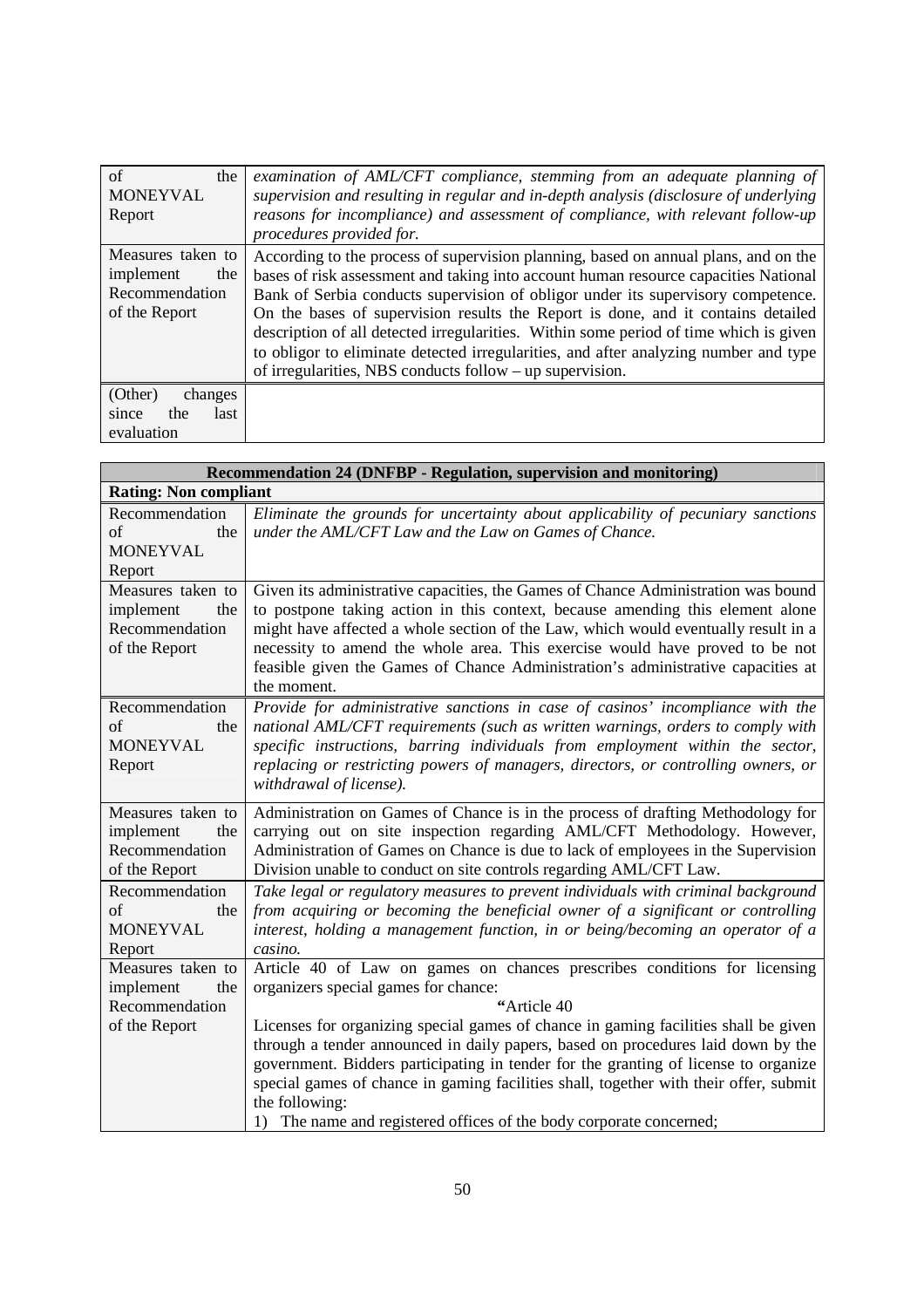|                                                          | The decision by which the body corporate concerned was entered in the<br>2)<br>appropriate register, including an annex stating its capital stock, as prescribed in<br>Article 38 of this Act;<br>3)<br>The articles of association of the body corporate concerned;<br>A three-year business plan at least;<br>4)<br>A certificate issued by state authorities to the effect that none of the founders or<br>5)<br>members of the body corporate referred to in Item 1 of this Article, or any other<br>person considered connected to the participant, its founder or member under the<br>relevant laws on citizen's income tax and corporate profit tax, were convicted<br>for felonies prescribed by government legislation during the five-year period<br>preceding the opening of the tender;<br>A proposal for the license tax;<br>6)<br>A bank guarantee covering the minimum license tax referred to in Item 6 of this<br>7)<br>Paragraph;<br>A description of the types of games of chance that will be organized and the<br>8)<br>game rules;<br>9) Extensive data on the founders of the body corporate;<br>Government of Republic of Serbia adopted Decree on determining the criminal<br>offences for which a certificate of non-conviction for certain persons must be<br>submitted with the application for a license or approval to organize certain games of<br>chance ("Official Gazette of the Republic of Serbia ", No. 128/2004)<br>Article 2 of Decree reads as follows:<br>"Article 2<br>The criminal offences for which the certificate of non-conviction is submitted<br>within the meaning of Article 1 of this decree are the following criminal offences<br>from the Criminal Code of the Republic of Serbia, (hereinafter: "the CCRS"): 1)<br>commercial criminal offences: in conscientious work in commercial affairs (Article |
|----------------------------------------------------------|----------------------------------------------------------------------------------------------------------------------------------------------------------------------------------------------------------------------------------------------------------------------------------------------------------------------------------------------------------------------------------------------------------------------------------------------------------------------------------------------------------------------------------------------------------------------------------------------------------------------------------------------------------------------------------------------------------------------------------------------------------------------------------------------------------------------------------------------------------------------------------------------------------------------------------------------------------------------------------------------------------------------------------------------------------------------------------------------------------------------------------------------------------------------------------------------------------------------------------------------------------------------------------------------------------------------------------------------------------------------------------------------------------------------------------------------------------------------------------------------------------------------------------------------------------------------------------------------------------------------------------------------------------------------------------------------------------------------------------------------------------------------------------------------------------------------------------------------------------------|
|                                                          | 136 of the CCRS), causing of insolvency (Article 137 of the CCRS), damaging<br>creditors (Article 138 of the CCRS), abuse of authority in commerce (Article 139 of<br>the CCRS), unjust granting and using of a loan, or other benefits (Article 139a of the<br>CCRS), impairing the business reputation or credit capacity (Article 139b of the<br>CCRS), executing a detrimental contract (Article 140 of the CCRS), disclosing and<br>illegal knowledge of a business secret (Article 141 of the CCRS), creating and using<br>false signs of value or securities (Article 144 of the CCRS), creating, acquiring, or<br>disposing of means for creating counterfeit (Article 145 of the CCRS), misleading<br>buyers (Article 146 of the CCRS), illegal trade (Article 147 of the CCRS), and tax<br>evasion (Article 154 of the CCRS).<br>2) criminal offences regarding property: theft (Article 165 of the CCRS), burglary<br>(Article 166 of the CCRS), mixed larceny (Article 167 of the CCRS), robbery<br>(Article 168 of the CCRS), aggravated larceny and robbery (Article 169 of the<br>CCRS), larceny by bailey (Article 170 of the CCRS), larceny by fraud or deception                                                                                                                                                                                                                                                                                                                                                                                                                                                                                                                                                                                                                                                                             |
|                                                          | (Article 171 of the CCRS), larceny by extortion (Article 180 of the CCRS), and<br>contracting of unproportional material benefit (Article 182).                                                                                                                                                                                                                                                                                                                                                                                                                                                                                                                                                                                                                                                                                                                                                                                                                                                                                                                                                                                                                                                                                                                                                                                                                                                                                                                                                                                                                                                                                                                                                                                                                                                                                                                |
| Recommendation<br>of<br>the<br><b>MONEYVAL</b><br>Report | Establish an adequate and relevant supervisory regime with regard to auditing<br>companies, licensed auditors, lawyers and lawyer partnerships, dealers in precious<br>metals and dealers in precious stones persons exercising professional activities of<br>intermediation in real estate transactions, accounting, and tax advising, with the<br>national AML/CFT requirements; particularly provide for the ability of the<br>respective supervisory bodies to monitor and ensure compliance of the respective                                                                                                                                                                                                                                                                                                                                                                                                                                                                                                                                                                                                                                                                                                                                                                                                                                                                                                                                                                                                                                                                                                                                                                                                                                                                                                                                             |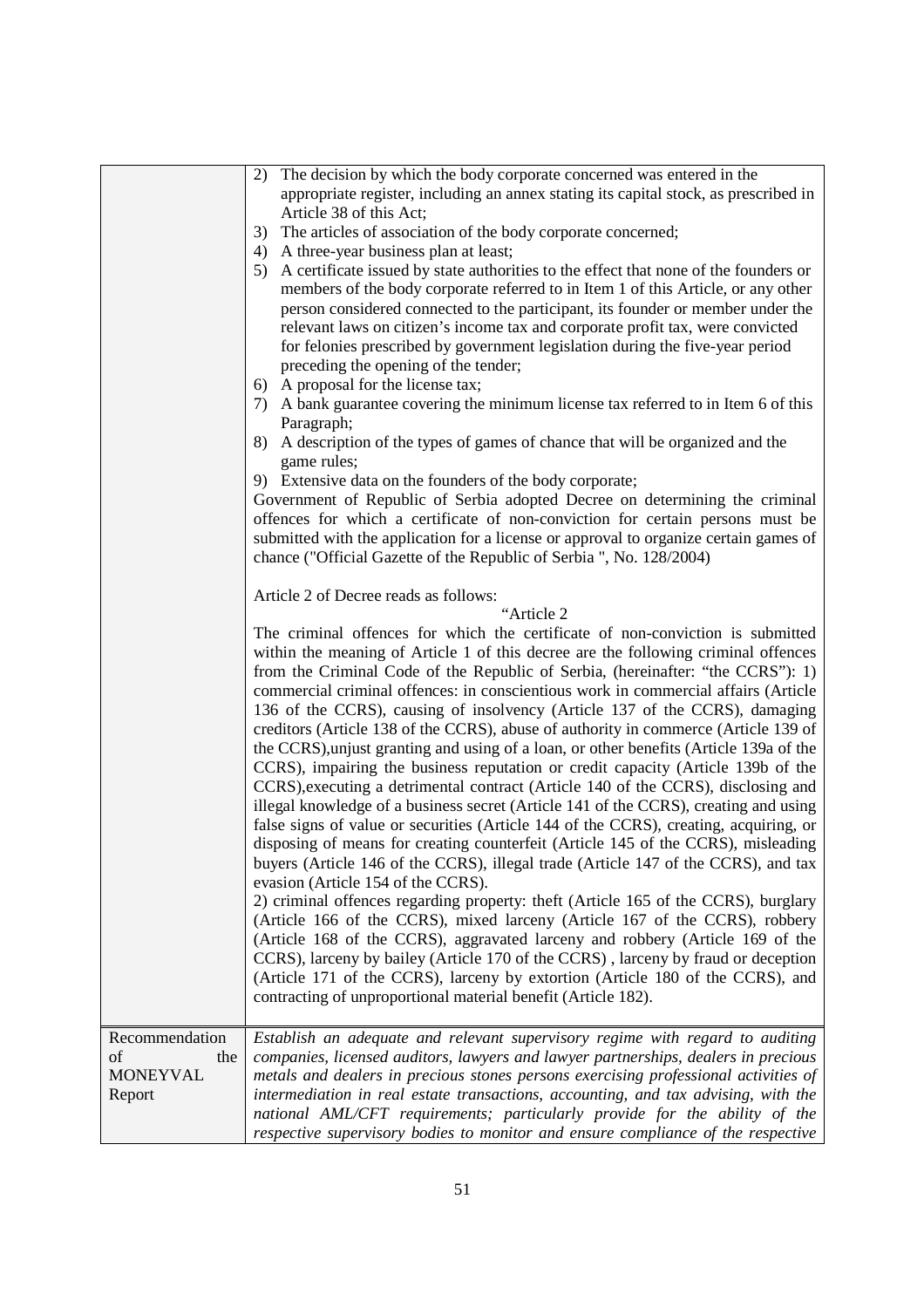|                                                                          | obligors with AML/CFT requirements, conduct (on-site) inspections, obtain access<br>to all records and information relevant to monitoring compliance, enforce and<br>sanction both the institutions/businesses and their directors/senior management for                                                                                                                     |
|--------------------------------------------------------------------------|------------------------------------------------------------------------------------------------------------------------------------------------------------------------------------------------------------------------------------------------------------------------------------------------------------------------------------------------------------------------------|
|                                                                          | incompliance with AML/CFT requirements.                                                                                                                                                                                                                                                                                                                                      |
| Measures taken to<br>implement<br>the<br>Recommendation<br>of the Report | According to the Law amending the AML/CFT Law, APML will be competent to<br>supervise certain types of obligors-accountants, tax advisors. APML is planning to<br>develop new department competent for supervision The idea is to improve<br>AML/CFT requirements and system in some regimes were solution for supervision<br>from current AML/CFT Law was not so efficient. |
| (Other)<br>changes<br>the<br>last<br>since<br>evaluation                 |                                                                                                                                                                                                                                                                                                                                                                              |

| <b>Recommendation 25 (Guidelines and Feedback)</b> |                                                                                     |
|----------------------------------------------------|-------------------------------------------------------------------------------------|
| <b>Rating: Partially compliant</b>                 |                                                                                     |
| Recommendation                                     | Ensure implementation of the requirements of the AML/CFT Law concerning             |
| the<br>of                                          | provision of general feedback, i.e. information on ML/FT techniques and trends      |
| <b>MONEYVAL</b>                                    | (typologies), as well as sanitized cases from the practice of the APML and other    |
| Report                                             | competent state bodies; share information with financial institutions either within |
|                                                    | the annual reporting framework, or through other communication.                     |
| Measures taken to                                  | Article 15 of the Law amending the AML/CFT Law, addressing this issue by adding     |
| implement<br>the                                   | paragraph 2 in the Article 66 of current AML/CFT Law. Amended Article 66 of         |
| Recommendation                                     | AML/CFT Law reads as follows:                                                       |
| of the Report                                      | "Work reports                                                                       |
|                                                    | Article 66                                                                          |
|                                                    | (1) The APML shall submit a work report to the Government, no later than            |
|                                                    | until 31 March of the current year for the previous year.                           |
|                                                    | (2) The report referred to in paragraph 1 of this Article shall include             |
|                                                    | statistical data on money laundering or terrorism financing manifestations, money   |
|                                                    | laundering or terrorism financing trends, as well as data on APML's activities."    |
|                                                    | APML has developed first publication on money laundering and terrorist financing    |
|                                                    | prevention. This publication includes information on the APML, AML/CFT legal        |
|                                                    | framework,<br>Serbian AML/CFT system, obligor reporting requirements,               |
|                                                    | international cooperation, specific regional ML/FT features, and provides some      |
|                                                    | specific examples of money laundering.                                              |
| Recommendation                                     | Proactively seek to make the APML's annual reports available to the widest scope    |
| οf<br>the                                          | of stakeholders.                                                                    |
| <b>MONEYVAL</b>                                    |                                                                                     |
| Report                                             |                                                                                     |
| Measures taken to                                  | APML's annual report for 2009 has been published in the web site of APML,           |
| implement<br>the                                   | www.apml.org.rs and is available to the widest scope of stakeholders.               |
| Recommendation                                     |                                                                                     |
| of the Report                                      |                                                                                     |
| Recommendation                                     | Consider providing specific feedback (other than the acknowledgment of the receipt  |
| of<br>the                                          | of report) to enable financial institutions to get an idea of the quality of their  |
| <b>MONEYVAL</b>                                    | reporting, and statistics on received STR-s cross-referenced with the respective    |
| Report                                             | results so as to identify the areas, where ML/FT is being successfully detected.    |
| Measures taken to                                  | APML has provided some kind of special feedback in order to improve quality of      |
| implement<br>the                                   | reporting transactions. The list of training and feedback events in the reporting   |
| Recommendation                                     | period is attached.                                                                 |
|                                                    |                                                                                     |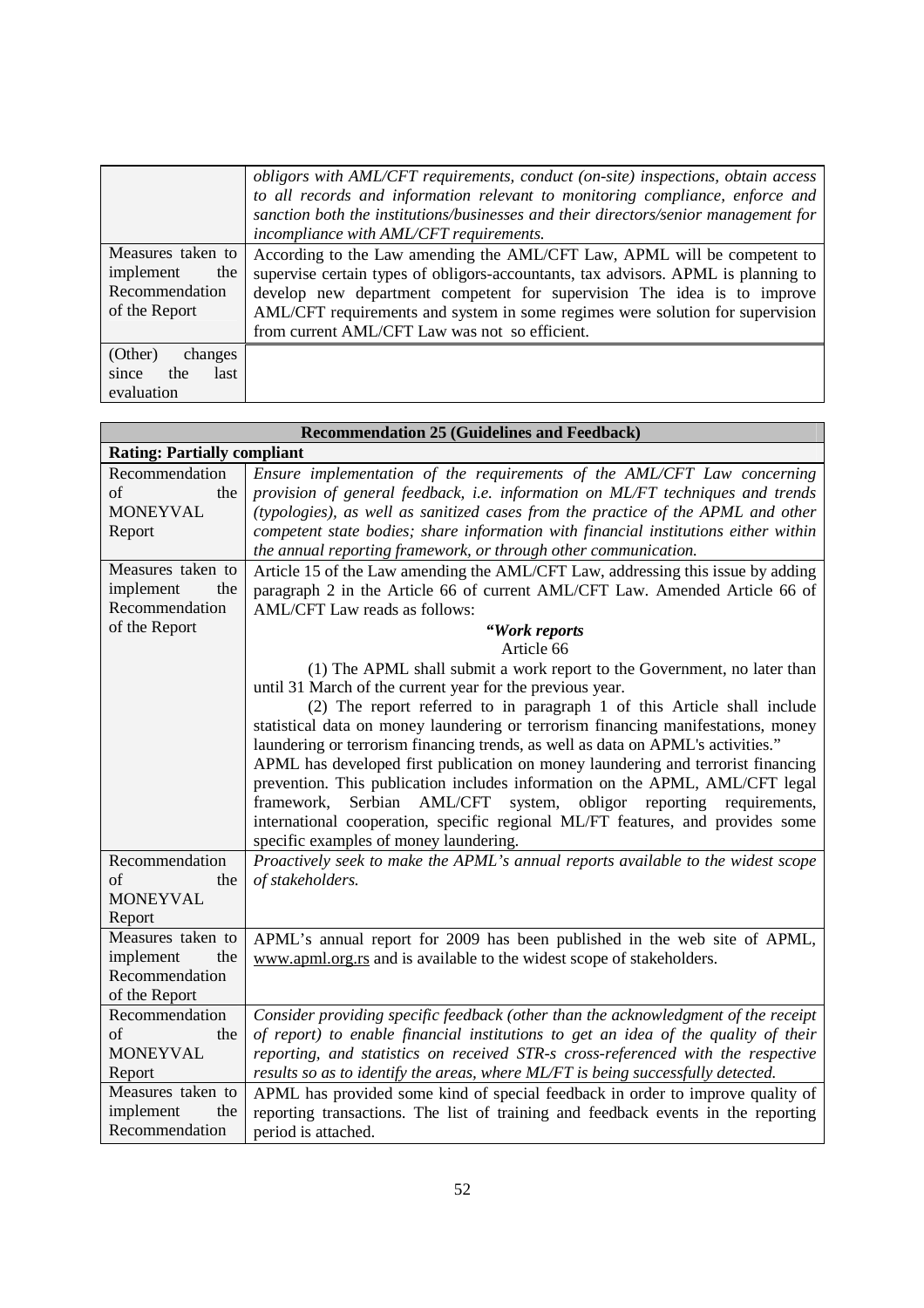| of the Report                         |                                                                                                                                                                           |
|---------------------------------------|---------------------------------------------------------------------------------------------------------------------------------------------------------------------------|
| Recommendation                        | Ensure participatory approach to the provision of feedback, by involving other                                                                                            |
| of<br>the                             | competent state authorities, for example, law enforcement agencies to regularly                                                                                           |
| <b>MONEYVAL</b>                       | provide and disseminate (possibly through the APML) data on investigated cases,                                                                                           |
| Report                                | convictions, confiscations, etc; participate in the development of typologies                                                                                             |
| Measures taken to<br>implement<br>the | Members of Standing Cooperative Group regularly meets once per month and is                                                                                               |
| Recommendation                        | competent body for developing typologies. Standing Cooperative Group currently<br>analyse state of plate whiting NPO sector in Serbia, as well as informal remittance     |
| of the Report                         | system.                                                                                                                                                                   |
|                                       | Seminar organised by Bankers' Association at Palić Resort in April 2010, one of                                                                                           |
|                                       | the trainers was senior officer from Financial Investigation Unit within Ministy of                                                                                       |
|                                       | Interior whose presentations was typologies in ML though his own practical                                                                                                |
|                                       | experience.                                                                                                                                                               |
| Recommendation                        | Establish guidelines that would assist obligor DNFBP-s and lawyers to implement                                                                                           |
| of<br>the                             | and comply with their respective AML/CFT requirements. Such guidelines would                                                                                              |
| <b>MONEYVAL</b>                       | provide assistance on issues covered under the relevant FATF Recommendations,                                                                                             |
| Report                                | <i>including:</i>                                                                                                                                                         |
|                                       | a description of ML and FT techniques and methods; and<br>(i)                                                                                                             |
|                                       | any additional measures that obligor DNFBP-s and lawyers could take to<br>(ii)                                                                                            |
|                                       | ensure that their AML/CFT measures are effective.                                                                                                                         |
| Measures taken to<br>implement<br>the | Ministry of Trade and Services (for intermediaries in real estate business, ie real<br>estate agents), Administration for the Games of Chance (for organizers of games of |
| Recommendation                        | chance in casinos and on internet, or in any other manner operating                                                                                                       |
| of the Report                         | telecommunications network) and Ministry of Telecommunications (for persons                                                                                               |
|                                       | engaging in postal communications domestically).                                                                                                                          |
|                                       | The Guidelines above define four types of risk, namely: geographical, client,                                                                                             |
|                                       | transaction and service (product) risk. Underlying effective risk management are                                                                                          |
|                                       | CDD measures, which are implemented on an ordinary, simplified and enhanced                                                                                               |
|                                       | basis. The obligors are bound to establish and verify the identity of a client prior to                                                                                   |
|                                       | establishing business relation, from valid, credible and reliable sources. If unable to                                                                                   |
|                                       | do so, the obligor is bound to refuse to establish business cooperation. When a<br>legal person appears as client, the obligor has to establish its beneficial owner.     |
|                                       | Furthermore, the obligor has to keep documentation on the client regularly updated.                                                                                       |
|                                       | If the client undergoes relevant status changes, the obligor should satisfy themselves                                                                                    |
|                                       | that the facts are properly documented. Each obligor is required to develop internal                                                                                      |
|                                       | procedures for identifying and verifying the identity of the client to ensure                                                                                             |
|                                       | consistent implementation of CDD measures. In cases of reliance on third parties,                                                                                         |
|                                       | the ultimate responsibility for identification still rests on the obligor.                                                                                                |
| (Other)<br>changes                    |                                                                                                                                                                           |
| since<br>the<br>last                  |                                                                                                                                                                           |
| evaluation                            |                                                                                                                                                                           |

| <b>Recommendation 27 (Law enforcement authorities)</b> |                                                                                     |
|--------------------------------------------------------|-------------------------------------------------------------------------------------|
| <b>Rating: Partially compliant</b>                     |                                                                                     |
| Recommendation                                         | Analyse the current legal framework and take legislative or other measures in order |
| of                                                     | the to establish an effective and functional cooperation, communication and         |
| MONEYVAL                                               | coordination mechanisms between competent law enforcement and prosecution           |
| Report                                                 | services responsible for investigating and prosecuting ML, FT and underlying        |
|                                                        | predicate offences.                                                                 |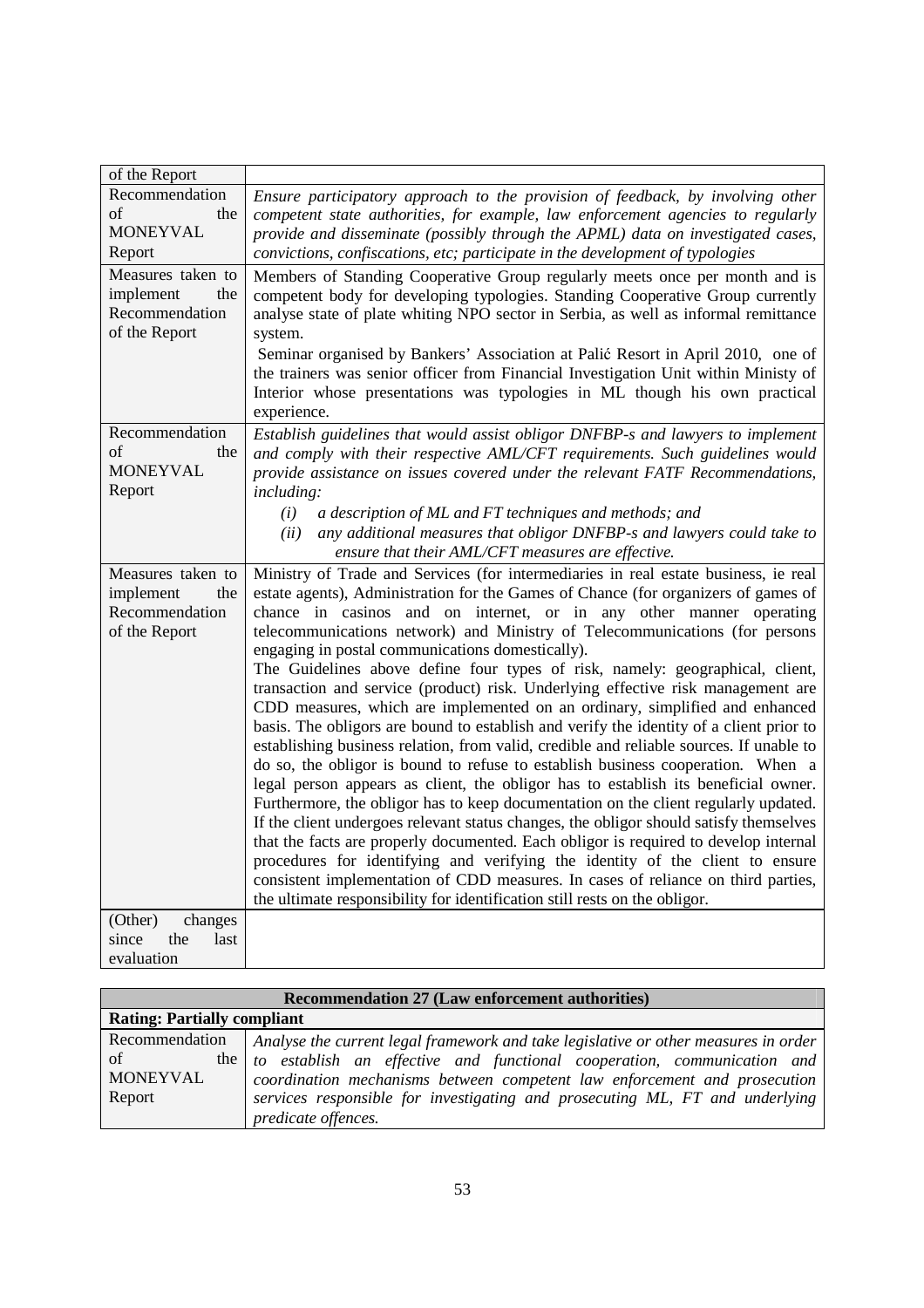| Measures taken to<br>implement<br>the<br>Recommendation<br>of the Report | Legal framework is constantly analysed at the regular meetings of the Standing<br>Coordination Group for Monitoring the Implementation of the National Strategy<br>against Money Laundering and Terrorism Financing. The Group comprises, among<br>others, representatives of law enforcement and Serbia's Public Prosecutor's Office.<br>Police and prosecutors have appointed liaison officers for communication, and work<br>together on a case-by-case basis.<br>Military Security Agency actively participates in the UNODC Joint Programme on<br>Strengthening Legal Regime in Combating Terrorism Financing, together with<br>Ministry of Interior and other relevant authorities.                                                                                                                                                                                                                                                                                                                                                                                                                                                                                                                                                                                                                                                                                                                                                                                                                                                                                      |
|--------------------------------------------------------------------------|--------------------------------------------------------------------------------------------------------------------------------------------------------------------------------------------------------------------------------------------------------------------------------------------------------------------------------------------------------------------------------------------------------------------------------------------------------------------------------------------------------------------------------------------------------------------------------------------------------------------------------------------------------------------------------------------------------------------------------------------------------------------------------------------------------------------------------------------------------------------------------------------------------------------------------------------------------------------------------------------------------------------------------------------------------------------------------------------------------------------------------------------------------------------------------------------------------------------------------------------------------------------------------------------------------------------------------------------------------------------------------------------------------------------------------------------------------------------------------------------------------------------------------------------------------------------------------|
| Recommendation<br>of<br>the<br><b>MONEYVAL</b><br>Report                 | Review the current situation in the light of the specific concerns raised in respect of<br>practical implementation problems related to potential jurisdictional issues, to the<br>gathering of evidence in ML/FT investigations and take necessary measures to<br>address these concerns and prevent risks of unnecessary duplication of efforts.                                                                                                                                                                                                                                                                                                                                                                                                                                                                                                                                                                                                                                                                                                                                                                                                                                                                                                                                                                                                                                                                                                                                                                                                                             |
| Measures taken to<br>implement<br>the<br>Recommendation<br>of the Report | The Interior Ministry is in the process of adopting the so-called Integrity Plan which<br>will address the duplication of efforts issue.                                                                                                                                                                                                                                                                                                                                                                                                                                                                                                                                                                                                                                                                                                                                                                                                                                                                                                                                                                                                                                                                                                                                                                                                                                                                                                                                                                                                                                       |
| Recommendation<br>of<br>the<br><b>MONEYVAL</b><br>Report                 | Take measures to increase the numbers and effectiveness of ML investigations, such<br>as establishing through inter-agency meetings of enforcement authorities a<br>concerted programme for increasing the focus on ML investigations, placing an<br>emphasis on a more systematic recourse to financial investigations, providing<br>guidance particularly on procedures and requirements set out under the newly<br>adopted legislation.                                                                                                                                                                                                                                                                                                                                                                                                                                                                                                                                                                                                                                                                                                                                                                                                                                                                                                                                                                                                                                                                                                                                     |
| Measures taken to<br>implement<br>the<br>Recommendation<br>of the Report | Regular meetings have been held for prosecutors and police, with the aim of<br>strengthening cooperation between police and local prosecutor's offices, all in line<br>with the agenda that the Serbia's Public Prosecutor's Office developed based on the<br>Action Plan for Implementing the National Strategy against Money Laundering and<br>Terrorism Financing. These meetings also resulted in forming standing and ad hoc<br>working groups (task force).<br>A new Criminal Proceedings Code is in the process of adoption, which will broaden<br>the competence of prosecution and intensify cooperation between police and<br>prosecution, which will be in charge of the investigation. The importance of team<br>work is reaffirmed, and prosecutor will be empowered to take disciplinary measures<br>against police staff, in case they fail to act according to the prosecution request.<br>In addition, financial investigations are initiated at the request of public prosecutor<br>according to the Law on Confiscation of Assets Derived from Criminal Offences,<br>and the prosecutor is authorized to conduct financial investigations in direct<br>cooperation with law enforcement.<br>In investigations of<br>money laundering and underlying predicate offences<br>Prosecutor's Office for Organized Crime cooperates closely with Directorate for the<br>Suppression of Organized Crime. These cases cans also see the use of SIMs based<br>on the court decision, including controlled deliveries, undercover agents, controlled<br>payments, etc. |
| Recommendation<br>of<br>the<br><b>MONEYVAL</b><br>Report                 | Pursue and sustain current efforts to eliminate corruption within the police and<br>judiciary to ensure that they do not impede law enforcement authorities' action.                                                                                                                                                                                                                                                                                                                                                                                                                                                                                                                                                                                                                                                                                                                                                                                                                                                                                                                                                                                                                                                                                                                                                                                                                                                                                                                                                                                                           |
| Measures taken to<br>implement<br>the                                    | Implementing the Action Plan for the Implementation of the National Strategy<br>against Corruption, Prosecutor's Office continues to monitor work on corruption                                                                                                                                                                                                                                                                                                                                                                                                                                                                                                                                                                                                                                                                                                                                                                                                                                                                                                                                                                                                                                                                                                                                                                                                                                                                                                                                                                                                                |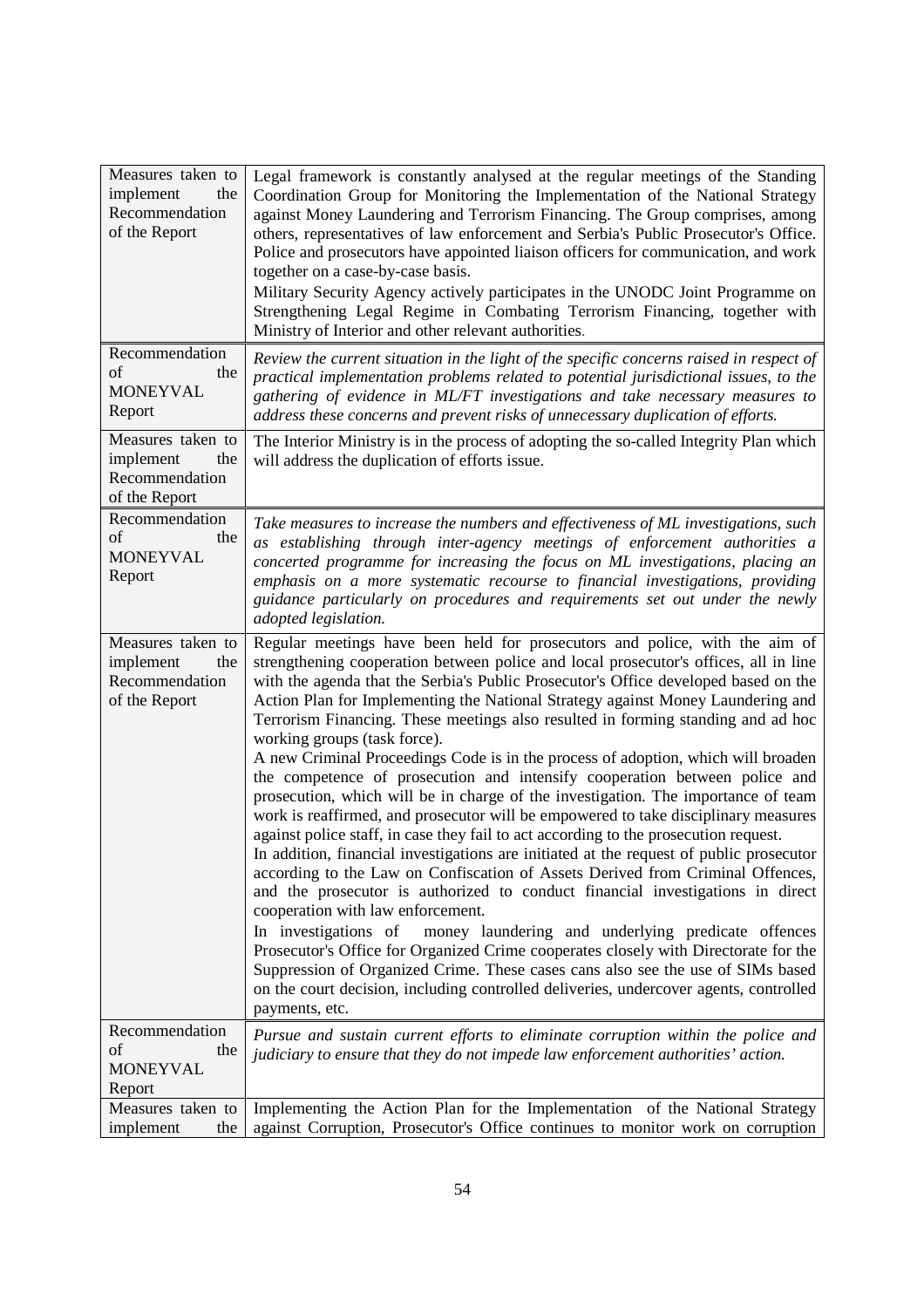| Recommendation            | cases, in line with the Program and Mandatory Instruction A. No.194/10 on                                                                                                                                                                                                                                                                                                                                                                |
|---------------------------|------------------------------------------------------------------------------------------------------------------------------------------------------------------------------------------------------------------------------------------------------------------------------------------------------------------------------------------------------------------------------------------------------------------------------------------|
| of the Report             | handling corruption cases.                                                                                                                                                                                                                                                                                                                                                                                                               |
|                           | According to the Program, all appellate prosecutor's offices and higher prosecutor's<br>offices in Belgrade, Novi Sad, Niš and Kragujevac formed Departments for Combat<br>against Corruption and Money Laundering, whereas all higher prosecutor's offices                                                                                                                                                                              |
|                           | appointed deputy public prosecutors specialized for corruption, and which are<br>points of contact with Serbia's Public Prosecutor's Office. Higher and basic<br>prosecutor's offices keep special records and directly notify Serbia's p's office on all                                                                                                                                                                                |
|                           | criminal reports that they receive. All prosecutor's offices are obliged to notify<br>Serbia P's office on all decisions in cases involving corruption. The decisions must<br>be reached by a panel in case of criminal report dismissal or abandonment of<br>prosecution, and it is compulsory that a public prosecutor be present when reaching                                                                                        |
|                           | the decision. Serbia's Public Prosecutor's Office must be provided with a copy of<br>first-instance court decision and the prosecutor's appeal<br>(if lodged), and<br>subsequently, second-instance court decision.                                                                                                                                                                                                                      |
|                           | The above said enables efficient monitoring and control of a prosecutor's work in<br>each single case, as well as professional expertise and assistance through advisory<br>opinions, suggestions and instructions to clarify problematic issues in certain cases,<br>with a special emphasis on consistent implementation of legal provisions on                                                                                        |
|                           | mandatory confiscation of assets derived through criminal offences. Throughout a<br>year cooperation is fostered through meetings with prosecutors and their deputies in<br>Serbia's Prosecutor's Office whenever complexity of a case requires it.                                                                                                                                                                                      |
|                           | These mechanisms ensured preventive side of Serbia Prosecutor's Office work,<br>which is reflected in well-foundness and valid rationale of court decisions. These<br>mechanisms also resulted in reactivating certain cases. after criminal report had<br>been dismissed. The aim of these activities is a more adequate protection of                                                                                                  |
|                           | professional integrity of prosecutors.<br>The Ministry of Interior formed a working group through the resolution from 27 of<br>October 2008 with assignments to coordinate implementation of recommendations<br>of National Strategy for fight against corruption, Action plan for carrying out the<br>National Strategy for fight against corruption and recommendations from group of<br>countries for fight against corruption GRECO. |
|                           | According to commitments that arrive from Action Plan, working group has made<br>Sector Action Plan of the Ministry of Interior which the minister of the Interior                                                                                                                                                                                                                                                                       |
|                           | carried out through an Act from 25 of December 2009. Activities that are about to<br>implement towards an aim of realization of recommendations from strategy,<br>persons who actualize all those activities, dead lines, possible issues, indicator of                                                                                                                                                                                  |
|                           | objects, as well as the necessary recourses for implementation of activities.                                                                                                                                                                                                                                                                                                                                                            |
| Recommendation            | Consideration should be given to amend the existing provisions so as to provide                                                                                                                                                                                                                                                                                                                                                          |
| of<br>the                 | competent authorities with the legal basis to use a wide range of special                                                                                                                                                                                                                                                                                                                                                                |
| <b>MONEYVAL</b><br>Report | investigative techniques when conducting ML or FT and underlying predicate<br>offences.                                                                                                                                                                                                                                                                                                                                                  |
| Measures taken to         | Public dispute on amendments on Law on Criminal Proceedings is in progress.                                                                                                                                                                                                                                                                                                                                                              |
| implement<br>the          | Measures for engagements of undercover agent and making simulated legal jobs                                                                                                                                                                                                                                                                                                                                                             |
| Recommendation            | based upon the Article 504 of the Law on Criminal Proceedings according to the                                                                                                                                                                                                                                                                                                                                                           |
| of the Report             | commend of the Investigative Judge to the Special Department of Higher Court in                                                                                                                                                                                                                                                                                                                                                          |
|                           | Belgrade are implemented for the first time and it gave result by arresting<br>organizers and members of two organized crime groups that operated on territories<br>of Belgrade and Novi Sad (KU 39/10 KU 40/10)                                                                                                                                                                                                                         |
|                           | Base upon the commend of the Investigative Judge to the Special Department of                                                                                                                                                                                                                                                                                                                                                            |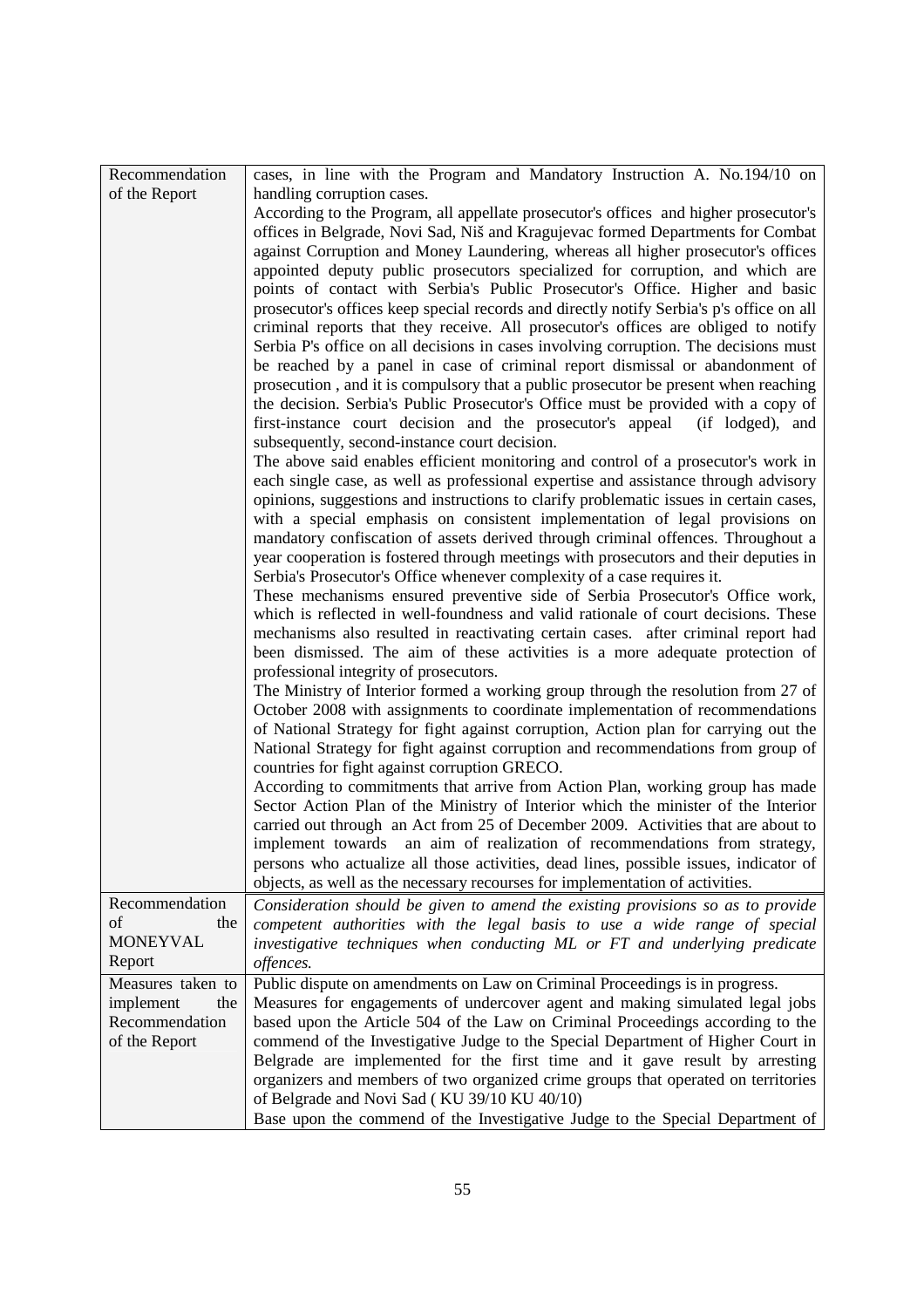|                                                                          | Higher Court in Belgrade the measures for surveillance and recording of telephone<br>and other communications or talks and optical recording of face are being<br>implemented.                                                                                                                                                                                                                                                                                                                                                                                                                                                                                                                                                                                                                                                                                                                                                                                                                                                                                                                                                                                                                                                                                                                                                                                                                                                                                                                                                                                                                                                                                                                                                                                                                                                                 |
|--------------------------------------------------------------------------|------------------------------------------------------------------------------------------------------------------------------------------------------------------------------------------------------------------------------------------------------------------------------------------------------------------------------------------------------------------------------------------------------------------------------------------------------------------------------------------------------------------------------------------------------------------------------------------------------------------------------------------------------------------------------------------------------------------------------------------------------------------------------------------------------------------------------------------------------------------------------------------------------------------------------------------------------------------------------------------------------------------------------------------------------------------------------------------------------------------------------------------------------------------------------------------------------------------------------------------------------------------------------------------------------------------------------------------------------------------------------------------------------------------------------------------------------------------------------------------------------------------------------------------------------------------------------------------------------------------------------------------------------------------------------------------------------------------------------------------------------------------------------------------------------------------------------------------------|
| Recommendation<br>of<br>the<br><b>MONEYVAL</b><br>Report                 | Consideration should be given to use mechanisms such as permanent or temporary<br>groups specialized in investigating the proceeds of crime.                                                                                                                                                                                                                                                                                                                                                                                                                                                                                                                                                                                                                                                                                                                                                                                                                                                                                                                                                                                                                                                                                                                                                                                                                                                                                                                                                                                                                                                                                                                                                                                                                                                                                                   |
| Measures taken to<br>implement<br>the<br>Recommendation<br>of the Report | Article 5 of the Law on Seizure and Confiscation of Proceeds from Crime<br>designates the authorities responsible for detection, confiscation and management of<br>proceeds from crime.<br>The authorities are as follows: public prosecutor, court, Financial Investigations<br>Unit within the Ministry of Interior and Asset Management Directorate. Financial<br>Investigations Unit is a specialized unit which detects proceeds from crime and<br>undertakes other activities, according to the Law. Law Amending the Law on<br>Organization and Jurisdiction of Government Authorities in Suppression of<br>Organized Crime from September 2009 ("Official Gazette of the Republic of<br>Serbia" No. 72/09) in its Article 2 broadens the competence of Prosecutor's Office<br>for Organized Crime, of Directorate for the Suppression of Organized Crime, and of<br>Special Departments within the Higher Court in Belgrade and Appellate Court in<br>Belgrade to include the criminal offences of aggravated corruption, international<br>terrorism, terrorism financing and money laundering. Article 2 of the Law shall read                                                                                                                                                                                                                                                                                                                                                                                                                                                                                                                                                                                                                                                                                                        |
|                                                                          | as follows:<br>Article 2                                                                                                                                                                                                                                                                                                                                                                                                                                                                                                                                                                                                                                                                                                                                                                                                                                                                                                                                                                                                                                                                                                                                                                                                                                                                                                                                                                                                                                                                                                                                                                                                                                                                                                                                                                                                                       |
|                                                                          | "This Law is applied so as to detect, prosecute and indict for:<br>1) criminal offences of organized crime,<br>2) criminal offences against constitutional order and security of the Republic of<br>Serbia (Articles 310 through 312 of the Criminal Code),<br>3) criminal offences by abuse of office (Articles 359, 366, 367 and 368 of the<br>Criminal Code), when an offender, that is, a person receiving the bribe, an official<br>or a responsible person holding public office based on the election, appointment, or<br>appointment by the National Assembly, the Government, the High Judicial Council,<br>or the State Prosecutorial Council,<br>4) criminal offence of the abuse of office (Article 359, paragraph 3 of the<br>Criminal Code), when the value of the acquired material gain exceeds the amount of<br>200,000,000 Dinars,<br>5) criminal offence of the international terrorism and the criminal offence of<br>financing terrorism (Articles 391 and 393 of the Criminal Code),<br>6) criminal offence of money laundering (Article 231 of the Criminal Code), if<br>the property which is the object of money laundering originates from the criminal<br>offences from the items 1), 3), 4) and 5) of this Article,<br>7) criminal offences against government authorities (Article 322, paragraphs 3<br>and 4 and Article 323, paragraphs 3 and 4 of the Criminal Code) and criminal<br>offences against judiciary (Articles 333 and 335, Article 336, paragraphs 1, 2 and 4,<br>and Articles 336b, 337 and 339 of the Criminal Code), if they are perpetrated under<br>the criminal offences in the items 1) through 6) of this Article.".<br>Military Security Agency is authorized to use special investigative means and<br>techniques by the order of court for the purposes of detecting, investigating and |
|                                                                          | documenting criminal offences of money laundering and terrorism financing; the<br>evidence gathered in this way is fully admissible at court.                                                                                                                                                                                                                                                                                                                                                                                                                                                                                                                                                                                                                                                                                                                                                                                                                                                                                                                                                                                                                                                                                                                                                                                                                                                                                                                                                                                                                                                                                                                                                                                                                                                                                                  |
| Recommendation                                                           | Consider conducting joint reviews of ML and FT methods, techniques and trends                                                                                                                                                                                                                                                                                                                                                                                                                                                                                                                                                                                                                                                                                                                                                                                                                                                                                                                                                                                                                                                                                                                                                                                                                                                                                                                                                                                                                                                                                                                                                                                                                                                                                                                                                                  |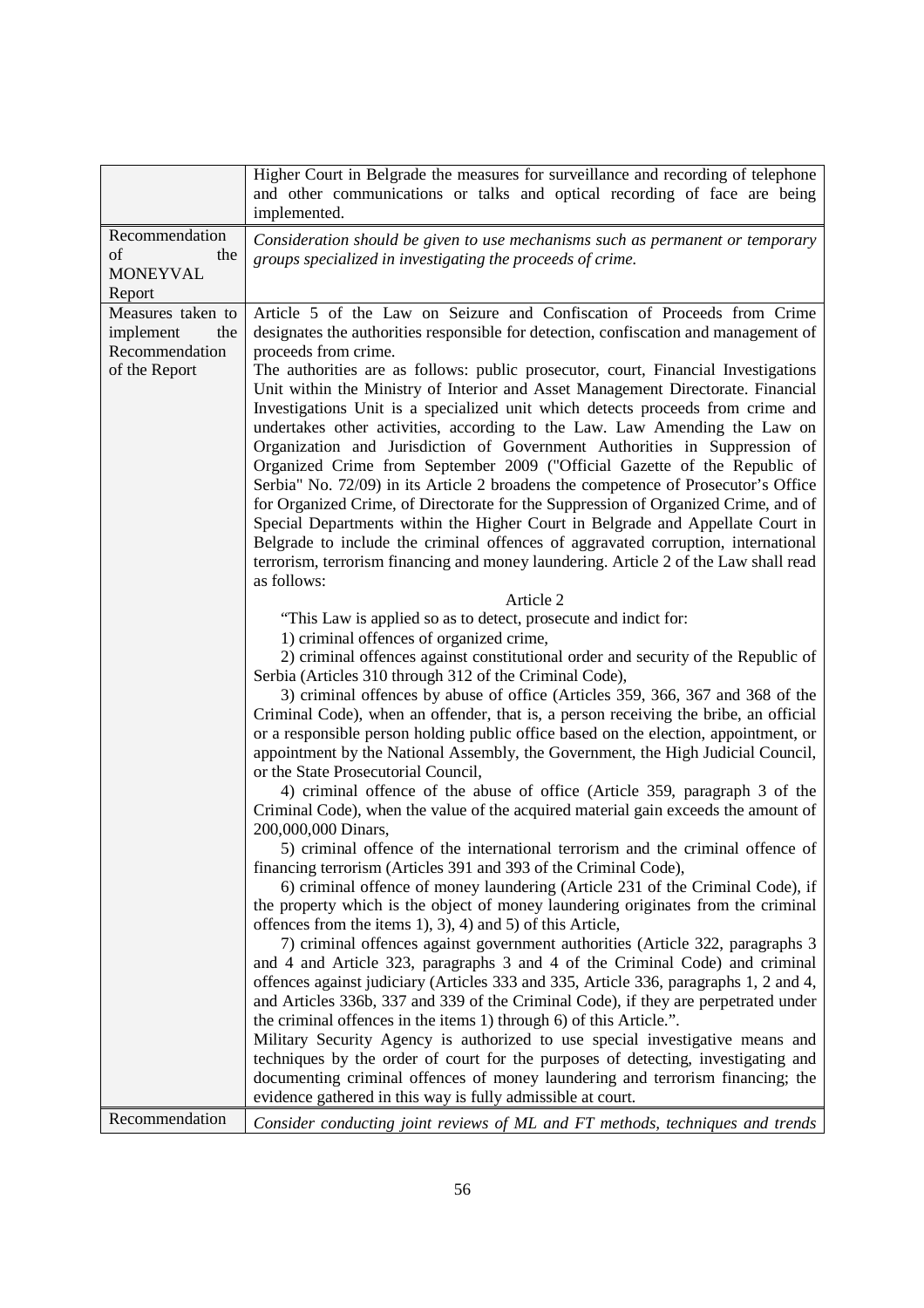| of<br>the<br><b>MONEYVAL</b><br>Report                                   | with law enforcement bodies, the APML and other competent authorities on a<br>regular inter-agency basis and disseminating the results of such reviews.                                                                                                                                                                                                                                                                                                                                                                                                                                                                                                                             |
|--------------------------------------------------------------------------|-------------------------------------------------------------------------------------------------------------------------------------------------------------------------------------------------------------------------------------------------------------------------------------------------------------------------------------------------------------------------------------------------------------------------------------------------------------------------------------------------------------------------------------------------------------------------------------------------------------------------------------------------------------------------------------|
| Measures taken to<br>implement<br>the<br>Recommendation<br>of the Report | The work of the Department for Combat against Corruption is based on<br>specialization and centralization in establishing communication and coordination<br>between specialized departments, on intensive information exchange and<br>consultation that the Serbia's Public Prosecutor's Office has on a regular basis with<br>all prosecutors, and also with other state authorities.<br>Military Security Agency has intensified activities to establish efficient and<br>functional cooperation with Security Information Agency, Ministry of Interior,<br>APML and other relevant authorities. When necessary, operational and analytical<br>task forces can be formed quickly. |
| (Other)<br>changes<br>the<br>last<br>since<br>evaluation                 |                                                                                                                                                                                                                                                                                                                                                                                                                                                                                                                                                                                                                                                                                     |

| Recommendation 30 (Resources, integrity, and training)                   |                                                                                                                                                                                                                                                                                                                                                                                                                                                                                                                                                                                                                                                                                                                                                                                                                                                                                                            |
|--------------------------------------------------------------------------|------------------------------------------------------------------------------------------------------------------------------------------------------------------------------------------------------------------------------------------------------------------------------------------------------------------------------------------------------------------------------------------------------------------------------------------------------------------------------------------------------------------------------------------------------------------------------------------------------------------------------------------------------------------------------------------------------------------------------------------------------------------------------------------------------------------------------------------------------------------------------------------------------------|
| <b>Rating: Partially compliant</b>                                       |                                                                                                                                                                                                                                                                                                                                                                                                                                                                                                                                                                                                                                                                                                                                                                                                                                                                                                            |
| Recommendation<br>of<br>the<br><b>MONEYVAL</b><br>Report                 | Additional measures should be taken by the authorities to adequately staff the<br>APML as well as provide to them with adequate offices, technical resources and<br>equipment.                                                                                                                                                                                                                                                                                                                                                                                                                                                                                                                                                                                                                                                                                                                             |
| Measures taken to<br>implement<br>the<br>Recommendation<br>of the Report | The APML has a plan and strategy to enhance business premises, equipment, and<br>staff. According to the most recent draft amendments to the AML/CFT Law, the<br>APML will be charged with supervising certain obliged entities, such as<br>accountants, auditors, etc. The APML is therefore planning to increase the current<br>number of staff by 10 more employees, and to set up an additional department,<br>namely the Supervision Department. The APML has taken all necessary formal<br>steps to provide adequate premises, but it will need support from other competent<br>Authorities so as to strengthen technical capabilities.                                                                                                                                                                                                                                                              |
| Recommendation<br>of<br>the<br><b>MONEYVAL</b><br>Report                 | Internal training programs would need to be tailored, to ensure that APML staff,<br>including newly recruited staff, receives specialised and on-going training suited to<br>their responsibilities. Such training could include in particular analyst training,<br>training on specialised products, trend and typologies, IT and software training.                                                                                                                                                                                                                                                                                                                                                                                                                                                                                                                                                      |
| Measures taken to<br>implement<br>the<br>Recommendation<br>of the Report | The APML staff is regularly trained though trainings and seminars:<br>2-4 November 2009, study visit to FIU of Slovakia, transposition of acquis<br>communautaire.<br>9-12 November 2009, seminar on financial intelligence analysis<br>16-20 November 2009, Typologies in money laundering through insurance, held in<br>Cipar organized by Council of Europe<br>23-25 February 2010, Workshop on integrity of the Customs, held in Belgrade,<br>organized by Custom Administration<br>15 March 2010, Seminar on organization of games of chance<br>14-15 January 2010, study visit to FIU Netherlands, topic: Prevention of terrorism<br>financing<br>28-30 April and 10-11 May 2010, Belgrade, Serbia, Seminar on Illegal Migrations,<br>16-17 June, Strasbourg, France, Training Seminar about the Warsaw Convention<br>28-29 June, Zagreb, Croatia, Seminar on the role of auditors in AML and CFT in |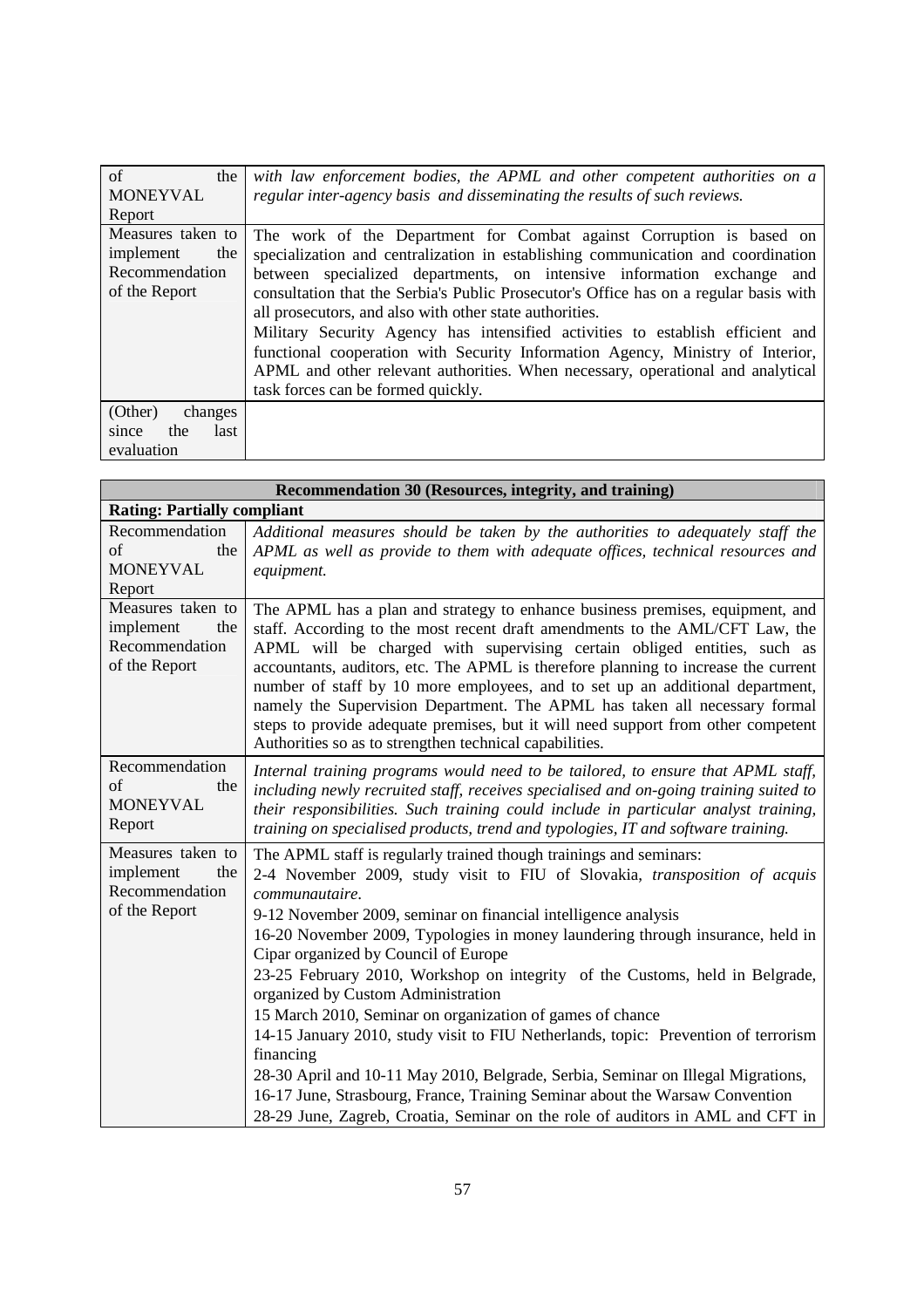|                                                                          | the organization of Zagreb school of economy and management.<br>12-16 July, Andorra, Training Seminar for MONEYVAL Evaluators, Council of<br>Europe;<br>September 2010, I2 Analyst's Notebook 8 training<br>International workshop Cooperation between FIUs and Judicial Authorities in<br>Combat against Money Laundering and Confiscation of Criminal Assets, organized<br>by Swiss and Italian Government and IMF in Siracusa, in October 2010;<br>October 2010, Financial analysis workshop for FIUs - Joint Vienna Institute<br>organized by IMF-Egmont Group IT;                                                                                                                                                                                                                                                                                                                                                                                                                                                                                                                                                                                                                                                                                                                                                                                                                                                                                                                                                                                                                                                                                                                                                                                                                                                                                                                                                                                                                                                                                                                                                                                                                                                                                                                                                                                                                                                                                                                                                                                                                                                                                                                                 |
|--------------------------------------------------------------------------|--------------------------------------------------------------------------------------------------------------------------------------------------------------------------------------------------------------------------------------------------------------------------------------------------------------------------------------------------------------------------------------------------------------------------------------------------------------------------------------------------------------------------------------------------------------------------------------------------------------------------------------------------------------------------------------------------------------------------------------------------------------------------------------------------------------------------------------------------------------------------------------------------------------------------------------------------------------------------------------------------------------------------------------------------------------------------------------------------------------------------------------------------------------------------------------------------------------------------------------------------------------------------------------------------------------------------------------------------------------------------------------------------------------------------------------------------------------------------------------------------------------------------------------------------------------------------------------------------------------------------------------------------------------------------------------------------------------------------------------------------------------------------------------------------------------------------------------------------------------------------------------------------------------------------------------------------------------------------------------------------------------------------------------------------------------------------------------------------------------------------------------------------------------------------------------------------------------------------------------------------------------------------------------------------------------------------------------------------------------------------------------------------------------------------------------------------------------------------------------------------------------------------------------------------------------------------------------------------------------------------------------------------------------------------------------------------------|
| Recommendation<br>of<br>the<br><b>MONEYVAL</b><br>Report                 | Review the existing legal framework and amend it, in the light of the issues of<br>concern highlighted in the report, to ensure that adequate requirements are set out<br>clearly for law enforcement and prosecution services, including specialised<br>services, enabling them to maintain high professional standards, including high<br>integrity and that the staff are appropriately skilled                                                                                                                                                                                                                                                                                                                                                                                                                                                                                                                                                                                                                                                                                                                                                                                                                                                                                                                                                                                                                                                                                                                                                                                                                                                                                                                                                                                                                                                                                                                                                                                                                                                                                                                                                                                                                                                                                                                                                                                                                                                                                                                                                                                                                                                                                                     |
| Measures taken to<br>implement<br>the<br>Recommendation<br>of the Report | In the period between 1 June 2009 and 1 November 2010 Judicial Training<br>Academy organized following seminars on combat against organized crime and<br>money laundering within the regular annual training curriculum:<br>Measures in Combat against Corruption and Money Laundering<br>Seminars for judges and prosecutors of district and municipality courts. There were<br>a total of 21 seminars with 522 participants attending. The seminar addressed the<br>issues of measures taken against money laundering and corruption, international<br>standards and what Serbia is required to do in combating these phenomena.<br>Money Laundering and Terrorism<br>Seminars organized for district court judges, prosecutors, Directorate for<br>Combating Organized Crime and the Administration for the Prevention of Money<br>Laundering. There were 7 seminars with 134 participants attending.<br>Challenges and Success Cases in Combat against Money Laundering and<br>Corruption in Serbia and abroad<br>Seminars were organized for investigative judges, prosecutors and police staff.<br>There were 6 three-day seminars on this topic. The speakers were prosecutors and<br>police staff both from Serbia and USA. There were 184 participants at these<br>seminars.<br>In 2010 Serbia's Public Prosecutor's Office and the Office of Resident Legal<br>Advisor of US Embassy organized seminars Gathering and Analysing Evidence in<br>Corruption Cases at Zlatibor, in Belgrade, Novi Sad, Niš and Kragujevac. The<br>seminars gathered together representatives of relevant state authorities in order to<br>promote team work and professional expertise of other state authorities which are<br>by law obliged to cooperate with prosecutor's office (Tax Administration, Customs<br>Administration, National Bank of Serbia, Administration for the Prevention of<br>Money Laundering, Privatization Agency, Administration for Public Procurement,<br>Budget Inspection and Auditing, Anti-Corruption Agency and Competition<br>Committee).<br>A representative of AML and Anti-Corruption Department of Serbia's Public<br>Prosecutor's Office participated at an international conference Strengthening<br>Cooperation in Combat against Corruption in Eastern Europe and Central Asia,<br>organized by the World Bank in Ankara, 28.09-01.10.2010.<br>A representative of Serbia's Public Prosecutor's Office participated at an<br>international workshop Cooperation between FIUs and Judicial Authorities in<br>Combat against Money Laundering and Confiscation of Criminal Assets, organized<br>by Swiss and Italian Government and IMF in Siracusa, 04.10-08.10.2010. |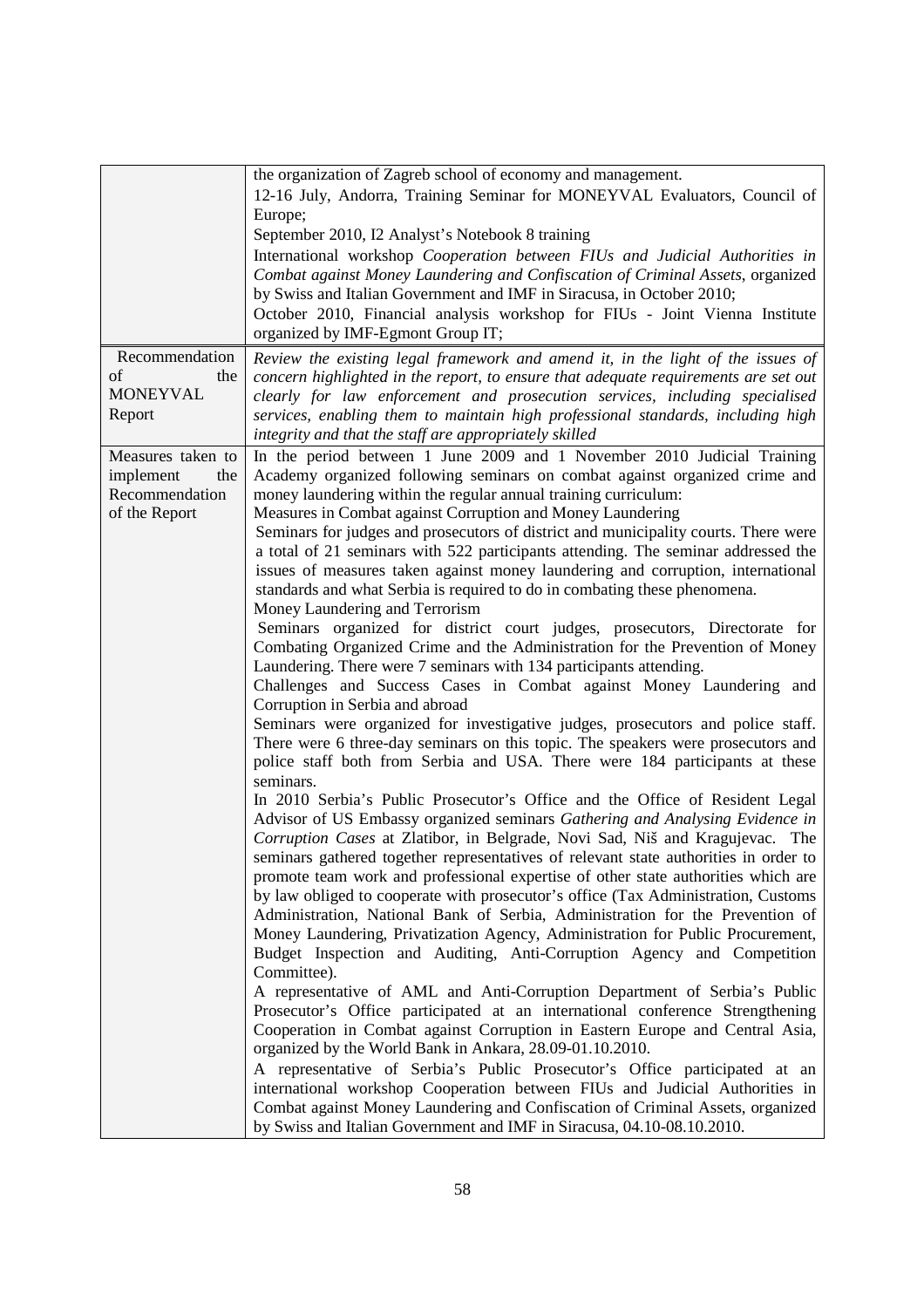| Recommendation<br>of<br>the<br><b>MONEYVAL</b><br>Report                 | Review the Tax Police's structure and adequacy of financial, human and technical<br>resources, as well as the requirements regarding professional standards, integrity<br>and skills.                                                                                                                                                                                                                                                                                                                                                                                                                                                                                                                                                                                                                                                                                                                                                                                                                                                                                                                                                                                                                                                                                                                                                                                                                                                                                                                                                                                                                                                                                                                                                                                                                                                                                                                                                                                                                                                                                                            |
|--------------------------------------------------------------------------|--------------------------------------------------------------------------------------------------------------------------------------------------------------------------------------------------------------------------------------------------------------------------------------------------------------------------------------------------------------------------------------------------------------------------------------------------------------------------------------------------------------------------------------------------------------------------------------------------------------------------------------------------------------------------------------------------------------------------------------------------------------------------------------------------------------------------------------------------------------------------------------------------------------------------------------------------------------------------------------------------------------------------------------------------------------------------------------------------------------------------------------------------------------------------------------------------------------------------------------------------------------------------------------------------------------------------------------------------------------------------------------------------------------------------------------------------------------------------------------------------------------------------------------------------------------------------------------------------------------------------------------------------------------------------------------------------------------------------------------------------------------------------------------------------------------------------------------------------------------------------------------------------------------------------------------------------------------------------------------------------------------------------------------------------------------------------------------------------|
| Measures taken to<br>implement<br>the<br>Recommendation<br>of the Report | It has been observed that supervision system for some obligors (accountants and<br>providers of tax advisory services) failed to bring effective results. Therefore the<br>Law amending the AML/CFT Law defined the APML as a supervisory authority for<br>the obligors above in terms of AML/CFT Law provisions.                                                                                                                                                                                                                                                                                                                                                                                                                                                                                                                                                                                                                                                                                                                                                                                                                                                                                                                                                                                                                                                                                                                                                                                                                                                                                                                                                                                                                                                                                                                                                                                                                                                                                                                                                                                |
| Recommendation<br>of<br>the<br><b>MONEYVAL</b><br>Report                 | Take all necessary legislative and other measures to ensure that the Financial<br>Investigation Unit within the Ministry of Interior is adequately structured, funded<br>and staffed in order to become operational as soon as possible.                                                                                                                                                                                                                                                                                                                                                                                                                                                                                                                                                                                                                                                                                                                                                                                                                                                                                                                                                                                                                                                                                                                                                                                                                                                                                                                                                                                                                                                                                                                                                                                                                                                                                                                                                                                                                                                         |
| Measures taken to<br>implement<br>the<br>Recommendation<br>of the Report | According to the Law on seizure and confiscation of the proceeds from crime, the<br>Unit for Financial Investigations was formed on 1 of June 2009 under the Ministry<br>of Interior, General Police Directorate, Criminal Investigations Directorate, Service<br>for Fight Against Organized Crime.<br>Thirty three (33) police officers are currently working in the Unit for Financial<br>Investigations. Twenty nine (29) police officers graduated from Faculty of Law or<br>Faculty of Economics, while four (4) employees carry out administrative affairs<br>having High school degree. The Headquarters of Unit for Financial Investigations<br>is in Belgrade, where seventeen (17) police officers work while the other twelve<br>(12) work in Sections formed in bigger regional centers in Serbia.<br>In its previous work on implementation of financial investigations and based upon<br>final judgments, untill now one $(1)$ apartment and one lot $(1)$ in Belgrade have been<br>permanently confiscated.<br>After the completion of financial investigations, based upon the decisions of the<br>Court, the following property has been temporally confiscated:<br>Fifty (50) houses and apartments<br>$\overline{\phantom{0}}$<br>$Six (6)$ garages<br>$\overline{\phantom{a}}$<br>Two $(2)$ business premises<br>Fifty one (51) vehicles<br>941.124 €<br>1.828.500 dinars<br>287.000 shares and<br>Three $(3)$ hectares, fifty six $(56)$ acres, thirty six $(36)$ m2 of land area<br>Based upon the decisions of competent authorities and based upon financial<br>investigation that was carried out, temporary prohibition of disposal has been<br>pronounced for the following property:<br>Seventy two (72) houses and apartments<br>Five $(5)$ garages<br>$\overline{\phantom{m}}$<br>Four (4) business premises<br>Thirty nine (39) vehicles<br>$8.964.340 \in$<br>77.016.538 dinars<br>5.792 \$<br>1.714.026 shares<br>17.520 bonds<br>Four $(4)$ safes<br>legal and natural persons' land area of seven hundred and seventeen (717)<br>hectares, eighty (80) acres |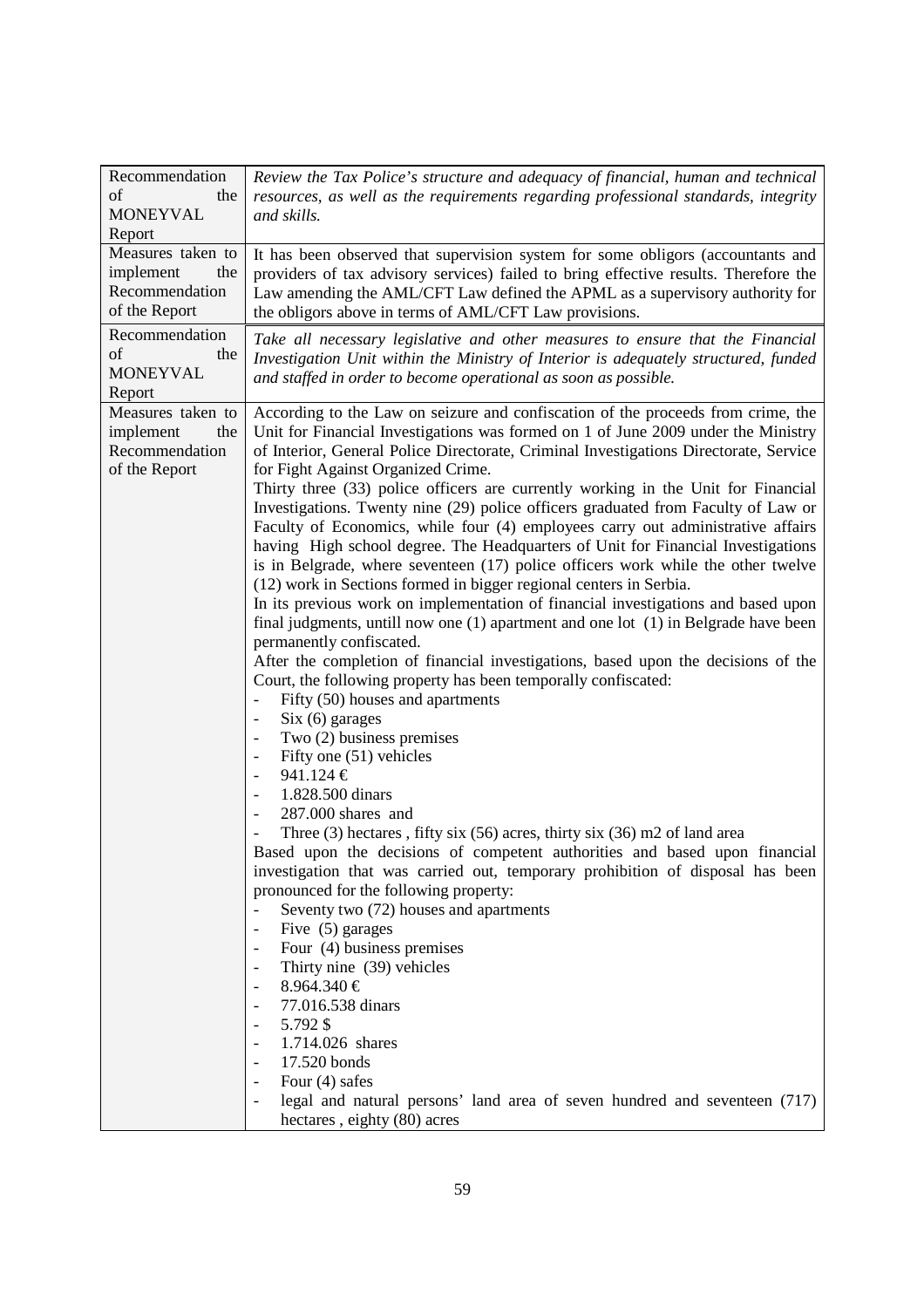| Recommendation                     | Additional resources (human, premises, equipment, etc) should be allocated to the                                                                            |
|------------------------------------|--------------------------------------------------------------------------------------------------------------------------------------------------------------|
| of<br>the                          | over-worked public prosecutor and police services so that they can fully and                                                                                 |
| <b>MONEYVAL</b>                    | effectively performs their functions.                                                                                                                        |
| Report                             |                                                                                                                                                              |
| Measures taken to                  | Newly established Appelate Prosecutor's Offices, which became operational on 1                                                                               |
| the<br>implement                   | are adequately staffed – namely, money laundering cases are<br>January 2010,                                                                                 |
| Recommendation                     | prosecuted by five (5) prosecutors in Belgrade, by three (3) prosecutors in Novi Sad                                                                         |
| of the Report                      | and Kragujevac each and by one (1) prosecutor in Niš. There are three deputy                                                                                 |
|                                    | prosecutors competent for money laundering cases at the level of State Prosecutor's<br>Office.                                                               |
|                                    | All prosecutors have got networked mobile phones. Computer networking is                                                                                     |
|                                    | planned in near future.                                                                                                                                      |
|                                    | The new Criminal Proceedings Code, the adoption of which is expected until the                                                                               |
|                                    | end of 2010, provides for a prosecutor-led investigation, which will certainly                                                                               |
|                                    | require additional human resources, premises and equipment.                                                                                                  |
| Recommendation                     | Consistent with a more proactive approach to the detection and exposure of the                                                                               |
| of<br>the                          | various forms of ML, take measures to ensure a greater specialisation of police                                                                              |
| <b>MONEYVAL</b>                    | officers, prosecutors and judges in financial crime and ML cases and improve                                                                                 |
| Report                             | prosecutorial AML/CFT expertise. The recommendations formulated in the                                                                                       |
|                                    | National Strategy regarding training should be implemented speedily.                                                                                         |
| Measures taken to                  | There is a section for suppression of money laundering under the Ministry of<br>Interior. Police officers carry out only and specific areas concerning money |
| implement<br>the<br>Recommendation | laundering and they are narrowly specialized only for that area. Currently, these                                                                            |
| of the Report                      | jobs are being carried out by seven police officers in abovementioned section. The                                                                           |
|                                    | rest of the police officers that work on affairs concerning suppression of commercial                                                                        |
|                                    | crime also work on affairs concerning money laundering, it depends on the case                                                                               |
|                                    | itself. They also passed the training in the area of suppression of money laundering.                                                                        |
|                                    | The abovementioned section provides expert help, when it is necessary.                                                                                       |
| Recommendation                     | requirements providing for professional standards (including<br>Establish                                                                                    |
| of<br>the                          | confidentiality and integrity requirements), and expertise/skills of the staff of                                                                            |
| <b>MONEYVAL</b>                    | supervisory bodies involved in the supervision of the AML/CFT Law (for the                                                                                   |
| Report                             | Securities Commission <sup>8</sup> , the Bar Association, the Chamber of Certified Auditors).                                                                |
| Measures taken to                  | Article 237. of the Law on the market of securities and other financial instruments                                                                          |
| implement<br>the                   | stipulates:                                                                                                                                                  |
| Recommendation                     | The president and the members of the Commission shall be obliged to act with                                                                                 |
| of the Report                      | expertise, conscientiously and impartially in performing their duties. The president                                                                         |
|                                    | and the members of the Commission shall not jeopardize the autonomy in enacting                                                                              |
|                                    | their decisions, as well as the autonomy of the Commission. Any person, agency or                                                                            |
|                                    | organization shall not undertake any action to influence the autonomy in operation                                                                           |
|                                    | and decision-making of the Commission or any of its members. Any person, agency                                                                              |
|                                    | or organization shall not take actions that are foreseen by law as the competence of                                                                         |
|                                    | the Commission, unless otherwise stipulated by law.                                                                                                          |
| Recommendation                     | Ensure adequate, relevant, and regular training for combating ML and FT                                                                                      |
| οf<br>the                          | throughout all supervisory bodies involved in the supervision of the AML/CFT Law.                                                                            |
| <b>MONEYVAL</b>                    |                                                                                                                                                              |
| Report                             |                                                                                                                                                              |

<sup>&</sup>lt;sup>8</sup> The Securities Commission has provided some information on the requirements to professional standards and expertise/ skills of the staff, but not on those to confidentiality and integrity.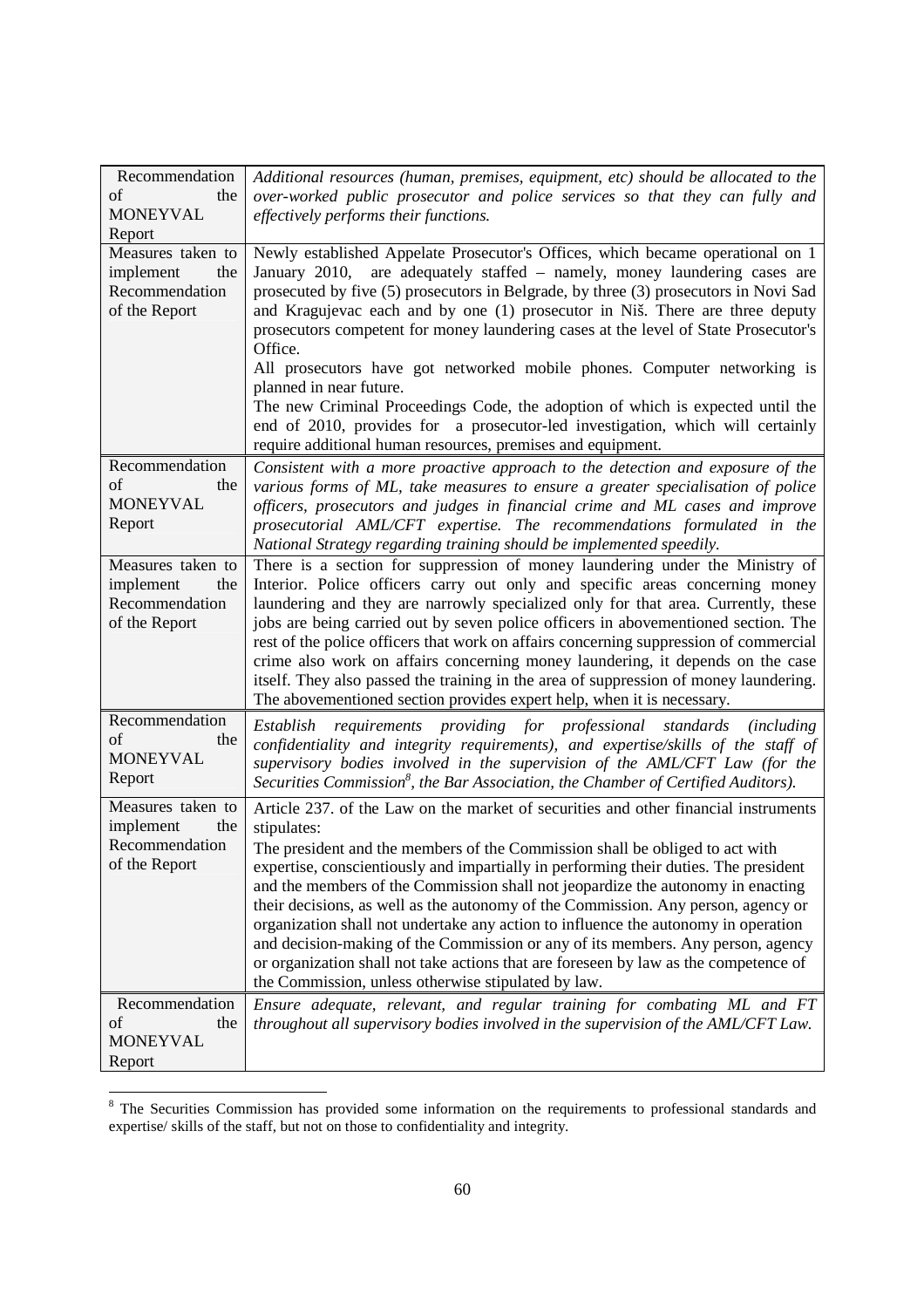| Measures taken to | Since last on-site visit of MONEYVAL Committee, National Bank of Serbia                                                                                 |
|-------------------|---------------------------------------------------------------------------------------------------------------------------------------------------------|
| implement<br>the  | employees have attended to the following seminars:                                                                                                      |
| Recommendation    |                                                                                                                                                         |
| of the Report     | <b>NBS - BANK SUPERVISION</b>                                                                                                                           |
|                   | 1. Combating Money Laundering Terrorism Financing and misuse of payment                                                                                 |
|                   | system, international developments and national perspectives, Banca                                                                                     |
|                   | d'Italia, Rome; (1 employee)                                                                                                                            |
|                   | 2. Fight against Money laundering, Banque de France, Paris; (1 employee)                                                                                |
|                   | 3. Expert seminar "Financial Investigations" OSCE, Belgrade; (3 employees)                                                                              |
|                   | 4. Anti Money Laundering and its Impact in the Financial Sector, OSCE,                                                                                  |
|                   | Belgrade; (10 employees)                                                                                                                                |
|                   | 5. Seminar on supervision of AML/CFT, Central bank of Slovenia, Ljubljana,                                                                              |
|                   | Slovenia (2 employees)                                                                                                                                  |
|                   | Seminar on FT, OSCE – Mission to Serbia, Belgrade, (2 employees)<br>6.                                                                                  |
|                   | 7. Seminar on FT, OSCE, Association of Serbian Banks, Belgrade (2                                                                                       |
|                   | employees)                                                                                                                                              |
|                   |                                                                                                                                                         |
|                   | <b>NBS – INSURANCE SUPERVISION</b>                                                                                                                      |
|                   | 1. "AML/CFT Course on Financial Supervision and risk based approach",                                                                                   |
|                   | IMF Institute, Vienna, 25-29. May 2009, (2 employees)                                                                                                   |
|                   | 2. "Regional Seminar on Selected Insurance Core Principles for Supervisors                                                                              |
|                   | from Central and Eastern Europe, and Central Asia and Transcaucasia",                                                                                   |
|                   | FSI, Vienna, 20-24. April 2009 (one of the topics was the - Anti-Money                                                                                  |
|                   | Laundering, Combating the Financing of Terrorism and Insurance) (1                                                                                      |
|                   | employee)                                                                                                                                               |
|                   | After attended seminars participants make presentation for all other employees who                                                                      |
|                   | conduct on-site supervisions on AML/CFT issues.                                                                                                         |
|                   | - Through the Resolution of the Minister of Interior from 24 of March 2010, was                                                                         |
|                   | form a working group for making and implementation of Sector Action Plan for                                                                            |
|                   | prevention of money laundering and financing of terrorism with assignment to make                                                                       |
|                   |                                                                                                                                                         |
|                   |                                                                                                                                                         |
|                   | and, after the adoption, to monitor the implementation of Action Plan on the level                                                                      |
|                   | of the Ministry of Interior with relations to assignments on legislative, institutional                                                                 |
|                   | and operational level and on the level of professional training and improvement,                                                                        |
|                   | envisaged by this Plan. According to the abovementioned assignment, working                                                                             |
|                   | group has made Sector Action Plan for implementation of National Strategy for                                                                           |
|                   | fight against money laundering and financing of terrorism and it is singed and<br>adopted on 27 of July 2010.                                           |
|                   | With relations to the recommendations of Action Plan concerning professional                                                                            |
|                   | training and improvement, it was formed working group of representatives from                                                                           |
|                   | Department for vocational education, training, improvement and science and                                                                              |
|                   | representatives from Criminal Investigations Directorate with assignment to analyze                                                                     |
|                   | educational needs for training, to establish methodology of professional training, to                                                                   |
|                   | assess capacity for training. Making of Plan and program for specialized training is                                                                    |
|                   | in progress, as well as the suggestions of thematic parts that are going to be part of                                                                  |
|                   | annual Program of professional training and improvement of police officers of the                                                                       |
|                   | Ministry of Interior, as well as the curriculum of specialized courses.                                                                                 |
|                   | Also, during 2010, police officers of the Ministry of Interior, Criminal                                                                                |
|                   | Investigations Directorate and Service for Fight Against Organized Crime attended                                                                       |
|                   | of international seminars concerning fight against money<br>bigger number<br>laundering and financing of terrorism (organized by DEA, in Dubrovnik, May |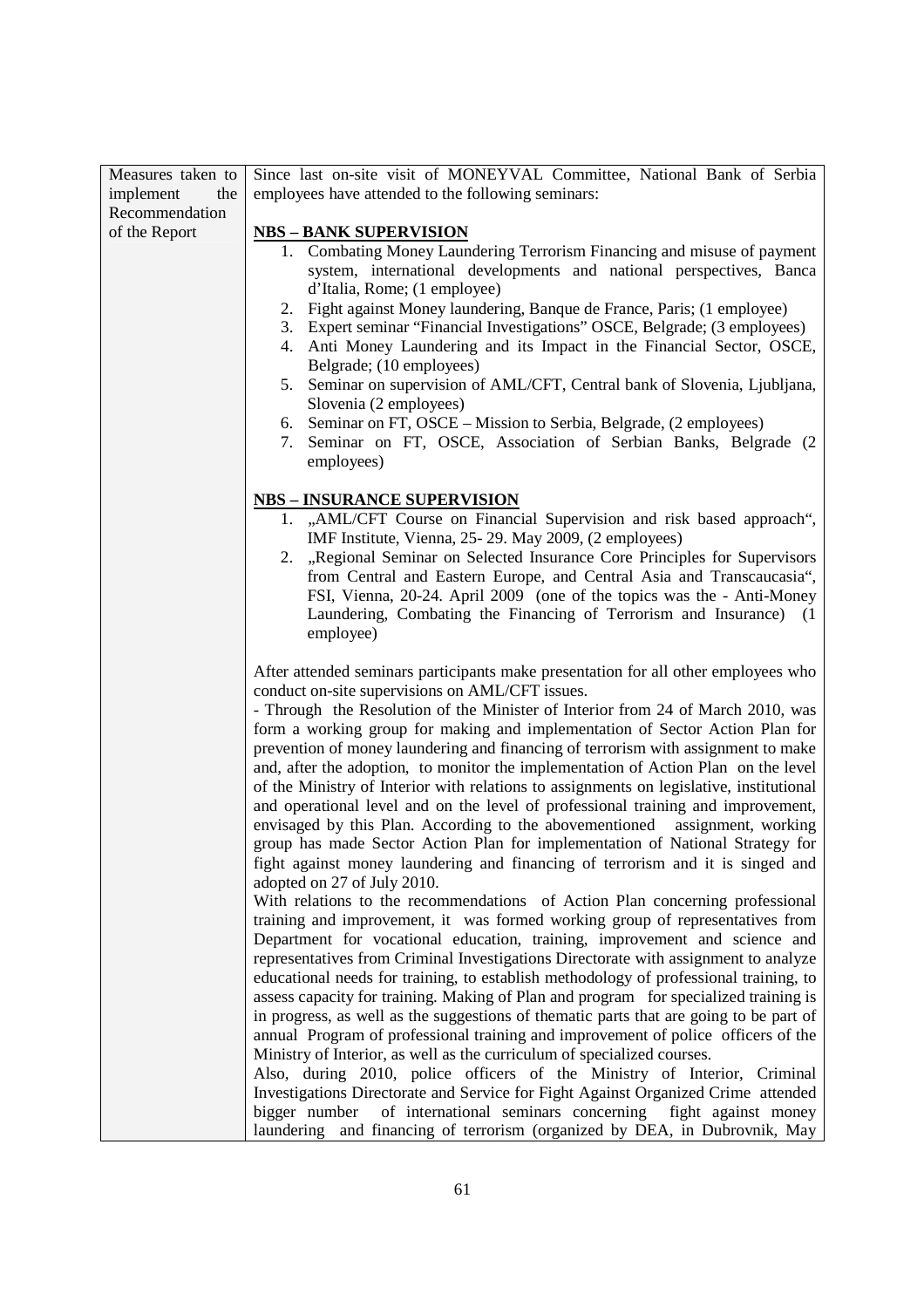|                                                                          | 2010, organized by OSCE, Vienna, from 11 of June until 14 of June 2010,<br>organized by CIA- USA Embassy to Belgrade from 13 of September until 17 of<br>September 2010 etc.)                                                                                                                                                                                                                                                                                                                                                                                                                                                                                                                                                                                                                                                                                                                                                                                                                                                                                                                                                              |
|--------------------------------------------------------------------------|--------------------------------------------------------------------------------------------------------------------------------------------------------------------------------------------------------------------------------------------------------------------------------------------------------------------------------------------------------------------------------------------------------------------------------------------------------------------------------------------------------------------------------------------------------------------------------------------------------------------------------------------------------------------------------------------------------------------------------------------------------------------------------------------------------------------------------------------------------------------------------------------------------------------------------------------------------------------------------------------------------------------------------------------------------------------------------------------------------------------------------------------|
| Recommendation<br>of<br>the<br><b>MONEYVAL</b><br>Report                 | The Serbian authorities should satisfy themselves that there are adequate resources<br>allocated to set up and maintain the AML/CFT system on the policy level and that<br>policy makers are appropriately skilled and provided with relevant training.                                                                                                                                                                                                                                                                                                                                                                                                                                                                                                                                                                                                                                                                                                                                                                                                                                                                                    |
| Measures taken to<br>implement<br>the<br>Recommendation<br>of the Report | Serbian AML/CFT system is constantly reviewing, encouraged by new AML/CFT<br>developments (as reported by Serbian experts participating in various AML/CFT<br>forums, most notably MONEYVAL, and other FATF-style regional bodies) and<br>emerging ML/TF threats (as recognised by local and international experts, and<br>operative staff). State bodies are focusing on AML/CFT issues and have already set<br>up units (Police AML Unit) or designated staff to follow ML/TF specifically. No<br>special allocation of resources in the budgets of specific state bodies have been<br>made, mostly due to the global financial crisis which has caused restrictions and<br>postponing of some measures in this area. Therefore, training of relevant policy<br>makers are currently carried out mostly through ad-hoc training, study visits, and<br>working meetings. This is expected to improve with the implementation of a<br>comprehensive 2.4 million Euros AML/CFT project, planned to start in late 2010<br>and funded mostly by the EU with the Council of Europe as the implementing<br>agency.                              |
| Recommendation<br>of<br>the<br><b>MONEYVAL</b><br>Report                 | <b>Serbian</b><br><i>authorities</i><br>that the competent<br>should<br>ensure<br><i>authorities for</i><br>sending/receiving mutual legal assistance/extradition requests are adequately<br>structured, funded, staffed to fully and effectively perform their functions.                                                                                                                                                                                                                                                                                                                                                                                                                                                                                                                                                                                                                                                                                                                                                                                                                                                                 |
| Measures taken to<br>implement<br>the<br>Recommendation<br>of the Report | With the aim of meeting this recommendation, the new job systematisation of the<br>Ministry of Justice, which was adopted in Government's Conclusion 05 No. 110-<br>5297/2010 of 22/08/2010, the Mutual Legal Assistance Department was divided in<br>two Sections – Section for Mutual Legal Assistance in Criminal Matters and Section<br>for International Legal Assistance in civil Matters. In this manner, specialisation of<br>employees for mutual legal assistance in criminal and legal matters was made,<br>thereby increasing the efficiency and timely performance to a considerable extent.<br>Also, we should bear in mind that certain forms of mutual legal assistance in<br>criminal matters are realised by the court and prosecutors' offices directly, through<br>multilateral international instruments. Special Prosecutor's Office for Organised<br>Crime entered into bilateral agreements providing for direct communication<br>between prosecutors' offices.<br>Sections for mutual legal assistance employ a total of 15 employees, which makes<br>about 21% of the total number of employees at the Ministry. |
| Recommendation<br>οf<br>the<br><b>MONEYVAL</b><br>Report                 | Serbian authorities should review existing technical resources available and take<br>appropriate measures to ensure that proper technical means and equipment (e.g.<br>ICT equipment, equipment for video/telephone conference, technical means<br>required for special investigative measures) are available for competent authorities<br>enabling them to adequately respond to mutual legal assistance requests.                                                                                                                                                                                                                                                                                                                                                                                                                                                                                                                                                                                                                                                                                                                        |
| Measures taken to<br>the<br>implement<br>Recommendation<br>of the Report | There is equipment for maintenance of video conferences in the Department for<br>International Police Cooperation under the Ministry of Interior. This equipment was<br>donated under the Project of SECI Center and it is at disposal to the Police,<br>Prosecutor's Offices and Courts.                                                                                                                                                                                                                                                                                                                                                                                                                                                                                                                                                                                                                                                                                                                                                                                                                                                  |
| Recommendation<br>of<br>the                                              | Initial and continuous training should be organised for all staff of competent<br>authorities responsible for sending/receiving mutual legal assistance/extradition                                                                                                                                                                                                                                                                                                                                                                                                                                                                                                                                                                                                                                                                                                                                                                                                                                                                                                                                                                        |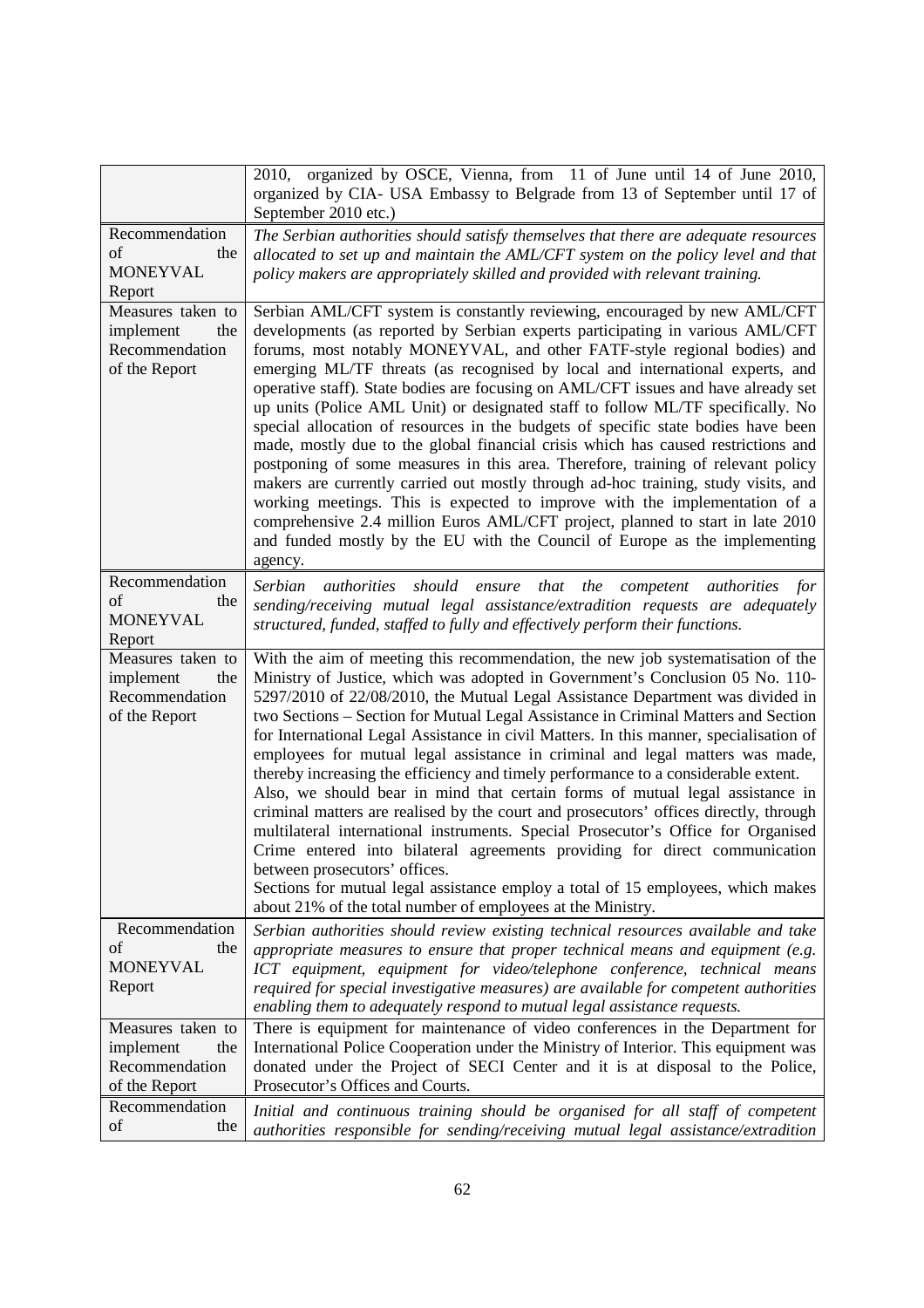| <b>MONEYVAL</b>                   | requests on a regular basis to ensure that they have an adequate understanding of      |
|-----------------------------------|----------------------------------------------------------------------------------------|
| Report                            | the relevant conventions related to international cooperation in criminal matters as   |
|                                   | well as the application of the new provisions and procedures for mutual assistance     |
|                                   | and extradition set out in the MLA Law and the Law on Seizure and Confiscation of      |
|                                   | the Proceeds from Crime. Also, in order to enable direct communication between         |
|                                   | judicial authorities, the Serbian authorities should consider promoting trainings in   |
|                                   | foreign languages for relevant professionals.                                          |
| Measures taken to                 | Judicial Training Academy has organised two cycles of training about mutual legal      |
| implement<br>the                  | assistance in criminal and civil matters, both of which lasted for two days.           |
| Recommendation                    | Since 2010, the Judicial Training Academy, in cooperation with ASER Institute          |
| of the Report                     | from the Netherlands, organised five four-day-cycle seminars on mutual legal           |
|                                   | assistance, EU standards, and cooperation in criminal and civil matters. Each of the   |
|                                   | five cycles of seminars should end, according to the programme, in April 2011.         |
|                                   | Employees of the Asset Management Directorate too have also participated in the        |
|                                   | seminars about seizure/confiscation of proceeds from crime.                            |
|                                   | Judicial Training Academy, in cooperation with the French Cultural Centre,             |
|                                   | organises French language courses for the employees in the judicial bodies, Judicial   |
|                                   | Training Academy, Justice Ministry, and the Asset Management Directorate.              |
| Recommendation                    | The authorities should also develop general reference materials, models forms and      |
| of<br>the                         | circulars or practical guidelines which cover practical aspects of mutual legal        |
| <b>MONEYVAL</b>                   | assistance in criminal matters and commentaries of the existing legal provisions.      |
| Report                            |                                                                                        |
| Measures taken to                 | In order to meet this recommendation, the new Judicial Book of Rules, passed by        |
| implement<br>the                  | the minister of justice on 29 December 2009 (Official Gazette of the Republic of       |
| Recommendation                    | Serbia" No. 110/09) provides for the Form of the outgoing request for mutual legal     |
| of the Report                     | assistance in criminal matters, civil matters, and diplomatic and consular matters,    |
|                                   | the purpose of which is to have a uniform procedure to be followed by the judges       |
|                                   | and prosecutors in requesting or responding to mutual legal assistance.                |
|                                   | In early 2010, a commentary to the Law on Mutual Legal Assistance in Criminal          |
|                                   | Matters was developed in the organization of the OSCE Mission in Serbia.               |
|                                   | In addition, also organized by the OSCE Mission in Serbia, a commentary to the         |
|                                   | Law on Seizure/Confiscation of Proceeds from Crime was also developed in late.         |
|                                   | Apart from the OSCE's legal adviser and the deputy state prosecutor of Italy, judges   |
|                                   | of the Appellate court in Belgrade and justices of the Constitutional court as well as |
|                                   | a professor of the Faculty of Law in Belgrade also participated in the development     |
|                                   | of the commentary. The commentary of the law pays special attention also to            |
|                                   | Chapter V of the Law, i.e. mutual legal assistance.                                    |
| (Other)<br>changes<br>the<br>last |                                                                                        |
| since                             |                                                                                        |
| evaluation                        |                                                                                        |

| <b>Recommendation 32 (Statistics)</b> |                                                                                      |
|---------------------------------------|--------------------------------------------------------------------------------------|
| <b>Rating: Partially compliant</b>    |                                                                                      |
| Recommendation                        | Considering the various statistics presented to the evaluation team before the visit |
| of<br>the 1                           | and afterwards, the evaluation team recommends the authorities to consider           |
| <b>MONEYVAL</b>                       | designating one single institution responsible for keeping integrated statistics     |
| Report                                | related to AML/CFT.                                                                  |
| Measures taken to                     | The Republic of Serbia has through the competent ministries, where is the Ministry   |
| implement<br>the                      | of Interior as well, taken a part in Regional Project called :"Development of        |
| Recommendation                        | monitoring instruments for judicial and institutions for law enforcement in the      |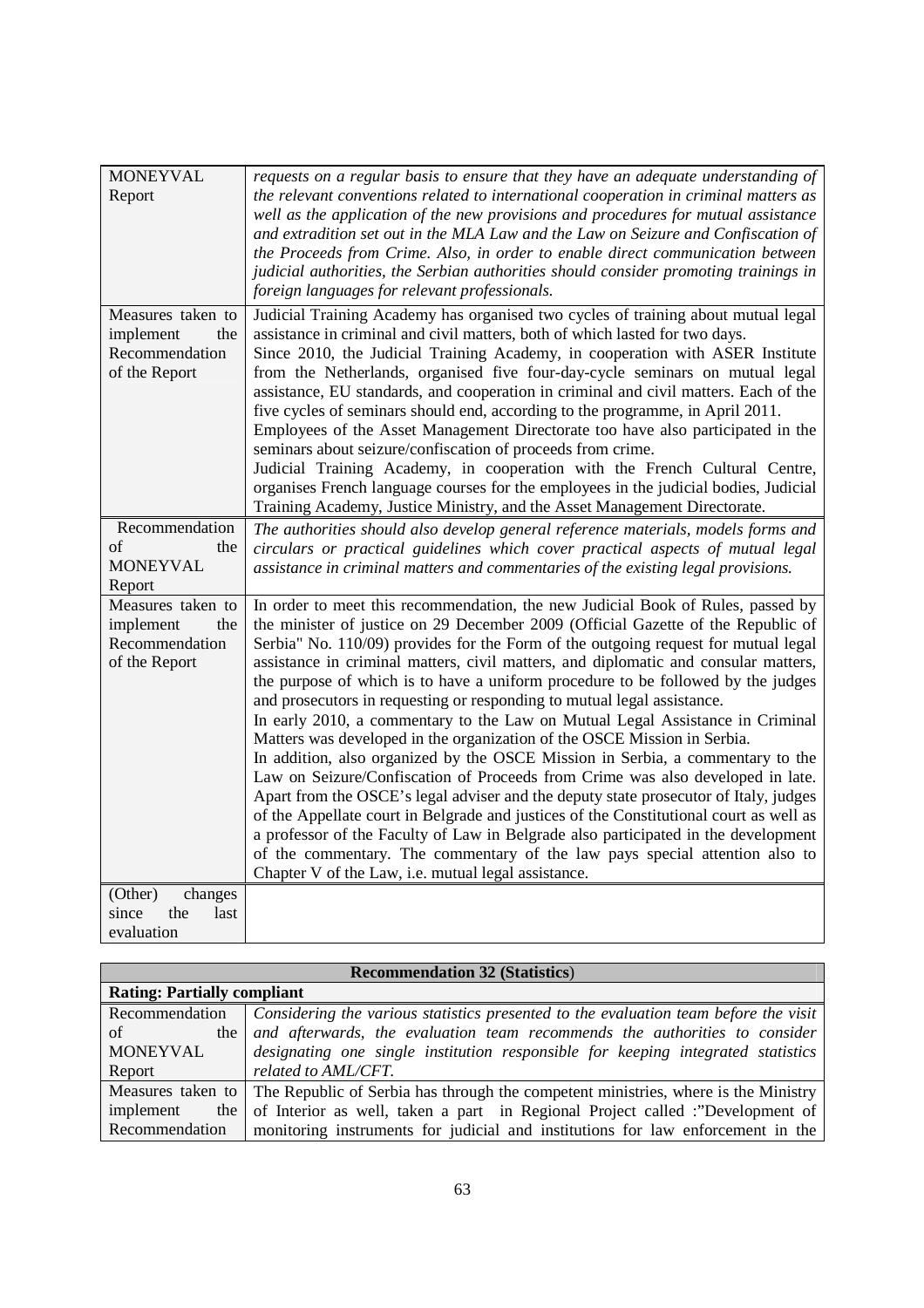| of the Report                | Western Balkans" implemented by UNODC and funded by EU through CARDS                                                                                                       |
|------------------------------|----------------------------------------------------------------------------------------------------------------------------------------------------------------------------|
|                              | Regional Action Program. Realization of this Project should, in the broadest sense,                                                                                        |
|                              | contribute to strengthening of answers of all countries of Western Balkans on crime                                                                                        |
|                              | and corruption in the region, adopting statistic mechanisms that should provide a                                                                                          |
|                              | clear image of scope and type of crime (in that framework, money laundering as                                                                                             |
|                              | well), but also corruptions, migration, issues concerning asylum and visas, in                                                                                             |
|                              | accordance with the international standards and EU regulations. One of the                                                                                                 |
|                              | important segments refers to "statistic on money laundering" that should be adapted                                                                                        |
|                              | by Directive 2005/60/EC on prevention of the use financial system for the purpose                                                                                          |
|                              | of money laundering according to which EUROSTAT formed a set of nine                                                                                                       |
|                              | indicators for monitoring problems. In order to respond to this need, to adapt to                                                                                          |
|                              | these standards, it is necessary to edit and enhance the process (electronic) of data                                                                                      |
|                              | transfer between the Directorate for money laundering, on one side and specially                                                                                           |
|                              | Police, Public Prosecutor's Office and Court, on the other side in order that work                                                                                         |
|                              | initiated by report on suspicious or cash transactions (over the certain amount) could                                                                                     |
|                              | be monitored until the final verdict and confiscation of illegally obtained property.                                                                                      |
|                              | That means that electronic database on cases of money laundering that are being                                                                                            |
|                              | managed in all mentioned authorities, in other words subject have to tie, including<br>allocation of unique identification number per case that is going to follow it from |
|                              | the beginning until he final verdict, in other words decision, in order to obtain, in                                                                                      |
|                              | periodic sections, accurate and reliable data on activities and results that were                                                                                          |
|                              | made in fight against money laundering and financing of terrorism, and with that                                                                                           |
|                              | also qualitative parameters for planning and direction of further preventive and                                                                                           |
|                              | repressive activities.                                                                                                                                                     |
| Recommendation               | Also, the authorities may consider keeping records on the underlying predicate                                                                                             |
| of<br>the                    | offences, on cases where there was an autonomous money laundering prosecution,                                                                                             |
| <b>MONEYVAL</b>              | cases which were tried in the same indictment as the predicate offence, cases which                                                                                        |
| Report                       | are self laundering and sanctions applied, as this would enable them to monitor the                                                                                        |
|                              | effectiveness of implementation of the ML provision.                                                                                                                       |
| Measures taken to            | Under the established system of gathering, recording, processing and analyze of                                                                                            |
| implement<br>the             | data concerning crime; and by that including also criminal offence of money                                                                                                |
| Recommendation               | laundering and financing of terrorism, statistic, as well as analytic data are being                                                                                       |
| of the Report                | recorded and processed, and data concerning predicate criminal offence, or to be                                                                                           |
|                              | more precise criminal offence by which was illegally obtained money and that put                                                                                           |
|                              | into regular circulation (or it is tried). Therefore data concerning these criminal                                                                                        |
|                              | offences are integral part of each analyze related to problems of money laundering                                                                                         |
|                              | and financing of terrorism, because they indicate on the most frequent types of                                                                                            |
|                              | crime by which the money is obtained, and then is used for legal business, for                                                                                             |
|                              | buying property etc. Thereby the problems concerning money laundering may be                                                                                               |
|                              | seen on adequate and complete way.                                                                                                                                         |
| Recommendation               | Though there are no statistics due to the absence of relevant proceedings, Serbia                                                                                          |
| of<br>the<br><b>MONEYVAL</b> | should ensure that there is a requirement for competent authorities to maintain                                                                                            |
|                              | comprehensive annual statistics on FT investigations, prosecutions and convictions,                                                                                        |
| Report                       | should there be such cases.                                                                                                                                                |
| Measures taken to            | Ministry of Interior made assumptions in its information system in order to evident                                                                                        |
| implement<br>the             | "investigations related to criminal offence of financing of terrorism, as soon as this                                                                                     |
| Recommendation               | incrimination was implemented in Criminal Code. There have not been cases                                                                                                  |
| of the Report                | concerning financing of terrorism, so far.                                                                                                                                 |
| Recommendation               | The authorities should maintain comprehensive and precise annual statistics on the                                                                                         |
| of<br>the                    |                                                                                                                                                                            |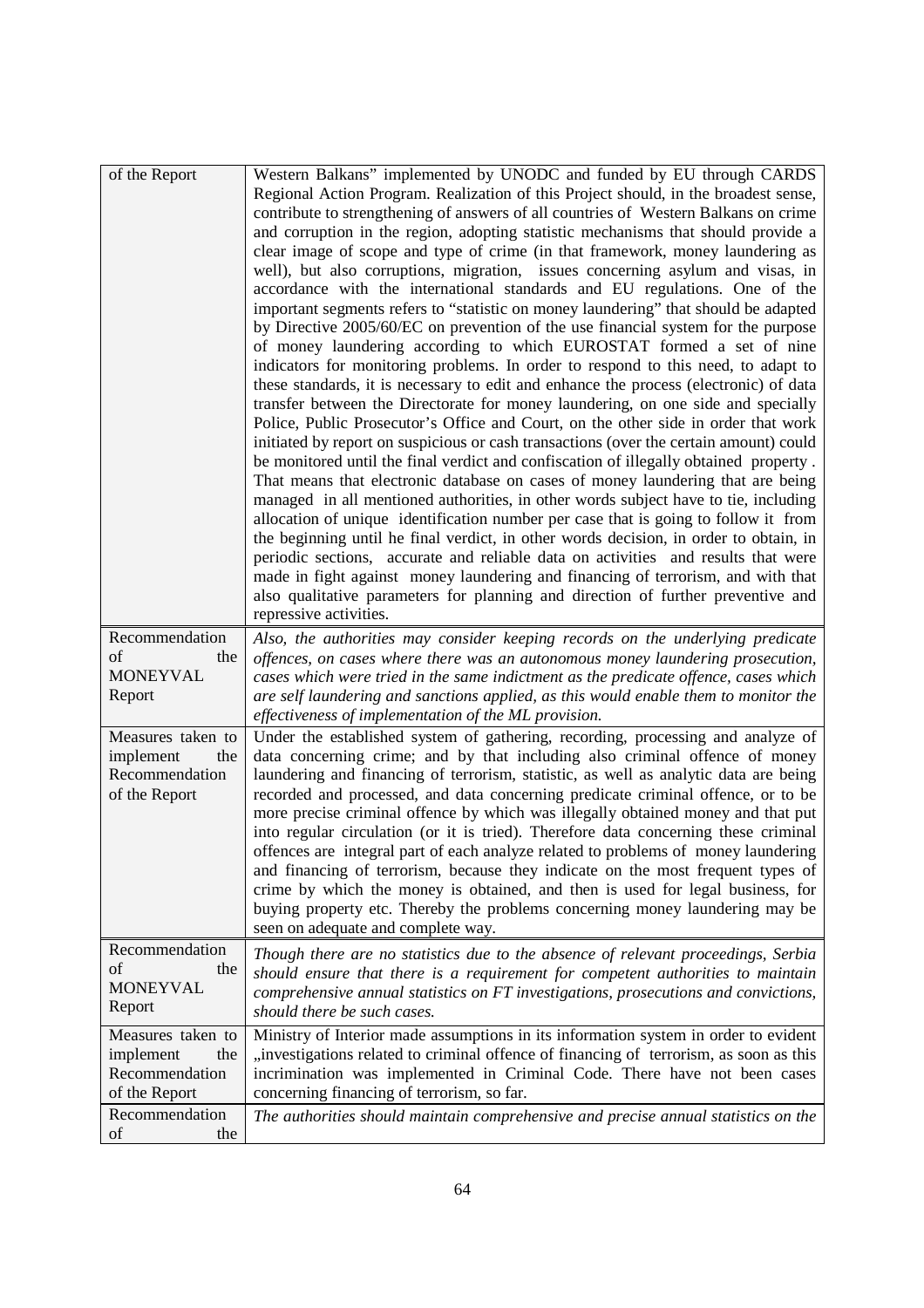| <b>MONEYVAL</b>   | number of cases and the amounts of property frozen, seized and confiscated relating                     |
|-------------------|---------------------------------------------------------------------------------------------------------|
| Report            | to ML, FT and criminal proceeds.                                                                        |
| Measures taken to | According to Article 72 of the AML/CFT Law the courts and public prosecutor's                           |
| implement<br>the  | offices are required to send regularly to the APML data on ML and FT criminal                           |
| Recommendation    | offences as well as on seizure/confiscation of proceeds acquired through the                            |
| of the Report     | commission of criminal offences. Data on proceedings and amounts of the property                        |
|                   | seized and confiscated is shown below:                                                                  |
|                   | Higher Court in Belgrade, Special Department from inception to 31 July 2010                             |
|                   | (in cases of organized crime)                                                                           |
|                   | <b>Amount of confiscated assets</b>                                                                     |
|                   | Cases: 21 cases of organized crime (final conviction), against 131 persons                              |
|                   | <b>Confiscated Assets:</b> approx. EUR 1,136,440.00, USD 10,332,100.00, CHF                             |
|                   | 2,500,000.00, and DM 100,000.00                                                                         |
|                   | Cases of seizure/confiscation before Belgrade Higher Court's Special                                    |
|                   | <b>Department</b> , as of the date of entering into force of the Law<br>on                              |
|                   | Seizure/Confiscation of Proceeds from Crime in March 2009 until 31 July 2010                            |
|                   | <b>Amount of confiscated assets</b>                                                                     |
|                   | <b>Cases:</b> 1 case against 2 persons                                                                  |
|                   | Confiscated assets: right to use 17.5 ares of Belgrade city construction land                           |
|                   | <b>Amount of seized assets</b>                                                                          |
|                   | Cases: 31 cases against 31 indictees, their relatives, and related third parties                        |
|                   | <b>Seized assets:</b>                                                                                   |
|                   | 49 apartments,                                                                                          |
|                   | 2 business premises,                                                                                    |
|                   | approx. 4031,57 acres of land in Belgrade and wider Belgrade area                                       |
|                   | 59123 shares of issuer Vojvodina AD Novi Sad (shareholder Consortium)                                   |
|                   | 68390 shares of issuers UTP Putnik (shareholder Consortium)                                             |
|                   | 262637 shares of issuer Jedinstvo AD (shareholder Consortium)                                           |
|                   | 23454 shares of issuers Jedinstvo AD (shareholder Jedinstvo AD)                                         |
|                   | 12 luxury passenger vehicles                                                                            |
|                   | <b>EUR 42847</b>                                                                                        |
|                   | Higher Court in Kragujevac from 1 January to 31 July 2010                                               |
|                   | <b>Amount of seized assets</b>                                                                          |
|                   | In proceedings against 32 persons (crimes including abuse of office, illicit                            |
|                   | trafficking in narcotic drugs, offering bribe, etc) a total of RSD 1,043,303 (approx.                   |
|                   | EUR 10.000) was seized                                                                                  |
|                   | <b>Amount of confiscated assets</b>                                                                     |
|                   | In proceedings against 10 persons (crimes including illicit production and                              |
|                   | trafficking in narcotic drugs, abuse of office, etc) a total of RSD 2,936,874.7                         |
|                   | (approx. EUR 28,000) was confiscated.<br><b>Higher Court in Subotica</b> from 1 January to 31 July 2010 |
|                   | 1 proceedings against 2 persons (illicit production and trafficking in narcotic drugs),                 |
|                   | amount of confiscated property EUR 1475.00                                                              |
|                   | Higher Court in Valjevo from 1 January to 31 July 2010                                                  |
|                   | In 2 proceedings against 3 persons property in the amount of RSD 15,200 was                             |
|                   | confiscated (illicit production and trafficking in narcotic drugs)                                      |
|                   | Higher Court in Kraljevo during 2009 and 2010                                                           |
|                   | Cases: 5 proceedings against 7 persons (crimes include illicit production and                           |
|                   | trafficking in narcotic drugs, etc)                                                                     |
|                   | Amount confiscated: RSD 47730                                                                           |
|                   |                                                                                                         |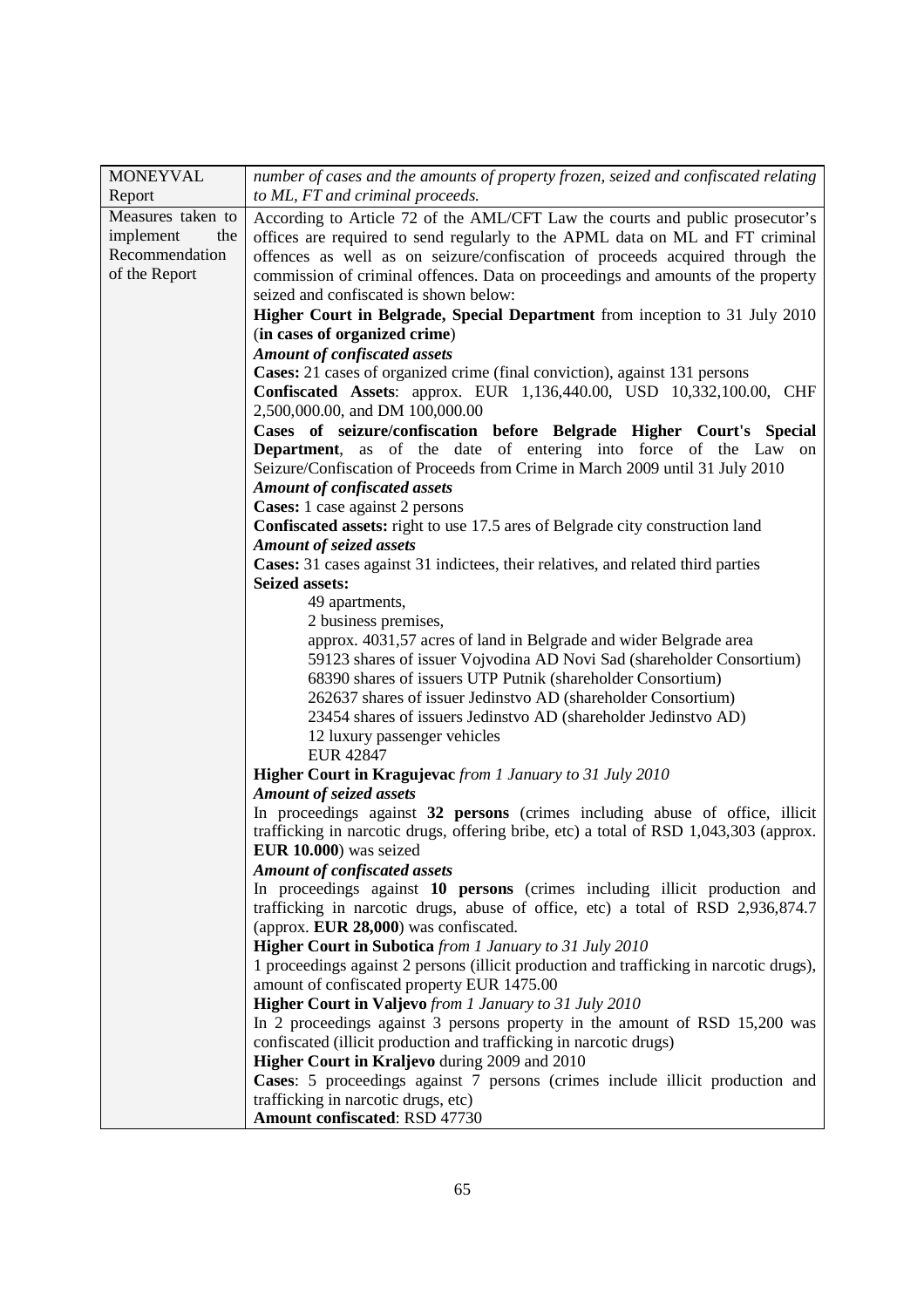|                                    | Higher Court in Požarevac from 1 January to 31 July 2010                                                                                                                 |
|------------------------------------|--------------------------------------------------------------------------------------------------------------------------------------------------------------------------|
|                                    | 1 proceedings against 1 person (abuse of office);                                                                                                                        |
|                                    | <b>Higher Court in Smederevo</b>                                                                                                                                         |
|                                    | Cases: 2 proceedings against 2 persons (taking of bribes) – EUR 700 seized                                                                                               |
|                                    | <b>Appellate Court in Belgrade</b>                                                                                                                                       |
|                                    | Cases: 6 proceedings are under way before the Appellate Court in Belgrade, against                                                                                       |
|                                    | 14 persons                                                                                                                                                               |
| Recommendation                     | Ensure maintenance of accurate, differentiated (by types and number of obligors,                                                                                         |
| of<br>the                          | types and number of irregularities, types and number of applied supervisory                                                                                              |
| <b>MONEYVAL</b>                    | measures [including pecuniary sanctions] etc), consistent statistics on on-site                                                                                          |
| Report                             | inspections conducted by supervisors relating to or including AML/CFT issues,                                                                                            |
|                                    | throughout all supervisory bodies involved in the supervision of the AML/CFT Law.                                                                                        |
| Measures taken to                  | Statistics on procedure for economic crimes since the new AML/CFT Law has                                                                                                |
| implement<br>the                   | come into force (March 2009), statistics on procedure for economic crimes, as well                                                                                       |
| Recommendation                     | as statistics on misdemeanour procedure are attached.                                                                                                                    |
| of the Report                      |                                                                                                                                                                          |
| Recommendation                     | Ensure maintenance of accurate, differentiated (by types and number of requestors                                                                                        |
| of<br>the                          | and requested counterparties, number of refused and satisfied requests, records on                                                                                       |
| <b>MONEYVAL</b>                    | bases for refusals etc), consistent statistics on formal requests for assistance,                                                                                        |
| Report                             | throughout all supervisory bodies involved in the supervision of the AML/CFT Law.                                                                                        |
| Measures taken to                  |                                                                                                                                                                          |
|                                    | The Securities Commission maintains single electronic records on all incoming and<br>outgoing requests, including those relating to the supervision of implementation of |
| implement<br>the<br>Recommendation | the AML/CFT Law by the obligors supervised by the Commission.                                                                                                            |
| of the Report                      | The Securities Commission has sent 5 requests to 3 foreign regulators. It received                                                                                       |
|                                    | replies to three requests, while replies are pending in two requests. The Commission                                                                                     |
|                                    | replied to three requests sent to the Commission by foreign regulators.                                                                                                  |
|                                    | In terms of national cooperation, the Securities Commission sent 9 requests to the                                                                                       |
|                                    | national authorities regarding the implementation of the AML/CFT Law in 2010,                                                                                            |
|                                    | and received the requested data in all 9 cases. Additionally, the Commission sent 5                                                                                      |
|                                    | reports to the competent state authorities.                                                                                                                              |
| Recommendation                     | Undertake an on-going analysis of the risks of ML/FT (vulnerabilities, sectors at                                                                                        |
| of<br>the                          | risk, trends, etc) to streamline its AML/CFT strategy and efforts as necessary.                                                                                          |
| <b>MONEYVAL</b>                    |                                                                                                                                                                          |
| Report                             |                                                                                                                                                                          |
| Measures taken to                  | Standing Coordination Group (hereinafter: SCG) has been establish in April 2009,                                                                                         |
| implement<br>the                   | and it is competent to supervise National Strategy for Combating Money                                                                                                   |
| Recommendation                     | Laundering and Terrorism Financing. SCG regularly meets one per month, and is                                                                                            |
| of the Report                      | dealing with ML and FT sectors on going analysis of complete AML/CFT system.                                                                                             |
|                                    | In 16 October 2009, Serbian Government adopted The Action Plan for the                                                                                                   |
|                                    | Implementation of the National Strategy against Money Laundering and the                                                                                                 |
|                                    | Financing of Terrorism. The AML/CFT Action Plan lays down a series of specific                                                                                           |
|                                    | measures and actions to be implemented in the set timeframe, whose common                                                                                                |
|                                    | objective is to contribute to the improvement of efficiency of the entire AML/CFT                                                                                        |
|                                    | system. The Action Plan is a special form of the plan which concretizes, for each of                                                                                     |
|                                    | the competent bodies, the objectives and measures laid down in the AML/CFT                                                                                               |
|                                    | Strategy. Recently, two subgroups have been formed within the SCG: for reviewing                                                                                         |
|                                    | current legal framework in NPO sector, and the other for reviewing informal ways                                                                                         |
|                                    | for cash entering and leaving the borders.                                                                                                                               |
|                                    | Because of implementation of almost all recommendations from the National                                                                                                |
|                                    | Strategy, Serbian Authorities are planning to adopt new Strategy with new aims and                                                                                       |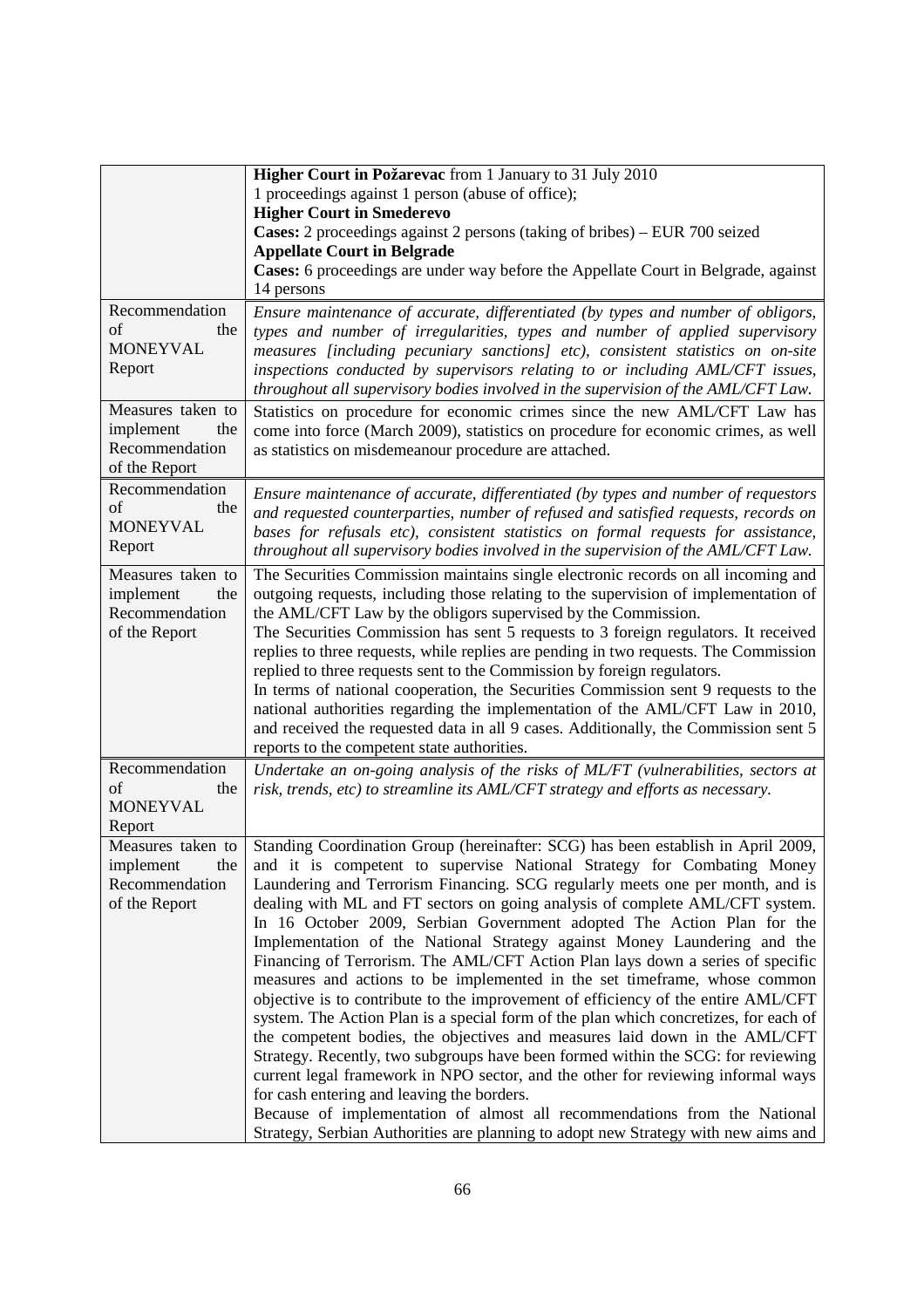| goals, and for the period of next 5 years.                                              |
|-----------------------------------------------------------------------------------------|
| Carrying out risk analysis as primary activity that should point to basic risk factors, |
| and by that direct service activity towards eliminating or mitigating risk from         |
| money laundering and, related to that, modify and change already made action plans      |
| on prevention and suppression of money laundering and terrorism financing, has          |
| been established as an obligation also by the New law on money laundering               |
| prevention and terrorism financing, that had been delivered on 19 March 2009, and       |
| that came into force on 18 September 2009. However, new law, unlike the old one,        |
| encompasses field of terrorism financing suppression, and in a significantly precise    |
| and more detailed way were established measures taken towards prevention and            |
| detection of money laundering and terrorism financing. Within that, new obligation      |
| of making risk analysis regarding money laundering and terrorism financing is           |
| being introduced. It should contain evaluation of risk for each group or type of        |
| party, business relation and service provided by the taxpayer within its activity.      |
| Liability of making state of play analysis, as well as determining regional and         |
| international partners in fight against money laundering and terrorism financing and    |
| cooperation modalities in the sense of signing bilateral agreement on cooperation       |
| between competent authorities, establishing adequate procedure for collection and       |
| access to data basis, were determined by Action plan of the MoI of the Republic of      |
| Serbia for the implementation of the National strategy for fight against money          |
| laundering and terrorism financing, that had been delivered in June 2010.               |
| Realization of all the aforementioned should be based on:                               |
| 1. Necessity of cooperation between the police and judicial authorities in fight        |
| against money laundering and terrorism financing, followed by simultaneous              |
| promotion of international cooperation in this area;                                    |
| 2. Promotion of the internal organization of the MoI of the Republic of Serbia          |
| aiming grater efficiency of fight against money laundering and terrorism financing      |
| (in accordance with the Law on confiscation proceeds of crime, Unit for financial       |
| investigations was formed within the UKP-SBPOK);                                        |
| 3. Recognition of problems that police officers meet with in detecting criminal         |
| offences of money laundering and terrorism financing;                                   |
| 4. Recognition of special circumstances affecting increase of degree of danger from     |
| money laundering and terrorism financing.                                               |
| In accordance with this obligation, but also with established system of statistical and |
| analytical monitoring of security phenomena and events, as well as activities and       |
| accomplished results of the Ministry, data on criminal offences of money laundering     |
| and terrorism financing are noted and processed in the Unique information system        |
| of the MoI of the Republic of Serbia, in its centralized database on detected and       |
| reported criminal offences and their perpetrators<br>(a program system named            |
| "Criminal offences and perpetrators"). These data are afterwards used within the        |
| analytical investigating of security problems, i.e. problems of money laundering and    |
| terrorism financing by bonding with security interesting information and data form      |
| external sources. In this way, these problems are regularly analytically monitored      |
| and investigated (time and space distribution, organized and other forms, modus of      |
| execution, trends and tendencies, profile of perpetrator, measures taken towards        |
| perpetrators- deprivation of liberty, detaining, number of criminal offences, filed     |
| criminal complaints, amount of "laundered money", confiscated money etc.), which        |
| provides with sufficient parameters for creation of quality risk analysis, as laid      |
| down by the Law and named Strategy, but also by this recommendation.                    |
| Special attention is dedicated to tracking of detection and processing of money         |
| laundering as basic or side activity of organized criminal groups. In that sense could  |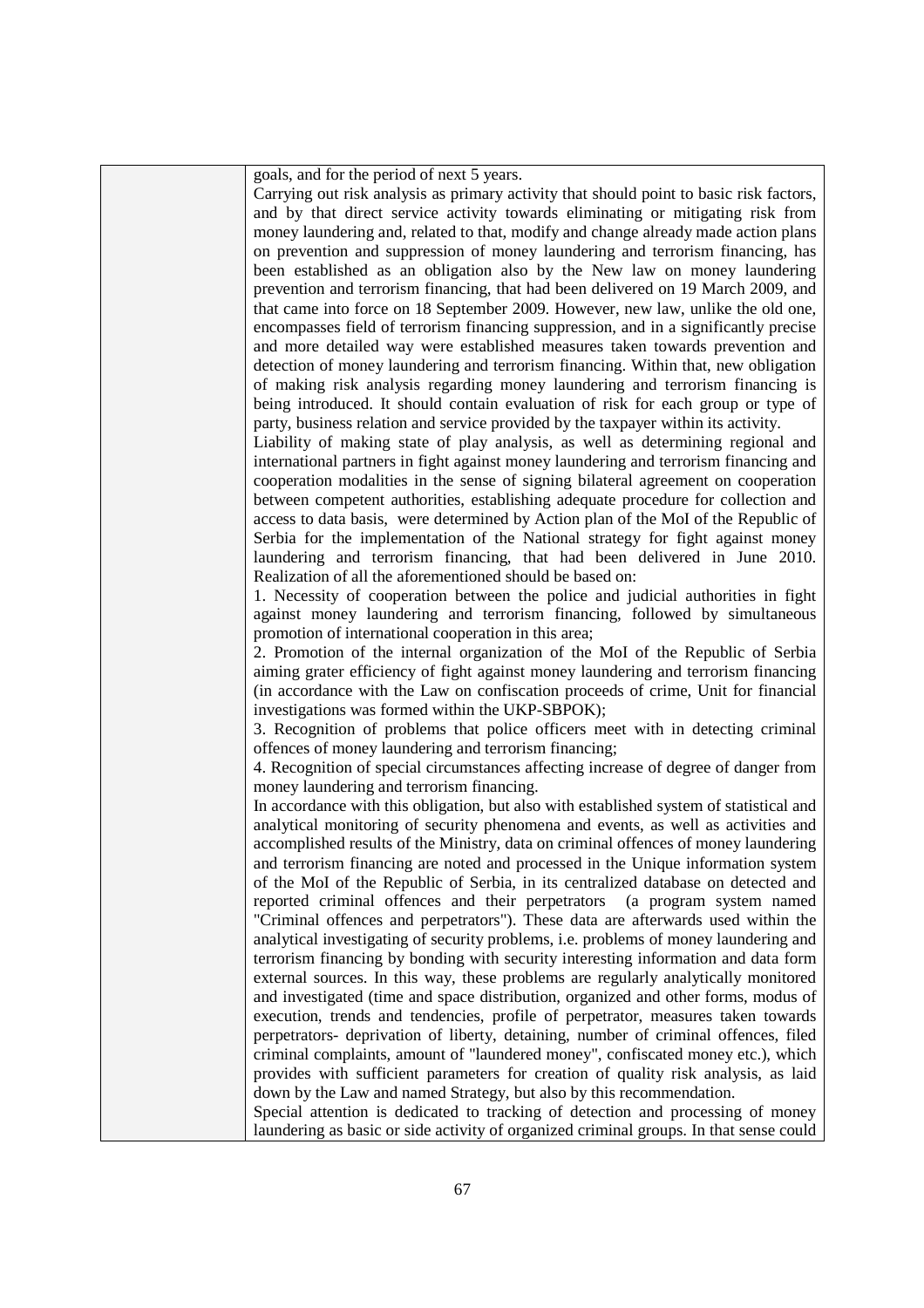|                                                                          | be underlined that MoI of the Republic of Serbia, regarding detection of money<br>laundering as an activity of organized criminal groups, during 2010, made<br>significant improvement- during nine months of this year, three organized criminal<br>groups were detected, that had been formed precisely with aim of carrying out<br>money laundering; totally 82 persons were reported, a 71 person was deprived of<br>liberty within these groups.                                                                                                                                                                                                                                                                                                                                                                                                                                                                    |
|--------------------------------------------------------------------------|--------------------------------------------------------------------------------------------------------------------------------------------------------------------------------------------------------------------------------------------------------------------------------------------------------------------------------------------------------------------------------------------------------------------------------------------------------------------------------------------------------------------------------------------------------------------------------------------------------------------------------------------------------------------------------------------------------------------------------------------------------------------------------------------------------------------------------------------------------------------------------------------------------------------------|
| Recommendation<br>of<br>the<br><b>MONEYVAL</b><br>Report                 | Pursue current efforts and develop the strategic and collective review of the<br>performance of the AML/CFT system as a whole.                                                                                                                                                                                                                                                                                                                                                                                                                                                                                                                                                                                                                                                                                                                                                                                           |
| Measures taken to<br>implement<br>the<br>Recommendation<br>of the Report | Standing Coordination Group (hereinafter: SCG) has been establish in April 2009,<br>and it is competent to supervise National Strategy for Combating Money<br>Laundering and Terrorism Financing. SCG regularly meets one per month, and is<br>dealing with ML and FT sectors on going analysis of complete AML/CFT system.<br>In 16 October 2009, Serbian Government adopted The Action Plan for the<br>Implementation of the National Strategy against Money Laundering and the<br>Financing of Terrorism. The AML/CFT Action Plan lays down a series of specific<br>measures and actions to be implemented in the set timeframe, whose common<br>objective is to contribute to the improvement of efficiency of the entire AML/CFT<br>system. The Action Plan is a special form of the plan which concretizes, for each of<br>the competent bodies, the objectives and measures laid down in the AML/CFT<br>Strategy. |
| Recommendation<br>of<br>the<br><b>MONEYVAL</b><br>Report                 | The Serbian authorities should maintain comprehensive annual statistics on all<br>mutual legal assistance and extradition requests - including requests relating to<br>freezing, seizing and confiscation - that are made or received, relating to ML, the<br>predicate offences and FT, including the nature of the request, whether it was<br>granted or refused and the time required to respond.                                                                                                                                                                                                                                                                                                                                                                                                                                                                                                                     |
| Measures taken to<br>implement<br>the<br>Recommendation<br>of the Report | From June 2009 to November 2010, there were 5 requests for mutual legal<br>assistance in cases related to money laundering. The requests were related to mutual<br>legal assistance in extradition and seizure/freezing/confiscation matters.                                                                                                                                                                                                                                                                                                                                                                                                                                                                                                                                                                                                                                                                            |
| (Other)<br>changes<br>since<br>the<br>last<br>evaluation                 |                                                                                                                                                                                                                                                                                                                                                                                                                                                                                                                                                                                                                                                                                                                                                                                                                                                                                                                          |

| Recommendation 33 (Legal persons-beneficial owners) |                                                                                       |
|-----------------------------------------------------|---------------------------------------------------------------------------------------|
| <b>Rating: Partially compliant</b>                  |                                                                                       |
| Recommendation                                      | Review the existing registration mechanisms in place and take legislative and other   |
| of<br>the                                           | measures to ensure that registered information includes accurate and up to date       |
| <b>MONEYVAL</b>                                     | details on beneficial ownership and control, as defined under the FATF                |
| Report                                              | Recommendations, for all legal persons and that such information is available to      |
|                                                     | competent authorities in a timely fashion.                                            |
| Measures taken to                                   | The Law on Business Companies prescribes that a business company acquires the         |
| implement<br>the                                    | status of legal entity upon its registration in the Registry which is administered in |
| Recommendation                                      | accordance with the law regulating Limited Partnership, Limited Liability             |
| of the Report                                       | Company, Joint Stock Company, Cooperatives and Cooperative Associations and           |
|                                                     | other legal forms registered in the Register in accordance with the Law. The same     |
|                                                     | Law prescribes the object of registration, in other words that the Register shall     |
|                                                     | register the founding, merging and termination of a business entity, any changes in   |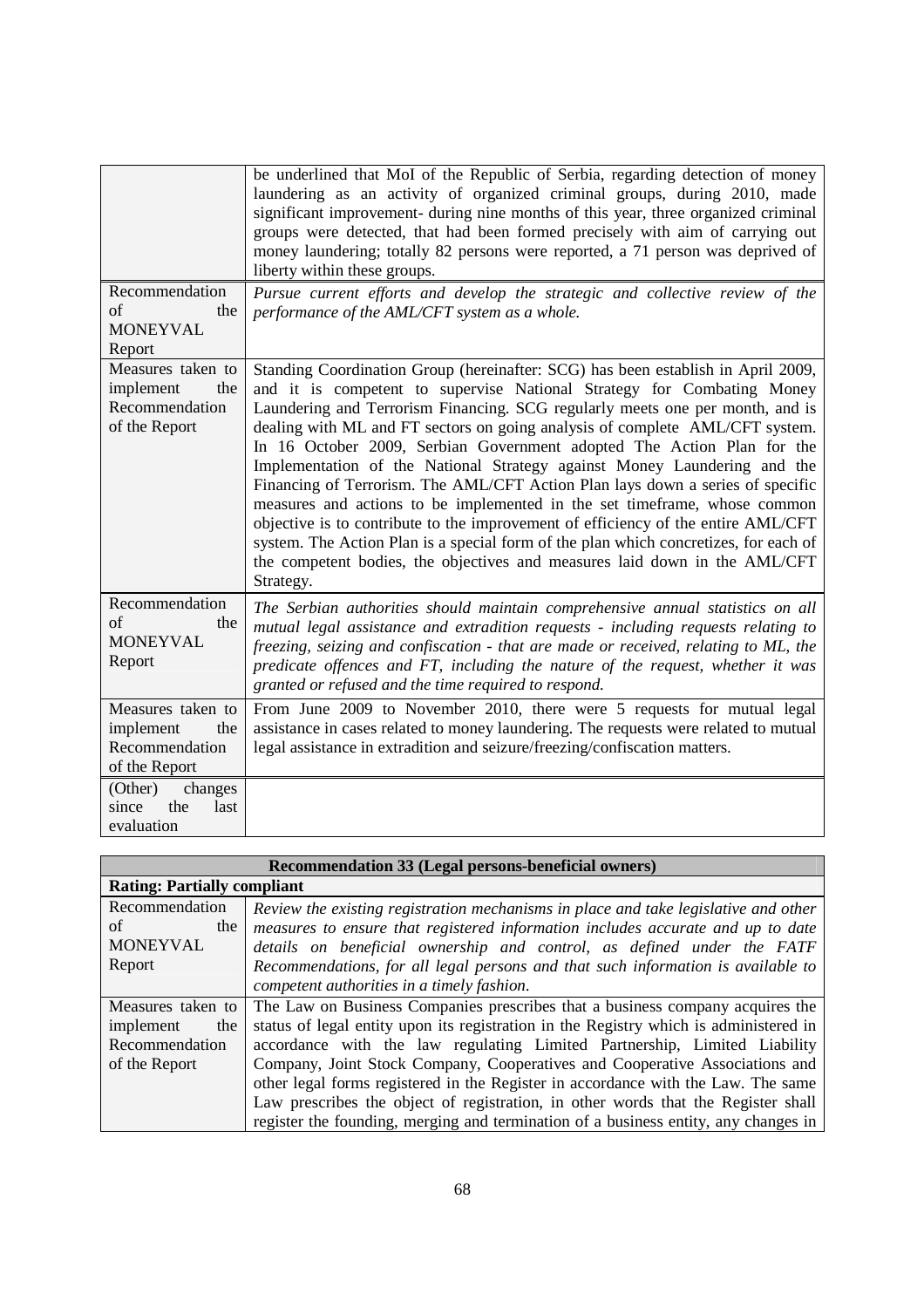| status and legal form, reorganization of a particular business entity, data on the     |
|----------------------------------------------------------------------------------------|
| business entity which are relevant for legal transactions, data related to liquidation |
| proceedings, bankruptcy proceedings and other data determined by law.                  |
| The Law on Business Companies and the Law on Registration of Business Entities         |
| does not differentiate between foreign legal and natural entities founders, in other   |
| words the same company start up related requirements are prescribed for domestic       |
| natural and legal entities as for foreign natural and legal entities.                  |
| The most common forms of business are Limited Liability Companies and Joint            |
| <b>Stock Companies:</b>                                                                |
| <b>Limited Liability Company</b>                                                       |
| A Limited Liability Company is a business company founded by one or more legal         |
| and/or natural entities, as members of the company, to conduct certain business        |
| activities under a common registered name (Art. 104, para. 1 of the Law on             |
| Business Companies).                                                                   |
| For the foundation of a Limited Liability Company, the following supporting            |
| documents are to be submitted together with the application for registration:          |
| • Proof of identity of the founders (copy of ID or passport of a natural person        |
| and/or certificate of registration for foreign legal entities)                         |
| • Articles of Association (decision or contract) with certified signatures of the      |
| founders                                                                               |
| • Bank certificate on deposit of the monetary contribution to an interim account or    |
| a certified statement of the founder that the monetary contribution has been           |
| provided                                                                               |
| • Agreement of the founders about the value of the in kind contribution, unless it is  |
| contained in the Articles of Association                                               |
| • Decision on the appointment of the company representative, unless the                |
| representative has bee designated in the Articles of Association                       |
| • Certified signature of the authorized representative                                 |
| (Art. 35 of the Law on Registration of Business Entities)                              |
| <b>Joint Stock Company</b>                                                             |
| A Joint Stock Company is a company founded by one or more legal entities and/or        |
| natural persons, as shareholders of the company, to conduct a specific business        |
| activity under a common registered name, and whose basic capital is defined and        |
| divided into shares (Art. 184 of the Law on Business Companies).                       |
| Along with the application for the registration of a joint stock company, the          |
| applicant is required to submit the following:                                         |
| • Proof of identity of the founders (copy of ID or passport for a natural person       |
| and/or certificate of registration for foreign legal entities)                         |
| • Articles of Association (decision or contract) with certified signatures of the      |
| founder                                                                                |
| • Bank report on subscribed shares                                                     |
| • Bank certificate on deposit of the monetary contributions to an interim account      |
| • Proof confirming publication with the contents of a public invitation for            |
| registration and depositing of shares (a prospect) with the authorization of a         |
| prospect by a competent body                                                           |
| • An estimate by an authorized evaluator of the value of in kind deposit of the        |
| founder                                                                                |
| • A decision on the nomination of representative if a representative was not           |
| designated in the Articles of Association                                              |
|                                                                                        |
| • Certified signature of representative                                                |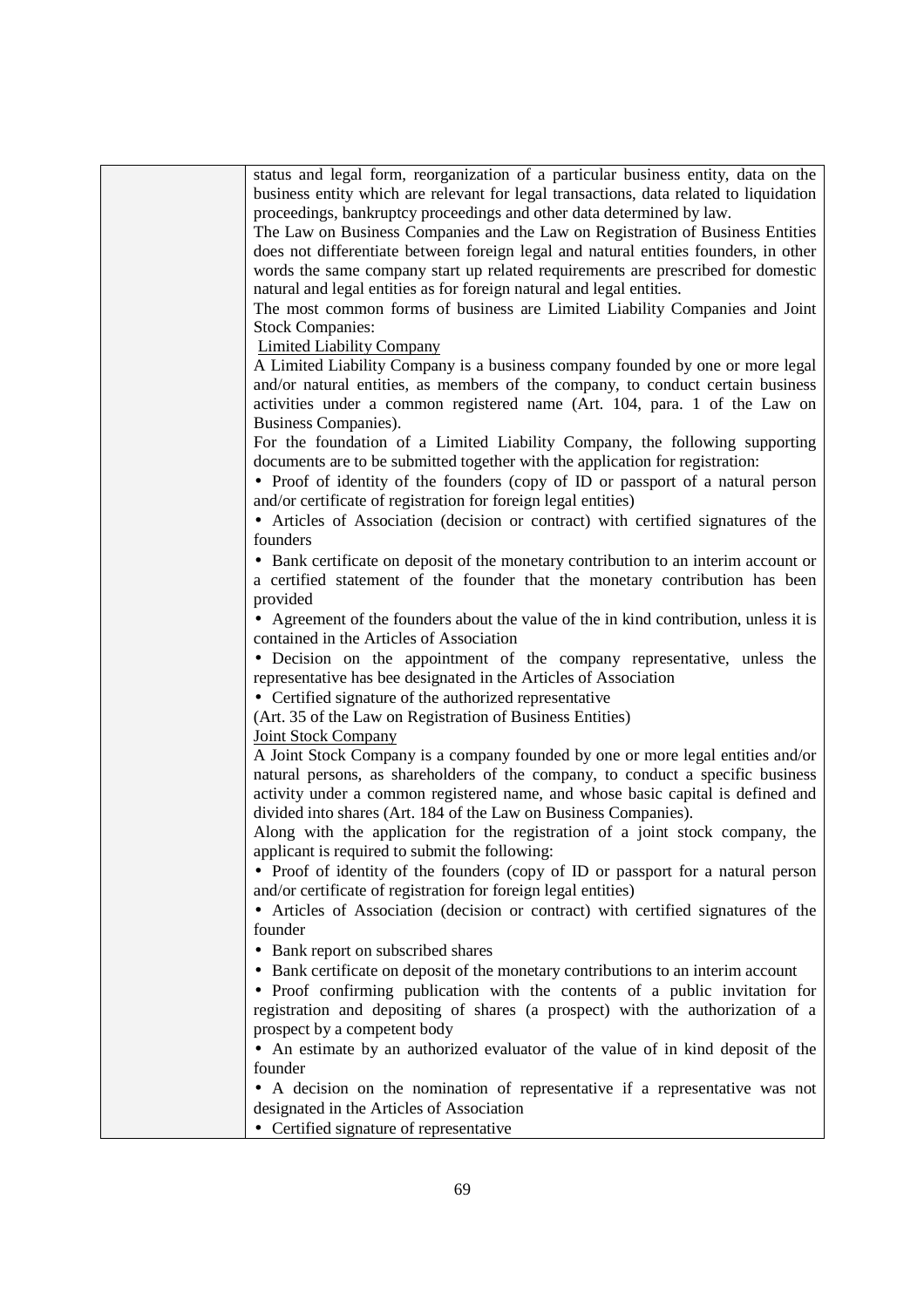| (Art. 36, para. 1 of the Law on Registration of Business Entities)                      |
|-----------------------------------------------------------------------------------------|
| The identity of the founders of a business company, and their authority to sign and     |
| certify the Articles of Association are verified by the bodies competent for the        |
| certification of signatures, which are the courts or municipalities, in accordance      |
| with the procedures and requirements prescribed by the Law on Certification of          |
| Signatures, Scripts and Copies (Official Gazette of RS 39/93)                           |
|                                                                                         |
| The Registrar does not check the accuracy of the data or the authenticity of the        |
| documents submitted with the application for registration (Art. 22, para. 2 of the      |
| Law on Registration of Business Entities.                                               |
| <b>III Limited Liability Company</b>                                                    |
| A limited liability company is liable for its obligations with all of its assets (Art.  |
| 104, para. 2 of the Law on Business Companies.                                          |
| A member of a limited liability company is not liable for the obligations of the        |
| company, except up to the amount of any agreed but unpaid contribution to the           |
| company assets (Art. 104, para.3 of the Law on Business Companies).                     |
| A limited liability company may have a maximum of 50 members (Art. 104, para. 4         |
| of the Law on Business Companies).                                                      |
|                                                                                         |
| A Joint Stock Company                                                                   |
| A joint stock company is liable for its obligations with all of its assets (Art. 184,   |
| para. 1 of the Law on Business Companies).                                              |
| The shareholders of a joint stock company are not liable for the obligations of the     |
| company, except up to the amount of any agreed but unpaid contribution to the           |
|                                                                                         |
| company assets, in accordance with the law (Art. 184, para. 3 of the Law on             |
| Business Companies.                                                                     |
| The registration of data on a business entity (as per questionnaire)                    |
| Business entity data contained in the Register are (irrelevant information has been     |
| omitted):                                                                               |
| • Registered office                                                                     |
| • Registered name, legal form, registered office and registration number                |
| of the founder if the founder is a legal entity, or alternatively the name and personal |
| number of the founder if the founder is a natural person                                |
| • Name and personal number of the Director and/or members of the                        |
| Board of Directors, depending on the legal form (Art 6, para 1, item 10 of the Law      |
| on Registration of Business Entities).                                                  |
| The Register of Business Entities also contains all changes of registered data (Art.    |
| 6, para. 6 of the Law on Registration of Business Entities.                             |
| Along with the application for the registration of change of the registered office of   |
| the company, (limited liability company and joint stock company), a decision of the     |
| competent company body on change of registered office is to be submitted.               |
| The Register of Business Entities registers changes in the membership of a limited      |
| liability company.                                                                      |
| Along with the application for registration of a change in the membership, the          |
| contract on transfer of the share must be submitted with the certified signatures of    |
| the transferor and acquirer of the share and if there is a new member is acceding to    |
| the company, then proof of identity for the new member (copy of ID or passport for      |
|                                                                                         |
| a natural person and/or certificate of registration for foreign legal entities).        |
| The identity of the transferor and acquirer of the agreement on the transfer of share,  |
| and the authority for signing and certification of the agreement are determined by      |
| the authorities in charge of signature certification, which are the courts or           |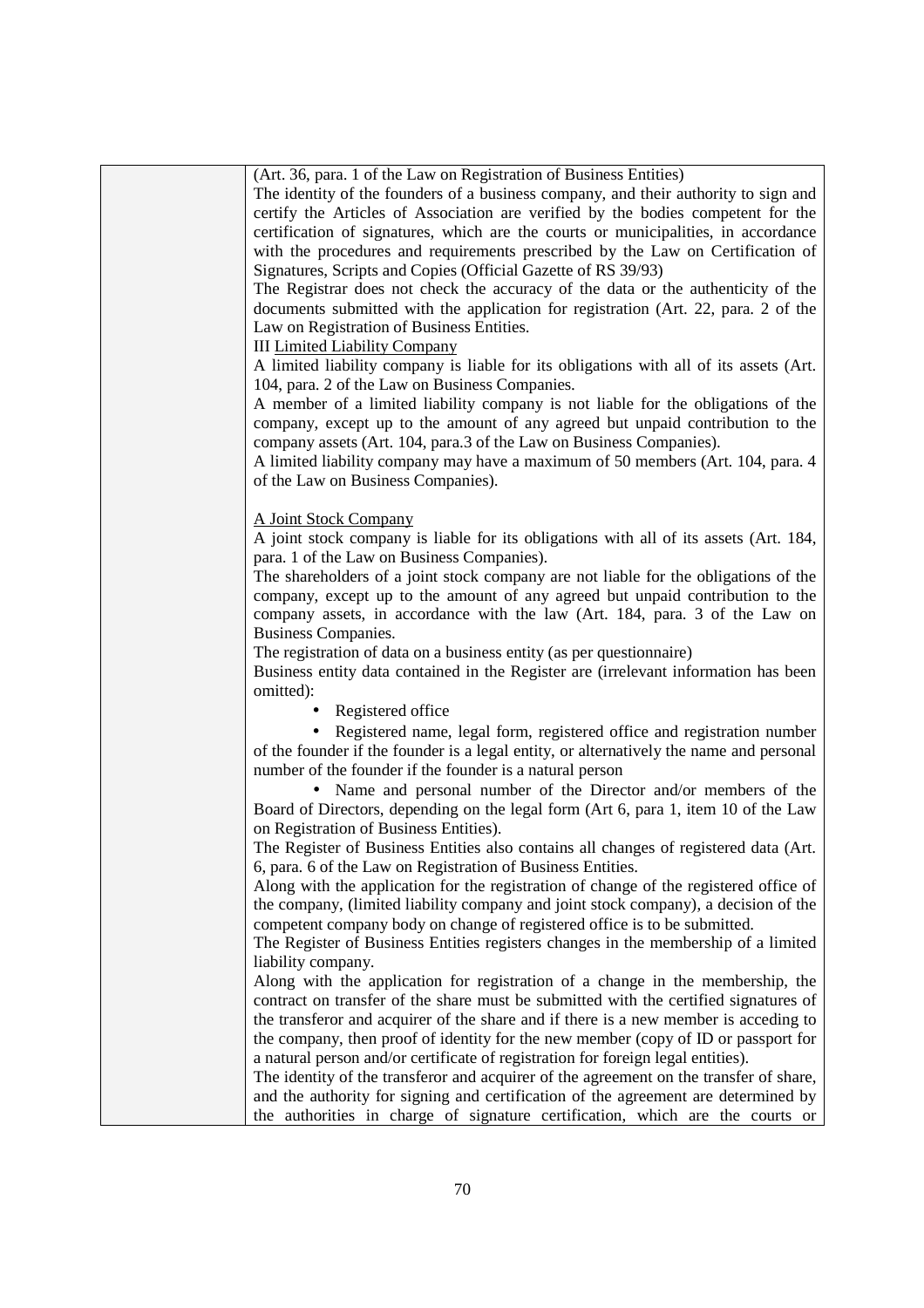|                              | municipalities, in accordance with the procedures and requirements prescribed by<br>the Law on Certification of Signatures, Scripts and Copies (Official Gazette of RS       |
|------------------------------|------------------------------------------------------------------------------------------------------------------------------------------------------------------------------|
|                              | $39/93$ ).                                                                                                                                                                   |
|                              | The Registrar does not verify the accuracy of data or the authenticity of the                                                                                                |
|                              | documents submitted together with the application for registration (Art. 22, para. 2<br>of the Law on Registration of Business Entities).                                    |
|                              | The Register of Business Entities does not register founders or changes in                                                                                                   |
|                              | shareholders in a joint stock company. The provision contained in Art. 207, para. 1                                                                                          |
|                              | of the Law on Business Companies prescribes that a shareholder, in relation to a<br>joint stock company and third parties, is a person who is registered as such in the      |
|                              | Central Registry of Securities, in accordance with the law regulating the securities                                                                                         |
|                              | market.                                                                                                                                                                      |
|                              | Provision contained in Art. 2, para. 15 of the Law on Securities Market and Other                                                                                            |
|                              | Financial Instruments prescribes that the Central Registry of Securities, among<br>other things, conducts activities related to the unique records on the lawful holders     |
|                              | of securities and other financial instruments and on the rights related to these                                                                                             |
|                              | securities or instruments, and on rights of third parties related to the securities.                                                                                         |
|                              | A limited liability company may have a Director of a Board of Directors (Art. 153                                                                                            |
|                              | of the Law on Business Companies).                                                                                                                                           |
|                              | A joint stock company must have a Board of Directors (Art. 307, para. 2 of the Law<br>on Business Companies).                                                                |
|                              | The Register of Business Entities registers changes in the Director or Board of                                                                                              |
|                              | Directors of limited liability companies, or in the Board of Directors of joint stock<br>companies.                                                                          |
|                              | Along with the application for registration, the decision of the competent company                                                                                           |
|                              | body must be submitted concerning the discharge of the current director/chairman                                                                                             |
|                              | and members of the Board of Directors and on the appointment of a new                                                                                                        |
|                              | director/chairman and members of the Board of Directors and the certified signature<br>of the company representatives.                                                       |
|                              | The registration of business companies is based, among other principles, also on the                                                                                         |
|                              | principle of publicity according to which data contained in the Register shall be                                                                                            |
|                              | available to interested parties without any proof of legal interest, and the principle                                                                                       |
|                              | of accessibility, according to which access to the Register is provided online and in<br>other prescribed ways, for the purpose of registration, access to data contained in |
|                              | the Register and issuance of extracts from the Register (Art. 3, para. 1, items 1 and 5                                                                                      |
|                              | of the Law on Registration of Business Entities).                                                                                                                            |
| Recommendation               | Strengthen preventative measures for deterring from the practice of setting up                                                                                               |
| of<br>the<br><b>MONEYVAL</b> | fictitious companies.                                                                                                                                                        |
| Report                       |                                                                                                                                                                              |
| Measures taken to            | Under the Law on Tax Procedure and Administration shall refuse to issue the TIN if                                                                                           |
| implement<br>the             | it finds data that is not credible, among other things, thereby making it possible to                                                                                        |
| Recommendation               | prevent a potential fictitious company from being established<br>The relevant article reads as follows:                                                                      |
| of the Report                | <b>IDENTIFICATION AND REGISTRATION OF TAXPAYERS</b>                                                                                                                          |
|                              | <b>Tax Identification Number</b><br>Article 26                                                                                                                               |
|                              | For the purposes of identification of taxpayers the Tax Administration assigns TIN                                                                                           |
|                              | to natural persons, entrepreneurs, legal persons and permanent branch offices of a<br>non-resident legal person.                                                             |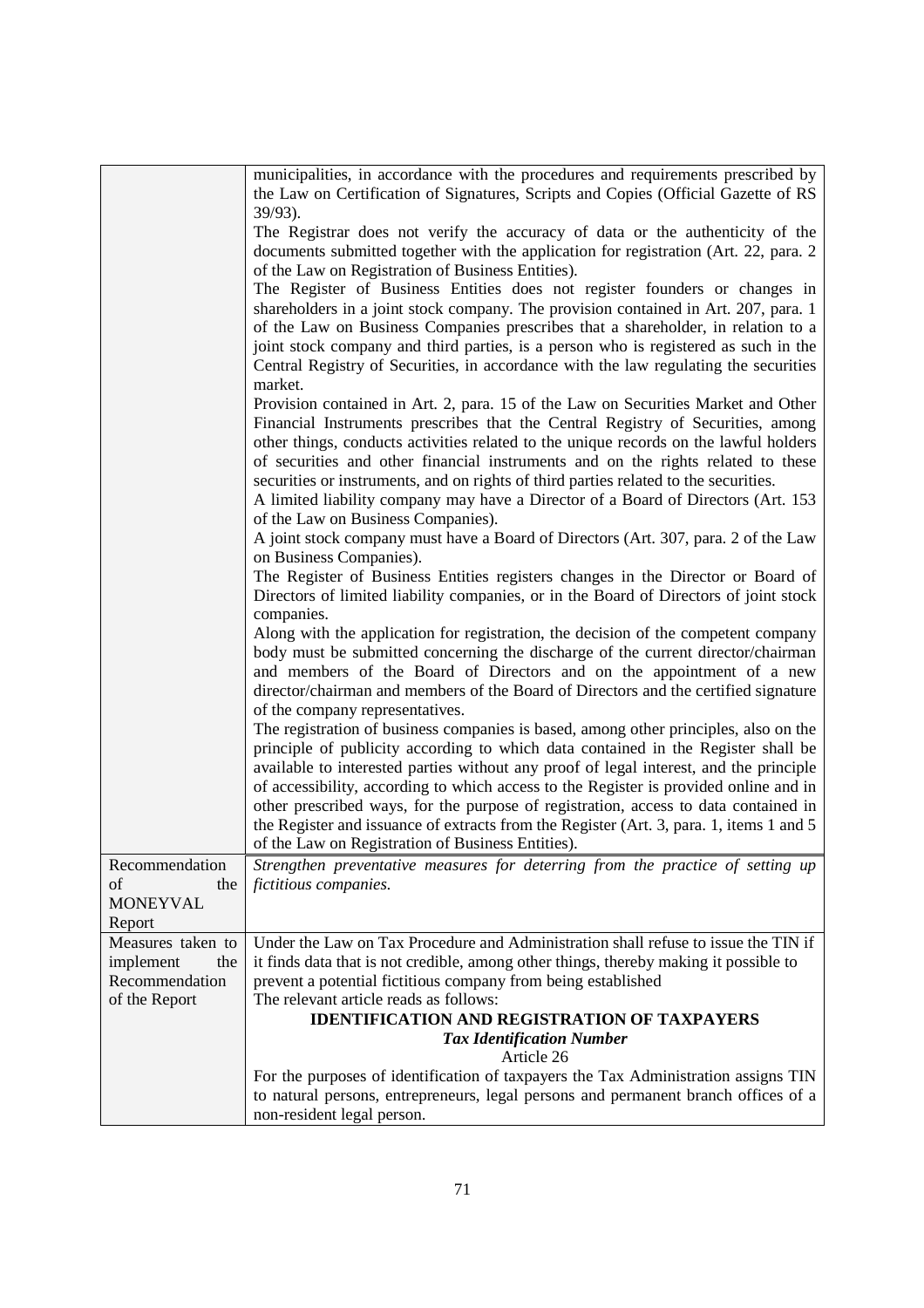|                      | TIN cannot be assigned to a legal person founded by another legal person or<br>entrepreneur who has got outstanding liabilities on the basis of public revenues in      |
|----------------------|-------------------------------------------------------------------------------------------------------------------------------------------------------------------------|
|                      | relation to its line of business                                                                                                                                        |
|                      | The legal entities, entrepreneurs and other entities, the registration of which lies                                                                                    |
|                      | within the competence of the Serbian Business Registers Agency will be assigned a                                                                                       |
|                      | TIN through the Agency, within the deadline prescribed by the law governing the                                                                                         |
|                      | registration of companies                                                                                                                                               |
|                      | Should the Tax Administration establish, on the basis of the data from its own<br>records, or from the records kept by other relevant authorities, that the application |
|                      | for TIN contains the data that is not credible, or the founders of the company are                                                                                      |
|                      | subject to protective measures and/or are precluded from the activity of founding                                                                                       |
|                      | companies as a result of misdemeanour or criminal proceedings, it will issue a                                                                                          |
|                      | decision rejecting the application for TIN within the prescribed deadline.                                                                                              |
|                      | Should the control undertaken by the Tax Administration establish that there were                                                                                       |
|                      | legal impediments for the assignment of TIN at the time of assignation, the Tax                                                                                         |
|                      | Administration will issue a decision to revoke temporarily a $TIN -$ pending the                                                                                        |
|                      | removal of the impediments                                                                                                                                              |
| (Other)<br>changes   |                                                                                                                                                                         |
| the<br>last<br>since |                                                                                                                                                                         |
| evaluation           |                                                                                                                                                                         |
|                      |                                                                                                                                                                         |

| <b>Recommendation 36 (Mutual legal assistance)</b> |                                                                                                                                                                      |
|----------------------------------------------------|----------------------------------------------------------------------------------------------------------------------------------------------------------------------|
| <b>Rating: Partially compliant</b>                 |                                                                                                                                                                      |
| Recommendation                                     | The Serbian authorities should put in place a system enabling them to monitor the                                                                                    |
| of<br>the                                          | quality and speed of executing requests.                                                                                                                             |
| <b>MONEYVAL</b>                                    |                                                                                                                                                                      |
| Report                                             |                                                                                                                                                                      |
| Measures taken to                                  | In order to implement this recommendation in the new jobs systematisation of the                                                                                     |
| implement<br>the                                   | Ministry of Justice, adopted in Government conclusion 05 No 110-5297/2010 of 22                                                                                      |
| Recommendation                                     | August 2010, the Mutual Legal Assistance Department was divided into two                                                                                             |
| of the Report                                      | sections, namely the Section for mutual legal assistance in criminal matters and                                                                                     |
|                                                    | Section for mutual legal assistance in civil matters. In this manner, employees were                                                                                 |
|                                                    | specialised for mutual legal assistance in criminal and legal matters, which                                                                                         |
|                                                    | increased the efficiency and speed of the process to a considerable extent.                                                                                          |
|                                                    | Ministry of Justice, in cooperation with the Government of the Netherlands                                                                                           |
|                                                    | designed LURIS Project whose aim is to create a database of requests for mutual                                                                                      |
|                                                    | legal assistance in criminal and civil matters. This project enhances the speed and                                                                                  |
|                                                    | efficiency of the process and allows for a control and monitoring of work and                                                                                        |
|                                                    | efficiency of responding to mutual legal assistance requests. The cases in the                                                                                       |
|                                                    | database can be searched by criminal offences, type of mutual legal assistance                                                                                       |
|                                                    | given, persons against whom the mutual legal assistance is requested, as well as                                                                                     |
|                                                    | responding or requesting countries. It is possible to enter into a case at any time,                                                                                 |
|                                                    | inspect the case and see the stage of the case. Also, Luris allows for a better<br>coordination of authorities responding to requests or requesting legal assistance |
|                                                    | from other counties (courts and prosecutors' offices).                                                                                                               |
|                                                    |                                                                                                                                                                      |
|                                                    | A special component of the UN anti-terrorism project, is covers increasing of the                                                                                    |
|                                                    | efficiency of mutual legal assistance.                                                                                                                               |
|                                                    | Judicial Training Acadey's training programmes, namely the basic training                                                                                            |
|                                                    | programme and permanent training programme for judges and prosecutors envisage                                                                                       |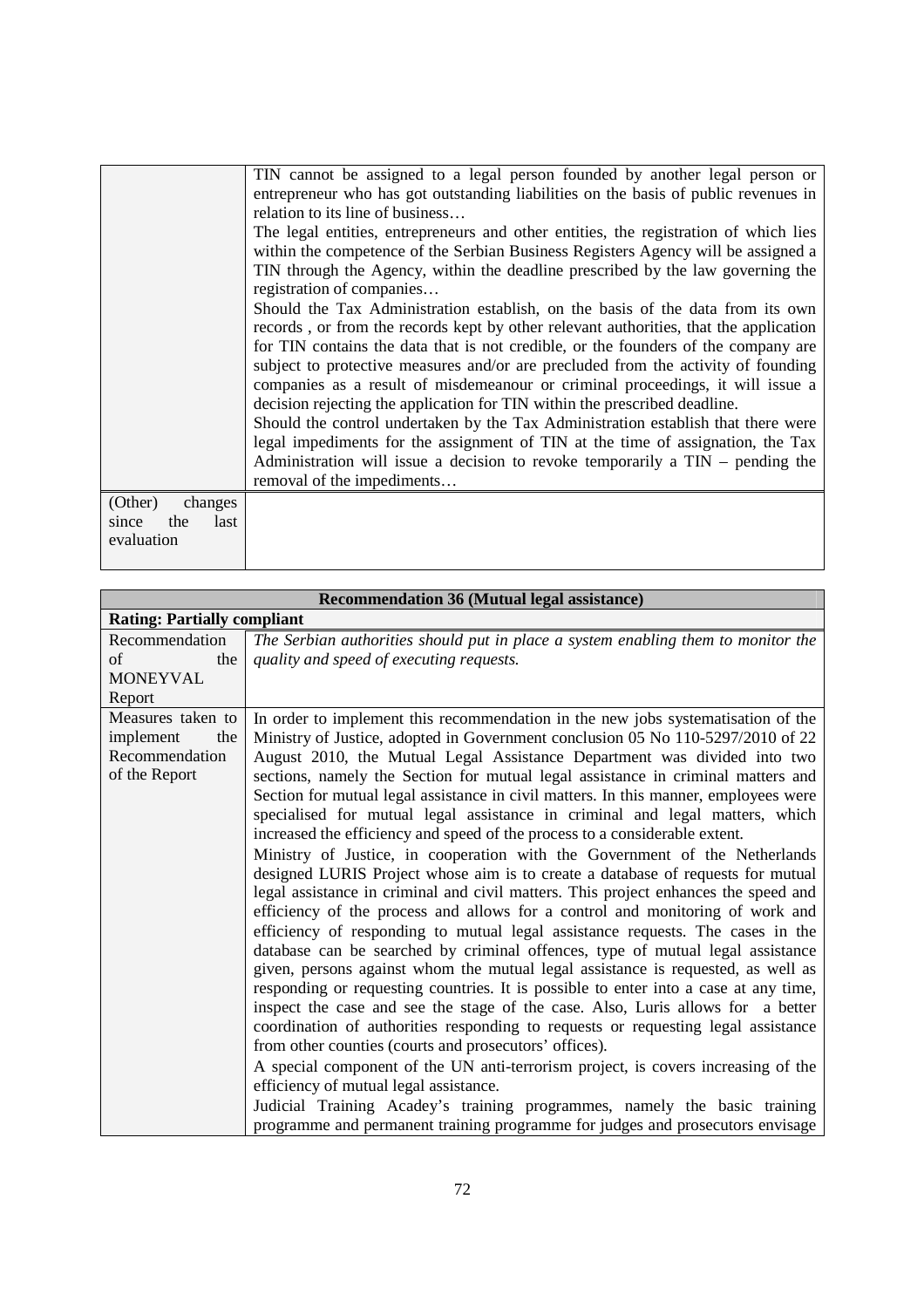|                                                                          | special training for mutual legal assistance in criminal and legal matters. The first<br>generation of trainees of the initial training that enrolled in the Academy in October<br>2010 has mutual legal assistance as a separate module.                                                                                                                                                                                                                                                                                                                                                                                                                                                                                                                                                                                                                                                                                                                                                               |
|--------------------------------------------------------------------------|---------------------------------------------------------------------------------------------------------------------------------------------------------------------------------------------------------------------------------------------------------------------------------------------------------------------------------------------------------------------------------------------------------------------------------------------------------------------------------------------------------------------------------------------------------------------------------------------------------------------------------------------------------------------------------------------------------------------------------------------------------------------------------------------------------------------------------------------------------------------------------------------------------------------------------------------------------------------------------------------------------|
| Recommendation<br>the<br>of<br><b>MONEYVAL</b><br>Report                 | Serbia should clarify whether the application of dual criminality may limit its ability<br>to provide assistance in certain situations, particularly in the context of identified<br>deficiencies with respect to the FT offence as outlined under Special<br>Recommendation II.                                                                                                                                                                                                                                                                                                                                                                                                                                                                                                                                                                                                                                                                                                                        |
| Measures taken to<br>implement<br>the<br>Recommendation<br>of the Report | The Law on Mutual Legal Assistance in Criminal Matters is very flexible. It<br>provides for dual criminality as a basic requirement, where the very title of the<br>criminal offence is not a precondition for mutual legal assistance. It is sufficient to<br>be satisfied from the description of a committed act that a certain criminal offence is<br>provided for under our domestic laws. Also, legal assistance in this sense is<br>provided also in cases of minor offences, and not only crimes.<br>In addition, the provisions of the Law are applied only if there are no ratified<br>agreements with the specific country, whether bilateral or multilateral convention,<br>of if a certain issue is not regulated in such agreement or multilateral convention. If<br>the bilateral agreement or convention does not provide for the dual criminality<br>requirement, then the provisions of the agreement or convention are applied<br>regardless of the convention or crime in question. |
| (Other)<br>changes<br>the<br>last<br>since<br>evaluation                 |                                                                                                                                                                                                                                                                                                                                                                                                                                                                                                                                                                                                                                                                                                                                                                                                                                                                                                                                                                                                         |

| Recommendation 38 (mutual legal assistance on confiscation and freezing) |                                                                                        |
|--------------------------------------------------------------------------|----------------------------------------------------------------------------------------|
| <b>Rating: Partially compliant</b>                                       |                                                                                        |
| Recommendation                                                           | The shortcomings identified with respect to provisional and confiscation measures      |
| of<br>the                                                                | should be remedied as they may limit Serbia's ability to take such measures based      |
| <b>MONEYVAL</b>                                                          | on foreign requests in certain cases.                                                  |
| Report                                                                   |                                                                                        |
| Measures taken to                                                        | Please see answer number 2 under Recommendation 36.                                    |
| implement<br>the                                                         |                                                                                        |
| Recommendation                                                           |                                                                                        |
| of the Report                                                            |                                                                                        |
| Recommendation                                                           | Serbia should have arrangements in place for coordinating seizure and confiscation     |
| of<br>the                                                                | actions with other countries.                                                          |
| <b>MONEYVAL</b>                                                          |                                                                                        |
| Report                                                                   |                                                                                        |
| Measures taken to                                                        | The ministers of justice, internal affairs, and finance signed an Agreement            |
| implement<br>the                                                         | establishing a joint task force for the improvement of international cooperation in    |
| Recommendation                                                           | suppressing crime - ILECUS. The basic aim is exchange of operative information in      |
| of the Report                                                            | cases with a foreign element, with international organisations and foreign countries.  |
|                                                                          | This body coordinates activities in this field. Guidelines have been passed related to |
|                                                                          | procedures undertaken under this agreement. This has improved coordination and         |
|                                                                          | cooperation of the three key ministries in mutual legal assistance.                    |
| (Other)<br>changes                                                       |                                                                                        |
| the<br>last<br>since                                                     |                                                                                        |
| evaluation                                                               |                                                                                        |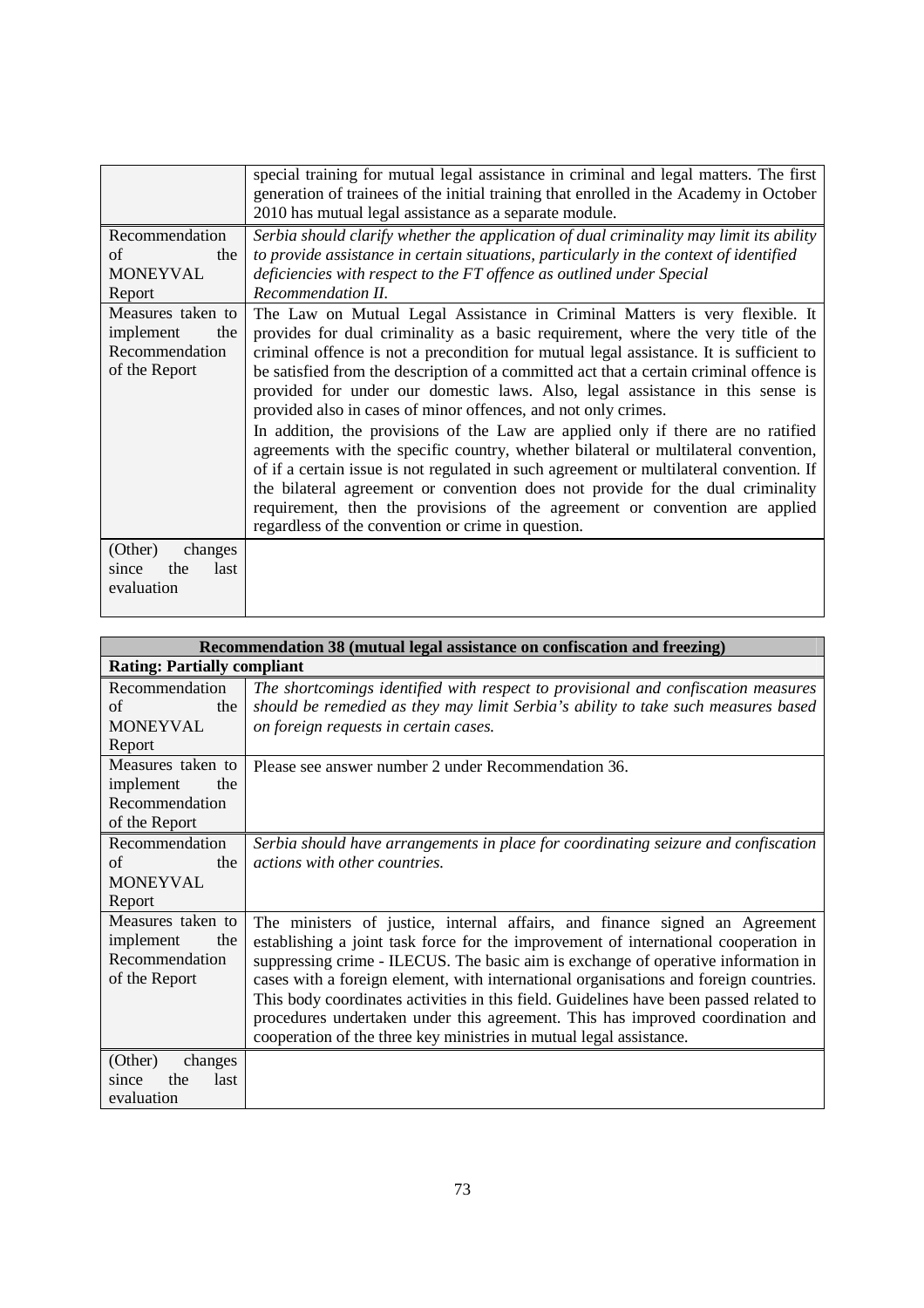| Recommendation 40 (Other forms of co-operation)                          |                                                                                                                                                                                                                                                                                                                                                                                                                                                                                                                                                                                                                                                                                                                                                                                                                                                                                                                                                                                                                                                                                                                                                                                                                                                                                                                                                                                                                                                                                                                                                                                                                                                                                                                                                                                                                                                                                                                                                                                                                                                                                                                                                                                                                                                                                                                                                                                                                                                         |
|--------------------------------------------------------------------------|---------------------------------------------------------------------------------------------------------------------------------------------------------------------------------------------------------------------------------------------------------------------------------------------------------------------------------------------------------------------------------------------------------------------------------------------------------------------------------------------------------------------------------------------------------------------------------------------------------------------------------------------------------------------------------------------------------------------------------------------------------------------------------------------------------------------------------------------------------------------------------------------------------------------------------------------------------------------------------------------------------------------------------------------------------------------------------------------------------------------------------------------------------------------------------------------------------------------------------------------------------------------------------------------------------------------------------------------------------------------------------------------------------------------------------------------------------------------------------------------------------------------------------------------------------------------------------------------------------------------------------------------------------------------------------------------------------------------------------------------------------------------------------------------------------------------------------------------------------------------------------------------------------------------------------------------------------------------------------------------------------------------------------------------------------------------------------------------------------------------------------------------------------------------------------------------------------------------------------------------------------------------------------------------------------------------------------------------------------------------------------------------------------------------------------------------------------|
| <b>Rating: Partially compliant</b>                                       |                                                                                                                                                                                                                                                                                                                                                                                                                                                                                                                                                                                                                                                                                                                                                                                                                                                                                                                                                                                                                                                                                                                                                                                                                                                                                                                                                                                                                                                                                                                                                                                                                                                                                                                                                                                                                                                                                                                                                                                                                                                                                                                                                                                                                                                                                                                                                                                                                                                         |
| Recommendation<br>of<br>the<br><b>MONEYVAL</b><br>Report                 | The authorities should undertake a thorough review of the legal framework which<br>governs international co-operation and information exchange and amend the<br>existing laws governing the scope of action of all competent financial sector and<br>non financial sector supervisory authorities to ensure that they allow the widest<br>range of co-operation and that these bodies can exchange information both<br>spontaneously and upon request in line with the FATF standards under<br>Recommendation 40.                                                                                                                                                                                                                                                                                                                                                                                                                                                                                                                                                                                                                                                                                                                                                                                                                                                                                                                                                                                                                                                                                                                                                                                                                                                                                                                                                                                                                                                                                                                                                                                                                                                                                                                                                                                                                                                                                                                                       |
| Measures taken to<br>implement<br>the<br>Recommendation<br>of the Report | According to Article 220, para 1, item 15 of the Securities and Other Financial<br>Instruments Market Law the Securities Commission cooperates with international<br>organisations, foreign regulatory bodies and other domestic and legal bodies and<br>organisations for the purposes of legal assistance and information exchange. The<br>Securities Commission is also a member of the IOSCO and signatory to its<br>Multilateral MOU and it can exchange information and is required to exchange<br>information with other supervisory authorities. The new Draft law on securities<br>incorporates also the provisions on the MMOU, as follows:<br>Article 280<br>The Securities Commission is signatory to the Multilateral Memorandum of<br>Understanding (MMOU) of the International Organisation of Securities<br>Commissions (IOSCO) and is authorised to offer services to the IOSCO members<br>signatories to the MMOU and to exchange with them as follows:<br>Information and documents regarding the data requested, including:<br>1)<br>a) Updated records which allows for a reconstruction of all transactions<br>with financial instruments, as well as records of all funds and assets<br>from the account of a credit institution and broker-dealer company in<br>relation to the transactions<br>b) Records on the intermediary owner and person carrying out<br>supervision;<br>Data on any transaction, account holder, amount of purchase or sale,<br>C)<br>time of transaction, price, as well as the person, credit institution or<br>investment company that carried out the transaction;<br>Personal statements given under material and criminal liability,<br>2)<br>concerning the matters that are the subject-matter of cooperation.<br>The information shall be exchanged, i.e. services referred to in paragraph 1 of this<br>Article offered, under the condition that the body requesting information or<br>assistance provides explanation for its request, and if appropriate proof is provided<br>that the information will be kept confidential.<br>The state authorities of Serbia, as well as other persons holding information that are<br>the subject-matter of cooperation under para 1 of this Article, shall be required to<br>send it to the Securities Commission in line with the provisions of this Law, unless<br>this violates the laws or other legislation applied by such bodies and persons. |
| Recommendation<br>of<br>the<br><b>MONEYVAL</b><br>Report                 | The authorities should ensure that exchanges of information by supervisory and law<br>enforcement authorities are not made subject to disproportionate or unduly<br>restrictive conditions.                                                                                                                                                                                                                                                                                                                                                                                                                                                                                                                                                                                                                                                                                                                                                                                                                                                                                                                                                                                                                                                                                                                                                                                                                                                                                                                                                                                                                                                                                                                                                                                                                                                                                                                                                                                                                                                                                                                                                                                                                                                                                                                                                                                                                                                             |
| Measures taken to<br>implement<br>the                                    | Based on the MOUs signed, e.g. between the NBS and its counterparts, information<br>is exchanged upon request and in writing, based on the principle of reciprocity.                                                                                                                                                                                                                                                                                                                                                                                                                                                                                                                                                                                                                                                                                                                                                                                                                                                                                                                                                                                                                                                                                                                                                                                                                                                                                                                                                                                                                                                                                                                                                                                                                                                                                                                                                                                                                                                                                                                                                                                                                                                                                                                                                                                                                                                                                    |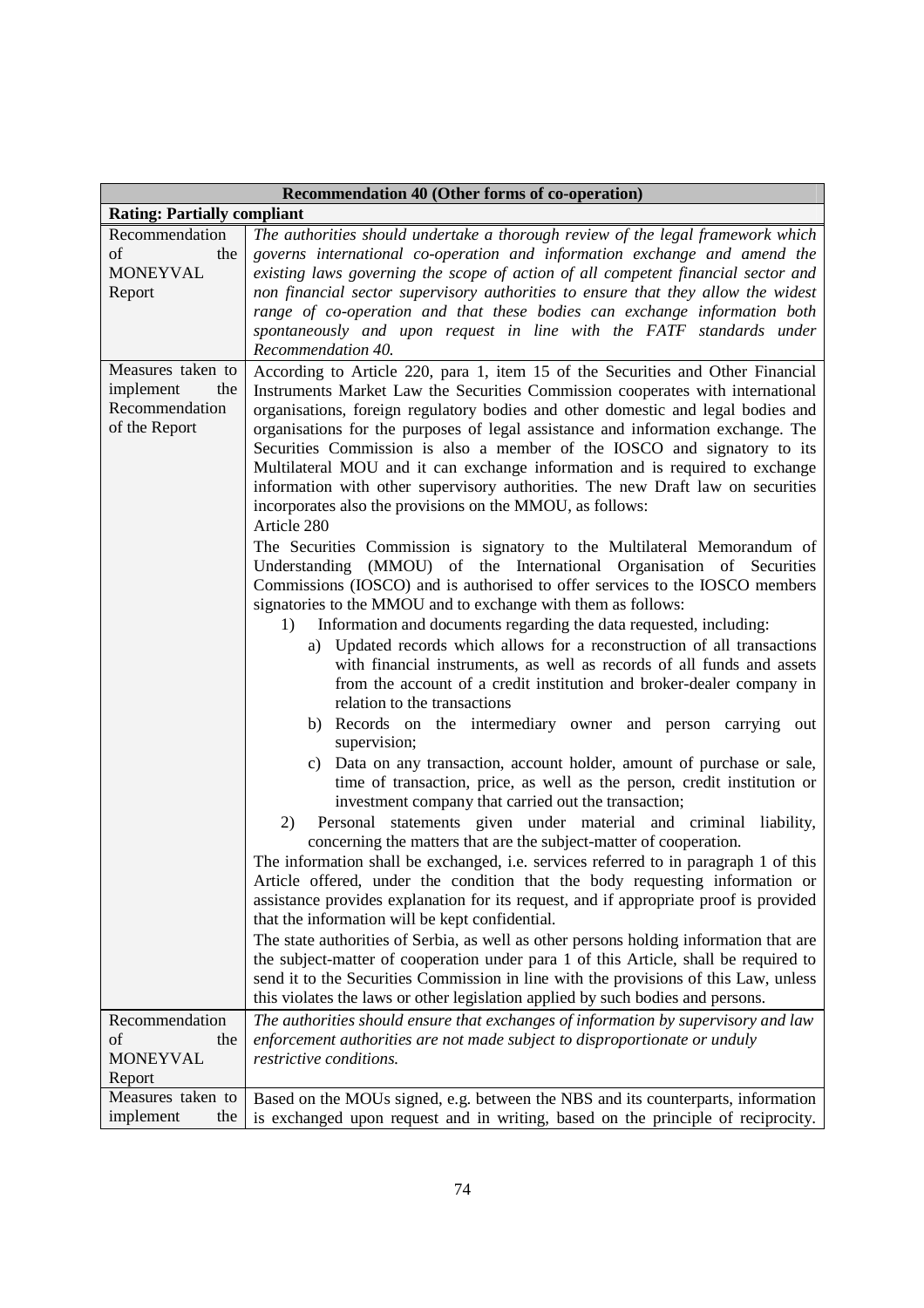| Recommendation       | Situation is the same with the Securities Commission.                                                                                                                     |
|----------------------|---------------------------------------------------------------------------------------------------------------------------------------------------------------------------|
| of the Report        | Wishing to make international cooperation as quick and effective as possible, and                                                                                         |
|                      | useful in operational terms, the Ministry of Interior, Ministry of Finance and                                                                                            |
|                      | Ministry of Justice signed, on 10 September, a cooperation agreement whose aim is                                                                                         |
|                      | to establish a single contact point in Serbia which will serve as an effective channel                                                                                    |
|                      | for both the cooperation between these 3 bodies and for international cooperation in                                                                                      |
|                      | criminal matters (International Law Enforcement Coordination Unit - ILECU                                                                                                 |
|                      | Serbia). The ILECU procedures have been mainly established, and its operation is                                                                                          |
|                      | expected to begin by the end of the year, 7 days a week and 24 hours a day.                                                                                               |
|                      | Also, another indicator of appropriate information exchange is the fact that certain                                                                                      |
|                      | forms of mutual legal assistance in criminal matters also are realised by the court<br>and prosecutors' offices directly, through multilateral international instruments. |
|                      | Special Prosecutor's Office for Organised Crime entered into bilateral agreements                                                                                         |
|                      | providing for direct communication between prosecutors' offices.                                                                                                          |
| Recommendation       | The supervisory authorities should keep comprehensive statistical information on                                                                                          |
| of<br>the            | the exchange of information with foreign counterparts, including on whether the                                                                                           |
| <b>MONEYVAL</b>      | requests were granted or refused.                                                                                                                                         |
| Report               |                                                                                                                                                                           |
| Measures taken to    | <b>NBS - BANK SUPERVISION</b>                                                                                                                                             |
| implement<br>the     | In accordance with the provisions of the Memorandums of Understanding (MOU),                                                                                              |
| Recommendation       | signed between National Bank of Serbia and other supervisory authorities, and                                                                                             |
| of the Report        | following the course of increasing cooperation in the field of banking supervision,                                                                                       |
|                      | National Bank of Serbia informs other supervisory authorities about the measures                                                                                          |
|                      | conducted over bank which is a subsidiary bank of the bank with residence in that                                                                                         |
|                      | supervisory authority country.                                                                                                                                            |
|                      | Since the last MONEYVAL committee evaluation, National Bank of Serbia has sent<br>nine information according to the MOU's.                                                |
|                      | The List of Memorandum of understanding, which NBS has signed are affordable in                                                                                           |
|                      | public, and can be found on NBS' s web site, on links:                                                                                                                    |
|                      | http://www.nbs.rs/export/internet/english/55/55_9.html (English version)                                                                                                  |
|                      |                                                                                                                                                                           |
|                      | The Securities Commission has exchanged information in 5 cases with three                                                                                                 |
|                      | counterpart foreign supervisory authorities since the last evaluation.                                                                                                    |
| (Other)<br>changes   |                                                                                                                                                                           |
| since<br>the<br>last |                                                                                                                                                                           |
| evaluation           |                                                                                                                                                                           |
|                      |                                                                                                                                                                           |

| <b>Special Recommendation I (Implementing UN instruments)</b> |                                                                                       |
|---------------------------------------------------------------|---------------------------------------------------------------------------------------|
| <b>Rating: Partially compliant</b>                            |                                                                                       |
| Recommendation                                                | The same recommendations on criminalisation of FT offence as well as on further       |
| of<br>the                                                     | improvement of freezing and confiscation mechanisms are reiterated in this context.   |
| <b>MONEYVAL</b>                                               | In particular, Serbia should                                                          |
| Report                                                        | - Define the FT offense in line with the definition of the offense in the FT          |
|                                                               | Convention;                                                                           |
| Measures taken to                                             | Law amending the Criminal Code from September 2009 (Official Gazette of the           |
| implement<br>the                                              | Republic of Serbia" No. 72/09) amends Article 393 of Criminal Code, which now         |
| Recommendation                                                | reads as follows:                                                                     |
| of the Report                                                 | "(1) Whoever directly or indirectly provides or collects funds intended for financing |
|                                                               | commission of criminal offences specified in Articles 312, 391 and 392 hereof, shall  |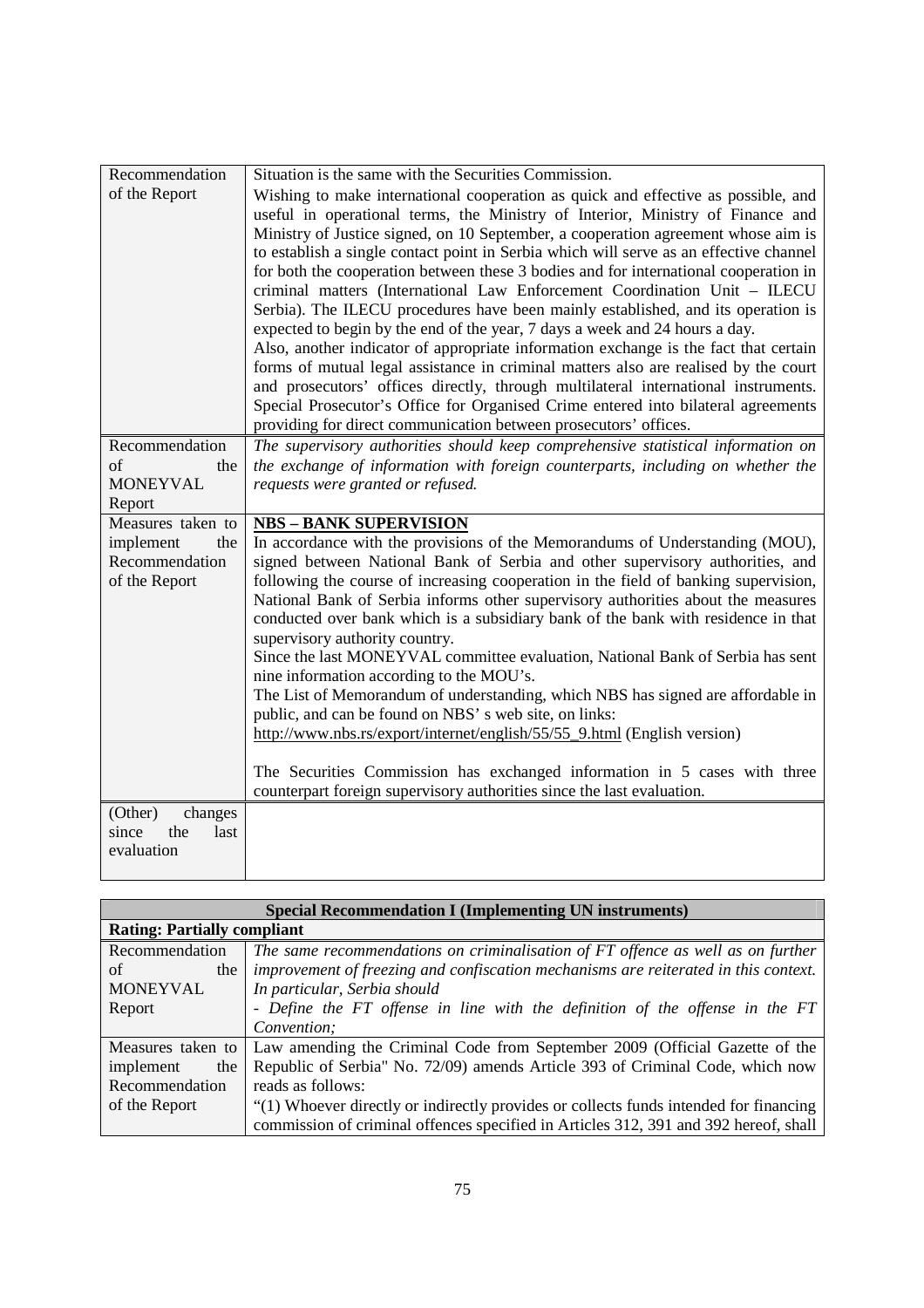|                      | be punished by imprisonment of one to ten years. "                                   |
|----------------------|--------------------------------------------------------------------------------------|
| Recommendation       | - Put in place adequate measures to fully address the requirements under S/RES       |
| of<br>the            | 1267 (1999) and successor resolutions and S/RES 1373 (2001).                         |
| <b>MONEYVAL</b>      |                                                                                      |
| Report               |                                                                                      |
| Measures taken to    | The Law on Restrictive Measures Undertaken on the Basis of UN Security Council       |
| implement<br>the     | Resolutions, including the S/RES 1267 (1999) and successor resolutions and S/RES     |
| Recommendation       | 1373 (2001) is in the drafting process (Foreign Affairs Ministry is in charge of its |
| of the Report        | drafting).                                                                           |
| (Other)<br>changes   |                                                                                      |
| the<br>last<br>since |                                                                                      |
| evaluation           |                                                                                      |
|                      |                                                                                      |

| Special Recommendation III (Freeze and confiscate terrorist assets)      |                                                                                                                                                                                                                                                                                                                                                                                                                                                                                                                                                                                                                |
|--------------------------------------------------------------------------|----------------------------------------------------------------------------------------------------------------------------------------------------------------------------------------------------------------------------------------------------------------------------------------------------------------------------------------------------------------------------------------------------------------------------------------------------------------------------------------------------------------------------------------------------------------------------------------------------------------|
| <b>Rating: Non compliant</b>                                             |                                                                                                                                                                                                                                                                                                                                                                                                                                                                                                                                                                                                                |
| Recommendation of<br><b>MONEYVAL</b><br>the<br>Report                    | The evaluators strongly recommend that the authorities adopt a comprehensive set<br>of rules (judicial or administrative) which would enable them to adequately<br>implement the targeted financial sanctions contained in the United Nations<br>Security Council Resolutions (UNSCRs) relating to the prevention and<br>suppression of the financing of terrorist acts - UNSCR 1267 and its successor<br>resolutions and UNSCR 1373 and any successor resolutions related to the<br>freezing, or, if appropriate, seizure of terrorist assets and address all<br>requirements under the 13 criteria of SR.III |
| Measures taken to<br>implement<br>the<br>Recommendation of<br>the Report | According the Action Plan for implementing recommendations of Money Val<br>Committee, which was adopted by the Serbian Government on 15 May 2010,<br>Ministry of Foreign Affairs is competent for drafting Law on restrictive measures<br>undertaken on the basis of United Nations Security Council Resolutions<br>(UNSCRs) relating to the prevention and suppression of the financing of terrorist<br>acts – UNSCR 1267 and its successor resolutions and UNSCR 1373.<br>This Law is still in the process of drafting.                                                                                      |
| Recommendation of<br><b>MONEYVAL</b><br>the<br>Report                    | The authorities could also consider implementing the measures set out in the Best<br>Practices Paper for SR.III.                                                                                                                                                                                                                                                                                                                                                                                                                                                                                               |
| Measures taken to<br>the<br>implement<br>Recommendation of<br>the Report | Serbian authorities are considering the Best Practices Paper for SR III in the<br>context of drafting of the Law on Repressive Measures.                                                                                                                                                                                                                                                                                                                                                                                                                                                                       |
| (Other)<br>changes<br>since<br>the<br>last<br>evaluation                 |                                                                                                                                                                                                                                                                                                                                                                                                                                                                                                                                                                                                                |

| Special Recommendation VI (AML requirements for money/value transfer services) |                                                                                    |
|--------------------------------------------------------------------------------|------------------------------------------------------------------------------------|
| <b>Rating: Partially compliant</b>                                             |                                                                                    |
| Recommendation                                                                 | As it is only banks, and in some cases the Post Office, in Serbia that may conduct |
| of                                                                             | the international remittances, Serbia's compliance with this Recommendation is     |
| <b>MONEYVAL</b>                                                                | inextricably linked to its compliance with other Recommendations which apply to    |
| Report                                                                         | financial institutions. The evaluation team's recommendations, elsewhere in this   |
|                                                                                | report, particularly with respect to Recommendations 4-11, 13-15, 17, 21-23, and   |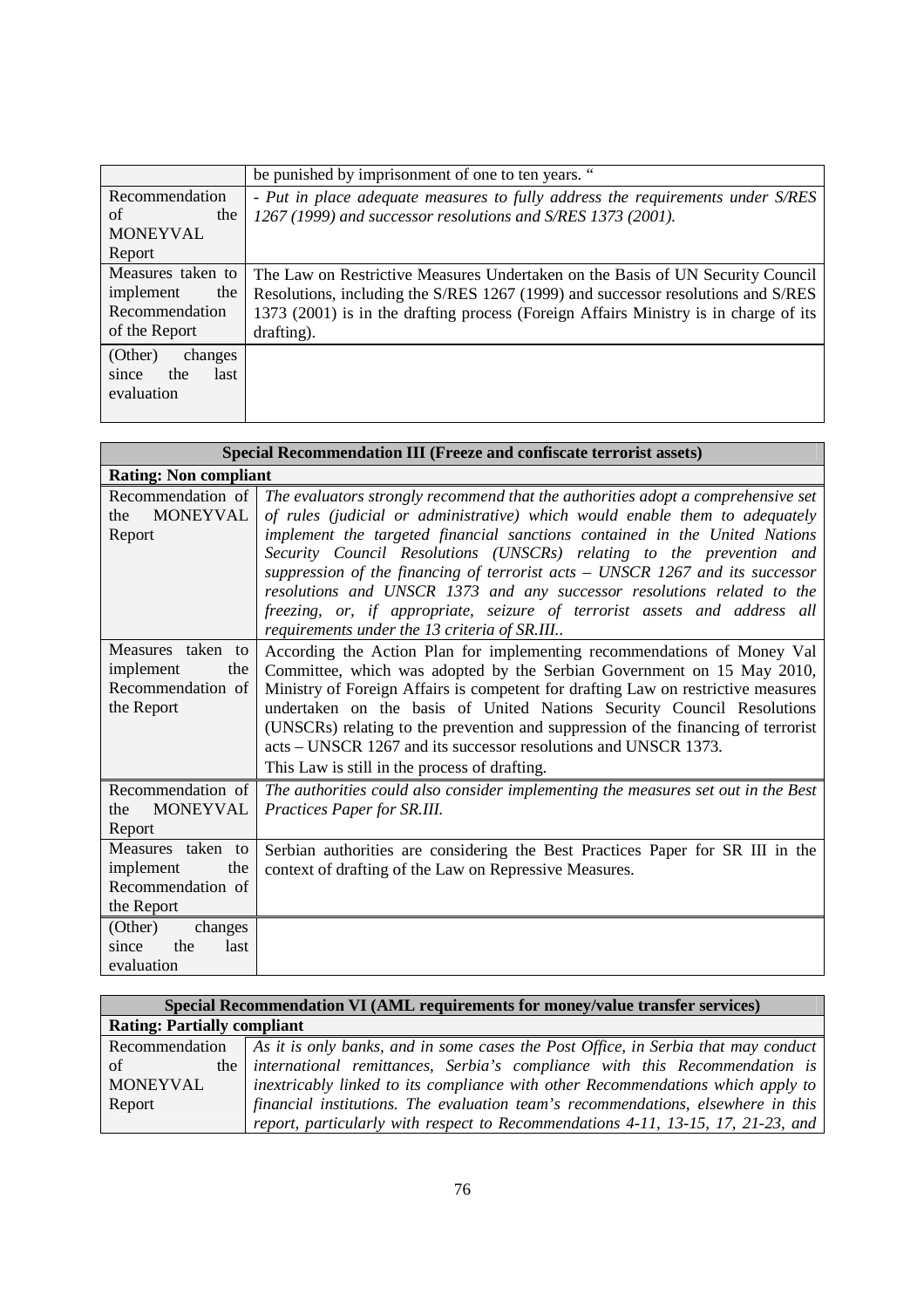|                                    | Special Recommendation VII, are also relevant here.                                                                                                                         |
|------------------------------------|-----------------------------------------------------------------------------------------------------------------------------------------------------------------------------|
| Measures taken to                  | The PTT Serbia and banks only may carry out international remittances, and they                                                                                             |
| implement<br>the<br>Recommendation | are therefore explicitly designed as obliged entities according to the AML/CFT<br>Law. Indicators have also been developed not only for the banks, but also for PTT         |
| of the Report                      | Serbia.                                                                                                                                                                     |
| Recommendation                     | Serbian authorities should take quick action to ensure that Post Office branches be                                                                                         |
| of<br>the                          | subject to AML/CFT supervision.                                                                                                                                             |
| <b>MONEYVAL</b><br>Report          |                                                                                                                                                                             |
| Measures taken to                  | Foreign Currency Inspectorate, has been conducting on site control of PTT "Srbija"                                                                                          |
| implement<br>the                   | within the remits of its competence regarding AML/CFT Law.                                                                                                                  |
| Recommendation                     | Public Enterprise IITT "Srbija" undertakes all actions and measures under the                                                                                               |
| of the Report                      | AML/CFT Law ("RS Official Gazette" No 20/09 and 72/09), and the Foreign                                                                                                     |
|                                    | Exchange Inspectorate, pursuant to Article 11 of the Rulebook on methodology for<br>the execution of tasks under the AML/CFT Law was went the Annual Report about           |
|                                    | the conducted internal supervision and measures undertaken.                                                                                                                 |
| Recommendation                     | Requirements should be introduced for MVT service operators to maintain a                                                                                                   |
| of<br>the<br><b>MONEYVAL</b>       | current list of agents and to make it available to the designated competent authority.                                                                                      |
| Report                             |                                                                                                                                                                             |
| Measures taken to                  | At the initiative of the Foreign Exchange Inspectorate, the Draft Law Amending the                                                                                          |
| implement<br>the                   | Law on Foreign Exchange Operations gives competences to the Foreign Exchange                                                                                                |
| Recommendation<br>of the Report    | Inspectorate for supervision under the AML/CFT Law, as they concern money<br>transfer services, factoring and forfeiting                                                    |
|                                    | Standing Coordination Group continuously works on the issues covered by SR 6. In                                                                                            |
|                                    | particular, the SCG has set up a subgroup in order to analyse formal and informal                                                                                           |
|                                    | money transfer systems. The subgroup is composed of the representatives of the                                                                                              |
|                                    | Foreign Exchange Inspectorate, NBS, Ministry of Foreign Affairs, Ministry of<br>Interior, Customs Administration, and the APML. The APML has been active in                 |
|                                    | gathering experience from other AML/CFT systems regarding the money transfer                                                                                                |
|                                    | remitters, and the forthcoming IPA (EU/CoE) AML/CFT project is expected to                                                                                                  |
|                                    | bring international experts who will assist Serbian authorities to further improve the                                                                                      |
| Recommendation                     | AML/CFT system in the area covered by SR 6.<br>Serbian authorities made no indication that they were actively attempting to                                                 |
| of<br>the                          | uncover illegal remittance activity and there is little if any attention being paid to                                                                                      |
| <b>MONEYVAL</b>                    | this by relevant ministries and the supervisory authorities. It is recommended that                                                                                         |
| Report                             | supervisory authorities when inspecting businesses for other matters also be alert to                                                                                       |
|                                    | the possibility that illegal remittance activity may be occurring. In addition, Serbian<br>authorities could focus more broadly at looking for signs of underground banking |
|                                    | as well as alternative remittance.                                                                                                                                          |
| Measures taken to                  | The Foreign Exchange Inspectorate takes into account and closely inspects, in its                                                                                           |
| implement<br>the<br>Recommendation | on-site inspections, whether there any signs of alternative remittance systems or                                                                                           |
| of the Report                      | their operators                                                                                                                                                             |
| (Other)<br>changes                 |                                                                                                                                                                             |
| since<br>the<br>last               |                                                                                                                                                                             |
| evaluation                         |                                                                                                                                                                             |

## **Special Recommendation VII (Wire transfer rules)**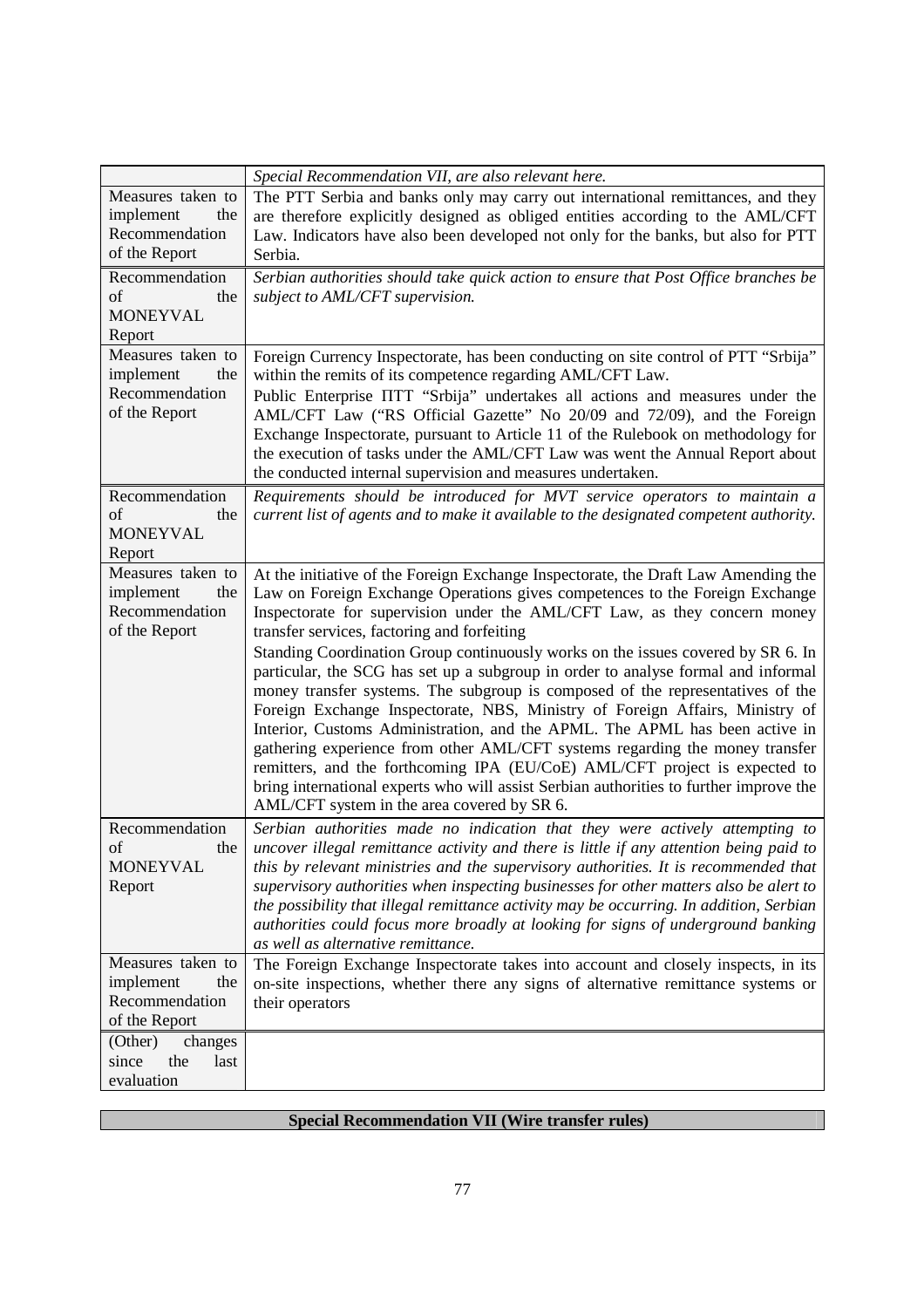| <b>Rating: Partially compliant</b> |                                                                                                                                                                             |
|------------------------------------|-----------------------------------------------------------------------------------------------------------------------------------------------------------------------------|
| Recommendation                     | Provide in legislation for obtaining full originator information in the case domestic                                                                                       |
| of<br>the                          | payment transactions, and for including such information in the message or                                                                                                  |
| <b>MONEYVAL</b>                    | payment order accompanying the transfer.                                                                                                                                    |
| Report                             |                                                                                                                                                                             |
| Measures taken to                  | "According to the Law amending the AML/CFT Law, new obligation for the                                                                                                      |
| implement<br>the                   | obliged entities is the requirement provided for under SR VIII, regarding wire                                                                                              |
| Recommendation                     | transfers. Law amending the AML/CFT Law also tries to implement, the provisions                                                                                             |
| of the Report                      | of Regulation (EC) No 1781/2006 of the European Parliament and Council of 15                                                                                                |
|                                    | November 2006 on information on the payer accompanying transfers of funds). The                                                                                             |
|                                    | definitions of wire transfer and the terms connected with wire transfers are in the                                                                                         |
|                                    | Article 1 of the Law amending the AML/CFT Law, which amends Article 3 of                                                                                                    |
|                                    | current AML/CFT Law. Article 1 of the Law amending the AML/CFT Law, reads                                                                                                   |
|                                    | as follows:                                                                                                                                                                 |
|                                    | "29) 'Wire transfer' - transaction carried out by a payment and collection service                                                                                          |
|                                    | provider, on behalf of the originator of the wire transfer, which is carried out                                                                                            |
|                                    | electronically, in order to make the funds available to the beneficiary of the wire<br>transfer at another payment and collection service provider, irrespective of whether |
|                                    | the originator and the beneficiary is one and the same person.                                                                                                              |
|                                    | 30) 'Payment and collection service provider' - legal or natural person which is                                                                                            |
|                                    | registered for providing payment operation services, as well as the money transfer                                                                                          |
|                                    | services referred to in item 8) of this Article.                                                                                                                            |
|                                    | 31) 'Originator of the wire transfer' - legal or natural person holding an account with                                                                                     |
|                                    | the payment and collection service provider and ordering the transfer of funds from                                                                                         |
|                                    | the account, or a legal or a natural person ordering the transfer of funds at the                                                                                           |
|                                    | person referred to in item 8) of this Article.                                                                                                                              |
|                                    | 32) 'Beneficiary of the wire transfer' - legal or natural person to whom the                                                                                                |
|                                    | transferred funds are addressed.                                                                                                                                            |
|                                    | 33) Payment chain intermediary' – payment and collection service provider who is                                                                                            |
|                                    | not engaged by the originator or the beneficiary of the wire transfer, while                                                                                                |
|                                    | participating in the execution of the wire transfer.                                                                                                                        |
|                                    | $34$ ) Unique identifier – a combination of letters, numbers and signs determined by                                                                                        |
|                                    | the payment and collection service provider in accordance with the payment and                                                                                              |
|                                    | collection system protocols or system of messages used in money transfers."                                                                                                 |
| Recommendation                     | Provide in legislation for verifying the identity of the originator in accordance with                                                                                      |
| of<br>the                          | Recommendation 5, at least for all wire transfers of EUR 1.000 and more.                                                                                                    |
| <b>MONEYVAL</b>                    |                                                                                                                                                                             |
| Report                             |                                                                                                                                                                             |
| Measures taken to                  | Article 4 of the Law amending the AML/CFT Law, which addes new Articles 12a,                                                                                                |
| the<br>implement                   | 12b and 12c of current AML/CFT Law, regarding wire transfers, reads as follows:                                                                                             |
| Recommendation                     | "Article 12A                                                                                                                                                                |
| of the Report                      |                                                                                                                                                                             |
|                                    | (1) Payment and collection service provider shall collect accurate and                                                                                                      |
|                                    | complete data on the originator and include it in the form or message accompanying                                                                                          |
|                                    | the incoming or outgoing wire transfer, regardless of the currency. Such data shall                                                                                         |
|                                    | accompany the wire transfer throughout the entire payment chain, regardless of                                                                                              |
|                                    | whether intermediaries participate in the payment chain and regardless of their                                                                                             |
|                                    | number.                                                                                                                                                                     |
|                                    | (2) Data referred to in paragraph 1 of this Article include:                                                                                                                |
|                                    | name and surname of the wire transfer originator                                                                                                                            |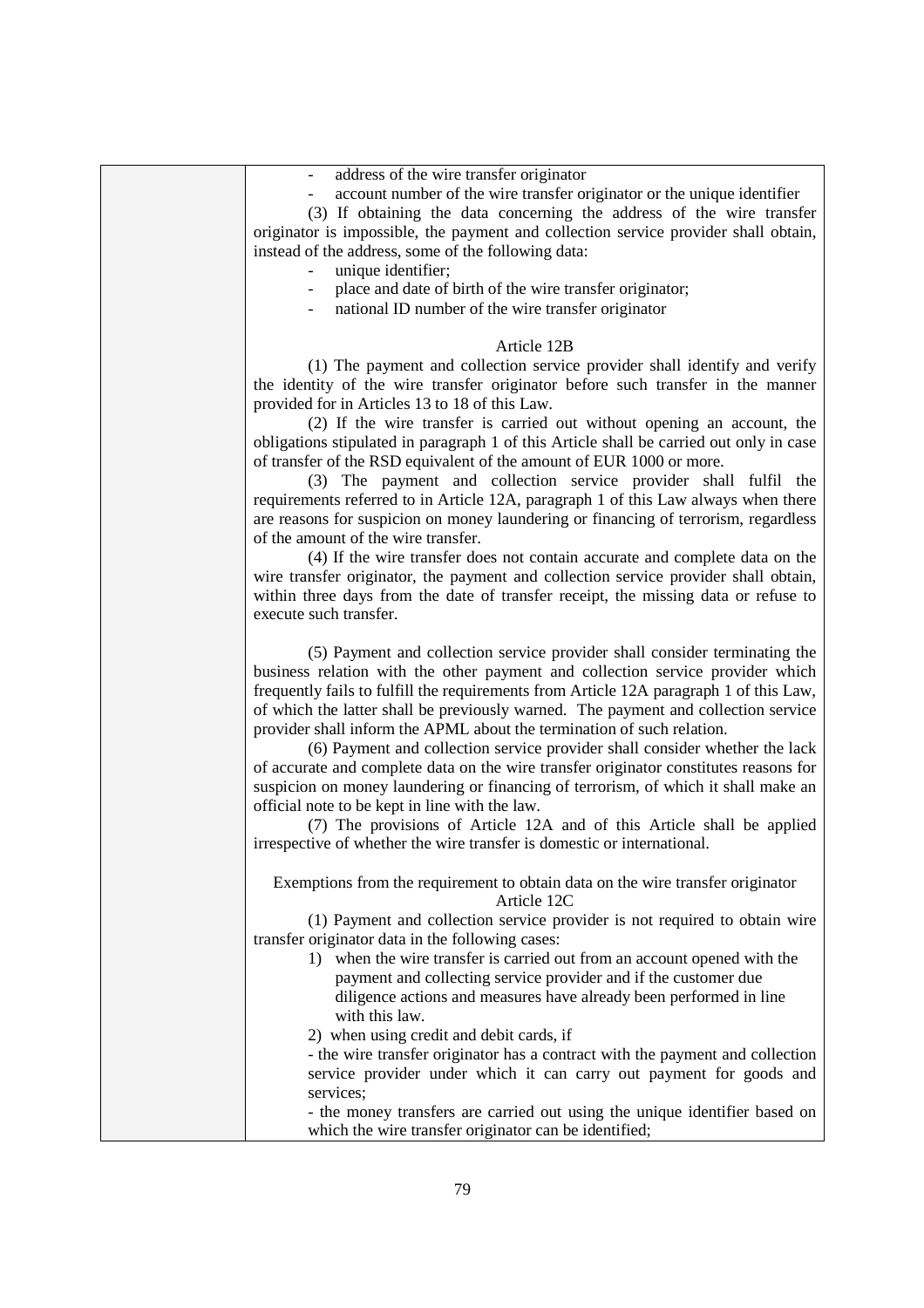|                                                                          | 3) when paying taxes, fines, and other public payment;<br>4) when both the originator and beneficiary of wire the wire transfer are<br>payment and collection service providers acting for their own account and<br>on their own behalf;<br>5) when the wire transfer originator withdraws money from their own account."                                                                                                                                                                                                                                                                                                                                                                                                                                                                                                                                                                                                                                                     |
|--------------------------------------------------------------------------|-------------------------------------------------------------------------------------------------------------------------------------------------------------------------------------------------------------------------------------------------------------------------------------------------------------------------------------------------------------------------------------------------------------------------------------------------------------------------------------------------------------------------------------------------------------------------------------------------------------------------------------------------------------------------------------------------------------------------------------------------------------------------------------------------------------------------------------------------------------------------------------------------------------------------------------------------------------------------------|
| Recommendation<br>of<br>the                                              | Define a requirement for financial institutions to adopt effective risk-based<br>procedures for identifying and handling wire transfers not accompanied by                                                                                                                                                                                                                                                                                                                                                                                                                                                                                                                                                                                                                                                                                                                                                                                                                    |
| <b>MONEYVAL</b><br>Report                                                | complete originator information.                                                                                                                                                                                                                                                                                                                                                                                                                                                                                                                                                                                                                                                                                                                                                                                                                                                                                                                                              |
| Measures taken to<br>implement<br>the<br>Recommendation<br>of the Report | According to the Law amending the AML/CFT Law, when wire transfer is not<br>accompanied by complete originator information, the payment and collection<br>service provider shall obtain, within three days from the date of transfer receipt, the<br>missing data or refuse to execute such transfer. Payment and collection service<br>provider shall consider terminating the business relation with the other payment and<br>collection service provider which frequently fails to fulfil the requirements of<br>complete originator information. The payment and collection service provider shall<br>inform the APML about the termination of such relation. Payment and collection<br>service provider shall consider whether the lack of accurate and complete data on<br>the wire transfer originator constitutes reasons for suspicion on money laundering or<br>financing of terrorism, of which it shall make an official note to be kept in line with<br>the law. |
| Recommendation<br>of<br>the<br><b>MONEYVAL</b><br>Report                 | Legislatively provide for sanctions applicable to money transfer businesses for their<br>failure to meet the requirements of SR VII.                                                                                                                                                                                                                                                                                                                                                                                                                                                                                                                                                                                                                                                                                                                                                                                                                                          |
| Measures taken to<br>implement<br>the<br>Recommendation<br>of the Report | According to Article 23 of the Law amending the AML/CFT Law, which<br>amends Article 88 of current AML/CFT Law, the payment and collection service<br>provider fails to met requirements regarding wire transfers, shall be charged for<br>economic crime. Article 23 of the law amending the AML/CFT Law, reads as<br>follows:                                                                                                                                                                                                                                                                                                                                                                                                                                                                                                                                                                                                                                               |
|                                                                          | "(1) A legal person shall be punished for an economic offence with a fine<br>amounting from RSD 500,000 to RSD 3,000,000, if it:<br>5a) Fails to obtain accurate and complete data concerning the originator of the<br>electronic transfer or fails to include it into the form or message accompanying the<br>incoming or outgoing electronic transfer of funds, regardless of the currency<br>(Article 12a, paragraph 1);                                                                                                                                                                                                                                                                                                                                                                                                                                                                                                                                                   |
|                                                                          | 5b) Fails to establish and verify the identity of the originator of the<br>electronic transfer before the execution of such transfer, in the manner provided for<br>in Article 13, paragraph 2, and Article 15, paragraph 2 of this Law (Article 12b,<br>paragraph 1);                                                                                                                                                                                                                                                                                                                                                                                                                                                                                                                                                                                                                                                                                                        |
|                                                                          | 5c) Fails to meet the requirements laid down in Article 12a, paragraph 1 of<br>this Law at all times when there are reasons to suspect money laundering or terrorist<br>financing, regardless of the electronic transfer amount (Article 12c, paragraph 3);<br>5d) Fails to obtain missing data or fails to refuse the execution of the                                                                                                                                                                                                                                                                                                                                                                                                                                                                                                                                                                                                                                       |
|                                                                          | electronic transfer if the electronic transfer lacks accurate and complete data<br>concerning the electronic transfer originator, or fails to obtain such data<br>within the specified time limit (Article 12b, paragraph 4); "                                                                                                                                                                                                                                                                                                                                                                                                                                                                                                                                                                                                                                                                                                                                               |
| Recommendation                                                           | Provide effective mechanisms for ensuring compliance of money transfer businesses                                                                                                                                                                                                                                                                                                                                                                                                                                                                                                                                                                                                                                                                                                                                                                                                                                                                                             |
| of<br>the                                                                | (particularly, PTT "Srbija") with the requirements of SR VII.                                                                                                                                                                                                                                                                                                                                                                                                                                                                                                                                                                                                                                                                                                                                                                                                                                                                                                                 |
| <b>MONEYVAL</b>                                                          |                                                                                                                                                                                                                                                                                                                                                                                                                                                                                                                                                                                                                                                                                                                                                                                                                                                                                                                                                                               |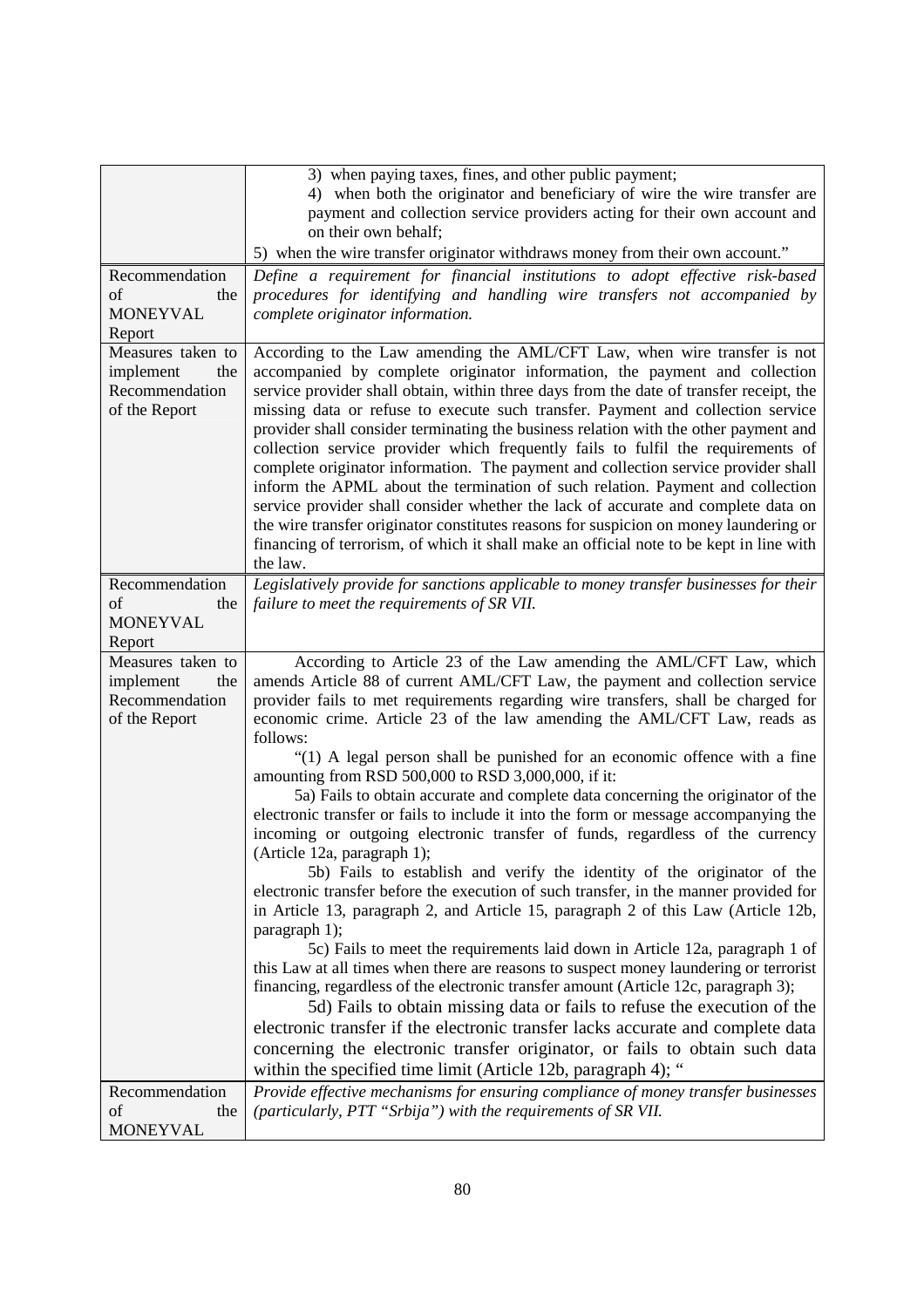| Report                                                                   |                                                                                                                                                                                                                                                                                                                                                                                                                                                                                                                              |
|--------------------------------------------------------------------------|------------------------------------------------------------------------------------------------------------------------------------------------------------------------------------------------------------------------------------------------------------------------------------------------------------------------------------------------------------------------------------------------------------------------------------------------------------------------------------------------------------------------------|
| Measures taken to<br>implement<br>the<br>Recommendation<br>of the Report | Draft Law on Foreign Exchange Operations addressed this issue by prescribing<br>registration (licensing) of persons involved in money transfer services. It is expected<br>that Law on foreign exchange operation will be passed in the beginning of next<br>year.<br>The Foreign Exchange Inspectorate has issued Guidelines for money laundering and<br>terrorism financing risk assessment regarding money transfers services, which are<br>available on the Foreign Exchange Inspectorate web site-(www.devizni.gov.rs). |
| (Other)<br>changes<br>last<br>since<br>the<br>evaluation                 |                                                                                                                                                                                                                                                                                                                                                                                                                                                                                                                              |

|                                                                          | <b>Special Recommendation VIII (Non-profit organisations)</b>                                                                                                                                                                                                                                                                                                                                                                                                                                                                                                                                                                                                                                                                                                                            |
|--------------------------------------------------------------------------|------------------------------------------------------------------------------------------------------------------------------------------------------------------------------------------------------------------------------------------------------------------------------------------------------------------------------------------------------------------------------------------------------------------------------------------------------------------------------------------------------------------------------------------------------------------------------------------------------------------------------------------------------------------------------------------------------------------------------------------------------------------------------------------|
| <b>Rating: Non compliant</b>                                             |                                                                                                                                                                                                                                                                                                                                                                                                                                                                                                                                                                                                                                                                                                                                                                                          |
| Recommendation of<br><b>MONEYVAL</b><br>the<br>Report                    | Conduct a review of the adequacy of domestic laws and regulations that relate to<br>NPO-s for the purpose of identifying the features and types of NPO-s that are at<br>risk of being misuses for FT and conduct periodic reassessments by reviewing new<br>information on the' sector's potential vulnerabilities to terrorist activities.                                                                                                                                                                                                                                                                                                                                                                                                                                              |
| Measures taken to<br>implement<br>the<br>Recommendation of<br>the Report | Subgroup for reviewing adequacy and legal framework in NPO sector in Republic<br>of Serbia was formed within the Standing Coordination Group for monitoring<br>implementation of National Strategy for Combating Money Laundering and<br>Terrorism Financing. Members of that subgroup are representatives of different<br>Ministry of Interior, Ministry of Foreign Affairs, Tax<br>Serbian authorities:<br>Administration, Security Information Agency and APML. Subgroup is in the<br>process of collecting international experience about this issue. Project on<br>Strengthening the capacity of AML/CFT system in Serbia, worth 2, 4 million<br>Euros is going to start in November 2010. One of the goals of this project is to<br>address this issue in the next period of time. |
| Recommendation of<br><b>MONEYVAL</b><br>the<br>Report                    | Reach out to the NPO sector with a view to protecting the sector from terrorist<br>financing abuse. This outreach should include: i) raising awareness in the NPO<br>sector about the risks of terrorist abuse and the available measures to protect<br>against such abuse; and ii) promoting transparency, accountability, integrity, and<br>public confidence in the administration and management of all NPO-s.                                                                                                                                                                                                                                                                                                                                                                       |
| Measures taken to<br>implement<br>the<br>Recommendation of<br>the Report | On 14 July 2009 Law on Associations was adopted. According Article 2 of Law<br>on Associations, an association is a voluntary, non-governmental, non-profit<br>organization, founded upon the freedom of association of several natural or legal<br>entities, established for the purpose of achieving and improving a specific joint or<br>common object and interest, provided that these are not prohibited by the<br>Constitution or Law.                                                                                                                                                                                                                                                                                                                                            |
| Recommendation of<br><b>MONEYVAL</b><br>the<br>Report                    | Take measures to promote effective supervision or monitoring of NPO-s which<br>account for a significant portion of financial resources under control of the sector<br>and a substantial share of the sector's international activities.                                                                                                                                                                                                                                                                                                                                                                                                                                                                                                                                                 |
| Measures taken to<br>implement<br>the<br>Recommendation of<br>the Report | It is prescribes that Ministry of Public Administration and Local self government<br>is competent to supervise implementation of Law on association. Inspection<br>control shall be conducted by the administrative inspectors.<br>Law on associations prescribes penal provisions for failing to fulfil some of<br>obligations prescribed by Law on associations (economic crime and some minor<br>offences).                                                                                                                                                                                                                                                                                                                                                                           |
| Recommendation of                                                        | Review the legal framework to ensure that:                                                                                                                                                                                                                                                                                                                                                                                                                                                                                                                                                                                                                                                                                                                                               |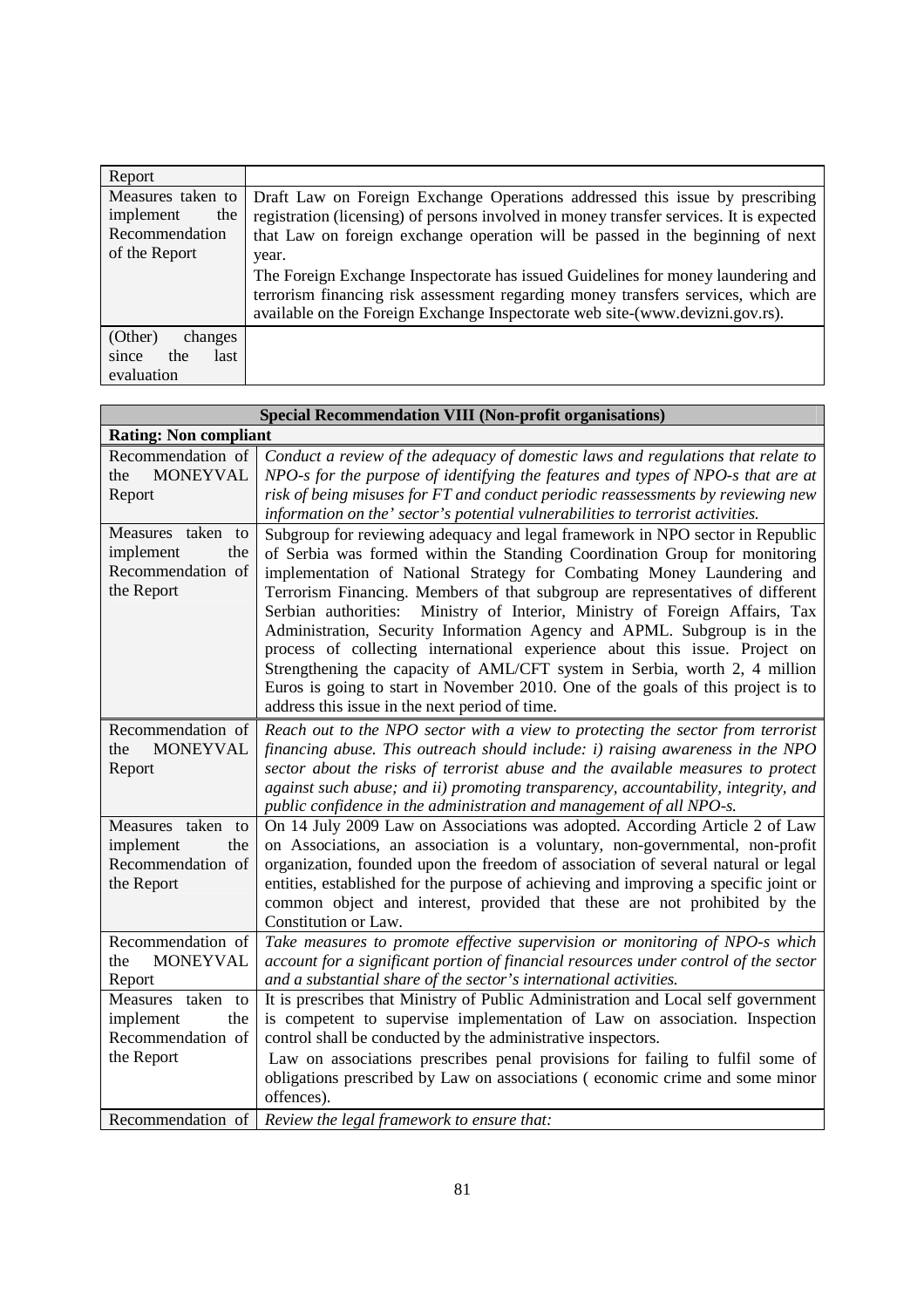| <b>MONEYVAL</b><br>the                                                   | a) NPO-s maintain information on purpose and objective of their stated                                                                                                                                                                                                                                                                                                                                                                                                                                                                                                                                                                                                                                                                                                                                                                                                                                                                                                                                                                                                                                                                                                                                                                         |
|--------------------------------------------------------------------------|------------------------------------------------------------------------------------------------------------------------------------------------------------------------------------------------------------------------------------------------------------------------------------------------------------------------------------------------------------------------------------------------------------------------------------------------------------------------------------------------------------------------------------------------------------------------------------------------------------------------------------------------------------------------------------------------------------------------------------------------------------------------------------------------------------------------------------------------------------------------------------------------------------------------------------------------------------------------------------------------------------------------------------------------------------------------------------------------------------------------------------------------------------------------------------------------------------------------------------------------|
| Report                                                                   | activities and on the identity of the persons who own, control or direct                                                                                                                                                                                                                                                                                                                                                                                                                                                                                                                                                                                                                                                                                                                                                                                                                                                                                                                                                                                                                                                                                                                                                                       |
|                                                                          | their activities, including senior officers, board members and trustees                                                                                                                                                                                                                                                                                                                                                                                                                                                                                                                                                                                                                                                                                                                                                                                                                                                                                                                                                                                                                                                                                                                                                                        |
| Measures taken to<br>implement<br>the<br>Recommendation of<br>the Report | and that such information is publicly available;<br>In the Law on association, Article 10 it is prescribes that an association may be<br>founded by a minimum of three founders, whereby at least one of the founders<br>shall have residence, or registered office, on the territory of the Republic of<br>Serbia. Any legally capable natural or legal entity may be the founder of an<br>association. Association is establish b adopting Article of incorporation and<br>Memorandum of association. Activities of associations are transparent.<br>Memorandum of associations shall consist of: personal names, that is business<br>names of the founders, their place of residence and registered office address;<br>name, registered office and address of the association; the area in which the<br>association pursues its objects; the purposes for which it is being established;<br>personal name and place of residence and address of the person authorized to<br>represent the association; signatures of the founders and unique personal<br>identification numbers for nationals, or passport number and country of issue for<br>founders who are foreign nationals, and date of adoption of the Memorandum of<br>Association. |
| Recommendation of<br><b>MONEYVAL</b><br>the<br>Report                    | b) all NPO-s are adequately registered and that information is available<br>to competent authorities;                                                                                                                                                                                                                                                                                                                                                                                                                                                                                                                                                                                                                                                                                                                                                                                                                                                                                                                                                                                                                                                                                                                                          |
| Measures taken to                                                        | According the Article 4 of Law on associations, registration in the Register of                                                                                                                                                                                                                                                                                                                                                                                                                                                                                                                                                                                                                                                                                                                                                                                                                                                                                                                                                                                                                                                                                                                                                                |
| implement<br>the                                                         | Associations is condition for to acquire as a legal entity. Article 4 of Law on                                                                                                                                                                                                                                                                                                                                                                                                                                                                                                                                                                                                                                                                                                                                                                                                                                                                                                                                                                                                                                                                                                                                                                |
| Recommendation of                                                        | associations reads as follows:                                                                                                                                                                                                                                                                                                                                                                                                                                                                                                                                                                                                                                                                                                                                                                                                                                                                                                                                                                                                                                                                                                                                                                                                                 |
| the Report                                                               | "Registration                                                                                                                                                                                                                                                                                                                                                                                                                                                                                                                                                                                                                                                                                                                                                                                                                                                                                                                                                                                                                                                                                                                                                                                                                                  |
|                                                                          | Article 4                                                                                                                                                                                                                                                                                                                                                                                                                                                                                                                                                                                                                                                                                                                                                                                                                                                                                                                                                                                                                                                                                                                                                                                                                                      |
|                                                                          | Registration into the Register of Associations is voluntary.<br>Starting with the date of registration into the Register, an association acquires the                                                                                                                                                                                                                                                                                                                                                                                                                                                                                                                                                                                                                                                                                                                                                                                                                                                                                                                                                                                                                                                                                          |
|                                                                          | status of a legal entity."                                                                                                                                                                                                                                                                                                                                                                                                                                                                                                                                                                                                                                                                                                                                                                                                                                                                                                                                                                                                                                                                                                                                                                                                                     |
|                                                                          | According the Article 5 of Law on Associations, the activities of associations are                                                                                                                                                                                                                                                                                                                                                                                                                                                                                                                                                                                                                                                                                                                                                                                                                                                                                                                                                                                                                                                                                                                                                             |
|                                                                          | public. Article 5 of Law on Associations reads as follows:                                                                                                                                                                                                                                                                                                                                                                                                                                                                                                                                                                                                                                                                                                                                                                                                                                                                                                                                                                                                                                                                                                                                                                                     |
|                                                                          | "Transparency                                                                                                                                                                                                                                                                                                                                                                                                                                                                                                                                                                                                                                                                                                                                                                                                                                                                                                                                                                                                                                                                                                                                                                                                                                  |
|                                                                          | Article 5                                                                                                                                                                                                                                                                                                                                                                                                                                                                                                                                                                                                                                                                                                                                                                                                                                                                                                                                                                                                                                                                                                                                                                                                                                      |
|                                                                          | The activities of an association shall be open to the public.                                                                                                                                                                                                                                                                                                                                                                                                                                                                                                                                                                                                                                                                                                                                                                                                                                                                                                                                                                                                                                                                                                                                                                                  |
|                                                                          | The enforcement of transparency shall be regulated by association's Articles                                                                                                                                                                                                                                                                                                                                                                                                                                                                                                                                                                                                                                                                                                                                                                                                                                                                                                                                                                                                                                                                                                                                                                   |
|                                                                          | of Association."<br>c) record keeping requirements for NPO-s include records of domestic                                                                                                                                                                                                                                                                                                                                                                                                                                                                                                                                                                                                                                                                                                                                                                                                                                                                                                                                                                                                                                                                                                                                                       |
|                                                                          | and international transactions sufficiently detailed to verify that funds                                                                                                                                                                                                                                                                                                                                                                                                                                                                                                                                                                                                                                                                                                                                                                                                                                                                                                                                                                                                                                                                                                                                                                      |
|                                                                          | have been spent consistently with the purpose and objectives of the                                                                                                                                                                                                                                                                                                                                                                                                                                                                                                                                                                                                                                                                                                                                                                                                                                                                                                                                                                                                                                                                                                                                                                            |
|                                                                          | organisation and keep such data for a period of at least 5 years;                                                                                                                                                                                                                                                                                                                                                                                                                                                                                                                                                                                                                                                                                                                                                                                                                                                                                                                                                                                                                                                                                                                                                                              |
|                                                                          |                                                                                                                                                                                                                                                                                                                                                                                                                                                                                                                                                                                                                                                                                                                                                                                                                                                                                                                                                                                                                                                                                                                                                                                                                                                |
| Recommendation of                                                        | According the Article 39 Law on associations, association are obliged to carry out                                                                                                                                                                                                                                                                                                                                                                                                                                                                                                                                                                                                                                                                                                                                                                                                                                                                                                                                                                                                                                                                                                                                                             |
| <b>MONEYVAL</b><br>the                                                   | their own business accounting, financial statement and to audit their financial                                                                                                                                                                                                                                                                                                                                                                                                                                                                                                                                                                                                                                                                                                                                                                                                                                                                                                                                                                                                                                                                                                                                                                |
| Report                                                                   | statement. Article 39 Law on associations reads as follows:                                                                                                                                                                                                                                                                                                                                                                                                                                                                                                                                                                                                                                                                                                                                                                                                                                                                                                                                                                                                                                                                                                                                                                                    |
|                                                                          |                                                                                                                                                                                                                                                                                                                                                                                                                                                                                                                                                                                                                                                                                                                                                                                                                                                                                                                                                                                                                                                                                                                                                                                                                                                |
|                                                                          | Business accounting and financial statements<br>Art. 39                                                                                                                                                                                                                                                                                                                                                                                                                                                                                                                                                                                                                                                                                                                                                                                                                                                                                                                                                                                                                                                                                                                                                                                        |
|                                                                          | An association shall manage its business accounting, draw up financial                                                                                                                                                                                                                                                                                                                                                                                                                                                                                                                                                                                                                                                                                                                                                                                                                                                                                                                                                                                                                                                                                                                                                                         |
|                                                                          | statements, and is subject to the obligation to audit its financial statements, in                                                                                                                                                                                                                                                                                                                                                                                                                                                                                                                                                                                                                                                                                                                                                                                                                                                                                                                                                                                                                                                                                                                                                             |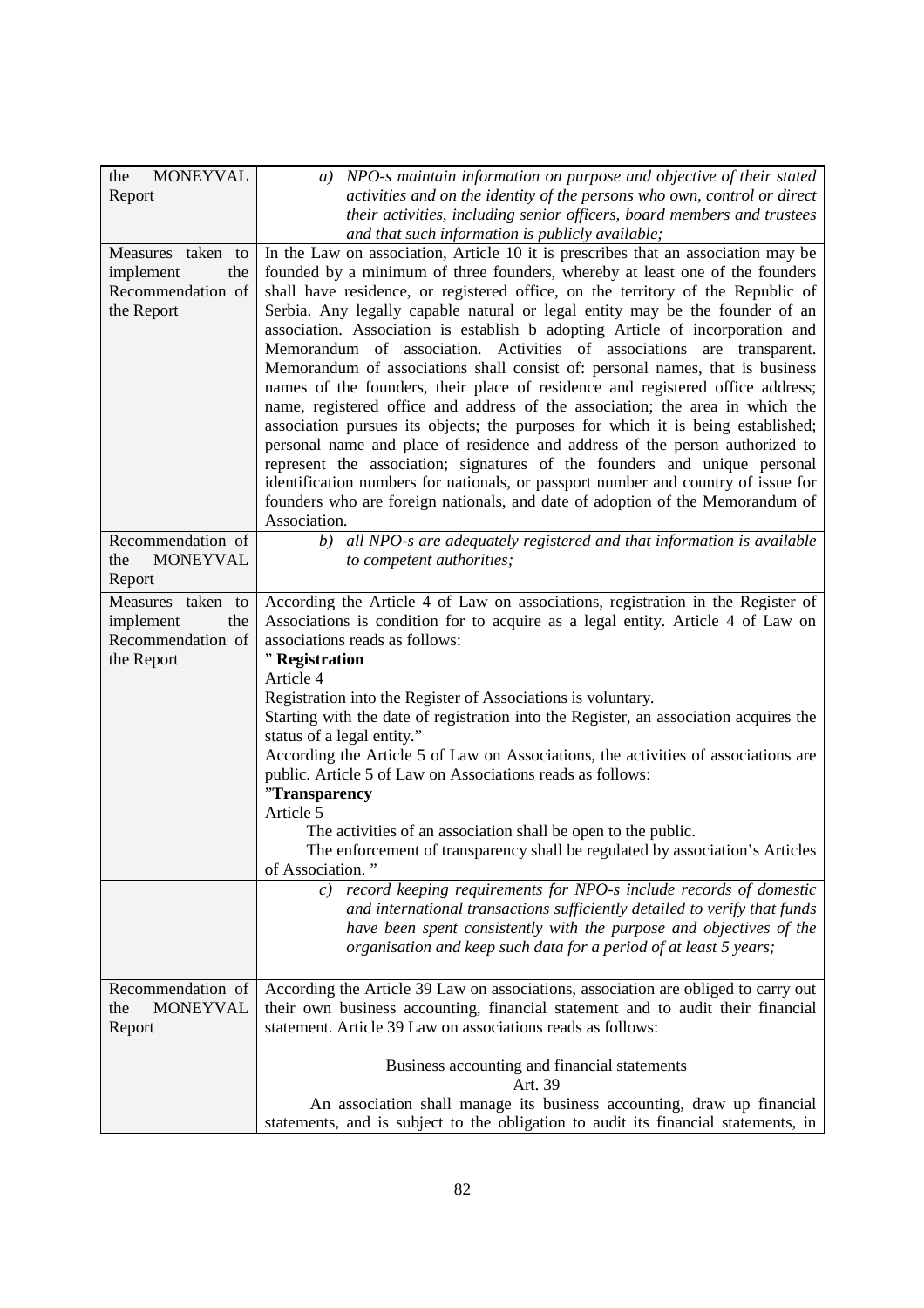| Measures taken to<br>implement<br>the<br>Recommendation of<br>the Report | accordance with the regulations governing accounting and auditing.<br>Annual accounts and progress reports on the activities of the association<br>shall be submitted to the members of the association, in the manner prescribed in<br>the Articles of Association.<br>According the Article 41 Law on associations, assets of association can be only<br>used for the achievement of the objects of the association defined in the Articles of<br>Association.<br>Any disposal of the assets of an association which is in violation of the provisions<br>of Law on associations shall be null and void (Article 44 of Law on Association).<br>Article 73 of Law on associations prescribes minor offence (fine from 50.000 to<br>500.000 RSD), for association if it does not use asset solely for the purpose of<br>achieving its statutory objectives.<br>d) there are measures in place to sanction violations of oversight<br>measures or rules by NPO-s or persons acting on behalf of NPOs |
|--------------------------------------------------------------------------|-----------------------------------------------------------------------------------------------------------------------------------------------------------------------------------------------------------------------------------------------------------------------------------------------------------------------------------------------------------------------------------------------------------------------------------------------------------------------------------------------------------------------------------------------------------------------------------------------------------------------------------------------------------------------------------------------------------------------------------------------------------------------------------------------------------------------------------------------------------------------------------------------------------------------------------------------------------------------------------------------------|
| Recommendation of<br><b>MONEYVAL</b><br>the<br>Report                    | It is prescribes that Ministry of Public Administration and Local self government<br>is competent to supervise implementation of Law on association. Inspection<br>control shall be conducted by the administrative inspectors.<br>Law on associations prescribes penal provisions for failing to fulfil some of<br>obligations prescribed by Law on associations (economic crime and some minor<br>offences).                                                                                                                                                                                                                                                                                                                                                                                                                                                                                                                                                                                      |
| Recommendation of<br><b>MONEYVAL</b><br>the<br>Report                    | Implement measures to ensure that competent authorities can effectively<br>investigate and gather information on NPO-s as listed in criterion VIII.4.                                                                                                                                                                                                                                                                                                                                                                                                                                                                                                                                                                                                                                                                                                                                                                                                                                               |
| Measures taken to<br>implement<br>the<br>Recommendation of<br>the Report | According the Article 26 of Law on association, Administration of the Register of<br>competent<br>Register<br>Associations<br>is<br>${\rm to}$<br>carry<br>out<br>of<br>associations.<br>The Register on associations is kept in the written form as a unique centralized<br>electronic database.<br>Article 28 of Law on associations prescribes content of Register. Article 28 reads<br>as follows:<br>"Article 28<br>The contents entered into the Register are: name and abbreviated name of the<br>association, registered office and address of the association; work scope area; date<br>of establishment of the association; commercial and other activities directly                                                                                                                                                                                                                                                                                                                      |
|                                                                          | conducted by the association; personal name, place of permanent or temporary<br>residence and unique personal identification number, or passport number and<br>country of issue of the authorized representative of the association; the time period<br>for which the association is being established; membership in a federation of<br>associations; date of adoption of and amendments to the Articles of Association;<br>data on status changes; data related to liquidation and bankruptcy of the<br>association; note on the institution of the procedure for banning the activities of an<br>association and ban on the activities of an association; dissolution of an<br>association; number and date of issue of the Certificate of Registration, changes in<br>data and strike off from the Register."                                                                                                                                                                                   |
| Recommendation of<br><b>MONEYVAL</b><br>the                              | Identify appropriate points of contacts and procedures to respond to international<br>requests for information regarding particular NPO-s that are suspected of                                                                                                                                                                                                                                                                                                                                                                                                                                                                                                                                                                                                                                                                                                                                                                                                                                     |
| Report                                                                   | terrorist financing or other forms of terrorist support.                                                                                                                                                                                                                                                                                                                                                                                                                                                                                                                                                                                                                                                                                                                                                                                                                                                                                                                                            |
| Measures<br>taken to<br>implement<br>the                                 | The primary point of contact for matters related to terrorism is the Ministry of<br>Interior, Criminal Police Directorate, Department for Monitoring and Investigating                                                                                                                                                                                                                                                                                                                                                                                                                                                                                                                                                                                                                                                                                                                                                                                                                              |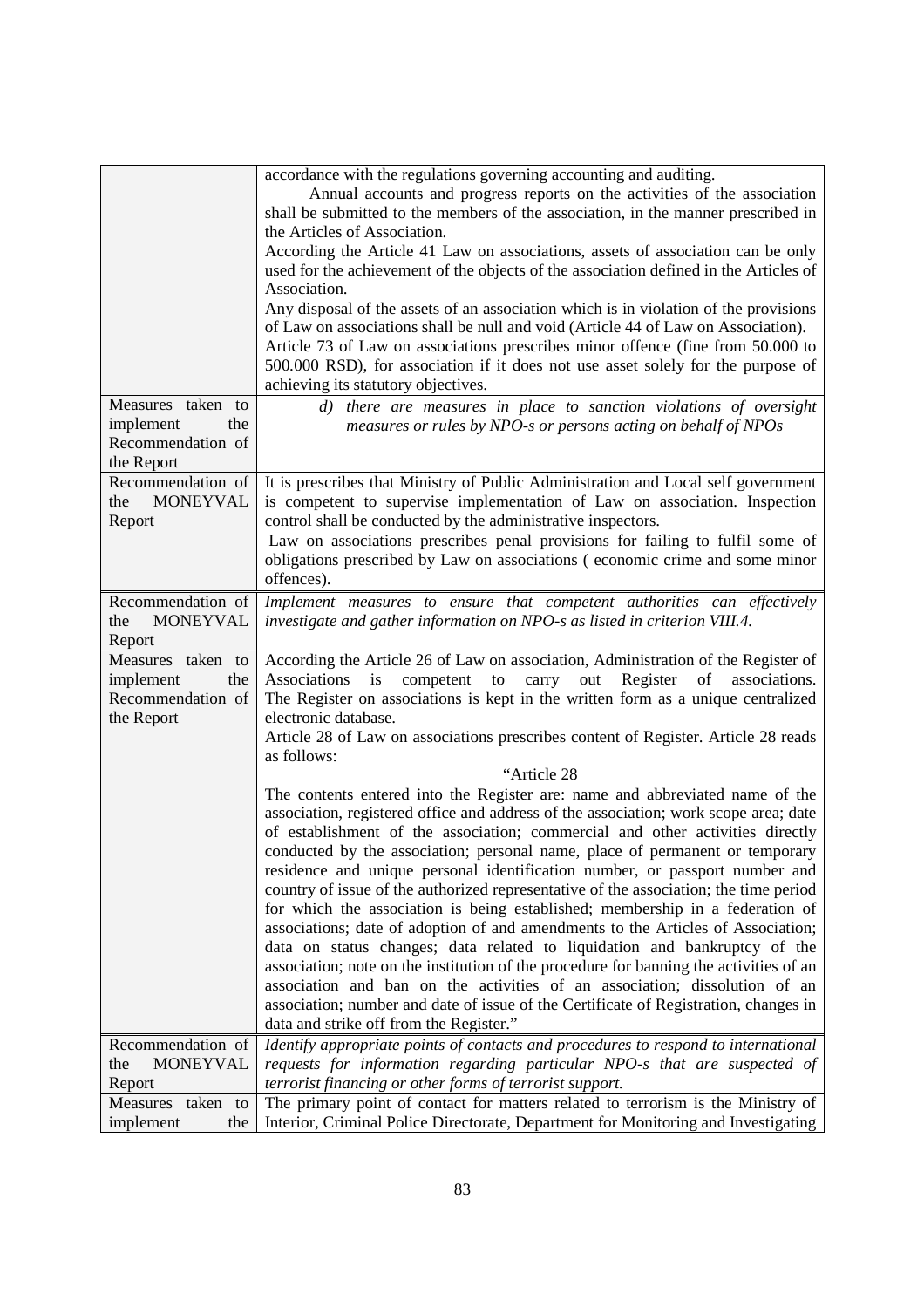|                      | Recommendation of Phenomena of Terrorism. When necessary, military intelligence agencies assists |
|----------------------|--------------------------------------------------------------------------------------------------|
| the Report           | the police by providing relevant intelligence and information. Therefore any                     |
|                      | request regarding an NPO in Serbia suspected of beig involved in terrorism                       |
|                      | financing should be addressed to the Ministry of Interior.                                       |
| (Other)<br>changes   |                                                                                                  |
| since<br>the<br>last |                                                                                                  |
| evaluation           |                                                                                                  |

|                                                                          | Special Recommendation IX (Cross Border declaration and disclosure)                                                                                                                                                                                                                                                                                                                                                                                                                                                                                                                                                                                                                                                                                                                                                                                   |
|--------------------------------------------------------------------------|-------------------------------------------------------------------------------------------------------------------------------------------------------------------------------------------------------------------------------------------------------------------------------------------------------------------------------------------------------------------------------------------------------------------------------------------------------------------------------------------------------------------------------------------------------------------------------------------------------------------------------------------------------------------------------------------------------------------------------------------------------------------------------------------------------------------------------------------------------|
| <b>Rating: Partially compliant</b>                                       |                                                                                                                                                                                                                                                                                                                                                                                                                                                                                                                                                                                                                                                                                                                                                                                                                                                       |
| Recommendation                                                           | Ensure that the new requirements introduced in the AML/CFT law are speedily                                                                                                                                                                                                                                                                                                                                                                                                                                                                                                                                                                                                                                                                                                                                                                           |
| of<br>the                                                                | implemented, that the form and content of the new declaration procedure are                                                                                                                                                                                                                                                                                                                                                                                                                                                                                                                                                                                                                                                                                                                                                                           |
| <b>MONEYVAL</b>                                                          | prescribed and that they are well disseminated at the border checkpoints.                                                                                                                                                                                                                                                                                                                                                                                                                                                                                                                                                                                                                                                                                                                                                                             |
| Report                                                                   |                                                                                                                                                                                                                                                                                                                                                                                                                                                                                                                                                                                                                                                                                                                                                                                                                                                       |
| Measures taken to                                                        | Article 67 of current AML/CFT Law, have stipulated obligation for any natural                                                                                                                                                                                                                                                                                                                                                                                                                                                                                                                                                                                                                                                                                                                                                                         |
| implement<br>the<br>Recommendation                                       | person crossing the state border carrying bearer negotiable instruments amounting<br>to EUR 10,000 or more, to declare it to the competent customs body.                                                                                                                                                                                                                                                                                                                                                                                                                                                                                                                                                                                                                                                                                              |
| of the Report                                                            | On 24 September 2009, Minister of finance issued Rulebook on cross-border                                                                                                                                                                                                                                                                                                                                                                                                                                                                                                                                                                                                                                                                                                                                                                             |
|                                                                          | transfer of currency and other bearer negotiable instrument declaration (published in<br>The Official Gazette of Serbian Republic, no 78/2009). By abovementioned<br>Rulebook Serbian Authorities have tried to implement Regulation (EC) of the<br>European Parliament and of the Council of 26 October 2005 on controls of cash<br>entering or leaving the Community. Rulebook includes declarations forms, which<br>are in Serbian and English language, and are disseminated at the border<br>checkpoints.<br>Declaration forms, which are be language (in Serbian and English language) have<br>been printed out and disseminated to all border-crossing points.<br>Billboards with basic information on rights and duties of the travellers in passenger<br>traffic (placed on visible spots at border-crossing points, before one comes to the |
|                                                                          | Customs inspection) – in the process of printing                                                                                                                                                                                                                                                                                                                                                                                                                                                                                                                                                                                                                                                                                                                                                                                                      |
| Recommendation<br>of<br>the<br><b>MONEYVAL</b><br>Report                 | Introduce freezing requirements envisaged by SR.III and the UNSCR in the vase of<br>persons who are carrying out a physical cross-border transportation of currency or<br>bearer negotiable instruments that are related to FT.                                                                                                                                                                                                                                                                                                                                                                                                                                                                                                                                                                                                                       |
| Measures taken to<br>implement<br>the<br>Recommendation<br>of the Report | According the Article 69 of current AML/CFT Law, the competent customs body<br>shall temporarily seize the bearer negotiable instruments that have not been declared<br>and shall deposit them into the account, kept with the National Bank of Serbia, held<br>by the body competent to adjudicate in minor offence proceedings. A certificate<br>shall be issued on any seized bearer negotiable instruments.                                                                                                                                                                                                                                                                                                                                                                                                                                       |
| Recommendation                                                           | Introduce requirements and procedures to ensure that in cases when the Customs                                                                                                                                                                                                                                                                                                                                                                                                                                                                                                                                                                                                                                                                                                                                                                        |
| of<br>the                                                                | discover an unusual cross-border movement of gold, precious metals or precious                                                                                                                                                                                                                                                                                                                                                                                                                                                                                                                                                                                                                                                                                                                                                                        |
| <b>MONEYVAL</b>                                                          | stones they should consider notifying, as appropriate, the foreign competent                                                                                                                                                                                                                                                                                                                                                                                                                                                                                                                                                                                                                                                                                                                                                                          |
| Report                                                                   | authorities from which these items originated and/or to which they are destined,                                                                                                                                                                                                                                                                                                                                                                                                                                                                                                                                                                                                                                                                                                                                                                      |
|                                                                          | and to enable cooperation in such cases.                                                                                                                                                                                                                                                                                                                                                                                                                                                                                                                                                                                                                                                                                                                                                                                                              |
| Measures taken to                                                        | Should the Serbian Customs Administration notice an increase in the movement of                                                                                                                                                                                                                                                                                                                                                                                                                                                                                                                                                                                                                                                                                                                                                                       |
| implement<br>the                                                         | gold, precious metals and precious stones, the country of destination can be notified                                                                                                                                                                                                                                                                                                                                                                                                                                                                                                                                                                                                                                                                                                                                                                 |
| Recommendation                                                           | in the following way:                                                                                                                                                                                                                                                                                                                                                                                                                                                                                                                                                                                                                                                                                                                                                                                                                                 |
| of the Report                                                            | Through the Customs Administration intelligence unit<br>$\bullet$                                                                                                                                                                                                                                                                                                                                                                                                                                                                                                                                                                                                                                                                                                                                                                                     |
|                                                                          | Through SECI liaison officer<br>$\bullet$                                                                                                                                                                                                                                                                                                                                                                                                                                                                                                                                                                                                                                                                                                                                                                                                             |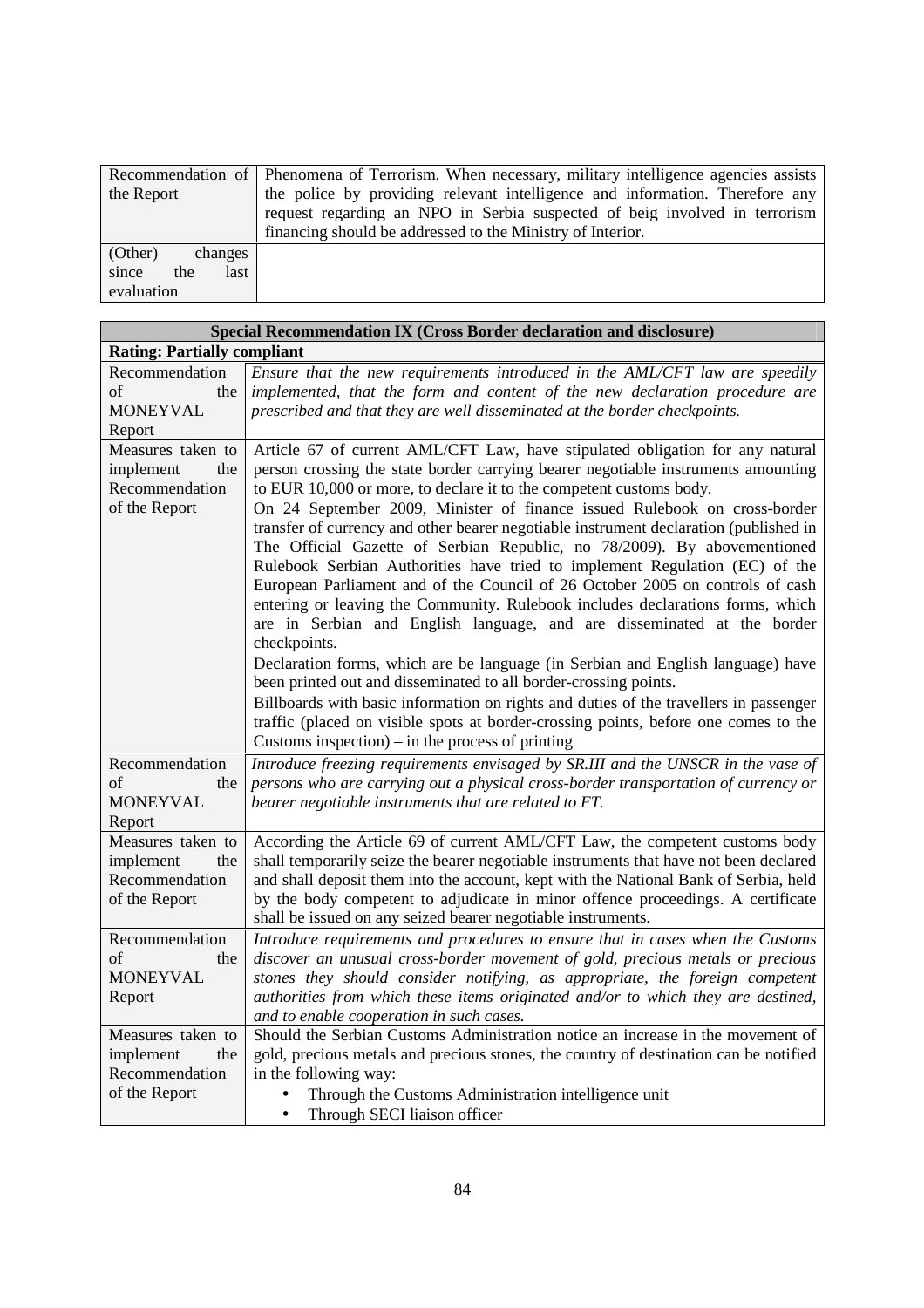|                                                                          | • Routinely – on the basis of signed agreements.<br>Should the goods in question be gold, precious metals and precious stones that<br>were subject to administrative or criminal proceedings, Customs Administration<br>forwards the case to competent authorities, which will determine the origin of such<br>goods.                                                                                                                                                                                                                                                                                                                                                                                                                                                                                                                                                                                                                                                                                                                                                                                                                                                                                                                                                                                                                                                                                                                                                             |
|--------------------------------------------------------------------------|-----------------------------------------------------------------------------------------------------------------------------------------------------------------------------------------------------------------------------------------------------------------------------------------------------------------------------------------------------------------------------------------------------------------------------------------------------------------------------------------------------------------------------------------------------------------------------------------------------------------------------------------------------------------------------------------------------------------------------------------------------------------------------------------------------------------------------------------------------------------------------------------------------------------------------------------------------------------------------------------------------------------------------------------------------------------------------------------------------------------------------------------------------------------------------------------------------------------------------------------------------------------------------------------------------------------------------------------------------------------------------------------------------------------------------------------------------------------------------------|
|                                                                          | When gold coins and metal antiquities are in question, Customs Administration<br>will proceed to act based on the Convention on the Means of Prohibiting and<br>Preventing the Illicit Import, Export and Transfer of Ownership of Cultural<br>Property.                                                                                                                                                                                                                                                                                                                                                                                                                                                                                                                                                                                                                                                                                                                                                                                                                                                                                                                                                                                                                                                                                                                                                                                                                          |
|                                                                          | Customs Administration implements relevant provisions of the Law on the<br>Prevention of Money Laundering and Terrorism Financing but it does not<br>implement penal provisions against the offenders. Such cases are forwarded to<br>relevant authorities.                                                                                                                                                                                                                                                                                                                                                                                                                                                                                                                                                                                                                                                                                                                                                                                                                                                                                                                                                                                                                                                                                                                                                                                                                       |
|                                                                          | In line with the above statement, Customs Administration cannot change penal<br>policy in this segment.                                                                                                                                                                                                                                                                                                                                                                                                                                                                                                                                                                                                                                                                                                                                                                                                                                                                                                                                                                                                                                                                                                                                                                                                                                                                                                                                                                           |
| Recommendation<br>of<br>the<br><b>MONEYVAL</b><br>Report                 | Enhance domestic law enforcement co-operation between the customs, immigration<br>and other competent authorities to respond to detections and to analyse the<br>information collected under the legal requirements implementing SR.IX to develop<br>AML/CFT intelligence.                                                                                                                                                                                                                                                                                                                                                                                                                                                                                                                                                                                                                                                                                                                                                                                                                                                                                                                                                                                                                                                                                                                                                                                                        |
| Measures taken to<br>implement<br>the                                    | This recommendation is implemented by Agreement on Cooperation in Integrated<br>Border Management, which has been concluded by several Serbian Ministries.                                                                                                                                                                                                                                                                                                                                                                                                                                                                                                                                                                                                                                                                                                                                                                                                                                                                                                                                                                                                                                                                                                                                                                                                                                                                                                                        |
| Recommendation<br>of the Report                                          | Implementation of the Agreement on Cooperation in Integrated Border<br>Management - Signatories: Ministry of the Interior, Ministry of Finance, Ministry<br>of Agriculture, Forestry and Water Management, Ministry of Infrastructure. The<br>Agreement establishes cooperation between the signatories with regard to integrated<br>border management for the purpose of enhancement of security, prevention of any<br>kind of criminal activities, faster flow of passengers, goods and capital, efficient<br>collection of customs duties, other import duties, VAT, excises and charges,<br>prevention of entry of animal and plant quarantine diseases, prevention of<br>corruption and protection of integrity of civil servants with a view to contributing<br>economic development of the country and raising efficiency in cross-border<br>agencies' activities.<br>Also, MOU between APML<br>and Customs<br>have<br>been<br>concluded.<br>Implementation of the Agreement on Cooperation and Exchange of Data -<br>Signatories: Anti-money Laundering Administration and Customs Administration.<br>The Agreement defines relations between the signatories in respect of cooperation<br>aimed at establishing, maintaining and developing closer mutual communication,<br>understanding and cooperation concerning exchange of data and information<br>significant for revealing and preventing money laundering and efficient control of<br>foreign trade activities. |
| Recommendation<br>of<br>the<br><b>MONEYVAL</b><br>Report                 | Increase the level of sanctions to ensure that they are dissuasive.                                                                                                                                                                                                                                                                                                                                                                                                                                                                                                                                                                                                                                                                                                                                                                                                                                                                                                                                                                                                                                                                                                                                                                                                                                                                                                                                                                                                               |
| Measures taken to<br>the<br>implement<br>Recommendation<br>of the Report | According the Article 90 paragraph 2 of current AML/CFT Law, any natural person<br>not declaring to the competent customs body a cross-border transportation of bearer<br>negotiable instruments amounting to EUR 10,000 or more in RSD or foreign<br>currency shall be punished for minor offence with a fine amounting from RSD<br>5,000 to RSD 50,000 (Article 67, paragraph 1).<br>If the declaration does not contain all the required data, the natural person shall be                                                                                                                                                                                                                                                                                                                                                                                                                                                                                                                                                                                                                                                                                                                                                                                                                                                                                                                                                                                                     |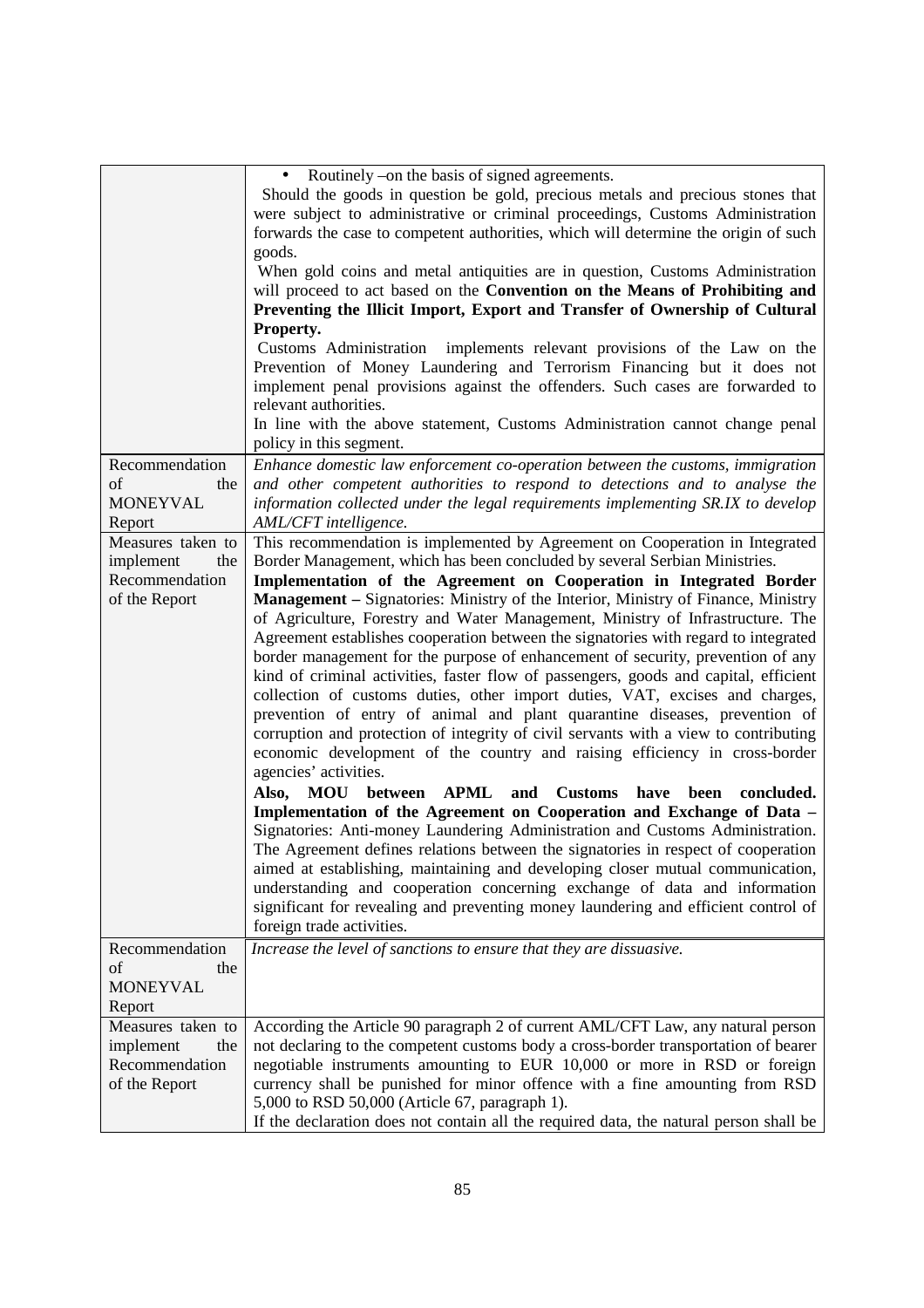|                                                                          | punished for minor offence with a fine amounting from RSD 500 to RSD 50,000<br>(Article 67, paragraph 2).                                                                                                                                                                                                                                                                                                                                                                                                                                                                                                                                                                                                                                                                                                                                                                                                                                                                                                                                                                                                                                                  |
|--------------------------------------------------------------------------|------------------------------------------------------------------------------------------------------------------------------------------------------------------------------------------------------------------------------------------------------------------------------------------------------------------------------------------------------------------------------------------------------------------------------------------------------------------------------------------------------------------------------------------------------------------------------------------------------------------------------------------------------------------------------------------------------------------------------------------------------------------------------------------------------------------------------------------------------------------------------------------------------------------------------------------------------------------------------------------------------------------------------------------------------------------------------------------------------------------------------------------------------------|
| Recommendation<br>of<br>the<br><b>MONEYVAL</b><br>Report                 | Strengthen the effectiveness of the sanctions to encourage declarations.                                                                                                                                                                                                                                                                                                                                                                                                                                                                                                                                                                                                                                                                                                                                                                                                                                                                                                                                                                                                                                                                                   |
| Measures taken to<br>implement<br>the<br>Recommendation<br>of the Report | According to the Proposed Law Amending the AML/CFT Law courts will be<br>responsible for minor offence proceedings. Having in mind the most recent<br>reorganisation of courts in Serbia, and the new internal court management systems,<br>the efficiency and speed of processing of the minor offences related to declarations<br>is expected to improve, while the system itself will provide accurate and complete<br>statistics on the cases.                                                                                                                                                                                                                                                                                                                                                                                                                                                                                                                                                                                                                                                                                                         |
| Recommendation<br>of<br>the<br><b>MONEYVAL</b><br>Report                 | Consider maintaining the reports in a computerised database, available to<br>competent authorities for AML/CFT purposes and establish strict safeguards to<br>ensure proper use of the information and data which is reported and recorded.                                                                                                                                                                                                                                                                                                                                                                                                                                                                                                                                                                                                                                                                                                                                                                                                                                                                                                                |
| Measures taken to<br>implement<br>the<br>Recommendation<br>of the Report | This recommendation is implemented by introducing new databases within<br>Customs.<br>Since November 9, 2009 the Information System of the Customs Service has<br>introduced a new database which covers record keeping of:<br>- Receipts on means of payment temporarily withheld (passenger's personal data);<br>- Amounts declared.                                                                                                                                                                                                                                                                                                                                                                                                                                                                                                                                                                                                                                                                                                                                                                                                                     |
| Recommendation<br>of<br>the<br><b>MONEYVAL</b><br>Report                 | Take measures as necessary to increase the technical resources of the Customs<br>authorities and provide for further additional training on the newly introduced<br>requirements as well as to provide additional specialised training on AML/CFT<br>issues for Customs officials, including on detection and recognition of serious<br>criminal activities and movements of funds possibly related to ML/FT.                                                                                                                                                                                                                                                                                                                                                                                                                                                                                                                                                                                                                                                                                                                                              |
| Measures taken to<br>implement<br>the<br>Recommendation<br>of the Report | Training programs regarding AML/CFT have been regularly held since 2006<br>(organized by USA Embassy, Anti-money Laundering Administration etc.) -<br>continue with specialized training.                                                                                                                                                                                                                                                                                                                                                                                                                                                                                                                                                                                                                                                                                                                                                                                                                                                                                                                                                                  |
| Recommendation<br>of<br>the<br><b>MONEYVAL</b><br>Report                 | Pursue and strengthen efforts to prevent and eliminate corruption within the<br>Customs administration in order to ensure that they do not impede Custom's<br>efficiency.                                                                                                                                                                                                                                                                                                                                                                                                                                                                                                                                                                                                                                                                                                                                                                                                                                                                                                                                                                                  |
| Measures taken to<br>the<br>implement<br>Recommendation<br>of the Report | The Customs Administration's Internal Affairs Department has developed the CAS<br>Strategy for Combating Corruption, which addresses this issue. Internal Affairs<br>Department of the Customs Administration has an active role in the Pilot Project<br>"Raising the Level of Integrity and Combating Corruption"<br>According the Pilot project, Custom Administration has been committed to raising<br>the level of integrity of customs officers and combating corruption, which is also<br>one of its main strategic goals. Accordingly, in cooperation with the World Customs<br>Organisation, the Customs Administration of Serbia is the participant of the Pilot<br>Project "Raising the Level of Integrity and Combating Corruption"<br>Within this Pilot Project and with the valuable support of experts from Great<br>Britain, Germany, Poland and the United States of America, this year we have<br>organised two workshops: "Raising the Level of Integrity and Combating<br>Corruption" and "Development of the Risk Atlas"<br>The Action Plan has been drawn up within the Pilot Project and permanent strategic<br>goals have been set. |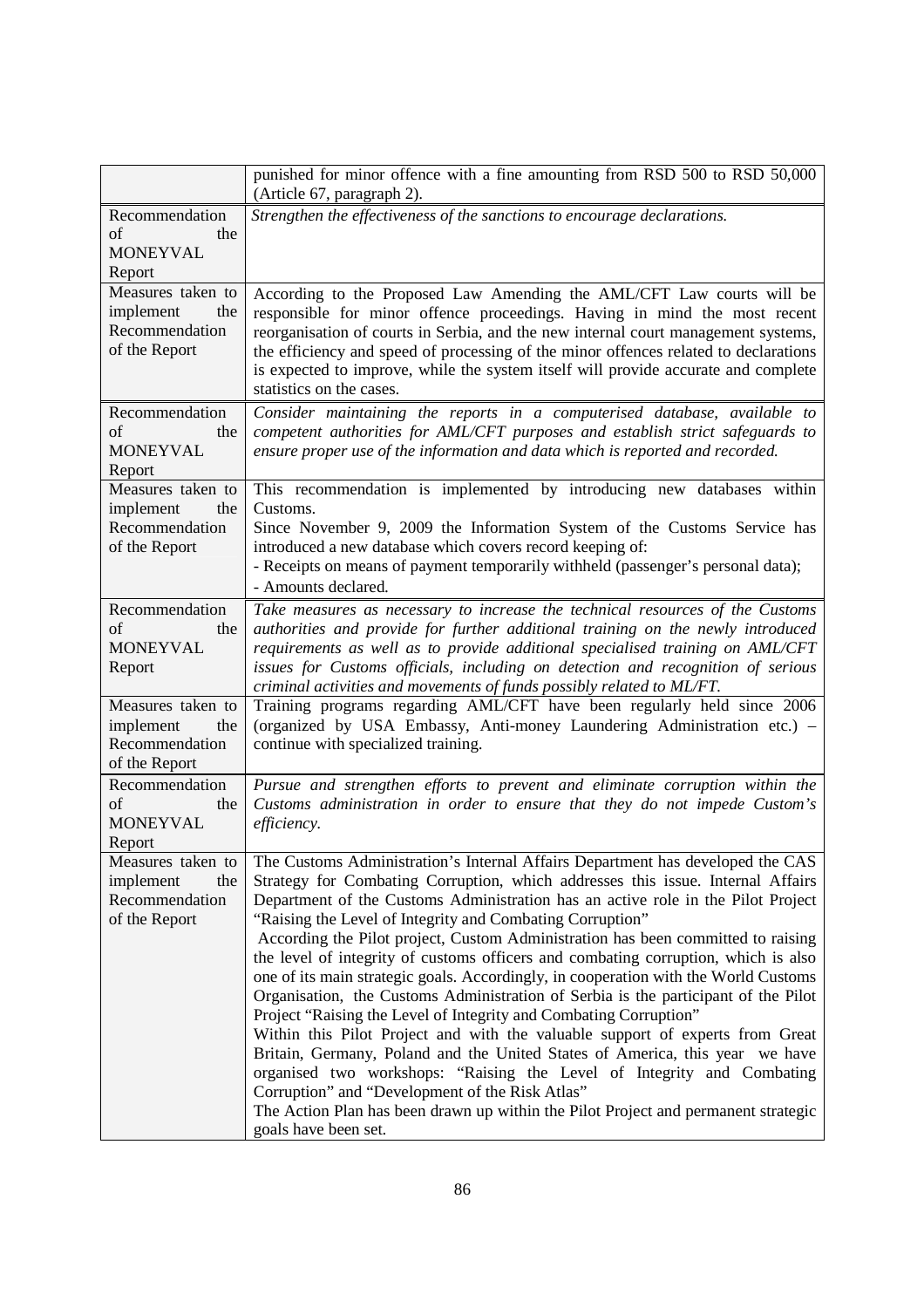|                      | In line with the Action Plan, the electronic Report Form and the Risk Atlas are<br>being drafted, along with the establishment of the Report Processing Group. |
|----------------------|----------------------------------------------------------------------------------------------------------------------------------------------------------------|
| (Other)<br>changes   |                                                                                                                                                                |
| since<br>the<br>last |                                                                                                                                                                |
| evaluation           |                                                                                                                                                                |

## *2.4 Specific Questions*

*1. Please describe how many investigations, and convictions for money laundering so far relate to autonomous money laundering and how many relate to self laundering. What are the major underlying predicate offences involved and how many of these cases involve "foreign" predicate offences?* 

Abuse of office, frauds, illegal gambling (on line gambling – one case) are the most common predicate offences..

*2. Since the evaluation, have reporting forms and procedures been developed for all obligors and lawyers?* 

 AML/CFT Rulebook prescribes reporting forms for all obligors and lawyers. Cash and suspicious transaction report form is so called transaction report form for the other obligors, form no 4 in abovementioned Rulebook.

*3. Have any measures been taken, as recommended in the mutual evaluation report, to amend the legislation to include a definite requirement for banning market entry – as owners and significant/controlling interest holders of leasing companies – of persons with criminal background?* 

### **NBS – LEASING SUPERVISION**

The draft of a new Law on Financial Leasing and by - laws in this area relating to issuance of licenses will, prescribe prohibition for physical persons with criminal background to participate in ownership of financial leasing companies.

*4. Have sanctions been imposed specifically for AML/CFT infringements, at the instigation of the supervisor, since the adoption of the last evaluation report? If so, please indicate the main types of AML/CFT infringements detected by supervisors since the adoption of the previous evaluation report by distinguishing between financial institutions and DNFBPs' infringements (NB. It is not necessary for these purposes to provide full detailed statistics, but an overview).* 

### **NBS – BANK SUPERVISION**

From July 2009 until October 2010. NBS Bank Supervision Department had conducted 11 AML targeted supervisions and 5 AML as a part of full scope supervisions. Main irregularities which were found during these supervisions are inadequate beneficiary owner identification, inappropriate application of banks suspicious transactions indicators and missing to provide information about suspicious transactions to the FIU.

In the same period National Bank of Serbia has conducted 3.723 supervisions of *Bureaux de Change* and there were 15 AML irregularities founded during these supervisions. These irregularities were unreported transactions and connected transactions above EUR 15.000 to the FIU.

### **NBS – INSURANCE SUPERVISION**

During 2009 and 2010 (until 30 September, 2010) 10 controls of insurance companies were conducted, of which 5 insurance companies deal with life insurance. These 5 insurance companies have been controlled with respect of the implementation of the AML/CFT Law.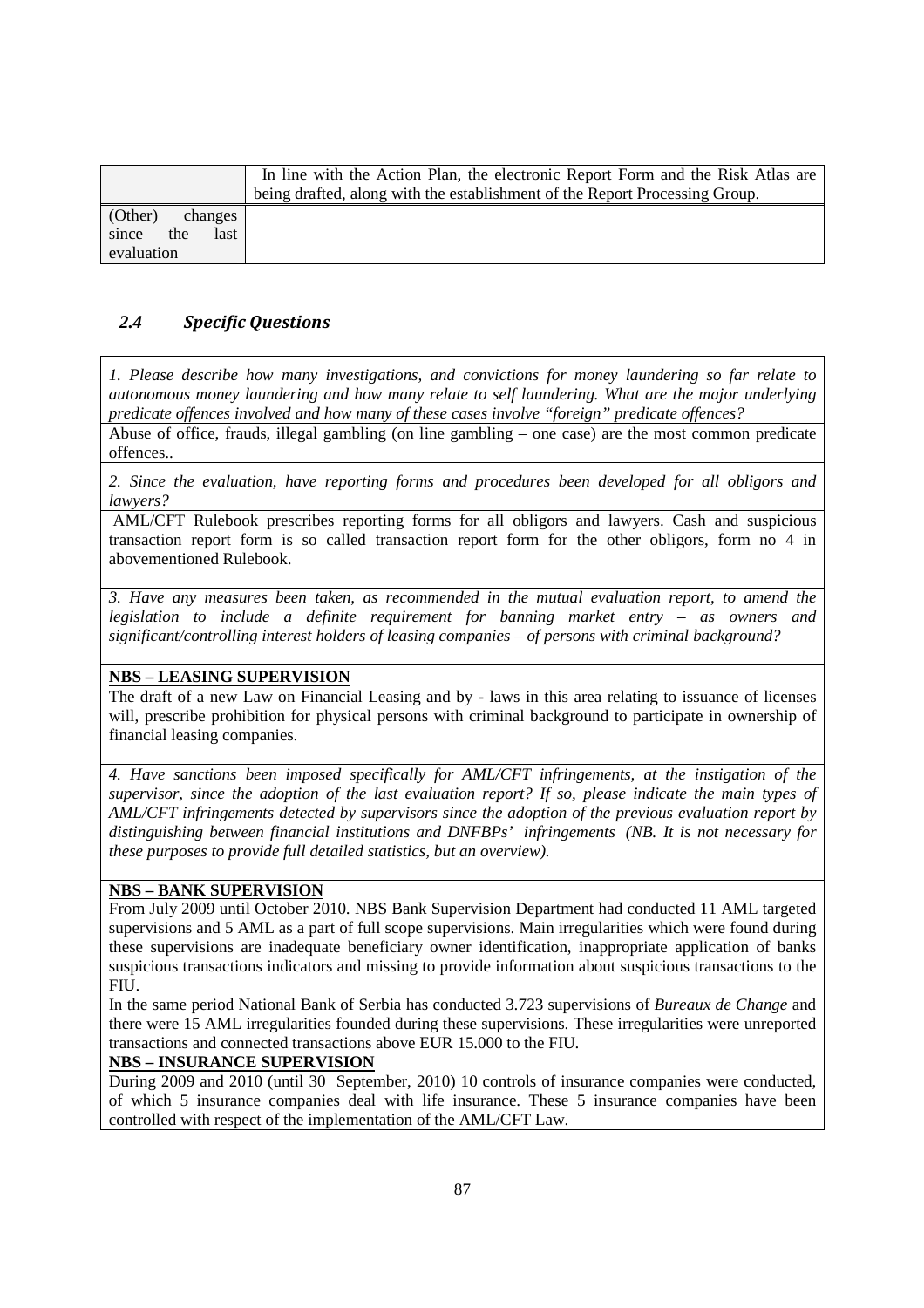Irregularities which were found are:

- transaction (payments for life insurance –above the prescribed threshold) was not reported;

- internal regulation of company (Regulations on Prevention of Money laundering and terrorist financing) wasn't in compliance with the provisions of the AML/CFT Law, in the part related to the data that have to be submitted to the APML;

- internal control of the implementation of the obligations laid down in the AML/CFT Law was not performed

All irregularities were removed during the control.

#### **Securities Commission**

From the last evaluation report, Securities Commission were conducted 18 inspections specifically for AML/CFT, according to Supervision Plan for year 2010., main irregularities identified were lack of proposed instructions presented in obligors own internal documents and failure to provide proper data. Securities Commission imposed sanctions specifically for AML/CFT (temporary prohibition of performing the activity: from 10 to 30 days and filed a charge to the authorized state agency for commercial violation) against 4 obligors (3 broker dealer company and 1 management company).

### **Foreign Exchange Inspectorate**

From the last evaluation report, Foreign Exchange Inspectorate were conducted 8 on site inspections of factoring and forfeiting companies, and 4 on site inspections of legal persons exercising money transfer services.

### *2.5 Questions related to the Third Directive (2005/60/EC) and the Implementation Directive (2006/70/EC)9*

|                                                                                                                                                                         | Implementation / Application of the provisions in the Third Directive and the Implementation<br><b>Directive</b>                                                                                                                                                             |
|-------------------------------------------------------------------------------------------------------------------------------------------------------------------------|------------------------------------------------------------------------------------------------------------------------------------------------------------------------------------------------------------------------------------------------------------------------------|
| indicate<br>Please<br>whether the Third<br>Directive and the<br>Implementation<br>Directive have been<br>fully implemented /<br>or are fully applied<br>and since when. | Serbian Authorities implemented Third Directive by Law on prevention of money<br>laundering and terrorist financing, which has been passed on 27 March 2009. Also,<br>Rulebook, as the most important sub law act was adopted and have become into<br>force in 1 March 2010. |

|                                           | <b>Beneficial Owner</b>                                                                |
|-------------------------------------------|----------------------------------------------------------------------------------------|
| indicate<br>Please                        | Legal framework for beneficial owner is Article 3 paragraph 1 items 11, 12 and 13      |
| whether your legal                        | of current AML/CFT Law, which reads as follows:                                        |
| definition<br>of                          | "11) 'Beneficial owner of a customer' - natural person who owns or                     |
| beneficial<br>owner<br>corresponds to the | controls a customer.                                                                   |
| definition<br>of                          | 12) Beneficial owner of a company or any other legal person shall include              |
| beneficial owner in                       | the following:                                                                         |
| the $3rd$ Directive <sup>10</sup>         | - natural person who owns, directly or indirectly, 25% or more of the                  |
| (please also provide)                     | business share, shares, voting right or other rights, based on which they participate  |
| the legal text with                       | in the management of the legal person, or who participates in the capital of the legal |
| your reply)                               | person with 25% or more of the share, or has a dominant position in managing the       |

<sup>9</sup> For relevant legal texts from the EU standards see Appendix II.

<u>.</u>

<sup>10</sup> Please see Article 3(6) of the 3<sup>rd</sup> Directive reproduced in Appendix II.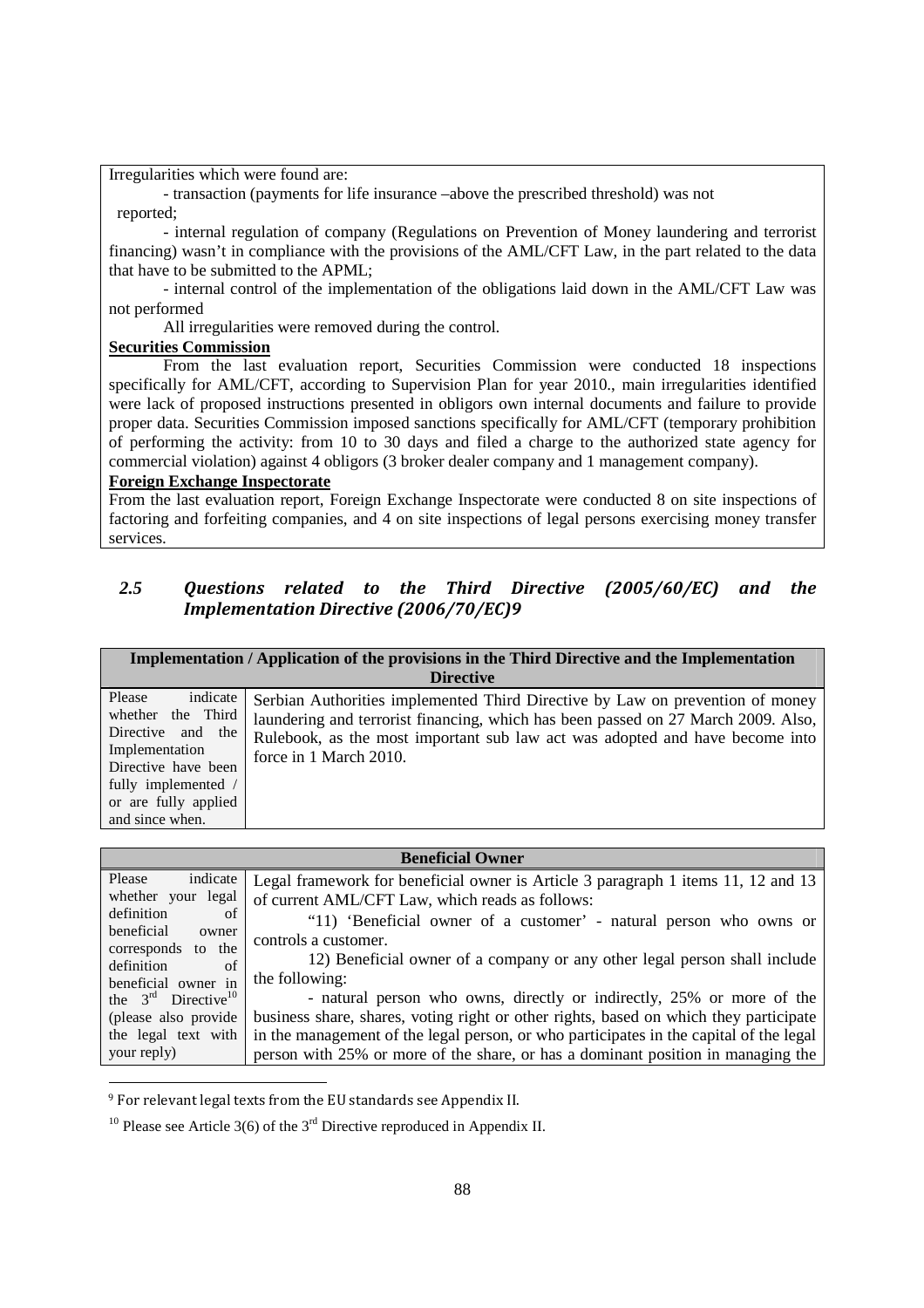| assets of the legal person;                                                             |
|-----------------------------------------------------------------------------------------|
| - natural person who has provided or provides funds to a company in an                  |
| indirect manner, which entitles him to influence significantly the decisions made by    |
| the managing bodies of the company concerning its financing and business                |
| operations.                                                                             |
| 13) Beneficial owner of a person under foreign law, which receives,                     |
| manages, or allocates assets for a specific purpose, shall include the following:       |
|                                                                                         |
| - a natural person using, indirectly or directly, more than 25% of the assets           |
| that are the subject matter of management, provided that the future users have been     |
| designated;                                                                             |
| - a natural person or group of persons for the furtherance of whose interests           |
| a person under foreign law is established or operates, provided that such natural       |
| person or group of persons are identifiable;                                            |
| - a natural person who, indirectly or directly, unrestrictedly manages more             |
| than 25% of the property of the person under foreign law."                              |
| According the Article 1 of the Law amending the AML/CFT Law, the item                   |
| 13 of this paragraph shall be amended, instead of "more than 25%", it shall be "25%"    |
| or more".                                                                               |
| According the Article 20 of current AML/CFT Law, obligors have obligation to            |
|                                                                                         |
| identify and verify identity of beneficial owner. The Article 20 reads as follows:      |
| "Identification of the beneficial owner of a legal person and person under              |
| foreign law                                                                             |
| <b>Article 20</b>                                                                       |
|                                                                                         |
|                                                                                         |
| (1) The obligor shall identify the beneficial owner of a legal person or                |
| person under foreign law by obtaining the data in Article 81, paragraph 1, item 14      |
| of this Law.                                                                            |
| (2) The obligor shall obtain the data referred to in paragraph 1 of this                |
| Article by inspecting the original or certified copy of the documentation from the      |
| official public register, which may not be issued earlier than three months before its  |
|                                                                                         |
| submission to the obligor. The data may be also obtained by directly inspecting the     |
| official public register in accordance with the provisions of Article 15, paragraphs 4  |
| and 6 of this Law.                                                                      |
| (3) If it is not possible to obtain all the data on the beneficial owner of the         |
| customer from the official public register, the obligor shall obtain the missing data   |
| by inspecting the original or certified copy of a document and other business           |
| documentation submitted by a representative, procura holder, or empowered               |
| representative of the customer. If, for objective reasons, the data cannot be obtained  |
| as specified in this Article the obligor shall obtain it from a written statement given |
| by a representative, procura holder or empowered representative of the customer.        |
| (4) The obligor shall, based on a money laundering and terrorism financing              |
| risk assessment, identify the beneficial owner of a legal person or person under        |
| foreign law in such a manner as to know the ownership and management structures         |
|                                                                                         |
| of the customer and to know the beneficial owners of the customer."                     |

|                        | <b>Risk-Based Approach</b>                                                                             |
|------------------------|--------------------------------------------------------------------------------------------------------|
|                        | Please indicate the AML/CFT Law in Article 12 prescribes transactions related to certain services that |
| extent to              | which $\vert$ do not require CDD. But, if there are reasons for suspicious in money laundering         |
| financial institutions | and terrorist financing, exemption is not possible (Article 12, paragraph 2).                          |
| have been permitted    | The Article 12 of the AML/CFT Law reads as follows:                                                    |
| to use a risk-based    |                                                                                                        |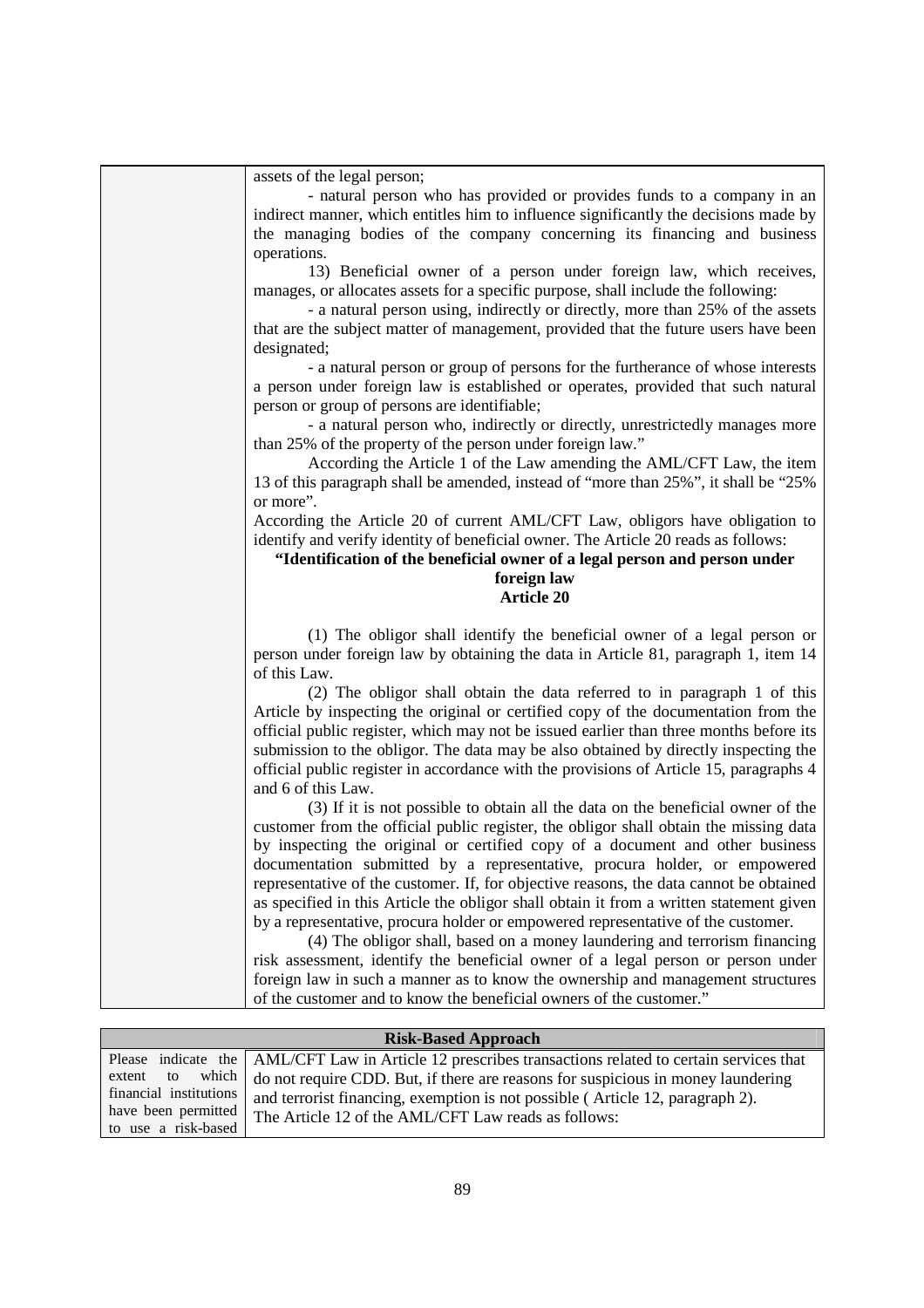| approach<br>to      | "Exemption from customer due diligence in relation to certain services                  |
|---------------------|-----------------------------------------------------------------------------------------|
| discharging certain | <b>Article 12</b>                                                                       |
| of their AML/CFT    | (1) Insurance companies, insurance brokerage companies, insurance agency                |
| obligations.        | companies and insurance agents licensed to perform the life insurance business, as      |
|                     | well as voluntary pension fund management companies and their founders shall not        |
|                     | be required to apply customer due diligence when:                                       |
|                     | 1) Concluding life insurance contracts where an individual premium                      |
|                     | instalment or several premium instalments that are to be paid in one calendar year      |
|                     | do not exceed the RSD equivalent of EUR 1,000 or if the single premium does not         |
|                     | exceed the RSD equivalent of EUR 2,500;                                                 |
|                     | 2) When concluding contracts on the membership in voluntary pension                     |
|                     | funds or contracts on pension plans under the condition that assignment of the rights   |
|                     | contained under the contracts to a third party, or the use of such rights as collateral |
|                     | for credits or loans, are not permitted.                                                |
|                     | (2) Provisions of paragraph 1 of this Article and of a regulation made in               |
|                     | accordance with Article 4, paragraph 3 of this Law, shall not be applied if there are   |
|                     | reasons for suspicion of money laundering or terrorism financing."                      |
|                     | Conditions for applying simplified CDD are prescribed in Article 32 of                  |
|                     | AML/CFT Law, which reads as follows:                                                    |
|                     | "2.2.4.2. Simplified customer due diligence actions and measures                        |
|                     | <b>General provisions</b>                                                               |
|                     | <b>Article 32</b>                                                                       |
|                     | (1) The obligor may apply simplified customer due diligence measures in                 |
|                     | the circumstances referred to in Article 9, paragraph 1, items 1 and 2 of this Law,     |
|                     | except where there are reasons for suspicion of money laundering or terrorism           |
|                     | financing with respect to a customer or transaction, if a customer is:                  |
|                     | 1) The obligor referred to in Article 4, paragraph 1, items 1 to 8 of this Law,         |
|                     | except for insurance brokers and insurance agents;                                      |
|                     | 2) Person from Article 4, paragraph 1, items 1 to 8 of this Law, except for             |
|                     | insurance brokers and agents from a foreign country on the list of countries that       |
|                     | apply international standards against money laundering and terrorism financing at       |
|                     | the European Union level or higher;                                                     |
|                     | 3) A State body, body of an autonomous province or body of a local self-                |
|                     | government unit, a public agency, public service, public fund, public institute or      |
|                     | chamber;                                                                                |
|                     | 4) A company whose issued securities are included in an organized                       |
|                     | securities market located in the Republic of Serbia or in the state where the           |
|                     | international standards applied regarding the submission of reports and delivery of     |
|                     | data to the competent regulatory body are at the European Union level or higher.        |
|                     | 5) A person representing a low risk of money laundering or terrorism                    |
|                     | financing as established in a regulation adopted on the basis of Article 7, paragraph   |
|                     | 3 of this Law.                                                                          |
|                     | (2) Notwithstanding the provisions laid down in Article 8 of this Law, an               |
|                     | auditing company or licensed auditor, when establishing a business relationship         |
|                     | regarding the obligatory auditing of the annual financial statements of a legal         |
|                     | person, may apply simplified customer due diligence actions and measures, unless        |
|                     | there are reasons for suspicion of money laundering or terrorism financing with         |
|                     | respect to a customer or the auditing circumstances."                                   |
|                     |                                                                                         |

f

## **Politically Exposed Persons**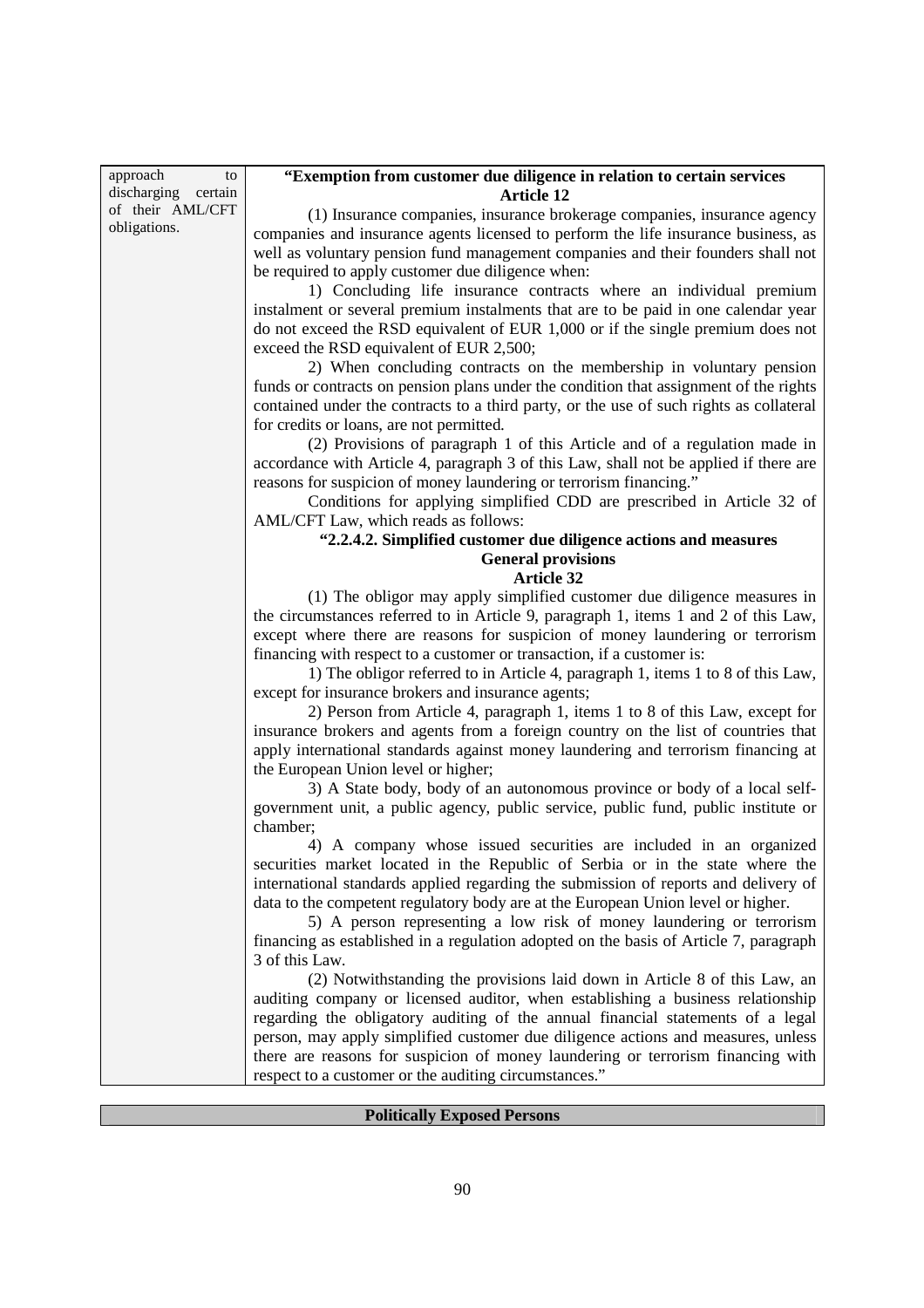|                                              | Legal framework for Politically Exposed Persons is Article 3 paragraph 1                                                                                          |
|----------------------------------------------|-------------------------------------------------------------------------------------------------------------------------------------------------------------------|
| whether criteria for                         | item 24 of the AML/CFT Law, which reads as follows:                                                                                                               |
| identifying PEPs in                          | "24) 'Foreign official' – a natural person who holds or who held in the past year a                                                                               |
| accordance with the                          | public office in a foreign country or international organisation, including                                                                                       |
| provisions in<br>the                         |                                                                                                                                                                   |
| Third Directive and                          | - heads of State and/or heads of government, members of government and                                                                                            |
| the Implementation                           | their deputies or assistants;                                                                                                                                     |
| Directive $11$<br>are                        | - elected representatives of legislative bodies;                                                                                                                  |
| provided for in your<br>domestic legislation | - judges of the supreme and the constitutional courts or of other high-level                                                                                      |
| (please also provide                         | judicial bodies whose judgments are not subject to further regular or extraordinary                                                                               |
| the legal text with                          |                                                                                                                                                                   |
| your reply).                                 | legal remedies, save in exceptional cases;<br>- members of courts of auditors or of the boards of central banks;                                                  |
|                                              |                                                                                                                                                                   |
|                                              | - ambassadors, <i>chargés d'affaires</i> and high-ranking officers in the armed                                                                                   |
|                                              | forces;                                                                                                                                                           |
|                                              | - members of the managing or supervisory bodies of legal entities whose                                                                                           |
|                                              | majority owner is the State;"                                                                                                                                     |
|                                              |                                                                                                                                                                   |
|                                              | According the Article 30 of AML/CFT Law, obligors have obligation to establish                                                                                    |
|                                              | procedure for identification foreign official. The Article 30 of current AML/CFT                                                                                  |
|                                              | Law reads as follows:                                                                                                                                             |
|                                              |                                                                                                                                                                   |
|                                              | " Foreign official                                                                                                                                                |
|                                              | <b>Article 30</b>                                                                                                                                                 |
|                                              | (1) The obligor shall establish a procedure for determining whether a                                                                                             |
|                                              | customer or beneficial owner of a customer is a foreign official. Such procedure                                                                                  |
|                                              | shall be laid down in an internal document of the obligor, in line with the guidelines                                                                            |
|                                              | adopted by the body referred to in Article 82 of this Law that is competent for the                                                                               |
|                                              | supervision of the implementation of this Law with the obligor.                                                                                                   |
|                                              | (2) If a customer or beneficial owner of a customer is a foreign official, the                                                                                    |
|                                              | obligor shall, apart from the actions and measures referred to in Article 8, paragraph                                                                            |
|                                              |                                                                                                                                                                   |
|                                              |                                                                                                                                                                   |
|                                              | 1 of this Law:                                                                                                                                                    |
|                                              | 1) obtain data on the origin of property which is or which will be the subject                                                                                    |
|                                              | matter of the business relationship or transaction from the documents and other                                                                                   |
|                                              | documentation which shall be submitted by the customer. If it is not possible to                                                                                  |
|                                              | obtain such data as described, the obligor shall obtain a written statement on its                                                                                |
|                                              | origin directly from the customer;                                                                                                                                |
|                                              | 2) ensure that the employee in the obligor who carries out the procedure for                                                                                      |
|                                              | establishing a business relationship with a foreign official shall, before establishing                                                                           |
|                                              | such relationship, obtain a written consent of the responsible person;                                                                                            |
|                                              | 3) monitor with special care transactions and other business activities of a                                                                                      |
|                                              | foreign official for the period of duration of the business relationship.                                                                                         |
|                                              | If the obligor establishes that a customer or a beneficial owner of a                                                                                             |
|                                              | customer became a foreign official during the business relationship it shall apply the                                                                            |
|                                              |                                                                                                                                                                   |
|                                              | actions and measures referred to in paragraph 2, items 1 and 3 of this Article,<br>whereas for the continuation of a the business relationship with such person a |

<sup>&</sup>lt;sup>11</sup> Please see Article 3(8) of the  $3<sup>rd</sup>$  Directive and Article 2 of Commission Directive 2006/70/EC reproduced in Appendix II.

1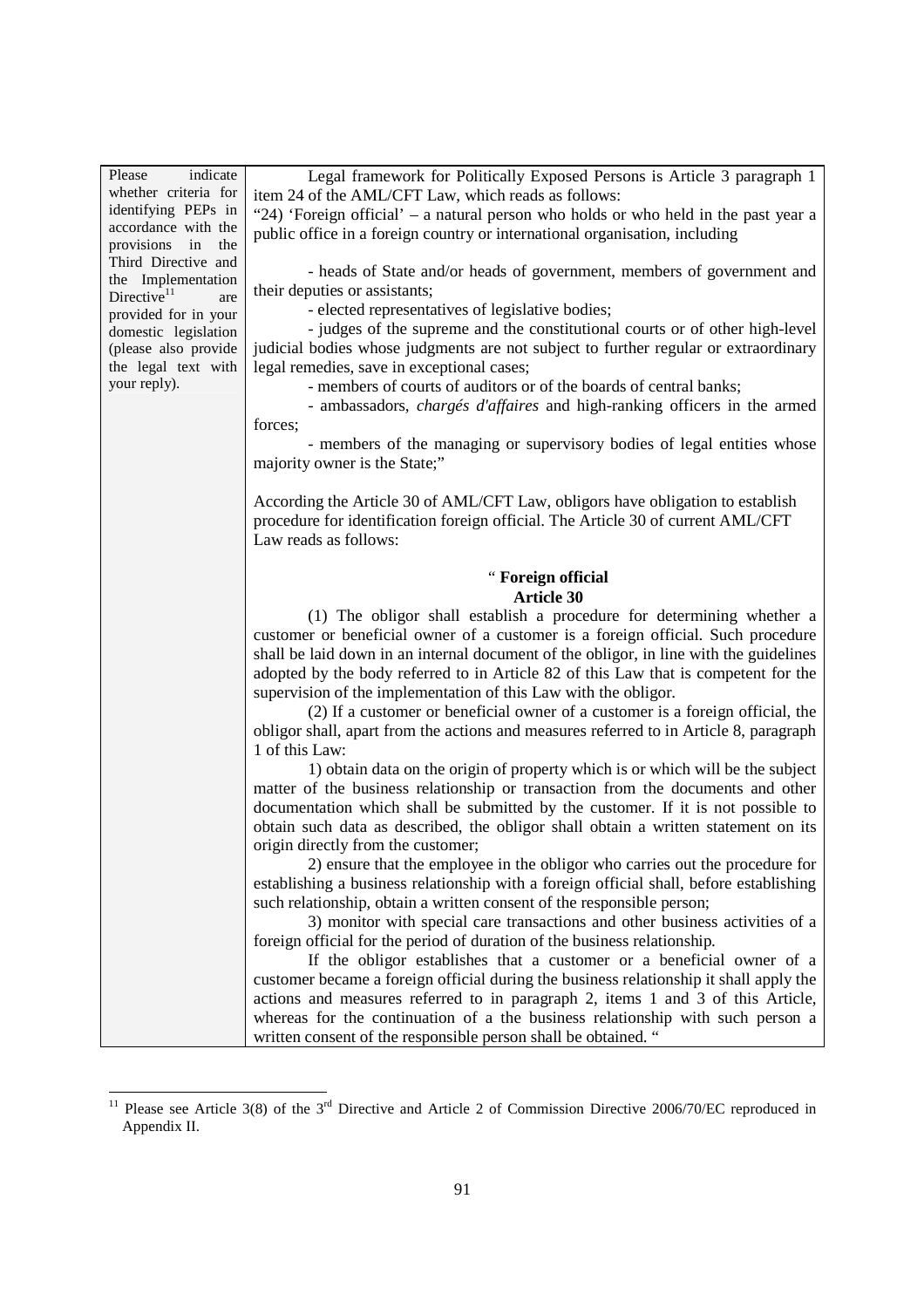|                                                                                                                                                                                                                           | "Tipping off"                                                                                                                                                                                                                                                                                                                                                                                                                                                                                                                                                                                                                                                                                                                                                                                                                                                                                                                                                                                                                                                                                                                                                                                                                                                                                                                                                                                                                                                                                                                             |
|---------------------------------------------------------------------------------------------------------------------------------------------------------------------------------------------------------------------------|-------------------------------------------------------------------------------------------------------------------------------------------------------------------------------------------------------------------------------------------------------------------------------------------------------------------------------------------------------------------------------------------------------------------------------------------------------------------------------------------------------------------------------------------------------------------------------------------------------------------------------------------------------------------------------------------------------------------------------------------------------------------------------------------------------------------------------------------------------------------------------------------------------------------------------------------------------------------------------------------------------------------------------------------------------------------------------------------------------------------------------------------------------------------------------------------------------------------------------------------------------------------------------------------------------------------------------------------------------------------------------------------------------------------------------------------------------------------------------------------------------------------------------------------|
| indicate<br>Please<br>whether<br>the<br>prohibition is limited<br>to the transaction<br>report or also covers<br>ongoing ML or TF<br>investigations.                                                                      | According the Article 73 Paragraph 1 of current AML/CFT Law prohibits the<br>disclosure of information. The Article 73 reads as follows:<br>"(1) The obligor, lawyer and their employees, including the members of the<br>governing, supervisory or other managing bodies, or any other person having access<br>to the data referred to in Article 81 of this Law shall not disclose to the customer or<br>any other person the following:<br>1) that the APML was sent, or is being sent, data, information and<br>documentation on a customer or transaction with respect to which there is suspicion<br>of money laundering or terrorism financing;<br>2) that the APML has issued, based on Articles 56 and 63 of this Law, an<br>order for a temporary suspension of transaction;<br>3) that the APML has issued, based on Article 57 of this Law, an order to<br>monitor financial operations of the customer;<br>4) that proceedings against a customer or a third party have been initiated or<br>may be initiated in relation to money laundering or terrorism financing."<br>According the Article 17 of the Law amending the AML/CFT Law, the<br>Article 73, paragraph 1 is amended, by adding situation where STR is in the process<br>of sending to APML. The amended Article 73 paragraph 1 reads as follows:<br>"1) that the APML was sent, or is being sent, data, information and<br>documentation on a customer or transaction with respect to which there is suspicion<br>of money laundering or terrorism financing;" |
| With respect to the<br>prohibition<br>of<br>"tipping off" please<br>indicate<br>whether<br>there<br>are<br>circumstances where<br>the prohibition is<br>lifted and, if so, the<br>such<br>details<br>of<br>circumstances. | In the Article 73 Paragraph 2 of current AML/CFT Law, there are several<br>exceptions, as the prohibition do not apply to the certain situations:<br>"(2) The prohibition referred to in paragraph 1 of this Article shall not apply to the<br>situations:<br>1) when the data, information and documentation obtained and maintained by<br>the obligor or lawyer in accordance with this Law are required to establish facts in<br>criminal proceedings and if such data is required by the competent court in<br>accordance with law.<br>2) if the data referred to in item 1 of this Article is requested by the body<br>referred to in Article 82 of this Law in the supervision of the implementation of the<br>provisions of this Law;<br>3) if the lawyer, auditing company, licensed auditor, legal or natural person<br>offering accounting services or the services of tax advising attempt to dissuade a<br>customer from illegal activities."                                                                                                                                                                                                                                                                                                                                                                                                                                                                                                                                                                                 |

|                                                                                                                                                                                                                                                                                   | "Corporate liability"                                                                                                                                                                                                                                                                                                                                                                                                                                                                                                                                                                                                                                                                                                                                                                                                                                                                                                                                                                   |
|-----------------------------------------------------------------------------------------------------------------------------------------------------------------------------------------------------------------------------------------------------------------------------------|-----------------------------------------------------------------------------------------------------------------------------------------------------------------------------------------------------------------------------------------------------------------------------------------------------------------------------------------------------------------------------------------------------------------------------------------------------------------------------------------------------------------------------------------------------------------------------------------------------------------------------------------------------------------------------------------------------------------------------------------------------------------------------------------------------------------------------------------------------------------------------------------------------------------------------------------------------------------------------------------|
| Please<br>indicate<br>whether<br>corporate<br>liability<br>be<br>can<br>applied<br>where<br>an<br>infringement<br><b>1S</b><br>committed for the<br>benefit of that legal<br>person by a person<br>occupies a<br>who<br>position<br>leading<br>within<br>legal<br>that<br>person. | According to the Law on Liability of Legal Entities for Criminal Offences (Official<br>Gazette of Republic of Serbia, no 20/09) legal persons can be held liable for<br>criminal offences, including ML, which have been committed for the benefit of the<br>legal person by a responsible person or when a lack of supervision or control by<br>the responsible person allowed the commission of crime for the benefit of that<br>legal person by a natural person operating under the supervision and control of<br>the responsible person. Parallel criminal and civil and administrative procedures<br>are possible in all cases when damage has been inflicted upon a legal or natural<br>person through the commission of a criminal offence, regardless of whether the<br>perpetrator is a natural or legal person.<br>As regards liability of natural and legal persons for infringements of the AML/CFT<br>provisions, these are set out in articles 88-91 of the AML/CFT Law. |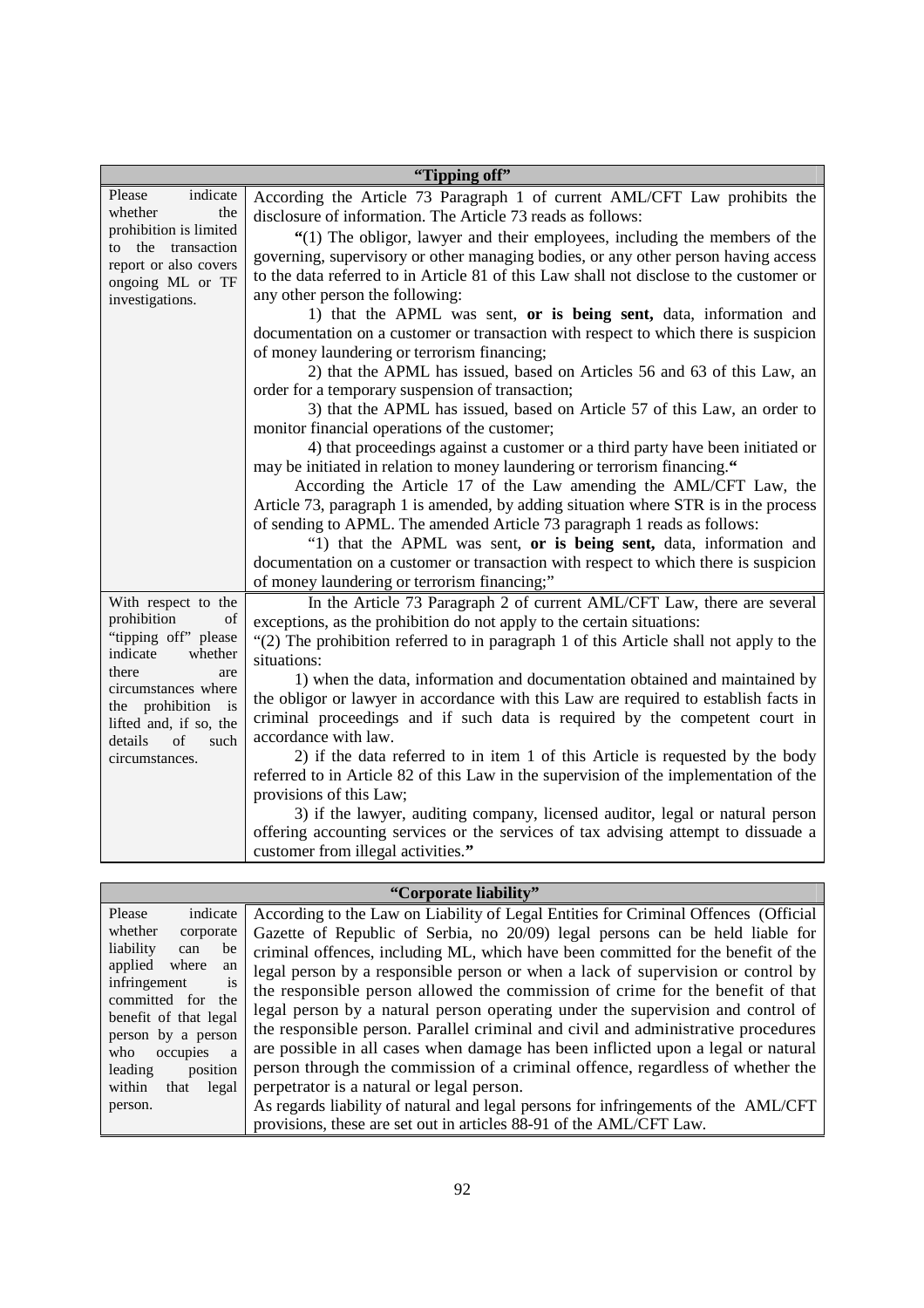| Can<br>corporate          | According the Article 6, Paragraph 2 of Law on Liability of Legal Entities for       |
|---------------------------|--------------------------------------------------------------------------------------|
| liability be applied      | Criminal Offences, the legal person shall also be held liable if lack of supervision |
| where<br>the              | or control by the responsible person allows a natural person, which acts under the   |
| infringement<br><b>1S</b> | supervision and control of the responsible person, to commit a criminal offence to   |
| committed for the         | the benefit of the legal person.                                                     |
| benefit of that legal     |                                                                                      |
| person as a result of     |                                                                                      |
| lack of supervision       |                                                                                      |
| or control by persons     |                                                                                      |
| who<br>occupy<br>a        |                                                                                      |
| position<br>leading       |                                                                                      |
| within<br>that<br>legal   |                                                                                      |
| person.                   |                                                                                      |

i.

|                                                  | <b>DNFBPs</b>                                                                       |
|--------------------------------------------------|-------------------------------------------------------------------------------------|
| Please<br>specify                                | According the Article 4 current AML/CFT Law, obligors are the following             |
| whether<br>the                                   | entrepreneurs and legal persons:                                                    |
| obligations apply to                             | "Obligors                                                                           |
| all natural and legal                            | <b>Article 4</b>                                                                    |
| persons trading in all                           |                                                                                     |
| goods<br>where                                   | (1) For the purposes of this Law, obligors shall include the following:             |
| payments are made                                | 1) Banks;                                                                           |
| in cash in an amount<br>of $\in$ 15 000 or over. | 2) Licensed bureaux de change;                                                      |
|                                                  | 3) Investment fund management companies;                                            |
|                                                  | 4) Voluntary pension fund management companies;                                     |
|                                                  | 5) Financial leasing providers;                                                     |
|                                                  | 6) Insurance companies, insurance brokerage companies, insurance agency             |
|                                                  | companies and insurance agents with a licence to perform life insurance             |
|                                                  | business;                                                                           |
|                                                  | 7) Persons dealing with postal communications;                                      |
|                                                  | 8) Broker-dealer companies;                                                         |
|                                                  | 9) Organisers of special games of chance in casinos;                                |
|                                                  | 10) Organisers of games of chance operated on the Internet, by telephone,           |
|                                                  | or in any other manner using telecommunication networks;                            |
|                                                  | 11) Auditing companies;                                                             |
|                                                  | 12) Licensed auditors.                                                              |
|                                                  | (2) 'Obligors' shall include both entrepreneurs and legal persons exercising the    |
|                                                  | following professional activities:                                                  |
|                                                  | 1) Intermediation in real-estate transactions;                                      |
|                                                  | 2) Provision of accounting services;                                                |
|                                                  | 3) Tax advising;                                                                    |
|                                                  | 4) Intermediation in credit transactions and provision of loans;                    |
|                                                  | 5) Factoring and forfeiting;                                                        |
|                                                  | 6) Provision of guarantees;                                                         |
|                                                  | 7) Provision of money transfer services."                                           |
|                                                  | According the Article 36 of current AML/CFT Law, it is forbidden to pay in cash     |
|                                                  | goods and services in the amount of 15.000 EUR or more. The Article 36 reads as     |
|                                                  | follows:                                                                            |
|                                                  | "Restriction of cash transactions                                                   |
|                                                  | <b>Article 36</b>                                                                   |
|                                                  | (1) A person selling goods or providing a service in the Republic of Serbia may not |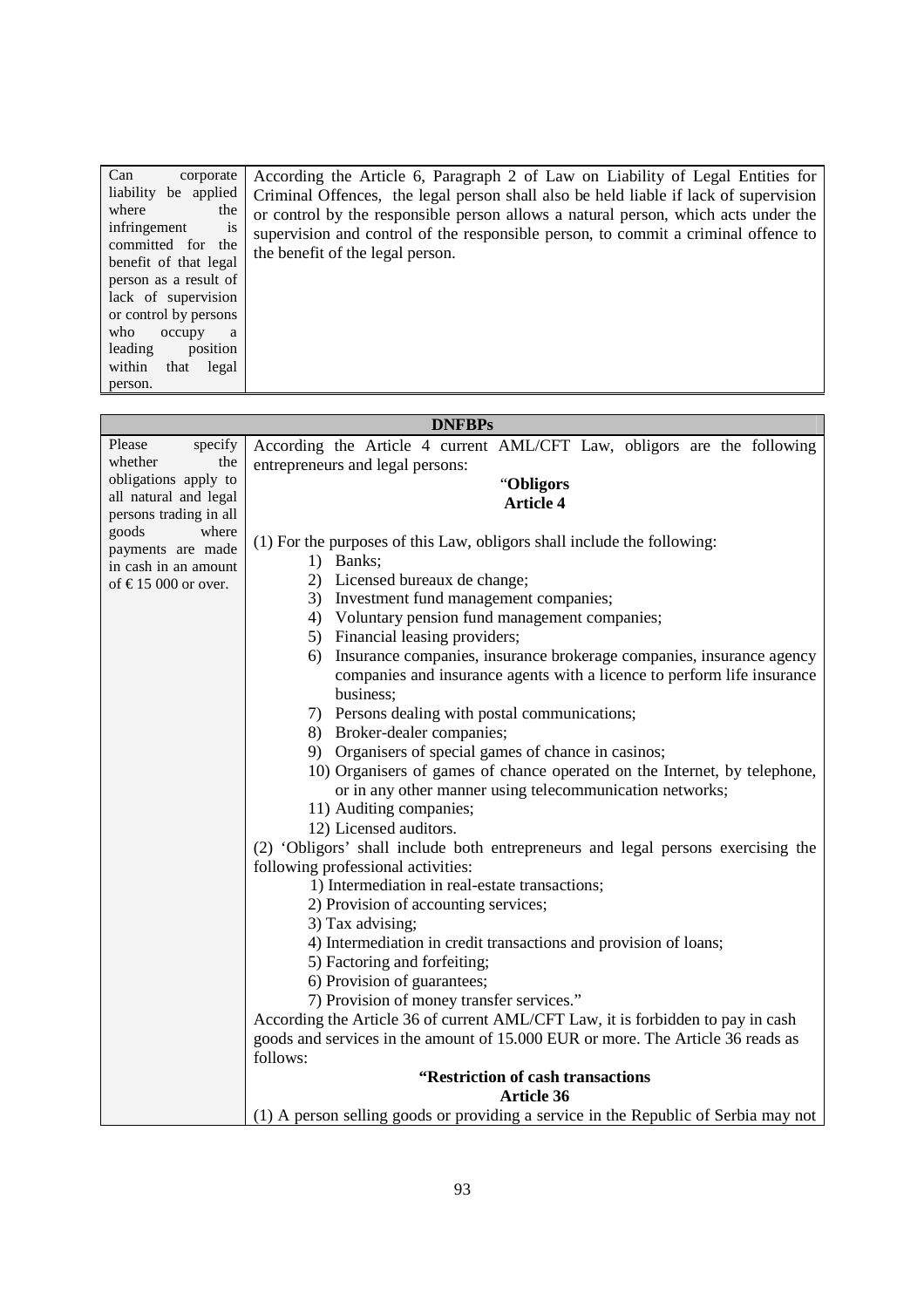| accept cash payments from a customer or third party in the amount of EUR 15,000       |
|---------------------------------------------------------------------------------------|
| or more in its RSD equivalent.                                                        |
| (2) The restriction laid down in paragraph 1 shall also apply if the payment of goods |
| or a service is carried out in more than one connected cash transactions which total  |
| the RSD equivalent of EUR 15,000 or more."                                            |

## *2.6 Statistics*

## **a. Please complete - to the fullest extent possible - the following tables:**

|    | 2005                  |         |                     |         |                               |         |                           |                       |                           |                       |                                |                       |
|----|-----------------------|---------|---------------------|---------|-------------------------------|---------|---------------------------|-----------------------|---------------------------|-----------------------|--------------------------------|-----------------------|
|    | <b>Investigations</b> |         | <b>Prosecutions</b> |         | <b>Convictions</b><br>(final) |         | <b>Proceeds</b><br>frozen |                       | <b>Proceeds</b><br>seized |                       | <b>Proceeds</b><br>confiscated |                       |
|    | cases                 | persons | cases               | persons | cases                         | persons | cases                     | amount<br>(in<br>EUR) | cases                     | amount<br>(in<br>EUR) | cases                          | amount<br>(in<br>EUR) |
| ML |                       |         |                     |         |                               |         |                           |                       |                           |                       |                                |                       |
| FT |                       |         |                     |         |                               |         |                           |                       |                           |                       |                                |                       |

|           | 2006                  |         |                     |         |                               |         |                           |                       |                           |                       |                                |                       |  |
|-----------|-----------------------|---------|---------------------|---------|-------------------------------|---------|---------------------------|-----------------------|---------------------------|-----------------------|--------------------------------|-----------------------|--|
|           | <b>Investigations</b> |         | <b>Prosecutions</b> |         | <b>Convictions</b><br>(final) |         | <b>Proceeds</b><br>frozen |                       | <b>Proceeds</b><br>seized |                       | <b>Proceeds</b><br>confiscated |                       |  |
|           | cases                 | persons | cases               | persons | cases                         | persons | cases                     | amount<br>(in<br>EUR) | cases                     | amount<br>(in<br>EUR) | cases                          | amount<br>(in<br>EUR) |  |
| ML        | 13                    |         | ◠                   |         |                               |         |                           |                       |                           |                       |                                |                       |  |
| <b>FT</b> |                       |         |                     |         |                               |         |                           |                       |                           |                       |                                |                       |  |

|    | 2007                  |         |                     |         |                               |         |                           |                       |                           |                       |                                |                       |
|----|-----------------------|---------|---------------------|---------|-------------------------------|---------|---------------------------|-----------------------|---------------------------|-----------------------|--------------------------------|-----------------------|
|    | <b>Investigations</b> |         | <b>Prosecutions</b> |         | <b>Convictions</b><br>(final) |         | <b>Proceeds</b><br>frozen |                       | <b>Proceeds</b><br>seized |                       | <b>Proceeds</b><br>confiscated |                       |
|    | cases                 | persons | cases               | persons | cases                         | persons | cases                     | amount<br>(in<br>EUR) | cases                     | amount<br>(in<br>EUR) | cases                          | amount<br>(in<br>EUR) |
| ML | 28                    |         |                     |         |                               |         |                           |                       |                           |                       |                                |                       |
| FT |                       |         |                     |         |                               |         |                           |                       |                           |                       |                                |                       |

|    | 2008                  |         |                     |         |                               |         |                           |                       |                           |                        |                                |                       |
|----|-----------------------|---------|---------------------|---------|-------------------------------|---------|---------------------------|-----------------------|---------------------------|------------------------|--------------------------------|-----------------------|
|    | <b>Investigations</b> |         | <b>Prosecutions</b> |         | <b>Convictions</b><br>(final) |         | <b>Proceeds</b><br>frozen |                       | <b>Proceeds</b><br>seized |                        | <b>Proceeds</b><br>confiscated |                       |
|    | cases                 | persons | cases               | persons | cases                         | persons | cases                     | amount<br>(in<br>EUR) | cases                     | amount<br>(in)<br>EUR) | cases                          | amount<br>(in<br>EUR) |
| ML | 26                    |         | 12                  |         | ↑                             |         |                           |                       |                           |                        |                                |                       |
| FT |                       |         |                     |         |                               |         |                           |                       |                           |                        |                                |                       |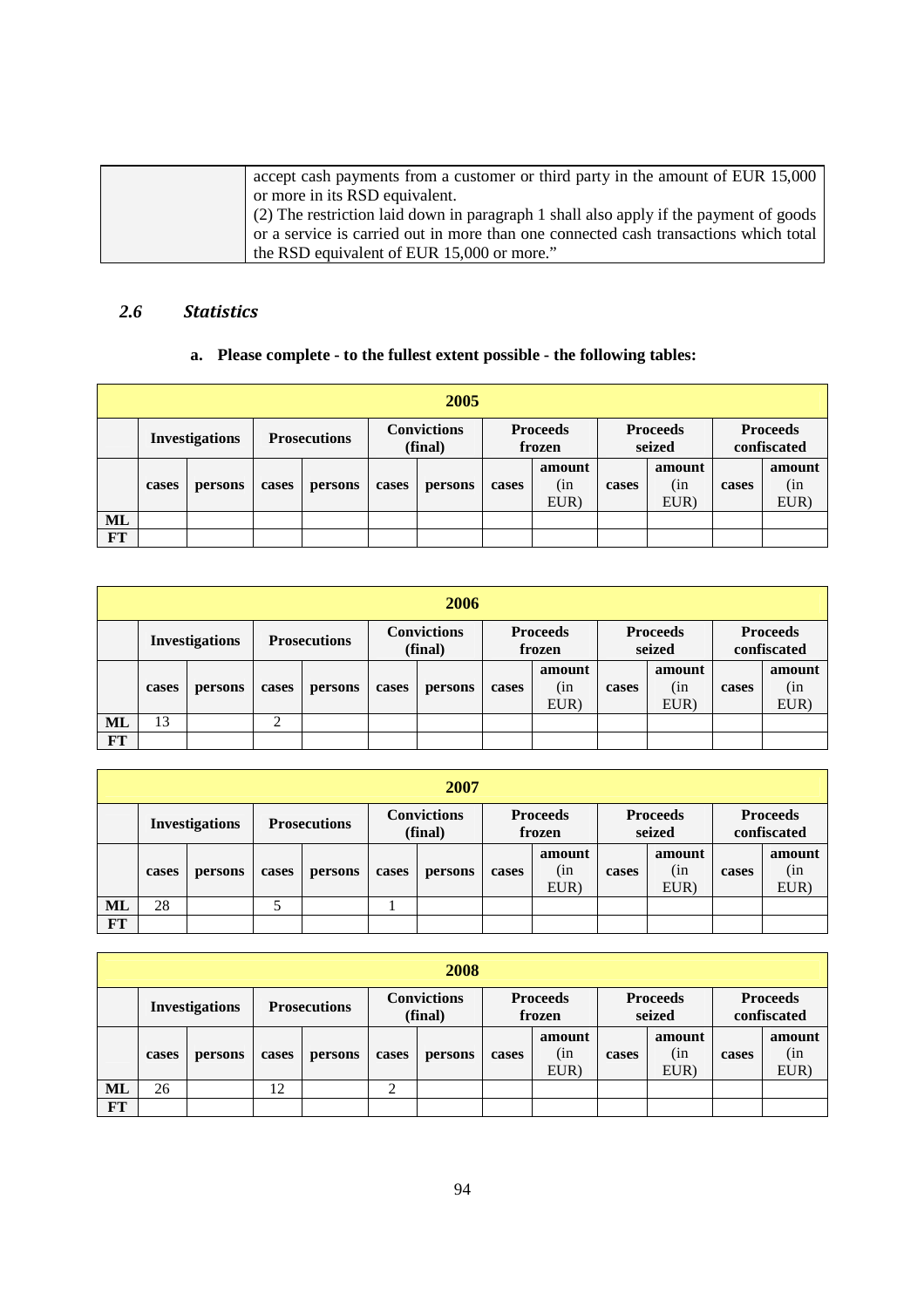|    | 2009                  |         |                |                     |       |                               |       |                           |       |                           |       |                                |
|----|-----------------------|---------|----------------|---------------------|-------|-------------------------------|-------|---------------------------|-------|---------------------------|-------|--------------------------------|
|    | <b>Investigations</b> |         |                | <b>Prosecutions</b> |       | <b>Convictions</b><br>(Final) |       | <b>Proceeds</b><br>frozen |       | <b>Proceeds</b><br>seized |       | <b>Proceeds</b><br>confiscated |
|    | cases                 | persons | cases          | persons             | cases | persons                       | cases | amount<br>(in<br>EUR)     | cases | amount<br>(in<br>EUR)     | cases | amount<br>(in<br>EUR)          |
| ML | 14                    | 27      | a              | 35                  |       |                               |       |                           |       |                           |       |                                |
| FT | -                     |         | $\blacksquare$ |                     |       |                               |       |                           |       |                           |       |                                |

Data of the Ministry of the Interior, Prosecutor's Office and the courts in Serbia

|           | <b>30.8.2010 Started in 2010</b> |                          |        |                     |       |                               |       |                           |       |                           |                          |                                |
|-----------|----------------------------------|--------------------------|--------|---------------------|-------|-------------------------------|-------|---------------------------|-------|---------------------------|--------------------------|--------------------------------|
|           |                                  | <b>Investigations</b>    |        | <b>Prosecutions</b> |       | <b>Convictions</b><br>(final) |       | <b>Proceeds</b><br>frozen |       | <b>Proceeds</b><br>seized |                          | <b>Proceeds</b><br>confiscated |
|           | cases                            | persons                  | cases  | persons             | cases | persons                       | cases | amount<br>(in<br>EUR)     | cases | amount<br>(in<br>EUR)     | cases                    | amount<br>(in<br>EUR)          |
| <b>ML</b> | 20                               | 97                       | ⌒<br>∠ | 69                  |       |                               |       |                           |       |                           |                          |                                |
| FT        | $\overline{\phantom{a}}$         | $\overline{\phantom{0}}$ |        |                     |       |                               |       |                           |       | $\overline{\phantom{0}}$  | $\overline{\phantom{0}}$ |                                |

According to data received from Prosecutor's Offices and Courts in Serbia, total number of prosecutions and convictions in Serbia, since the incrimination of the ML laundering offence is as follows: 13 convictions against 15 persons of which 6 final convictions against 7 persons 19 prosecutions against 132 persons

| <b>Prosecutions</b>                         |                | <b>Convictions</b>                       |                |
|---------------------------------------------|----------------|------------------------------------------|----------------|
|                                             |                | $(1st Instante+Final)$                   |                |
| cases                                       | Pers.          | cases                                    | Pers.          |
|                                             |                |                                          |                |
| 1. Higher PO Pirot, KT No 32/08, Higher C   | 2              | 1. K-476/04, District Court in Novi Sad  |                |
| No:K10/10                                   |                |                                          |                |
| 2. Basic PO Pirot, KT No 187/07 (14.4.2010) | $\overline{1}$ | 2. K 185/06, Municipal C in Kraljevo     |                |
| transferred to Higher PO Pirot KT 25/10)    |                | (decision from 2008, appeal in progress) |                |
| Basic Court Pirot New No 2 K, No. 168/10    |                |                                          |                |
| $(2007)$ 19 persons, Money L 1 person       |                |                                          |                |
| 3. Higher PO Užice, transferred to Spec     |                | 3. K-152/06, District C in Novi Sad      | $\overline{2}$ |
| Org. Crime PO (KT-27/09)                    |                |                                          |                |
| 4. Higher PO Novi Sad, KT No. 1452/09       |                | 4. K-420/05, District C in Novi Sad      |                |
| Higher PO Novi Sad took over case under     |                | (transferred to Appellate C in Novi Sad) |                |
| KT-No 304/10                                |                |                                          |                |
| 5. Basic PO, Trstenik, KT-No 217/07 of      |                | 5. K-736/07, District C in Novi Sad      |                |
| 28/10/2008                                  |                | (transferred to Appellate C in Novi Sad) |                |
| (court case $K$ 262/08)                     |                |                                          |                |
| 6. Higher PO Novi Sad, KT-No 140/10,        |                | 6. Higher C Čačak K.No.119/08 (new No    |                |
| earlier Basic PO case No. KT-No 2774/02     |                | K54/10), of 15.4.2010                    |                |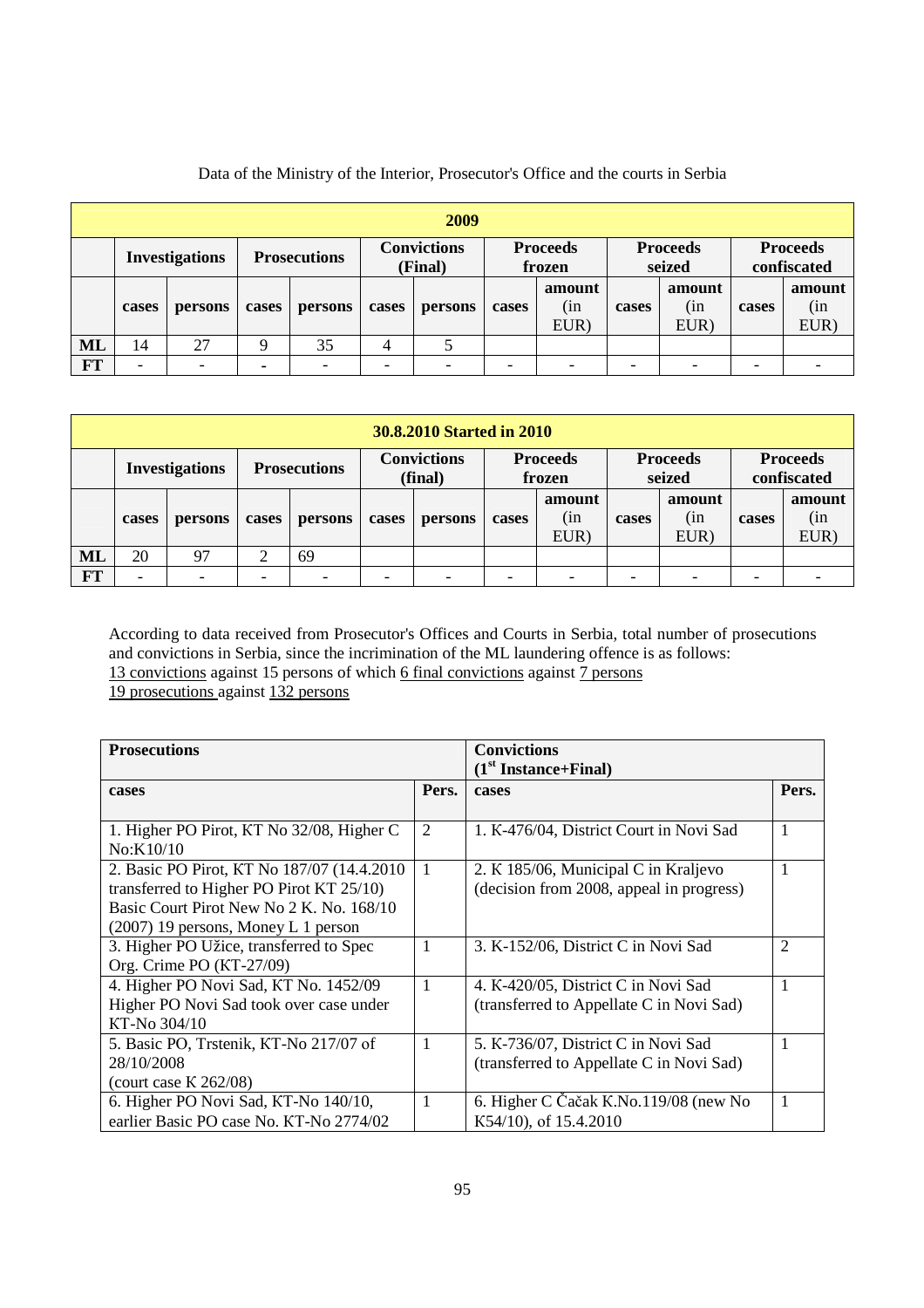| of 10.12.2004                                                                                                                                       |                |                                      |                |
|-----------------------------------------------------------------------------------------------------------------------------------------------------|----------------|--------------------------------------|----------------|
| 7. Higher Court in Belgrade, K. No. 3728/10                                                                                                         | 66             | 7. Higher C in NS, K148/10           | 1              |
| 8. Higher Court in Belgrade: K. No.<br>3315/10                                                                                                      | $\overline{3}$ | 1. K 46/08 District Court Jagodina   | 1              |
| 9. Belgrade Higher Court Special Org Crim<br>Department (K. II. 14/2008; New No: K-<br>$Po1$ No 121/10                                              | 5              | 2. K 287/05 District Court Novi Sad  | 1              |
| 10. Belgrade Higher Court Special Org<br>Crim Department (K.II. 15/2009, New No:<br>$K-Po1$ No 190/10)                                              | $\overline{2}$ | 3. K 288/07 District Court Novi Sad  | 1              |
| 11. Basic Court Paracin No. K. T. 19/08                                                                                                             | 7              | 4. K-558/06, District Court Novi Sad | 1              |
| 12. K 212/08 (from 2004) Higher Court<br>Zrenjanin New No. K25/10                                                                                   | 1              | 5. K-171/07 (Municipal Court Kučevo) | $\overline{2}$ |
| 13. Higher Court in Zrenjanin, K 168/08<br>(from 2008) new number $K21/10$                                                                          | 6              | 6. K-750/07, District Court Novi Sad | 1              |
| 14. Higher Court Pozarevac New No: 3 K<br>3/10 (K 90/07)                                                                                            | $\mathbf{1}$   |                                      |                |
| 15. Belgrade Higher Court K.P. 55/09 (Ki.P)<br>18/09 and Ki.P. 24/09)                                                                               | 20             |                                      |                |
| 16. Jagodina Higher Court K 62/10; charges<br>brought on<br>21.1.2008                                                                               | $\overline{7}$ |                                      |                |
| 17. K-Po <sup>1</sup> 284/10 (before Ki. P. 29/09,<br>Belgrade Higher Court Spec Dept: Ki-Po <sup>1</sup><br>255/10: (Prosecutor's No KTS No 11/09) | $\mathbf{1}$   |                                      |                |
| 18. Belgrade H.C. Spec Dept $K-Po1 195/10$ ;<br>before K.P. 20/09 from 2009                                                                         | $\mathbf{1}$   |                                      |                |
| 19. Belgrade H.C. Spec Dept K-Po <sup>1</sup> No<br>230/10; before K.P. 55/09 from 2009                                                             | 5              |                                      |                |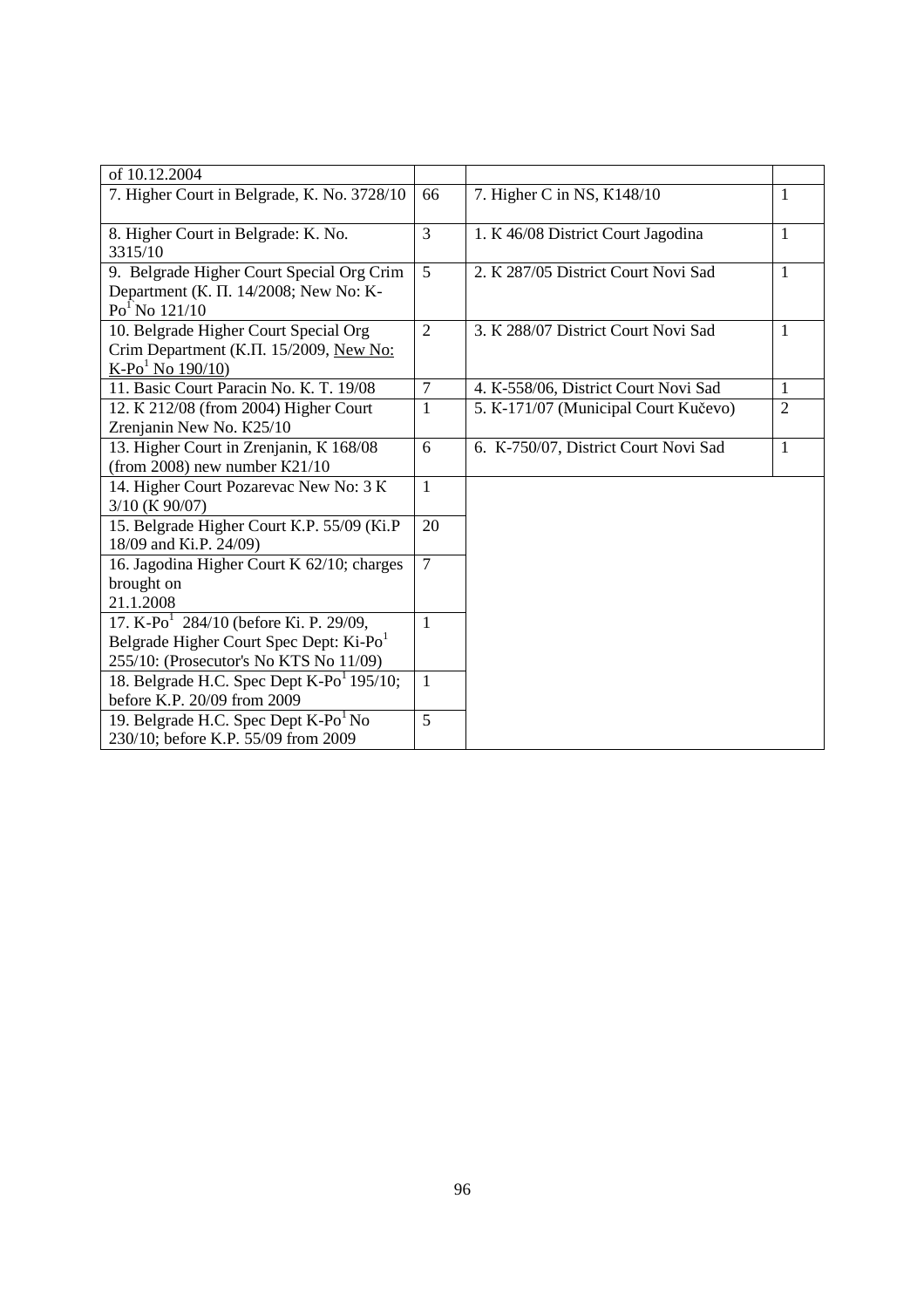### **b. STR/CTR**

#### Explanatory note:

The statistics under this section should provide an overview of the work of the FIU.

The list of entities under the heading "*monitoring entities*" is not intended to be exhaustive. If your jurisdiction covers more types of monitoring entities than are listed (e.g. dealers in real estate, supervisory authorities etc.), please add further rows to these tables. If some listed entities are not covered as monitoring entities, please also indicate this in the table.

The information requested under the heading "*Judicial proceedings*" refers to those cases which were initiated due to information from the FIU. It is not supposed to cover judicial cases where the FIU only contributed to cases which have been generated by other bodies, e.g. the police.

"C*ases opened*" refers only to those cases where an FIU does more than simply register a report or undertakes only an IT-based analysis. As this classification is not common in all countries, please clarify how the term "cases open" is understood in your jurisdiction (if this system is not used in your jurisdiction, please adapt the table to your country specific system).

|                                     | 2005                                                          |                                             |    |                 |           |           |                                                        |       |           |             |               |       |                             |           |         |
|-------------------------------------|---------------------------------------------------------------|---------------------------------------------|----|-----------------|-----------|-----------|--------------------------------------------------------|-------|-----------|-------------|---------------|-------|-----------------------------|-----------|---------|
|                                     | <b>Statistical Information on reports received by the FIU</b> |                                             |    |                 |           |           |                                                        |       |           |             |               |       | <b>Judicial proceedings</b> |           |         |
|                                     | reports about                                                 | reports about<br>suspicious<br>transactions |    | cases<br>opened | by FIU    |           | notifications<br>to law<br>enforcement/<br>prosecutors |       |           | indictments |               |       | convictions                 |           |         |
| <b>Monitoring</b><br>entities, e.g. | transactions<br>above                                         |                                             |    |                 |           |           |                                                        |       | <b>ML</b> |             | $\mathbf{FT}$ |       | ML                          | <b>FT</b> |         |
|                                     | threshold                                                     | <b>ML</b>                                   | FT | <b>ML</b>       | <b>FT</b> | <b>ML</b> | <b>FT</b>                                              | cases | persons   | cases       | persons       | cases | persons                     | cases     | persons |
| <b>Commercial Banks</b>             | 159105                                                        | 134                                         |    |                 |           |           |                                                        |       |           |             |               |       |                             |           |         |
| <b>Insurance Companies</b>          |                                                               |                                             |    |                 |           |           |                                                        |       |           |             |               |       |                             |           |         |
| <b>Notaries</b>                     |                                                               |                                             |    |                 |           |           |                                                        |       |           |             |               |       |                             |           |         |
| Currency Exchange                   | 984                                                           |                                             |    |                 |           |           |                                                        |       |           |             |               |       |                             |           |         |
| <b>Broker Companies</b>             |                                                               |                                             |    |                 |           |           |                                                        |       |           |             |               |       |                             |           |         |
| Securities' Registrars              |                                                               |                                             |    |                 |           |           |                                                        |       |           |             |               |       |                             |           |         |
| Lawyers                             |                                                               |                                             |    |                 |           | 17        |                                                        |       |           |             |               |       |                             |           |         |
| Accountants/Auditors                |                                                               |                                             |    |                 |           |           |                                                        |       |           |             |               |       |                             |           |         |
| <b>Company Service Providers</b>    |                                                               |                                             |    |                 |           |           |                                                        |       |           |             |               |       |                             |           |         |
| Real estate                         | 228 Post Office<br>450 Real estate                            | 4(submitted<br>by Post office)              |    |                 |           |           |                                                        |       |           |             |               |       |                             |           |         |
|                                     |                                                               |                                             |    |                 |           |           |                                                        |       |           |             |               |       |                             |           |         |
| <b>Total</b>                        | 16767                                                         | 138                                         |    |                 |           |           |                                                        |       |           |             |               |       |                             |           |         |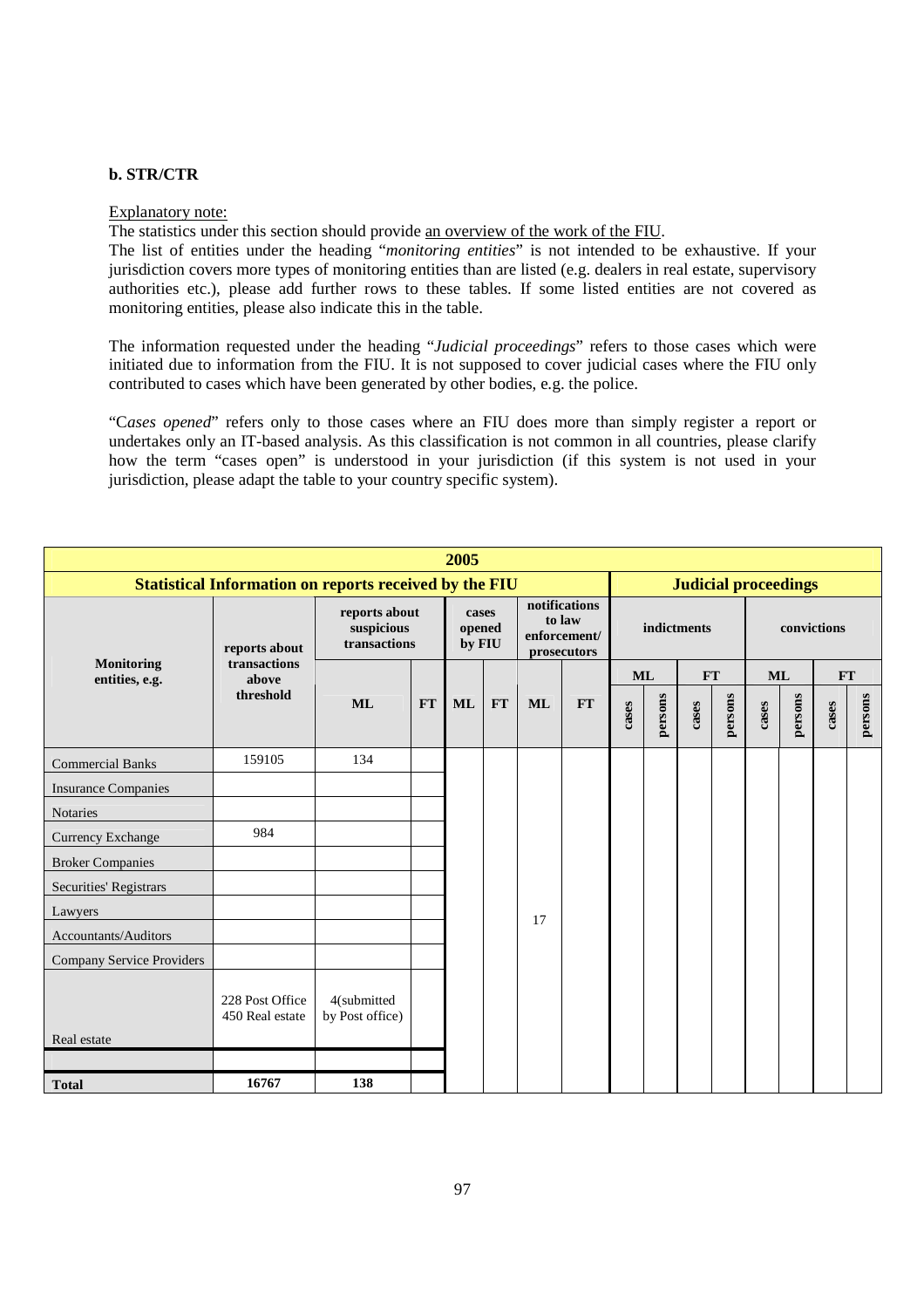|                                   | 2006                                                   |                                             |           |                           |    |           |                                                        |           |         |             |                             |       |         |               |         |
|-----------------------------------|--------------------------------------------------------|---------------------------------------------|-----------|---------------------------|----|-----------|--------------------------------------------------------|-----------|---------|-------------|-----------------------------|-------|---------|---------------|---------|
|                                   | Statistical Information on reports received by the FIU |                                             |           |                           |    |           |                                                        |           |         |             | <b>Judicial proceedings</b> |       |         |               |         |
| <b>Monitoring</b>                 | reports about<br>transactions                          | reports about<br>suspicious<br>transactions |           | cases<br>opened<br>by FIU |    |           | notifications<br>to law<br>enforcement/<br>prosecutors |           |         | indictments |                             |       |         | convictions   |         |
| entities, e.g.                    | above                                                  |                                             |           |                           |    |           |                                                        | <b>ML</b> |         |             | FT                          | ML    |         | $\mathbf{FT}$ |         |
|                                   | threshold                                              | <b>ML</b>                                   | <b>FT</b> | <b>ML</b>                 | FT | <b>ML</b> | <b>FT</b>                                              | cases     | persons | cases       | persons                     | cases | persons | cases         | persons |
| <b>Commercial Banks</b>           | 154644                                                 | 621                                         |           |                           |    |           |                                                        |           |         |             |                             |       |         |               |         |
| <b>Insurance Companies</b>        | -1                                                     |                                             |           |                           |    |           |                                                        |           |         |             |                             |       |         |               |         |
| <b>Notaries</b>                   |                                                        |                                             |           |                           |    |           |                                                        |           |         |             |                             |       |         |               |         |
| Currency Exchange                 | 532                                                    |                                             |           |                           |    |           |                                                        |           |         |             |                             |       |         |               |         |
| <b>Broker Companies</b>           | 34                                                     |                                             |           |                           |    |           |                                                        |           |         |             |                             |       |         |               |         |
| Securities' Registrars            |                                                        |                                             |           |                           |    | 32        |                                                        |           |         |             |                             |       |         |               |         |
| Lawyers                           |                                                        |                                             |           |                           |    |           |                                                        |           |         |             |                             |       |         |               |         |
| Accountants/Auditors              |                                                        |                                             |           |                           |    |           |                                                        |           |         |             |                             |       |         |               |         |
| <b>Company Service Providers</b>  |                                                        |                                             |           |                           |    |           |                                                        |           |         |             |                             |       |         |               |         |
| Real estate agents<br>Post office | 219                                                    | 1 (Post office)                             |           |                           |    |           |                                                        |           |         |             |                             |       |         |               |         |
| <b>Total</b>                      | 155727                                                 | 622                                         |           |                           |    |           |                                                        |           |         |             |                             |       |         |               |         |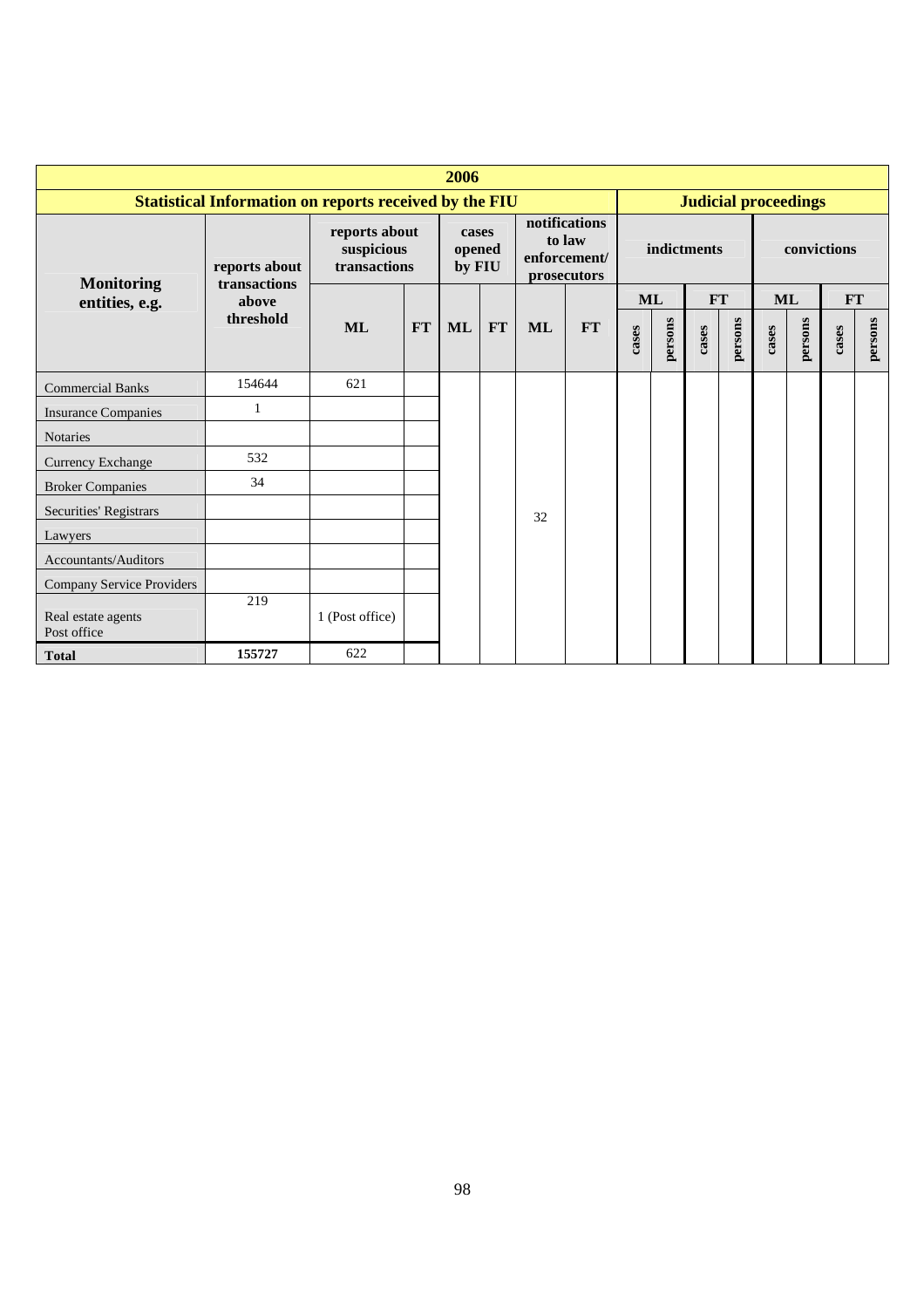| 2007                       |                                                        |                                             |           |                           |           |               |                                       |           |         |             |         |                             |             |           |         |
|----------------------------|--------------------------------------------------------|---------------------------------------------|-----------|---------------------------|-----------|---------------|---------------------------------------|-----------|---------|-------------|---------|-----------------------------|-------------|-----------|---------|
|                            | Statistical Information on reports received by the FIU |                                             |           |                           |           |               |                                       |           |         |             |         | <b>Judicial proceedings</b> |             |           |         |
| <b>Monitoring</b>          | reports about<br>transactions                          | reports about<br>suspicious<br>transactions |           | cases<br>opened<br>by FIU |           | notifications | to law<br>enforcement/<br>prosecutors |           |         | indictments |         |                             | convictions |           |         |
| entities, e.g.             | above<br>threshold                                     |                                             |           |                           |           |               |                                       | <b>ML</b> |         | <b>FT</b>   |         | <b>ML</b>                   |             | <b>FT</b> |         |
|                            |                                                        | <b>ML</b>                                   | <b>FT</b> | <b>ML</b>                 | <b>FT</b> | <b>ML</b>     | <b>FT</b>                             | cases     | persons | cases       | persons | cases                       | persons     | cases     | persons |
| <b>Commercial Banks</b>    | 233380                                                 | 1430                                        |           |                           |           |               |                                       |           |         |             |         |                             |             |           |         |
| <b>Insurance Companies</b> |                                                        |                                             |           |                           |           |               |                                       |           |         |             |         |                             |             |           |         |
| Notaries                   |                                                        |                                             |           |                           |           |               |                                       |           |         |             |         |                             |             |           |         |
| Currency Exchange          | 371                                                    |                                             |           |                           |           |               |                                       |           |         |             |         |                             |             |           |         |
| <b>Broker Companies</b>    |                                                        |                                             |           |                           |           |               |                                       |           |         |             |         |                             |             |           |         |
| Securities' Registrars     |                                                        |                                             |           |                           |           | 45            |                                       |           |         |             |         |                             |             |           |         |
| Lawyers                    |                                                        |                                             |           |                           |           |               |                                       |           |         |             |         |                             |             |           |         |
| Accountants/Auditors       |                                                        |                                             |           |                           |           |               |                                       |           |         |             |         |                             |             |           |         |
| Company Service Providers  |                                                        |                                             |           |                           |           |               |                                       |           |         |             |         |                             |             |           |         |
| Postal Telecom Enterprise) | 327(Post office)<br>194(Real estate agents)            | 2                                           |           |                           |           |               |                                       |           |         |             |         |                             |             |           |         |
| <b>Total</b>               | 234271                                                 | 1432                                        |           |                           |           |               |                                       |           |         |             |         |                             |             |           |         |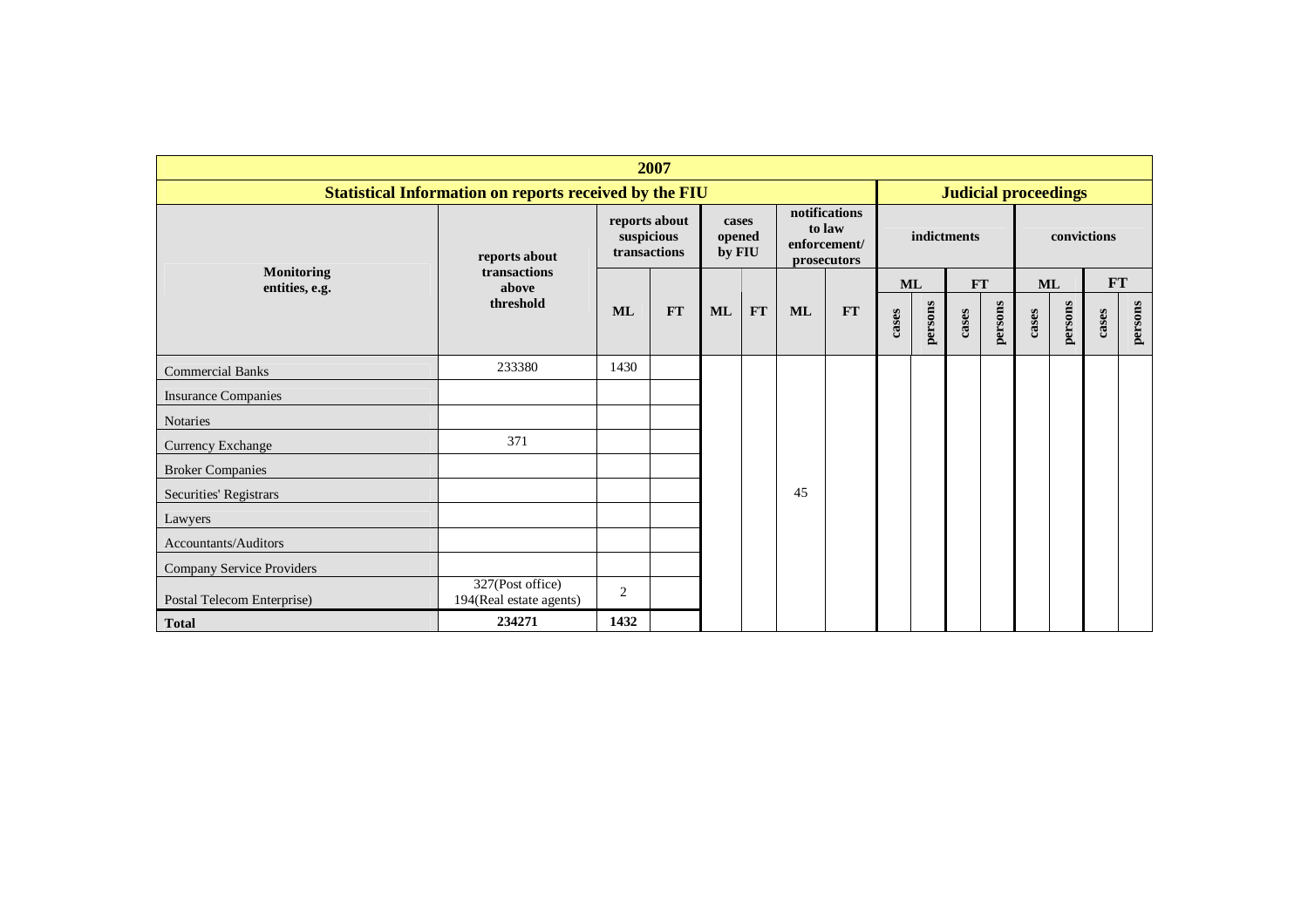| 2008                                |                                                                    |                            |               |                           |            |    |                                                        |       |         |             |         |                             |         |             |         |
|-------------------------------------|--------------------------------------------------------------------|----------------------------|---------------|---------------------------|------------|----|--------------------------------------------------------|-------|---------|-------------|---------|-----------------------------|---------|-------------|---------|
|                                     | <b>Statistical Information on reports received by the FIU</b>      |                            |               |                           |            |    |                                                        |       |         |             |         | <b>Judicial proceedings</b> |         |             |         |
|                                     | reports about<br>transactions                                      | suspicious<br>transactions | reports about | cases<br>opened<br>by FIU |            |    | notifications<br>to law<br>enforcement/<br>prosecutors |       |         | indictments |         |                             |         | convictions |         |
| <b>Monitoring</b><br>entities, e.g. | above                                                              |                            |               |                           |            |    |                                                        |       | ML      | FT          |         | ML                          |         | <b>FT</b>   |         |
|                                     | threshold                                                          | <b>ML</b>                  | <b>FT</b>     | ML                        | ${\bf FT}$ | ML | FT                                                     | cases | persons | cases       | persons | cases                       | persons | cases       | persons |
| <b>Commercial Banks</b>             | 351923                                                             | 2860                       |               |                           |            |    |                                                        |       |         |             |         |                             |         |             |         |
| <b>Insurance Companies</b>          | 2576                                                               | 2                          |               |                           |            |    |                                                        |       |         |             |         |                             |         |             |         |
| <b>Notaries</b>                     |                                                                    |                            |               |                           |            |    |                                                        |       |         |             |         |                             |         |             |         |
| <b>Currency Exchange</b>            | 750                                                                |                            |               |                           |            |    |                                                        |       |         |             |         |                             |         |             |         |
| <b>Broker Companies</b>             | 150                                                                | -1                         |               |                           |            |    |                                                        |       |         |             |         |                             |         |             |         |
| Securities' Registrars              |                                                                    |                            |               |                           |            | 96 |                                                        |       |         |             |         |                             |         |             |         |
| Lawyers                             |                                                                    |                            |               |                           |            |    |                                                        |       |         |             |         |                             |         |             |         |
| Accountants/Auditors                |                                                                    |                            |               |                           |            |    |                                                        |       |         |             |         |                             |         |             |         |
| Company Service Providers           |                                                                    |                            |               |                           |            |    |                                                        |       |         |             |         |                             |         |             |         |
| Postal telecomm.Enterprise)         | 291(Post office)<br>1 (Investment Fund)<br>212(real estate agents) | 21                         |               |                           |            |    |                                                        |       |         |             |         |                             |         |             |         |
| <b>Total</b>                        | 355903                                                             | 2884                       |               |                           |            |    |                                                        |       |         |             |         |                             |         |             |         |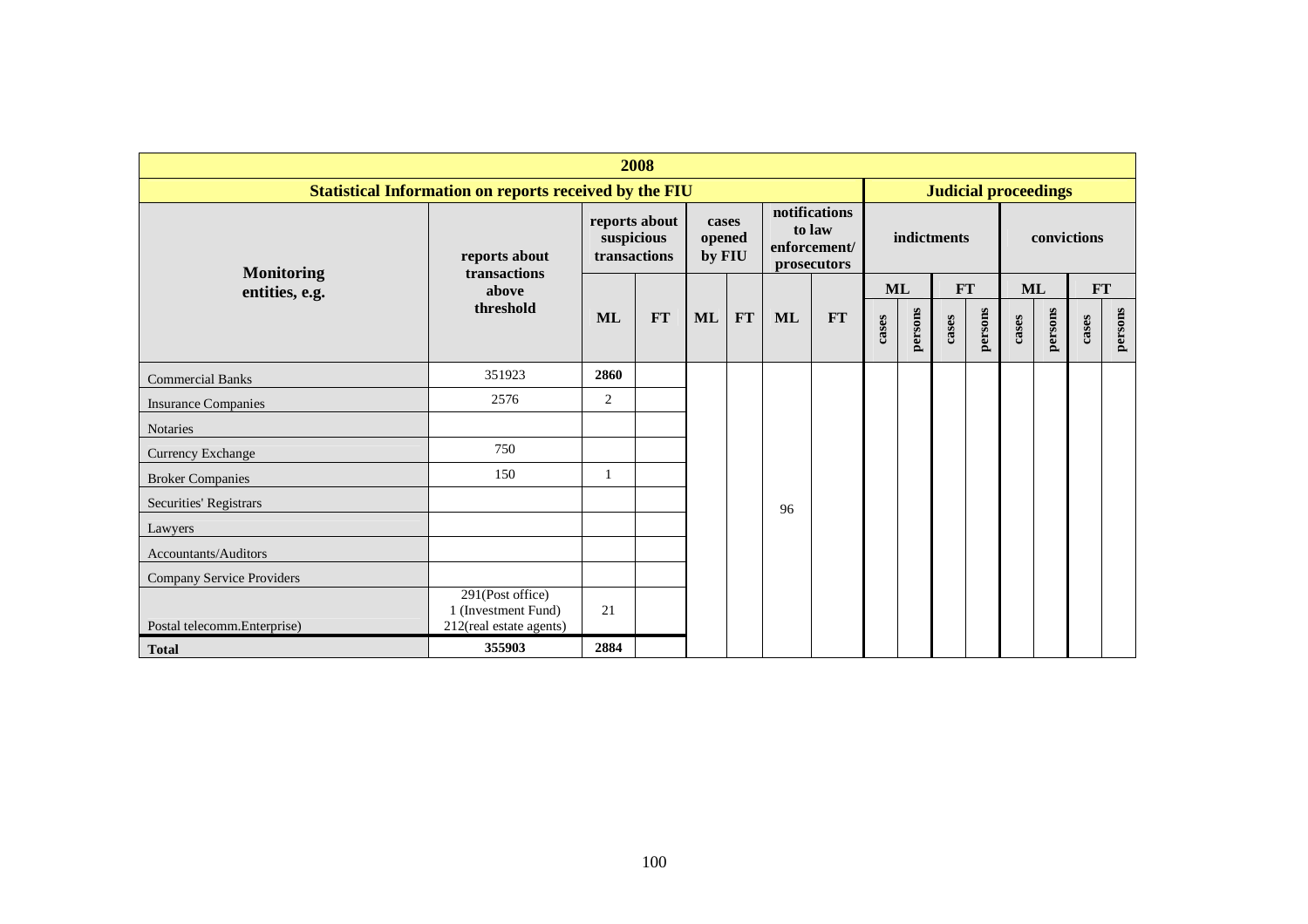|                                                                 | 2009                                                          |                                             |            |                           |           |                                                        |           |           |         |             |                             |       |             |           |         |
|-----------------------------------------------------------------|---------------------------------------------------------------|---------------------------------------------|------------|---------------------------|-----------|--------------------------------------------------------|-----------|-----------|---------|-------------|-----------------------------|-------|-------------|-----------|---------|
|                                                                 | <b>Statistical Information on reports received by the FIU</b> |                                             |            |                           |           |                                                        |           |           |         |             | <b>Judicial proceedings</b> |       |             |           |         |
|                                                                 | reports about                                                 | reports about<br>suspicious<br>transactions |            | cases<br>opened<br>by FIU |           | notifications to<br>law<br>enforcement/<br>prosecutors |           |           |         | indictments |                             |       | convictions |           |         |
| <b>Monitoring</b><br>entities, e.g.                             | transactions<br>above                                         |                                             |            |                           |           |                                                        |           | <b>ML</b> |         | <b>FT</b>   |                             |       | <b>ML</b>   | <b>FT</b> |         |
|                                                                 | threshold                                                     | <b>ML</b>                                   | <b>FT</b>  | <b>ML</b>                 | <b>FT</b> | <b>ML</b>                                              | <b>FT</b> | cases     | persons | cases       | persons                     | cases | persons     | cases     | persons |
| <b>Commercial Banks</b>                                         | 275.859                                                       | 3.932                                       | $\sqrt{2}$ |                           |           |                                                        |           |           |         |             |                             |       |             |           |         |
| <b>Insurance Companies</b>                                      | 3.025                                                         | 1                                           |            |                           |           |                                                        |           |           |         |             |                             |       |             |           |         |
| <b>Notaries</b>                                                 |                                                               | $\sqrt{2}$                                  |            |                           |           |                                                        |           |           |         |             |                             |       |             |           |         |
| <b>Currency Exchange</b>                                        | 917                                                           | $\bf{0}$                                    |            |                           |           |                                                        |           |           |         |             |                             |       |             |           |         |
| <b>Broker Companies</b>                                         | 245                                                           | 7                                           |            |                           |           | <b>I.Ministry</b>                                      |           |           |         |             |                             |       |             |           |         |
| Securities' Registrars                                          | $\sqrt{2}$                                                    | $\sqrt{ }$                                  |            | Susp.                     |           | of Interior                                            |           |           |         |             |                             |       |             |           |         |
| Lawyers                                                         |                                                               | $\sqrt{2}$                                  |            | 61                        |           | and<br>Prosecutor                                      |           |           |         |             |                             |       |             |           |         |
| Accountants/Auditors                                            |                                                               | $\prime$                                    |            | Analy.<br>426             |           | 338                                                    |           |           |         |             |                             |       |             |           |         |
| <b>Company Service Providers</b>                                |                                                               | $\sqrt{ }$                                  | $\sqrt{2}$ |                           |           | II. all state                                          |           |           |         |             |                             |       |             |           |         |
|                                                                 | Other<br>$\mathcal{D}$<br><b>Car dealers</b><br>76            |                                             |            |                           |           | author.<br>over $650$                                  |           |           |         |             |                             |       |             |           |         |
| Others (please specify<br>and if necessary add<br>further rows) | Leasing comp.<br><b>PTT</b><br>121                            | 6<br>11                                     |            |                           |           |                                                        |           |           |         |             |                             |       |             |           |         |
| <b>Total</b>                                                    | 280.245                                                       | 3.957                                       |            |                           |           |                                                        |           |           |         |             |                             |       |             |           |         |

| 29.10.2010                    |                                                                                              |            |                               |                           |           |                                                     |           |       |           |             |         |       |             |       |           |
|-------------------------------|----------------------------------------------------------------------------------------------|------------|-------------------------------|---------------------------|-----------|-----------------------------------------------------|-----------|-------|-----------|-------------|---------|-------|-------------|-------|-----------|
|                               | <b>Statistical Information on reports received by the FIU</b><br><b>Judicial proceedings</b> |            |                               |                           |           |                                                     |           |       |           |             |         |       |             |       |           |
|                               |                                                                                              | suspicious | reports about<br>transactions | cases<br>opened<br>by FIU |           | notifications to<br>law enforcement/<br>prosecutors |           |       |           | indictments |         |       | convictions |       |           |
| <b>Monitoring</b>             | reports about<br>transactions                                                                |            |                               |                           |           |                                                     |           |       | <b>ML</b> | <b>FT</b>   |         |       | <b>ML</b>   |       | <b>FT</b> |
| entities, e.g.                | above<br>threshold                                                                           | ML         | <b>FT</b>                     | <b>ML</b>                 | <b>FT</b> | <b>ML</b>                                           | <b>FT</b> | cases | persons   | cases       | persons | cases | persons     | cases | persons   |
| <b>Commercial Banks</b>       | 164.527                                                                                      | 3.757      |                               | Susp.<br>51               |           | 1.<br>Ministry                                      |           |       |           |             |         |       |             |       |           |
| <b>Insurance Companies</b>    | 43                                                                                           | 7          |                               | Analy.<br>456             |           | of<br>Interior                                      |           |       |           |             |         |       |             |       |           |
| <b>Notaries</b>               |                                                                                              |            |                               |                           |           | and                                                 |           |       |           |             |         |       |             |       |           |
| <b>Currency Exchange</b>      | 705                                                                                          |            |                               |                           |           | Prosec.<br>314                                      |           |       |           |             |         |       |             |       |           |
| <b>Broker Companies</b>       | 90                                                                                           | 3          |                               |                           |           | all<br>II.<br>state                                 |           |       |           |             |         |       |             |       |           |
| <b>Securities' Registrars</b> |                                                                                              |            |                               |                           |           | author.                                             |           |       |           |             |         |       |             |       |           |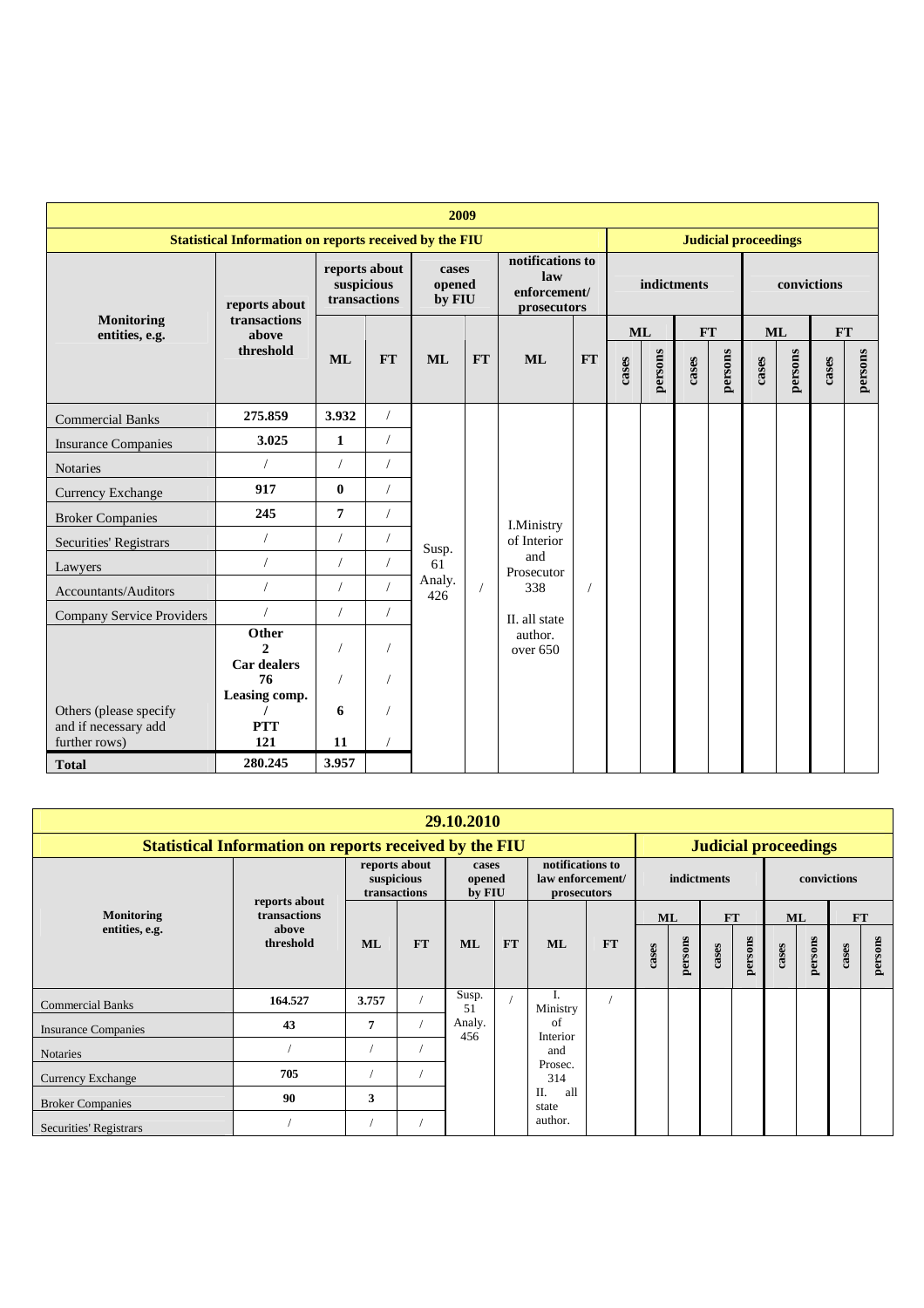| Lawyers                                                         |                                                                                                                  |                        |  | 377 |  |  |  |  |  |
|-----------------------------------------------------------------|------------------------------------------------------------------------------------------------------------------|------------------------|--|-----|--|--|--|--|--|
| Accountants/Auditors                                            |                                                                                                                  |                        |  |     |  |  |  |  |  |
| <b>Company Service Providers</b>                                |                                                                                                                  |                        |  |     |  |  |  |  |  |
| Others (please specify<br>and if necessary add<br>further rows) | Other<br>2<br><b>Western Union</b><br>1<br><b>PTT</b><br>299<br>Pension fund man.<br>comp.<br>2<br>Leasing comp. | <b>PTT</b><br>44<br>43 |  |     |  |  |  |  |  |
| <b>Total</b>                                                    | 165.669                                                                                                          | 3.854                  |  |     |  |  |  |  |  |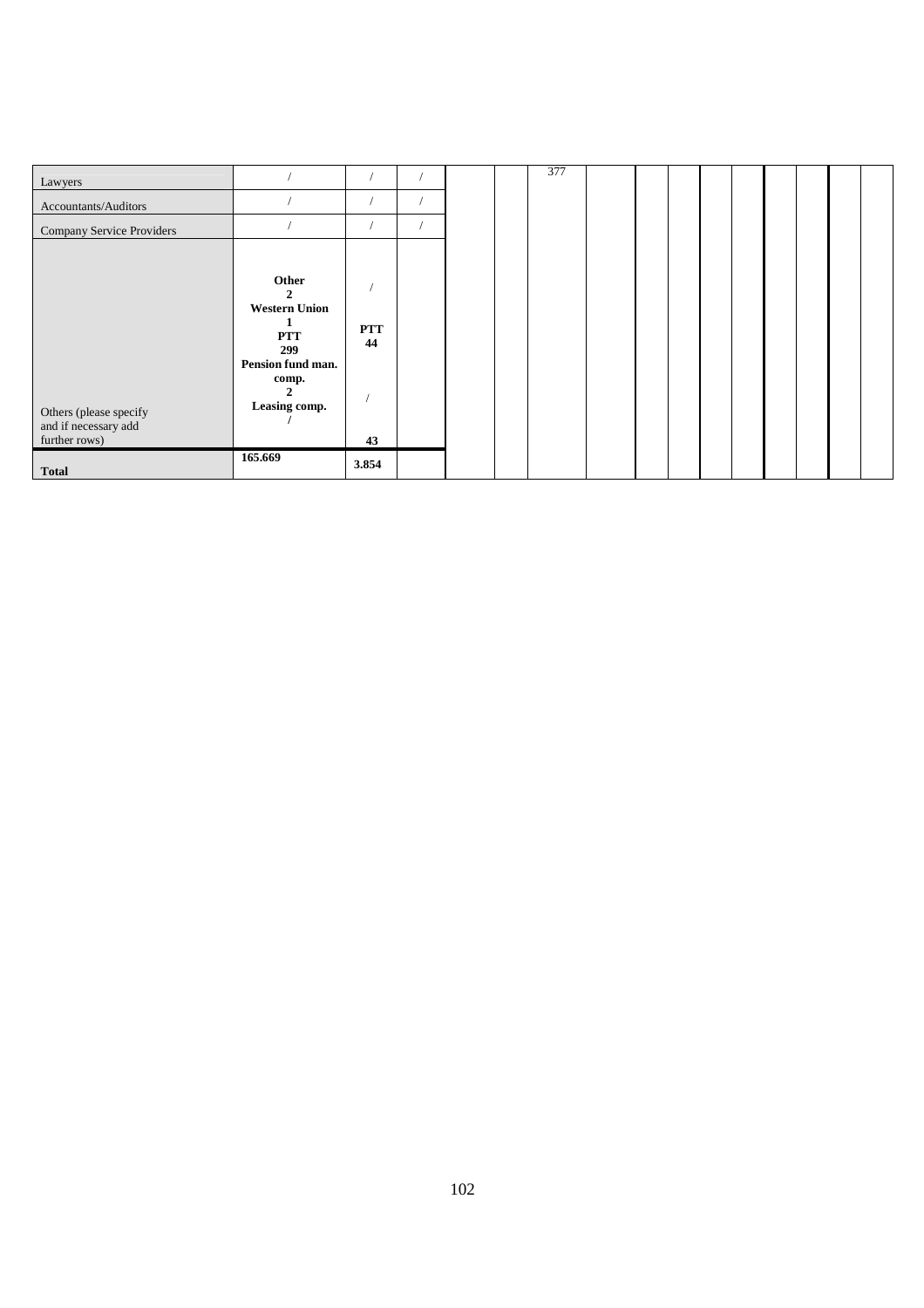# *3 Appendices*

## *3.1 APPENDIX I - Recommended Action Plan to Improve the AML/CFT System*

| <b>AML/CFT System</b>                                                                                                     | Recommended Action (listed in order of priority)                                                                                                                                                                                                                                                                                                                                                                                                                                                                                                                                                                                                                                                                                                                                                                                                                                                                                                                                                                                                                                                                                                                                                                                                                                                                                                                                                                                                                                                                                                                                                                                                                                        |
|---------------------------------------------------------------------------------------------------------------------------|-----------------------------------------------------------------------------------------------------------------------------------------------------------------------------------------------------------------------------------------------------------------------------------------------------------------------------------------------------------------------------------------------------------------------------------------------------------------------------------------------------------------------------------------------------------------------------------------------------------------------------------------------------------------------------------------------------------------------------------------------------------------------------------------------------------------------------------------------------------------------------------------------------------------------------------------------------------------------------------------------------------------------------------------------------------------------------------------------------------------------------------------------------------------------------------------------------------------------------------------------------------------------------------------------------------------------------------------------------------------------------------------------------------------------------------------------------------------------------------------------------------------------------------------------------------------------------------------------------------------------------------------------------------------------------------------|
| 1. General                                                                                                                | No text required                                                                                                                                                                                                                                                                                                                                                                                                                                                                                                                                                                                                                                                                                                                                                                                                                                                                                                                                                                                                                                                                                                                                                                                                                                                                                                                                                                                                                                                                                                                                                                                                                                                                        |
| 2. Legal System and Related<br><b>Institutional Measures</b>                                                              |                                                                                                                                                                                                                                                                                                                                                                                                                                                                                                                                                                                                                                                                                                                                                                                                                                                                                                                                                                                                                                                                                                                                                                                                                                                                                                                                                                                                                                                                                                                                                                                                                                                                                         |
| Criminalisation<br>of<br>Money<br>2.1<br>Laundering $(R.1 \& 2)$<br>2.2 Criminalisation of Terrorist<br>Financing (SR.II) | Recommendation 1<br>Clarify that the offence of ML extends to any type<br>of property, regardless of its value, that directly or<br>indirectly represents the proceeds of crime.<br>Criminalise<br>insider<br>trading<br>and<br>market<br>$\bullet$<br>manipulation.<br>Develop comprehensive training materials and<br>strengthen training programmes in order to<br>enhance the capacity of investigative judges and<br>prosecutors to investigate and prosecute ML cases<br>and of judges to effectively apply the new ML<br>well<br>undertake<br>offence as<br>as<br>appropriate<br>initiatives to raise their awareness on the<br>importance of integrating financial investigations<br>investigations<br>of proceeds generating<br>into<br>offences.<br><b>Recommendation 2</b><br>Monitor in time the application of the exonerating<br>ground under article 19 of the Law on Liability of<br>Legal Entities for Criminal Offences with a view<br>to taking any corrective action, should it be<br>demonstrated that it impacted negatively on the<br>effective application of the criminal liability<br>provisions.<br>Raise awareness on the statutory requirements of<br>the newly adopted Law on Liability of Legal<br>Entities for Criminal Offences through adequate<br>training of competent authorities.<br>Extend the criminalisation of FT in all instances<br>envisaged in SR.II with reference to the financing<br>of terrorist organisations and the individual<br>terrorists.<br>Extend the criminalisation to the whole range of<br>activities envisaged by Article $2(1)$ (a) and (b) of<br>the FT convention.<br>Define "funds" so as to cover "assets of every |
|                                                                                                                           | kind, whether tangible or intangible, movable or                                                                                                                                                                                                                                                                                                                                                                                                                                                                                                                                                                                                                                                                                                                                                                                                                                                                                                                                                                                                                                                                                                                                                                                                                                                                                                                                                                                                                                                                                                                                                                                                                                        |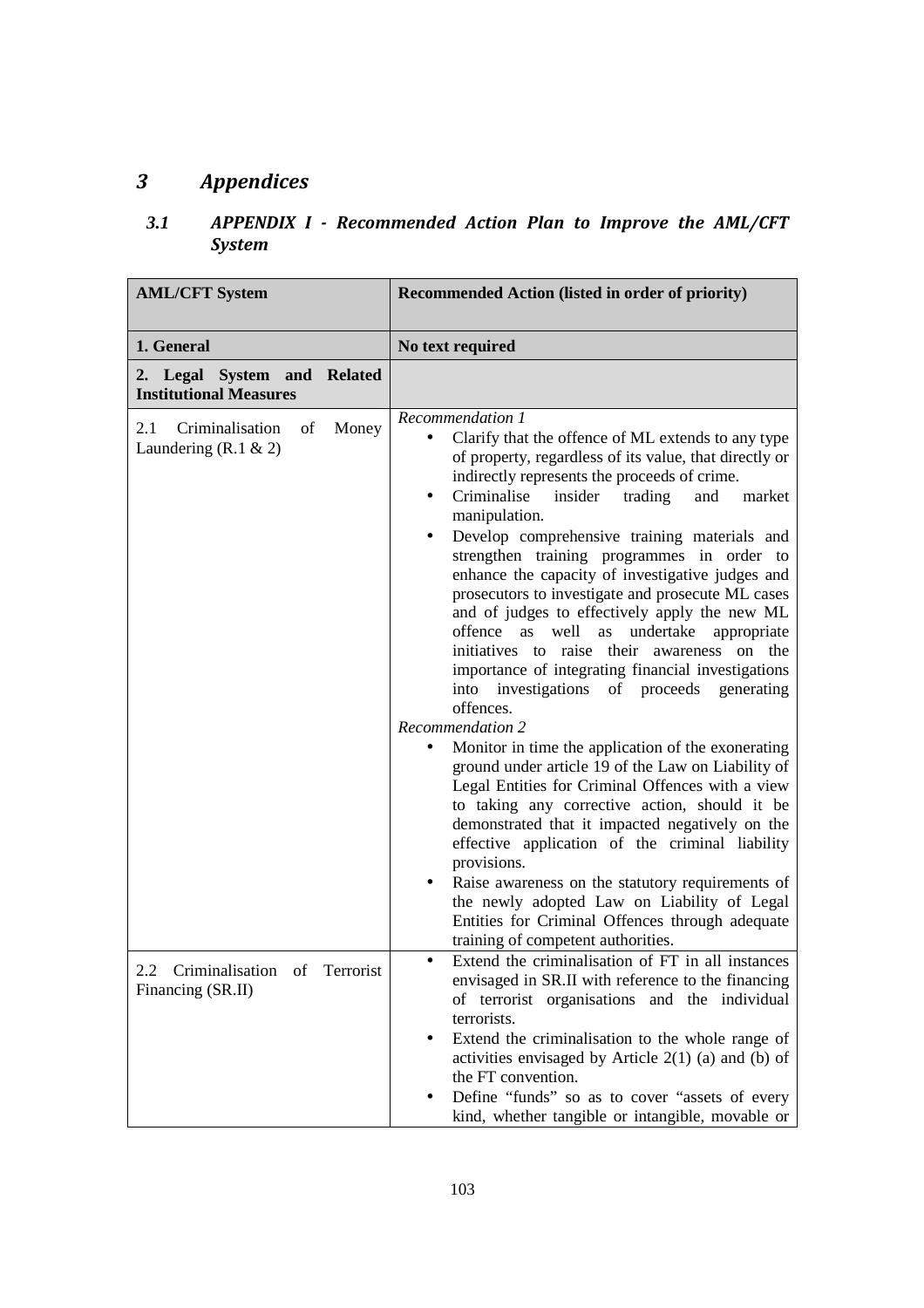|                                                                                 | immovable, however, acquired,<br>and<br>legal<br>documents or instruments in any form, including<br>electronic or digital, evidencing title to, or interest<br>in, such assets, including, but not limited to, bank<br>credits, travellers cheques, bank cheques, money<br>orders, shares, securities, bonds, drafts, letters of<br>credit".<br>Amend the FT offence as it should not require that<br>funds are linked to a specific terrorist act.                                                                                                                                                                                                                                                                                                                                                                                               |
|---------------------------------------------------------------------------------|---------------------------------------------------------------------------------------------------------------------------------------------------------------------------------------------------------------------------------------------------------------------------------------------------------------------------------------------------------------------------------------------------------------------------------------------------------------------------------------------------------------------------------------------------------------------------------------------------------------------------------------------------------------------------------------------------------------------------------------------------------------------------------------------------------------------------------------------------|
| Confiscation,<br>2.3<br>freezing<br>and<br>seizing of proceeds of crime $(R.3)$ | To review the current regime and satisfy<br>themselves that the competent authorities have<br>necessary tools to clarify the application of the<br>relevant provisions and regimes and ensure that<br>they can make full use of the existing legal<br>framework.<br>To amend the legislation as necessary to:                                                                                                                                                                                                                                                                                                                                                                                                                                                                                                                                     |
|                                                                                 | - Clarify the scope of property subject to<br>confiscation;<br>- Ensure that value based confiscation can be<br>applied in the case of instrumentalities used in<br>and intended for use in the commission of ML,<br>FT or other predicate offences;<br>- Ensure that the legislation provides for the<br>confiscation of instrumentalities when it is held<br>by a third party (legal entity or natural person);<br>- Remove the limitation to offences punishable by<br>at least 4 years imprisonment under article 234.<br>Speed up the implementing measures required in<br>relation to the Law on Seizure and confiscation of<br>the proceeds from crime (appointment of relevant<br>persons, adoption of internal acts, etc) and ensure<br>that competent authorities are adequately trained<br>in the application of these new provisions. |
| 2.4 Freezing of funds used for<br>terrorist financing (SR.III)                  | The evaluators strongly recommend that the<br>authorities adopt a comprehensive set of rules<br>(judicial or administrative) which would enable<br>them to adequately implement the targeted<br>sanctions contained in the United<br>financial<br>Nations Security Council Resolutions (UNSCRs)<br>relating to the prevention and suppression of the<br>financing of terrorist $acts – UNSCR 1267$ and its<br>successor resolutions and UNSCR 1373 and any<br>successor resolutions related to the freezing, or, if<br>appropriate, seizure of terrorist assets and address<br>all requirements under the 13 criteria of SR.III.<br>The authorities could also consider implementing                                                                                                                                                              |
|                                                                                 | the measures set out in the Best Practices Paper<br>for SR.III.<br>The authorities should:                                                                                                                                                                                                                                                                                                                                                                                                                                                                                                                                                                                                                                                                                                                                                        |
| 2.5 The Financial Intelligence Unit                                             | Provide financial institutions and other reporting                                                                                                                                                                                                                                                                                                                                                                                                                                                                                                                                                                                                                                                                                                                                                                                                |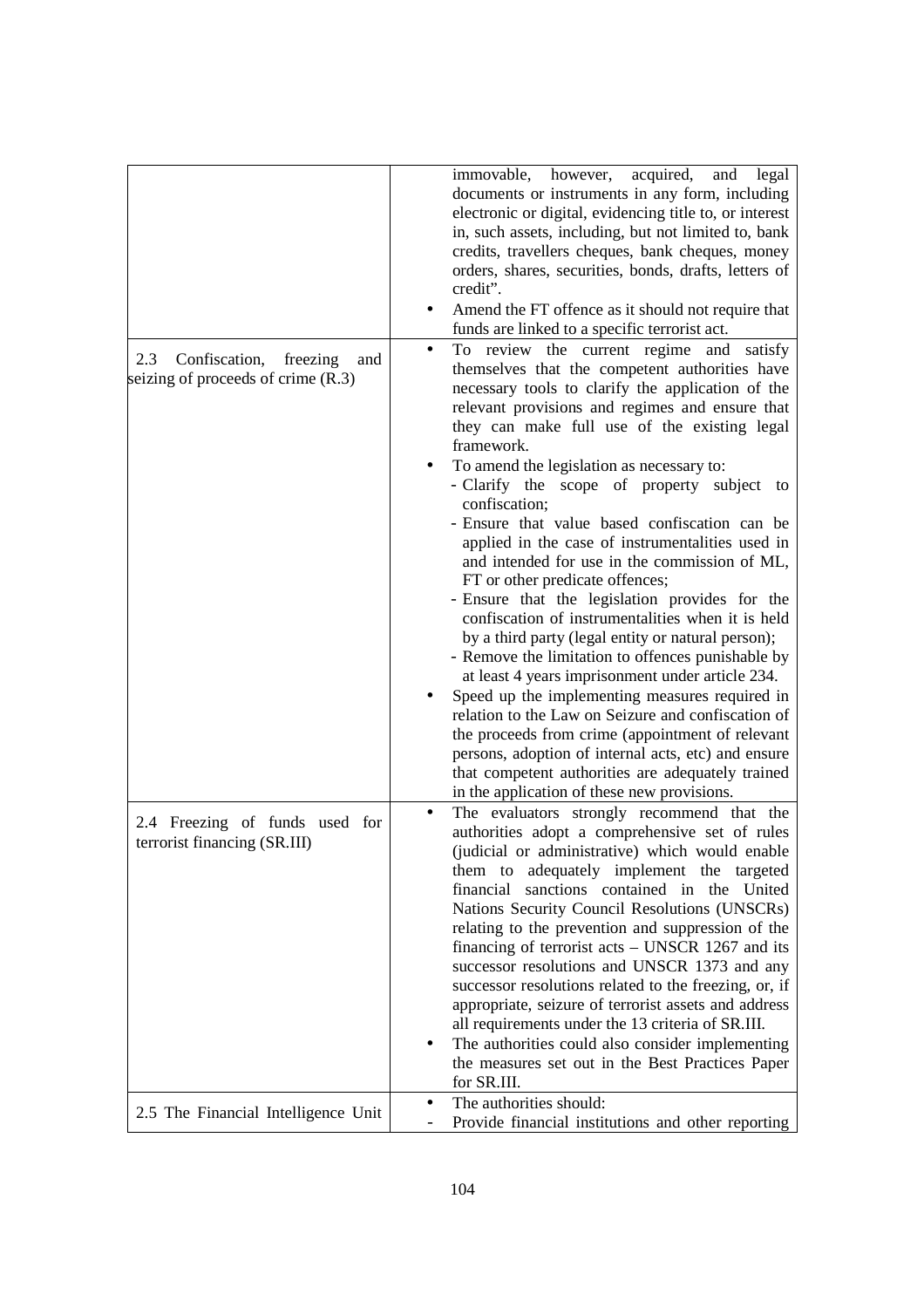| and its functions (R.26)                                                              | entities with comprehensive and adequate written<br>guidance, based on the new legislation, is<br>introduced in order to further support obligors in<br>understanding better the reporting procedures and<br>requirements and undertake outreach measures to<br>under-reporting sectors.<br>Develop reporting forms and procedures for all<br>obligors and lawyers.<br>Clarify through relevant amendments, article 102<br>of the Criminal Code.<br>The APML should also publicly release periodic<br>reports which include in an adequate manner<br>statistics, typologies and trends and information<br>on its activities.                                                                                                                                                                                                                                                                                                                                                                                                                                                                                                                                                                                                                                                                                                                                                                                                                                                                                                                                                                                                                                                                 |
|---------------------------------------------------------------------------------------|----------------------------------------------------------------------------------------------------------------------------------------------------------------------------------------------------------------------------------------------------------------------------------------------------------------------------------------------------------------------------------------------------------------------------------------------------------------------------------------------------------------------------------------------------------------------------------------------------------------------------------------------------------------------------------------------------------------------------------------------------------------------------------------------------------------------------------------------------------------------------------------------------------------------------------------------------------------------------------------------------------------------------------------------------------------------------------------------------------------------------------------------------------------------------------------------------------------------------------------------------------------------------------------------------------------------------------------------------------------------------------------------------------------------------------------------------------------------------------------------------------------------------------------------------------------------------------------------------------------------------------------------------------------------------------------------|
| 2.6 Law enforcement, prosecution<br>and other competent authorities<br>$(R.27 \& 28)$ | Recommendation 27<br>Analyse the current legal framework and take<br>legislative or other measures in order to establish<br>effective<br>functional<br>and<br>cooperation,<br>an<br>communication and coordination mechanisms<br>competent law<br>enforcement<br>between<br>and<br>prosecution services responsible for investigating<br>and prosecuting ML, FT and underlying predicate<br>offences.<br>Review the current situation in the light of the<br>specific concerns raised in respect of practical<br>implementation problems related to potential<br>jurisdictional issues, to the gathering of evidence<br>in ML/FT investigations and take necessary<br>measures to address these concerns and prevent<br>risks of unnecessary duplication of efforts.<br>Take measures to increase the numbers and<br>effectiveness of ML investigations, such as<br>establishing through inter-agency meetings of<br>enforcement authorities a concerted programme<br>for increasing the focus on ML investigations,<br>placing an emphasis on a more systematic<br>recourse to financial investigations, providing<br>guidance particularly<br>on procedures<br>and<br>requirements set out under the newly adopted<br>legislation.<br>Pursue and sustain current efforts to eliminate<br>corruption within the police and judiciary to<br>ensure that they do not impede law enforcement<br>authorities' action.<br>Consideration should be given to amend the<br>existing provisions so as to provide competent<br>authorities with the legal basis to use a wide range<br>special<br>investigative techniques<br>of<br>when<br>conducting ML or FT and underlying predicate<br>offences. |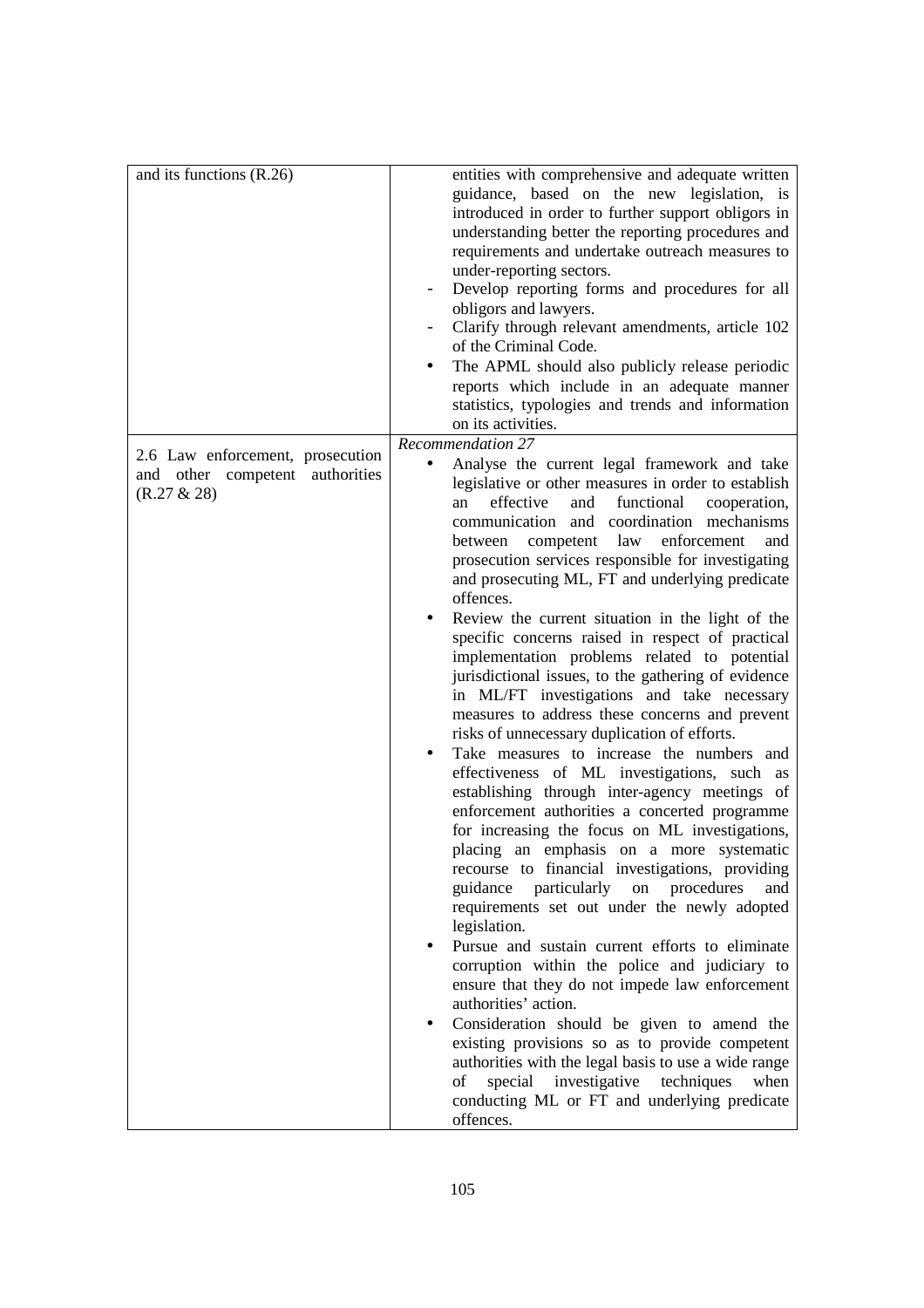|                                              | Consideration should be given to use mechanisms<br>permanent or temporary<br>such<br>as<br>groups<br>specialised in investigating the proceeds of crime.<br>Consider conducting joint reviews of ML and FT<br>methods,<br>techniques<br>and trends<br>with law<br>enforcement bodies,<br>the<br>APML<br>and other<br>competent authorities on a regular inter-agency<br>and disseminating the results of such<br>basis<br>reviews.<br><b>Recommendation 28</b><br>Investigation and prosecution bodies should be<br>sensitised to the importance of the financial<br>aspects of ML, TF and proceed-generating cases<br>and to the full use of their powers in the context of                                                                                                                                                                                                                                                                                                                                                                                                                                                                                                                                                                                                                                                                                                                                                                                                                                                                                                                                                                                   |
|----------------------------------------------|----------------------------------------------------------------------------------------------------------------------------------------------------------------------------------------------------------------------------------------------------------------------------------------------------------------------------------------------------------------------------------------------------------------------------------------------------------------------------------------------------------------------------------------------------------------------------------------------------------------------------------------------------------------------------------------------------------------------------------------------------------------------------------------------------------------------------------------------------------------------------------------------------------------------------------------------------------------------------------------------------------------------------------------------------------------------------------------------------------------------------------------------------------------------------------------------------------------------------------------------------------------------------------------------------------------------------------------------------------------------------------------------------------------------------------------------------------------------------------------------------------------------------------------------------------------------------------------------------------------------------------------------------------------|
|                                              | such investigations with a view to obtaining the                                                                                                                                                                                                                                                                                                                                                                                                                                                                                                                                                                                                                                                                                                                                                                                                                                                                                                                                                                                                                                                                                                                                                                                                                                                                                                                                                                                                                                                                                                                                                                                                               |
| 2.7 Cross Border Declaration &<br>Disclosure | necessary financial documents and information.<br>Ensure that the new requirements introduced in<br>the AML/CFT law are speedily implemented, that<br>the form and content of the new declaration<br>procedure are prescribed and that they are well<br>disseminated at the border checkpoints.<br>Introduce freezing requirements envisaged by<br>SR.III and the UNSCR in the vase of persons who<br>a physical cross-border<br>carrying<br>out<br>are<br>transportation of currency or bearer negotiable<br>instruments that are related to FT.<br>Introduce requirements and procedures to ensure<br>that in cases when the Customs discover an<br>unusual cross-border movement of gold, precious<br>metals or precious stones they should consider<br>notifying, as appropriate, the foreign competent<br>authorities from which these items originated<br>and/or to which they are destined, and to enable<br>cooperation in such cases;<br>Enhance domestic law enforcement co-operation<br>between the customs, immigration and other<br>competent authorities to respond to detections and<br>to analyse the information collected under the<br>legal requirements<br>implementing<br>SR.IX<br>to<br>develop AML/CFT intelligence.<br>Increase the level of sanctions to ensure that they<br>are dissuasive.<br>Strengthen the effectiveness of the sanctions to<br>encourage declarations.<br>Consider<br>maintaining<br>the<br>reports<br>in<br>a<br>computerised database, available to competent<br>authorities for AML/CFT purposes and establish<br>strict safeguards to ensure proper use of the<br>information and data which is reported and |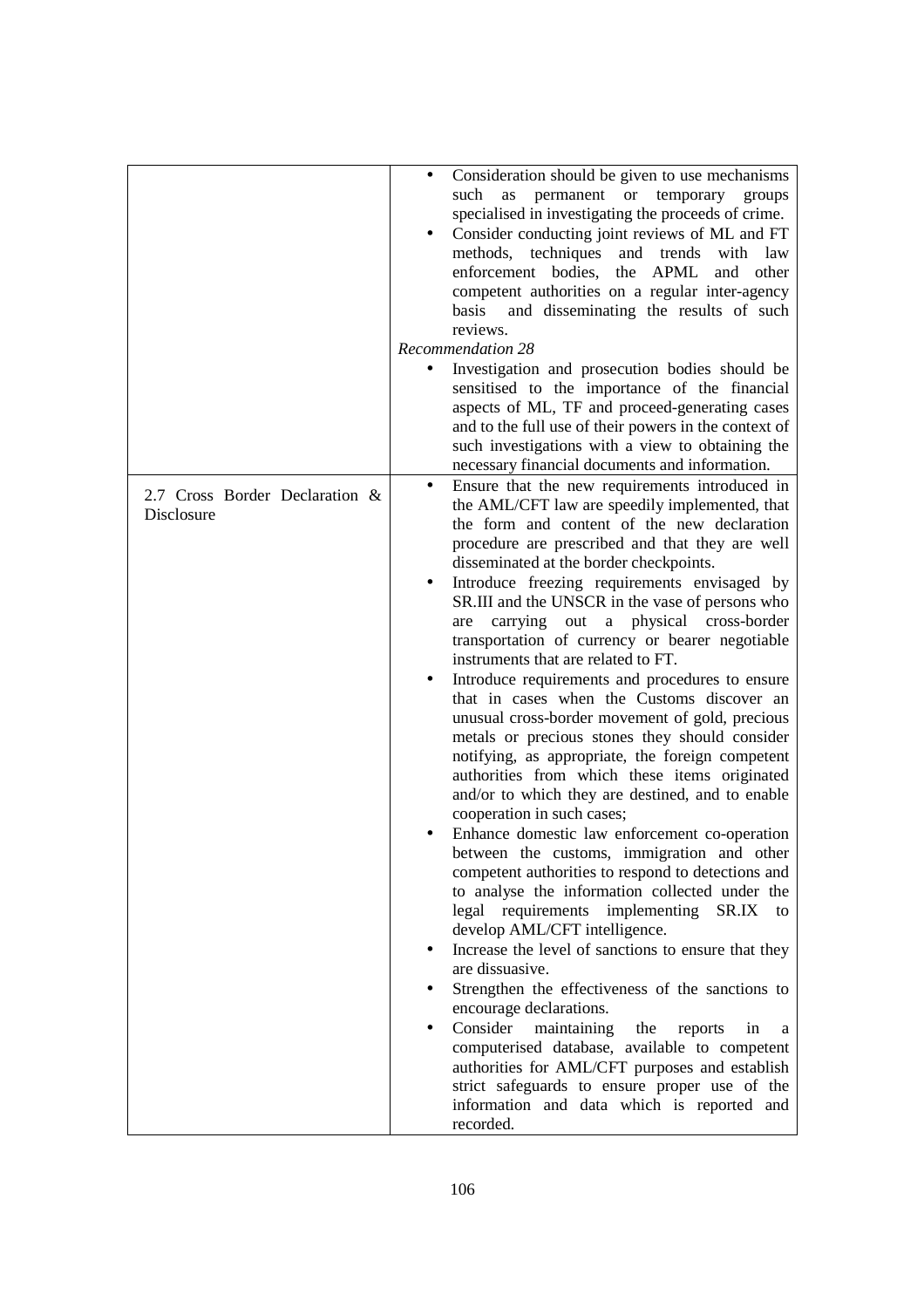|                                                                                                                      | Take measures as necessary to increase the<br>$\bullet$<br>technical resources of the Customs authorities and<br>provide for further additional training on the<br>newly introduced requirements as well as to<br>additional<br>specialised training<br>provide<br>on<br>AML/CFT issues for Customs officials, including<br>on detection and recognition of serious criminal<br>activities and movements of funds possibly<br>related to ML/FT.<br>Poursue and strengthen efforts to prevent and<br>eliminate<br>corruption<br>within<br>the<br>Customs<br>administration in order to ensure that they do not<br>impede Custom's efficiency                                                                                                                                                                                                                                                                                                                                                                                                                                                                                                                                                                                                                                                                                                                                                                                                                                                                                                                                                   |
|----------------------------------------------------------------------------------------------------------------------|-----------------------------------------------------------------------------------------------------------------------------------------------------------------------------------------------------------------------------------------------------------------------------------------------------------------------------------------------------------------------------------------------------------------------------------------------------------------------------------------------------------------------------------------------------------------------------------------------------------------------------------------------------------------------------------------------------------------------------------------------------------------------------------------------------------------------------------------------------------------------------------------------------------------------------------------------------------------------------------------------------------------------------------------------------------------------------------------------------------------------------------------------------------------------------------------------------------------------------------------------------------------------------------------------------------------------------------------------------------------------------------------------------------------------------------------------------------------------------------------------------------------------------------------------------------------------------------------------|
| <b>Preventive Measures</b><br>3.<br><b>Financial Institutions</b>                                                    |                                                                                                                                                                                                                                                                                                                                                                                                                                                                                                                                                                                                                                                                                                                                                                                                                                                                                                                                                                                                                                                                                                                                                                                                                                                                                                                                                                                                                                                                                                                                                                                               |
| 3.1 Risk of money laundering or<br>terrorist financing                                                               |                                                                                                                                                                                                                                                                                                                                                                                                                                                                                                                                                                                                                                                                                                                                                                                                                                                                                                                                                                                                                                                                                                                                                                                                                                                                                                                                                                                                                                                                                                                                                                                               |
| 3.2<br>diligence,<br>Customer<br>due<br>including enhanced<br>reduced<br><b>or</b><br>measures $(R.5 \text{ to } 8)$ | Recommendation 5<br>Serbian authorities should establish a direct<br>requirement in law, regulation or enforceable<br>means for obligors to consider filing an STR if<br>they have refused to establish a business<br>relationship, carry out a transaction, or terminate<br>an existing business relationship.<br>In the case of filing an STR where obligors have<br>٠<br>refused to establish a business relationship, carry<br>out a transaction, or terminate an existing business<br>relationship,<br>the<br>indicators<br>of<br>suspicious<br>transactions are strong enough to precipitate a<br>financial institution filing an STR, however, there<br>remains the possibility that a situation might not<br>match the list and a financial institution will not<br>file an STR with the APML.<br>Issue guidelines on instructions for the manner of<br>identifying their clients in accordance with the<br>obligations under the AML/CFT Law.<br>As stated above, because of the newness of the<br>AML/CFT Law, financial institutions have not yet<br>applied the risk-based approach to clients. Serbian<br>should work with financial institutions to ensure<br>they understand how to effectively implement in<br>practice.<br>Recommendation 6<br>Serbian<br>authorities<br>should issue<br>additional<br>$\bullet$<br>regulations and guidelines to ensure that Serbian<br>financial institutions clearly understand and<br>uniformly apply their obligations under Article 30<br>of the AML/CFT Law to monitor with special<br>care ("posebna paznja") transactions and other |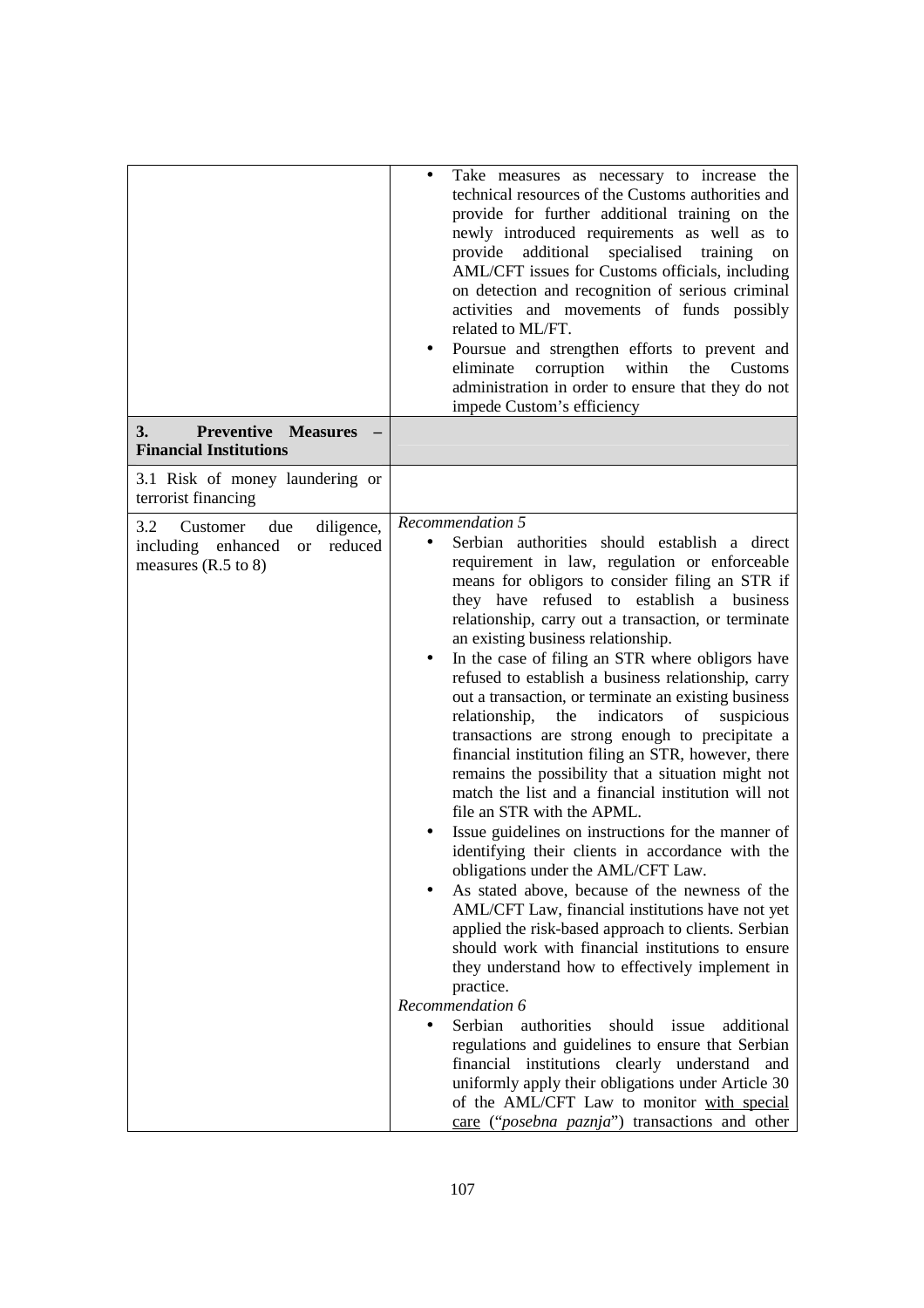|                                                               | business activities of a foreign official.<br>Serbian<br>authorities<br>should<br>assist<br>financial<br>institutions outside of the banking sector on how<br>to identify foreign officials and apply enhanced<br>due diligence, per the new requirements of the<br>AML/CFT Law. This could include additional<br>training seminars and additional guidance on risk<br>assessment for investment fund management<br>companies, licensed bureaux de change, persons<br>dealing with postal communications, and broker-<br>dealer companies. |
|---------------------------------------------------------------|--------------------------------------------------------------------------------------------------------------------------------------------------------------------------------------------------------------------------------------------------------------------------------------------------------------------------------------------------------------------------------------------------------------------------------------------------------------------------------------------------------------------------------------------|
|                                                               | Recommendation 7                                                                                                                                                                                                                                                                                                                                                                                                                                                                                                                           |
|                                                               | Serbian authorities should require financial<br>institutions to document respective AML/CFT<br>responsibilities<br>for<br>each party in<br>the<br>correspondent relationship so that there is no<br>confusion between the financial institution and<br>respondent bank about which one will carry out<br>AML/CFT requirements.                                                                                                                                                                                                             |
|                                                               | While use of payable-through accounts appears<br>not to be common in Serbia, this practice should<br>either be prohibited by law or should have<br>obligations<br>attached to it to<br>ensure<br>that<br>appropriate CDD is conducted and institutions<br>share relevant information should the practice<br>become established in the future.                                                                                                                                                                                              |
|                                                               | Recommendation 8                                                                                                                                                                                                                                                                                                                                                                                                                                                                                                                           |
|                                                               | Serbian authorities should adopt requirements for<br>licensed bureaux de change, investment fund<br>management companies, persons dealing with<br>postal<br>communications,<br>and<br>broker-dealer<br>companies to develop policies and procedures to<br>consider technological developments in ML and<br>FT when conducting risk assessments.<br>The evaluation team was unable to assess the                                                                                                                                            |
|                                                               | effectiveness of the new measures<br><sub>on</sub><br>technological developments, given the newness of<br>the regulations.                                                                                                                                                                                                                                                                                                                                                                                                                 |
| 3.3 Third parties and introduced<br>business $(R.9)$          | Until Serbian authorities have determined in<br>$\bullet$<br>financial<br>which<br>countries<br>institutions<br>are<br>permitted to rely on third parties, there can be no<br>implementation<br>of this provision.<br>Serbian<br>authorities should work to issue the sub-law in<br>preparation and the list mentioned in Article 24.                                                                                                                                                                                                      |
| 3.4 Financial institution secrecy or<br>confidentiality (R.4) | While Serbian financial institutions are able to<br>information<br>with<br>foreign<br>financial<br>share<br>institutions per obligations under requirements of<br>SR.VII, Serbian authorities should amend the<br><b>AML/CFT</b><br>financial<br>Law<br>that<br>to<br>ensure<br>institutions are able to share information with                                                                                                                                                                                                            |
|                                                               |                                                                                                                                                                                                                                                                                                                                                                                                                                                                                                                                            |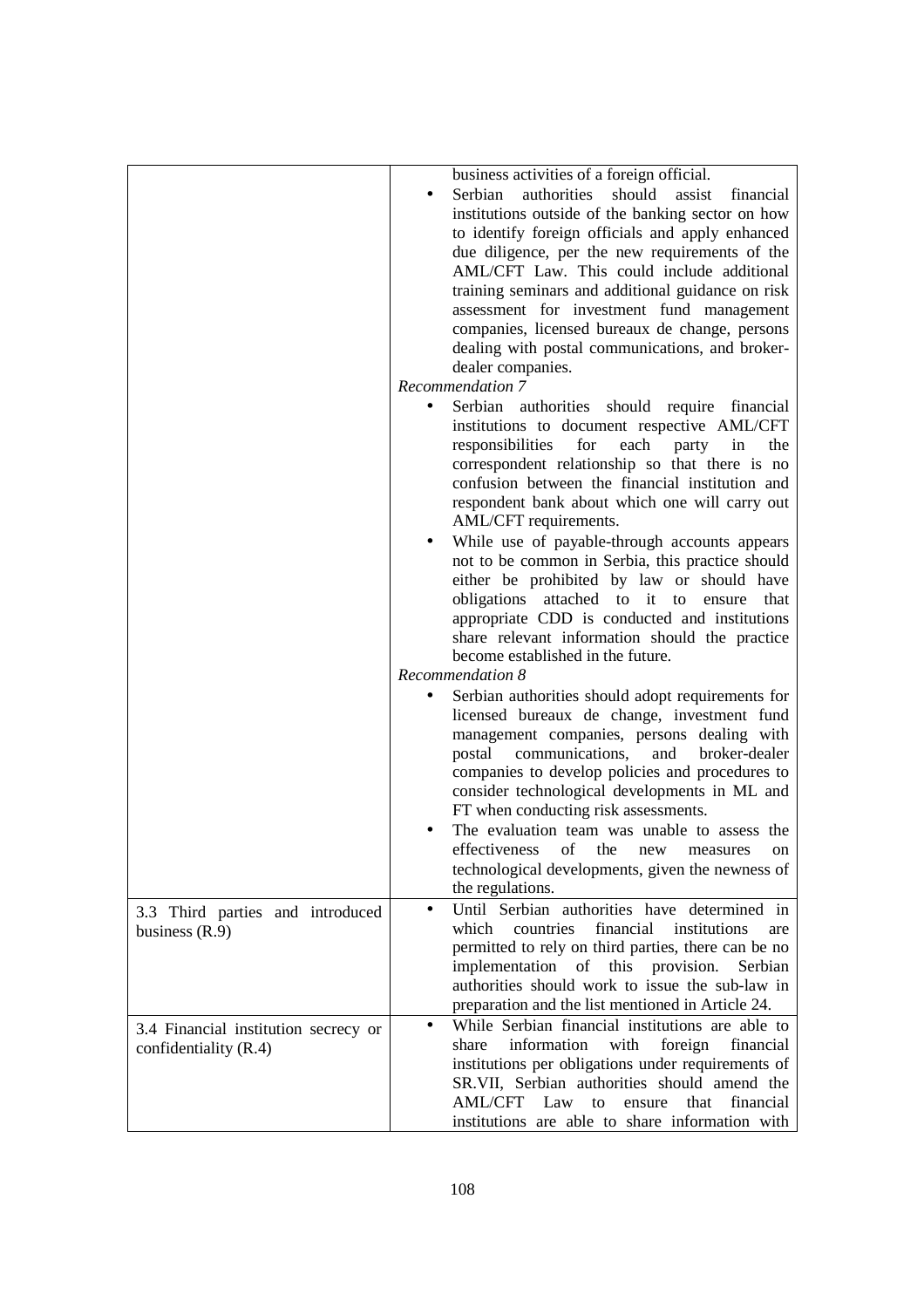|                                                                    | other foreign financial institutions, where it is                                                                                                                                                                                                                                                                                                                                       |
|--------------------------------------------------------------------|-----------------------------------------------------------------------------------------------------------------------------------------------------------------------------------------------------------------------------------------------------------------------------------------------------------------------------------------------------------------------------------------|
|                                                                    | required by R.7 and R.9.<br>Provisions of obtaining financial information by<br>LEA and investigative judge appear to be<br>inconsistent and uncertain regarding the range of<br>information that can be obtained from financial<br>obligors.                                                                                                                                           |
| 3.5<br>Record keeping<br>wire<br>and                               | Recommendation 10                                                                                                                                                                                                                                                                                                                                                                       |
| transfer rules $(R.10 \& SR.VII)$                                  | Provide for sectoral laws/regulations enabling<br>effective implementation of the record-keeping<br>requirements<br>persons<br>involved<br>by<br>in<br>intermediation in credit transactions and provision<br>of loans, factoring and forfeiting, and provision of<br>guarantees, should they start operating in the<br>Serbian financial sector.<br><b>Special Recommendation VII</b>  |
|                                                                    | Provide in legislation for obtaining full originator<br>information in the case domestic payment<br>transactions, and for including such information<br>in the message or payment order accompanying<br>the transfer.                                                                                                                                                                   |
|                                                                    | Provide in legislation for verifying the identity of<br>٠<br>originator<br>in<br>accordance<br>with<br>the<br>Recommendation 5, at least for all wire transfers<br>of EUR 1.000 and more.                                                                                                                                                                                               |
|                                                                    | Define a requirement for financial institutions to<br>adopt<br>effective risk-based procedures<br>for<br>identifying and handling wire transfers not<br>accompanied by complete originator information.                                                                                                                                                                                 |
|                                                                    | Legislatively provide for sanctions applicable to<br>money transfer businesses for their failure to meet<br>the requirements of SR VII.                                                                                                                                                                                                                                                 |
|                                                                    | Provide effective<br>mechanisms for ensuring<br>compliance<br>of<br>transfer<br>money<br>businesses<br>(particularly, PTT "Srbija") with the requirements<br>of SR VII.                                                                                                                                                                                                                 |
| 3.6 Monitoring of transactions and<br>relationships $(R.11 \& 21)$ | Recommendation 11<br>Serbian authorities should ensure that capital<br>market participants, bureaux de change, persons<br>dealing with postal communications, money<br>remitters, and foreign exchange operators are<br>required to pay special attention to unusual<br>transactions, examine the background and purpose<br>of transactions and set forth those findings in<br>writing. |
|                                                                    | Serbian authorities should ensure that financial<br>institutions, particularly those outside of the<br>are capable of<br>banking sector,<br>adequately<br>identifying<br>unusual transactions,<br>particularly<br>through additional training and developing better                                                                                                                     |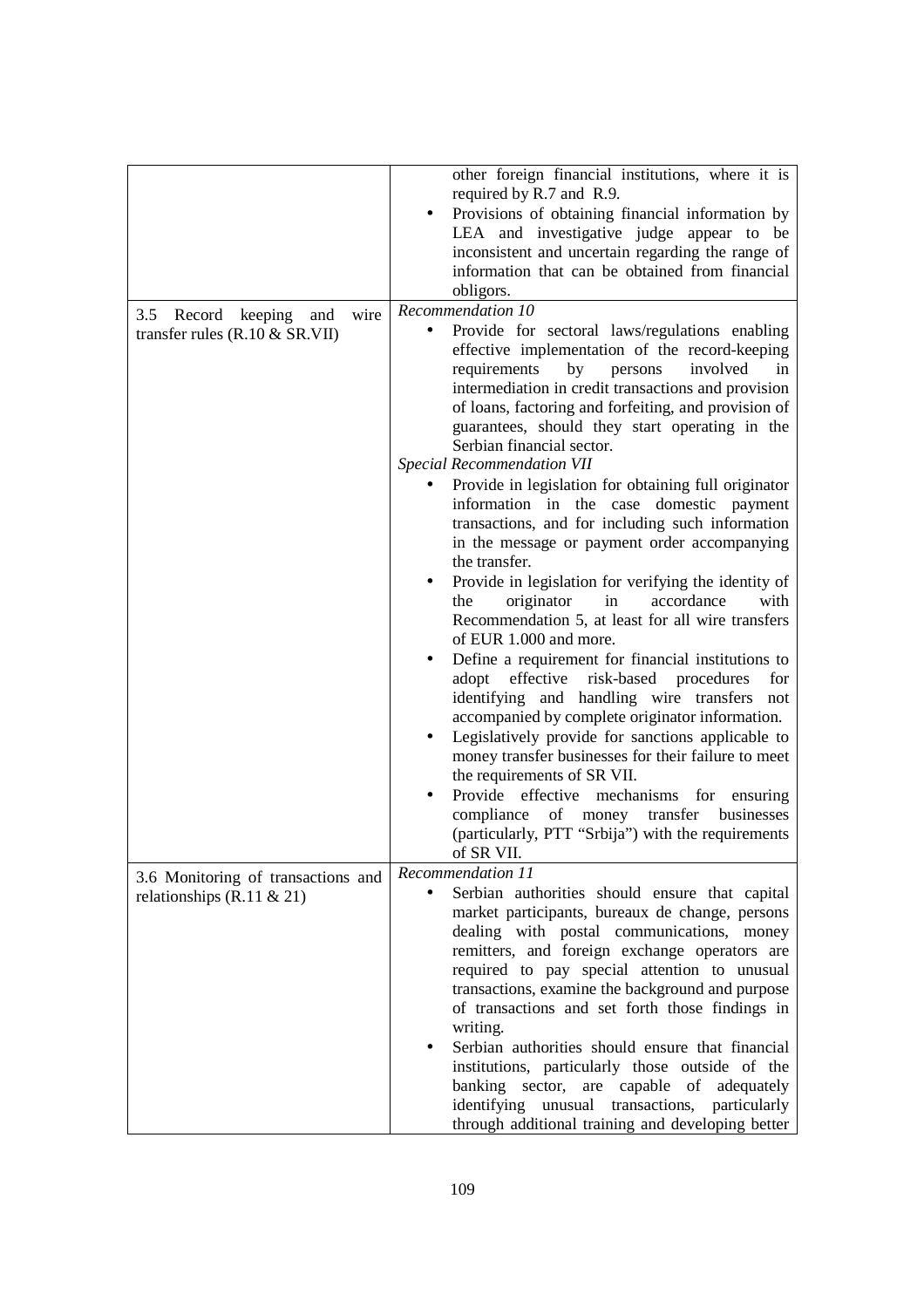|                                                                               | lists of indicators that match the market activities          |
|-------------------------------------------------------------------------------|---------------------------------------------------------------|
|                                                                               | of the financial institution.                                 |
|                                                                               | <b>Recommendation 21</b>                                      |
|                                                                               | Serbian authorities should extend the Decision on             |
|                                                                               | KYC Procedure requirements to examine the                     |
|                                                                               | background and purpose of unusual transactions                |
|                                                                               | and set forth those finding in writing to capital             |
|                                                                               | market participants, bureaux de change, persons               |
|                                                                               | dealing with postal communications, money                     |
|                                                                               | remitters, and foreign exchange operators.                    |
|                                                                               | Serbian authorities should ensure that the lists of           |
|                                                                               | countries that do not sufficiently apply AML/CFT              |
|                                                                               | international standards are kept up to date and that          |
|                                                                               | financial institutions are aware of when changes              |
|                                                                               | are made. Serbian authorities should also issue the           |
|                                                                               | "white list" described above,<br>financial<br>as              |
|                                                                               | institutions may have difficulties implementing               |
|                                                                               | provisions of the AML/CFT Law without it.                     |
|                                                                               | Recommendation 13 and Special Recommendation IV               |
| 3.7 Suspicious transaction reports<br>and other reporting $(R.13-14, 19, 25)$ | Provide specific guidance on the legal definition             |
| $&$ SR.IV)                                                                    | of the reporting obligation, so as to prevent its             |
|                                                                               | possible restrictive interpretation, as well as to            |
|                                                                               | take further measures to ensure that obligors                 |
|                                                                               | understand it in the broadest meaning of the                  |
|                                                                               | and pertinent regulations/<br>AML/CFT Law                     |
|                                                                               | guidelines.                                                   |
|                                                                               | Provide for appropriate implementation of the                 |
|                                                                               | reporting requirement throughout the obligor                  |
|                                                                               | community, by means of ensuring that all                      |
|                                                                               | financial institutions have developed their own               |
|                                                                               | lists of indicators for recognising ML/FT related             |
|                                                                               | suspicious transactions.                                      |
|                                                                               | Revise the existing lists of the indicators                   |
|                                                                               | developed by the APML to guide obligors in                    |
|                                                                               | recognising<br>related<br>ML/FT<br>suspicious                 |
|                                                                               | transactions; develop such lists for all financial            |
|                                                                               | institutions<br>make<br>such<br>lists<br>and<br>clearly       |
|                                                                               | identifiable (by means of an official, publicly               |
|                                                                               | accessible reference number, or publication in an             |
|                                                                               | official source).                                             |
|                                                                               | Continue efforts<br>aimed at developing and<br>$\bullet$      |
|                                                                               | well-structured<br>introducing<br>coordinated<br>$\mathbf{a}$ |
|                                                                               | outreach programme (for example by means of                   |
|                                                                               | series of seminars, regular training sessions for             |
|                                                                               | compliance officers, etc) for the financial                   |
|                                                                               | institutions to fully understand their reporting              |
|                                                                               | requirements, in particular the new FT reporting              |
|                                                                               | requirement.                                                  |
|                                                                               | Recommendation 14                                             |
|                                                                               | It is recommended to the Serbian authorities to               |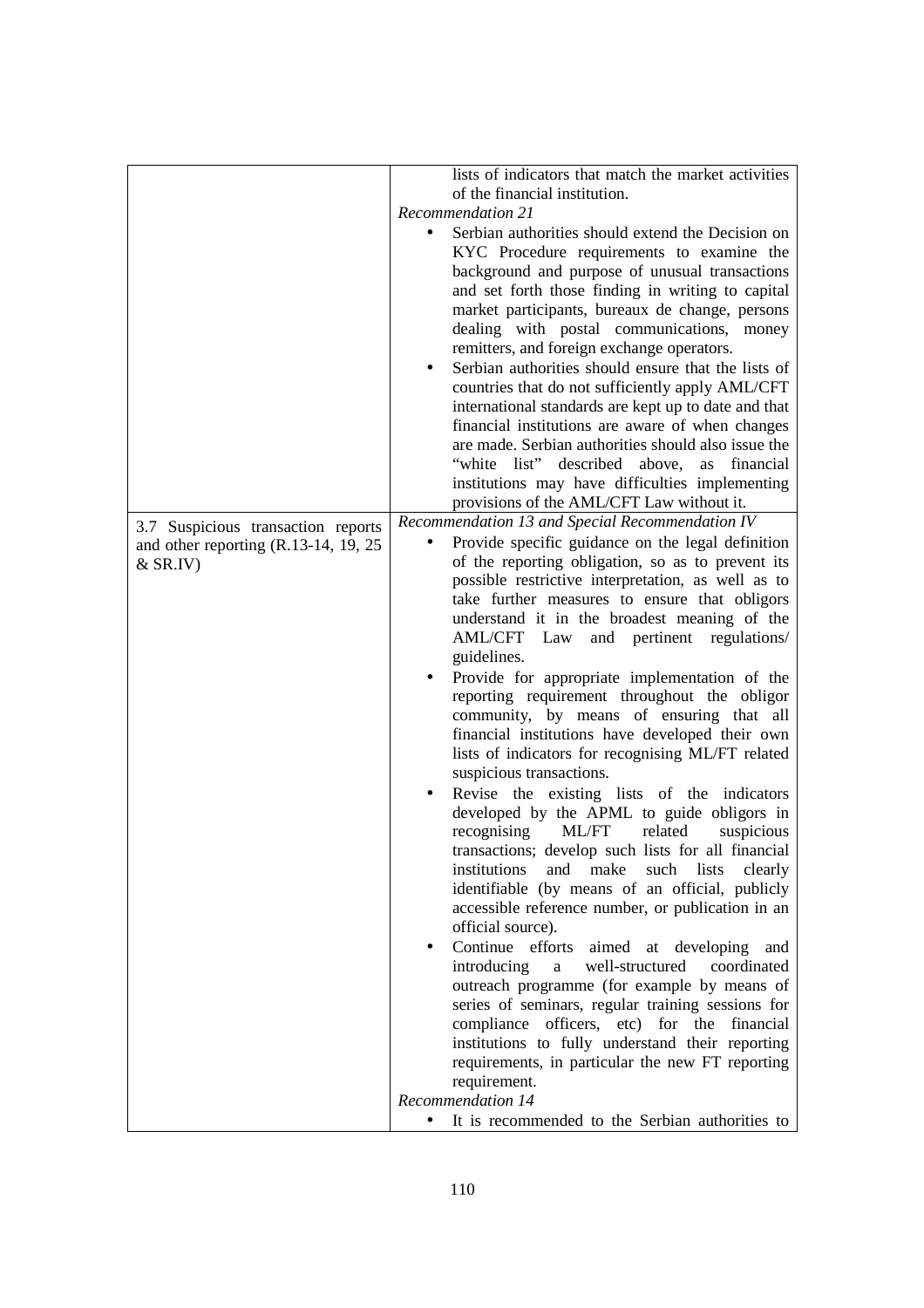| make the necessary legal amendments to ensure<br>that:                                                                                                                                                                                                                                                                                                                                                                                                                                                                                                                                                                                                                                                                                                           |
|------------------------------------------------------------------------------------------------------------------------------------------------------------------------------------------------------------------------------------------------------------------------------------------------------------------------------------------------------------------------------------------------------------------------------------------------------------------------------------------------------------------------------------------------------------------------------------------------------------------------------------------------------------------------------------------------------------------------------------------------------------------|
| (a) financial institutions are protected from<br>criminal liability for breach of any<br>restriction on disclosure of information if<br>they report their suspicions in good faith                                                                                                                                                                                                                                                                                                                                                                                                                                                                                                                                                                               |
| to the APML;                                                                                                                                                                                                                                                                                                                                                                                                                                                                                                                                                                                                                                                                                                                                                     |
| (b) expand the tipping-off provisions to<br>include not only those cases where a STR<br>or related information has been reported<br>but also when it is in the process of being<br>reported to the APML.                                                                                                                                                                                                                                                                                                                                                                                                                                                                                                                                                         |
| Serbian authorities should ensure that these<br>appropriately implemented,<br>provisions<br>are<br>through issuing adequate guidance to obligors<br>concerning tipping off so that financial<br>institutions and their employees fully understand<br>the scope of the safe harbour and tipping off<br>requirements and are aware of and sensitive to<br>these issues when conducting CDD.<br>Recommendation 25 (c. 25.2 [financial institutions and                                                                                                                                                                                                                                                                                                              |
| $DNFBP-s$ ])                                                                                                                                                                                                                                                                                                                                                                                                                                                                                                                                                                                                                                                                                                                                                     |
| Ensure implementation of the requirements of the<br>$\bullet$<br>AML/CFT Law concerning provision of general<br>feedback, i.e. information on ML/FT techniques<br>and trends (typologies), as well as sanitized cases<br>from the practice of the APML and other<br>competent state bodies; share information with<br>financial institutions either within the annual<br>reporting framework, or through<br>other<br>communication.<br>Proactively seek to make the APML's annual<br>reports available to the widest scope of<br>stakeholders.<br>Consider providing specific feedback (other than<br>the acknowledgment of the receipt of report) to<br>enable financial institutions to get an idea of the<br>quality of their reporting, and statistics<br>on |
| received<br>cross-referenced<br>STR-s<br>with<br>the<br>respective results so as to identify the areas, where<br>ML/FT is being successfully detected.                                                                                                                                                                                                                                                                                                                                                                                                                                                                                                                                                                                                           |
| Ensure participatory approach to the provision of<br>feedback, by involving other competent state<br>authorities,<br>for<br>example, law<br>enforcement<br>agencies to regularly provide and disseminate<br>(possibly through the APML) data on investigated<br>cases, convictions, confiscations, etc; participate<br>in the development of typologies and sanitized<br>cases.                                                                                                                                                                                                                                                                                                                                                                                  |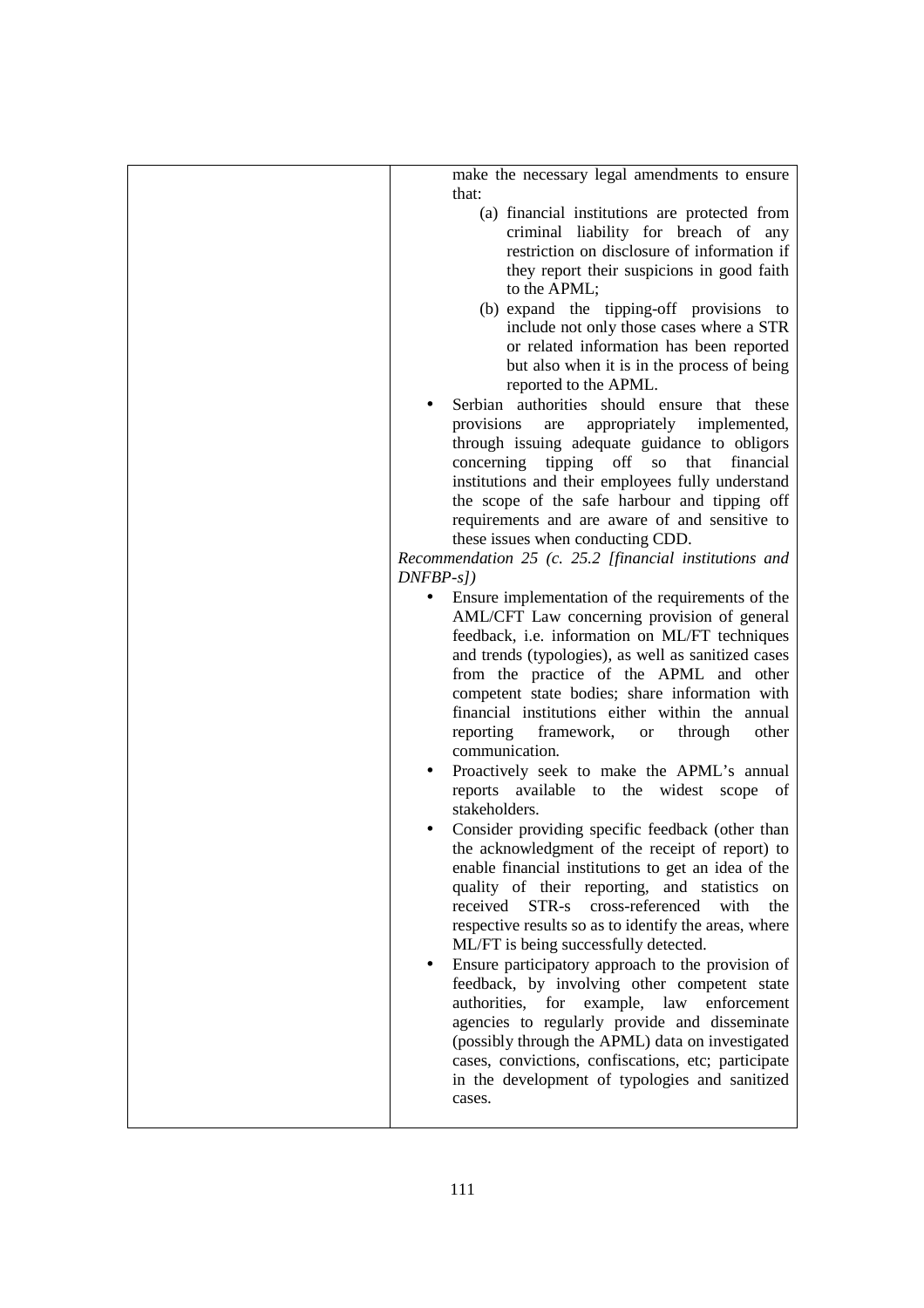|                                                                                                                                                                      | Recommendation 19                                                                                                                                                                                                                                                                                                                                                                                                                                                                                                                                                                                                                                                                                                                                                                                                                                                                                                                                                                                                          |
|----------------------------------------------------------------------------------------------------------------------------------------------------------------------|----------------------------------------------------------------------------------------------------------------------------------------------------------------------------------------------------------------------------------------------------------------------------------------------------------------------------------------------------------------------------------------------------------------------------------------------------------------------------------------------------------------------------------------------------------------------------------------------------------------------------------------------------------------------------------------------------------------------------------------------------------------------------------------------------------------------------------------------------------------------------------------------------------------------------------------------------------------------------------------------------------------------------|
|                                                                                                                                                                      | Establish mechanisms for assessing: a) usefulness<br>of the CTR database, and b) efficiency of the use                                                                                                                                                                                                                                                                                                                                                                                                                                                                                                                                                                                                                                                                                                                                                                                                                                                                                                                     |
|                                                                                                                                                                      | of the CTR database by the APML.                                                                                                                                                                                                                                                                                                                                                                                                                                                                                                                                                                                                                                                                                                                                                                                                                                                                                                                                                                                           |
| 3.8 Internal controls, compliance,<br>audit and foreign branches (R.15 $\&$<br>22)                                                                                   | Recommendation 15<br>Article 39 of the AML/CFT Law exempts<br>obligors with less than four employees from<br>designating an AML/CFT compliance officer,<br>imposing different obligations on small and large<br>obligors. Serbian authorities should amend the<br>law to remove this exemption.<br>While there is no blanket requirement for<br>financial institutions to utilize a set procedure for<br>screening employees to ensure a high standard,<br>sectoral laws have set specific requirements for<br>hiring employees within the sector. Serbian<br>authorities should require a set procedure for all<br>financial institutions to screen employees to<br>ensure a high standard across all institutions.<br><b>Recommendation 22</b><br>authorities<br>Serbian<br>should<br>detailed<br>issue<br>procedures for financial institutions to follow after<br>reporting to the APML that a foreign jurisdiction<br>does not permit implementation of AML/CFT<br>controls, including measures to eliminate the risk |
| 3.9 Shell banks (R.18)                                                                                                                                               | of ML or FT.                                                                                                                                                                                                                                                                                                                                                                                                                                                                                                                                                                                                                                                                                                                                                                                                                                                                                                                                                                                                               |
|                                                                                                                                                                      | $Recommendation$ 23                                                                                                                                                                                                                                                                                                                                                                                                                                                                                                                                                                                                                                                                                                                                                                                                                                                                                                                                                                                                        |
| 3.10 The supervisory and oversight<br>system - competent authorities and<br>SROs. Role, functions, duties and<br>powers (including sanctions) (R.23,<br>29, 17 & 25) | Amend the legislation to include a definite<br>requirement for banning market entry $-$ as owners<br>and significant/controlling interest holders of<br>leasing companies - of persons with criminal<br>background.<br>Recognize the PTT "Srbija" as a money transfer<br>business (and as such, a financial institution<br>subject to all pertinent requirements).<br>Establish licensing/registration procedures for<br>persons involved in money transfer services <sup>12,</sup><br>agents/third party transaction processors, and<br>persons exercising professional activities of<br>intermediation in credit transactions and provision<br>of loans, factoring and forfeiting, and provision of<br>guarantees; supervision mechanisms and tools for<br>ensuring<br>their<br>compliance<br><b>AML/CFT</b><br>to<br>requirements.                                                                                                                                                                                      |
|                                                                                                                                                                      | Define legislative provisions establishing the<br>powers of the National Bank to regulate and                                                                                                                                                                                                                                                                                                                                                                                                                                                                                                                                                                                                                                                                                                                                                                                                                                                                                                                              |

**.** <sup>12</sup> Particularly, for the PTT "Srbija"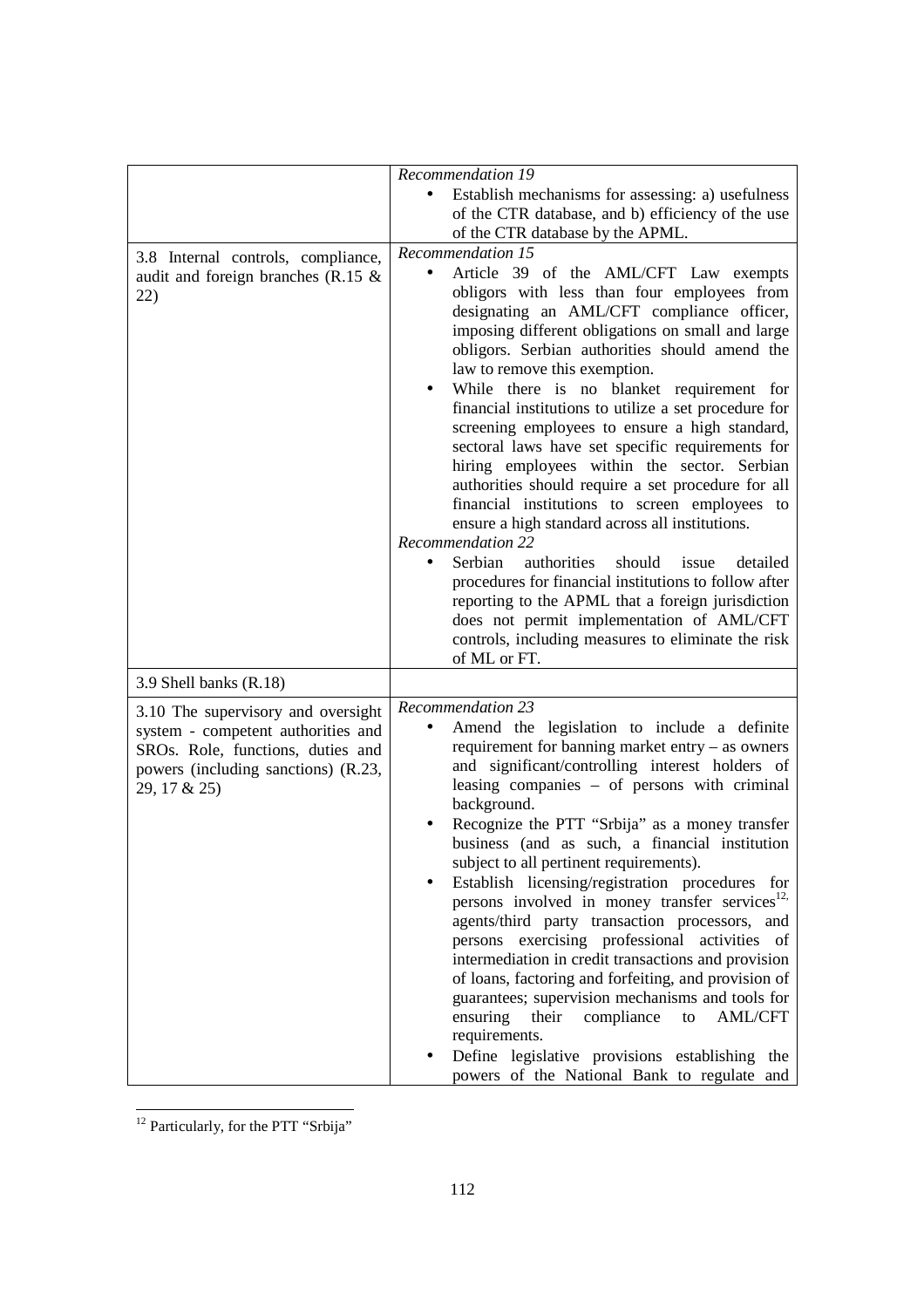| supervise for AML/CFT purposes activities of<br>voluntary pension fund management companies.<br>Define legislative provisions establishing the<br>powers of the Ministry of Finance to regulate and<br>supervise for AML/CFT purposes activities of<br>persons dealing with postal communications [with<br>respect to domestic payment operations] and of<br>persons involved in professional activities of<br>intermediation in credit transactions and provision<br>of loans, factoring and forfeiting, provision of<br>guarantees, and provision of money transfer<br>services.<br>Define legislative provisions establishing the<br>powers of the Ministry of Telecommunications<br>and Information Society to regulate and supervise<br>for AML/CFT purposes activities of persons<br>dealing with postal communications [with respect<br>to valuable mail operations].<br>Define legislative provisions establishing the<br>$\bullet$<br>powers of Foreign Currency Inspectorate to<br>regulate and supervise for AML/CFT purposes<br>activities of persons involved in professional<br>activities of factoring and forfeiting, and provision<br>of money transfer services [with respect to<br>international payment transactions]<br>Develop supervision methodologies based on<br>$\bullet$<br>consideration of risk profile of institutions and<br>enabling identification of inherent risks in<br>financial<br>activities, determination<br>of<br>risk<br>mitigants, assessment of exposure of AML/CFT<br>risk to various aspects of financial activities,<br>of<br>internal<br>and<br>risk<br>control<br>assessment<br>management systems, corporate governance<br>oversight, and integration of results of off-site<br>monitoring and surveillance.<br>Establish mechanisms and tools for effective,<br>consistent, risk-based planning of the supervision<br>process – both off-site and on-site; introduce<br>systems for continuous monitoring and follow-up<br>of supervision results.<br>Ensure consistency among and harmonization of<br>$\bullet$<br>methodologies<br>supervision<br>and<br>planning<br>procedures throughout the bodies involved in<br>supervision of financial institutions.<br>Ensure<br>sufficient coverage of<br>inspections<br>incorporating elements or dedicated to the<br>examination of AML/CFT compliance, stemming<br>from an adequate planning of supervision and<br>resulting in regular and in-depth analysis |  |                                                   |
|------------------------------------------------------------------------------------------------------------------------------------------------------------------------------------------------------------------------------------------------------------------------------------------------------------------------------------------------------------------------------------------------------------------------------------------------------------------------------------------------------------------------------------------------------------------------------------------------------------------------------------------------------------------------------------------------------------------------------------------------------------------------------------------------------------------------------------------------------------------------------------------------------------------------------------------------------------------------------------------------------------------------------------------------------------------------------------------------------------------------------------------------------------------------------------------------------------------------------------------------------------------------------------------------------------------------------------------------------------------------------------------------------------------------------------------------------------------------------------------------------------------------------------------------------------------------------------------------------------------------------------------------------------------------------------------------------------------------------------------------------------------------------------------------------------------------------------------------------------------------------------------------------------------------------------------------------------------------------------------------------------------------------------------------------------------------------------------------------------------------------------------------------------------------------------------------------------------------------------------------------------------------------------------------------------------------------------------------------------------------------------------------------------------------------------------------------------------|--|---------------------------------------------------|
|                                                                                                                                                                                                                                                                                                                                                                                                                                                                                                                                                                                                                                                                                                                                                                                                                                                                                                                                                                                                                                                                                                                                                                                                                                                                                                                                                                                                                                                                                                                                                                                                                                                                                                                                                                                                                                                                                                                                                                                                                                                                                                                                                                                                                                                                                                                                                                                                                                                                  |  |                                                   |
|                                                                                                                                                                                                                                                                                                                                                                                                                                                                                                                                                                                                                                                                                                                                                                                                                                                                                                                                                                                                                                                                                                                                                                                                                                                                                                                                                                                                                                                                                                                                                                                                                                                                                                                                                                                                                                                                                                                                                                                                                                                                                                                                                                                                                                                                                                                                                                                                                                                                  |  |                                                   |
|                                                                                                                                                                                                                                                                                                                                                                                                                                                                                                                                                                                                                                                                                                                                                                                                                                                                                                                                                                                                                                                                                                                                                                                                                                                                                                                                                                                                                                                                                                                                                                                                                                                                                                                                                                                                                                                                                                                                                                                                                                                                                                                                                                                                                                                                                                                                                                                                                                                                  |  |                                                   |
|                                                                                                                                                                                                                                                                                                                                                                                                                                                                                                                                                                                                                                                                                                                                                                                                                                                                                                                                                                                                                                                                                                                                                                                                                                                                                                                                                                                                                                                                                                                                                                                                                                                                                                                                                                                                                                                                                                                                                                                                                                                                                                                                                                                                                                                                                                                                                                                                                                                                  |  |                                                   |
|                                                                                                                                                                                                                                                                                                                                                                                                                                                                                                                                                                                                                                                                                                                                                                                                                                                                                                                                                                                                                                                                                                                                                                                                                                                                                                                                                                                                                                                                                                                                                                                                                                                                                                                                                                                                                                                                                                                                                                                                                                                                                                                                                                                                                                                                                                                                                                                                                                                                  |  |                                                   |
|                                                                                                                                                                                                                                                                                                                                                                                                                                                                                                                                                                                                                                                                                                                                                                                                                                                                                                                                                                                                                                                                                                                                                                                                                                                                                                                                                                                                                                                                                                                                                                                                                                                                                                                                                                                                                                                                                                                                                                                                                                                                                                                                                                                                                                                                                                                                                                                                                                                                  |  |                                                   |
|                                                                                                                                                                                                                                                                                                                                                                                                                                                                                                                                                                                                                                                                                                                                                                                                                                                                                                                                                                                                                                                                                                                                                                                                                                                                                                                                                                                                                                                                                                                                                                                                                                                                                                                                                                                                                                                                                                                                                                                                                                                                                                                                                                                                                                                                                                                                                                                                                                                                  |  |                                                   |
|                                                                                                                                                                                                                                                                                                                                                                                                                                                                                                                                                                                                                                                                                                                                                                                                                                                                                                                                                                                                                                                                                                                                                                                                                                                                                                                                                                                                                                                                                                                                                                                                                                                                                                                                                                                                                                                                                                                                                                                                                                                                                                                                                                                                                                                                                                                                                                                                                                                                  |  |                                                   |
|                                                                                                                                                                                                                                                                                                                                                                                                                                                                                                                                                                                                                                                                                                                                                                                                                                                                                                                                                                                                                                                                                                                                                                                                                                                                                                                                                                                                                                                                                                                                                                                                                                                                                                                                                                                                                                                                                                                                                                                                                                                                                                                                                                                                                                                                                                                                                                                                                                                                  |  |                                                   |
|                                                                                                                                                                                                                                                                                                                                                                                                                                                                                                                                                                                                                                                                                                                                                                                                                                                                                                                                                                                                                                                                                                                                                                                                                                                                                                                                                                                                                                                                                                                                                                                                                                                                                                                                                                                                                                                                                                                                                                                                                                                                                                                                                                                                                                                                                                                                                                                                                                                                  |  |                                                   |
|                                                                                                                                                                                                                                                                                                                                                                                                                                                                                                                                                                                                                                                                                                                                                                                                                                                                                                                                                                                                                                                                                                                                                                                                                                                                                                                                                                                                                                                                                                                                                                                                                                                                                                                                                                                                                                                                                                                                                                                                                                                                                                                                                                                                                                                                                                                                                                                                                                                                  |  |                                                   |
|                                                                                                                                                                                                                                                                                                                                                                                                                                                                                                                                                                                                                                                                                                                                                                                                                                                                                                                                                                                                                                                                                                                                                                                                                                                                                                                                                                                                                                                                                                                                                                                                                                                                                                                                                                                                                                                                                                                                                                                                                                                                                                                                                                                                                                                                                                                                                                                                                                                                  |  |                                                   |
|                                                                                                                                                                                                                                                                                                                                                                                                                                                                                                                                                                                                                                                                                                                                                                                                                                                                                                                                                                                                                                                                                                                                                                                                                                                                                                                                                                                                                                                                                                                                                                                                                                                                                                                                                                                                                                                                                                                                                                                                                                                                                                                                                                                                                                                                                                                                                                                                                                                                  |  |                                                   |
|                                                                                                                                                                                                                                                                                                                                                                                                                                                                                                                                                                                                                                                                                                                                                                                                                                                                                                                                                                                                                                                                                                                                                                                                                                                                                                                                                                                                                                                                                                                                                                                                                                                                                                                                                                                                                                                                                                                                                                                                                                                                                                                                                                                                                                                                                                                                                                                                                                                                  |  |                                                   |
|                                                                                                                                                                                                                                                                                                                                                                                                                                                                                                                                                                                                                                                                                                                                                                                                                                                                                                                                                                                                                                                                                                                                                                                                                                                                                                                                                                                                                                                                                                                                                                                                                                                                                                                                                                                                                                                                                                                                                                                                                                                                                                                                                                                                                                                                                                                                                                                                                                                                  |  |                                                   |
|                                                                                                                                                                                                                                                                                                                                                                                                                                                                                                                                                                                                                                                                                                                                                                                                                                                                                                                                                                                                                                                                                                                                                                                                                                                                                                                                                                                                                                                                                                                                                                                                                                                                                                                                                                                                                                                                                                                                                                                                                                                                                                                                                                                                                                                                                                                                                                                                                                                                  |  |                                                   |
|                                                                                                                                                                                                                                                                                                                                                                                                                                                                                                                                                                                                                                                                                                                                                                                                                                                                                                                                                                                                                                                                                                                                                                                                                                                                                                                                                                                                                                                                                                                                                                                                                                                                                                                                                                                                                                                                                                                                                                                                                                                                                                                                                                                                                                                                                                                                                                                                                                                                  |  |                                                   |
|                                                                                                                                                                                                                                                                                                                                                                                                                                                                                                                                                                                                                                                                                                                                                                                                                                                                                                                                                                                                                                                                                                                                                                                                                                                                                                                                                                                                                                                                                                                                                                                                                                                                                                                                                                                                                                                                                                                                                                                                                                                                                                                                                                                                                                                                                                                                                                                                                                                                  |  |                                                   |
|                                                                                                                                                                                                                                                                                                                                                                                                                                                                                                                                                                                                                                                                                                                                                                                                                                                                                                                                                                                                                                                                                                                                                                                                                                                                                                                                                                                                                                                                                                                                                                                                                                                                                                                                                                                                                                                                                                                                                                                                                                                                                                                                                                                                                                                                                                                                                                                                                                                                  |  |                                                   |
|                                                                                                                                                                                                                                                                                                                                                                                                                                                                                                                                                                                                                                                                                                                                                                                                                                                                                                                                                                                                                                                                                                                                                                                                                                                                                                                                                                                                                                                                                                                                                                                                                                                                                                                                                                                                                                                                                                                                                                                                                                                                                                                                                                                                                                                                                                                                                                                                                                                                  |  |                                                   |
|                                                                                                                                                                                                                                                                                                                                                                                                                                                                                                                                                                                                                                                                                                                                                                                                                                                                                                                                                                                                                                                                                                                                                                                                                                                                                                                                                                                                                                                                                                                                                                                                                                                                                                                                                                                                                                                                                                                                                                                                                                                                                                                                                                                                                                                                                                                                                                                                                                                                  |  |                                                   |
|                                                                                                                                                                                                                                                                                                                                                                                                                                                                                                                                                                                                                                                                                                                                                                                                                                                                                                                                                                                                                                                                                                                                                                                                                                                                                                                                                                                                                                                                                                                                                                                                                                                                                                                                                                                                                                                                                                                                                                                                                                                                                                                                                                                                                                                                                                                                                                                                                                                                  |  |                                                   |
|                                                                                                                                                                                                                                                                                                                                                                                                                                                                                                                                                                                                                                                                                                                                                                                                                                                                                                                                                                                                                                                                                                                                                                                                                                                                                                                                                                                                                                                                                                                                                                                                                                                                                                                                                                                                                                                                                                                                                                                                                                                                                                                                                                                                                                                                                                                                                                                                                                                                  |  |                                                   |
|                                                                                                                                                                                                                                                                                                                                                                                                                                                                                                                                                                                                                                                                                                                                                                                                                                                                                                                                                                                                                                                                                                                                                                                                                                                                                                                                                                                                                                                                                                                                                                                                                                                                                                                                                                                                                                                                                                                                                                                                                                                                                                                                                                                                                                                                                                                                                                                                                                                                  |  |                                                   |
|                                                                                                                                                                                                                                                                                                                                                                                                                                                                                                                                                                                                                                                                                                                                                                                                                                                                                                                                                                                                                                                                                                                                                                                                                                                                                                                                                                                                                                                                                                                                                                                                                                                                                                                                                                                                                                                                                                                                                                                                                                                                                                                                                                                                                                                                                                                                                                                                                                                                  |  |                                                   |
|                                                                                                                                                                                                                                                                                                                                                                                                                                                                                                                                                                                                                                                                                                                                                                                                                                                                                                                                                                                                                                                                                                                                                                                                                                                                                                                                                                                                                                                                                                                                                                                                                                                                                                                                                                                                                                                                                                                                                                                                                                                                                                                                                                                                                                                                                                                                                                                                                                                                  |  |                                                   |
|                                                                                                                                                                                                                                                                                                                                                                                                                                                                                                                                                                                                                                                                                                                                                                                                                                                                                                                                                                                                                                                                                                                                                                                                                                                                                                                                                                                                                                                                                                                                                                                                                                                                                                                                                                                                                                                                                                                                                                                                                                                                                                                                                                                                                                                                                                                                                                                                                                                                  |  |                                                   |
|                                                                                                                                                                                                                                                                                                                                                                                                                                                                                                                                                                                                                                                                                                                                                                                                                                                                                                                                                                                                                                                                                                                                                                                                                                                                                                                                                                                                                                                                                                                                                                                                                                                                                                                                                                                                                                                                                                                                                                                                                                                                                                                                                                                                                                                                                                                                                                                                                                                                  |  |                                                   |
|                                                                                                                                                                                                                                                                                                                                                                                                                                                                                                                                                                                                                                                                                                                                                                                                                                                                                                                                                                                                                                                                                                                                                                                                                                                                                                                                                                                                                                                                                                                                                                                                                                                                                                                                                                                                                                                                                                                                                                                                                                                                                                                                                                                                                                                                                                                                                                                                                                                                  |  |                                                   |
|                                                                                                                                                                                                                                                                                                                                                                                                                                                                                                                                                                                                                                                                                                                                                                                                                                                                                                                                                                                                                                                                                                                                                                                                                                                                                                                                                                                                                                                                                                                                                                                                                                                                                                                                                                                                                                                                                                                                                                                                                                                                                                                                                                                                                                                                                                                                                                                                                                                                  |  |                                                   |
|                                                                                                                                                                                                                                                                                                                                                                                                                                                                                                                                                                                                                                                                                                                                                                                                                                                                                                                                                                                                                                                                                                                                                                                                                                                                                                                                                                                                                                                                                                                                                                                                                                                                                                                                                                                                                                                                                                                                                                                                                                                                                                                                                                                                                                                                                                                                                                                                                                                                  |  |                                                   |
|                                                                                                                                                                                                                                                                                                                                                                                                                                                                                                                                                                                                                                                                                                                                                                                                                                                                                                                                                                                                                                                                                                                                                                                                                                                                                                                                                                                                                                                                                                                                                                                                                                                                                                                                                                                                                                                                                                                                                                                                                                                                                                                                                                                                                                                                                                                                                                                                                                                                  |  |                                                   |
|                                                                                                                                                                                                                                                                                                                                                                                                                                                                                                                                                                                                                                                                                                                                                                                                                                                                                                                                                                                                                                                                                                                                                                                                                                                                                                                                                                                                                                                                                                                                                                                                                                                                                                                                                                                                                                                                                                                                                                                                                                                                                                                                                                                                                                                                                                                                                                                                                                                                  |  |                                                   |
|                                                                                                                                                                                                                                                                                                                                                                                                                                                                                                                                                                                                                                                                                                                                                                                                                                                                                                                                                                                                                                                                                                                                                                                                                                                                                                                                                                                                                                                                                                                                                                                                                                                                                                                                                                                                                                                                                                                                                                                                                                                                                                                                                                                                                                                                                                                                                                                                                                                                  |  |                                                   |
|                                                                                                                                                                                                                                                                                                                                                                                                                                                                                                                                                                                                                                                                                                                                                                                                                                                                                                                                                                                                                                                                                                                                                                                                                                                                                                                                                                                                                                                                                                                                                                                                                                                                                                                                                                                                                                                                                                                                                                                                                                                                                                                                                                                                                                                                                                                                                                                                                                                                  |  |                                                   |
|                                                                                                                                                                                                                                                                                                                                                                                                                                                                                                                                                                                                                                                                                                                                                                                                                                                                                                                                                                                                                                                                                                                                                                                                                                                                                                                                                                                                                                                                                                                                                                                                                                                                                                                                                                                                                                                                                                                                                                                                                                                                                                                                                                                                                                                                                                                                                                                                                                                                  |  |                                                   |
|                                                                                                                                                                                                                                                                                                                                                                                                                                                                                                                                                                                                                                                                                                                                                                                                                                                                                                                                                                                                                                                                                                                                                                                                                                                                                                                                                                                                                                                                                                                                                                                                                                                                                                                                                                                                                                                                                                                                                                                                                                                                                                                                                                                                                                                                                                                                                                                                                                                                  |  |                                                   |
|                                                                                                                                                                                                                                                                                                                                                                                                                                                                                                                                                                                                                                                                                                                                                                                                                                                                                                                                                                                                                                                                                                                                                                                                                                                                                                                                                                                                                                                                                                                                                                                                                                                                                                                                                                                                                                                                                                                                                                                                                                                                                                                                                                                                                                                                                                                                                                                                                                                                  |  |                                                   |
|                                                                                                                                                                                                                                                                                                                                                                                                                                                                                                                                                                                                                                                                                                                                                                                                                                                                                                                                                                                                                                                                                                                                                                                                                                                                                                                                                                                                                                                                                                                                                                                                                                                                                                                                                                                                                                                                                                                                                                                                                                                                                                                                                                                                                                                                                                                                                                                                                                                                  |  |                                                   |
|                                                                                                                                                                                                                                                                                                                                                                                                                                                                                                                                                                                                                                                                                                                                                                                                                                                                                                                                                                                                                                                                                                                                                                                                                                                                                                                                                                                                                                                                                                                                                                                                                                                                                                                                                                                                                                                                                                                                                                                                                                                                                                                                                                                                                                                                                                                                                                                                                                                                  |  |                                                   |
|                                                                                                                                                                                                                                                                                                                                                                                                                                                                                                                                                                                                                                                                                                                                                                                                                                                                                                                                                                                                                                                                                                                                                                                                                                                                                                                                                                                                                                                                                                                                                                                                                                                                                                                                                                                                                                                                                                                                                                                                                                                                                                                                                                                                                                                                                                                                                                                                                                                                  |  |                                                   |
|                                                                                                                                                                                                                                                                                                                                                                                                                                                                                                                                                                                                                                                                                                                                                                                                                                                                                                                                                                                                                                                                                                                                                                                                                                                                                                                                                                                                                                                                                                                                                                                                                                                                                                                                                                                                                                                                                                                                                                                                                                                                                                                                                                                                                                                                                                                                                                                                                                                                  |  |                                                   |
|                                                                                                                                                                                                                                                                                                                                                                                                                                                                                                                                                                                                                                                                                                                                                                                                                                                                                                                                                                                                                                                                                                                                                                                                                                                                                                                                                                                                                                                                                                                                                                                                                                                                                                                                                                                                                                                                                                                                                                                                                                                                                                                                                                                                                                                                                                                                                                                                                                                                  |  |                                                   |
|                                                                                                                                                                                                                                                                                                                                                                                                                                                                                                                                                                                                                                                                                                                                                                                                                                                                                                                                                                                                                                                                                                                                                                                                                                                                                                                                                                                                                                                                                                                                                                                                                                                                                                                                                                                                                                                                                                                                                                                                                                                                                                                                                                                                                                                                                                                                                                                                                                                                  |  |                                                   |
|                                                                                                                                                                                                                                                                                                                                                                                                                                                                                                                                                                                                                                                                                                                                                                                                                                                                                                                                                                                                                                                                                                                                                                                                                                                                                                                                                                                                                                                                                                                                                                                                                                                                                                                                                                                                                                                                                                                                                                                                                                                                                                                                                                                                                                                                                                                                                                                                                                                                  |  |                                                   |
|                                                                                                                                                                                                                                                                                                                                                                                                                                                                                                                                                                                                                                                                                                                                                                                                                                                                                                                                                                                                                                                                                                                                                                                                                                                                                                                                                                                                                                                                                                                                                                                                                                                                                                                                                                                                                                                                                                                                                                                                                                                                                                                                                                                                                                                                                                                                                                                                                                                                  |  |                                                   |
|                                                                                                                                                                                                                                                                                                                                                                                                                                                                                                                                                                                                                                                                                                                                                                                                                                                                                                                                                                                                                                                                                                                                                                                                                                                                                                                                                                                                                                                                                                                                                                                                                                                                                                                                                                                                                                                                                                                                                                                                                                                                                                                                                                                                                                                                                                                                                                                                                                                                  |  |                                                   |
|                                                                                                                                                                                                                                                                                                                                                                                                                                                                                                                                                                                                                                                                                                                                                                                                                                                                                                                                                                                                                                                                                                                                                                                                                                                                                                                                                                                                                                                                                                                                                                                                                                                                                                                                                                                                                                                                                                                                                                                                                                                                                                                                                                                                                                                                                                                                                                                                                                                                  |  |                                                   |
|                                                                                                                                                                                                                                                                                                                                                                                                                                                                                                                                                                                                                                                                                                                                                                                                                                                                                                                                                                                                                                                                                                                                                                                                                                                                                                                                                                                                                                                                                                                                                                                                                                                                                                                                                                                                                                                                                                                                                                                                                                                                                                                                                                                                                                                                                                                                                                                                                                                                  |  | (disclosure<br>underlying<br>of<br>for<br>reasons |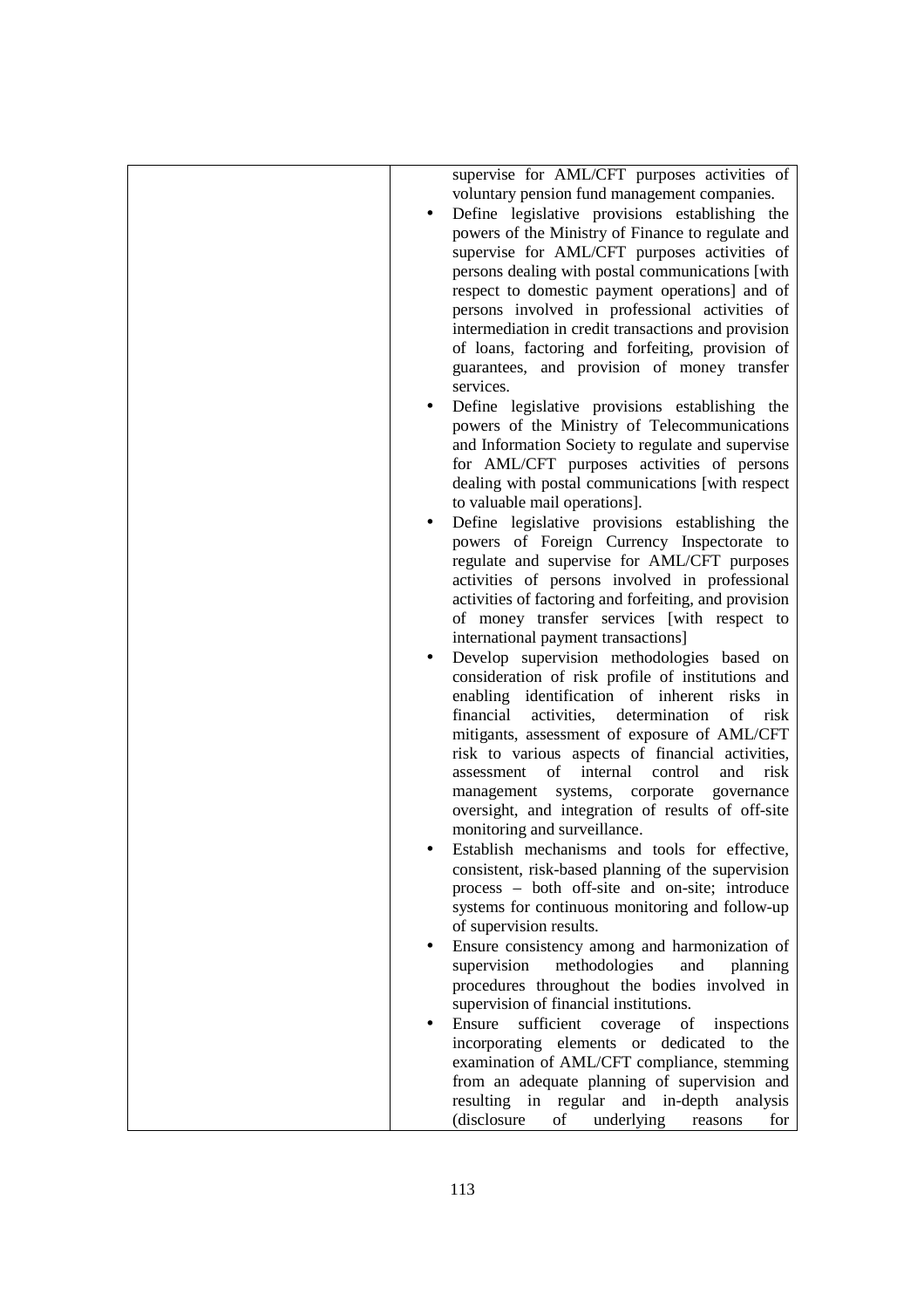| incompliance) and assessment of compliance,                      |
|------------------------------------------------------------------|
| with relevant follow-up procedures provided for.                 |
| Recommendation 17                                                |
|                                                                  |
| Ensure coverage of all requirements of the<br>$\bullet$          |
| AML/CFT Law under the sanctioning provisions                     |
| (at least Articles $28.2$ , 40 and 73).                          |
| Eliminate the grounds for uncertainty<br>and                     |
| confusion about<br>applicability of pecuniary                    |
|                                                                  |
| the<br>AML/CFT Law<br>sanctions<br>under<br>and                  |
| administrative sanctions under various sectoral                  |
| laws.                                                            |
| Provide<br>for<br>full-scale<br>applicability of<br>$\mathbf{a}$ |
| administrative sanctions available for prudential                |
|                                                                  |
| purposes in case of AML/CFT incompliance (for                    |
| example, revocation of license of banks, pension                 |
| funds, broker/dealer companies, investment                       |
| funds).                                                          |
|                                                                  |
| Provide the missing elements of legislatively                    |
| defined supervisory power for application of                     |
| sanctions with respect to voluntary pension funds                |
| management companies, as well as of the                          |
| directors/senior management of voluntary pension                 |
| funds management companies and broker-dealer                     |
|                                                                  |
| companies for AML/CFT incompliance.                              |
| effective<br>functioning<br>Provide for<br>of<br>the             |
| AML/CFT enforcement mechanism enabling                           |
| application of proportionate<br>and dissuasive                   |
| AML/CFT Law<br>sanctions under the<br>and                        |
|                                                                  |
| respective sectoral laws.                                        |
| Recommendation 25 (c. 25.1 [financial institutions])             |
| Provide guidance describing ML/FT techniques                     |
| and methods so as to assist financial institutions to            |
| better understand the potential risks pertaining to              |
| ML/FT and to strive for establishing appropriate                 |
|                                                                  |
| mechanisms in order to deal with those risks.                    |
| Revise and update the existing guidance papers                   |
| provided by supervisors of financial institutions                |
| within the context of the current AML/CFT Law                    |
| providing for a more standardized and detailed                   |
|                                                                  |
| AML/CFT framework, in compliance with the                        |
| applicable international best practice; harmonize                |
| such papers so as to provide a level "playing                    |
| field" for all obligors in the financial market.                 |
| Recommendation 29                                                |
| Define legislative provisions establishing the<br>$\bullet$      |
|                                                                  |
| powers of the National Bank to take the following                |
| while<br>supervising for AML/CFT<br>measures                     |
| purposes activities of voluntary pension fund                    |
| management companies - conduct (on-site)                         |
| inspections, obtain access to all records and                    |
|                                                                  |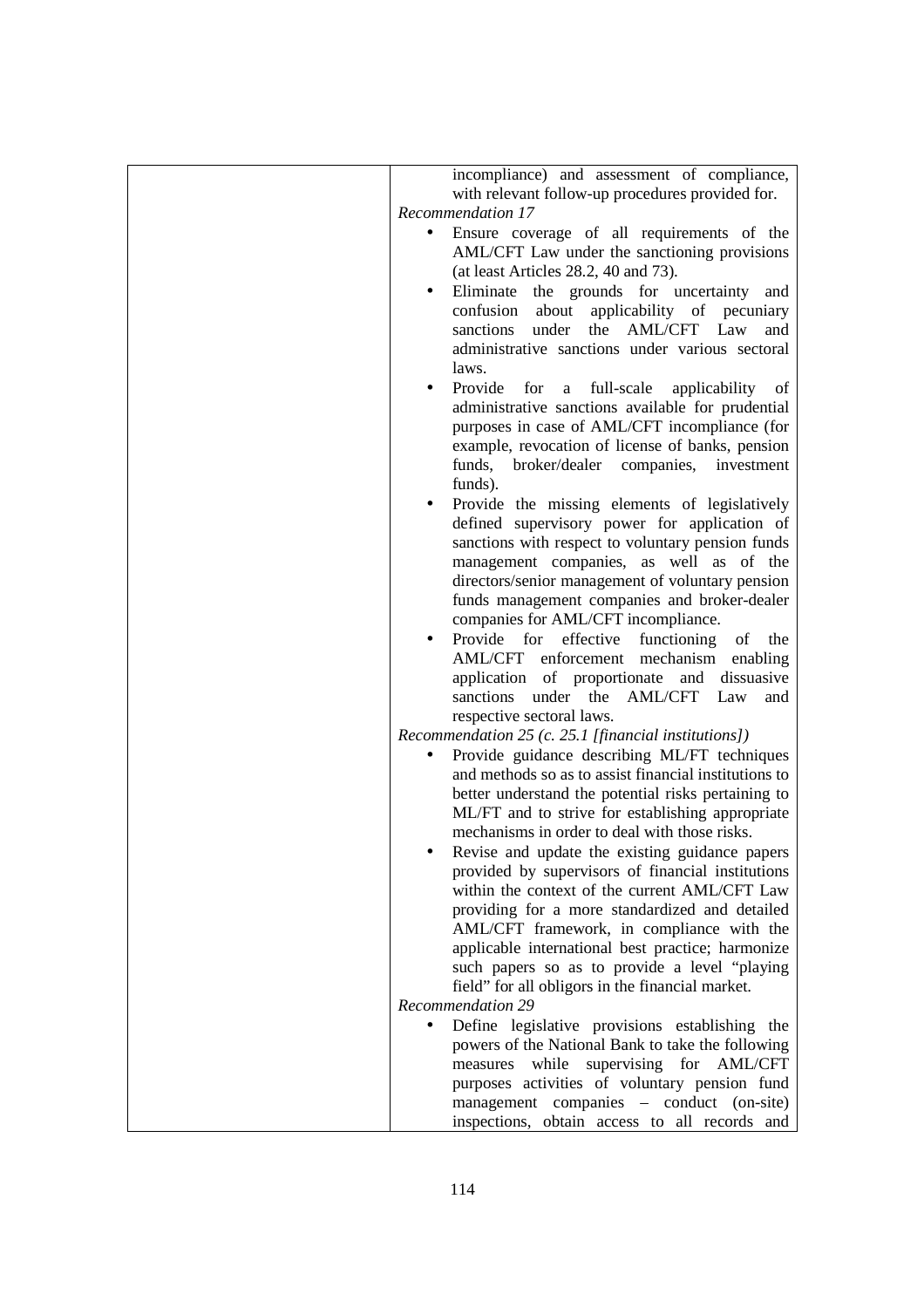|                                               | information relevant to monitoring compliance,<br>enforce<br>sanction<br>both<br>and<br>the<br>institutions/businesses and their directors/senior<br>management for incompliance with AML/CFT<br>requirements.<br>Provide for application of sanctions with respect<br>of directors/senior management of broker-dealer<br>companies for their failure to comply with the<br>legislative requirements (including those related<br>to the AML/CFT framework).<br>Establish an adequate and relevant supervisory<br>regime with regard to persons dealing with postal<br>communications (with respect to domestic and<br>international payment operations, and valuable<br>mail), persons involved in professional activities<br>of intermediation in credit transactions and<br>provision of loans, factoring and forfeiting,<br>provision of guarantees, and provision of money<br>transfer services; particularly provide for the<br>ability of the respective supervisory bodies to<br>monitor and ensure compliance of the respective<br>obligors with AML/CFT requirements, conduct<br>(on-site) inspections, obtain access to all records<br>information<br>and<br>relevant<br>monitoring<br>to<br>compliance, enforce and sanction both the<br>institutions/businesses and their directors/senior<br>management for incompliance with AML/CFT<br>requirements. |
|-----------------------------------------------|---------------------------------------------------------------------------------------------------------------------------------------------------------------------------------------------------------------------------------------------------------------------------------------------------------------------------------------------------------------------------------------------------------------------------------------------------------------------------------------------------------------------------------------------------------------------------------------------------------------------------------------------------------------------------------------------------------------------------------------------------------------------------------------------------------------------------------------------------------------------------------------------------------------------------------------------------------------------------------------------------------------------------------------------------------------------------------------------------------------------------------------------------------------------------------------------------------------------------------------------------------------------------------------------------------------------------------------------------------------------|
| 3.11 Money value transfer services<br>(SR.VI) | As it is only banks, and in some cases the Post<br>Office, in Serbia that may conduct international<br>remittances, Serbia's compliance with<br>this<br>Recommendation is inextricably linked to its<br>compliance with other Recommendations which<br>apply to financial institutions. The evaluation<br>team's recommendations, elsewhere in this report,<br>particularly with respect to Recommendations 4-<br>17,<br>11,<br>$13-15,$<br>$21-23$ ,<br>Special<br>and<br>Recommendation VII, are also relevant here.<br>Serbian authorities should take quick action to<br>ensure that Post Office branches be subject to<br>AML/CFT supervision.<br>Requirements should be introduced for MVT<br>service operators to maintain a current list of<br>agents and to make it available to the designated<br>competent authority.<br>Serbian authorities made no indication that they<br>were actively attempting to uncover illegal<br>remittance activity and there is little if any<br>attention being paid to this by relevant ministries<br>and the supervisory authorities. It is recommended                                                                                                                                                                                                                                                                  |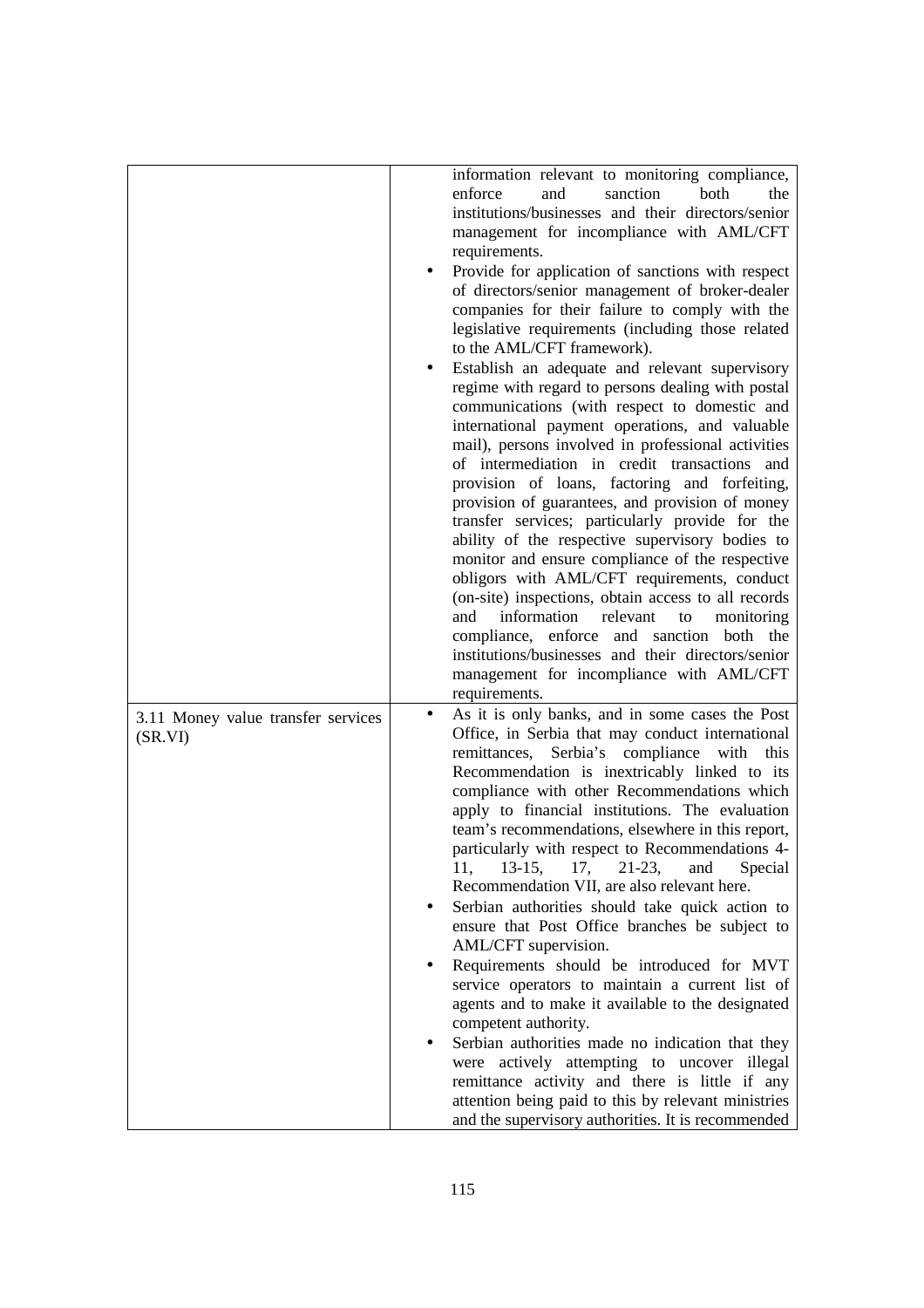|                                              | that supervisory authorities when inspecting                    |
|----------------------------------------------|-----------------------------------------------------------------|
|                                              | businesses for other matters also be alert to the               |
|                                              | possibility that illegal remittance activity may be             |
|                                              | occurring. In addition, Serbian authorities could               |
|                                              | focus more broadly at looking for signs of                      |
|                                              | underground banking as well as alternative                      |
|                                              | remittance.                                                     |
| 4. Preventive Measures - Non-                |                                                                 |
| <b>Financial</b><br><b>Businesses</b><br>and |                                                                 |
| <b>Professions</b>                           |                                                                 |
| 4.1 Customer due diligence and               | Recommendation 5                                                |
| record-keeping $(R.12)$                      | The new requirement in the AML/CFT Law                          |
|                                              | prohibiting any economic entity, including dealers              |
|                                              | in high value goods from conducting cash                        |
|                                              | transactions in excess of EUr 15,000 should be                  |
|                                              | amended to extent the prohibition to transactions               |
|                                              | that are equal to EUR 15,000.                                   |
|                                              | Serbia should introduce into law or regulationthe               |
|                                              | requirement for obligors to consider filing an STR              |
|                                              | if they have refused to establish a business                    |
|                                              | relationship, carry out a transaction, or terminate             |
|                                              | an existing business relationship.                              |
|                                              | Serbian authorities should establish a list of                  |
|                                              | indicators for the various DNFBP-s in order to                  |
|                                              | help them identify unusual or suspicious                        |
|                                              | transactions. Authorities should also provide                   |
|                                              | AML/CFT training to create awareness and                        |
|                                              | provide DNFBP-s with the knowledge to be able<br>to file STR-s. |
|                                              | Issue guidelines on instructions for the manner of              |
|                                              | identifying their clients in accordance with the                |
|                                              | obligations under the AML/CFT Law.                              |
|                                              | As stated above, because of the newness of the                  |
|                                              | AML/CFT Law, DNFBP-s have not yet applied                       |
|                                              | the risk-based approach to clients. Serbian                     |
|                                              | authorities should issue DNFBP-specific guidance                |
|                                              | and should work with DNFBP-s and their                          |
|                                              | regulators to ensure they understand how to                     |
|                                              | effectively implement in practice.                              |
|                                              | Recommendation 6                                                |
|                                              | Serbian authorities should assist DNFBP-s on                    |
|                                              | how to identify foreign officials and apply                     |
|                                              | enhanced due diligence, per the new requirements                |
|                                              | of the AML/CFT Law. This could include                          |
|                                              | additional training seminars<br>and additional                  |
|                                              | instruction on assessing risk.                                  |
|                                              | Recommendation 8                                                |
|                                              | Serbian<br>authorities<br>should<br>adopt<br>explicit           |
|                                              | requirements for DNFBP-s to develop policies                    |
|                                              | and procedures to mitigate<br>the<br>use<br>of                  |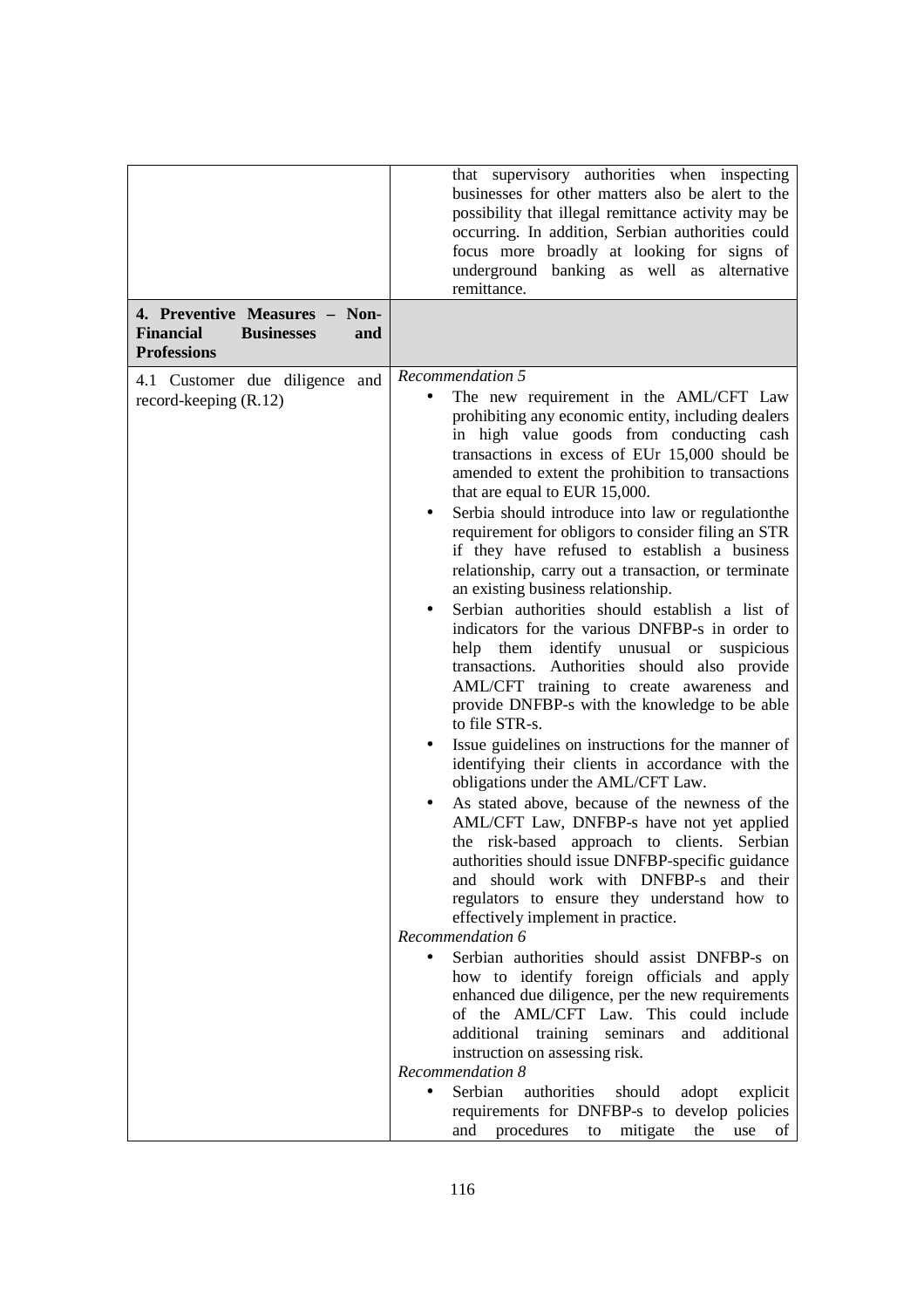|                                      | technological developments for the purposes of                                                      |
|--------------------------------------|-----------------------------------------------------------------------------------------------------|
|                                      | ML and FT when conducting risk assessments.                                                         |
|                                      | Recommendation 9                                                                                    |
|                                      | Until Serbian authorities have determined in                                                        |
|                                      | financial<br>countries<br>institutions<br>which<br>are                                              |
|                                      | permitted to rely on third parties, there can be no                                                 |
|                                      | implementation of this provision.<br>Serbian                                                        |
|                                      | authorities should work to issue the sub-law in                                                     |
|                                      | preparation and the list mentioned in Article 24.                                                   |
|                                      | Recommendation 10                                                                                   |
|                                      | As many DNFBPs indicated that they were not                                                         |
|                                      | aware of any requirements to maintain records                                                       |
|                                      | about their clients and in fact, did not keep such                                                  |
|                                      | records, the Serbian authorities should ensure that                                                 |
|                                      | DNFBPs fully understand and comply with their                                                       |
|                                      | record keeping obligations.                                                                         |
|                                      | Recommendation 11                                                                                   |
|                                      | As the AML/CFT Law only requires obligors to                                                        |
|                                      | pay special attention to all complex, unusual large                                                 |
|                                      | transactions or unusual patters of transactions that                                                |
|                                      | have no apparent or visible economic or lawful                                                      |
|                                      | purpose when developing a list of indicators and                                                    |
|                                      | Serbian authorities have not provided a list of                                                     |
|                                      | indicators for DNFBP-s, the evaluation team has                                                     |
|                                      | concerns about the sector's ability to implement                                                    |
|                                      | the requirements of Recommendation 11.                                                              |
|                                      | While the evaluation team finds the list of                                                         |
|                                      | indicators to be insufficient to meet<br>the                                                        |
|                                      | requirements of Recommendation<br>11,<br>the<br>Decision on KYC Procedure does meet the             |
|                                      |                                                                                                     |
|                                      | requirements of Recommendation 11 in regards to<br>paying special attention to unusual transactions |
|                                      | and examining the background and purpose of                                                         |
|                                      | transactions and setting forth those finding in                                                     |
|                                      | writing, however it is not applicable to all                                                        |
|                                      | financial institutions. Serbian authorities should                                                  |
|                                      | ensure that the provisions of the Decision on KYC                                                   |
|                                      | Procedure also apply to DNFBP-s.                                                                    |
|                                      | Serbian authorities should ensure that DNFBP-s                                                      |
|                                      | are capable of adequately identifying unusual                                                       |
|                                      | transactions, particularly through<br>additional                                                    |
|                                      | training and developing better lists of indicators                                                  |
|                                      | that match the market activities of the financial                                                   |
|                                      | institution.                                                                                        |
| 4.2 Suspicious transaction reporting | Recommendation 13                                                                                   |
| (R.16)                               | Provide specific guidance on the legal definition                                                   |
|                                      | of the reporting obligation, so as to prevent its                                                   |
|                                      | possible restrictive interpretation, as well as to                                                  |
|                                      | take further measures to ensure that obligor                                                        |
|                                      | DNFBP-s and lawyers understand it in the                                                            |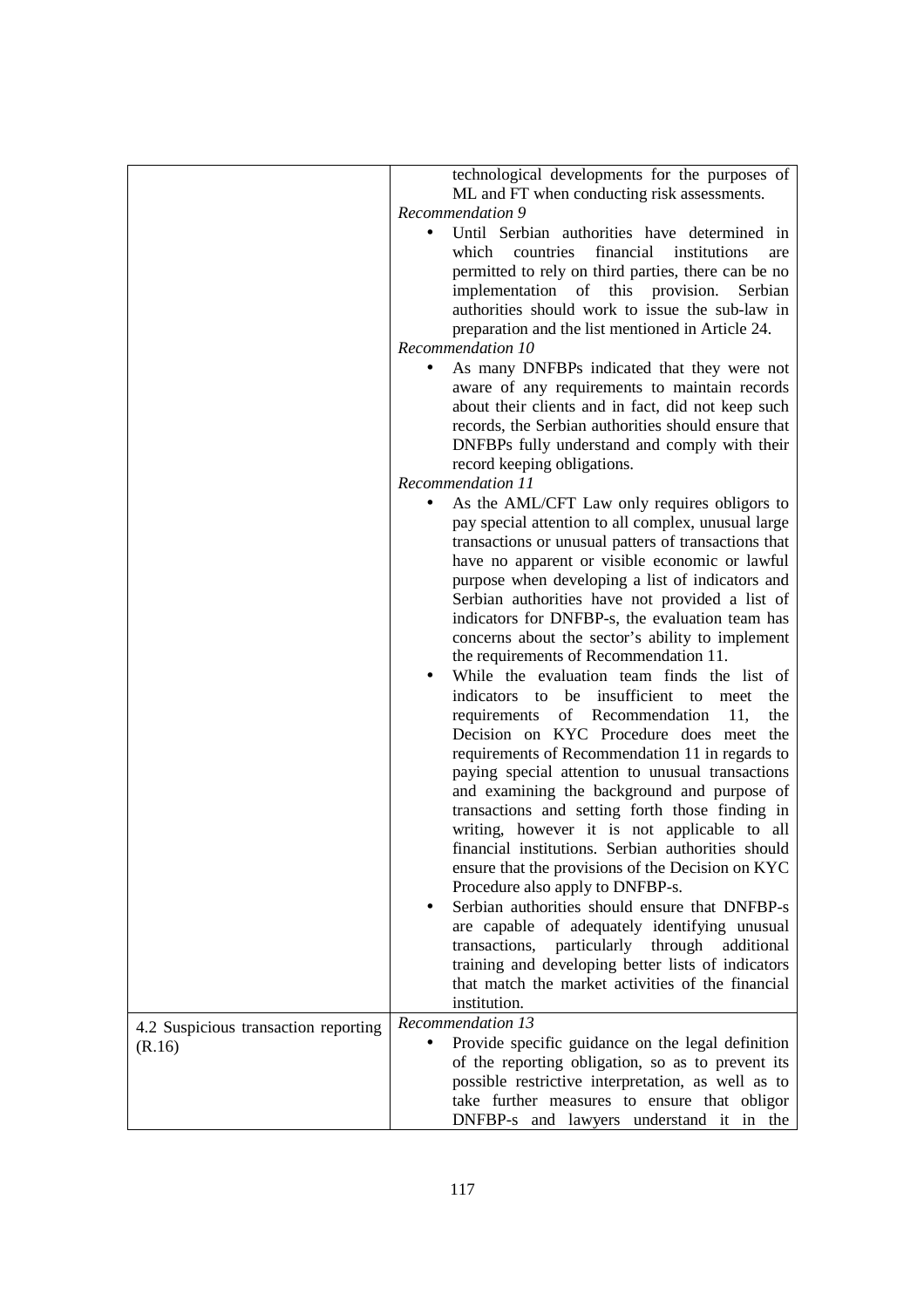|  | broadest meaning of the AML/CFT Law and              |
|--|------------------------------------------------------|
|  | pertinent regulations/ guidelines.                   |
|  | Provide for appropriate implementation of the        |
|  | reporting requirement by obligor DNFBP-s and         |
|  | lawyers, by means of ensuring that they have their   |
|  | own lists of indicators for recognizing ML/FT-       |
|  | related suspicious transactions                      |
|  | Ensure that for all obligor DNFBP-s and lawyers      |
|  | the APML has developed lists of indicators to        |
|  | guide obligors in recognizing ML/FT-related          |
|  | suspicious transactions; make such lists clearly     |
|  | identifiable (by means of an official, publicly      |
|  | accessible reference number, or publication in an    |
|  | official source).                                    |
|  | Continue efforts aimed at developing and             |
|  | well-structured,<br>introducing<br>coordinated<br>a  |
|  | outreach program (for example, by means of           |
|  | series of seminars, regular training sessions for    |
|  | compliance officers, etc) for obligor DNFBP-s        |
|  | and lawyers to fully understand their reporting      |
|  | requirements, in particular the new FT reporting     |
|  | requirement.                                         |
|  | Recommendation 14                                    |
|  | It is recommended to the Serbian authorities to      |
|  | make the necessary legal amendments to ensure        |
|  | that:                                                |
|  | (a) DNFBPs are protected from criminal liability for |
|  | breach of any restriction on disclosure of           |
|  | information if they report their suspicions in good  |
|  | faith to the APML;                                   |
|  | (b) Expand the tipping-off provisions to include not |
|  | only those cases where a STR or related              |
|  | information has been reported but also when it is    |
|  | in the process of being reported to the APML.        |
|  | Serbian authorities should ensure that these         |
|  | provisions<br>appropriately<br>implemented,<br>are   |
|  | through issuing adequate guidance to obligors        |
|  | concerning tipping off, so that DNFBPs and their     |
|  | employees fully understand the scope of the safe     |
|  | harbour and tipping off requirements and are         |
|  | aware of and sensitive to these issues when          |
|  | conducting CDD.                                      |
|  | Recommendation 15                                    |
|  | Specify the procedure for executing internal         |
|  | policies and controls aimed at prevention of         |
|  | ML/FT, as defined by Articles 45 of the              |
|  | AML/CFT Law; provide guidance and training           |
|  | for all obligor DNFBP-s and lawyers to assist        |
|  | them in developing adequate internal controls to     |
|  | prevent ML/FT.                                       |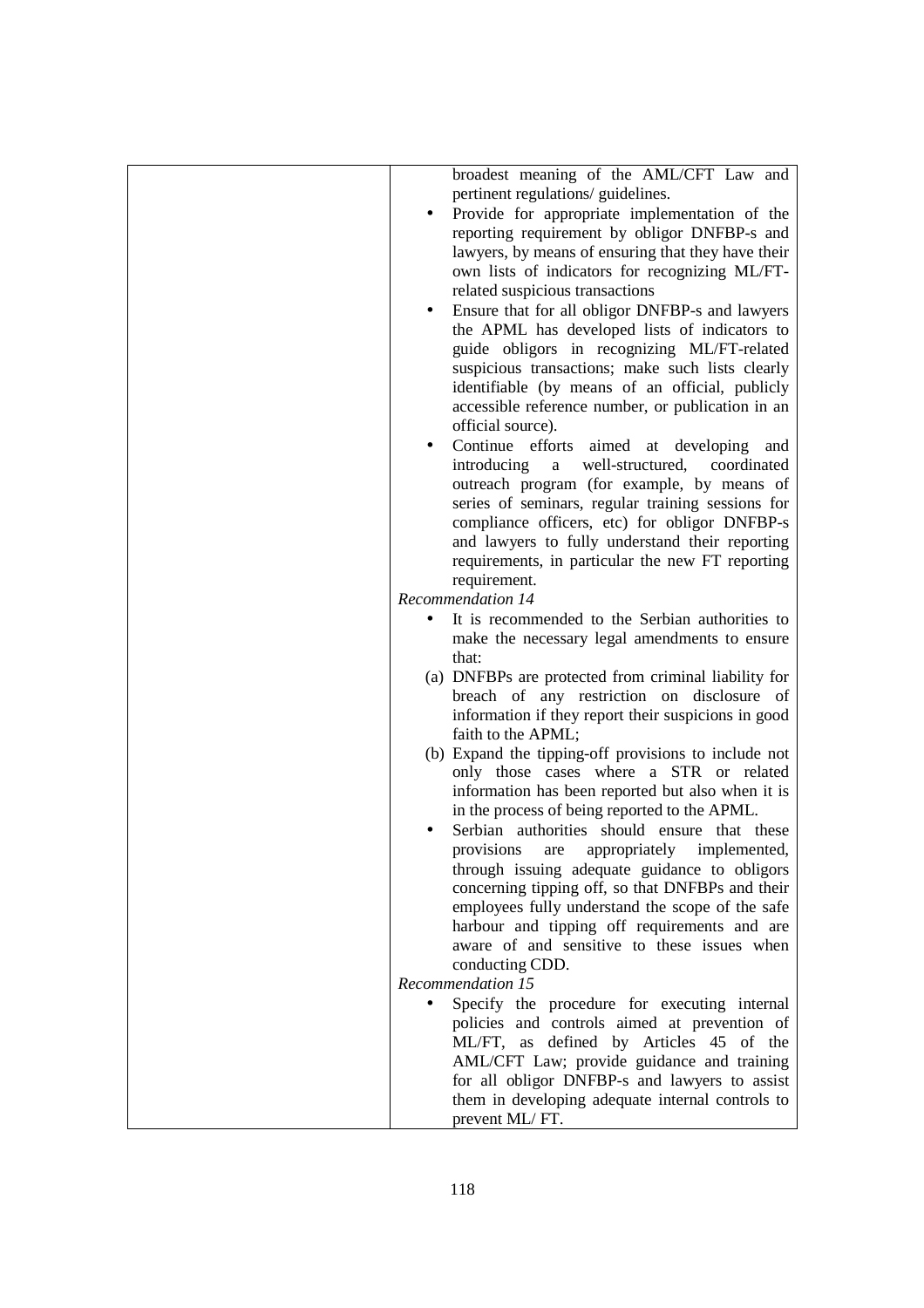|                                 | Amend the AML/CFT Law to require obligors<br>$\bullet$       |
|---------------------------------|--------------------------------------------------------------|
|                                 | having less than four employees to appoint a                 |
|                                 | compliance officer.                                          |
|                                 | Provide for adequate implementation of the                   |
|                                 | requirement to conduct an internal audit of                  |
|                                 | AML/CFT compliance.                                          |
|                                 | Provide for adequate implementation of the                   |
|                                 | requirement to provide regular professional                  |
|                                 | training for employees carrying out tasks of                 |
|                                 | prevention and detection of ML/FT.                           |
|                                 | Provide for screening procedures to ensure high              |
|                                 |                                                              |
|                                 | standards when hiring employees.<br><b>Recommendation 21</b> |
|                                 |                                                              |
|                                 | Revise and update the list of the countries which            |
|                                 | do not apply or insufficiently apply the FATF                |
|                                 | Recommendations;<br>establish<br>enforceable                 |
|                                 | procedures for that list to be recognized and duly           |
|                                 | applied by obligor DNFBP-s and lawyers.                      |
| 4.3 Regulation, supervision and | <b>Recommendation 24</b>                                     |
| monitoring $(R.24-25)$          | Eliminate the grounds for uncertainty about<br>$\bullet$     |
|                                 | applicability of pecuniary sanctions under the               |
|                                 | AML/CFT Law and the Law on Games of                          |
|                                 | Chance.                                                      |
|                                 | Provide for administrative sanctions in case of              |
|                                 | casinos' incompliance with<br>the<br>national                |
|                                 | AML/CFT requirements<br>(such<br>written<br>as               |
|                                 | warnings, orders to comply with<br>specific                  |
|                                 | instructions, barring individuals from employment            |
|                                 | within the sector, replacing or restricting powers           |
|                                 |                                                              |
|                                 | of managers, directors, or controlling owners, or            |
|                                 | withdrawal of license).                                      |
|                                 | Take legal or regulatory measures to prevent<br>$\bullet$    |
|                                 | individuals with criminal background from                    |
|                                 | acquiring or becoming the beneficial owner of a              |
|                                 | significant or controlling interest, holding a               |
|                                 | management function, in or being/becoming an                 |
|                                 | operator of a casino.                                        |
|                                 | Establish an adequate and relevant supervisory               |
|                                 | regime with regard to auditing companies,                    |
|                                 | licensed<br>auditors,<br>lawyers<br>and<br>lawyer            |
|                                 | partnerships, dealers in precious metals and                 |
|                                 | dealers in precious stones persons exercising                |
|                                 | professional activities of intermediation in real            |
|                                 | estate transactions, accounting, and tax advising,           |
|                                 | the<br>national<br>AML/CFT requirements;<br>with             |
|                                 | particularly provide for the ability of the                  |
|                                 | respective supervisory bodies to monitor and                 |
|                                 | ensure compliance of the respective obligors with            |
|                                 | AML/CFT<br>requirements, conduct<br>(on-site)                |
|                                 |                                                              |
|                                 | inspections, obtain access to all records and                |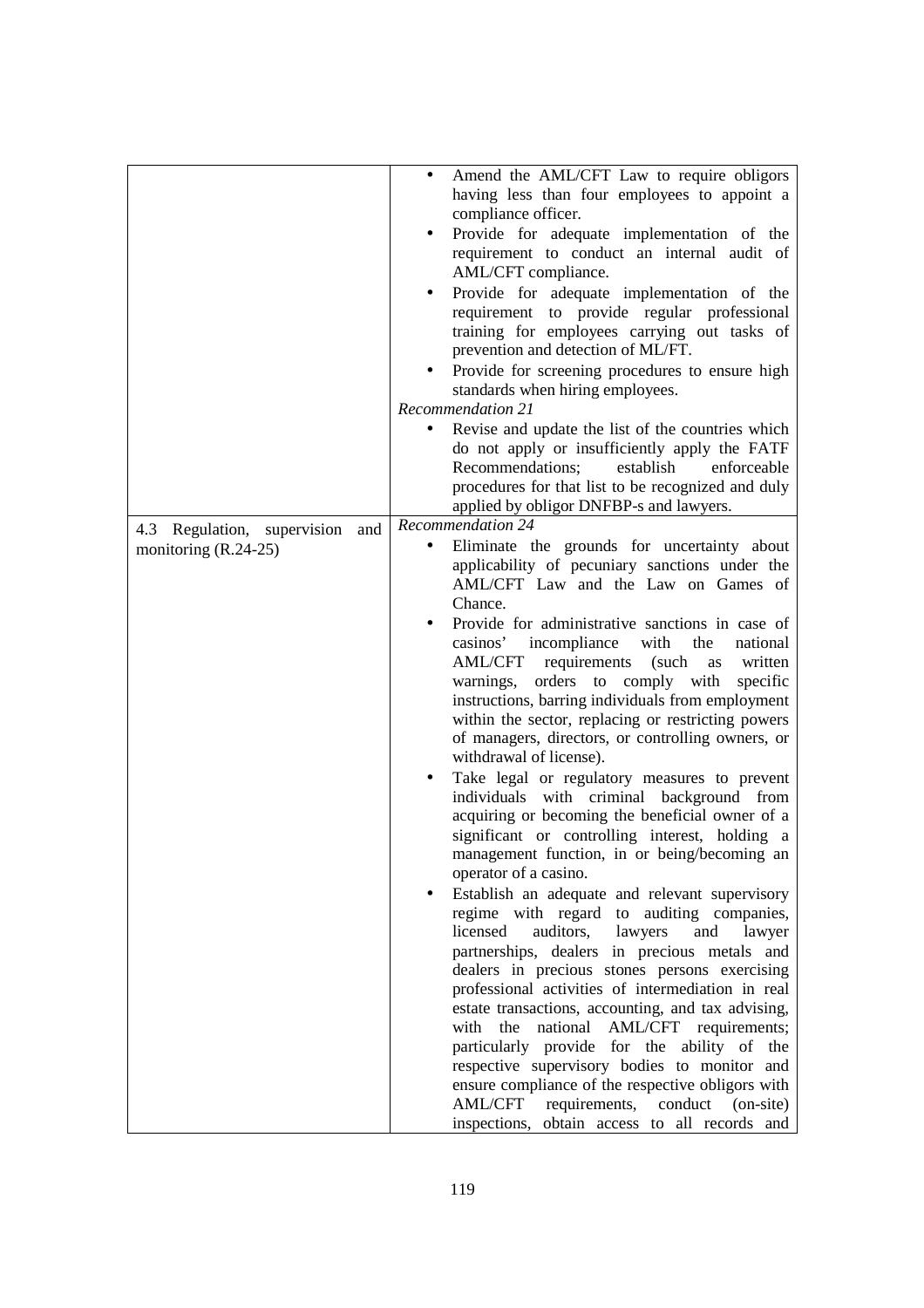| 4.4 Other non-financial businesses<br>and professions (R.20)                                                  | information relevant to monitoring compliance,<br>sanction<br>both<br>and<br>enforce<br>the<br>institutions/businesses and their directors/senior<br>management for incompliance with AML/CFT<br>requirements.<br>Recommendation 25 (c. 25.1 [DNFBP])<br>Establish guidelines that would assist obligor<br>DNFBP-s and lawyers to implement and comply<br>with their respective AML/CFT requirements.<br>Such guidelines would provide assistance on<br>the<br>covered<br>under<br>relevant FATF<br>issues<br>Recommendations, including: (i) a description of<br>ML and FT techniques and methods; and (ii) any<br>additional measures that obligor DNFBP-s and<br>lawyers could take to ensure that their AML/CFT<br>measures are effective.<br>The Serbian authorities should conduct sector-<br>$\bullet$<br>specific assessments of MT and FT risk posed by<br>other non-financial businesses and professions,<br>and based on those results, consider extending the<br>requirements of the AML/CFT law to additional<br>obligors, such as on dealers in high value and<br>luxury goods, pawnshops, auction houses, and<br>investment advisers.<br>Serbian authorities should also consider taking<br>measures to issue smaller denominations of<br>banknotes and develop and utilize modern and<br>secure techniques for conducting financial<br>transactions that are less vulnerable to money<br>laundering. |
|---------------------------------------------------------------------------------------------------------------|----------------------------------------------------------------------------------------------------------------------------------------------------------------------------------------------------------------------------------------------------------------------------------------------------------------------------------------------------------------------------------------------------------------------------------------------------------------------------------------------------------------------------------------------------------------------------------------------------------------------------------------------------------------------------------------------------------------------------------------------------------------------------------------------------------------------------------------------------------------------------------------------------------------------------------------------------------------------------------------------------------------------------------------------------------------------------------------------------------------------------------------------------------------------------------------------------------------------------------------------------------------------------------------------------------------------------------------------------------------------------------------------------------------------|
| 5.<br>Legal<br><b>Persons</b><br>and<br><b>Arrangements</b><br>&<br><b>Non-Profit</b><br><b>Organisations</b> |                                                                                                                                                                                                                                                                                                                                                                                                                                                                                                                                                                                                                                                                                                                                                                                                                                                                                                                                                                                                                                                                                                                                                                                                                                                                                                                                                                                                                      |
| 5.1 Legal Persons - Access to<br>beneficial ownership and control<br>information (R.33)                       | Review the existing registration mechanisms in<br>place and take legislative and other measures to<br>ensure that registered information includes<br>accurate and up to date details on beneficial<br>ownership and control, as defined under the FATF<br>Recommendations, for all legal persons and that<br>such information is available to competent<br>authorities in a timely fashion.<br>Strengthen preventative measures for deterring<br>from the practice of setting up fictitious<br>companies.                                                                                                                                                                                                                                                                                                                                                                                                                                                                                                                                                                                                                                                                                                                                                                                                                                                                                                            |
| 5.2 Legal Arrangements – Access to<br>beneficial ownership and control<br>information $(R.34)$                | Recommendation 34 does not appear to be<br>applicable as trusts cannot be established in<br>Serbia. Nevertheless, given the uncertainty of<br>foreign trusts operating in Serbia, the Serbian<br>authorities should consider satisfying themselves<br>that foreign trusts do not operate in the country                                                                                                                                                                                                                                                                                                                                                                                                                                                                                                                                                                                                                                                                                                                                                                                                                                                                                                                                                                                                                                                                                                              |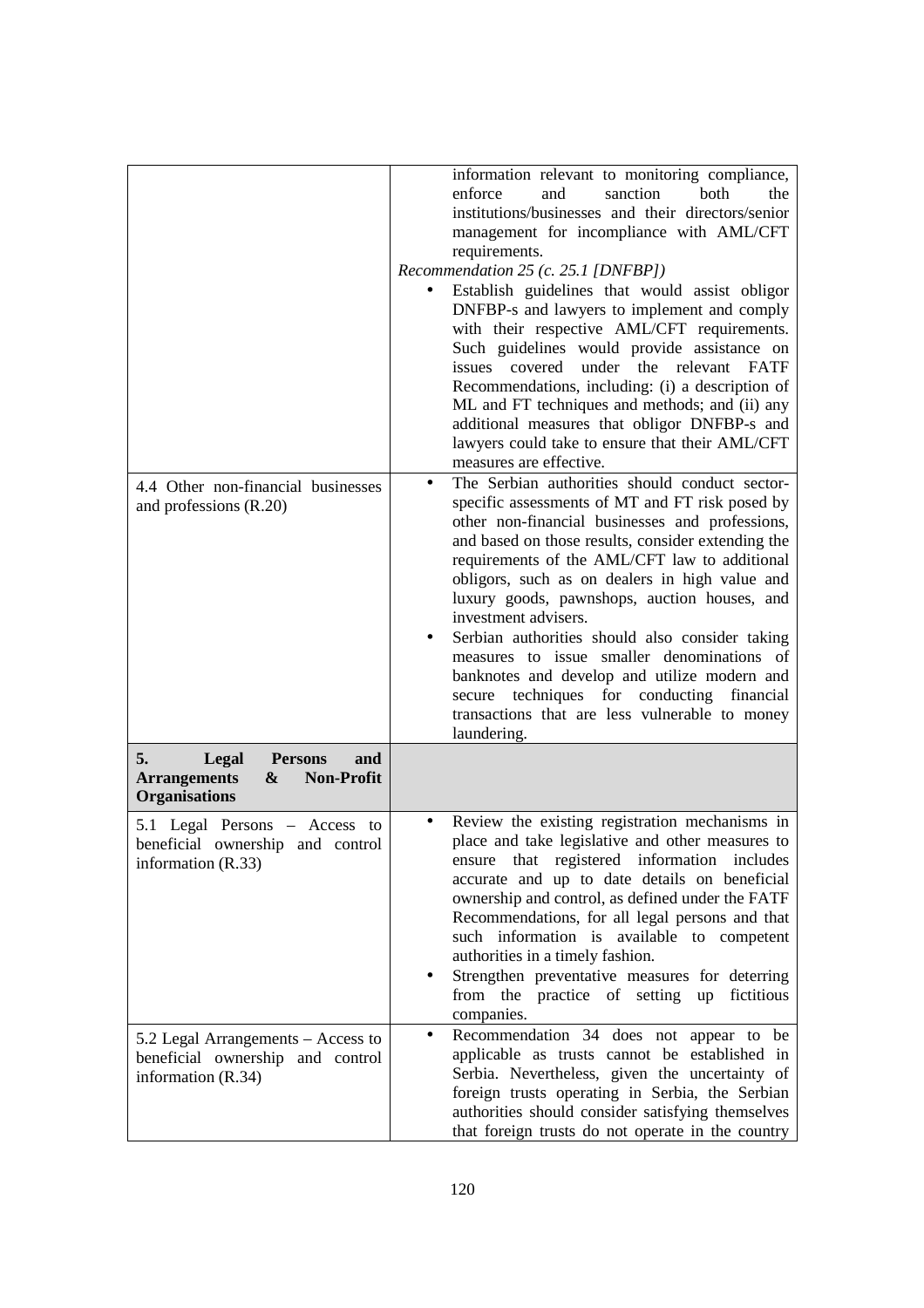|                                |               | having registered themselves as branches of                                                                                                                                                                                                                                                                                                                                                                                    |
|--------------------------------|---------------|--------------------------------------------------------------------------------------------------------------------------------------------------------------------------------------------------------------------------------------------------------------------------------------------------------------------------------------------------------------------------------------------------------------------------------|
| 5.3<br>Non-profit<br>(SR.VIII) | organisations | foreign institutions.<br>Conduct a review of the adequacy of domestic<br>$\bullet$<br>laws and regulations that relate to NPO-s for the<br>purpose of identifying the features and types of                                                                                                                                                                                                                                    |
|                                |               | NPO-s that are at risk of being misuses for FT and<br>conduct periodic reassessments by reviewing new<br>the'<br>information<br>sector's<br>potential<br>on<br>vulnerabilities to terrorist activities.                                                                                                                                                                                                                        |
|                                |               | Reach out to the NPO sector with a view to<br>protecting the sector from terrorist financing<br>abuse. This outreach should include: i) raising<br>awareness in the NPO sector about the risks of<br>terrorist abuse and the available measures to<br>protect against such abuse; and ii) promoting<br>transparency, accountability, integrity, and public<br>confidence in the administration and management<br>of all NPO-s. |
|                                |               | Take measures to promote effective supervision<br>or monitoring of NPO-s which account for a<br>significant portion of financial resources under<br>control of the sector and a substantial share of the<br>sector's international activities.                                                                                                                                                                                 |
|                                |               | Review the legal framework to ensure that:<br>NPO-s maintain information on purpose and<br>e)<br>objective of their stated activities and on the<br>identity of the persons who own, control or<br>direct<br>their<br>activities, including<br>senior<br>officers, board members and trustees and that<br>such information is publicly available;                                                                              |
|                                |               | all NPO-s are adequately registered and that<br>f)<br>information is<br>available<br>to<br>competent<br>authorities;<br>record keeping requirements for NPO-s<br>g)                                                                                                                                                                                                                                                            |
|                                |               | include records of domestic and international<br>transactions sufficiently detailed to verify that<br>funds have been spent consistently with the<br>purpose and objectives of the organisation and<br>keep such data for a period of at least 5 years;                                                                                                                                                                        |
|                                |               | h) there are measures in place to sanction<br>violations of oversight measures or rules by<br>NPO-s or persons acting on behalf of NPO-s.                                                                                                                                                                                                                                                                                      |
|                                |               | Implement measures to ensure that competent<br>authorities can effectively investigate and gather<br>information on NPO-s as listed in criterion VIII.4.                                                                                                                                                                                                                                                                       |
|                                |               | Identify appropriate points of contacts and<br>procedures to respond to international requests for<br>information regarding particular NPO-s that are<br>suspected of terrorist financing or other forms of<br>terrorist support.                                                                                                                                                                                              |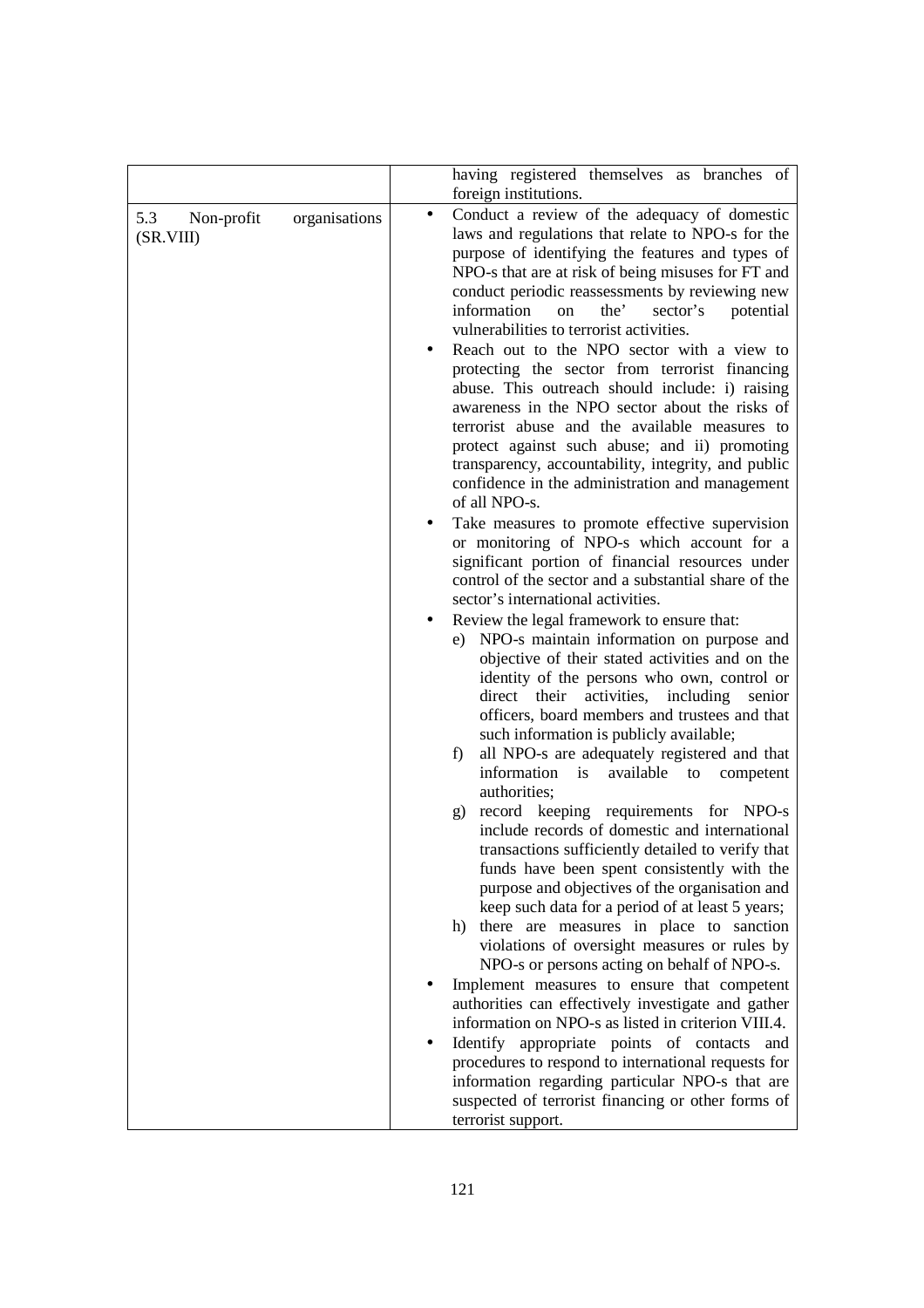| National and International<br>6.<br>Co-operation                        |                                                                                                                                                                                                                                                                                                                                                                                                                                                                                                                                                                                                                                                                                                                                                                                                                                                                                                                                                                  |
|-------------------------------------------------------------------------|------------------------------------------------------------------------------------------------------------------------------------------------------------------------------------------------------------------------------------------------------------------------------------------------------------------------------------------------------------------------------------------------------------------------------------------------------------------------------------------------------------------------------------------------------------------------------------------------------------------------------------------------------------------------------------------------------------------------------------------------------------------------------------------------------------------------------------------------------------------------------------------------------------------------------------------------------------------|
| 6.1<br>National co-operation<br>and<br>coordination (R.31)              | Recommendation 31<br>The effective functioning of the<br>Standing<br>Monitoring Group should be ensured and the<br>implementation and improvements emanating<br>from the work undertaken by this group should be<br>measured.<br>The<br>Serbian<br>authorities<br>should<br>speedily<br>implement the recommendations<br>under<br>the<br>National Strategy aimed at improving<br>the<br>operational co-operation between competent state<br>bodies and agencies.<br>The authorities should give more emphasis to<br>consultations and feedback to the financial sector<br>and consider establishing formal mechanisms to<br>adequate consultation also<br>ensure<br>an<br>with<br>DNFBP-s.                                                                                                                                                                                                                                                                       |
| Conventions and UN<br>6.2<br>The<br>Special Resolutions (R.35 $&$ SR.I) | Recommendation 35<br>The Serbian authorities should take additional<br>measures to address the deficiencies identified in<br>sections 2 and 6 which are also relevant in the<br>context of implementation of specific articles of<br>the Conventions as well as to ensure the effective<br>implementation of the newly adopted legislation.<br>Additional measures are required in order to<br>implement article 31 of the Palermo Convention.<br><b>Special Recommendation I</b><br>The same recommendations on criminalisation of<br>FT offence as well as on further improvement of<br>and confiscation<br>freezing<br>mechanisms<br>are<br>reiterated in this context. In particular, Serbia<br>should:<br>Define the FT offense in line with the<br>definition of the offense in the FT<br>Convention;<br>Put in place adequate measures to fully<br>address the requirements under S/RES<br>1267 (1999) and successor resolutions<br>and S/RES 1373 (2001) |
| 6.3 Mutual Legal Assistance (R.36-<br>38 & SR.V)                        | Recommendation 36<br>The Serbian authorities should put in place a<br>system enabling them to monitor the quality and<br>speed of executing requests.<br>Serbia should clarify whether the application of<br>dual criminality may limit its ability to provide<br>assistance in certain situations, particularly in the<br>context of identified deficiencies with respect to<br>the FT offence as outlined under Special                                                                                                                                                                                                                                                                                                                                                                                                                                                                                                                                        |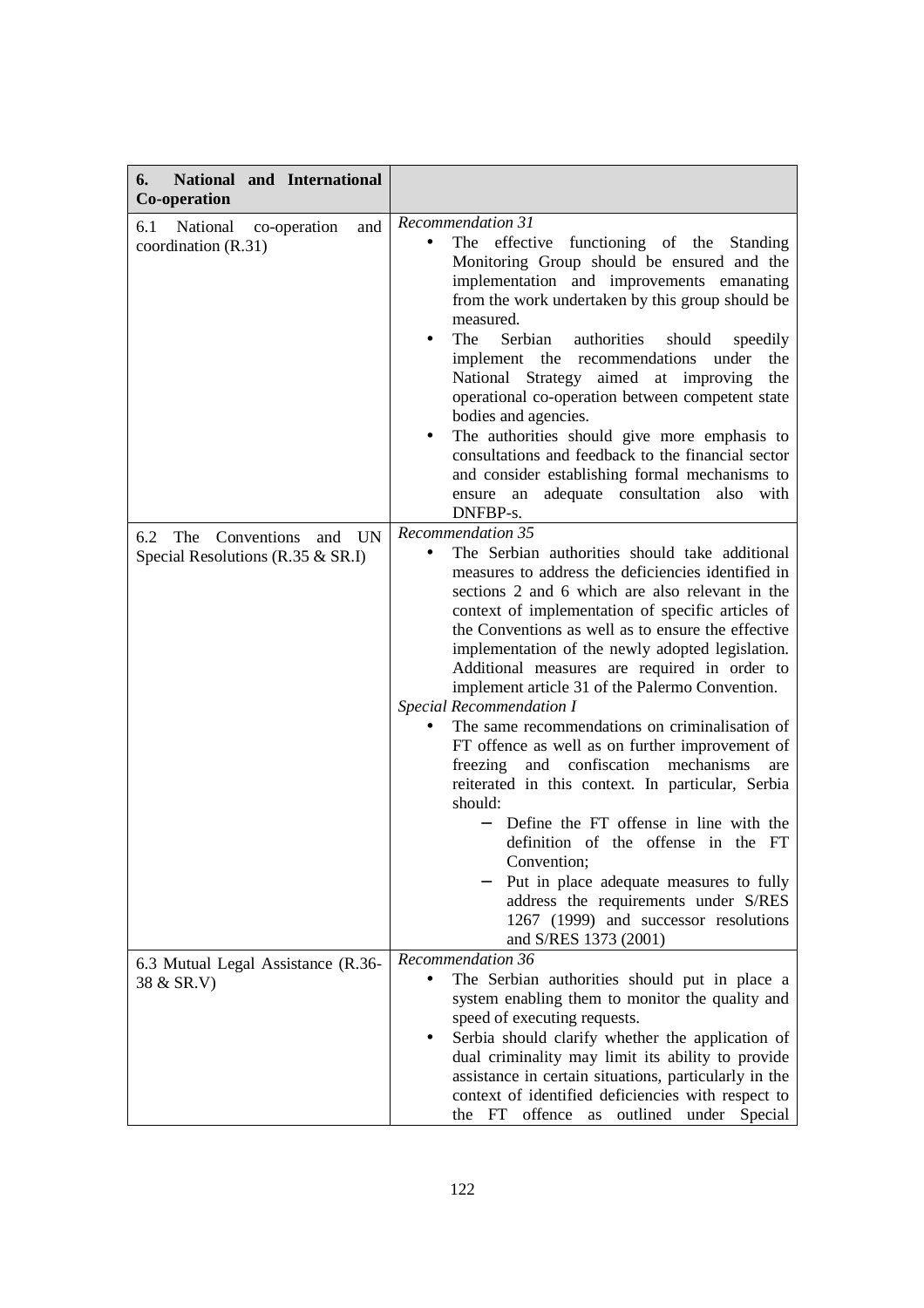|                                                  | Recommendation II.                                                                                                                                                                                                                                                                                                                                                                                                                                                                                                                                                                                                                                                                                                                                                                                                                                                                                 |
|--------------------------------------------------|----------------------------------------------------------------------------------------------------------------------------------------------------------------------------------------------------------------------------------------------------------------------------------------------------------------------------------------------------------------------------------------------------------------------------------------------------------------------------------------------------------------------------------------------------------------------------------------------------------------------------------------------------------------------------------------------------------------------------------------------------------------------------------------------------------------------------------------------------------------------------------------------------|
|                                                  | Recommendation 37                                                                                                                                                                                                                                                                                                                                                                                                                                                                                                                                                                                                                                                                                                                                                                                                                                                                                  |
|                                                  | Serbia should consider lifting the dual criminality<br>requirement for less intrusive and non compulsory<br>measures.                                                                                                                                                                                                                                                                                                                                                                                                                                                                                                                                                                                                                                                                                                                                                                              |
|                                                  | Recommendation 38                                                                                                                                                                                                                                                                                                                                                                                                                                                                                                                                                                                                                                                                                                                                                                                                                                                                                  |
|                                                  | The shortcomings identified with respect to<br>provisional and confiscation measures should be<br>remedied as they may limit Serbia's ability to take<br>such measures based on foreign requests in certain<br>cases.                                                                                                                                                                                                                                                                                                                                                                                                                                                                                                                                                                                                                                                                              |
|                                                  | Serbia should have arrangements in place for<br>coordinating seizure and confiscation actions with<br>other countries.                                                                                                                                                                                                                                                                                                                                                                                                                                                                                                                                                                                                                                                                                                                                                                             |
|                                                  | Special Recommendation V                                                                                                                                                                                                                                                                                                                                                                                                                                                                                                                                                                                                                                                                                                                                                                                                                                                                           |
|                                                  | Serbian authorities should explicitly set out<br>formal timeframes to enable that requests for<br>MLA relating to FT are dealt with by competent<br>authorities in a timely manner.                                                                                                                                                                                                                                                                                                                                                                                                                                                                                                                                                                                                                                                                                                                |
| 6.4 Extradition (R.39, 37 & SR.V)                | Clarify whether the application of dual criminality<br>$\bullet$<br>may limit its ability to provide assistance in<br>certain situations, particularly in the context of<br>identified deficiencies with respect to the FT<br>offence<br>outlined<br>under<br>Special<br><b>as</b><br>Recommendation II.<br>Eliminate the ground for refusal of an extradition<br>request set out in article $7(5)$ of the MLA Law<br>In cases of non-extradition of own citizens, the<br>Serbian authorities should ensure that internal<br>criminal proceedings are instituted efficiently and<br>in a timely manner.<br>Take steps to improve the overall effectiveness of<br>the extradition framework and develop general<br>reference materials, models forms and circulars or<br>practical guidelines which cover practical aspects<br>of extradition and commentaries of the existing<br>legal provisions. |
| 6.5 Other Forms of Co-operation<br>(R.40 & SR.V) | The authorities should undertake a thorough review<br>of the legal framework which governs international<br>co-operation and information exchange and amend<br>the existing laws governing the scope of action of all<br>competent financial sector and non financial sector<br>supervisory authorities to ensure that they allow the<br>widest range of co-operation and that these bodies<br>can exchange information both spontaneously and<br>upon request in line with the FATF standards under<br>Recommendation 40;<br>The authorities should ensure that exchanges of                                                                                                                                                                                                                                                                                                                      |
|                                                  | information by supervisory and law enforcement<br>authorities are not made subject to disproportionate                                                                                                                                                                                                                                                                                                                                                                                                                                                                                                                                                                                                                                                                                                                                                                                             |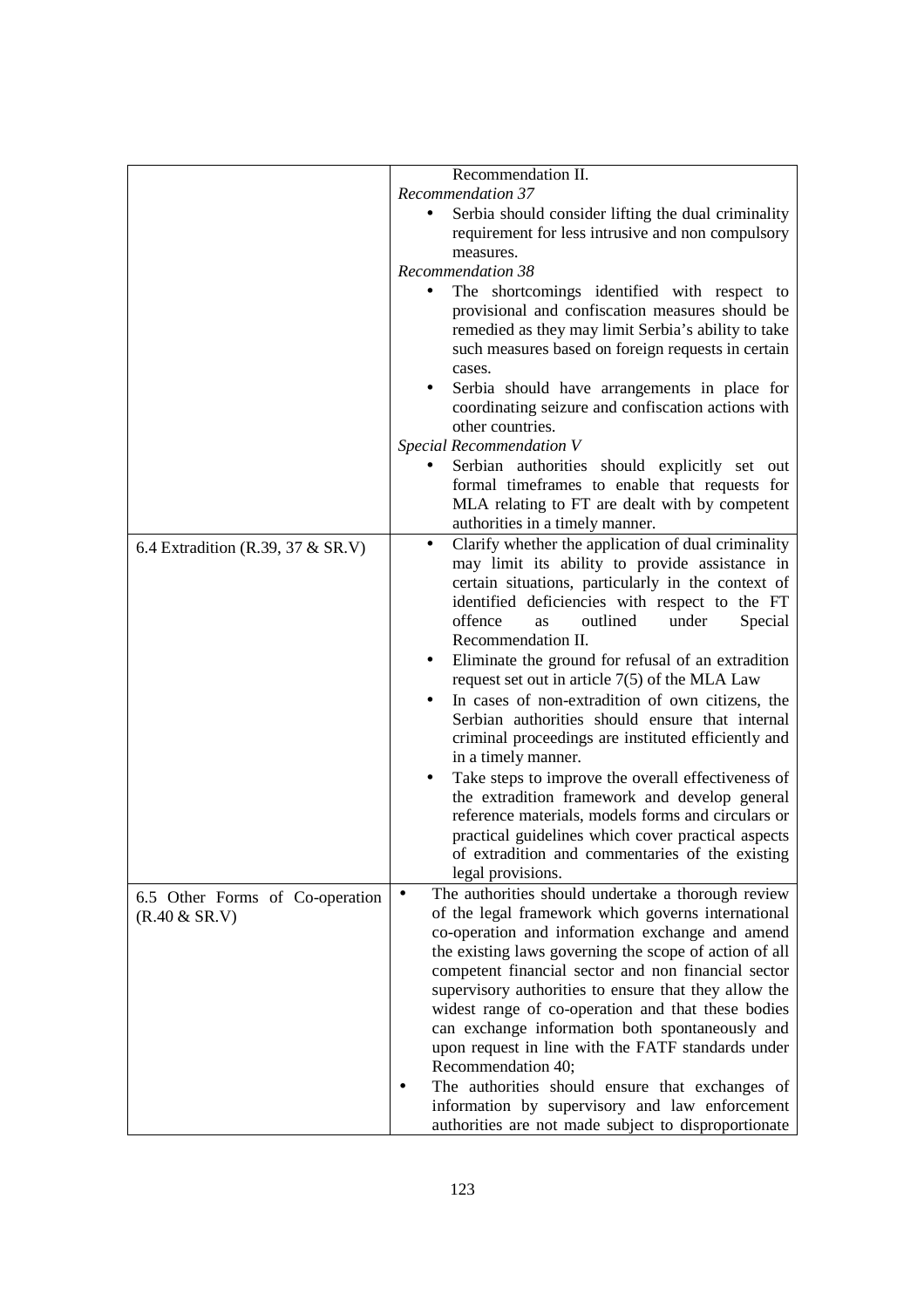|                                               | or unduly restrictive conditions;<br>supervisory<br>The<br>authorities<br>should<br>keep<br>٠<br>comprehensive<br>statistical<br>information<br>the<br>on<br>exchange of information with foreign counterparts,<br>including on whether the requests were granted or<br>refused                                                                                                                                                                                                                                                                                                                                                                                                                                                                                                                                                                                                                                                                                                                                                                                                                                                                                                                                                                                                                                                                                                                                                                                                                                                                                                                                                                                                                                                                                                                                                                                                                                                                                                                                                                                                                            |
|-----------------------------------------------|------------------------------------------------------------------------------------------------------------------------------------------------------------------------------------------------------------------------------------------------------------------------------------------------------------------------------------------------------------------------------------------------------------------------------------------------------------------------------------------------------------------------------------------------------------------------------------------------------------------------------------------------------------------------------------------------------------------------------------------------------------------------------------------------------------------------------------------------------------------------------------------------------------------------------------------------------------------------------------------------------------------------------------------------------------------------------------------------------------------------------------------------------------------------------------------------------------------------------------------------------------------------------------------------------------------------------------------------------------------------------------------------------------------------------------------------------------------------------------------------------------------------------------------------------------------------------------------------------------------------------------------------------------------------------------------------------------------------------------------------------------------------------------------------------------------------------------------------------------------------------------------------------------------------------------------------------------------------------------------------------------------------------------------------------------------------------------------------------------|
| <b>Other Issues</b><br>7.                     |                                                                                                                                                                                                                                                                                                                                                                                                                                                                                                                                                                                                                                                                                                                                                                                                                                                                                                                                                                                                                                                                                                                                                                                                                                                                                                                                                                                                                                                                                                                                                                                                                                                                                                                                                                                                                                                                                                                                                                                                                                                                                                            |
| 7.1 Resources and statistics (R. 30)<br>& 32) | Recommendation 30<br>FIU<br>Additional measures should be taken by the<br>authorities to adequately staff the APML as well<br>as provide to them with adequate offices,<br>technical resources and equipment.<br>Internal training programs would need to be<br>tailored, to ensure that APML staff, including<br>newly recruited staff, receives specialised and on-<br>going training suited to their responsibilities. Such<br>training could include in particular analyst<br>training, training on specialised products, trend<br>and typologies, IT and software training.<br>Law enforcement and prosecution authorities<br>Review the existing legal framework and amend<br>it, in the light of the issues of concern highlighted<br>in the report, to ensure that adequate requirements<br>are set out clearly for law enforcement and<br>prosecution<br>services,<br>including<br>specialised<br>enabling them to maintain high<br>services,<br>professional standards, including high integrity<br>and that the staff are appropriately skilled.<br>Review the Tax Police's structure and adequacy<br>of financial, human and technical resources, as<br>well as the requirements regarding professional<br>standards, integrity and skills;<br>Take all necessary legislative and other measures<br>to ensure that the Financial Investigation Unit<br>within the Ministry of Interior is adequately<br>structured, funded and staffed in order to become<br>operational as soon as possible;<br>Additional<br>resources<br>(human,<br>premises,<br>equipment, etc) should be allocated to the over-<br>worked public prosecutor and police services so<br>that they can fully and effectively performs their<br>functions;<br>Consistent with a more proactive approach to the<br>detection and exposure of the various forms of<br>take<br>measures<br>ML,<br>ensure<br>to<br>a<br>greater<br>specialisation of police officers, prosecutors and<br>judges in financial crime and ML cases and<br>improve prosecutorial AML/CFT expertise. The<br>recommendations formulated in the National |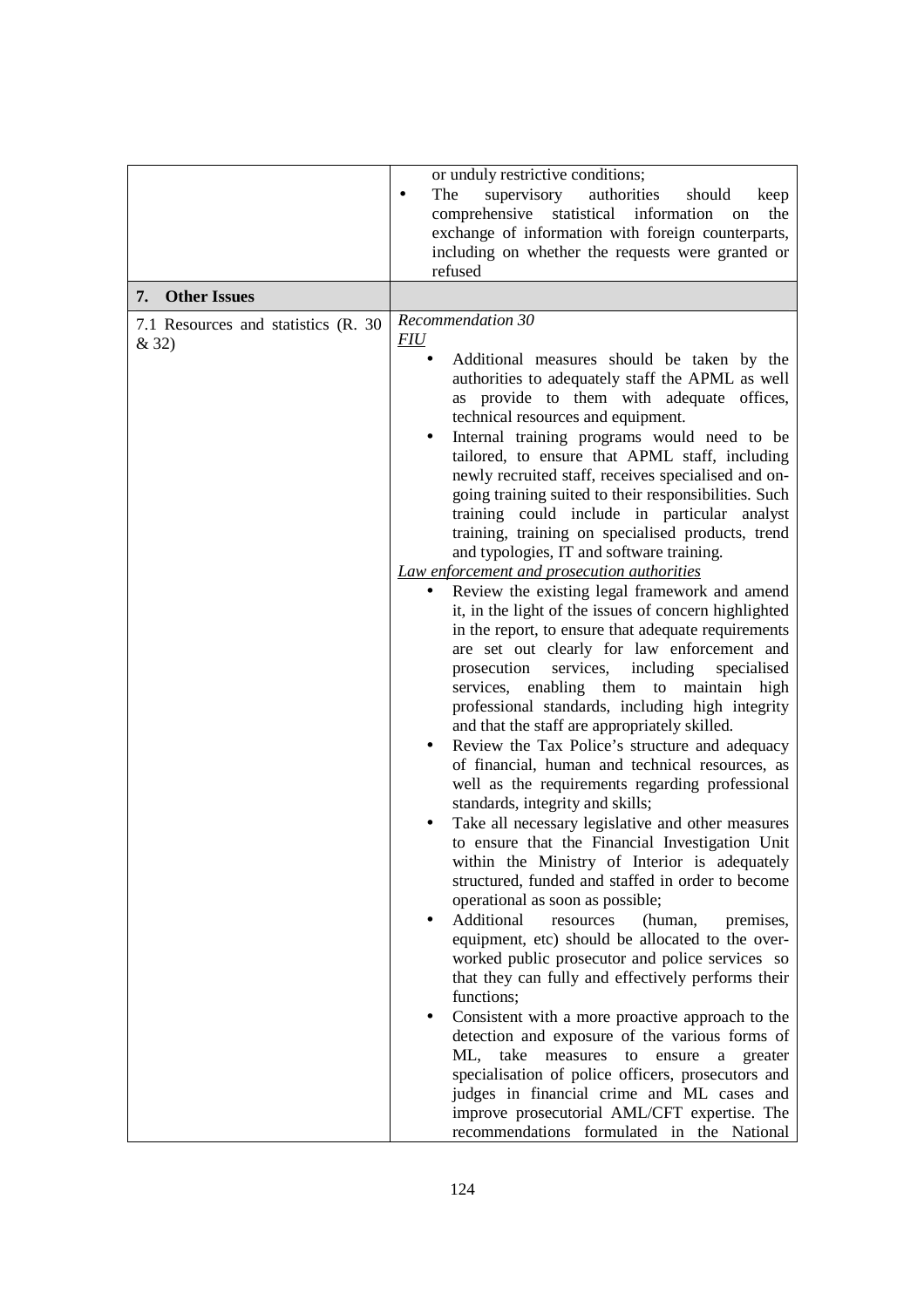| regarding<br>training<br>Strategy<br>should<br>be           |
|-------------------------------------------------------------|
| implemented speedily.                                       |
| All supervisory authorities                                 |
|                                                             |
| Establish requirements providing for professional           |
| standards (including confidentiality and integrity          |
| requirements), and expertise/skills of the staff of         |
| supervisory bodies involved in the supervision of           |
| AML/CFT Law<br>the<br>(for<br>the<br>Securities             |
|                                                             |
| Commission <sup>13</sup> , the Bar Association, the Chamber |
| of Certified Auditors).                                     |
| Ensure adequate, relevant, and regular training for         |
| combating ML and FT throughout all supervisory              |
| bodies involved in the supervision of the                   |
| AML/CFT Law.                                                |
|                                                             |
| Policy makers                                               |
| The Serbian authorities should satisfy themselves           |
| that there are adequate resources allocated to set          |
| up and maintain the AML/CFT system on the                   |
| policy level and that policy makers<br>are                  |
|                                                             |
| appropriately skilled and provided with relevant            |
| training.                                                   |
| <b>MLA/extradition competent authorities</b>                |
| Serbian authorities should<br>that<br>the<br>ensure         |
| authorities<br>for<br>sending/receiving<br>competent        |
| mutual legal assistance/extradition requests are            |
|                                                             |
| adequately structured, funded, staffed to fully and         |
| effectively perform their functions.                        |
| authorities should review existing<br>Serbian               |
| technical resources available and take appropriate          |
| measures to ensure that proper technical means              |
| and equipment (e.g. ICT equipment, equipment                |
|                                                             |
| for video/telephone conference, technical means             |
| required for special investigative measures) are            |
| available for competent authorities enabling them           |
| to adequately respond to mutual legal assistance            |
| requests.                                                   |
| continuous<br>training<br>should<br>and<br>be<br>Initial    |
|                                                             |
| organised for all staff of competent authorities            |
| responsible for sending/receiving mutual legal              |
| assistance/extradition requests on a regular basis          |
| they have<br>that<br>an<br>adequate<br>ensure<br>to         |
| understanding of the relevant conventions related           |
| to international cooperation in criminal matters as         |
|                                                             |
| well as the application of the new provisions and           |
| procedures for mutual assistance and extradition            |
| set out in the MLA Law and the Law on Seizure               |
| and Confiscation of the Proceeds from Crime.                |

<sup>&</sup>lt;u>.</u> <sup>13</sup> The Securities Commission has provided some information on the requirements to professional standards and expertise/ skills of the staff, but not on those to confidentiality and integrity.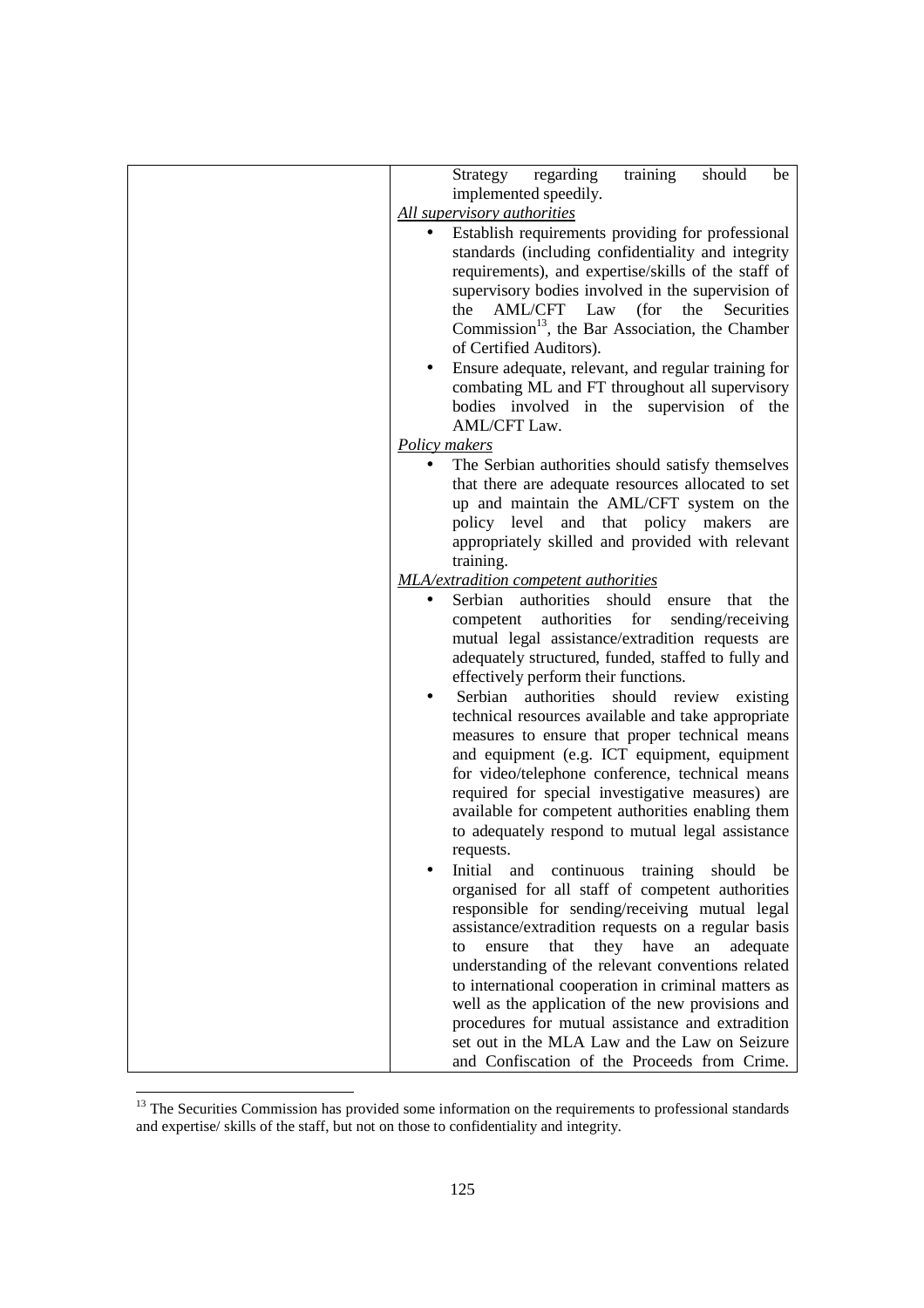| Also, in order to enable direct communication<br>judicial<br>authorities,<br>the<br>Serbian<br>between<br>authorities should consider promoting trainings in<br>foreign languages for relevant professionals.<br>The authorities should also develop general<br>reference materials, models forms and circulars or<br>practical guidelines which cover practical aspects<br>of mutual legal assistance in criminal matters and              |
|---------------------------------------------------------------------------------------------------------------------------------------------------------------------------------------------------------------------------------------------------------------------------------------------------------------------------------------------------------------------------------------------------------------------------------------------|
| commentaries of the existing legal provisions.                                                                                                                                                                                                                                                                                                                                                                                              |
| <b>Recommendation 32</b>                                                                                                                                                                                                                                                                                                                                                                                                                    |
| Considering the various statistics presented to the<br>evaluation team before the visit and afterwards,<br>the evaluation team recommends the authorities to<br>consider designating one<br>single institution<br>responsible for keeping integrated statistics<br>related to AML/CFT.                                                                                                                                                      |
| Also, the authorities may consider keeping<br>records on the underlying predicate offences, on<br>cases where there was an autonomous money<br>laundering prosecution, cases which were tried in<br>the same indictment as the predicate offence,<br>cases which are self laundering and sanctions<br>applied, as this would enable them to monitor the<br>effectiveness of implementation of the ML<br>provision.                          |
| Though there are no statistics due to the absence<br>of relevant proceedings, Serbia should ensure that<br>there is a requirement for competent authorities to<br>maintain comprehensive annual statistics on FT<br>investigations, prosecutions<br>and convictions,<br>should there be such cases.                                                                                                                                         |
| The authorities should maintain comprehensive<br>and precise annual statistics on the number of<br>cases and the amounts of property frozen, seized<br>and confiscated relating to ML, FT and criminal<br>proceeds.                                                                                                                                                                                                                         |
| Ensure maintenance of accurate, differentiated (by<br>types and number of obligors, types and number<br>of irregularities, types and number of applied<br>supervisory measures<br>[including]<br>pecuniary<br>sanctions] etc), consistent statistics on on-site<br>inspections conducted by supervisors relating to<br>or including AML/CFT issues, throughout all<br>supervisory bodies involved in the supervision of<br>the AML/CFT Law. |
| Ensure maintenance of accurate, differentiated (by<br>types and number of requestors and requested<br>counterparties, number of refused and satisfied<br>requests, records on bases for refusals etc),<br>consistent statistics on formal requests for                                                                                                                                                                                      |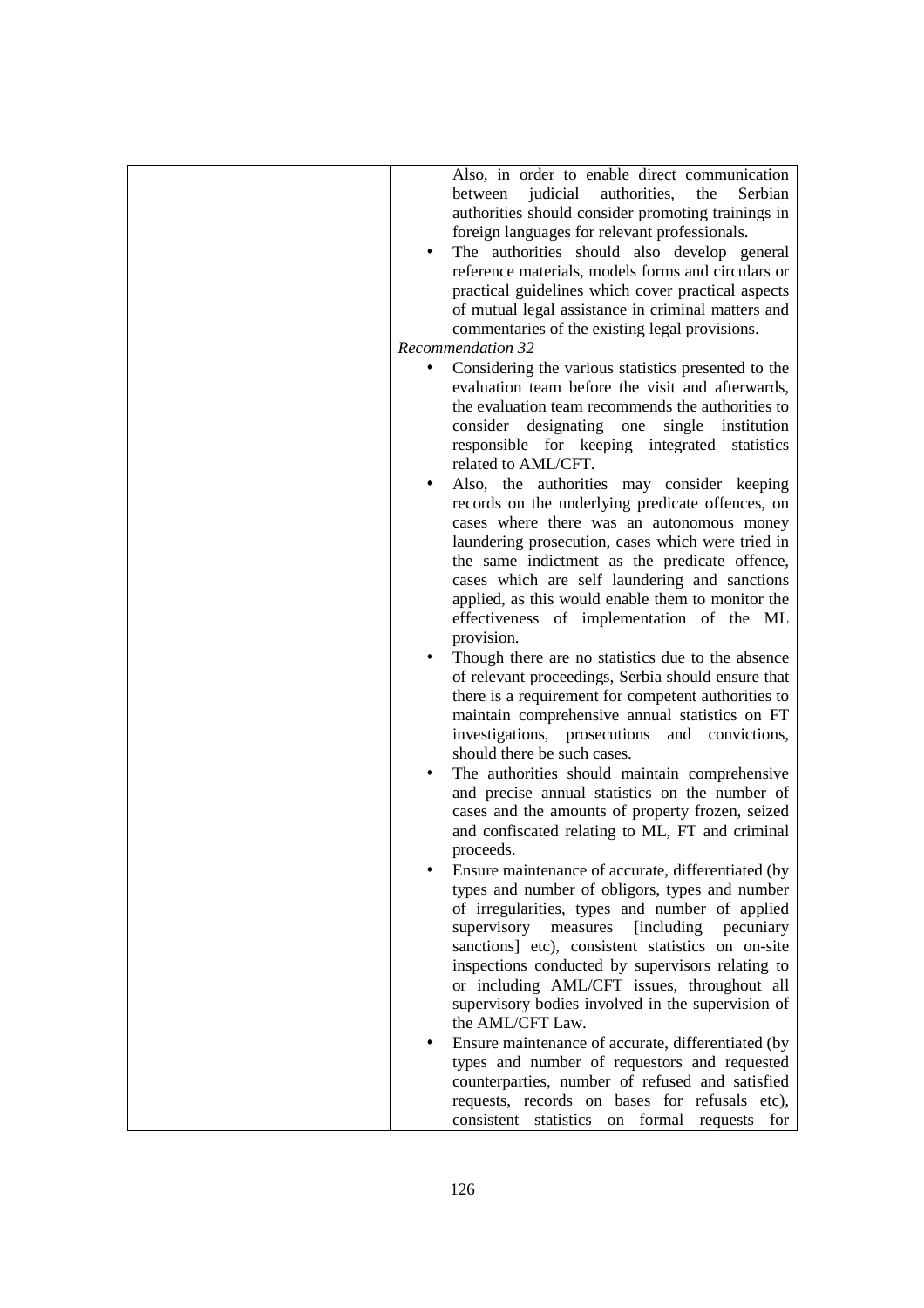## *3.2 APPENDIX II – Relevant EU texts*

**Excerpt from Directive 2005/60/EC of the European Parliament and of the Council, formally adopted 20 September 2005, on the prevention of the use of the financial system for the purpose of money laundering and terrorist financing** 

### **Article 3 (6) of EU AML/CFT Directive 2005/60/EC (3 rd Directive):**

(6) "beneficial owner" means the natural person(s) who ultimately owns or controls the customer and/or the natural person on whose behalf a transaction or activity is being conducted. The beneficial owner shall at least include:

(a) in the case of corporate entities:

(i) the natural person(s) who ultimately owns or controls a legal entity through direct or indirect ownership or control over a sufficient percentage of the shares or voting rights in that legal entity, including through bearer share holdings, other than a company listed on a regulated market that is subject to disclosure requirements consistent with Community legislation or subject to equivalent international standards; a percentage of 25 % plus one share shall be deemed sufficient to meet this criterion;

(ii) the natural person(s) who otherwise exercises control over the management of a legal entity:

(b) in the case of legal entities, such as foundations, and legal arrangements, such as trusts, which administer and distribute funds: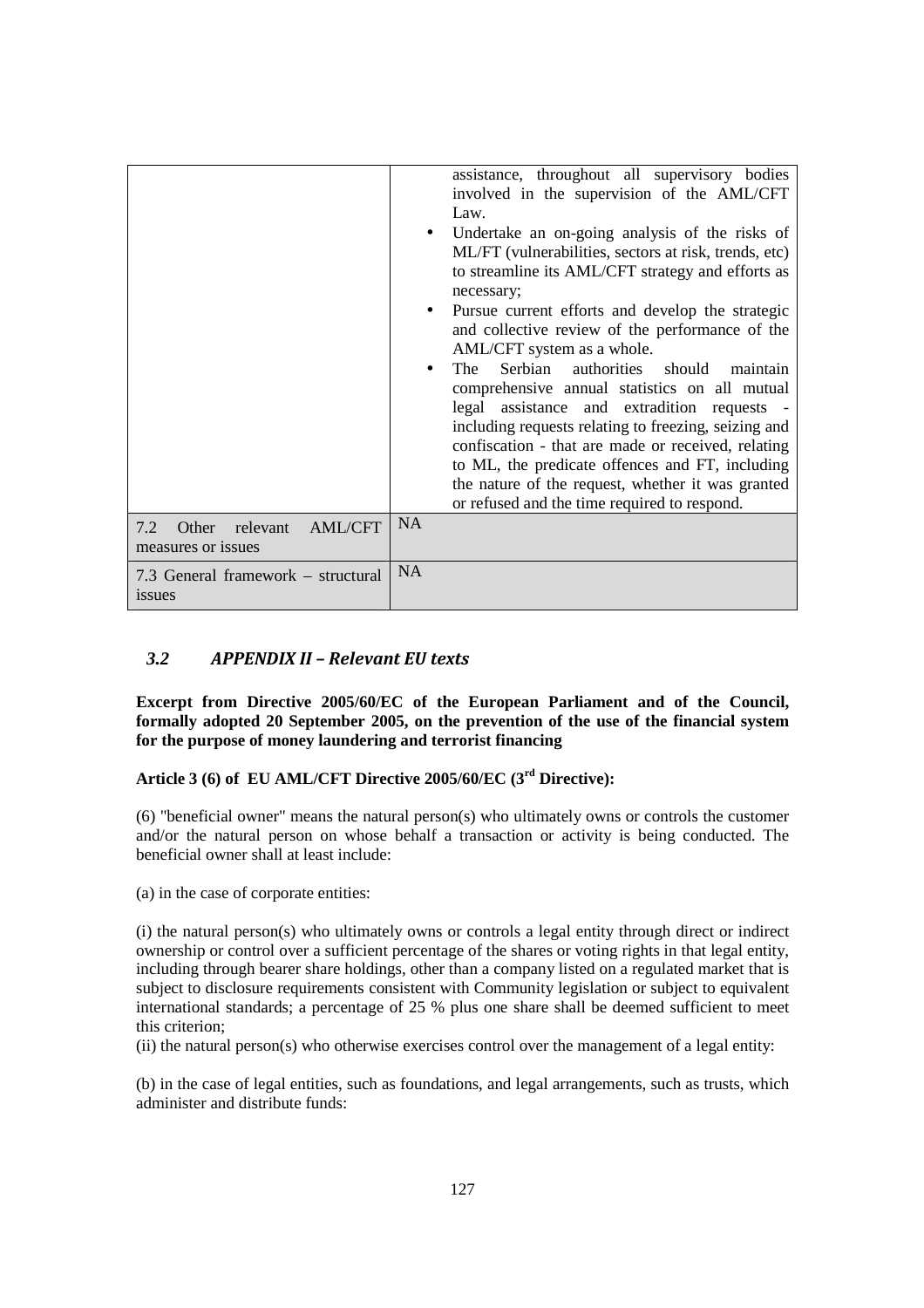(i) where the future beneficiaries have already been determined, the natural person(s) who is the beneficiary of 25 % or more of the property of a legal arrangement or entity;

(ii) where the individuals that benefit from the legal arrangement or entity have yet to be determined, the class of persons in whose main interest the legal arrangement or entity is set up or operates;

(iii) the natural person(s) who exercises control over 25 % or more of the property of a legal arrangement or entity;

# **Article 3 (8) of the EU AML/CFT Directive 2005/60EC (3rd Directive):**

(8) "politically exposed persons" means natural persons who are or have been entrusted with prominent public functions and immediate family members, or persons known to be close associates, of such persons;

**Excerpt from Commission directive 2006/70/EC of 1 August 2006 laying down implementing measures for Directive 2005/60/EC of the European Parliament and of the Council as regards the definition of 'politically exposed person' and the technical criteria for simplified customer due diligence procedures and for exemption on grounds of a financial activity conducted on an occasional or very limited basis.** 

**Article 2 of Commission Directive 2006/70/EC (Implementation Directive):** 

### **Article 2**

### **Politically exposed persons**

1. For the purposes of Article 3(8) of Directive 2005/60/EC, "natural persons who are or have been entrusted with prominent public functions" shall include the following:

(a) heads of State, heads of government, ministers and deputy or assistant ministers;

(b) members of parliaments;

(c) members of supreme courts, of constitutional courts or of other high-level judicial bodies whose decisions are not subject to further appeal, except in exceptional circumstances;

(d) members of courts of auditors or of the boards of central banks;

(e) ambassadors, chargés d'affaires and high-ranking officers in the armed forces;

(f) members of the administrative, management or supervisory bodies of State-owned enterprises. None of the categories set out in points (a) to (f) of the first subparagraph shall be understood as covering middle ranking or more junior officials.

The categories set out in points (a) to (e) of the first subparagraph shall, where applicable, include positions at Community and international level.

2. For the purposes of Article 3(8) of Directive 2005/60/EC, "immediate family members" shall include the following:

(a) the spouse;

(b) any partner considered by national law as equivalent to the spouse;

(c) the children and their spouses or partners;

(d) the parents.

3. For the purposes of Article 3(8) of Directive 2005/60/EC, "persons known to be close associates" shall include the following:

(a) any natural person who is known to have joint beneficial ownership of legal entities or legal arrangements, or any other close business relations, with a person referred to in paragraph 1;